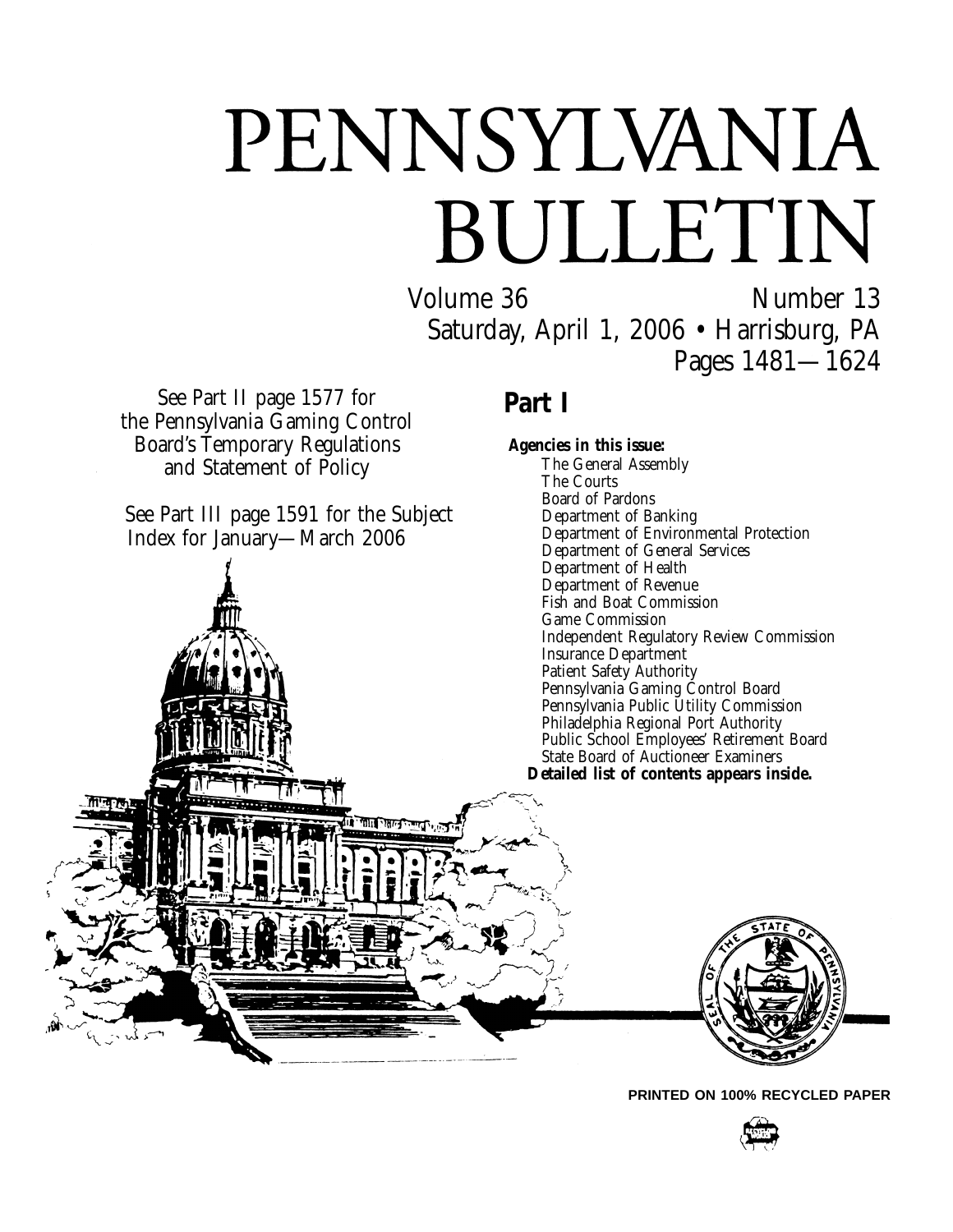|                                                                  | If information on mailing label is incorrect, please make changes in space provided below and mail to:<br>17055-3198<br>CUT ON DOTTED LINES AND ENCLOSE IN AN ENVELOPE<br>$\frac{0}{2}$ | (dp Code)<br>CUSTOMER NUMBER (6 digit number above name)<br><b>TEGIBLY</b> |
|------------------------------------------------------------------|-----------------------------------------------------------------------------------------------------------------------------------------------------------------------------------------|----------------------------------------------------------------------------|
| Latest Pennsylvania Code Reporter<br>(Master Transmittal Sheet): | Pennsylvania Bulletin<br>Mechanicsburg, PA<br>800 W. Church Rd.<br>COMMUNIMENT<br>CHANGE MOTICE                                                                                         | <b>YPE OR PRINT</b><br>(State)                                             |
| No. 377, April 2006                                              | Attn:<br>Fξ                                                                                                                                                                             | ADDRESS (Number and Street)                                                |
|                                                                  |                                                                                                                                                                                         | NAME OF INDIVIDUAI<br>OFFICE NAME-TITLE                                    |
|                                                                  |                                                                                                                                                                                         | <b>(City)</b>                                                              |
|                                                                  |                                                                                                                                                                                         |                                                                            |

## **PENNSYLVANIA**



## **BULLETIN**

(ISSN 0162-2137)

published weekly by Fry Communications, Inc. for the Commonwealth of Pennsylvania, Legislative Reference Bureau, 647 Main Capitol Building, State & Third Streets, Harrisburg, Pa. 17120, under the policy supervision and direction of the Joint Committee on Documents pursuant to Part II of Title 45 of the Pennsylvania Consolidated Statutes (relating to publication and effectiveness of Commonwealth Documents). Subscription rate \$82.00 per year, postpaid to points in the United States. Individual copies \$2.50. Checks for subscriptions and individual copies should be made payable to ''*Fry Communications, Inc.*'' Periodicals postage paid at Harrisburg, Pennsylvania.

Orders for subscriptions and other circulation matters should be sent to:

Fry Communications, Inc. Attn: *Pennsylvania Bulletin* 800 W. Church Rd. Mechanicsburg, PA 17055-3198

Postmaster send address changes to:

FRY COMMUNICATIONS Attn: *Pennsylvania Bulletin* 800 W. Church Rd. Mechanicsburg, Pennsylvania 17055-3198 (717) 766-0211 ext. 2340 (800) 334-1429 ext. 2340 (toll free, out-of-State) (800) 524-3232 ext. 2340 (toll free, in State)

Copyright 2006 Commonwealth of Pennsylvania ISBN 0-8182-0004-9

Editorial preparation, composition, printing and distribution of the *Pennsylvania Bulletin* is effected on behalf of the Commonwealth of Pennsylvania by FRY COMMUNICATIONS, Inc., 800 W. Church Road, Mechanicsburg, Pennsylvania 17055-3198.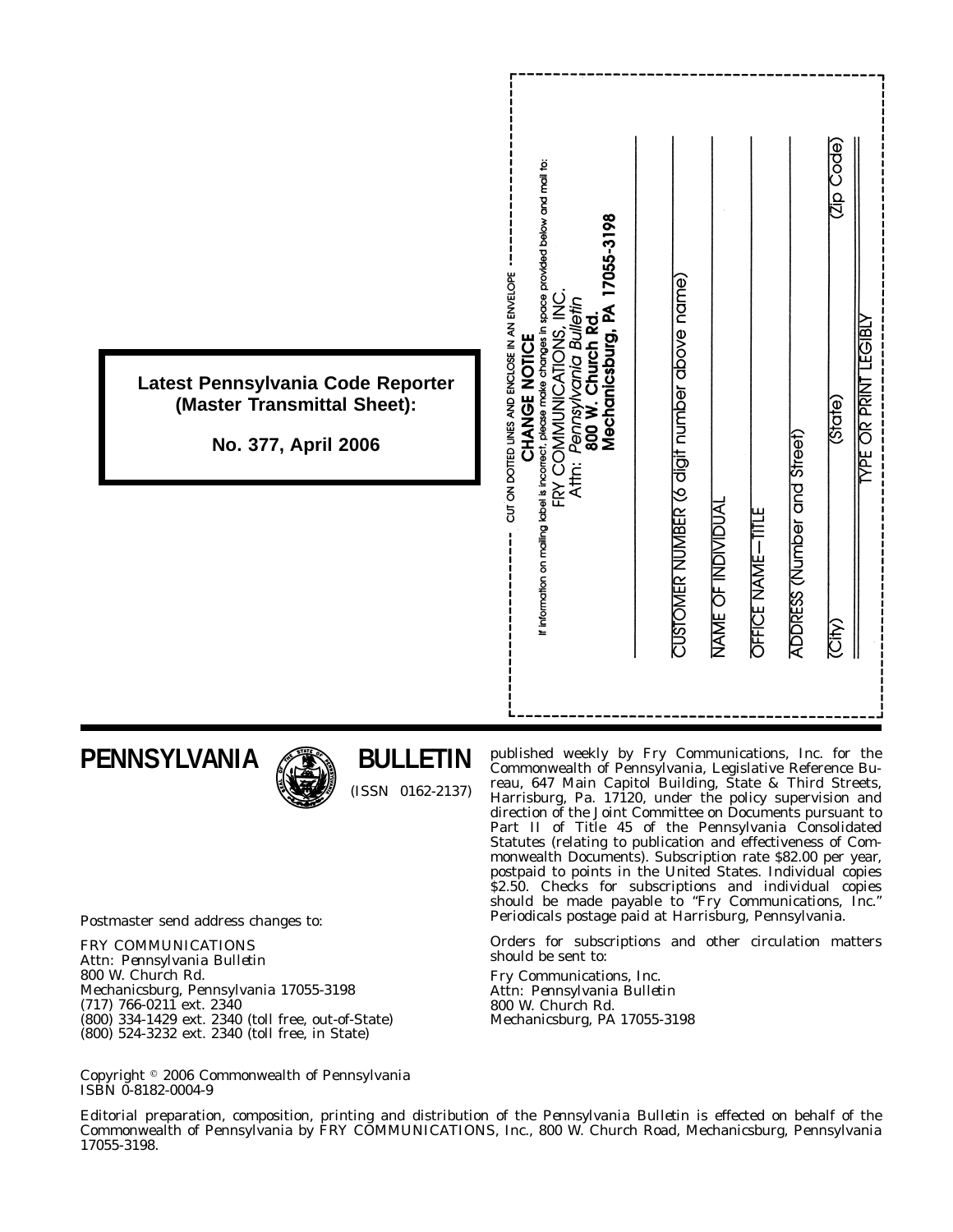## **CONTENTS**

## **THE GENERAL ASSEMBLY**

Recent actions during the 2006 regular session of the General Assembly .................................. 1489

### **THE COURTS**

#### **DISCIPLINARY BOARD OF THE SUPREME COURT**

Notice of suspension .............................. 1494

#### **JUDICIAL SYSTEM GENERAL PROVISIONS**

| Adjustment of fines, costs, fees and other remit-   |  |
|-----------------------------------------------------|--|
|                                                     |  |
| Amendments to rules of organization and procedure   |  |
| of The Disciplinary Board of the Supreme Court      |  |
| of Pennsylvania; order no. 64 1490                  |  |
| Correction to rule 502 of the Pennsylvania rules of |  |
| disciplinary enforcement regarding the client se-   |  |
|                                                     |  |
|                                                     |  |

#### **LOCAL COURT RULES**

#### **Venango County**

| Promulgation of local rules 1910.10, 1910.12,   |  |  |  |
|-------------------------------------------------|--|--|--|
| 1910.16-1, 1910.25-1, 1915.4, 1915.11, 1920.16, |  |  |  |
| 1920.51 and 1920.74: civ. no. 373-2006  1491    |  |  |  |

### **EXECUTIVE AGENCIES**

#### **BOARD OF PARDONS**

| <b>Rules and Regulations</b>     |  |
|----------------------------------|--|
| Representation of applicant 1495 |  |

#### **DEPARTMENT OF BANKING**

#### **Notices**

Action on applications............................. 1500

#### **DEPARTMENT OF ENVIRONMENTAL PROTECTION Notices**

| Applications, actions and special notices 1501      |  |
|-----------------------------------------------------|--|
| NOx budget trading program; new source set-aside    |  |
|                                                     |  |
| Request for comment and notice of public meeting    |  |
| for the proposed total maximum daily load           |  |
| (TMDL) for the Alder Run Watershed in               |  |
|                                                     |  |
| Request for comment and notice of public meeting    |  |
| for the proposed total maximum daily load           |  |
| (TMDL) for unnamed tributary 26641 to the west      |  |
| branch of the Susquehanna River in Clearfield       |  |
|                                                     |  |
| Wilkes-Barre inflatable dam (DEP file no. D40-244); |  |
|                                                     |  |
|                                                     |  |

#### **DEPARTMENT OF GENERAL SERVICES**

#### **Notices**

|--|--|

#### **DEPARTMENT OF HEALTH**

#### **Notices**

| Applications for exception:<br>Kane Community Hospital  1551<br>Lewisburg Plastic Surgery and Laser Center  1552<br>Westmoreland Skilled Care Center 1552<br>Organ Donation Advisory Committee meeting  1552 |
|--------------------------------------------------------------------------------------------------------------------------------------------------------------------------------------------------------------|
| Requests for exception; long-term care nursing facil-                                                                                                                                                        |
| DEPARTMENT OF REVENUE                                                                                                                                                                                        |
| <b>Notices</b><br>Pennsylvania Happy Mother's Day instant lottery                                                                                                                                            |
| FISH AND BOAT COMMISSION                                                                                                                                                                                     |
| <b>Notices</b><br>Proposed special regulation designations and rede-                                                                                                                                         |
| <b>GAME COMMISSION</b>                                                                                                                                                                                       |
| <b>Proposed Rulemaking</b><br>Preliminary provisions; hunting and trapping 1498                                                                                                                              |
| <b>INDEPENDENT REGULATORY REVIEW</b><br><b>COMMISSION</b>                                                                                                                                                    |
| <b>Notices</b>                                                                                                                                                                                               |
| Actions taken by the Commission 1555<br>Notice of comments issued  1557                                                                                                                                      |
| Notice of filing of final rulemaking 1560                                                                                                                                                                    |
| <b>INSURANCE DEPARTMENT</b>                                                                                                                                                                                  |
| <b>Notices</b><br>Aetna Health, Inc.; rate increase filing for Central                                                                                                                                       |
| Pennsylvania commercial HMO business; rate                                                                                                                                                                   |
| Aetna Health, Inc.; rate increase filing for Pitts-<br>burgh and Western Pennsylvania commercial                                                                                                             |
| Aetna Health, Inc.; rate increase filing for South-                                                                                                                                                          |
| eastern Pennsylvania commercial HMO business;                                                                                                                                                                |
|                                                                                                                                                                                                              |
| <b>PATIENT SAFETY AUTHORITY</b>                                                                                                                                                                              |
|                                                                                                                                                                                                              |
| PENNSYLVANIA GAMING CONTROL BOARD                                                                                                                                                                            |
| <b>Temporary Regulations</b><br>Temporary regulations; possession of slot machines . 1577<br>Temporary regulations; hearings and appeals 1578                                                                |
| <b>Statements of Policy</b><br>Digital video recording formats  1586                                                                                                                                         |
| PENNSYLVANIA PUBLIC UTILITY COMMISSION                                                                                                                                                                       |
| <b>Notices</b>                                                                                                                                                                                               |
| Extension of the fuel cost recovery surcharge special                                                                                                                                                        |
| Ratification and adoption of amendment to part 192<br>and part 195 of Title 49 of the Code of Federal                                                                                                        |
| Regulations; doc. no. M-00061947 1563<br>Service of notice of motor carrier applications 1564<br>Telecommunications (2 documents) 1565                                                                       |

### **Now Available Online at http://www.pabulletin.com**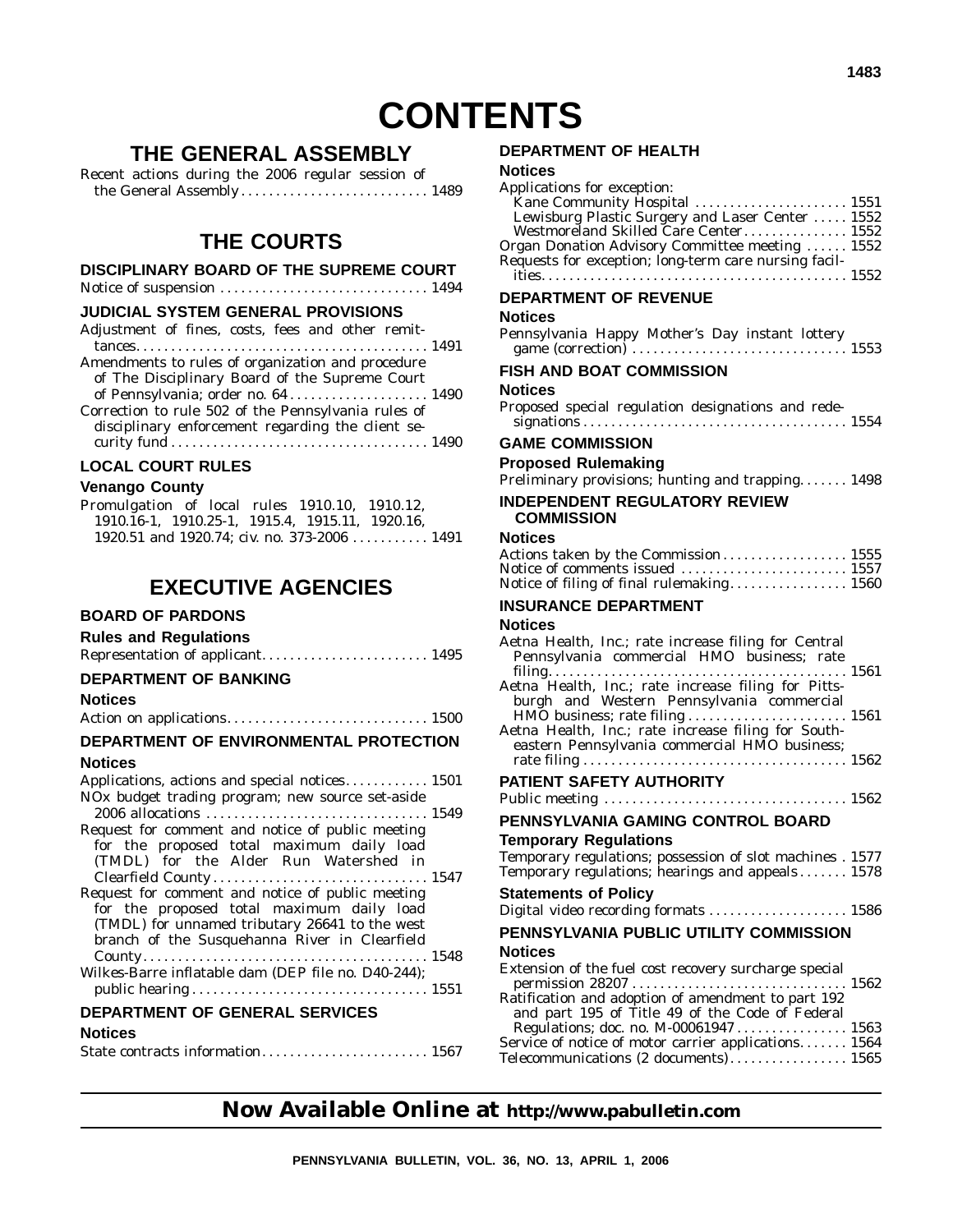#### **1484**

| PHILADELPHIA REGIONAL PORT AUTHORITY                |
|-----------------------------------------------------|
| <b>Notices</b>                                      |
|                                                     |
| PUBLIC SCHOOL EMPLOYEES' RETIREMENT<br><b>BOARD</b> |
| <b>Notices</b>                                      |
|                                                     |
| <b>STATE BOARD OF AUCTIONEER EXAMINERS</b>          |
| <b>Rules and Regulations</b>                        |
|                                                     |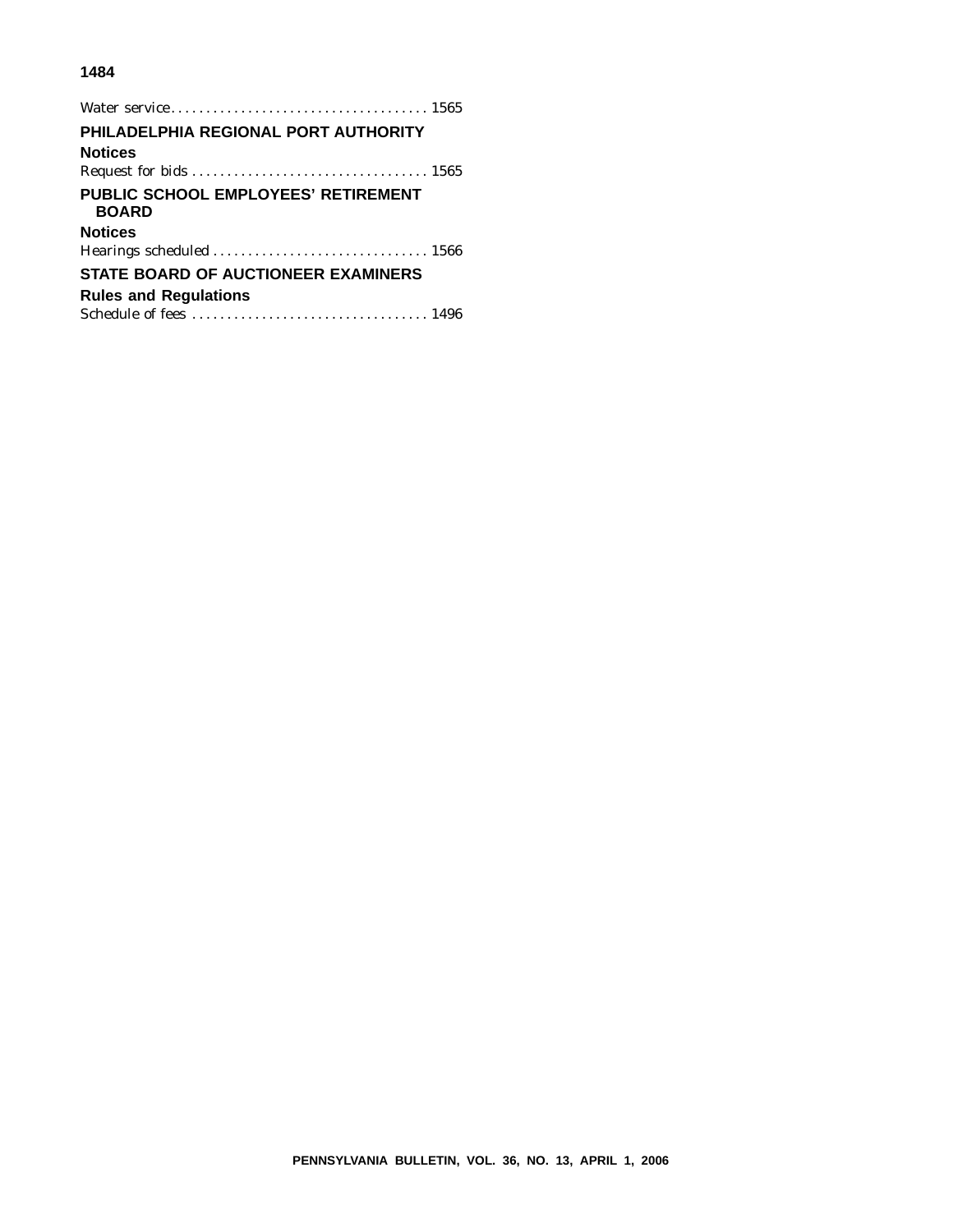## **READER'S GUIDE TO THE** *PENNSYLVANIA BULLETIN* **AND** *PENNSYLVANIA CODE*

#### *Pennsylvania Bulletin*

The *Pennsylvania Bulletin* is the official gazette of the Commonwealth of Pennsylvania. It is published every week and includes a table of contents. A cumulative subject matter index is published quarterly.

The *Pennsylvania Bulletin* serves several purposes. First, it is the temporary supplement to the *Pennsylvania Code*, which is the official codification of agency rules and regulations and other statutorily authorized documents. Changes in the codified text, whether by adoption, amendment, repeal or emergency action must be published in the *Pennsylvania Bulletin*. Further, agencies proposing changes to the codified text do so in the *Pennsylvania Bulletin*.

Second, the *Pennsylvania Bulletin* also publishes: Governor's Executive Orders; State Contract Notices; Summaries of Enacted Statutes; Statewide and Local Court Rules; Attorney General Opinions; Motor Carrier Applications before the Public Utility Commission; Applications and Actions before the Department of Environmental Protection; Orders of the Independent Regulatory Review Commission; and other documents authorized by law.

The text of certain documents published in the *Pennsylvania Bulletin* is the only valid and enforceable text. Courts are required to take judicial notice of the *Pennsylvania Bulletin*.

#### **Adoption, Amendment or Repeal of Regulations**

Generally an agency wishing to adopt, amend or repeal regulations must first publish in the *Pennsylvania Bulletin* a Notice of Proposed Rulemaking. There are limited instances where the agency may omit the proposal step; they still must publish the adopted version.

The Notice of Proposed Rulemaking contains the full text of the change, the agency contact person, a fiscal note required by law and background for the action.

The agency then allows sufficient time for public comment before taking final action. An adopted proposal must be published in the *Pennsylvania*

*Bulletin* before it can take effect. If the agency wishes to adopt changes to the Notice of Proposed Rulemaking to enlarge the scope, they must repropose.

#### **Citation to the** *Pennsylvania Bulletin*

Cite material in the *Pennsylvania Bulletin* by volume number and page number. Example: Volume 1, *Pennsylvania Bulletin*, page 801 (short form: 1 Pa.B. 801).

#### *Pennsylvania Code*

The *Pennsylvania Code* is the official codification of rules and regulations issued by Commonwealth agencies and other statutorily authorized documents. The *Pennsylvania Bulletin* is the temporary supplement to the *Pennsylvania Code*, printing changes as soon as they occur. These changes are then permanently codified by the *Pennsylvania Code Reporter*, a monthly, loose-leaf supplement.

The *Pennsylvania Code* is cited by title number and section number. Example: Title 10 *Pennsylvania Code*, § 1.1 (short form: 10 Pa.Code § 1.1).

Under the *Pennsylvania Code* codification system, each regulation is assigned a unique number by title and section. Titles roughly parallel the organization of Commonwealth government. Title 1 *Pennsylvania Code* lists every agency and its corresponding *Code* title location.

#### **How to Find Documents**

Search for your area of interest in the *Pennsylvania Code*.

The *Pennsylvania Code* contains, as Finding Aids, subject indexes for the complete *Code* and for each individual title, a list of Statutes Used As Authority for Adopting Rules and a list of annotated cases. Source Notes give you the history of the documents. To see if there have been recent changes, not yet codified, check the List of *Pennsylvania Code* Chapters Affected in the most recent issue of the *Pennsylvania Bulletin*.

The *Pennsylvania Bulletin* also publishes a quarterly List of Pennsylvania Code Sections Affected which lists the regulations in numerical order, followed by the citation to the *Pennsylvania Bulletin* in which the change occurred.

#### **SUBSCRIPTION INFORMATION: (717) 766-0211 GENERAL INFORMATION AND FINDING AIDS: (717) 783-1530**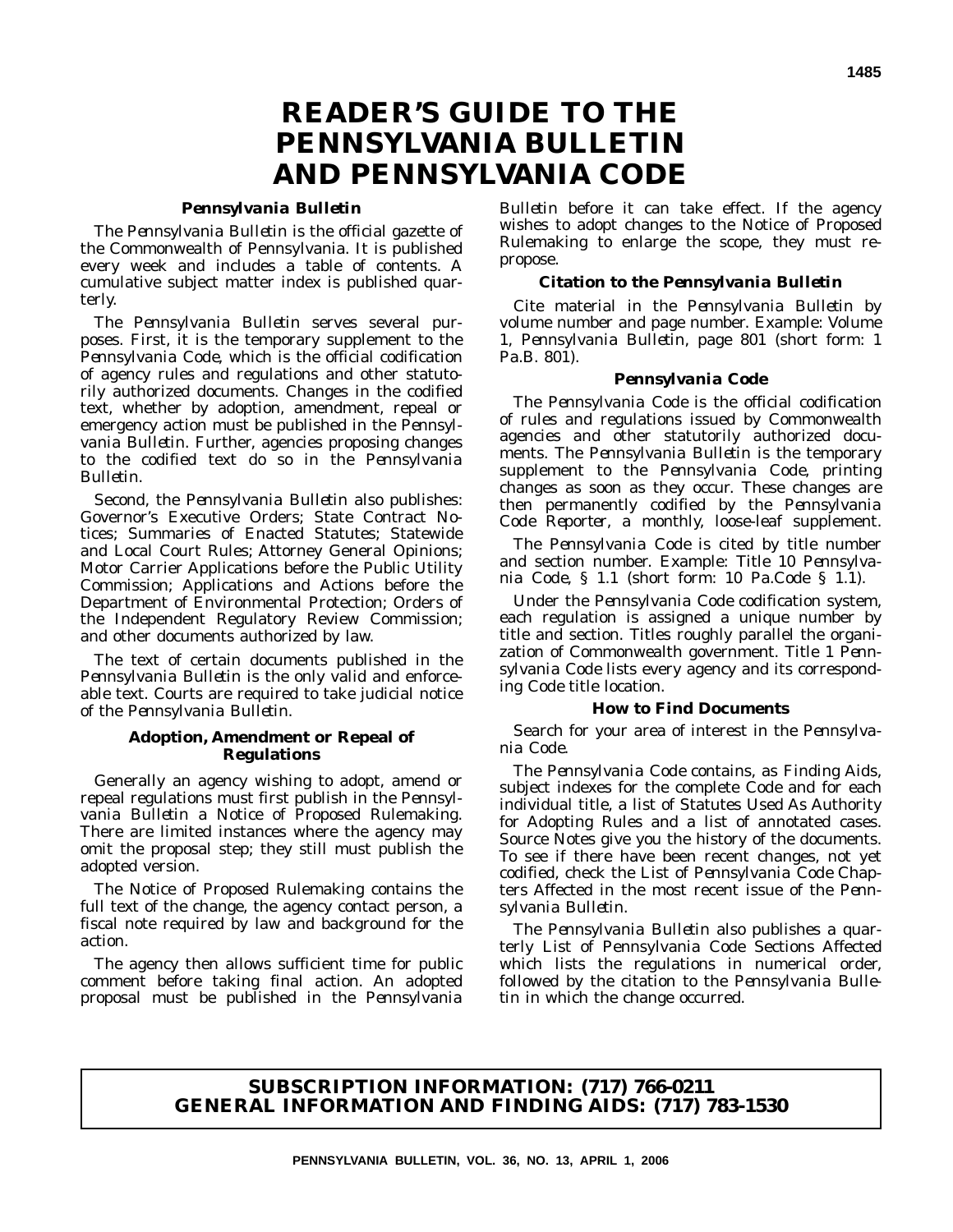#### **Printing Format**

Material proposed to be added to an existing rule or regulation is printed in **bold face** and material proposed to be deleted from such a rule or regulation is enclosed in brackets **[ ]** and printed in **bold face.** Asterisks indicate ellipsis of *Pennsylvania Code* text retained without change. Proposed new or additional regulations are printed in ordinary style face.

#### **Fiscal Notes**

Section 612 of The Administrative Code of 1929 (71 P. S. § 232) requires that the Office of Budget prepare a fiscal note for regulatory actions and administrative procedures of the administrative departments, boards, commissions or authorities receiving money from the State Treasury stating whether the proposed action or procedure causes a loss of revenue or an increase in the cost of programs for the Commonwealth or its political subdivisions; that the fiscal note be published in the *Pennsylvania Bulletin* at the same time as the proposed change is advertised; and that the fiscal note shall provide the following information: (1) the designation of the fund out of which the appropriation providing for expenditures under the action or procedure shall be made; (2) the probable cost for the fiscal year the program is implemented; (3) projected cost estimate of the program for each of the five succeeding fiscal years; (4) fiscal history of the program for which expenditures are to be made; (5) probable loss of revenue for the fiscal year of its implementation; (6) projected loss of revenue from the program for each of the five succeeding fiscal years; (7) line item, if any, of the General Appropriation Act or other appropriation act out of which expenditures or losses of Commonwealth funds shall occur as a result of the action or procedures; (8) recommendation, if any, of the Secretary of the Budget and the reasons therefor.

The required information is published in the foregoing order immediately following the proposed change to which it relates; the omission of an item indicates that the agency text of the fiscal note states that there is no information available with respect thereto. In items (3) and (6) information is set forth for the first through fifth fiscal years; in that order, following the year the program is implemented, which is stated. In item (4) information is set forth for the current and two immediately preceding years, in that order. In item (8) the recommendation, if any, made by the Secretary of Budget is published with the fiscal note. See 4 Pa. Code § 7.231 *et seq.* Where ''no fiscal impact'' is published, the statement means no additional cost or revenue loss to the Commonwealth or its local political subdivision is intended.

#### **Reproduction, Dissemination or Publication of Information**

Third parties may not take information from the *Pennsylvania Code* and *Pennsylvania Bulletin* and reproduce, disseminate or publish such information except as provided by 1 Pa. Code § 3.44. 1 Pa. Code § 3.44 reads as follows:

#### **§ 3.44. General permission to reproduce content of Code and Bulletin.**

Information published under this part, which information includes, but is not limited to, cross references, tables of cases, notes of decisions, tables of contents, indexes, source notes, authority notes, numerical lists and codification guides, other than the actual text of rules or regulations may be reproduced only with the written consent of the Bureau. The information which appears on the same leaf with the text of a rule or regulation, however, may be incidentally reproduced in connection with the reproduction of the rule or regulation, if the reproduction is for the private use of a subscriber and not for resale. There are no other restrictions on the reproduction of information published under this part, and the Commonwealth hereby consents to a reproduction.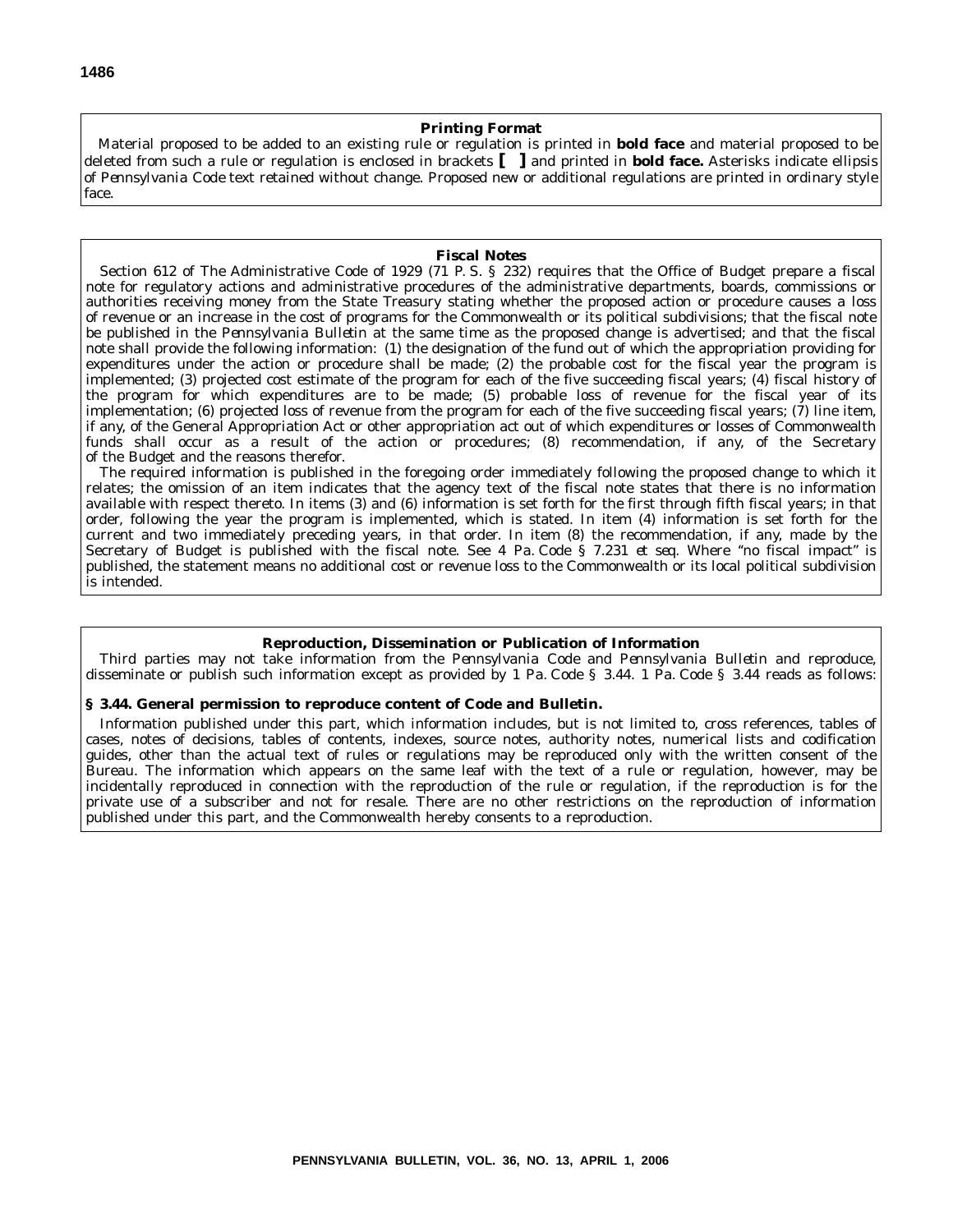The following numerical guide is a list of the chapters of each title of the *Pennsylvania Code* affected by documents published in the *Pennsylvania Bulletin* during 2006.

| 4 Pa. Code (Administration)<br><b>Adopted Rules</b>                        |
|----------------------------------------------------------------------------|
|                                                                            |
| <b>Statements of Policy</b>                                                |
| 7 Pa. Code (Agriculture)<br><b>Proposed Rules</b>                          |
|                                                                            |
| <b>Statements of Policy</b>                                                |
| 12 Pa. Code (Commerce, Trade and Local Government)<br><b>Adopted Rules</b> |
| <b>Proposed Rules</b>                                                      |
| 22 Pa. Code (Education)<br><b>Proposed Rules</b>                           |
| 25 Pa. Code (Environmental Protection)<br><b>Adopted Rules</b>             |
|                                                                            |
| <b>Proposed Rules</b>                                                      |
| 28 Pa. Code (Health and Safety)<br><b>Adopted Rules</b>                    |
| 31 Pa. Code (Insurance)                                                    |
| <b>Proposed Rules</b>                                                      |
| 34 Pa. Code (Labor and Industry)<br><b>Adopted Rules</b>                   |
|                                                                            |
| <b>Statements of Policy</b>                                                |
| 37 Pa. Code (Law)<br><b>Adopted Rules</b>                                  |
| <b>Statements of Policy</b>                                                |

| 49 Pa. Code (Professional and Vocational Standards)<br><b>Adopted Rules</b> |  |
|-----------------------------------------------------------------------------|--|
|                                                                             |  |
| 19 (with correction) 536, 714                                               |  |
|                                                                             |  |
| <b>Proposed Rules</b>                                                       |  |
|                                                                             |  |
|                                                                             |  |
|                                                                             |  |
|                                                                             |  |
| 52 Pa. Code (Public Utilities)<br><b>Proposed Rules</b>                     |  |
|                                                                             |  |
|                                                                             |  |
|                                                                             |  |
| <b>Proposed Statements of Policy</b>                                        |  |
|                                                                             |  |
| 55 Pa. Code (Public Welfare)<br><b>Adopted Rules</b>                        |  |
|                                                                             |  |
| 58 Pa. Code (Recreation)<br><b>Adopted Rules</b>                            |  |
|                                                                             |  |
|                                                                             |  |
|                                                                             |  |
| <b>Proposed Rules</b>                                                       |  |
|                                                                             |  |
|                                                                             |  |
|                                                                             |  |
|                                                                             |  |
|                                                                             |  |
|                                                                             |  |
|                                                                             |  |
|                                                                             |  |
|                                                                             |  |
| <b>Temporary Regulations</b>                                                |  |
|                                                                             |  |
|                                                                             |  |
|                                                                             |  |
|                                                                             |  |
|                                                                             |  |
|                                                                             |  |
|                                                                             |  |
|                                                                             |  |
|                                                                             |  |
|                                                                             |  |
|                                                                             |  |
|                                                                             |  |
| <b>Statements of Policy</b>                                                 |  |
| 61 Pa. Code (Revenue)<br><b>Adopted Rules</b>                               |  |
|                                                                             |  |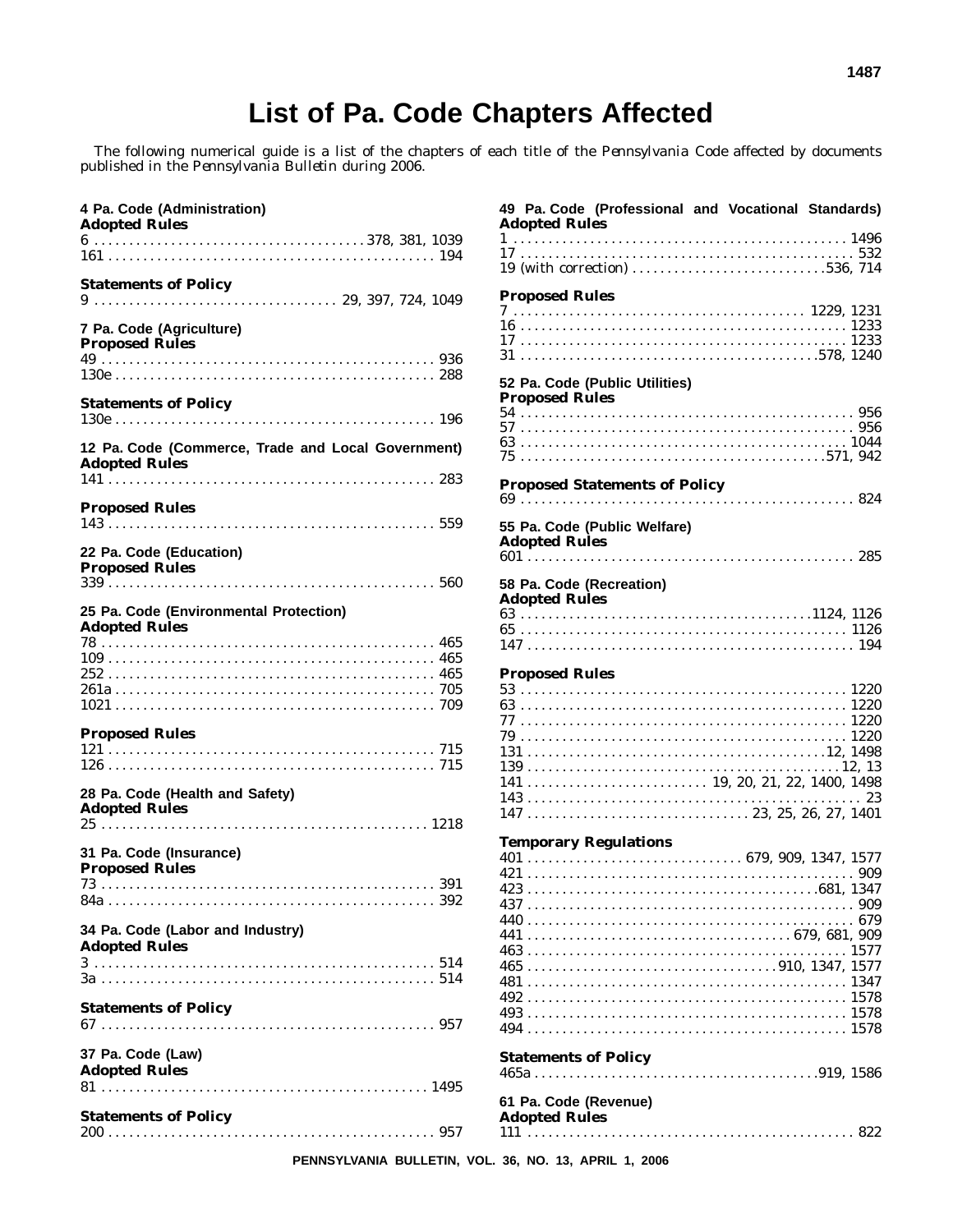#### **Statements of Policy**

| 125 (with correction) 959, 1130 |  |  |  |  |  |  |  |  |  |  |  |  |  |  |
|---------------------------------|--|--|--|--|--|--|--|--|--|--|--|--|--|--|
|                                 |  |  |  |  |  |  |  |  |  |  |  |  |  |  |

#### 67 Pa. Code (Transportation)

#### **Adopted Rules**

| 211 (with correction) 537, 714 |  |  |  |  |  |  |  |  |  |  |  |  |  |  |  |  |  |  |  |  |  |  |  |  |  |  |
|--------------------------------|--|--|--|--|--|--|--|--|--|--|--|--|--|--|--|--|--|--|--|--|--|--|--|--|--|--|
|                                |  |  |  |  |  |  |  |  |  |  |  |  |  |  |  |  |  |  |  |  |  |  |  |  |  |  |
|                                |  |  |  |  |  |  |  |  |  |  |  |  |  |  |  |  |  |  |  |  |  |  |  |  |  |  |

#### **Proposed Rules**

|--|--|

#### 204 Pa. Code (Judicial System General Provisions) **Adopted Rules**

| $207$ 1491 |  |  |  |  |  |  |  |  |  |  |  |  |  |  |  |  |  |  |  |  |  |  |  |  |  |  |
|------------|--|--|--|--|--|--|--|--|--|--|--|--|--|--|--|--|--|--|--|--|--|--|--|--|--|--|

#### **Proposed Rules**

| 207 Pa. Code (Judicial Conduct)                                                                                                                                                                                                                                                                                                          |  |
|------------------------------------------------------------------------------------------------------------------------------------------------------------------------------------------------------------------------------------------------------------------------------------------------------------------------------------------|--|
| <b>Adopted Rules</b>                                                                                                                                                                                                                                                                                                                     |  |
|                                                                                                                                                                                                                                                                                                                                          |  |
|                                                                                                                                                                                                                                                                                                                                          |  |
| 225 Pa. Code (Rules of Evidence)                                                                                                                                                                                                                                                                                                         |  |
| <b>Adopted Rules</b>                                                                                                                                                                                                                                                                                                                     |  |
| $\overline{ART}$ $\overline{I}$ and $\overline{S}$ and $\overline{S}$ and $\overline{S}$ and $\overline{S}$ and $\overline{S}$ and $\overline{S}$ and $\overline{S}$ and $\overline{S}$ and $\overline{S}$ and $\overline{S}$ and $\overline{S}$ and $\overline{S}$ and $\overline{S}$ and $\overline{S}$ and $\overline{S}$ and $\over$ |  |

#### 231 Pa. Code (Rules of Civil Procedure)

#### **Adopted Rules**

#### **Proposed Rules**

#### 234 Pa. Code (Rules of Criminal Procedure) **Adopted Rules**

#### **Proposed Rules**

|--|--|--|--|--|--|--|--|--|--|--|--|--|--|--|--|--|--|--|--|--|--|--|--|--|--|--|--|--|--|--|--|--|--|--|--|--|--|--|--|--|--|--|--|--|--|--|--|--|--|--|--|--|--|--|--|

#### 237 Pa. Code (Juvenile Rules) **Adopted Rules**

| 249 Pa. Code (Philadelphia Rules) |  |  |  |  |  |  |  |  |  |  |  |  |  |  |  |  |  |  |  |  |  |  |  |  |  |  |  |  |  |  |  |  |  |  |  |
|-----------------------------------|--|--|--|--|--|--|--|--|--|--|--|--|--|--|--|--|--|--|--|--|--|--|--|--|--|--|--|--|--|--|--|--|--|--|--|
|                                   |  |  |  |  |  |  |  |  |  |  |  |  |  |  |  |  |  |  |  |  |  |  |  |  |  |  |  |  |  |  |  |  |  |  |  |
|                                   |  |  |  |  |  |  |  |  |  |  |  |  |  |  |  |  |  |  |  |  |  |  |  |  |  |  |  |  |  |  |  |  |  |  |  |
|                                   |  |  |  |  |  |  |  |  |  |  |  |  |  |  |  |  |  |  |  |  |  |  |  |  |  |  |  |  |  |  |  |  |  |  |  |
|                                   |  |  |  |  |  |  |  |  |  |  |  |  |  |  |  |  |  |  |  |  |  |  |  |  |  |  |  |  |  |  |  |  |  |  |  |
|                                   |  |  |  |  |  |  |  |  |  |  |  |  |  |  |  |  |  |  |  |  |  |  |  |  |  |  |  |  |  |  |  |  |  |  |  |

255 Pa. Code (Local Court Rules) Unclassified . . 189, 388, 512, 935, 1043, 1216, 1399, 1491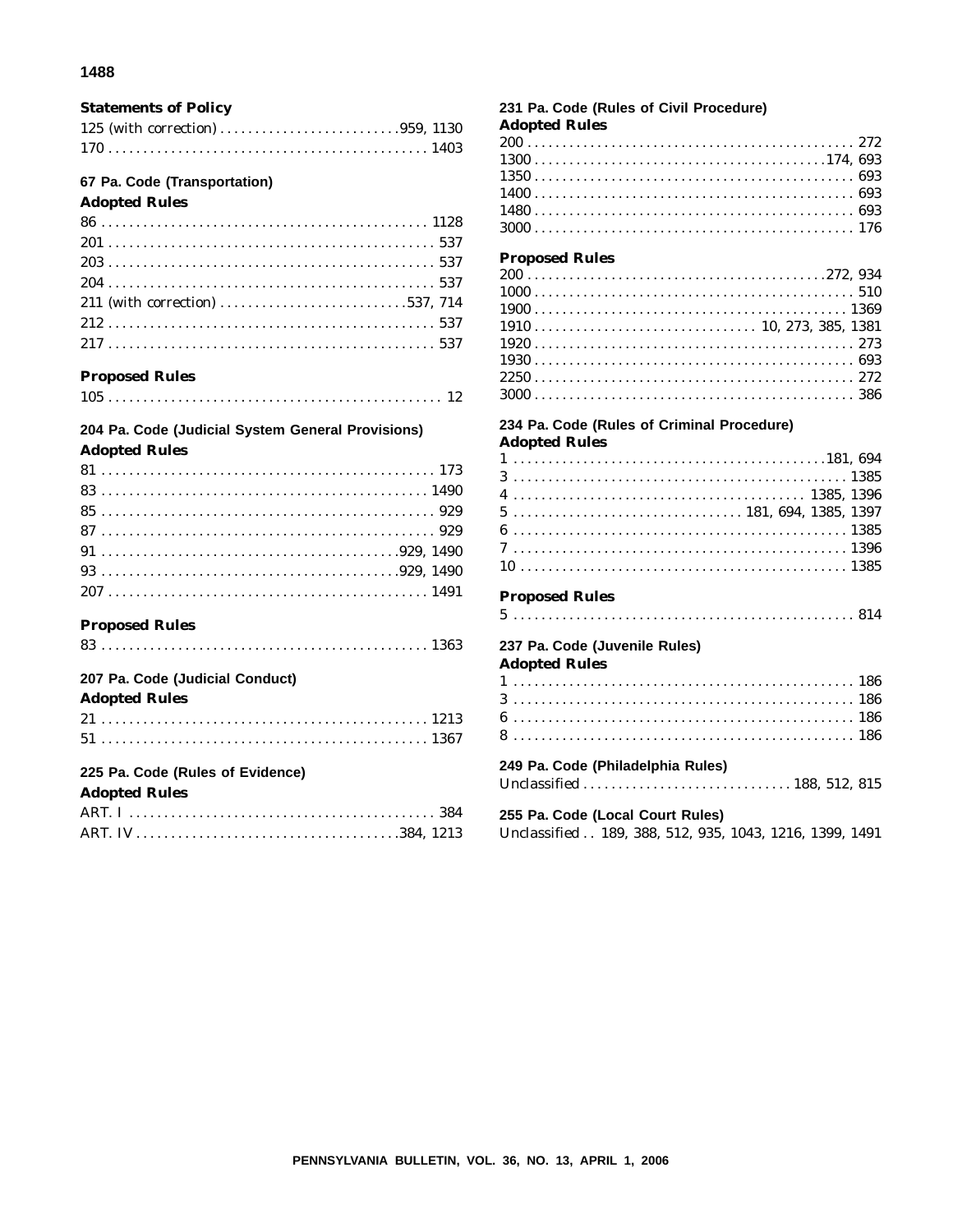#### **Recent Actions during the 2006 Regular Session of the General Assembly**

The following is a summary of recent actions of the General Assembly during the 2006 Regular Session.

| Doc.<br>No. | Date of<br>Action | Bill<br><b>Number</b> | Printer's<br><b>Number</b> | <i>Effective</i><br>Date                      | <b>Subject Matter</b>                                                                           |
|-------------|-------------------|-----------------------|----------------------------|-----------------------------------------------|-------------------------------------------------------------------------------------------------|
|             |                   |                       |                            | 2006 GENERAL ACTS ENACTED-ACT 020 through 021 |                                                                                                 |
| 020         | Mar 15            | <b>SB0437</b>         | <b>PN1306</b>              | 60 days                                       | Enforcement Officer Disability Benefits<br>Law-extension of benefits to correction<br>employees |
| 021         | Mar 15            | <b>SB0987</b>         | <b>PN1297</b>              | Immediately                                   | Conveyance-Commonwealth property in<br>Benner Township, Centre County                           |
|             |                   |                       |                            | 2006 VETOES OF BILLS-VETO 001 through 002     |                                                                                                 |
| 001         | Mar 15            | HB1318                | <b>PN3587</b>              | Immediately*                                  | Pennsylvania Election Code-omnibus<br>amendments                                                |
| 002         | Mar 17            | HB1467                | <b>PN3588</b>              | 60 days                                       | Residential Construction Dispute Resolu-<br>tion Act—enactment                                  |

\*denotes an effective date with exceptions

#### **Effective Dates of Statutes**

The effective dates specified above for laws and appropriation acts were contained in the applicable law or appropriation act. Where no date is specified or where the effective date specified is prior to the date of enactment, the effective date is 60 days after final enactment except for statutes making appropriations or affecting budgets of political subdivisions. See 1 Pa.C.S. §§ 1701—1704 (relating to effective dates of statutes).

#### **Advance Copies of Statutes**

Section 1106 of Title 1 of the *Pennsylvania Consolidated Statutes* provides that the prothonotaries of each county shall file advance copies of statutes in their offices for public inspection until the *Laws of Pennsylvania* are generally available. Section 2406(h) of The Administrative Code of 1929 provides that the Department of General Services shall distribute advance sheets of the *Laws of Pennsylvania* to each law judge of the courts, to every county and public library of this Commonwealth and to each member of the General Assembly. These copies shall be furnished without charge. The Department shall also mail one copy of each law enacted during any legislative session to any person who pays to it the sum of \$20.

Requests for annual subscriptions for advance copies of statutes should be sent to the State Bookstore, Commonwealth Keystone Building, 400 North Street, Harrisburg, PA 17120, accompanied by a check or money order in the sum of \$20, payable to the ''Commonwealth of Pennsylvania.''

> ROBERT W. ZECH, Jr., *Director Legislative Reference Bureau*

[Pa.B. Doc. No. 06-523. Filed for public inspection March 31, 2006, 9:00 a.m.]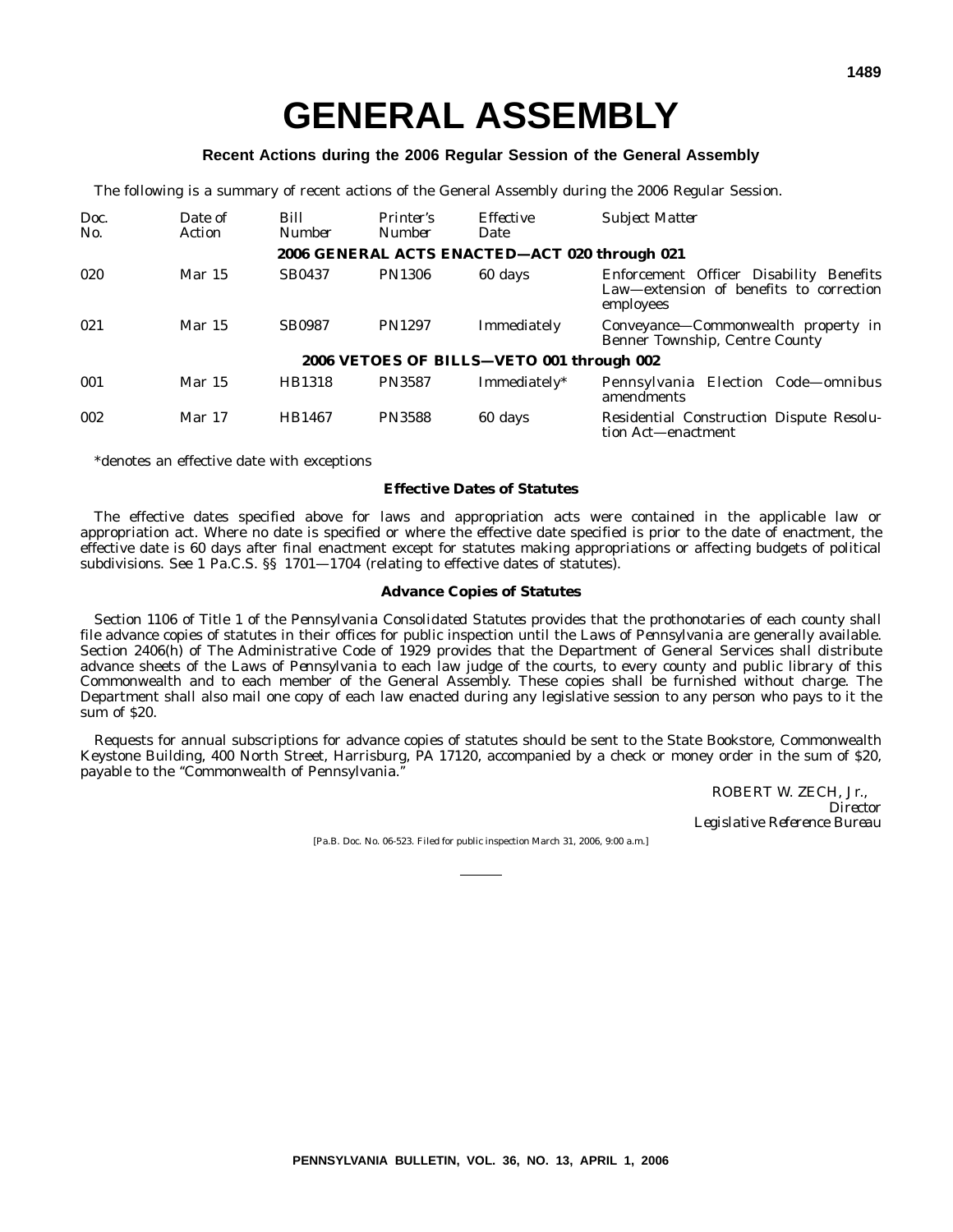## **THE COURTS**

## **Title 204—JUDICIAL SYSTEM GENERAL PROVISIONS**

#### **PART V. PROFESSIONAL ETHICS AND CONDUCT**

#### **[204 PA. CODE CH. 83]**

#### **Correction to Rule 502 of the Pennsylvania Rules of Disciplinary Enforcement Regarding the Client Security Fund**

The Order of April 25, 1997, published at 27 Pa.B. 2413 (May 17, 1997), amended the annual fee in Rule 502(b) for the 1997-1998 assessment year. The order rescinded this amendment for the 1998-1999 assessment and thereafter. This notice corrects the annual fee currently published in the *Pennsylvania Code*, with ellipses referring to the existing text of Rule 502.

#### **Annex A**

#### **TITLE 204. JUDICIAL SYSTEM GENERAL PROVISIONS**

**PART V. PROFESSIONAL ETHICS AND CONDUCT**

#### **Subpart B. DISCIPLINARY ENFORCEMENT**

#### **CHAPTER 83. PENNSYLVANIA RULES OF DISCIPLINARY ENFORCEMENT**

#### **Subchapter E. CLIENT SECURITY FUND**

#### **GENERAL PROVISIONS**

**Rule 502. Pennsylvania Lawyers Fund for Client Security.**

\*\*\*\*\*

(b) *Additional assessment*. Every attorney who is required to pay an annual assessment under Enforcement Rule 219 (relating to periodic assessment of attorneys; voluntary inactive status) shall pay an additional annual fee of \$45.00 for the use of the fund. Such additional annual assessment shall be added to, and collected with and in the same manner as, the basic annual assessment, but the statement mailed by the Administrative Office pursuant to Enforcement Rule 219 shall separately identify the additional assessment imposed pursuant to this subdivision. All amounts received pursuant to this subdivision shall be credited to the fund.

\*\*\*\*\* [Pa.B. Doc. No. 06-524. Filed for public inspection March 31, 2006, 9:00 a.m.]

#### **PART V. PROFESSIONAL ETHICS AND CONDUCT [204 PA. CODE CHS. 91 AND 93]**

#### **Amendments to Rules of Organization and Procedure of The Disciplinary Board of the Supreme Court of Pennsylvania; Order No. 64**

Section 91.3 of the rules of the Board designates the person who is to hear a challenge to a subpoena, but does not provide any time limits for the filing or service of motions and answers, or the scheduling of a hearing. The Board has adopted the amendments to its rules set forth in Annex A to address those timing issues. A Notice of Proposed Rulemaking regarding the amendments was published at 35 Pa.B. 6494 and no comments were received in response.

The Disciplinary Board of the Supreme Court of Pennsylvania finds that the amendments to the Rules of Organization and Procedure of the Board adopted hereby are not inconsistent with the Pennsylvania Rules of Disciplinary Enforcement and are necessary and appropriate for the administration of the affairs of the Board.

The Board, acting pursuant to Pa.R.D.E. 205(c)(10), orders:

(1) Title 204 of the *Pennsylvania Code* is hereby amended as set forth in Annex A hereto.

(2) The Secretary of the Board shall duly certify this Order, and deposit the same with the Administrative Office of Pennsylvania Courts as required by Pa.R.J.A. 103(c).

(3) The amendments adopted hereby shall take effect upon publication in the *Pennsylvania Bulletin*.

(4) This Order shall take effect immediately.

*By The Disciplinary Board of the Supreme Court of Pennsylvania*

ELAINE M. BIXLER, *Secretary*

#### **Annex A**

#### **TITLE 204. JUDICIAL SYSTEM GENERAL PROVISIONS**

**PART V. PROFESSIONAL ETHICS AND CONDUCT Subpart C. DISCIPLINARY BOARD OF THE**

#### **SUPREME COURT OF PENNSYLVANIA**

#### **CHAPTER 91. MISCELLANEOUS MATTERS Subchapter A. SERVICE, SUBPOENAS, DEPOSITIONS AND RELATED MATTERS**

#### **IN GENERAL**

#### **§ 91.3. Determination of validity of subpoena.**

**(a)** *In general***.** Enforcement Rule 213(d) provides that any attack on the validity of a subpoena issued under these rules shall be handled as follows:

\*\*\*\*\*

#### **(b)** *Procedure.*

**(1) A motion attacking a subpoena must be filed with the Office of the Secretary within ten days after service of the subpoena. A copy of the motion must be served on the other party to the investigation or proceeding.**

**(2) Any answer to the motion must be filed with the Office of the Secretary within five days after service of the motion on the other party under paragraph (1).**

**(3) The Office of the Secretary must transmit the motion and any answer to the person designated in subsection (a)(1) or (2) to hear the motion, who must schedule a hearing on the motion within ten days after the date by which an answer must be filed. A report with findings of fact and conclusions**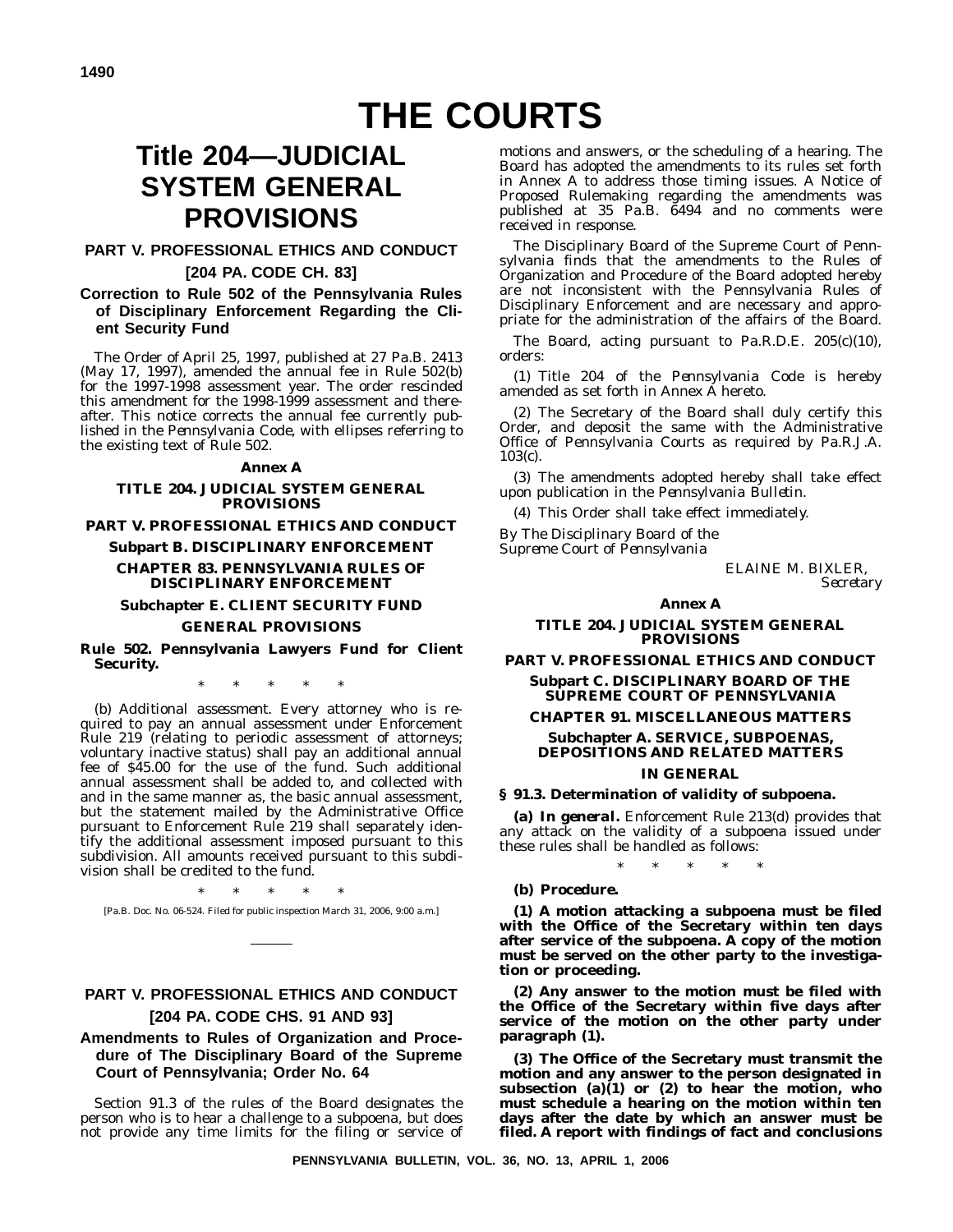**of law must be filed with the Office of the Secretary within ten days after the conclusion of the hearing.**

#### **CHAPTER 93. ORGANIZATION AND ADMINISTRATION**

#### **Subchapter B. THE DISCIPLINARY BOARD**

#### **§ 93.23. Powers and duties.**

(a) *General rule*. Enforcement Rule 205(c) provides that the Board shall have the power and duty: \*\*\*\*\*

(7) To assign periodically, through its Secretary, senior or experienced hearing committee members within each disciplinary district to:

\*\*\*\*\*

(ii) hear and determine attacks on the validity of subpoenas issued pursuant to § 91.2 (relating to subpoenas and investigations), as provided in § **[ 91.3(2) ] 91.3(a)(2)** (relating to determination of validity of subpoena); or

\*\*\*\*\*

[Pa.B. Doc. No. 06-525. Filed for public inspection March 31, 2006, 9:00 a.m.]

### **PART VII. ADMINISTRATIVE OFFICE OF PENNSYLVANIA COURTS**

#### **[204 PA. CODE CH. 207]**

#### **Adjustment of Fines, Costs, Fees and Other Remittances**

By Order of the Supreme Court of Pennsylvania of October 14, 1988, Judicial Administration Docket No. 88, the Court Administrator has been delegated the authority under the Judicial Code,  $42$  Pa.C.S. §  $3502(c)(3)$ , to adjust, through regulation, the level of fines, costs, fees and other remittances as otherwise fixed by law so as to facilitate the transmission of remittances through or by a financial intermediary.

In accordance therewith, the following regulation is hereby promulgated for the Traffic Court of Philadelphia.

Filed in the Administrative Office of the Pennsylvania Courts on March 20, 2006.

> ZYGMONT A. PINES, *Court Administrator of Pennsylvania*

#### **Annex A**

#### **TITLE 204. JUDICIAL SYSTEM GENERAL PROVISIONS**

#### **PART VII. ADMINISTRATIVE OFFICE OF PENNSYLVANIA COURTS**

#### **CHAPTER 207. TRANSMITTING REMITTANCES**

#### **§ 207.2. Philadelphia Traffic Court—Adjustment of Fines, Costs, Fees and Other Remittances.**

(a) Pursuant to  $42$  Pa.C.S. §  $3502(c)(3)$ , the Court Administrator of Pennsylvania hereby adjusts the level of fines, costs, fees and other remittances in all cases under the Motor Vehicle Code (Title 75, *Pennsylvania Consolidated Statutes*) and local ordinances prosecuted in the Philadelphia Traffic Court by increasing such costs, fees and remittances to the amount of twenty-five dollars (\$25.00) per citation or traffic violation report. Said amount shall be paid to a contracting financial intermediary and shall be added to the fines, costs, fees and other remittances at such time as the Philadelphia Traffic Court sends or causes to be served a written notice other than a summons to a defendant.

(b) This regulation shall become effective April 1, 2006, and shall apply to all citations and traffic violation reports filed with the Traffic Court prior to that date.

[Pa.B. Doc. No. 06-526. Filed for public inspection March 31, 2006, 9:00 a.m.]

## **Title 255—LOCAL COURT RULES**

#### **VENANGO COUNTY**

**Promulgation of Local Rules 1910.10, 1910.12, 1910.16-1, 1910.25-1, 1915.4, 1915.11, 1920.16, 1920.51 and 1920.74; Civ. No. 373-2006**

#### **Order of the Court**

*And Now*, this 14th day of March, 2006, we hereby order that Venango County Local Rules 1910.10, 1910.12, 1910.16, 1910.25-1, 1915.4, 1915.11, 1920.16, 1920.51, and 1920.74 are adopted. These rules shall be continuously available for public inspection and copying in the office of the prothonotary. Upon request and payment of reasonable costs of reproduction and mailing, the prothonotary shall furnish to any person a copy of any local rule. The said local rules shall become effective thirty (30) days after the date of publication in the *Pennsylvania Bulletin*.

*By the Court*

H. WILLIAM WHITE, *President Judge*

#### **Local Domestic Relations Rules—Venango County SUPPORT RULES**

#### **Rule 1910.10. Alternative Hearing Procedures.**

(c) Venango County shall conduct support proceedings in accordance with the alternate hearing procedure, Pa.R.C.P. No. 1910.12.

#### **Rule 1910.12. Office Conference. Hearing. Record. Exceptions. Order.**

(a) There shall be an office conference in all cases. If possible, counsel will be present on behalf of the plaintiff, upon request of plaintiff and assignment by Domestic Relations. Defendant may also have counsel present.

(b) Before exceptions argument, counsel for either party or any pro se party, upon request to Domestic Relations, shall be afforded the opportunity to review the domestic relations file, particularly the domestic relations hearing notes of the domestic relations hearing officers, under procedures guided by Domestic Relations. The review of the file must be accomplished no later than 2 days before the scheduled exceptions argument.

#### **Rule 1910.16-1. Amount of Support. Support Guidelines.**

(c) If at any time motions or proceedings for alimony pendente lite or spousal support are pending or in any spousal support action where a divorce action is pending in which a claim for alimony pendente lite is asserted, the

**PENNSYLVANIA BULLETIN, VOL. 36, NO. 13, APRIL 1, 2006**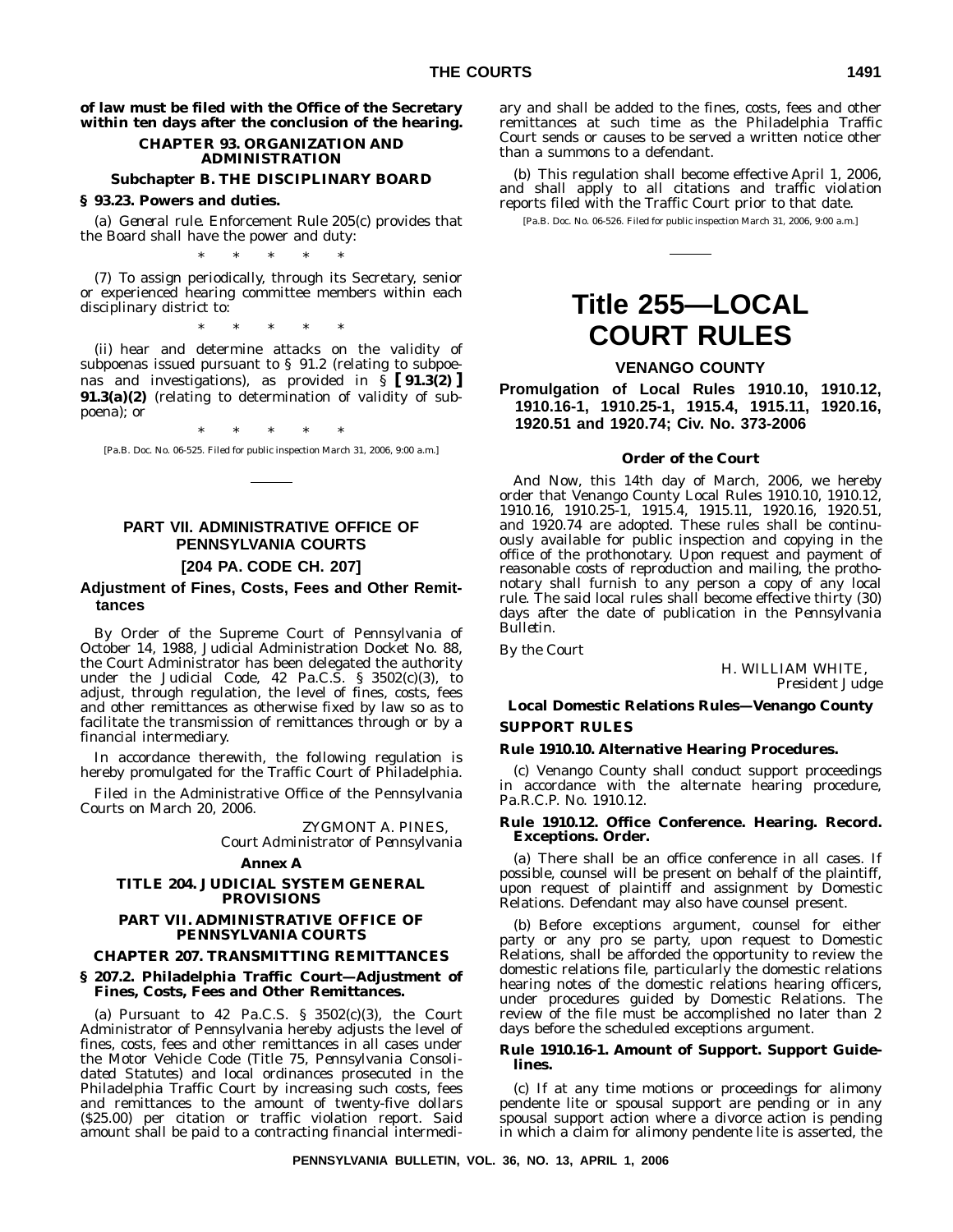proceedings shall be consolidated. Any party who files a petition for spousal support or alimony pendente lite when a claim for the other is pending will file a Motion to Consolidate and transfer that component of the proceeding to Domestic Relations if appropriate.

#### **Rule 1910.25-1. Civil Contempt.**

(c) The court will, in all cases, upon a petition for civil contempt, provide an immediate hearing.

#### **CUSTODY RULES**

#### **Rule 1915.4. Prompt Disposition of Custody Cases**

(f) Custody proceedings shall, once the complaint is filed, proceed on one of two tracks. All custody cases, including those that involve issues of partial custody or visitation, if not earlier resolved by mediation or conciliation, shall be heard by a judge and not a hearing officer. Custody proceedings shall progress as follows:

1. The parties may proceed through voluntary mediation as provided in Pa.R.C.P. No. 1940.1. If the mediation is unsuccessful, the matter will then be referred to the court for judicial conciliation as provided in paragraph 3 herein.

2. The parties may proceed by a conciliation process as follows:

a. Submit with the pleading, or at any time in the process, a request for the court to appoint a conciliator on an order similar to the order that follows:

|     | : IN THE COURT OF COMMON PLEAS OF |
|-----|-----------------------------------|
|     | : VENANGO COUNTY. PENNSYLVANIA    |
| VS. |                                   |
|     |                                   |
|     | $\cdot$ CIV                       |

#### **ORDER OF COURT**

You, \_\_\_\_\_\_\_\_\_\_\_, have been sued in court to modify custody, partial custody and/or visitation to .

is appointed conciliator, for the purpose of conducting a conference with respect to the issues raised in the petition. The conciliator shall conduct such a conference and shall report to the court as to whether or not the issues raised in the petition are capable of resolution by agreement between the parties. The conciliator shall confer with the parties and make every effort to achieve negotiated resolutions of the issues raised in the petition. No testimony will be taken at the conciliation conference. The parties should bring with them any relevant expert reports. If no such resolution can be achieved, the conciliator shall so report to the court. He/she shall also submit an interim proposed order, which shall include a date before a judge.

You are ordered to appear for the custody conciliation conference, which has been scheduled for .

If you fail to appear as provided by this order, an order for custody, partial custody or visitation may be entered against you or the court may initiate contempt proceedings for your failure to appear.

Plaintiff and defendant are directed to attend the court-sponsored seminar ''Helping Families Cope with Divorce and Custody'' coordinated by Venango County O.E.O. Brochures concerning the seminar are available in the Prothonotary's Office and Judge's Chambers, or you may call  $(814)$   $432-9768$ . The court will not finalize this proceeding until both parties have attended the seminar.

A video tape which explains the mediation process is available for viewing at every public library within

Venango County, the County Law Library (by appointment only) and Northwestern Legal Services.

YOU SHOULD TAKE THIS PAPER TO YOUR LAW-YER AT ONCE. IF YOU DO NOT HAVE A LAWYER OR CANNOT AFFORD ONE, GO TO OR TELEPHONE THE OFFICE SET FORTH BELOW TO FIND OUT WHERE YOU CAN GET LEGAL HELP.

> Northwestern Legal Services 1001 State Street 1200 Renaissance Center Erie, PA 16501-1833 Phone: (814) 452-6949

The Court of Common Pleas of Venango County is required by law to comply with the Americans with Disabilities Act of 1990. For information about accessible facilities and reasonable accommodations available to disabled individuals having business before the court, please contact our office. All arrangements must be made at least 72 hours prior to any hearing or business before the court. You must attend the scheduled conference or hearing.

#### BY THE COURT,

Judge

Date:  $\_\_$ 

cc:

b. A conciliator will be appointed by the court from a qualified list of conciliators who have been specially trained in mediation.

c. The conciliation before the conciliator shall be conducted within fifteen (15) days of the appointment.

d. At the conciliation the conciliator will meet with the parties and their attorneys and work toward settlement of the custody issues. If any component of the case is settled, the conciliator will file a report setting forth the agreement and any recommendation of the conciliator and the proposed order to be signed by the court. If any component is not settled or if the entire case is not settled, the conciliator will file a report with the court reciting who attended the conciliation, the results of the conciliation, recommendations for an interim order, recommendations concerning whether an attorney for the child should be appointed pursuant to Pa.R.C.P. No. 1915.11, and such other recommendations which may help the parties in the interim in resolving the matter or may help the court as the court addresses the matter in judicial conciliation and trial. A proposed order of court will be submitted. The order should address whether the children are required to attend the judicial conciliation. The conciliator shall then also, if any component of the case is not settled, either schedule further conciliation before the conciliator, as the parties agree, or refer the matter to the court and obtain a date and time for a conciliation before a judge, which shall occur within thirty (30) days from the date of the report. The conciliator should be prepared, as the matter is scheduled through the District Court Administrator, to estimate the time required for the court to conduct a conciliation.

3. Court conciliation following unsuccessful mediation or referred by conciliator. Judicial conciliation shall take the form of a pre-trial conference. At that conference, the court will confer with the parties and counsel and will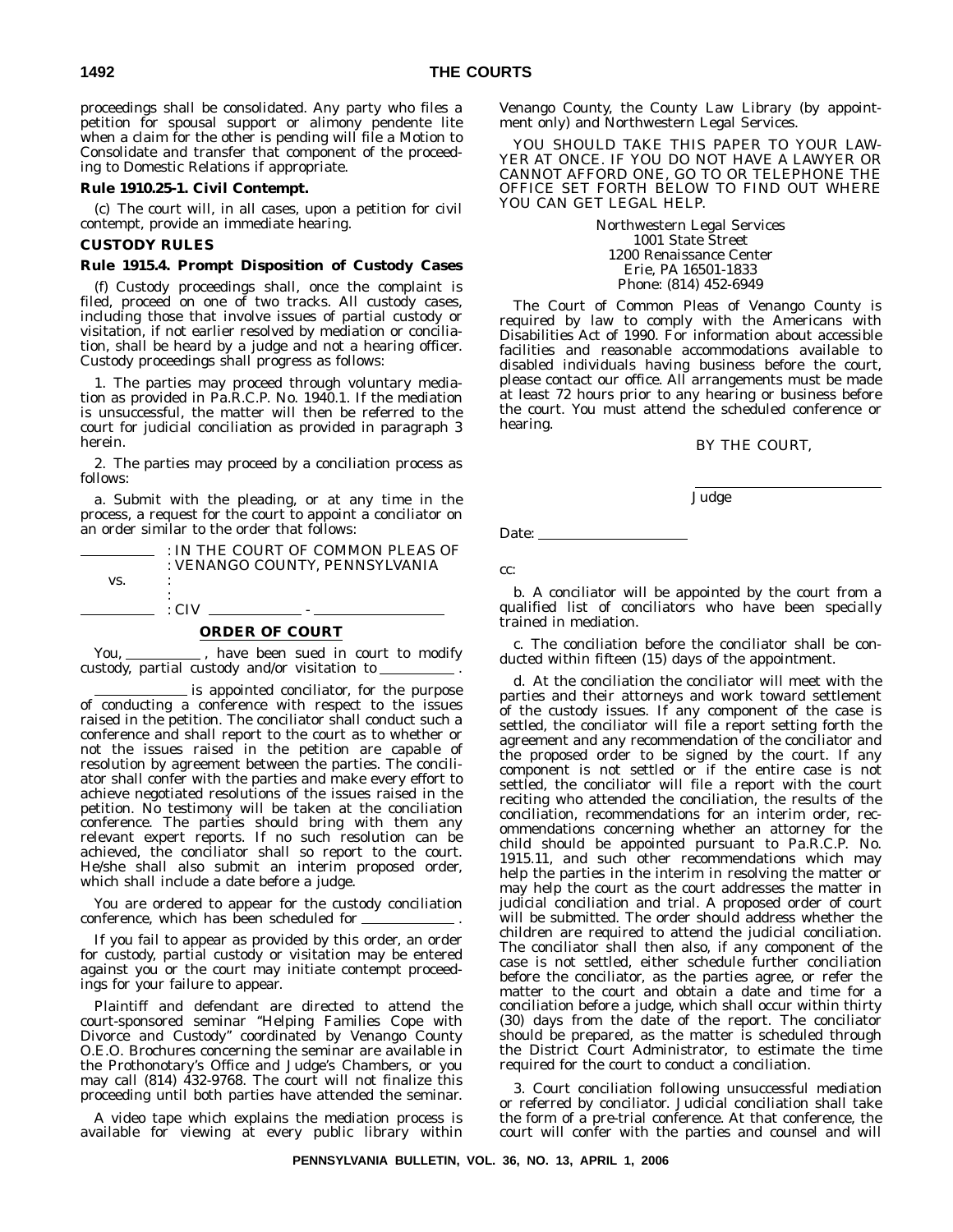attempt to settle the matter by conciliation. If the matter cannot be settled, the judge will set a trial date and take such steps as are necessary to get the case ready for trial. At the conference, the court will address: number of days to try the matter; whether any witness is to appear by deposition, video conference or telephone; witness lists; expert reports; determine whether court appointed experts are required; custody arrangement pending final hearing; and determine whether an attorney should be appointed for the child. The court may talk with the child at the conciliation; however, if the court talks to the child, counsel for the parties shall be present. If either party or the parties are not represented at the conciliation, the court will exercise its discretion whether to talk with the child and may do so out of the presence of both parents but only with the consent of both parents or counsel. If an attorney for the child is participating, the court may talk to the child over the objection of the parents so long as the attorney for the child recommends. In such event, the conversation with the child will be recorded and counsel for the child will initially interrogate the child.

#### **Rule 1915.11. Appointment of Attorney for Child.**

(d) If in the conciliator's judgment the child needs counsel in the proceedings, the conciliator will recommend appointment of an attorney for the child. An attorney, or a party, may move the court to appoint counsel for a child. Attorneys representing parents in custody litigation are encouraged not to speak directly with a child who is the subject of custody proceedings except under any of the following conditions:

1. Both parents are present;

2. Opposing counsel is present;

3. An attorney for the child has been appointed by the court and consents to the interview; or

4. The attorney for a party is specially authorized by the court beforehand to speak with the child.

#### **EQUITABLE DISTRIBUTION RULES**

#### **Rule 1920.16. Severance of Actions and Claims.**

(b) The court will, in all cases where bifurcation is requested by a party, conduct a hearing at which both parties should be present.

(c) The court will colloquy the parties on the impact of a divorce at the time of hearing.

(d) The court will enter findings consistent with the evidence as required by 23 Pa.C.S.A. § 3323(c.1).

(e) The court will, unless otherwise dictated by the circumstances, enter a decree at the hearing.

#### **Rule 1920.51. Hearing by the Court. Appointment of Conciliator. Notice of Hearing.**

(a)(1) In addition to the statewide procedure of a court appointing a master, which the parties may use at their election, the parties also have the option of using a conciliator to attempt to resolve equitable distribution issues. The conciliator will meet with the parties and their counsel and attempt to resolve the issues. The court will hear and determine issues that have not been resolved at conciliation rather than refer the matter to a master. Any issues not identified for resolution by the conciliator and not addressed by the conciliator will not be heard by the court. The parties are required to attend the conciliation unless they are excused by the conciliator. The court will assess and may allocate between the parties the costs for referral to the conciliator, which the parties will pay before the conciliation. The parties will

not have any further costs in having the matter heard by the judge, other than expenses that are routine court costs such as paying for transcripts if ordered by the parties.

(2) The motion for the appointment of a conciliator and the appointment order to be submitted with the motion shall be substantially in the form prescribed by Local Rule 1920.74.

(3) The court will appoint a conciliator who is a trained mediator unless both parties request a specific attorney to act as conciliator.

(4) The parties, if they consent to a divorce, will file the necessary consents and waivers immediately after the conciliation.

(5) The conciliator will file a report within 20 days of the conclusion of the session, which will include at least the following topics:

(a) Identify issues resolved and what, if any, work needs to be done to complete resolution of the matter such as who is preparing the settlement agreement, powers of attorney, the qualified domestic relations orders, deeds, bills of sale, praecipe to transmit and other documents.

(b) Identify unresolved issues and provide an analysis of the positions of the parties.

(c) Make a recommendation as to whether experts should be appointed by the court or engaged by the parties.

(d) Make such further recommendations to the court as the conciliator determines will assist the court in getting the case trial ready and in otherwise resolving the matter.

(e) Confer with counsel regarding any issues not resolved and determine the amount of time the parties need to try the case. The conciliator will then schedule a trial date with the court administrator and include that date in the report.

(f) Submit a proposed order of court to implement his recommendations.

(b) When the trial is conducted, the parties will file an updated inventory and pretrial statement not later than 20 days before the trial is scheduled before a judge.

#### **Rule 1920.74. Form of Motion for Appointment of Conciliator. Order.**

(a) The motion for appointment of a conciliator shall be substantially in the following form:

|     | : IN THE COURT OF COMMON PLEAS OF<br>Plaintiff : VENANGO COUNTY, PENNSYLVANIA |        |
|-----|-------------------------------------------------------------------------------|--------|
| VS. |                                                                               |        |
|     |                                                                               |        |
|     | Defendant : Civ. No.                                                          |        |
|     | MOTION FOR APPOINTMENT OF<br>DIVORCE CONCILIATOR                              |        |
|     | ______, Attorney for plaintiff                                                |        |
|     | ____ , Attorney for defendant                                                 |        |
|     |                                                                               |        |
|     | 2) Complaint served:                                                          |        |
|     |                                                                               | of the |

Divorce Code

**PENNSYLVANIA BULLETIN, VOL. 36, NO. 13, APRIL 1, 2006**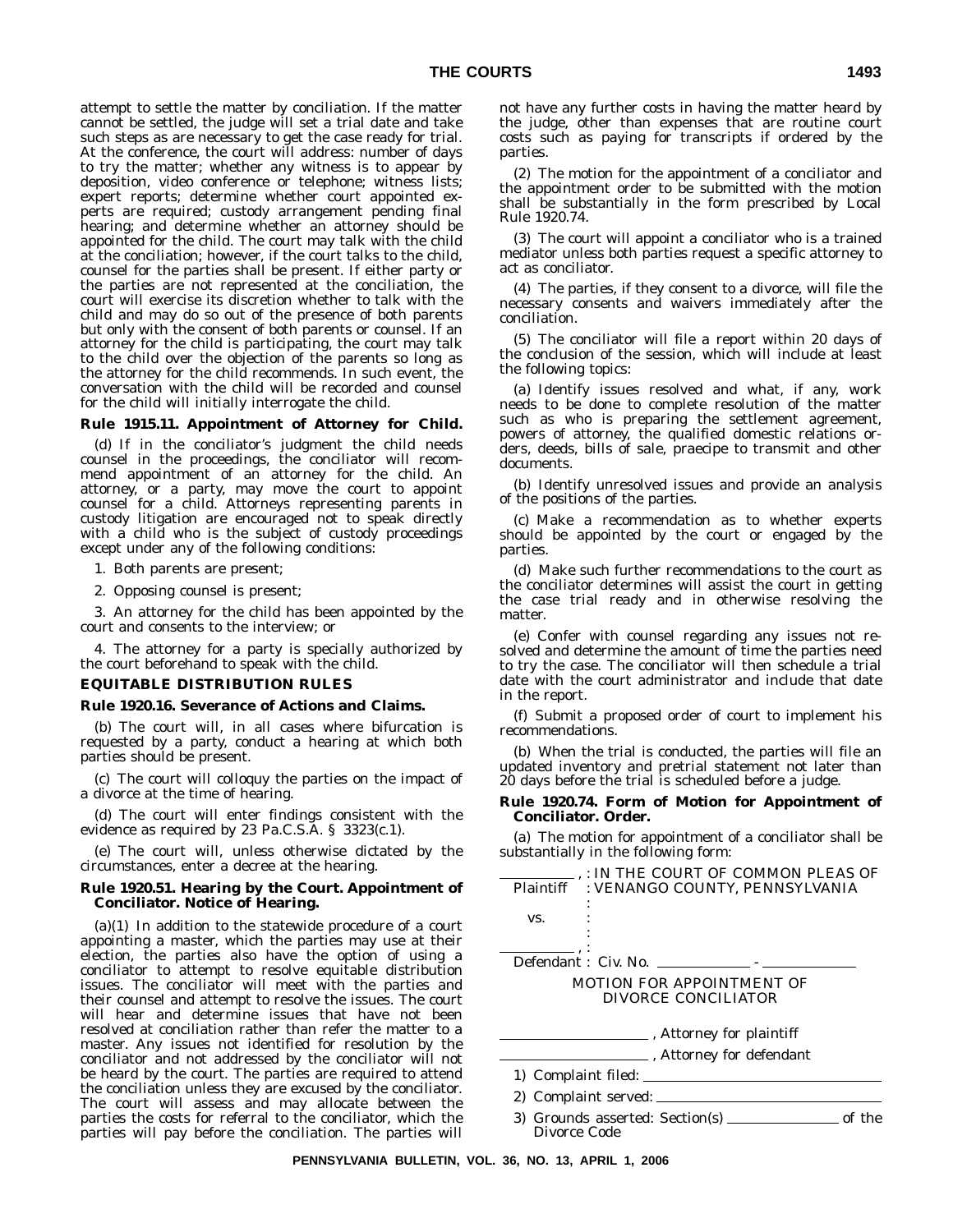4) Matters at issue:

Dissolution of marriage

Equitable distribution of marital property

Allocation of marital indebtedness

Alimony

**Alimony pendente lite** 

**Counsel fees and/or expenses of litigation** 

Court costs

Respectfully Submitted,

By

Date: \_

(b) The order appointing a conciliator shall be substantially in the following form:

|     | : IN THE COURT OF COMMON PLEAS OF        |
|-----|------------------------------------------|
|     | Plaintiff : VENANGO COUNTY. PENNSYLVANIA |
|     |                                          |
| VS. |                                          |
|     |                                          |
|     |                                          |
|     |                                          |

Defendant : Civ. No. \_\_\_\_\_\_\_\_\_\_\_\_\_ -

#### **ORDER OF COURT**

AND NOW, this  $\_\_\_\_\$  day of  $\_\_\_\_\_\$ , 20  $\_\_\_\$ the court has received the Motion for Appointment of Divorce Conciliator filed by in the abovecaptioned matter.

is hereby appointed divorce conciliator in this matter. The parties are directed to deposit \$ thonotary within two (2) weeks from the date of this order. The conciliation conference will not be scheduled until the required fees are deposited.

(1) Both parties are expected to file inventories in accordance with Pa.R.C.P. 1920.33(a).

(2) Conciliator will schedule conciliation only after at least one of the parties has filed both the inventory and a pre-trial statement as contemplated in Pa.R.C.P. 1920.33(b) and delivered a copy to the conciliator if filed

after the conciliator is appointed. Conciliator will schedule the conciliation not sooner than 20 days from the date of filing the pre-trial statement.

(3) The other party shall then file the inventory and pre-trial statement not later than 7 days before the scheduled conciliation. Conciliation will proceed whether or not one of the parties has made the required filings.

#### BY THE COURT,

Judge

[Pa.B. Doc. No. 06-527. Filed for public inspection March 31, 2006, 9:00 a.m.]

## **DISCIPLINARY BOARD OF THE SUPREME COURT**

#### **Notice of Suspension**

Notice is hereby given that Ross M. Cellino, Jr., having been suspended from the practice of law in the State of New York for a period of six months by Order of the Supreme Court of the State of New York, Appellate Division, Fourth Judicial Department, entered June 10, 2005, the Supreme Court of Pennsylvania issued an Order dated March 15, 2006, suspending Ross M. Cellino, Jr., from the practice of law in this Commonwealth for a period of six months. In accordance with Rule 217(f), Pa.R.D.E., since this formerly admitted attorney resides outside the Commonwealth of Pennsylvania, this notice is published in the *Pennsylvania Bulletin*.

ELAINE M. BIXLER,

*Secretary The Disciplinary Board of the Supreme Court of Pennsylvania*

[Pa.B. Doc. No. 06-528. Filed for public inspection March 31, 2006, 9:00 a.m.]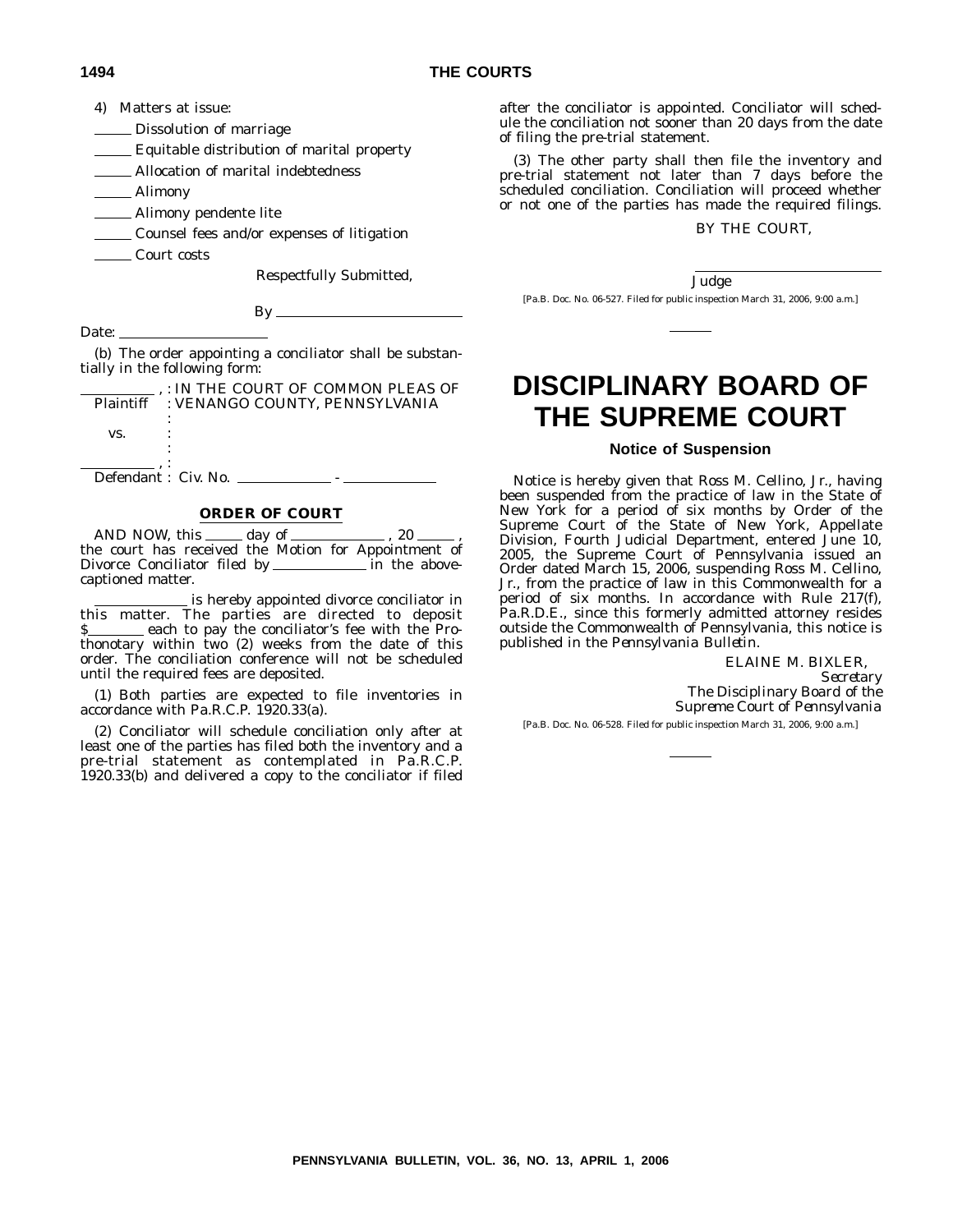## **RULES AND REGULATIONS**

## **Title 37—LAW**

**BOARD OF PARDONS**

**[37 PA. CODE CH. 81]**

#### **Representation of Applicant**

The Board of Pardons (Board) amends § 81.282 (relating to representation of applicant) to read as set forth in Annex A.

#### *Authority*

This final-omitted rulemaking is promulgated in response to the requirements of the act of June 1, 1995 (P. L. 1017, No. 15) (Spec. Sess. No. 1) (Act 215).

#### *Purpose and Legal Requirements*

The purpose of the final-omitted rulemaking is to make clear that persons who, by reason of mental incompetence or other mental disability, are unable to apply for clemency on their own or to designate an individual to act on their behalf may nevertheless make application with the Board for clemency. This final-omitted rulemaking will also make clear that applicants may be represented by a public defender or other court-appointed attorney. This amendment will protect a mentally incompetent person's constitutional right to due process of law and his rights under the Americans With Disabilities Act of 1990 (42 U.S.C.A. §§ 12101—12213)

#### *Regulatory Review*

Under section 5.1(c) of the Regulatory Review Act (71 P. S. § 745.5a(c)), on February 9, 2006, the Board submitted a copy of the final-omitted rulemaking and a copy of a Regulatory Analysis Form to the Independent Regulatory Review Commission (IRRC) and to the Chairpersons of the Senate and House Judiciary Committees. A copy of this material is available to the public upon request.

Under section 5.1(j.1) and (j.2) of the Regulatory Review Act, on March 20, 2006, the final-form rulemaking was deemed approved by the House and Senate Committees. Under section 5.1(e) of the Regulatory Review Act, IRRC met on March 21, 2006, and approved the finalomitted rulemaking.

#### *Affected Parties*

The final-omitted rulemaking will affect mentally incompetent persons, as well as other persons authorized by law to act on behalf of the mentally incompetent person and to appear before the Board on behalf of the incompetent person.

#### *Effective Date*

This final-omitted rulemaking will become effective upon publication in the *Pennsylvania Bulletin*.

#### *Contact Person*

For further information regarding this amendment, contact John L. Heaton, Esq., Secretary, Board of Pardons, 333 Market Street, 15th Floor, Harrisburg, PA, 17126-0333, (717) 787-8125.

*Findings*

The Board finds that:

(1) Public notice of the Board's intention to amend its regulations as adopted by this order, under the procedures specified in sections 201 and 202 of the act of July 31, 1968 (P. L. 769, No. 204) (45 P. S. § 1204(3)), known as the Commonwealth Documents Law (CDL), has been omitted under the authority in section 204(1)(iii) of the CDL  $(45 \text{ P. S. }$ § 1204 $(1)(iii)$ ), because the Board has found that the rulemaking relates to agency practice and procedure.

(2) The amendment of the regulation of the Board in the manner provided in this order is necessary and appropriate for administering the Constitution of Pennsylvania. PA. CONST. Article IV, § 9.

#### *Order*

The Board, acting under Article IV, § 9 of the Pennsylvania Constitution, orders that:

(a) The regulations of the Board, 37 Pa. Code Chapter 81, are amended by amending § 81.282 to read as set forth in Annex A.

(b) The Board shall submit this order and Annex A to the Office of General Counsel and the Office of Attorney General for approval as to form and legality as required by law.

(c) The Board shall certify this order and Annex A and deposit them with the Legislative Reference Bureau as required by law.

(d) This order shall become effective immediately upon publication in the *Pennsylvania Bulletin*.

JOHN L. HEATON,

*Secretary*

(*Editor's Note:* For the text of the order of the Independent Regulatory Review Commission relating to this document, see 36 Pa.B. 1555 (April 1, 2006).)

**Fiscal Note:** 56-3. No fiscal impact; (8) recommends adoption.

#### **Annex A**

#### **TITLE 37. LAW**

#### **PART III. AGENCIES AND OFFICES**

#### **Subpart A. BOARD OF PARDONS**

#### **CHAPTER 81. BOARD OF PARDONS**

#### **REPRESENTATION**

#### **§ 81.282. Representation of applicant.**

The applicant may be represented by legal counsel or another person designated by the applicant. The applicant may also be represented by a legal guardian, next friend or other person authorized by law to act on behalf of the applicant. If confined, the applicant may request representation from the Department of Corrections.

[Pa.B. Doc. No. 06-529. Filed for public inspection March 31, 2006, 9:00 a.m.]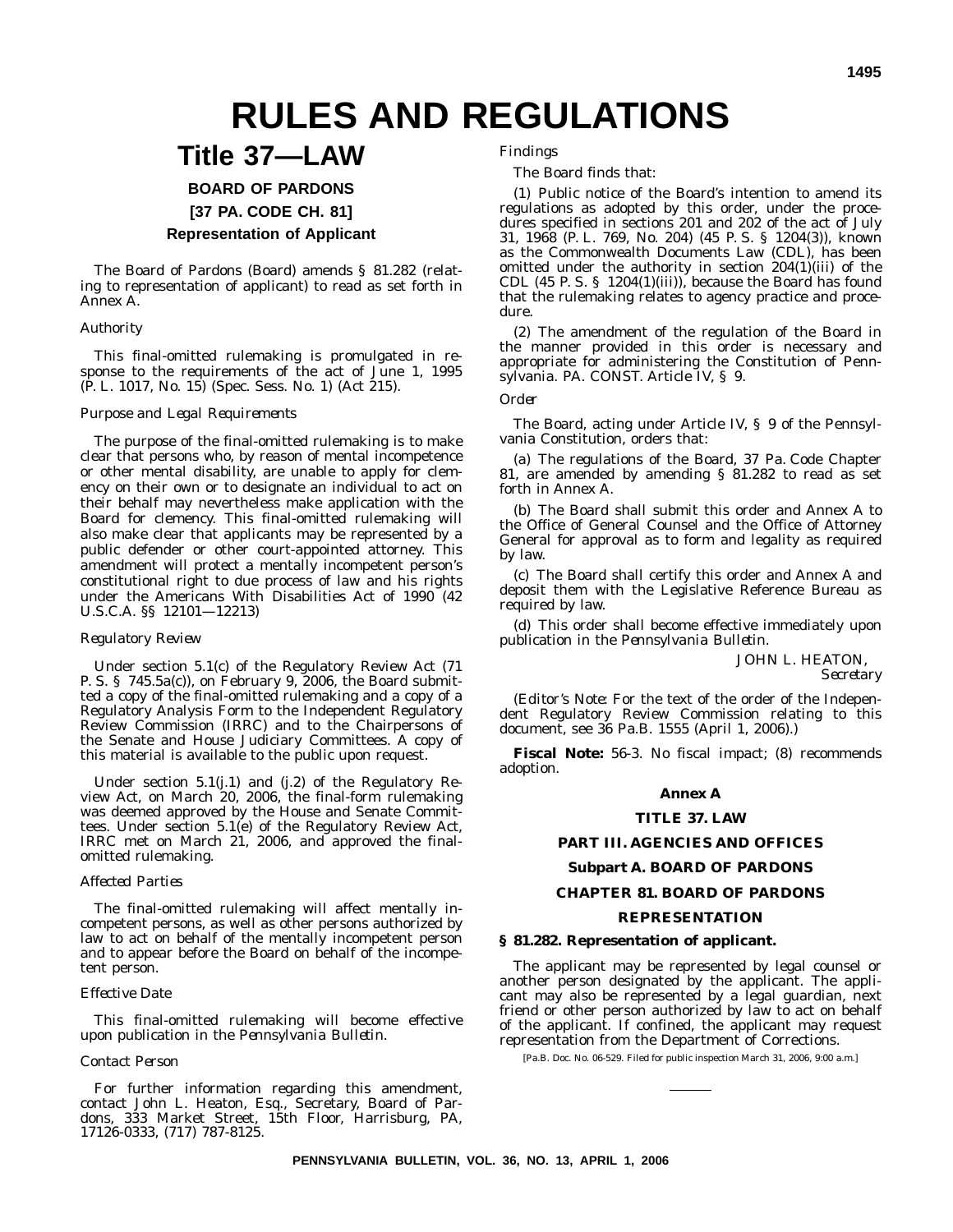## **Title 49—PROFESSIONAL AND VOCATIONAL STANDARDS**

#### **STATE BOARD OF AUCTIONEER EXAMINERS [49 PA. CODE CH. 1] Schedule of Fees**

The State Board of Auctioneer Examiners (Board) amends § 1.41 (relating to schedule of fees) to read as set forth in Annex A.

#### *Omission of Proposed Rulemaking*

Under section 204(3) of the act of July 31, 1968 (P. L. 769, No. 240) (45 P. S. § 1204(3)), known as the Commonwealth Documents Law (CDL), the Board has omitted the procedures for proposed rulemaking set forth in sections 201 and 202 of the CDL (45 P. S. §§ 1201 and 1202). Proposed rulemaking has been omitted because public comment is unnecessary in that this final-omitted rulemaking merely corrects the Board's fee schedule to replace a line that was inadvertently dropped when § 1.41 was amended at 31 Pa.B. 6941 (December 22, 2001), and because public comment on the fees was provided at the time they were originally adopted at 28 Pa.B. 5869 (November 28, 1998).

#### *Description of Final-Omitted Rulemaking*

Section 1.41 is amended to clarify that the application fee for auction house and auction company is \$50 and that the fee for biennial renewal for auction house and auction company is \$200 as originally established by the Board in 1998. The final-form rulemaking at 31 Pa.B. 6941 was not intended to change these fees. At that time, a line was inadvertently dropped from the original language of this section resulting in the inaccurate fees that appear in the official text.

#### *Background and Need for Amendment*

Section 1.41 was added in 1998 when the Board restructured its regulations to provide a section where all fees would be conveniently located. As proposed at 28 Pa.B. 1559 (March 28, 1998), the application fee for auction house and auction company was \$50 and the biennial renewal fee for auction house and auction company was \$200. The fees were adopted at 28 Pa.B. 5869.

When the Board adopted amendments to § 1.41 in 2001, a line was inadvertently dropped from the fee schedule. The error resulted in the application fee for auction house and auction company appearing as \$200 in the final-form rulemaking and the biennial renewal fee for auction house and auction company was dropped completely. The final-form rulemaking published at 31 Pa.B. 6941 was intended to add additional fees to the fee schedule. The Board did not intend to make any changes to the existing fees at that time. This final-omitted rulemaking corrects the fee schedule to include the fees as they were originally adopted and as approved by the Independent Regulatory Review Commission (IRRC), the Senate Consumer Protection and Professional Licensure Committee (SCP/PLC) and the House Professional Licensure Committee (HPLC).

#### *Statutory Authority*

Section 6(a) of the Auctioneer and Auction Licensing Act (act) (63 P. S. § 734.6(a)) requires the Board to establish fees by regulation.

#### *Fiscal Impact and Paperwork Requirements*

The final-omitted rulemaking is expected to have no fiscal impact as it merely corrects the official text of the Board's schedule of fees as originally intended. It also imposes no additional paperwork requirements on the Board, the regulated community or the public.

#### *Regulatory Review*

Under section 5.1(c) of the Regulatory Review Act (71 P. S. § 745.5a(c)), on January 30, 2006, the Board submitted a copy of the final-omitted rulemaking and a copy of a Regulatory Analysis Form to IRRC and to the Chairpersons of the SCP/PLC and the HPLC. A copy of this material is available to the public upon request.

Under section 5.1(j.2) of the Regulatory Review Act, on February 14, 2006, the final-form rulemaking was approved by the HPLC. On March 20, 2006, the finalomitted rulemaking was deemed approved by SCP/PLC. Under section 5.1(e) of the Regulatory Review Act, IRRC met on March 21, 2006, and approved the final-omitted rulemaking.

#### *Additional Information*

Individuals who require information are invited to submit inquiries to Carmen L. Rivera, Board Counsel, State Board of Auctioneer Examiners, P. O. Box 2649, Harrisburg, PA 17105-2649.

#### *Findings*

The Board finds that:

(1) Public notice of the Board's intention to amend its regulations as adopted by this order, under the procedures specified in sections 201 and 202 of the CDL, has been omitted under the authority in section 204(c) of the CDL (45 P. S. § 1204(3)), because the Board has, for good cause, found that the procedures specified in sections 201 and 202 of the CDL are in this circumstance, unnecessary because the rulemaking corrects an inadvertent error in the official text of the Board's schedule of fees and because public comment was provided at the time the fees were originally adopted in 1998.

(2) The amendment of the regulations of the Board in the manner provided in this order is necessary and appropriate for administering the act.

#### *Order*

The Board, acting under the act, orders that:

(a) The regulations of the Board, 49 Pa. Code Chapter 1, are amended by amending § 1.41 to read as set forth in Annex A.

(b) The Board shall submit this order and Annex A to the Office of General Counsel and the Office of Attorney General for approval as to form and legality as required by law.

(c) The Board shall certify this order and Annex A and deposit them with the Legislative Reference Bureau as required by law.

(d) This order shall become effective immediately upon publication in the *Pennsylvania Bulletin.*

> KENYON B. BROWN, *Chairperson*

(*Editor's Note*: For the text of the order of the Independent Regulatory Review Commission, relating to this document, see 36 Pa.B. 1555 (April 1, 2006).)

**Fiscal Note:** Fiscal Note 16A-646 remains valid for the final adoption of the subject regulation.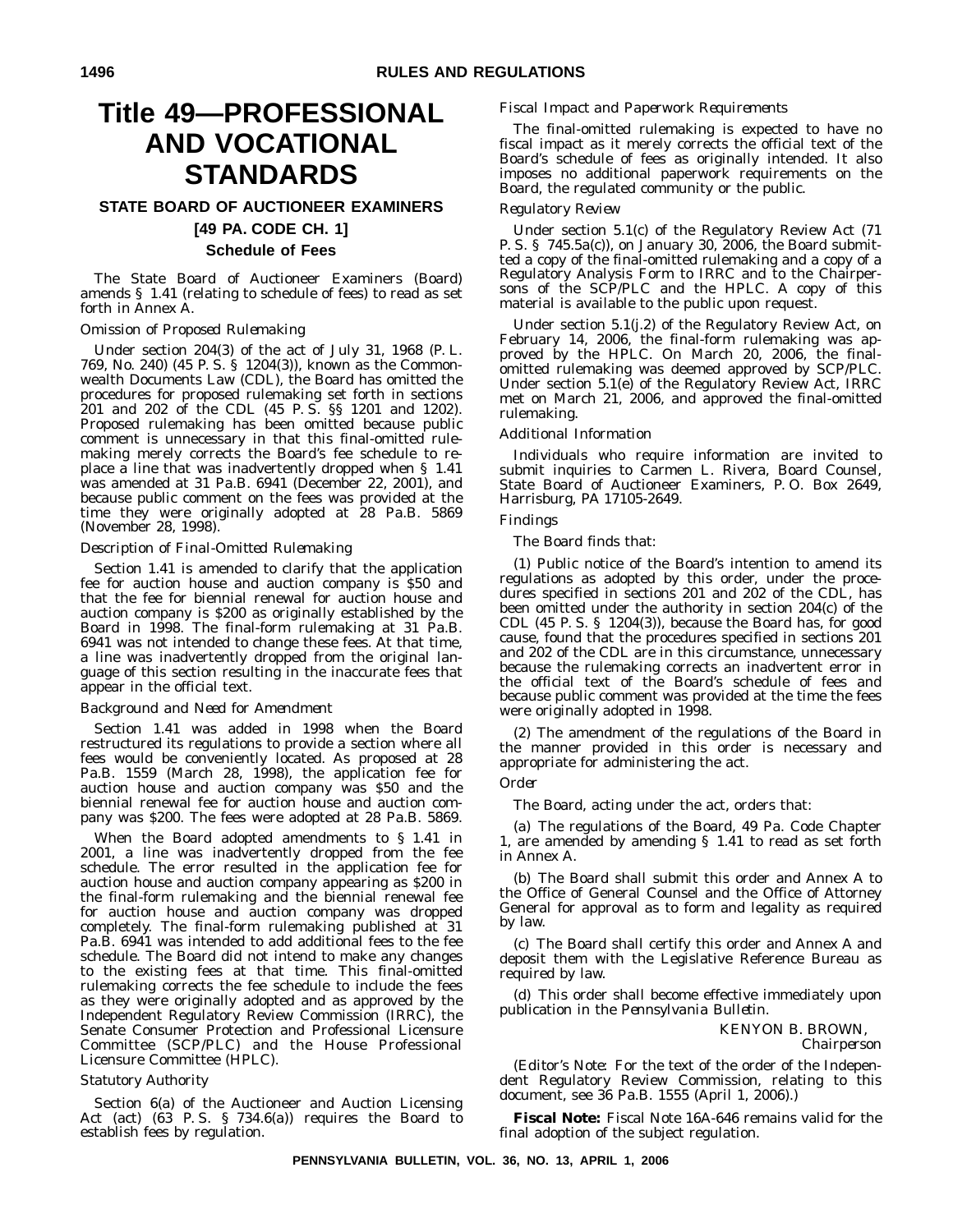#### **Annex A**

#### **TITLE 49. PROFESSIONAL AND VOCATIONAL STANDARDS**

#### **PART I. DEPARTMENT OF STATE**

#### **Subpart A. PROFESSIONAL AND OCCUPATIONAL AFFAIRS**

#### **CHAPTER 1. STATE BOARD OF AUCTIONEER EXAMINERS**

#### **FEES**

#### **§ 1.41. Schedule of fees.**

Applicants shall pay the following fees:

| Application fee for auctioneer license  \$50                                   |
|--------------------------------------------------------------------------------|
| Biennial renewal fee for auctioneer license  \$200                             |
| Application fee for apprentice auctioneer license  \$30                        |
| Biennial renewal fee for apprentice auctioneer  \$100                          |
| Application fee for auction house and auction                                  |
|                                                                                |
| Biennial renewal fee for auction house and                                     |
|                                                                                |
| Special license to conduct auction \$200                                       |
|                                                                                |
| Application fee to change sponsor  \$15                                        |
| Application fee to change auction house or                                     |
|                                                                                |
| Nonresident exam eligibility review  \$25                                      |
| Certification of scores, permit or registration  \$25                          |
| Verification of license, registration, permit or                               |
|                                                                                |
| [Pa.B. Doc. No. 06-530. Filed for public inspection March 31, 2006, 9:00 a.m.] |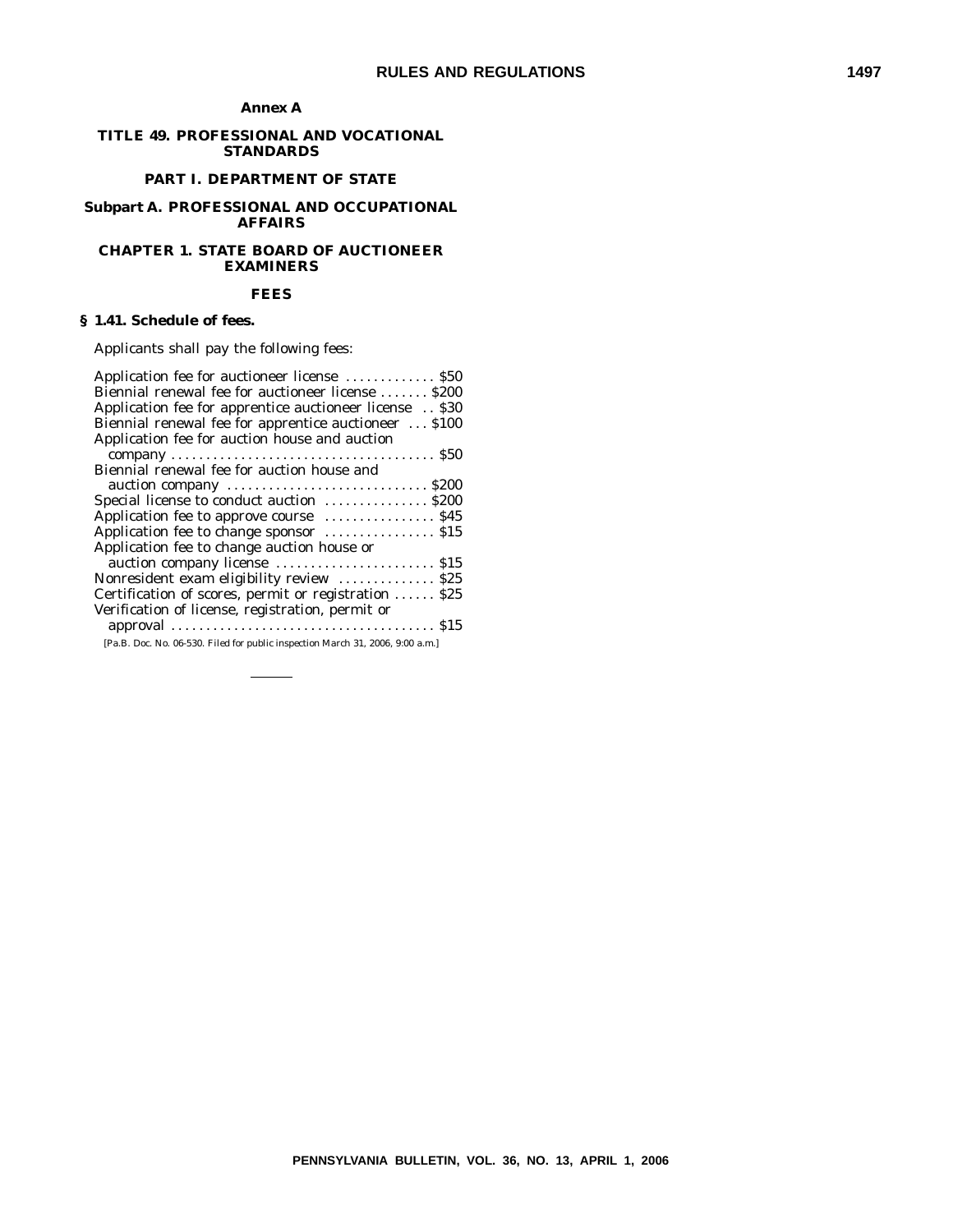## **PROPOSED RULEMAKING**

## **GAME COMMISSION**

#### **[58 PA. CODE CHS. 131 AND 141]**

#### **Preliminary Provisions; Hunting and Trapping**

To effectively manage the wildlife resources of this Commonwealth, the Game Commission (Commission), at its January 24, 2006, meeting, proposed to amend §§ 131.2 and 141.41 (relating to definitions; and general) to define and implement the use of the atlatl and dart during any firearms deer season.

The proposed rulemaking will have no adverse impact on the wildlife resources of this Commonwealth.

The authority for the proposed rulemaking is 34 Pa.C.S. (relating to Game and Wildlife Code) (code).

The proposed rulemaking was made public at the January 24, 2006, meeting of the Commission. Comments can be sent to, until April 14, 2006, the Director, Information and Education, Game Commission, 2001 Elmerton Avenue, Harrisburg, PA 17110-9797.

#### 1. *Purpose and Authority*

Currently, the only lawful devices that may be used to harvest white-tailed deer in this Commonwealth are manually operated centerfire rifles and handguns, shotguns, muzzleloading long guns and long, recurve, compound and crossbows. The Commission has recently received a number of requests from persons wishing to expand the list of lawful devices for deer hunting to include use of the atlatl and dart. This proposed rulemaking certainly represents a new hunting and harvest opportunity requested by a small segment of the hunting community. However, the Commission's staff is concerned that the atlatl and dart in the hand of an average hunter would not possess sufficient lethality to ethically and humanely harvest a deer. After much deliberation and due consideration of the relevant issues and concerns, the Board of Commissioners determined that it is appropriate to accommodate the request of the atlatl and dart supporters. Therefore, the Commission is proposing to amend §§ 131.2 and 141.41 to define and implement the use of the atlatl and dart during any firearms deer season.

Section 322(c)(5) of the code (relating to powers and duties of commission) specifically empowers the Commission to "Fix the type and number of devices which may be used to take game or wildlife.'' Section 2102(d) of the code (relating to regulations) authorizes the Commission to ''promulgate regulations stipulating . . . the type of firearms and ammunition and other devices which may be used, the manner in which and the location where the devices may be used, the species the devices may be used for and the season when the devices may be used.'' Section 2102(a) of the code provides that ''The commission shall promulgate such regulations as it deems necessary and appropriate concerning game or wildlife and hunting or furtaking in this Commonwealth, including regulations relating to the protection, preservation and management of game or wildlife and game or wildlife habitat, permitting or prohibiting hunting or furtaking, the ways, manner, methods and means of hunting or furtaking, and the health and safety of persons who hunt or take wildlife or may be in the vicinity of persons who hunt or take game or wildlife in this Commonwealth.'' The amendments to §§ 131.2 and 141.41 were proposed under this authority.

#### 2. *Regulatory Requirements*

The proposed rulemaking will amend §§ 131.2 and 141.41 to define and implement the use of the atlatl and dart during any firearms deer season.

#### 3. *Persons Affected*

Persons wishing to use an atlatl and dart to harvest deer during any firearms deer season will be affected by the proposed rulemaking.

#### 4. *Cost and Paperwork Requirements*

The proposed rulemaking should not result in any additional cost or paperwork.

#### 5. *Effective Date*

The proposed rulemaking will be effective upon finalform publication in the *Pennsylvania Bulletin* and will remain in effect until changed by the Commission.

#### 6. *Contact Person*

For further information regarding the proposed rulemaking, contact Michael A. Dubaich, Director, Bureau of Law Enforcement, 2001 Elmerton Avenue, Harrisburg, PA 17110-9797, (717) 783-6526.

> CARL G. ROE, *Executive Director*

**Fiscal Note:** 48-229. No fiscal impact; (8) recommends adoption.

#### **Annex A**

#### **TITLE 58. RECREATION**

#### **PART III. GAME COMMISSION**

#### **CHAPTER 131. PRELIMINARY PROVISIONS**

#### **§ 131.2. Definitions.**

In addition to the definitions contained in section 102 of the act (relating to definitions), the following words and terms, when used in this part or in the act, have the following meanings, unless the context clearly indicates otherwise:

\*\*\*\*\*

*Atlatl—***A 15 to 30 inch board or rod-like device with a handle at the aft end and a projection (as a hook or thong to hold a dart in place until released) at the fore end, used for propelling a dart by increasing the mechanical advantage of the user's forward arm motion. This device derives its propulsive energy solely from the forward motion of the user's arm and the bending and recovery of the dart. The energy used to propel the dart may not be derived from any other source.**

\*\*\*\*\*

*Dart—***A flexible projectile propelled by an atlatl with an overall length between 5 and 8 feet, fletching at the aft end (designed only for guidance) and a broadhead mounted at the fore end. No electronic device may be part of or attached to the dart. No device, material or system capable of causing damage or injury to the animal in excess of that inflicted by the cutting edges of the broadhead may be part of or attached to any dart.**

\*\*\*\*\*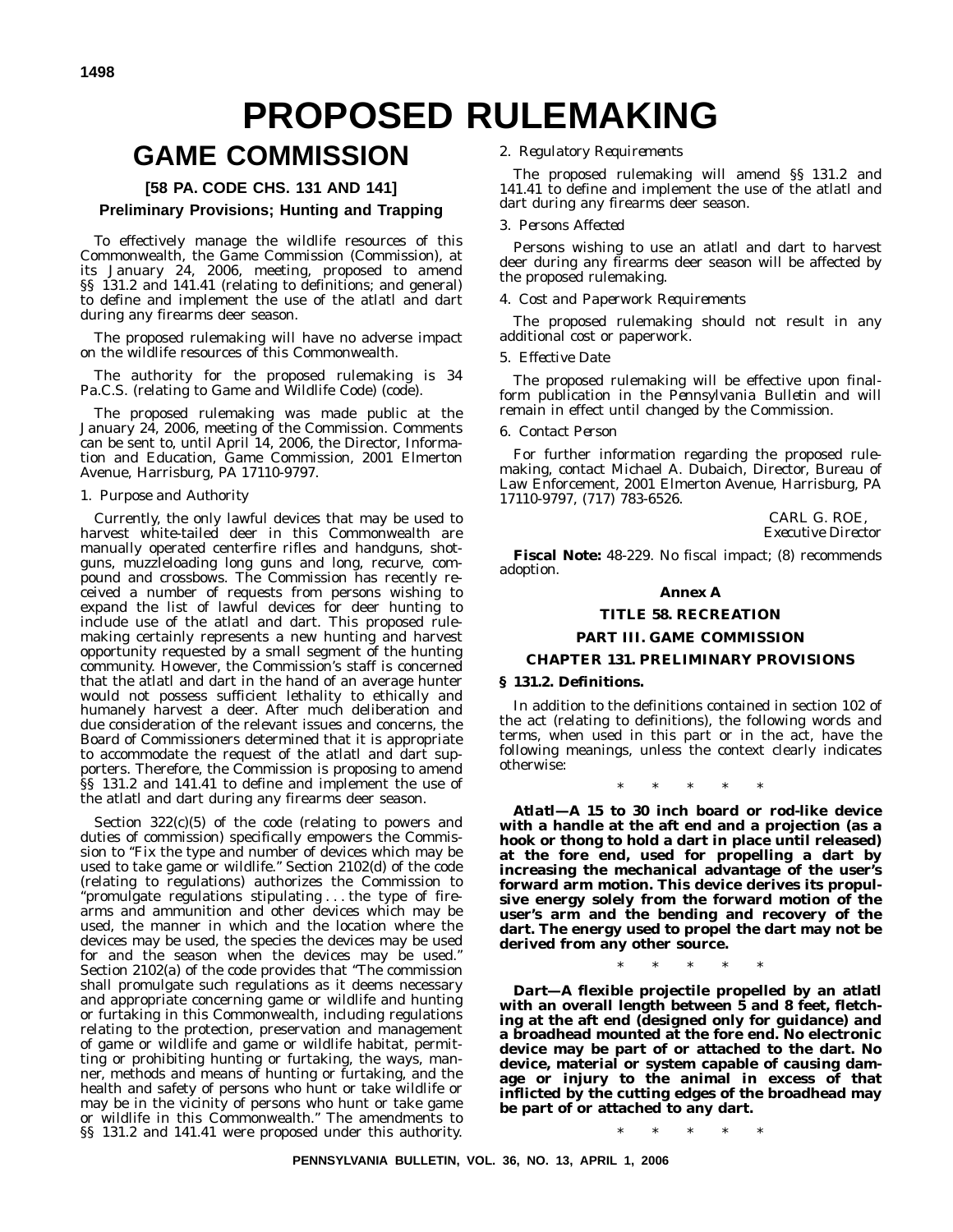#### **CHAPTER 141. HUNTING AND TRAPPING**

#### **Subchapter C. BIG GAME**

#### **§ 141.41. General.**

(a) *Permitted acts*. It is lawful to take:

\*\*\*\*\*

#### **(4) Deer with an atlatl and dart during any firearms season for deer.**

\*\*\*\*\*

[Pa.B. Doc. No. 06-531. Filed for public inspection March 31, 2006, 9:00 a.m.]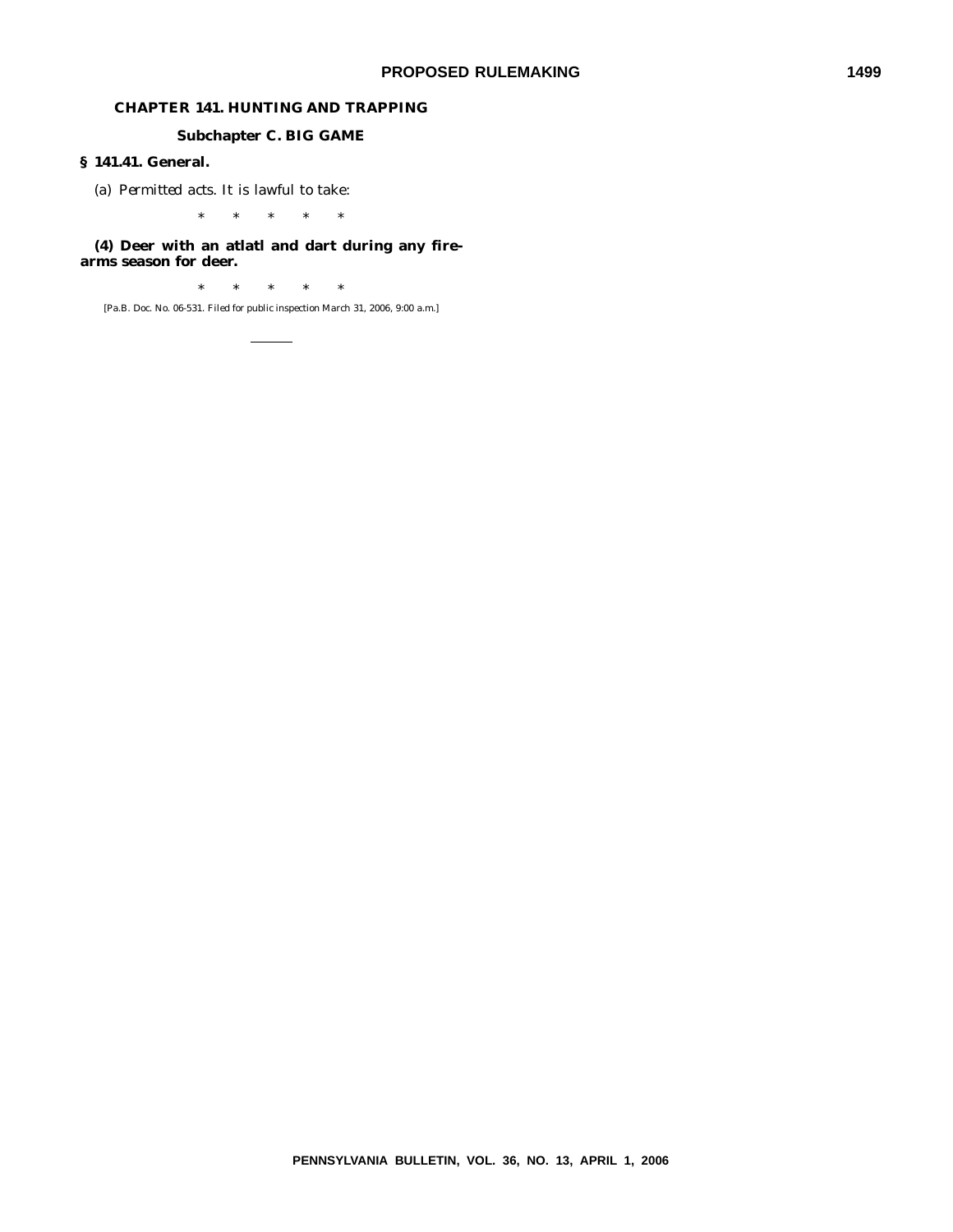## **NOTICES DEPARTMENT OF BANKING**

#### **Action on Applications**

The Department of Banking (Department), under the authority contained in the act of November 30, 1965 (P. L. 847, No. 356), known as the Banking Code of 1965; the act of December 14, 1967 (P. L. 746, No. 345), known as the Savings Association Code of 1967; the act of May 15, 1933 (P. L. 565, No. 111), known as the Department of Banking Code; and the act of December 9, 2002 (P. L. 1572, No. 207), known as the Credit Union Code, has taken the following action on applications received for the week ending March 21, 2006.

#### **BANKING INSTITUTIONS**

#### **Charter Applications**

| Date          | Name of Bank                                                                                                                                                    | Location                                                                                                                                                                                                                                                                                                        | Action |
|---------------|-----------------------------------------------------------------------------------------------------------------------------------------------------------------|-----------------------------------------------------------------------------------------------------------------------------------------------------------------------------------------------------------------------------------------------------------------------------------------------------------------|--------|
| $3-20-06$     | Berkshire Interim Bank<br>Wyomissing<br><b>Berks County</b>                                                                                                     | 1101 Woodland Road<br>Wyomissing<br><b>Berks County</b>                                                                                                                                                                                                                                                         | Filed  |
|               | reorganization into a holding company structure.                                                                                                                | Institution being incorporated solely to merge with and into Berkshire Bank in order to facilitate its                                                                                                                                                                                                          |        |
|               |                                                                                                                                                                 | <b>Holding Company Acquisitions</b>                                                                                                                                                                                                                                                                             |        |
| Date          | Name of Corporation                                                                                                                                             | Location                                                                                                                                                                                                                                                                                                        | Action |
| $3 - 16 - 06$ | F.N.B. Corporation, Hermitage, to<br>acquire 100% of the voting shares of<br>The Legacy Bank, Harrisburg, and<br>The Legacy Trust Company,<br><b>Harrisburg</b> | Hermitage                                                                                                                                                                                                                                                                                                       | Filed  |
|               | Pennsylvania and First National Trust Company.                                                                                                                  | The acquisition will result in the subsequent merger of The Legacy Bank with and into the First National<br>Bank of Pennsylvania, Hermitage, and The Legacy Trust Company with and into the First National Trust<br>Company, Hermitage; F.N.B. Corporation is the parent company of both First National Bank of |        |
| $3 - 16 - 06$ | Centra Financial Holdings, Inc.,<br>Morgantown, WV, to acquire up to<br>52.54% of the common stock of<br>Smithfield State Bank of Smithfield,<br>PA.            | Morgantown, WV                                                                                                                                                                                                                                                                                                  | Filed  |
|               |                                                                                                                                                                 | <b>Branch Applications</b>                                                                                                                                                                                                                                                                                      |        |
| Date          | Name of Bank                                                                                                                                                    | Location                                                                                                                                                                                                                                                                                                        | Action |
| $3-14-06$     | <b>East River Bank</b><br>Philadelphia<br>Philadelphia County                                                                                                   | 6137 Ridge Avenue<br>Philadelphia<br>Philadelphia County                                                                                                                                                                                                                                                        | Filed  |
| $3 - 15 - 06$ | Penn Liberty Bank<br><b>Wayne</b><br><b>Delaware County</b>                                                                                                     | 199 East Lancaster Avenue<br>Opened<br>Malvern<br><b>Chester County</b>                                                                                                                                                                                                                                         |        |
| $3 - 16 - 06$ | <b>Bucks County Bank</b><br>Doylestown<br><b>Bucks County</b>                                                                                                   | Filed<br>200 South Main Street<br>Doylestown<br><b>Bucks County</b>                                                                                                                                                                                                                                             |        |
| $3 - 16 - 06$ | New Century Bank<br>Phoenixville<br><b>Chester County</b>                                                                                                       | Lincoln Court Shopping Center<br>Route 30<br>Malvern<br><b>Chester County</b>                                                                                                                                                                                                                                   | Filed  |
| $3 - 21 - 06$ | Embassy Bank for the Lehigh Valley<br>Bethlehem<br><b>Northampton County</b>                                                                                    | 925 West Broad Street<br><b>Bethlehem</b><br>Lehigh County                                                                                                                                                                                                                                                      | Filed  |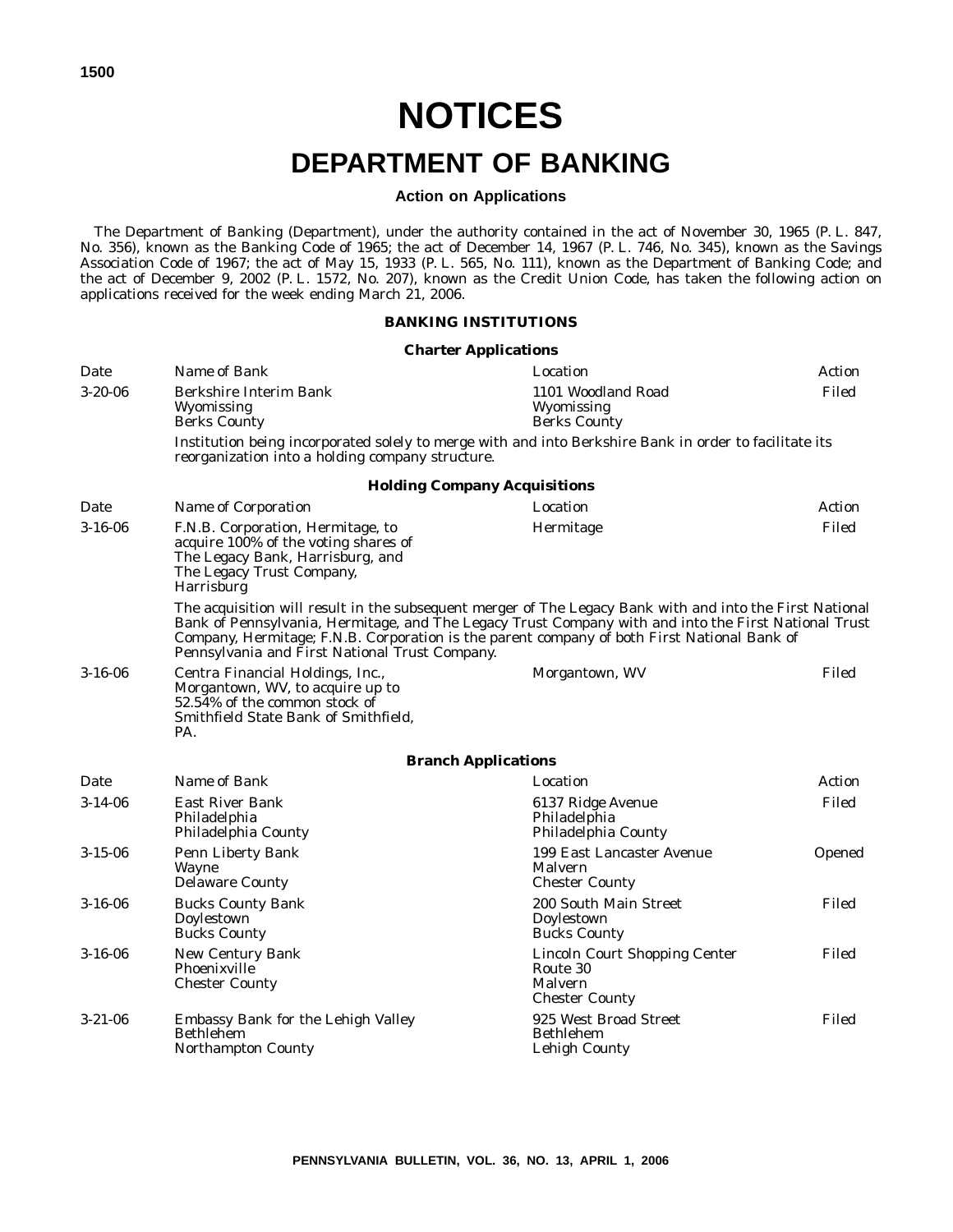|               |                                                                                                                                     | <b>Branch Relocations/Consolidations</b>                                          |        |
|---------------|-------------------------------------------------------------------------------------------------------------------------------------|-----------------------------------------------------------------------------------|--------|
| Date          | Name of Bank                                                                                                                        | Location                                                                          | Action |
| $3 - 16 - 06$ | Irwin Bank & Trust Company<br>Irwin<br><b>Westmoreland County</b>                                                                   | <i>Into:</i> 9350 Lincoln Highway<br>Irwin<br><b>Westmoreland County</b>          | Filed  |
|               |                                                                                                                                     | <i>From:</i> 8775 Norwin Avenue<br>North Huntingdon<br><b>Westmoreland County</b> | Filed  |
|               |                                                                                                                                     | <b>SAVINGS INSTITUTIONS</b>                                                       |        |
|               |                                                                                                                                     | No activity.                                                                      |        |
|               |                                                                                                                                     | <b>CREDIT UNIONS</b>                                                              |        |
|               |                                                                                                                                     | <b>Consolidations, Mergers and Absorptions</b>                                    |        |
| Date          | Name of Credit Union                                                                                                                | Location                                                                          | Action |
| $3-14-06$     | White Rose Credit Union, York, and<br>Flinchbaugh Credit Union, Red Lion<br>Surviving Institution-<br>White Rose Credit Union. York | York                                                                              | Filed  |

The Department's website at www.banking.state.pa.us includes public notices for more recently filed applications.

A. WILLIAM SCHENCK, III, *Secretary*

[Pa.B. Doc. No. 06-532. Filed for public inspection March 31, 2006, 9:00 a.m.]

## **DEPARTMENT OF ENVIRONMENTAL PROTECTION**

**Applications, Actions and Special Notices**

#### **APPLICATIONS**

#### **THE CLEAN STREAMS LAW AND THE FEDERAL CLEAN WATER ACT APPLICATIONS FOR NATIONAL POLLUTION DISCHARGE ELIMINATION SYSTEM (NPDES) PERMITS AND WATER QUALITY MANAGEMENT (WQM) PERMITS**

This notice provides information about persons who have applied for a new, amended or renewed NPDES or WQM permit, a permit waiver for certain stormwater discharges or submitted a Notice of Intent (NOI) for coverage under a general permit. The applications concern, but are not limited to, discharges related to industrial, animal or sewage waste, discharges to groundwater, discharges associated with municipal separate storm sewer systems (MS4), stormwater associated with construction activities or concentrated animal feeding operations (CAFOs). This notice is provided in accordance with 25 Pa. Code Chapters 91 and 92 and 40 CFR Part 122, implementing The Clean Streams Law (35 P. S. §§ 691.1—691.1001) and the Federal Clean Water Act.

| Location           | <b>Permit Authority</b> | <b>Application Type or Category</b>                            |
|--------------------|-------------------------|----------------------------------------------------------------|
| <b>Section I</b>   | <b>NPDES</b>            | Renewals                                                       |
| Section II         | <b>NPDES</b>            | New or amendment                                               |
| <b>Section III</b> | <b>WOM</b>              | Industrial, sewage or animal waste; discharge into groundwater |
| <b>Section IV</b>  | <b>NPDES</b>            | MS4 individual permit                                          |
| <b>Section V</b>   | <b>NPDES</b>            | MS4 permit waiver                                              |
| <b>Section VI</b>  | <b>NPDES</b>            | Individual permit stormwater construction                      |
| <b>Section VII</b> | <b>NPDES</b>            | NOI for coverage under NPDES general permits                   |

For NPDES renewal applications in Section I, the Department of Environmental Protection (Department) has made a tentative determination to reissue these permits for 5 years subject to effluent limitations and monitoring and reporting requirements in their current permits, with appropriate and necessary updated requirements to reflect new and changed regulations and other requirements.

For applications for new NPDES permits and renewal applications with major changes in Section II, as well as applications for MS4 individual permits and individual stormwater construction permits in Sections IV and VI, the Department, based upon preliminary reviews, has made a tentative determination of proposed effluent limitations and other terms and conditions for the permit applications. These determinations are published as proposed actions for comments prior to taking final actions.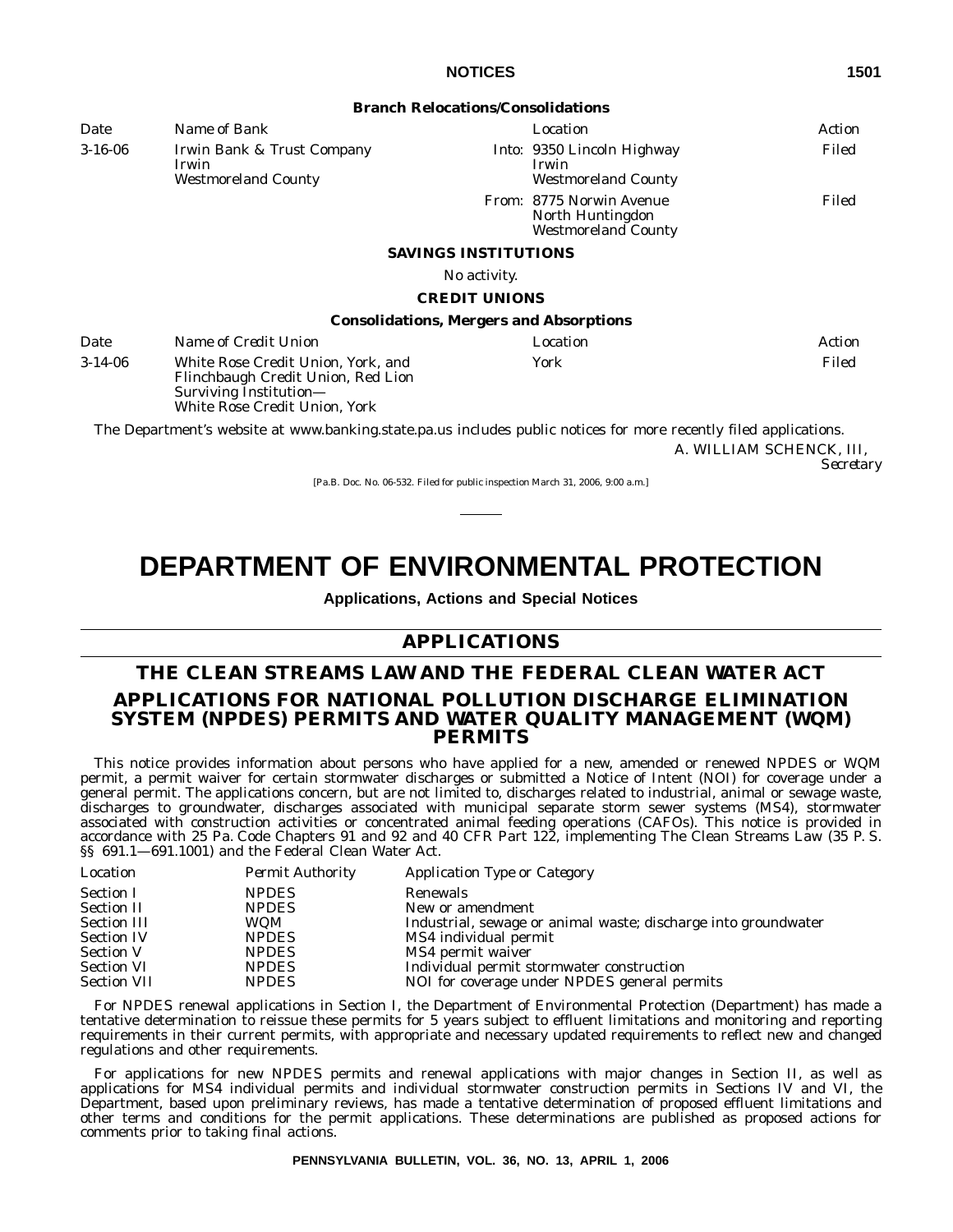Unless indicated otherwise, the EPA Region III Administrator has waived the right to review or object to proposed NPDES permit actions under the waiver provision in 40 CFR 123.24(d).

Persons wishing to comment on an NPDES application are invited to submit a statement to the regional office noted before an application within 30 days from the date of this public notice. Persons wishing to comment on a WQM permit application are invited to submit a statement to the regional office noted before the application within 15 days from the date of this public notice. Comments received within the respective comment periods will be considered in the final determinations regarding the applications. Comments should include the name, address and telephone number of the writer and a concise statement to inform the Department of the exact basis of a comment and the relevant facts upon which it is based.

The Department will also accept requests for a public hearing on applications. A public hearing may be held if the responsible office considers the public response significant. If a hearing is scheduled, a notice of the hearing will be published in the *Pennsylvania Bulletin* and a newspaper of general circulation within the relevant geographical area. The Department will postpone its final determination until after a public hearing is held.

Persons with a disability who require an auxiliary aid, service, including TDD users, or other accommodations to seek additional information should contact the Department through the Pennsylvania AT&T Relay Service at (800) 654-5984.

#### **I. NPDES Renewal Applications**

|                     | Southeast Region: Water Management Program Manager, 2 East Main Street, Norristown, PA 19401.       |                                                                |                                                                 |                       |
|---------------------|-----------------------------------------------------------------------------------------------------|----------------------------------------------------------------|-----------------------------------------------------------------|-----------------------|
| NPDES No.<br>(Type) | <b>Facility Name &amp;</b><br><i>Address</i>                                                        | County &<br><i>Municipality</i>                                | Stream Name<br>(Watershed#)                                     | EPA Waived<br>$Y/N$ ? |
| PA0054810           | Upper Frederick Township<br>P.O. Box 597<br>Fredrick PA 19435-0597                                  | <b>Montgomery County</b><br><b>Upper Frederick</b><br>Township | <b>Intermittent Swale</b><br>Tributary to<br>Goshenhoppen Creek | Y                     |
| PA0052451           | The Wool House<br>Landenberg Village, LLC<br>104 Landenberg Road<br>Suite 3<br>Landenberg, PA 19350 | <b>Chester County</b><br>New Garden Township                   | <b>White Clay Creek</b>                                         | Y                     |

*Northeast Region: Water Management Program Manager, 2 Public Square, Wilkes-Barre, PA 18711-0790.*

| NPDES No.<br>(Type)         | <i>Facility Name &amp;</i><br><i>Address</i>                                               | County &<br>Municipality                          | Stream Name<br>(Watershed #)     | EPA Waived<br>$Y/N$ ? |
|-----------------------------|--------------------------------------------------------------------------------------------|---------------------------------------------------|----------------------------------|-----------------------|
| PA0029483<br>(Minor Sewage) | <b>Buck Hill Falls Company</b><br>P. O. Box 426<br>Buck Hill Falls, PA 18323-0426          | <b>Monroe County</b><br><b>Barett Township</b>    | <b>Buck Hill Creek</b><br>1Ε     | Y                     |
| PA0044709<br>Sewage         | B'nai B'rith Perlman Camp<br>2020 K Street NW 7th Floor<br>Washington, DC 20006            | <b>Wayne County</b><br><b>Buckingham Township</b> | Shehawken Creek<br>1A            |                       |
| PA060038                    | Brighten Health Group, LLC<br>956 East Railroad Avenue<br>Suite 201<br>Bryn Mawr, PA 19010 | Lake Township<br><b>Wayne County</b>              | <b>UNT</b> to Ariel Creek<br>01C | Y                     |

*Southcentral Region: Water Management Program Manager, 909 Elmerton Avenue, Harrisburg, PA 17110, (717) 705-4707.*

| NPDES No.<br>(Type) | <i>Facility Name &amp;</i><br><i>Address</i>                                                                                | County &<br>Municipality                      | Stream Name<br>(Watershed#)           | EPA Waived<br>$Y/N$ ? |
|---------------------|-----------------------------------------------------------------------------------------------------------------------------|-----------------------------------------------|---------------------------------------|-----------------------|
| PA0010294<br>(IW)   | <b>Tyco Electronics Corporation—</b><br>Williamstown Facility<br>P. O. Box 3608<br>M.S. 140-42<br>Harrisburg, PA 17105-3608 | Dauphin County<br>Williamstown Borough        | <b>Wiconisco Creek</b><br>6C          |                       |
| PA0087190<br>(Sew)  | <b>St. Thomas Township</b><br><b>Municipal Authority</b><br>8855 Edenville Cheesetown<br>Road<br>Chambersburg, PA 17201     | <b>Franklin County</b><br>St. Thomas Township | <b>UNT</b> to Wilson Run<br>$13-C$    | v                     |
| PA0081434<br>(Sew)  | Countryside Mobile Home Park<br>P. O. Box<br>Elizabethtown, PA 17022                                                        | York County<br>North Codorus<br>Township      | UNT to South Branch<br>Codorus<br>7-H |                       |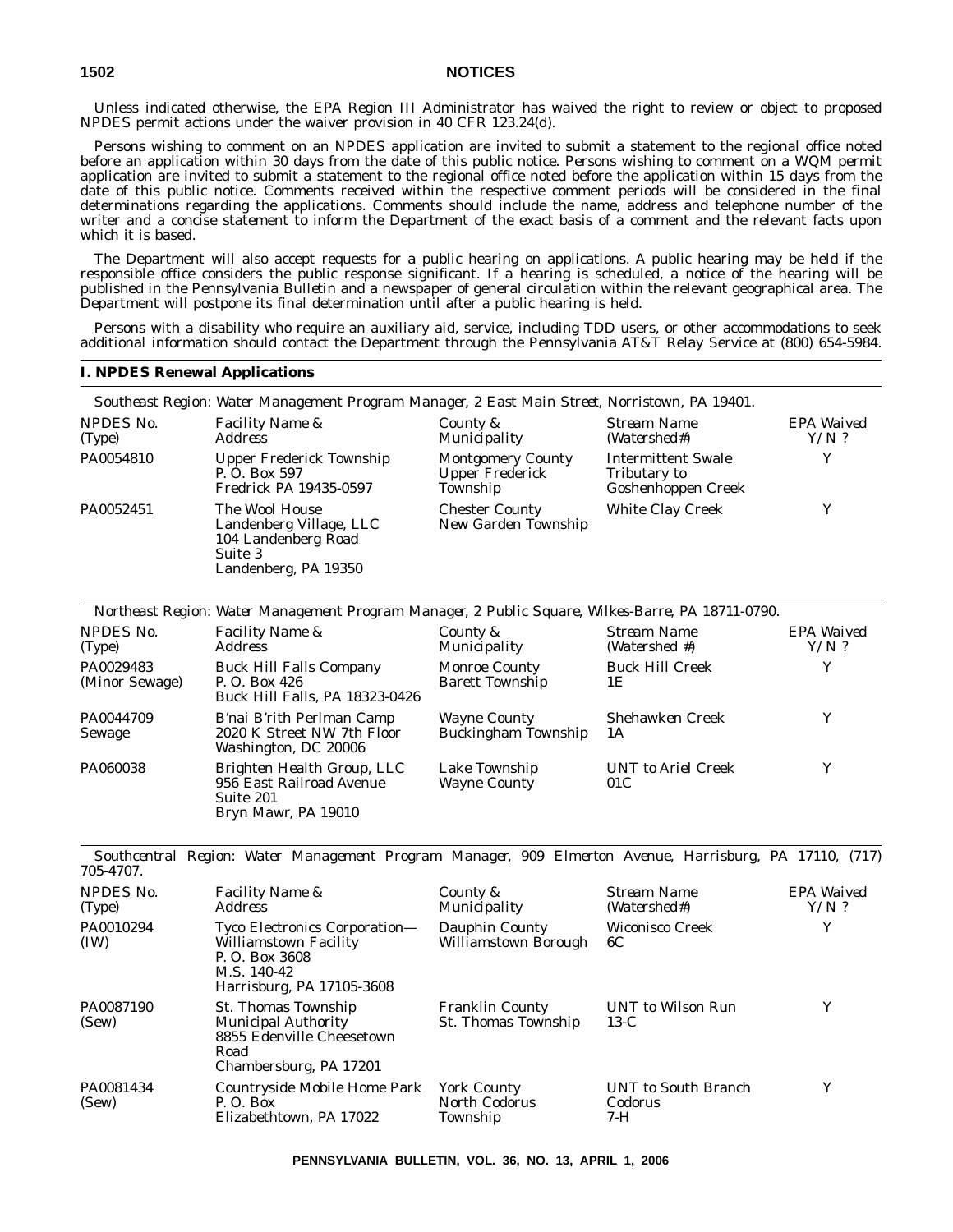|                        | Northcentral Region: Water Management Program Manager, 208 West Third Street, Williamsport, PA 17701. |                                               |                                                           |                       |
|------------------------|-------------------------------------------------------------------------------------------------------|-----------------------------------------------|-----------------------------------------------------------|-----------------------|
| NPDES No.<br>(Type)    | <b>Facility Name &amp;</b><br><i>Address</i>                                                          | County &<br>Municipality                      | Stream Name<br>(Watershed#)                               | EPA Waived<br>$Y/N$ ? |
| PA0112933              | <b>Penns Creek Municipal</b><br>Authority<br>P. O. Box 148<br>Penns Creek, PA 17862                   | <b>Snyder Count</b><br><b>Center Township</b> | <b>Penns-Middle Creeks</b><br>6A                          |                       |
| PA0111431<br><b>IW</b> | H H Knoebel & Sons, Inc.<br>R. R. 1<br>P. O. Box 317<br>Elysburg, PA 17824-0317                       | Columbia County<br><b>Cleveland Township</b>  | South Branch Roaring<br><b>Creek and Musger Run</b><br>5E | v                     |

|                     | Northwest Region: Water Management Program Manager, 230 Chestnut Street, Meadville, PA 16335-3481. |                                                      |                                 |                       |
|---------------------|----------------------------------------------------------------------------------------------------|------------------------------------------------------|---------------------------------|-----------------------|
| NPDES No.<br>(Type) | <i>Facility Name &amp;</i><br><i>Address</i>                                                       | County &<br>Municipality                             | Stream Name<br>(Watershed #)    | EPA Waived<br>$Y/N$ ? |
| PA0221970           | <b>Greenville Water Authority</b><br>44 Clinton Street<br>Greenville, PA 16125                     | <b>Borough of Greenville</b><br><b>Mercer County</b> | <b>Shenango River</b><br>$20-A$ | Y                     |
| PA0104469           | <b>Kasgro Rail Corporation</b><br>121 Rundle Road<br>New Castle, PA 16102                          | Taylor Township<br><b>Lawrence County</b>            | <b>Shenango River</b><br>$20-A$ | Y                     |
| PA0102580           | Baxter Mobile Home Park<br>457 Jamisonville Road<br><b>Butler, PA 16001</b>                        | <b>Center Township</b><br><b>Butler County</b>       | UNT to Stony Run<br>$20-C$      | Y                     |

#### **II. Applications for New or Expanded Facility Permits, Renewal of Major Permits and EPA Nonwaived Permit Applications**

*Southeast Region: Water Management Program Manager, 2 East Main Street, Norristown, PA 19401.*

**PA0011631**, IW, SIC 4911, **Exelon Generation Company, LLC**, 200 Exelon Way, Kennett Square, PA 19348. This proposed facility is located in East Pikeland Township, **Chester County**.

Description of Proposed Activity: Renewal of an NPDES permit to discharge treated processed wastewater and cooling water from a steam electric plant.

The receiving streams, Schuylkill River and Stony Run (Outfall 007), are in the State Water Plan watershed 3D and are classified for WWF, HQ-TSF, aquatic life, water supply and recreation. The nearest downstream public water supply intake for Phoenixville (Intake No. 1) is located on Schuylkill River and is 0.65 miles below the point of discharge.

The proposed monitoring requirements for Outfall 002 are based on an average flow of stormwater runoff:

| Maximum<br>Daily $(mg/l)$ |
|---------------------------|
| <b>Monitor and Report</b> |
| <b>Monitor and Report</b> |
| <b>Monitor and Report</b> |
| <b>Monitor and Report</b> |
| <b>Monitor and Report</b> |
| <b>Monitor and Report</b> |
| <b>Monitor and Report</b> |
|                           |

The proposed monitoring requirements for Outfalls 008, 009, 011 and 012 are based on an average flow of stormwater runoff:

|                 | Maximum                   |
|-----------------|---------------------------|
| Parameters      | Daily $(mg/l)$            |
| Oil and Grease  | <b>Monitor and Report</b> |
| pH (Standard)   | <b>Monitor and Report</b> |
| TSS             | <b>Monitor and Report</b> |
| Copper, Total   | <b>Monitor and Report</b> |
| Nickel, Total   | <b>Monitor and Report</b> |
| Zinc, Total     | <b>Monitor and Report</b> |
| Iron, Dissolved | <b>Monitor and Report</b> |

There are no proposed monitoring requirements for Outfalls 003, 007, 013, 017—020, 022 and 023 based on an average flow of stormwater runoff.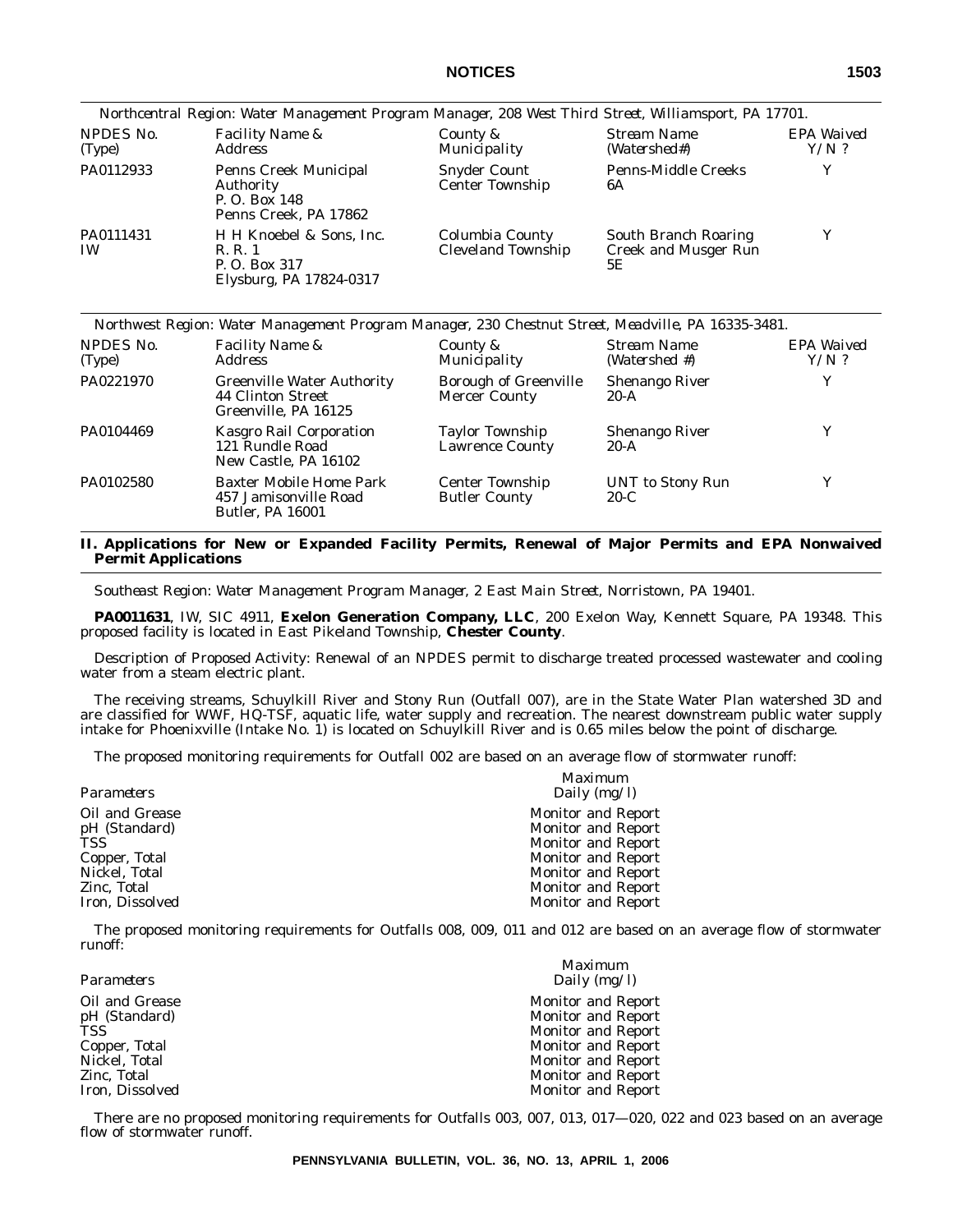|  | The proposed effluent limits for Outfall 004 are based on an average flow of 3.477 mgd: |  |  |  |  |  |  |  |  |  |  |  |  |  |
|--|-----------------------------------------------------------------------------------------|--|--|--|--|--|--|--|--|--|--|--|--|--|
|--|-----------------------------------------------------------------------------------------|--|--|--|--|--|--|--|--|--|--|--|--|--|

| emaent mints for Gatian over are based on an average                                                                  |                                          |                                                                |                                          |
|-----------------------------------------------------------------------------------------------------------------------|------------------------------------------|----------------------------------------------------------------|------------------------------------------|
|                                                                                                                       |                                          | Concentration $(mg/l)$                                         |                                          |
| Parameters                                                                                                            | Average<br><b>Monthly</b>                | Maximum<br>Daily                                               | Instantaneous<br><i>Maximum</i>          |
| <b>Temperature</b>                                                                                                    |                                          |                                                                | $110^{\circ}F$                           |
| pН<br>TSS (Net)                                                                                                       | 30                                       | within limits of 6.0 to 9.0 Standard Units at all times<br>100 |                                          |
| Spectrus CT 1300                                                                                                      |                                          | <b>ND</b>                                                      |                                          |
| TSS (Gross)<br>River Water TSS (After Screening)                                                                      | Monitor and Report<br>Monitor and Report | <b>Monitor and Report</b><br>Monitor and Report                |                                          |
| The proposed effluent limits for Monitoring Point 204 are based on an average flow of contaminated stormwater runoff: |                                          |                                                                |                                          |
|                                                                                                                       |                                          | Concentration (mg/l)                                           |                                          |
| Parameters                                                                                                            | Average<br><b>Monthly</b>                | <b>Maximum</b><br>Daily                                        | <b>Instantaneous</b><br><b>Maximum</b>   |
| <b>TSS</b>                                                                                                            | 30                                       | 100                                                            |                                          |
| Oil and Grease                                                                                                        | 15                                       | 20                                                             | 30                                       |
| pH                                                                                                                    |                                          | within limits of 6.0 to 9.0 Standard Units at all times        |                                          |
|                                                                                                                       |                                          |                                                                |                                          |
| The proposed effluent limits for Monitoring Point 104 are based on an average flow of 0.021 mgd:                      |                                          |                                                                |                                          |
|                                                                                                                       |                                          | Concentration (mg/l)                                           |                                          |
|                                                                                                                       | Average                                  |                                                                | <i>Instantaneous</i>                     |
| Parameters                                                                                                            | <b>Monthly</b>                           |                                                                | <b>Maximum</b>                           |
| CBOD <sub>5</sub>                                                                                                     | 25                                       |                                                                | 50                                       |
| <b>TSS</b><br><b>Fecal Coliform</b>                                                                                   | 30<br>#200/100 ml                        |                                                                | 60<br>#1,000/100 ml                      |
| рH                                                                                                                    |                                          | within limits of 6.0 to 9.0 Standard Units at all times        |                                          |
| The proposed effluent limits for Outfall 005 are based on an average flow of 1.19 mgd:                                |                                          |                                                                |                                          |
|                                                                                                                       |                                          | Concentration (mg/l)                                           |                                          |
|                                                                                                                       |                                          |                                                                |                                          |
| Parameters                                                                                                            | Average<br><b>Monthly</b>                | Maximum<br>Daily                                               | Instantaneous<br>Maximum                 |
| TSS (NET)                                                                                                             | 30                                       | 60                                                             | 75                                       |
| Spectrus CT 1300                                                                                                      |                                          | ND                                                             |                                          |
| TSS (Gross)<br><b>River Water TSS</b>                                                                                 | Monitor and Report<br>Monitor and Report | Monitor and Report<br>Monitor and Report                       |                                          |
| (After Screening)                                                                                                     |                                          |                                                                |                                          |
| The proposed effluent limits for Outfall 006 are based on an average flow of 326.02 mgd:                              |                                          |                                                                |                                          |
|                                                                                                                       |                                          | Concentration (mg/l)                                           |                                          |
|                                                                                                                       |                                          |                                                                |                                          |
| Parameters                                                                                                            | Average<br><b>Monthly</b>                | Maximum<br>Daily                                               | Instantaneous<br><i>Maximum</i>          |
| <b>Total Residual Oxidants</b>                                                                                        |                                          | 0.2                                                            | 0.5                                      |
| <b>Temperature</b>                                                                                                    |                                          |                                                                | $110^{\circ}F$                           |
| TSS (NET)                                                                                                             | 30                                       | 60                                                             | 75                                       |
| pН                                                                                                                    |                                          | within limits of 6.0 to 9.0 Standard Units at all times        |                                          |
| Spectrus OX 1200<br>Spectrus CT 1300                                                                                  | 0.02                                     | 0.1<br><b>ND</b>                                               |                                          |
| TSS (Gross)                                                                                                           | Monitor and Report                       | <b>Monitor and Report</b>                                      |                                          |
| <b>River Water TSS</b>                                                                                                | <b>Monitor and Report</b>                | <b>Monitor and Report</b>                                      |                                          |
| (After Screening)                                                                                                     |                                          |                                                                |                                          |
| The proposed effluent limits for Outfall 010 are based on an average flow of 1.83 mgd:                                |                                          |                                                                |                                          |
|                                                                                                                       |                                          | Concentration $(mg/l)$                                         |                                          |
| Parameters                                                                                                            | Average<br>Monthly                       | Maximum<br>Daily                                               | Instantaneous<br>Maximum                 |
| <b>TSS</b>                                                                                                            | 30                                       | 100                                                            |                                          |
| Oil and Grease                                                                                                        | 15                                       | 20                                                             | 30                                       |
| pH                                                                                                                    |                                          | within limits of 6.0 to 9.0 Standard Units at all times        |                                          |
| $NH3-N$                                                                                                               | Monitor and Report                       | Monitor and Report                                             | <b>Monitor and Report</b>                |
| Copper, Total<br>Iron, Total                                                                                          | Monitor and Report<br>Monitor and Report | Monitor and Report<br>Monitor and Report                       | Monitor and Report<br>Monitor and Report |
| Selenium, Total                                                                                                       |                                          |                                                                |                                          |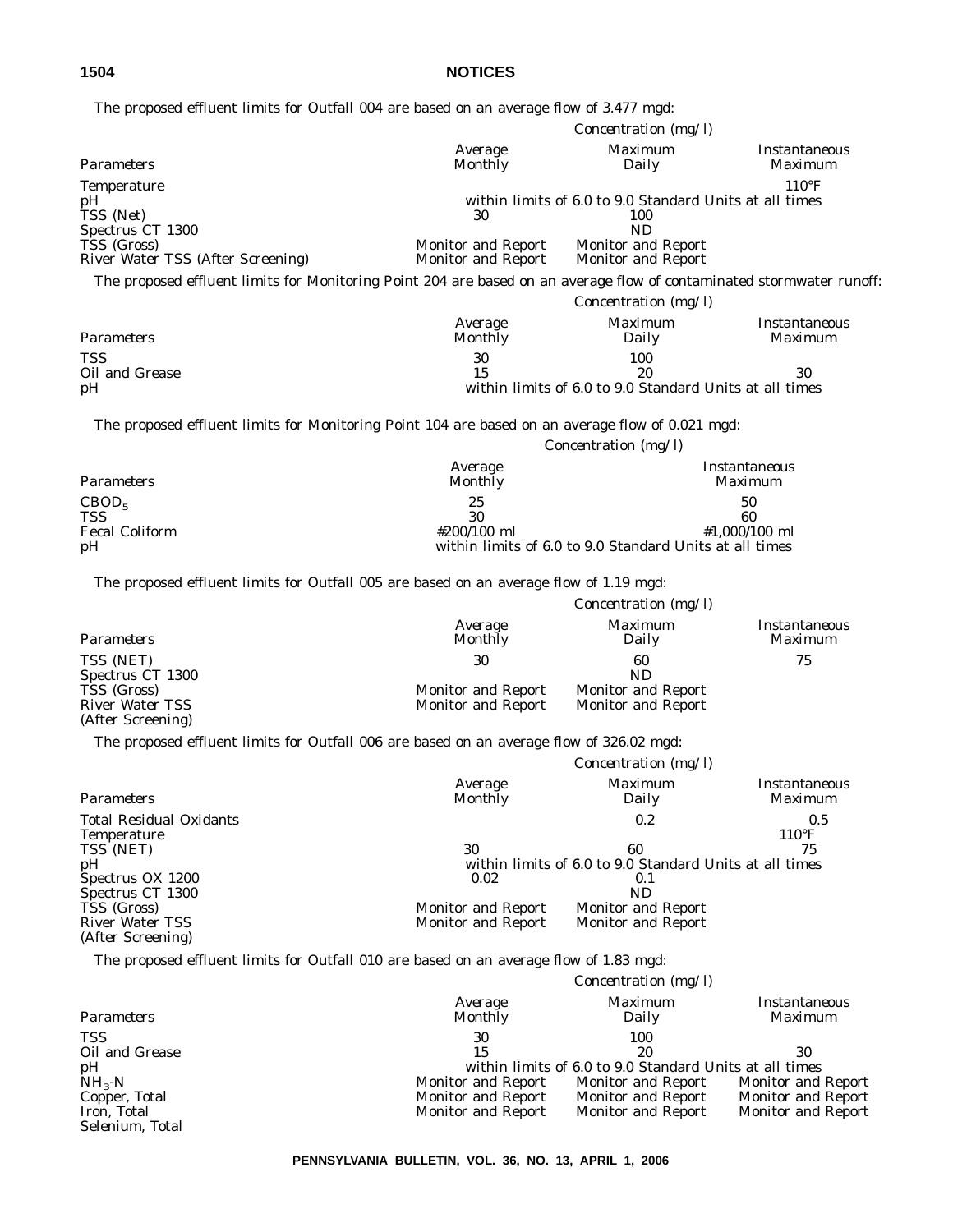|                                                              | Concentration $(mg/l)$            |                                         |                                   |  |  |  |
|--------------------------------------------------------------|-----------------------------------|-----------------------------------------|-----------------------------------|--|--|--|
| Parameters                                                   | Average<br>Monthly                | Maximum<br>Dailv                        | Instantaneous<br>Maximum          |  |  |  |
| (year 1 to year 2)<br>(year 3 to year 5)<br>Spectrus CT 1300 | <b>Monitor and Report</b><br>0.21 | <b>Monitor and Report</b><br>0.33<br>ND | <b>Monitor and Report</b><br>0.42 |  |  |  |

In addition to the effluent limits, the permit contains the following Major Special Conditions:

1. Remedial Measures if Necessary.

- 2. No Stormwater.
- 3. Acquire Property Rights.
- 4. No Intake Trash Return.
- 5. No PCB Discharge.
- 6. TRO Discharge Duration.
- 7. TRO Maximum Daily Concentration.
- 8. Analysis Method for TRO.
- 9. Copper and Iron Limit when Chemical Cleaning.
- 10. Intake Temperature Monitoring.
- 11. TSS Compliance.
- 12. Thermal Calculations.
- 13. HRR.
- 14. 2° Change.
- 15. Additive Usage Rate.
- 16. Chemical Additives.
- 17. Approved Test Method.
- 18. Change of Ownership.
- 19. Cooling Water Intake Condition.
- 20. Proper Sludge Disposal.
- 21. TMDL/WLA Analysis.
- 22. I-max Limits.
- 23. Stormwater Condition.
- 24. Laboratory Certification.
- 25. Spectrus CT 1,300 Monitoring.
- 26. Effluent Flowmeter Installation.
- 27. ND Sample Results.

**PA0244066**, Sewage, SIC 22-221, **Bedminster Municipal Authority**, 432 Elephant Road, Perkasie, PA 18944. This proposed facility is located in Bedminster Township, **Bucks County**.

Description of Proposed Activity: Discharge of 8,440 gpd of treated sewage from the treatment plant serving Ferlauto Tract Subdivision into Deep Run Creek. The receiving stream, Deep Run Creek, is in the State Water Plan watershed 2D, Three Mile Run and is classified for WWF. The nearest downstream public water supply intake for NWRA PECO Limerick Station is located on Delaware River and is 12.20 miles below the point of discharge.

The proposed effluent limits for Outfall 001 are based on a design flow of 8,440 gpd.

*Mass (lb/day) Concentration (mg/l) Average Maximum Average Maximum Instantaneous Parameters Monthly Daily Monthly Daily Maximum (mg/l)*  $\text{CBOD}_5$  10 20 Total Suspended Solids 10 20 Ammonia (as N)  $(5-1 \text{ to } 10-31)$   $1.5$   $3.0$  $(11-1 \text{ to } 4-30)$   $(3.0$   $6.0$   $1.0$ <br>tal Phosphorus  $1.0$ Total Phosphorus 0.5 1.0 Total Nitrogen 10 20 Dissolved Oxygen Fecal Coliform 50#/100 ml pH 6 to 9 Standard Units Total Residual Chlorine  $0.025$ 

In addition to the effluent limits, the permit contains the following major special conditions: the EPA waiver is in effect.

*Northeast Region: Water Management Program Manager, 2 Public Square, Wilkes-Barre, PA 18711-0790.*

**PA0044423**, Industrial, **Lehigh University**, 461 Webster Street, Bethlehem, PA 18015. This proposed facility is located in the City of Bethlehem, **Northampton County**.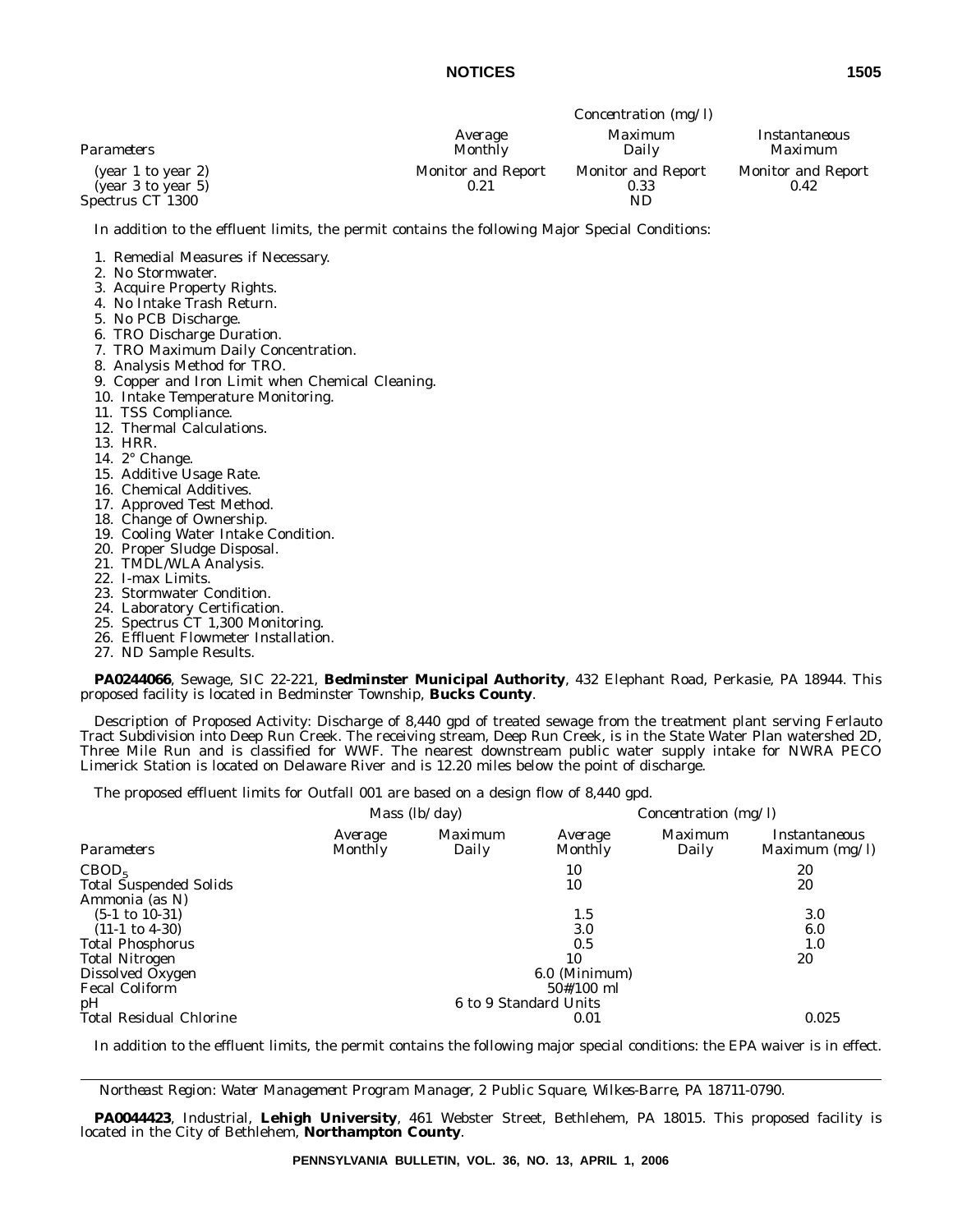Description of Proposed Activity: Application for renewal of an existing NPDES Permit to discharge NCCW.

The receiving stream, Saucon Creek, is in the State Water Plan watershed 2C and is classified for CWF.

The proposed effluent limits for Outfall 001 based on a design flow of 0.002 mgd.

| Parameter          | Instantaneous Maximum |
|--------------------|-----------------------|
| <b>Temperature</b> | $110^{\circ}$ F       |

*Southcentral Region: Water Management Program Manager, 909 Elmerton Avenue, Harrisburg, PA 17110, (717)-705- 4707.*

**Application No. PA 0085430**, Sewage, **Robin Hill Camping Resort**, 149 Robin Hill Road, Lenhartsville, PA 19534. This facility is located in Greenwich Township, **Berks County**.

Description of activity: The application is for renewal of an NPDES permit for existing discharge of treated sewage.

The receiving stream, UNT to Maiden Creek, is in Watershed 3-B and classified for TSF, water supply, recreation and fish consumption. The nearest downstream public water supply intake for City of Reading is located on the Maiden Creek, approximately 15 miles downstream. The discharge is not expected to affect the water supply.

The proposed effluent limits for Outfall 001 for a design flow of 0.01 mgd are:

| Parameter                      | Average<br>Monthly $(mg/l)$ | Average<br>Weekly $(mg/l)$           | Instantaneous<br>Maximum $(mg/l)$ |
|--------------------------------|-----------------------------|--------------------------------------|-----------------------------------|
| CBOD <sub>5</sub>              | 25                          |                                      | 50                                |
| <b>Total Suspended Solids</b>  | 30                          |                                      | 60                                |
| $NH_{3}-N$                     |                             |                                      |                                   |
| $(5-1 \text{ to } 10-31)$      | 2.8                         |                                      | 5.6                               |
| $(11-1 \text{ to } 4-30)$      | 8.4                         |                                      | 17.0                              |
| <b>Total Residual Chlorine</b> | $0.5\,$                     |                                      | 1.6                               |
| Dissolved Oxygen               |                             | minimum of 5.0 at all times          |                                   |
| pH                             |                             | from 6.0 to 9.0 inclusive            |                                   |
| <b>Fecal Coliform</b>          |                             |                                      |                                   |
| $(5-1 \text{ to } 9-30)$       |                             | 200/100 ml as a geometric average    |                                   |
| $(10-1 \text{ to } 4-30)$      |                             | 10,000/100 ml as a geometric average |                                   |

In addition to the effluent limits, the permit contains the following: A waste load allocation of 0.014 metric ton total phosphorus/year.

Persons may make an appointment to review the Department of Environmental Protection's files on this case by calling the file review coordinator at (717) 705-4732.

The EPA waiver is not in effect.

*Southwest Regional Office: Regional Manager, Water Management, 400 Waterfront Drive, Pittsburgh, PA 15222-4745, (412) 442-4000.*

**PA0032611**, Sewage, **Portage Area Sewer Authority**, 606 Cambria Street, Portage, PA 15946. This application is for renewal of an NPDES permit to discharge treated sewage from Portage Area Sewage Treatment Plant in Portage Township, **Cambria County**.

The following effluent limitations are proposed for discharge to the receiving waters, known as Little Conemaugh River, which are classified as a CWF with existing and/or potential uses for aquatic life, water supply and recreation. The first downstream potable water supply intake from this facility is the Blairsville Municipal Authority.

*Outfall 001:* existing discharge, design flow of 1.0 mgd.

|                                                                                                                  | Concentration $(mg/l)$                                             |                   |                         |                          |  |
|------------------------------------------------------------------------------------------------------------------|--------------------------------------------------------------------|-------------------|-------------------------|--------------------------|--|
| Parameter                                                                                                        | Average<br>Monthly                                                 | Average<br>Weekly | <i>Maximum</i><br>Daily | Instantaneous<br>Maximum |  |
| CBOD <sub>5</sub>                                                                                                | 25                                                                 | 37.5              |                         | 50                       |  |
| <b>Suspended Solids</b>                                                                                          | 30                                                                 | 45                |                         | 60                       |  |
| <b>Fecal Coliform</b><br>$(5-1 \text{ to } 9-30)$<br>$(10-1 \text{ to } 4-30)$<br><b>Total Residual Chlorine</b> | 200/100 ml as a geometric mean<br>2,000/100 ml as a geometric mean |                   |                         | 3.3                      |  |
| pH                                                                                                               | not less than 6.0 nor greater than 9.0                             |                   |                         |                          |  |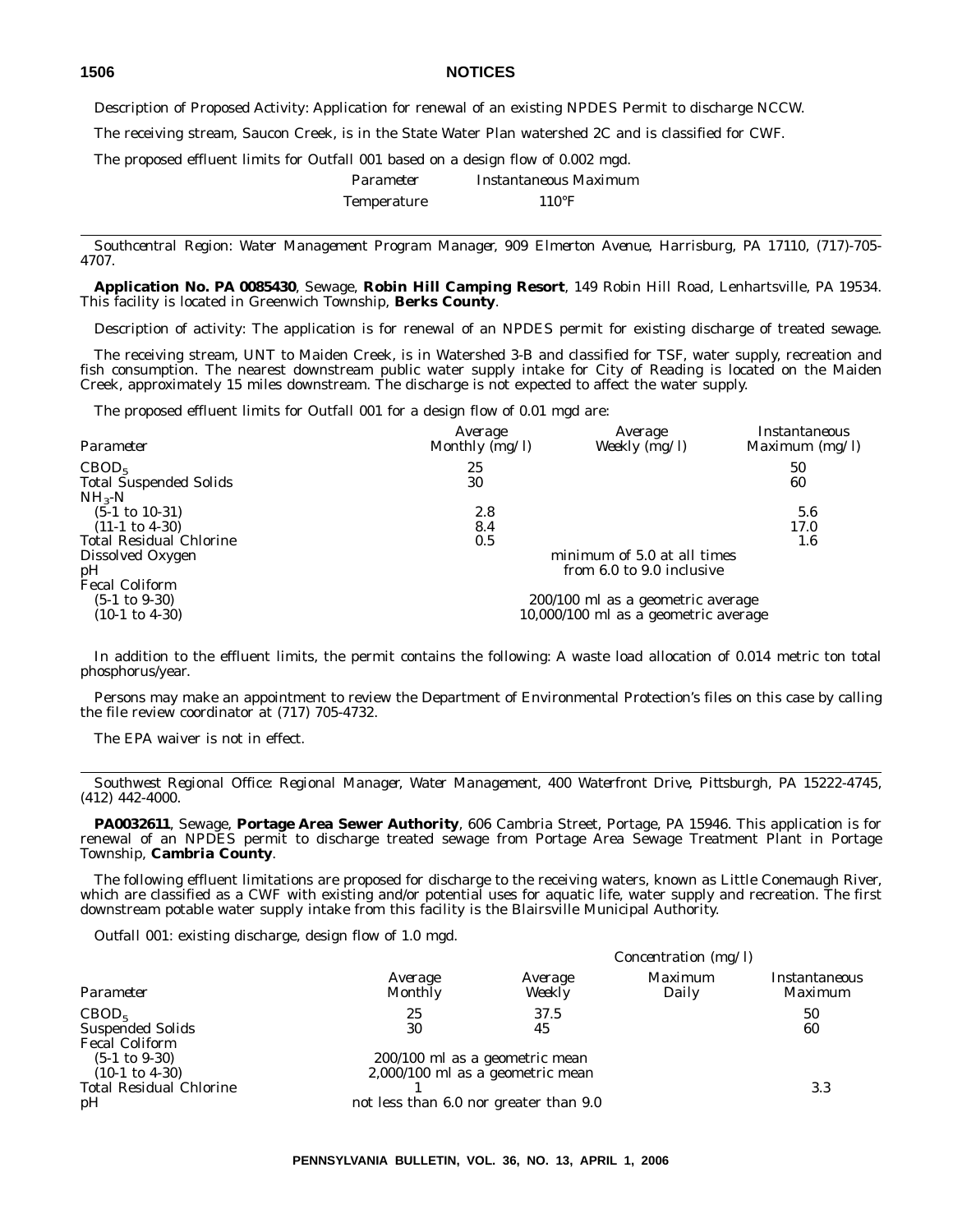*Other Conditions:* The following effluent limitations will apply if/when the treatment plant is expanded to a flow of 2 mgd.

|                           | Concentration $(mg/l)$                 |                   |                  |                          |  |  |
|---------------------------|----------------------------------------|-------------------|------------------|--------------------------|--|--|
| Parameter                 | Average<br>Monthly                     | Average<br>Weekly | Maximum<br>Daily | Instantaneous<br>Maximum |  |  |
| CBOD <sub>5</sub>         | 25                                     | 37.5              |                  | 50                       |  |  |
| <b>Suspended Solids</b>   | 30                                     | 45                |                  | 60                       |  |  |
| <b>Fecal Coliform</b>     |                                        |                   |                  |                          |  |  |
| $(5-1 \text{ to } 9-30)$  | 200/100 ml as a geometric mean         |                   |                  |                          |  |  |
| $(10-1 \text{ to } 4-30)$ | 2,000/100 ml as a geometric mean       |                   |                  |                          |  |  |
| pH                        | not less than 6.0 nor greater than 9.0 |                   |                  |                          |  |  |

The EPA waiver is not in effect.

**PA0096725**, Sewage, **Belle Vernon Area School District**, 270 Crest Avenue, Belle Vernon, PA 15012. This application is for renewal of an NPDES permit to discharge treated sewage from Belmar-Marion School STP in Washington Township, **Fayette County**.

The following effluent limitations are proposed for discharge to the receiving waters, known as Downers Run, which are classified as a WWF with existing and/or potential uses for aquatic life, water supply and recreation. The first downstream potable water supply intake from this facility is the Belle Vernon Borough Municipal Authority on the Monongahela River.

*Outfall 001:* existing discharge, design flow of 0.0163 mgd.

|                                |                                        | Concentration $(mg/l)$             |                         |                                 |  |
|--------------------------------|----------------------------------------|------------------------------------|-------------------------|---------------------------------|--|
| Parameter                      | Average<br>Monthly                     | Average<br>Weekly                  | <i>Maximum</i><br>Daily | Instantaneous<br><i>Maximum</i> |  |
| CBOD <sub>5</sub>              | 25                                     |                                    |                         | 50                              |  |
| <b>Suspended Solids</b>        | 30                                     |                                    |                         | 60                              |  |
| Ammonia Nitrogen               |                                        |                                    |                         |                                 |  |
| $(5-1 \text{ to } 10-31)$      | 5.5                                    |                                    |                         | 11.0                            |  |
| $(11-1 \text{ to } 4-30)$      | 16.5                                   |                                    |                         | 33.0                            |  |
| <b>Fecal Coliform</b>          |                                        |                                    |                         |                                 |  |
| $(5-1 \text{ to } 9-30)$       | 200/100 ml as a geometric mean         |                                    |                         |                                 |  |
| $(10-1 \text{ to } 4-30)$      |                                        | $2,000/100$ ml as a geometric mean |                         |                                 |  |
| <b>Total Residual Chlorine</b> | 1.4                                    |                                    |                         | 3.3                             |  |
| pH                             | not less than 6.0 nor greater than 9.0 |                                    |                         |                                 |  |

The EPA waiver is in effect.

**PA0218375**, Sewage, **Joseph Perri**, Arensberg Estates, P. O. Box 297, Cecil, PA 15321. This application is for renewal of an NPDES permit to discharge treated sewage from Arensberg Estates STP in Cecil Township, **Washington County**.

The following effluent limitations are proposed for discharge to the receiving waters, known as UNT of Millers Run, which are classified as a WWF with existing and/or potential uses for aquatic life, water supply and recreation. The first downstream potable water supply intake from this facility is the West View Borough Water Authority.

*Outfall 001:* existing discharge, design flow of 0.0185 mgd.

|                                             |                                        | Concentration (mg/l) |                  |                                 |  |
|---------------------------------------------|----------------------------------------|----------------------|------------------|---------------------------------|--|
| Parameter                                   | Average<br><b>Monthly</b>              | Average<br>Weekly    | Maximum<br>Daily | <i>Instantaneous</i><br>Maximum |  |
| CBOD <sub>5</sub>                           | 25                                     |                      |                  | 50                              |  |
| <b>Suspended Solids</b><br>Ammonia Nitrogen | 30                                     |                      |                  | 60                              |  |
| $(5-1 \text{ to } 10-31)$                   | 2.4                                    |                      |                  | 4.8                             |  |
| $(11-1 \text{ to } 4-30)$                   | 7.0                                    |                      |                  | 14.0                            |  |
| <b>Fecal Coliform</b>                       |                                        |                      |                  |                                 |  |
| $(5-1 \text{ to } 9-30)$                    | 200/100 ml as a geometric mean         |                      |                  |                                 |  |
| $(10-1 \text{ to } 4-30)$                   | $2,000/100$ ml as a geometric mean     |                      |                  |                                 |  |
| <b>Total Residual Chlorine</b>              | 0.17                                   |                      |                  | 0.40                            |  |
| Dissolved Oxygen                            | not less than 5.0 mg/l                 |                      |                  |                                 |  |
| pH                                          | not less than 6.0 nor greater than 9.0 |                      |                  |                                 |  |

The EPA waiver is in effect.

**PA0218901**, Sewage, **Totteridge Limited Partnership**, R. R. 4, Box 121, Greensburg, PA 15601. This application is for renewal of an NPDES permit to discharge treated sewage from Totteridge Sewage Treatment Plant in Salem Township, **Westmoreland County**.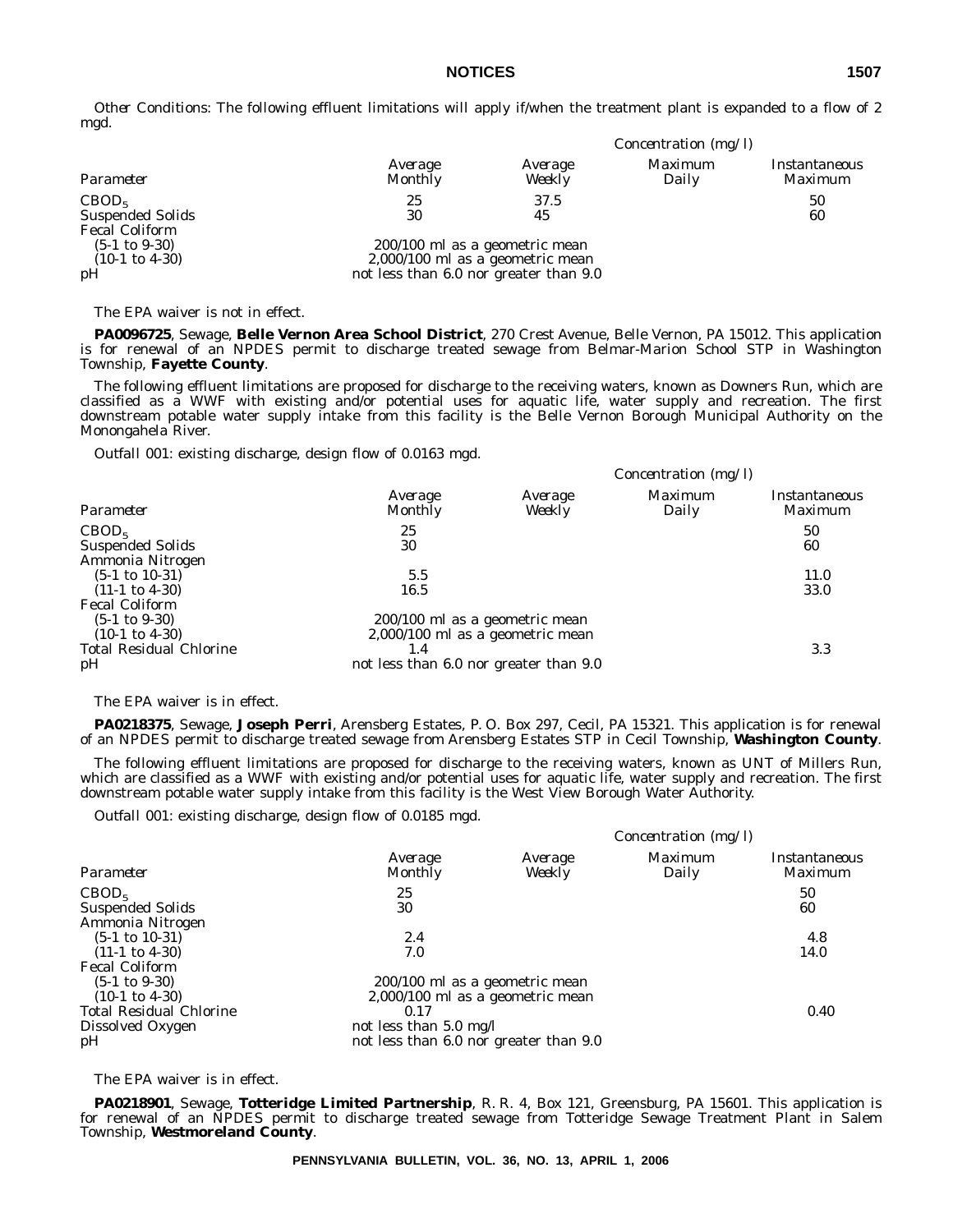The following effluent limitations are proposed for discharge to the receiving waters, known as Crabtree Creek, which are classified as a WWF with existing and/or potential uses for aquatic life, water supply and recreation. The first downstream potable water supply intake from this facility is the Buffalo Township Municipal Authority Freeport.

*Outfall 001:* existing discharge, design flow of 0.04 mgd.

|                                                                                                                                            |                                                                                                                                              |                   | Concentration (mg/l)    |                          |
|--------------------------------------------------------------------------------------------------------------------------------------------|----------------------------------------------------------------------------------------------------------------------------------------------|-------------------|-------------------------|--------------------------|
| Parameter                                                                                                                                  | Average<br><b>Monthly</b>                                                                                                                    | Average<br>Weekly | <i>Maximum</i><br>Daily | Instantaneous<br>Maximum |
| CBOD <sub>5</sub><br><b>Suspended Solids</b><br>Ammonia Nitrogen                                                                           | 25<br>30                                                                                                                                     |                   |                         | 50<br>60                 |
| $(5-1 \text{ to } 10-31)$<br>$(11-1 \text{ to } 4-30)$                                                                                     | 3.0<br>9.0                                                                                                                                   |                   |                         | 6.0<br>18.0              |
| <b>Fecal Coliform</b><br>$(5-1 \text{ to } 9-30)$<br>$(10-1 \text{ to } 4-30)$<br><b>Total Residual Chlorine</b><br>Dissolved Oxygen<br>pH | 200/100 ml as a geometric mean<br>2,000/100 ml as a geometric mean<br>0.15<br>not less than 4 mg/l<br>not less than 6.0 nor greater than 9.0 |                   |                         | 0.3                      |

The EPA waiver is in effect.

#### **III. WQM Industrial Waste and Sewerage Applications under The Clean Streams Law (35 P. S. §§ 691.1— 691.1001)**

*Southeast Region: Water Management Program Manager, 2 East Main Street, Norristown, PA 19401.*

**WQM Permit No. 0906401**, Sewerage, **Bedminster Municipal Authority**, P. O. Box 92, Bedminster, PA 18910. This proposed facility is located in Bedminster Township, **Bucks County**.

Description of Action/Activity: Construction and operation of a sewage treatment plant to serve 30 single family homes.

**WQM Permit No. 4606403**, Sewerage, **The Upper Hanover Authority**, 1704 Pillsbury Road, P. O. Box 205, East Greenville, PA 18041. This proposed facility is located in Upper Hanover Township, **Montgomery County**.

Description of Action/Activity: Construction and operation of a wastewater treatment plant to serve Upper Hanover Township development.

*Northeast Region: Water Management Program Manager, 2 Public Square, Wilkes-Barre, PA 18711-0790.*

**WQM Permit No. 5206401**, Sewerage, **Pennsylvania America Water Co.**, 800 West Hersheypark Drive, Hershey, PA 17033. This proposed facility is located in Lehman Township, **Pike County**.

Description of Proposed Action/Activity: This project involves the upgrade of several pump stations that serve Saw Creek residential estates.

**WQM Permit No. 4506404**, Sewerage, **Mount Airy No. 1**, LLC, 299 Main Street—Sturges, Olyphant, PA 18447-2319. This proposed facility is located in Paradise Township, **Monroe County**.

Description of Proposed Action/Activity: This project involves replacement of the existing sanitary sewer collection system and a new pump station to serve Mount Airy No. 1, LLC's property resort hotel/casino.

*Southcentral Region: Water Management Program Manager, 909 Elmerton Avenue, Harrisburg, PA 17110, (717) 705-4707.*

**WQM Permit No. 2206401,** Sewerage, **Derry Township Municipal Authority**, 670 Clearwater Road, Hershey, PA 17033-2453. This proposed facility is located in Conewago Township, **Dauphin County**.

Description of Proposed Action/Activity: Upgrade to the Park Avenue pumping station.

*Southwest Region: Water Management Program Manager, 400 Waterfront Drive, Pittsburgh, PA 15222-4745.*

**WQM Permit No. 5606403**, Sewerage, **SCI Laurel Highlands**, P. O. Box 631, 5706 Glades Pike, Somerset, PA 15501-0631. This proposed facility is located in Somerset Township, **Somerset County**.

Description of Proposed Action/Activity: Application for construction and operation of WWTP capacity expansion to receive and treat landfill leachate from Mostoller Landfill.

**WQM Permit No. WQG016124**, Sewerage, **Dean Wright**, 1258 Old Little Creek Road, Harmony, PA 16037. This proposed facility is located in Franklin Township, **Beaver County**.

Description of Proposed Action/Activity: Application for the construction and operation of a single residence sewage treatment plant.

**WQM Permit No. WQGG026103**, Sewerage, **Burrell Township Sewer Authority**, Box 483, Black Lick, PA 15716. This proposed facility is located in Burrell Township, **Indiana County**.

Description of Proposed Action/Activity: Application for the construction and operation of pump station and force main to municipal sewers to service student housing.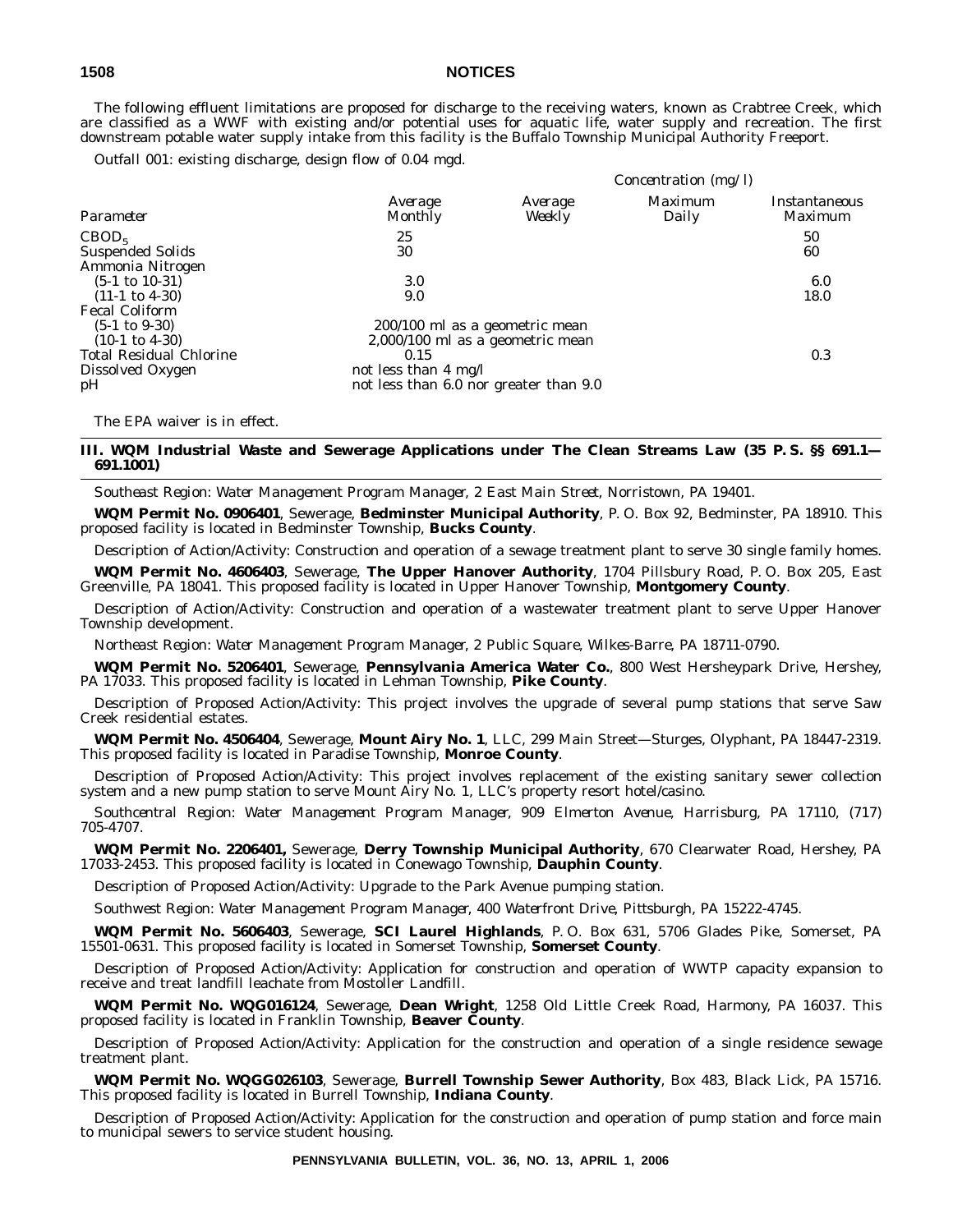#### **IV. NPDES Applications for Stormwater Discharges from Municipal Separate Storm Sewer Systems (MS4)**

#### **V. Applications for NPDES Waiver Stormwater Discharges from Municipal Separate Storm Sewer Systems (MS4)**

#### **VI. NPDES Individual Permit Applications for Discharges of Stormwater Associated with Construction Activities**

|                            | Southeast Region: Water Management Program Manager, 2 East Main Street, Norristown, PA 19401.                       |               |                        |                                        |
|----------------------------|---------------------------------------------------------------------------------------------------------------------|---------------|------------------------|----------------------------------------|
| <b>NPDES</b><br>Permit No. | Applicant Name &<br><b>Address</b>                                                                                  | County        | Municipality           | Receiving<br>Water/Use                 |
| PAI010906004               | Suzi Baskin<br><b>Basin Subdivision</b><br>307 Tower Road<br>Sellersville, PA 18960                                 | <b>Bucks</b>  | West Rockhill Township | Tributary Unami Creek<br>(HQ-TSF)      |
| PAI010906008               | Reshetar Realty, Inc.<br>Springtown Knoll Development<br>72C North Main Street<br>Doylestown, PA 18901              | <b>Bucks</b>  | Springfield Township   | <b>Cooks Creek</b><br>(EV)             |
|                            | Northeast Region: Watershed Management Program Manager, 2 Public Square, Wilkes-Barre, PA 18711-0790.               |               |                        |                                        |
|                            | Monroe County Conservation District: 8050 Running Valley Rd., Stroudsburg, PA 18360, (570) 629-3060.                |               |                        |                                        |
| <b>NPDES</b><br>Permit No. | Applicant Name &<br><b>Address</b>                                                                                  | County        | Municipality           | Receiving<br>Water/Use                 |
| PAI024506005               | <b>Stokes Avenue Development,</b><br><b>LLC</b><br>1 Empire Plaza<br>Stroudsburg, PA 18360                          | <b>Monroe</b> | <b>Stroud Township</b> | <b>Brodhead Creek</b><br>HQ-CWF        |
| PAI024506006               | C & M at Mountain Hollow, LP<br>2421 Bristol Rd.<br>Warrington, PA 18976                                            | Monroe        | <b>Stroud Township</b> | <b>Brodhead Creek</b><br><b>HQ-CWF</b> |
| PAI024506007               | <b>Chestnut Hill Senior</b><br>Apartments, LP<br>536 Crooked Lane<br>King of Prussia, PA 19407                      | Monroe        | Chestnuthill Township  | Pohopoco Creek<br>HQ-CWF               |
|                            | Lehigh County Conservation District: Lehigh Ag. Ctr., Suite 102, 4184 Dorney Park Road., Allentown, PA 18104, (610) |               |                        |                                        |

*391-9583.*

| <b>NPDES</b><br>Permit No. | Applicant Name &<br>Address                                                           | County | Municipality                       | Receiving<br>Water/Use               |
|----------------------------|---------------------------------------------------------------------------------------|--------|------------------------------------|--------------------------------------|
| PAI023906002               | Patrick McFadden<br>Kraft Food Global<br>7352 Industrial Blvd.<br>Allentown, PA 18106 | Lehigh | <b>Uupper Macungie</b><br>Township | Little Lehigh Creek<br><b>HQ-CWF</b> |
| PAI023906003               | David Posocco<br><b>Posocco Equities</b><br>2610 Walbert Ave.<br>Allentown, PA 18104  | Lehigh | Lower Macungie<br>Township         | Little Lehigh Creek<br><b>HQ-CWF</b> |

*Wayne County Conservation District: 648 Park St., Honesdale, PA 18431, (570) 253-0930.*

| <b>NPDES</b><br>Permit No. | Applicant Name &<br>Address                              | County       | Municipality      | Receiving<br><i>Water/Use</i>  |
|----------------------------|----------------------------------------------------------|--------------|-------------------|--------------------------------|
| PAI026404007-1             | Honesdale Borough<br>958 Main St.<br>Honesdale, PA 18431 | <b>Wayne</b> | Honesdale Borough | Lackawaxen River<br>HQ-TSF, MF |

*Pike County Conservation District: HC 6, Box 6770, Hawley, PA 18428, (570) 226-8220.*

| <b>NPDES</b><br>Permit No. | Applicant Name &<br>Address                                          | County | Municipality    | Receiving<br><i>Water/Use</i>        |
|----------------------------|----------------------------------------------------------------------|--------|-----------------|--------------------------------------|
| PAI025206004               | <b>Spring Valley Builders</b><br>107 Hern Rd.<br>Greentown, PA 18426 | Pike   | Greene Township | Wallenpaupack Creek<br><b>HO-CWF</b> |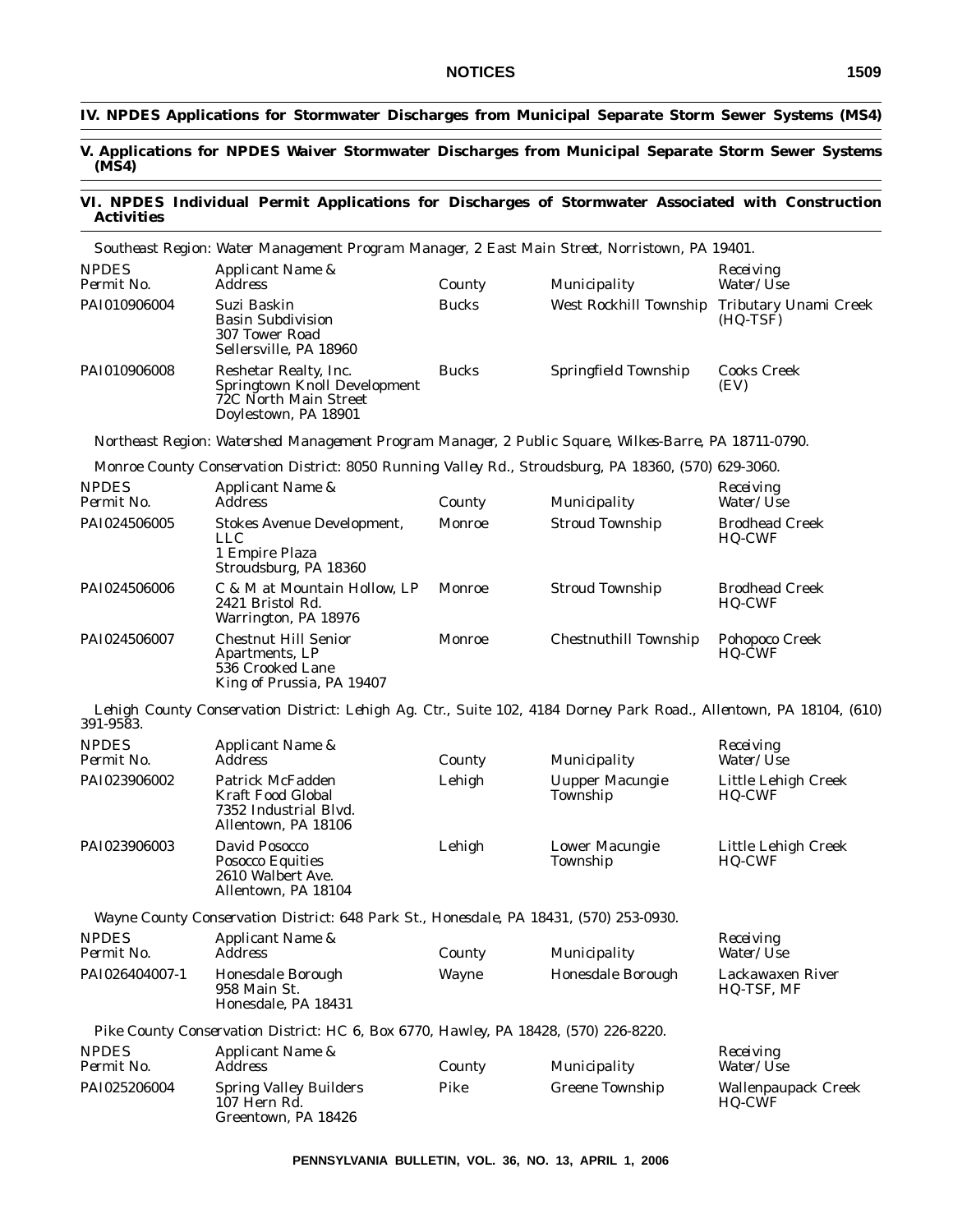*Northcentral Region: Water Management Program Manager, 208 West Third Street, Williamsport, PA 17701. Centre County Conservation District: 414 Holmes Avenue, Suite 4, Bellefonte, PA 16823, (814) 355-6817.*

| <b>NPDES</b><br>Permit No.            | Applicant Name &<br><b>Address</b>                                                                                                                        | County                   | Municipality                                                                                                                                                       | Receiving<br>Water/Use                                                                                                                                   |
|---------------------------------------|-----------------------------------------------------------------------------------------------------------------------------------------------------------|--------------------------|--------------------------------------------------------------------------------------------------------------------------------------------------------------------|----------------------------------------------------------------------------------------------------------------------------------------------------------|
| PAI041406008                          | S & A Custom Built Homes<br>Keith Sunderman<br>2121 Old Gatesburg Rd.<br>Suite 200<br>State College, PA 16803<br>Deerhaven Subdivision                    | Centre                   | <b>Walker Township</b>                                                                                                                                             | <b>UNT</b> to Nittany Ck<br><b>CWF</b><br>UNT to Little Fishing<br>Creek<br><b>HQ-CWF</b>                                                                |
| PAI041403017(2)<br>Major modification | <b>Penn State University</b><br><b>Central Campus</b><br>Rob Cooper<br>Office of Physical Plant<br>101P Physical Plant Bldg.<br>University Park, PA 16802 | Centre                   | <b>State College Borough</b>                                                                                                                                       | Thompson Run<br><b>HQ-CWF</b>                                                                                                                            |
| PAI041406007                          | Department of Transportation,<br>District 2-0<br>SR 0080, Section A18, Exit 24<br>Relocation<br>Kevin R Kline<br>P. O. Box 342<br>Clearfield, PA 16830    | Centre                   | Marian Township                                                                                                                                                    | Nittany Ck (west)<br><b>CWF</b><br>Lick Run (east)<br><b>HQ-CWF</b>                                                                                      |
|                                       | Clearfield County Conservation District: 650 Leonard Street, Clearfield, PA 16830, (814) 765-8130.                                                        |                          |                                                                                                                                                                    |                                                                                                                                                          |
| <b>NPDES</b><br>Permit No.            | Applicant Name &<br><b>Address</b>                                                                                                                        | County                   | Municipality                                                                                                                                                       | Receiving<br>Water/Use                                                                                                                                   |
| PAI041706001                          | <b>Houtzdale Municipal Authority</b><br>561 Kirk St.<br>Houtzdale, PA 16651                                                                               | Clearfield and<br>Centre | Gulich, Woodward and<br><b>Bigler Townships;</b><br>Houtzdale and Brisbin<br>Boroughs;<br><b>Clearfield County</b><br><b>Rush Township</b><br><b>Centre County</b> | <b>Moshannon Creek</b><br><b>HQ-CWF</b><br><b>HQ-CWF/TSF</b><br>Whiteside Run; Beaver<br>Run; Upper Morgan<br>Run; and Clearfield<br>Creek<br><b>CWF</b> |

*Southwest Region: Oil and Gas Management Program Manager, 400 Waterfront Drive, Pittsburgh, PA 1522-4725.*

**PA0253286**, Industrical Waste, **CNX Gas Company, LLC**, 4000 Brownsville Road, South Park, PA 15129. This proposed facility is located in Center Township, **Greene County**.

Description of Propose Activity: Treatment facility for coal bed methane fluids.

| VII. List of NOIs for NPDES and/or Other General Permit Types |                                                                         |  |
|---------------------------------------------------------------|-------------------------------------------------------------------------|--|
| $PAG-12$                                                      | <b>Concentrated Animal Feeding Operations (CAFOs)</b>                   |  |
| $PAG-13$                                                      | Stormwater Discharges from Municipal Separate Storm Sewer Systems (MS4) |  |

#### **PUBLIC WATER SUPPLY (PWS) PERMIT**

Under the Pennsylvania Safe Drinking Water Act (35 P. S. §§ 721.1—721.17), the following parties have applied for a PWS permit to construct or substantially modify a public water system.

Persons wishing to comment on a permit application are invited to submit a statement to the office listed before the application within 30 days of this public notice. Comments received within the 30-day comment period will be considered in the formulation of the final determinations regarding the application. Comments should include the name, address and telephone number of the writer and a concise statement to inform the Department of Environmental Protection (Department) of the exact basis of a comment and the relevant facts upon which it is based. A public hearing may be held after consideration of comments received during the 30-day public comment period.

Following the comment period, the Department will make a final determination regarding the proposed permit. Notice of this final determination will be published in the *Pennsylvania Bulletin* at which time this determination may be appealed to the Environmental Hearing Board.

The permit application and any related documents are on file at the office listed before the application and are available for public review. Arrangements for inspection and copying information should be made with the office listed before the application.

Persons with a disability who require an auxiliary aid, service or other accommodations to participate during the 30-day public comment period should contact the office listed before the application. TDD users should contact the Department through the Pennsylvania AT&T Relay Service at (800) 654-5984.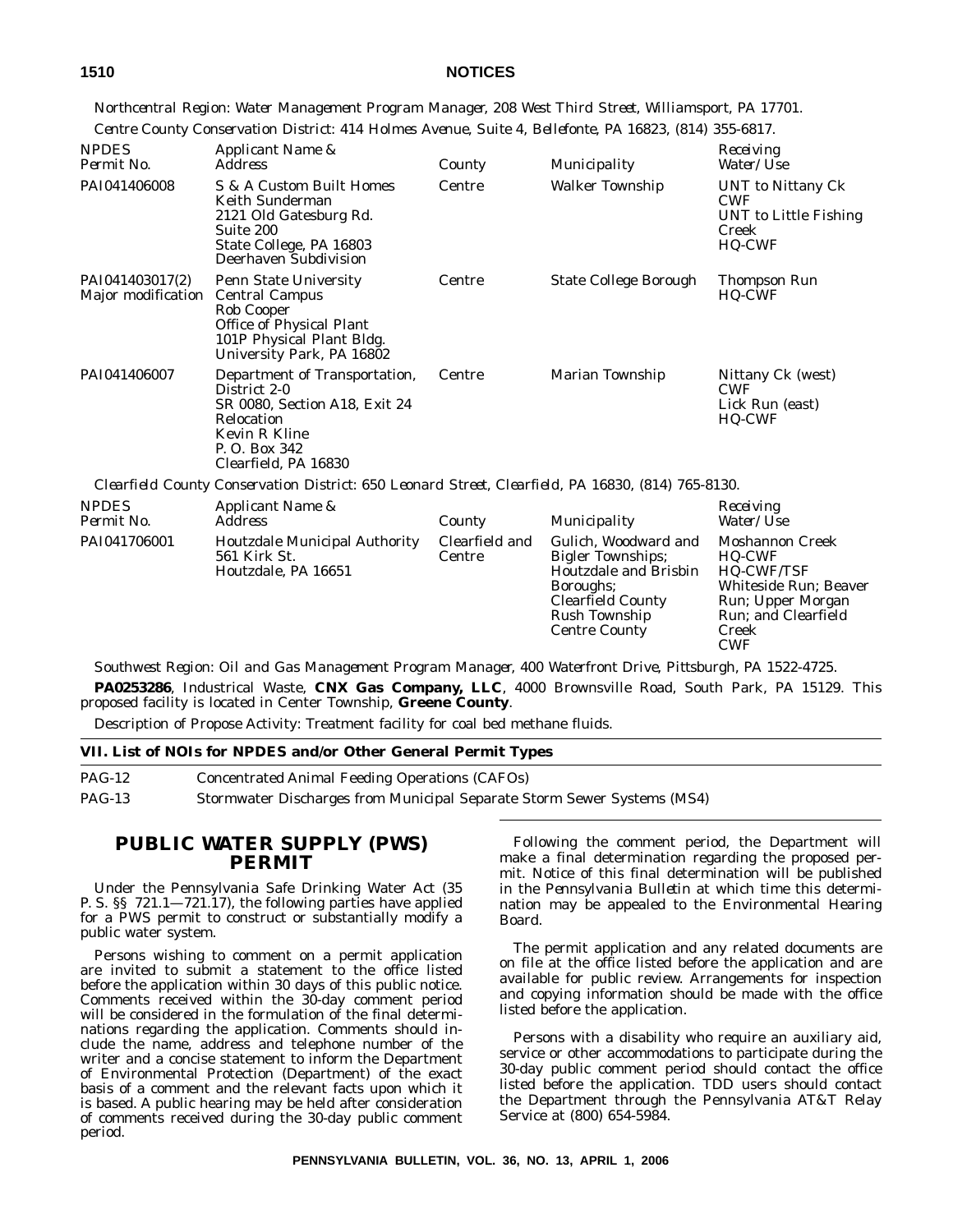#### **SAFE DRINKING WATER**

#### **Applications Received under the Pennsylvania Safe Drinking Water Act**

*Southeast Region: Water Supply Management Program Manager, 2 East Main Street, Norristown, PA 19401.*

#### **Permit No.1506502**, Public Water Supply

| Applicant                           | Artesian Water Pennsylvania,<br>Inc.                                                                                                                            |
|-------------------------------------|-----------------------------------------------------------------------------------------------------------------------------------------------------------------|
| Township                            | Franklin                                                                                                                                                        |
| County                              | Chester                                                                                                                                                         |
| Responsible Official                | Bruce P. Kraeuter                                                                                                                                               |
| <b>Type of Facility</b>             | <b>PWS</b>                                                                                                                                                      |
| <b>Consulting Engineer</b>          | Tetra Tech, Inc.                                                                                                                                                |
| <b>Application Received</b><br>Date | March 13, 2006                                                                                                                                                  |
| <b>Description of Action</b>        | Construction of a new public<br>water supply system to serve<br>four proposed subdivisions:<br>Avignon, Fox Hunt Farms, Echo<br>Hill and the McMaster Property. |

*Southcentral Region: Water Supply Management Program Manager, 909 Elmerton Avenue, Harrisburg, PA 17110.*

| <b>Permit No. 2206501</b> , Public Water Supply. |                                                                                                                    |
|--------------------------------------------------|--------------------------------------------------------------------------------------------------------------------|
| Applicant                                        | United Water Pennsylvania                                                                                          |
| Municipality                                     | Susquehanna Township                                                                                               |
| County                                           | Dauphin                                                                                                            |
| Responsible Official                             | John D. Hollenbach, Vice<br>President<br>4211 East Park Circle<br>Harrisburg, PA 17111-0151                        |
| <b>Type of Facility</b>                          | <b>Public Water Supply</b>                                                                                         |
| <b>Consulting Engineer</b>                       | Arthur Saunders, P. E.<br>United Water Pennsylvania<br>4211 East Park Circle<br>Harrisburg, PA 17111               |
| <b>Application Received</b><br>Date              | 1/24/2006                                                                                                          |
| Description of Action                            | Installation of sodium<br>bicarbonate and potassium<br>permanganate feed systems at<br>the Rockville Pump Station. |
| Permit No. 6706505, Public Water Supply.         |                                                                                                                    |
| Applicant                                        | The York Water Company                                                                                             |
| Municipality                                     | Spring Garden Township                                                                                             |
| County                                           | York                                                                                                               |
| Responsible Official                             | Jeffrey R Hines, Vice<br>President-Engineering<br>130 E. Market St.<br>P. O. Box 15089<br>York, PA 17405-7089      |
| <b>Type of Facility</b>                          | <b>Public Water Supply</b>                                                                                         |
| <b>Consulting Engineer</b>                       | Ryan M. Ural, P. E.<br>The York Water Company<br>130 East Market Street<br>P. O. Box 15089<br>York, PA 17405-7089  |

| <b>Application Received</b><br>Date             | 2/15/2006                                                                                                                                                |
|-------------------------------------------------|----------------------------------------------------------------------------------------------------------------------------------------------------------|
| Description of Action                           | PWS permit application for<br>reconstruction of the existing<br>secondary raw water intake's<br>screen house at the Brillhart<br><b>Pumping Station.</b> |
| <b>Permit No. 2206502, Public Water Supply.</b> |                                                                                                                                                          |
| Applicant                                       | United Water Pennsylvania                                                                                                                                |
| <b>Municipality</b>                             | Hummelstown Borough                                                                                                                                      |
| County                                          | Dauphin                                                                                                                                                  |
| Responsible Official                            | John D. Hollenbach, Vice<br>President<br>4211 East Park Circle<br>Harrisburg, PA 17111-0151                                                              |
| <b>Type of Facility</b>                         | Public Water Supply                                                                                                                                      |
| <b>Consulting Engineer</b>                      | Christopher A. Evans, P. E.<br>Black & Veatch Corp.<br>601 Walnut St<br>Philadelphia, PA 19106                                                           |

*Central Office: Bureau Director, Water Standards and Facility Regulation, P. O. Box 8467, Harrisburg, PA 17105-8467.*

**Permit No. 9996510**, Public Water Supply.

| Applicant                           | <b>Ice River Spring Water Co.,</b><br>Inc.                                                                                                                                                                                           |
|-------------------------------------|--------------------------------------------------------------------------------------------------------------------------------------------------------------------------------------------------------------------------------------|
| Township or Borough                 | Feversham, Ontario, Canada                                                                                                                                                                                                           |
| Responsible Official                | John Fudge, Quality Assurance<br>Manager                                                                                                                                                                                             |
| <b>Type of Facility</b>             | <b>Out-of-State Bottled Water</b><br><b>System</b>                                                                                                                                                                                   |
| <b>Application Received</b><br>Date | March 16, 2006                                                                                                                                                                                                                       |
| <b>Description of Action</b>        | <b>Applicant requesting</b><br>Department approval to use new<br>spring source water (Gold<br>Mountain Spring). Bottled water<br>to be sold in this Commonwealth<br>under the brand name; Ice River<br>Springs natural Spring Water. |

#### **WATER ALLOCATIONS**

**Applications received under the act of June 24, 1939 (P. L. 842, No. 365) (35 P. S. §§ 631—641) relating to the Acquisition of Rights to Divert Waters of the Commonwealth**

*Southeast Region: Water Supply Management Program Manager, 2 East Main Street, Norristown, PA 19401.*

**WA-15-1002**, Water Allocations. **Artesian Water Pennsylvania, Inc.**, 664 Churchmans Road, Suite 400, Newark, DE 19702, Franklin Township, **Chester County**. Artesian Water Pennsylvania, Inc., requested the right to purchase up to 100,000 gpd, based on a 30-day average, from Chester Water Authority in Delaware County.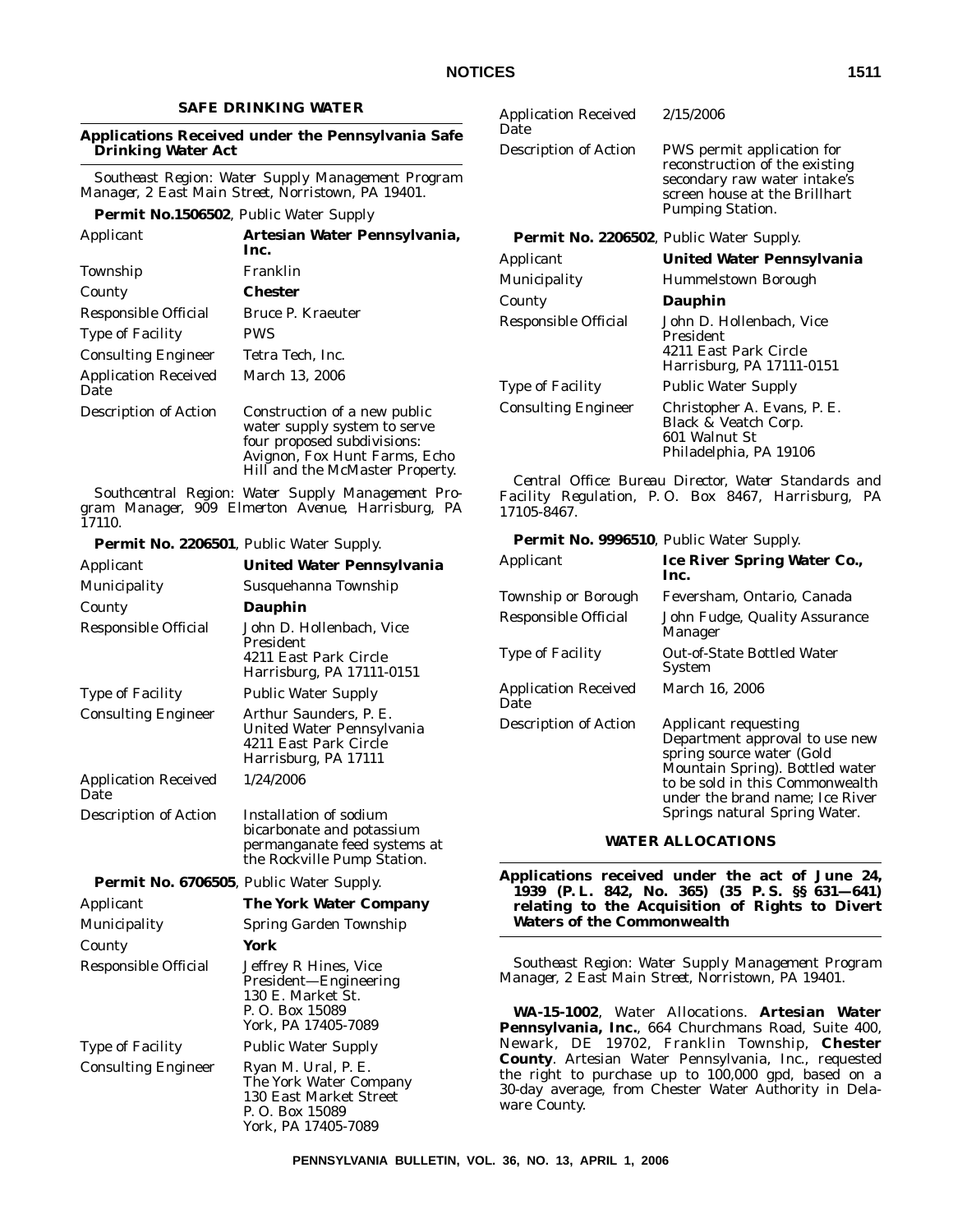### **LAND RECYCLING AND ENVIRONMENTAL REMEDIATION**

#### **UNDER ACT 2, 1995 PREAMBLE 1**

#### **Acknowledgment of Notices of Intent to Remediate Submitted under the Land Recycling and Environmental Remediation Standards Act (35 P. S.**

**§§ 6026.101—6026.908).**

Sections 302—305 of the Land Recycling and Environmental Remediation Standards Act (act) require the Department of Environmental Protection (Department) to publish in the *Pennsylvania Bulletin* an acknowledgment noting receipt of Notices of Intent to Remediate. An acknowledgment of the receipt of a Notice of Intent to Remediate is used to identify a site where a person proposes to, or has been required to, respond to a release of a regulated substance at a site. Persons intending to use the Background Standard, Statewide Health Standard, the Site-Specific Standard or who intend to remediate a site as a special industrial area must file a Notice of Intent to Remediate with the Department. A Notice of Intent to Remediate filed with the Department provides a brief description of the location of the site, a list of known or suspected contaminants at the site, the proposed remediation measures for the site and a description of the intended future use of the site. A person who demonstrates attainment of one, a combination of the cleanup standards or who receives approval of a special industrial area remediation identified under the act will be relieved of further liability for the remediation of the site for any contamination identified in reports submitted to and approved by the Department. Furthermore, the person shall not be subject to citizen suits or other contribution actions brought by responsible persons not participating in the remediation.

Under sections  $304(n)(1)(ii)$  and  $305(c)(2)$  of the act, there is a 30-day public and municipal comment period for sites proposed for remediation using a Site-Specific Standard, in whole or in part, and for sites remediated as a special industrial area. This period begins when a summary of the Notice of Intent to Remediate is published in a newspaper of general circulation in the area of the site. For the sites identified, proposed for remediation to a Site-Specific Standard or as a special industrial area, the municipality within which the site is located may request to be involved in the development of the remediation and reuse plans for the site if the request is made within 30 days of the date specified. During this comment period, the municipality may request that the person identified as the remediator of the site develop and implement a public involvement plan. Requests to be involved and comments should be directed to the remediator of the site.

For further information concerning the content of a Notice of Intent to Remediate, contact the environmental cleanup program manager in the Department regional office before which the notice appears. If information concerning this acknowledgment is required in an alternative form, contact the community relations coordinator at the appropriate regional office. TDD users may telephone the Department through the AT&T Relay Service at (800) 654-5984.

The Department has received the following Notices of Intent to Remediate:

*Southcentral Region: Environmental Cleanup Program Manager, 909 Elmerton Avenue, Harrisburg, PA 17110.*

**Former Cressler Grocery Store**, Shippensburg Borough, **Cumberland County**. ARM Group, P. O. Box 797, Hershey, PA 17033-0797 on behalf of William H. and Lois H. Cressler, LP, 307 West King Street, Shippensburg, PA 17257, submitted a Notice of Intent to remediate site soils contaminated with fuel oil. The applicant seeks to remediate the site to a Statewide Health Standard.

#### **OPERATE WASTE PROCESSING OR DISPOSAL AREA OR SITE**

**Applications Received Under the Solid Waste Management Act (35 P. S. §§ 6018.101—6018.1003), the Municipal Waste Planning, Recycling and Waste Reduction Act (53 P. S. §§ 4000.101—4000.1904) and Regulations to Operate Solid Waste Processing or Disposal Area or Site.**

*Southeast Region: Regional Solid Waste Manager, 2 East Main Street, Norristown, PA 19401.*

**Permit Application No. 101609. BFI Transfer Systems of Pennsylvania LLC**, 400 River Road, Conshohocken PA 19428, Upper Merion Township, **Montgomery County**. This application was received for the reissuance of the waste permit for the River Road Transfer Station. The application was received by the Southeast Regional Office on March 15, 2006.

**Permit Application No. 301352. Petroleum Recycling Corporation**, 3000 E. Ontario Street, Philadelphia, PA 19134, City of Philadelphia. This application was received to repermit operations for an existing residual waste oil processing facility. The application was received by Southeast Regional Office on March 3, 2006.

#### **AIR QUALITY**

#### **PLAN APPROVAL AND OPERATING PERMIT APPLICATIONS**

#### **NEW SOURCES AND MODIFICATIONS**

The Department of Environmental Protection (Department) has developed an ''integrated'' plan approval, State operating permit and Title V operating permit program. This integrated approach is designed to make the permitting process more efficient for the Department, the regulated community and the public. This approach allows the owner or operator of a facility to complete and submit all the permitting documents relevant to its application one time, affords an opportunity for public input and provides for sequential issuance of the necessary permits.

The Department has received applications for plan approvals and/or operating permits from the following facilities.

Copies of the applications, subsequently prepared draft permits, review summaries and other support materials are available for review in the regional office identified in this notice. Persons interested in reviewing the application files should contact the appropriate regional office to schedule an appointment.

Persons wishing to receive a copy of a proposed plan approval or operating permit must indicate their interest to the Department regional office within 30 days of the date of this notice and must file protests or comments on a proposed plan approval or operating permit within 30 days of the Department providing a copy of the proposed document to that person or within 30 days of its publication in the *Pennsylvania Bulletin*, whichever comes first. Interested persons may also request that a hearing be held concerning the proposed plan approval and operating permit. Comments or protests filed with the Department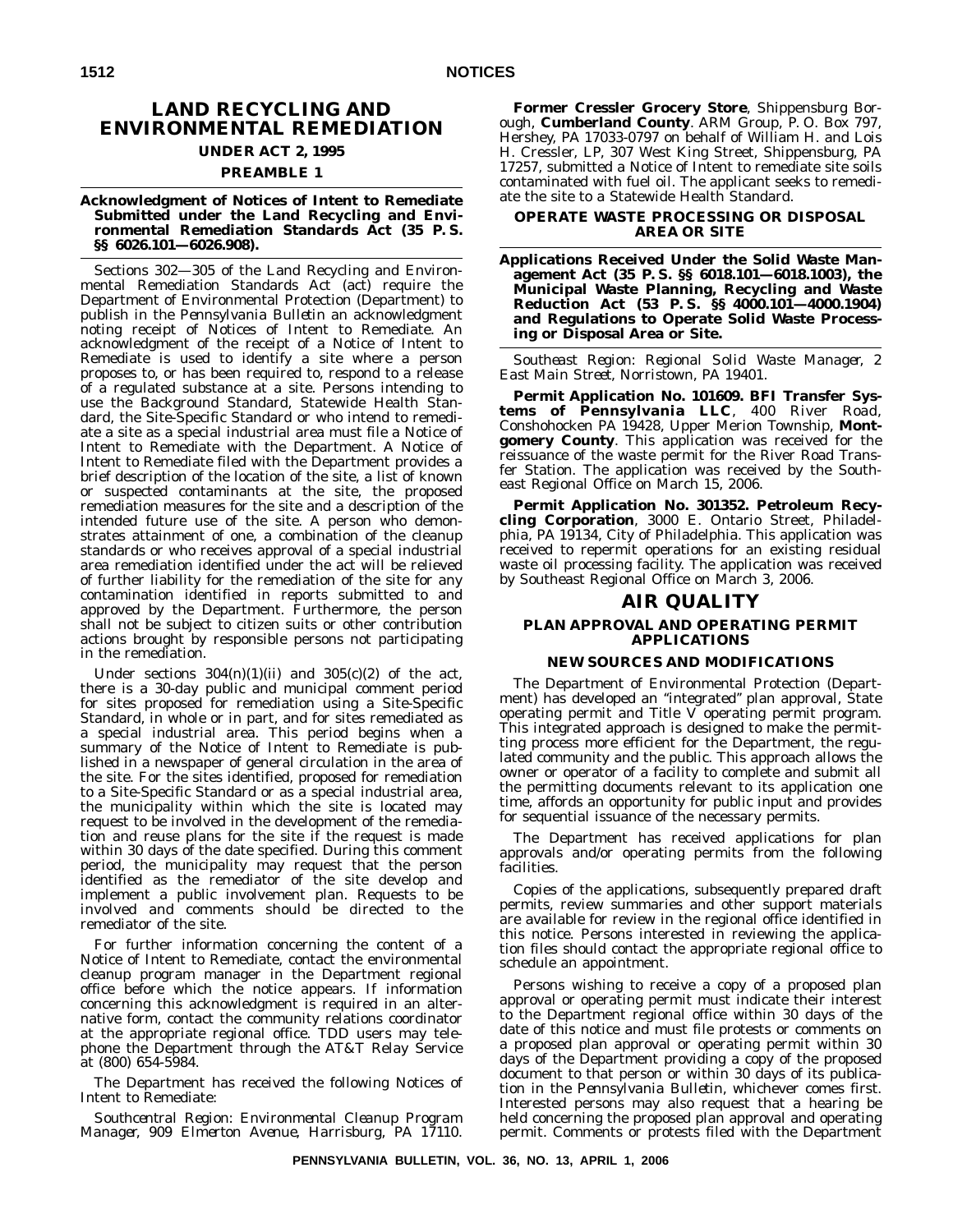regional offices must include a concise statement of the objections to the issuance of the Plan approval or operating permit and relevant facts which serve as the basis for the objections. If the Department schedules a hearing, a notice will be published in the *Pennsylvania Bulletin* at least 30 days prior the date of the hearing.

Persons with a disability who wish to comment and require an auxiliary aid, service or other accommodation to participate should contact the regional office identified before the application. TDD users should contact the Department through the Pennsylvania AT&T Relay Service at (800) 654-5984.

Final plan approvals and operating permits will contain terms and conditions to ensure that the source is constructed and operating in compliance with applicable requirements in 25 Pa. Code Chapters 121—143, the Federal Clean Air Act (act) and regulations adopted under the act.

#### **PLAN APPROVALS**

**Plan Approval Applications Received under the Air Pollution Control Act (35 P. S. §§ 4001—4015) and 25 Pa. Code Chapter 127, Subchapter B that may have special public interest. These applications are in review and no decision on disposition has been reached.**

*Northeast Region: Air Quality Program, 2 Public Square, Wilkes-Barre, PA 18711-0790, Mark Wejkszner, New Source Review Chief, (570) 826-2531.*

**39-302-181: Cedar Crest College** (100 College Drive, Allentown, PA 18104) for modification of two boilers fueled with No. 2 fuel oil in Allentown, **Lehigh County**.

**40-399-057: Certainteed Corp.** (1220 Oak Hill Road, Mountaintop, PA 18707) for modification to their VOC limitation contained in their Reasonably Available Control Technology Permit in Wright Township, **Luzerne County**.

**40-309-040: Certainteed Corp.** (1220 Oak Hill Road, Mountaintop, PA 18707) for modification to their existing wool fiberglass insulation manufacturing plant in Wright Township, **Luzerne County**. The proposed changes will trigger Prevention of Significant Deterioration requirements for PM, including PM10.

**40-317-028: The Hershey Co.** (1025 Reese Avenue, Hershey, PA 17033) for modification of Line 6 Confectionary Process on Scotch Pine Drive, Hazle Township, **Luzerne County**.

*Southcentral Region: Air Quality Program, 909 Elmerton Avenue, Harrisburg, PA 17110, Ronald Davis, New Source Review Chief, (717) 705-4702.*

**06-05085B: New Morgan Landfill Co., Inc.** (420 Quarry Road, P. O. Box 128, Morgantown, PA 19543-0128) for modification of a municipal solid waste landfill in the Borough of New Morgan, **Berks County**. The modification involves the expansion of the landfill and the installation of additional flares to control the gaseous emissions from the landfill. The modification is subject to 40 CFR Part 60, Subpart WWW, Standards of Performance for New Stationary Sources and 40 CFR Part 63, Subpart AAAA, National Emission Standards for Hazardous Air Pollutants from Municipal Solid Waste.

**36-03052A: Boose Aluminum Foundry Co., Inc.** (77 North Reamstown Road, Reamstown, PA 17567) for installation of a replacement thermal sand reclamation system at the foundry in East Cocalico Township, **Lancaster County**.

**36-05117A: Dart Container Corp. of PA** (60 East Main Street, Leola, PA 17540) to combust Nos. 4—6 fuel oil in the facility's two boilers at the Pitney Road facility in East Lampeter Township, **Lancaster County**.

**67-05108: AN-COR Industrial Plastics, Inc.** (100 Melody Lane, North Tonawanda, NY 14120) for construction of a plastic chimney liner for the exhaust stacks at the Brunner Island Steam Electric Station in East Manchester Township, **York County**.

**Intent to Issue Plan Approvals and Intent to Issue or Amend Operating Permits under the Air Pollution Control Act (35 P. S. §§ 4001—4015) and 25 Pa. Code Chapter 127, Subchapter B. These actions may include the administrative amendments of an associated operating permit.**

*Southeast Region: Air Quality Program, 2 East Main Street, Norristown, PA 19401,Thomas McGinley, New Source Review Chief, (484) 250-5920.*

**46-0041D: Smurfit-Stone Container Enterprises,** Inc. (1035 Longford Road, Pheonixville, PA 19460) to install a new offset lithographic press at 1035 Longford Road, Upper Providence Township, **Montgomery County**. This plan approval will authorize the construction of the press, and the transfer and use of VOC emission reduction credits (ERCs). The press is described in the Applicant's application of March 23, 2005, and subsequent submissions.

Based on the information provided by the Applicant and the Department of Environmental Protection's (Department) own analysis, the operation of the press will emit 12.5 tons per year of VOC.

Copies of the application, the Department analyses and other documents used in evaluation of the application are available for public inspection during normal business hours at the address shown.

To assure compliance with the applicable standards, the Department will place the following conditions on the plan approval:

This Plan Approval is issued to the permittee for the installation of a sheetfed, nonheatset, offset lithographic print press, No. 3 Press.

*25 Pa. Code § 127.207—ERC generation and creation*

1. The permittee shall shutdown its North Wales Plant to generate 107.5 tons of VOC ERC.

2. Operating Permit No. TVOP-46-00062 is hereby revoked at the issuance of this Plan Approval.

*25 Pa. Code § 127.208—ERC use and transfer requirements*

1. The permittee shall use 77.6 tons from 107.5 tons VOC ERC, generated from shutting down its North Wales Plant, to offset the net VOC emission increase of 59.7 tons.

2. The remaining 29.9 tons VOC ERC are in the Department ERC Registry System for future offset or sell.

3. The lifetime of the 29.9 ton VOC ERC expires June 2015.

*25 Pa. Code § 127.211—Applicability determination*

1. The permittee shall offset the VOC net emissions increase of 59.7 tons since January 1, 1991, as per 25 Pa. Code § 127.211(e).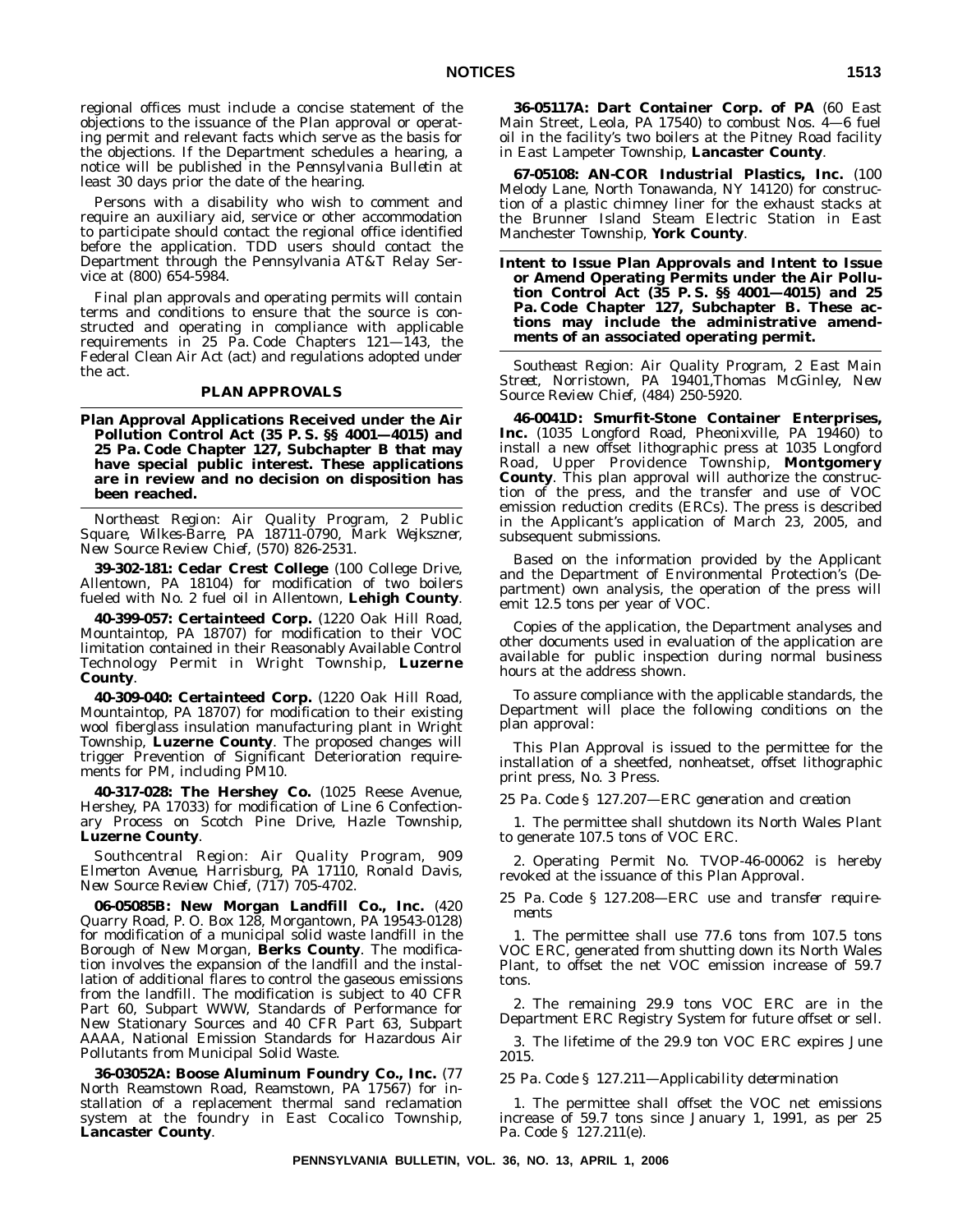2. The permittee shall provide VOC ERC at a 1.3:1.0 ratio to offset the VOC net emissions increase of 59.7 tons as per 25 Pa. Code §§ 127.211(e), 127.205(3) and 127.210.

The No. 3 Press shall be installed, maintained and operated in accordance with the plans submitted with the application and as approved.

*Emission Restrictions*

1. The total VOC from No. 3 press shall not exceed 12.5 tons per year in a 12-month rolling sum.

2. The permittee shall meet one of the following requirements for the fountain solution used on the press:

a. Maintain the as applied VOC content of the fountain solution at or below 5.0% by weight;

b. Maintain the as applied VOC content of the fountain solution at or below 8.5% by weight and refrigerate the fountain solution to 60°F or less; or

c. Maintain the as applied VOC content of the fountain at or below 10.0% by weight, and refrigerate the fountain solution to 55°F or less.

3. The permittee shall meet one of the following requirements for blanket and roller cleaning solutions used on the press:

a. VOC content, as applied, is less than or equal to 30% by weight; or

b. VOC composite partial vapor pressure, as used, is less than or equal to 10mmHg at 68°F.

4. Except specialty inks, the VOC content in the inks, as applied, shall not exceed 30% by weight.

#### *Testing Requirements*

1. The permittee shall determine the VOC content of fountain solution by one of the following procedures:

a. Analysis by USEPA Method 24 of a fountain solution sample; or

b. Calculation which combines USEPA Method 24 analytical VOC content data for the concentrated materials used to prepare the press ready fountain solution and records of the proportions in which they are mixed. The calculation shall only be performed once for each press ready fountain solution and kept in the form of a batch log. The analysis of the concentrated fountain solution may be performed by the suppliers of those materials.

2. The permittee shall determine the VOC content or VOC composite partial vapor pressure of cleaning solutions by one of the following procedures:

a. Analysis by USEPA Method 24 of a cleaning solution sample for VOC content or by an appropriate method for composite partial vapor pressure;

b. Calculation which combines USEPA Method 24 analytical VOC content data for the concentrated materials used to prepare the press ready cleaning solution and records of the proportions in which they are mixed. The calculation shall only be performed once for each press ready cleaning solution and kept in the form of a batch log. The analysis of the concentrated cleaning solution may be performed by the suppliers of those materials; or

c. Calculation for VOC composite partial vapor pressure which combines analytical VOC vapor pressure data for the concentrated materials used to prepare the press ready cleaning solution and records of the proportions in which they are mixed. The analysis and vapor pressure determinations of the concentrated materials may be performed by the suppliers of the materials.

#### *Monitoring Requirements*

If using an automatic blanket wash system that mixes cleaning solution at the point of application, the permittee must demonstrate compliance with the VOC limitations for the blanket cleaning solutions, and shall document that flow meters or fixed volume spray systems result in the VOC content of the mixed solution complies with the VOC content in the blanket cleaning solutions.

#### *Recordkeeping Requirements*

1. The permittee shall collect and record the applicable information specified:

a. The ink usage in pounds or gallons in a monthly basis; the percent by weight VOC and HAP content, as applied, and, an estimate of VOC and HAP emissions. Alternately, the ink with the highest VOC and HAP content may be used to represent all inks used by the press.

b. The fountain solution and additive usage in pounds or gallons in a monthly basis; the percent by weight or weight to volume ration (lbs/gal) VOC and HAP content, and, an estimate of VOC and HAP emissions.

c. The blanket and roller cleaning solution usage in pounds or gallons in a monthly basis; the percent by weight or weight to volume ration (lbs/gal) VOC and HAP content, and, an estimate of VOC and HAP emissions.

d. For each month of operation, an estimate of VOC and HAP emissions during the latest 12 months.

2. The records shall be maintained at the facility for a minimum of 5 years and shall be made available to an authorized Department representative at any time during normal work hours.

#### *Work Practice Requirements*

1. The permittee shall keep all solvent containers closed at all times unless filling, draining or performing cleanup operations.

2. The permittee shall keep all solvent laden shop towels in a closed container when not being used.

The ERC-generating facility, Smurfit-Stone Container Enterprises, Inc. located at 500 Church Street, Upper Gwynedd Township, Montgomery County, has generated 107.5 tons VOC ERC. The ERCs were generated from shutdown VOC sources at the Upper Gwynedd Township plant in Montgomery County, PA. 77.6 tons of the ERC will be transferred to Smurfit-Stone Container Enterprises, Inc. Oaks Plant for use as emission offsets for this construction. The remaining 29.9 tons VOC ERC will be banked into DEP ERC Registry for future use.

Persons wishing to provide the Department with additional information they believe should be considered prior to the issuance of the Plan Approval may submit the information to the address as follows. Each written comment shall include the following:

1) Name, address and telephone number of the person submitting the comments.

2) Identification of the proposed Plan Approval No. 46-0041D.

3) Concise statement regarding the relevancy of the information or any objections to issuance of the Plan Approval.

Requests for a public fact finding conference or hearing may also be made by writing the Department at the address as follows. A public conference may be held, if the Department in its discretion decides that a conference is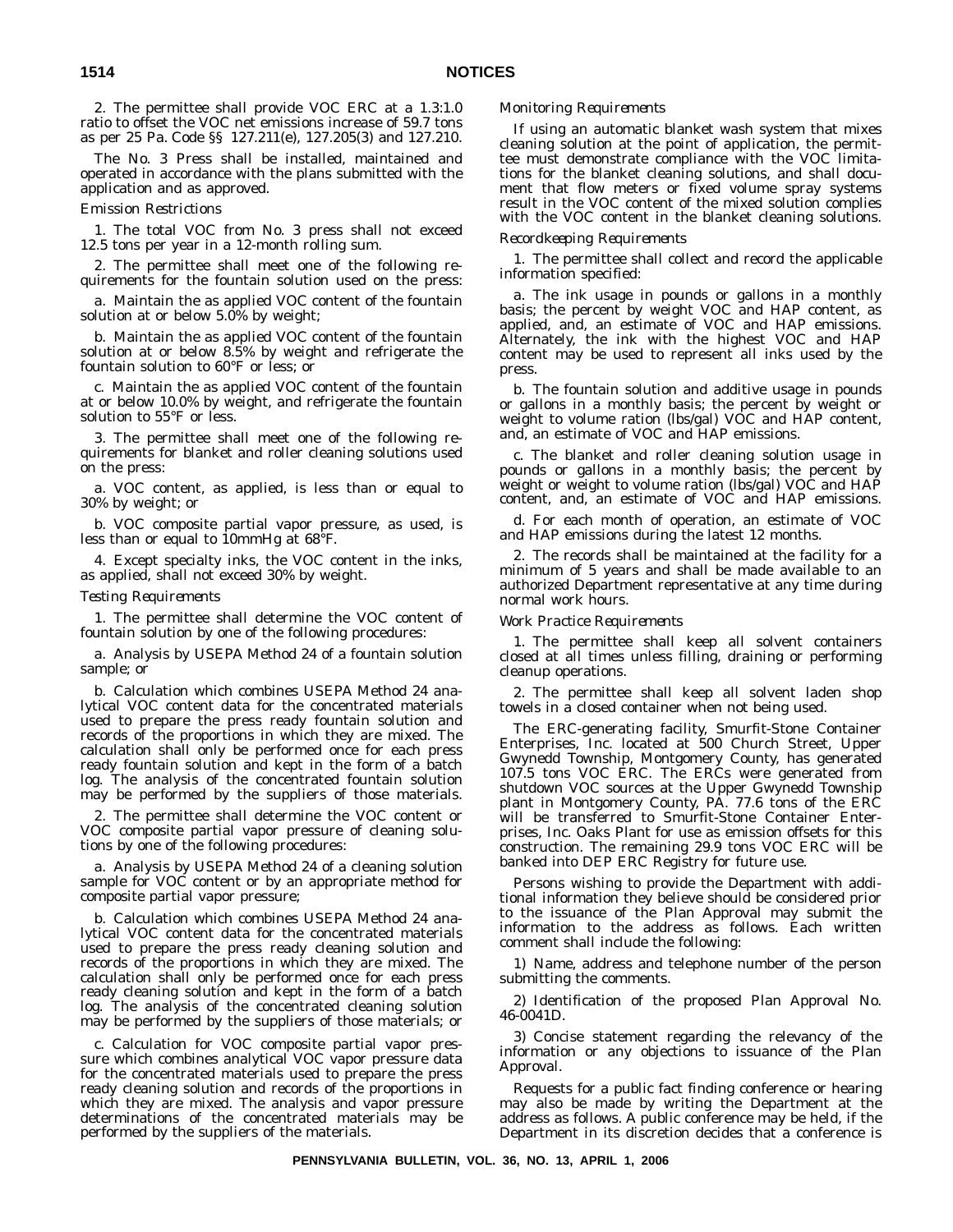warranted on the basis of the information received. Persons who have submitted comments or have requested a conference will be notified of the decision to hold a conference by publication in a newspaper or the *Pennsylvania Bulletin*, or by telephone, when the Department determines that notification by telephone is sufficient.

Francine Carlini, Regional Manager Air Quality, Department of Environmental Protection, Southeast Regional Office, 2 East Main Street, Norristown, PA 19401. For additional information, contact Xiaoyin Sun at (484) 250-5072.

*Northeast Region: Air Quality Program, 2 Public Square, Wilkes Barre, PA 18711-0790, Mark Wejkszner, New Source Review Chief, (570) 826-2531.*

**40-310-055: Pennsy Supply, Inc.** (1001 Paxton Street, Harrisburg, PA 18711) for modification of a batch asphalt plant at the Summit Station facility in Wayne Township, **Schuylkill County** that will replace an existing fabric collector and utilize recycled asphalt pavement (RAP) and waste derived liquid fuel (WDLF). This facility is not a Title V facility. The batch asphalt plant will incorporate no more than 20.0% RAP into the 480 ton per hour facility while any WDLF used will meet all regulatory specifications. The company has elected to take a voluntary production restriction of 450,000 tons of asphalt per year. Total emissions from the plant will not exceed 27.7 tpy of NOx, 90.2 tpy of CO, 20.0 tpy of SOx, 8.5 tpy of VOC and 7.5 tpy of PM. The asphalt plant is subject to Subpart I of the Federal Standards of Performance for New Stationary Sources for Hot Mix Asphalt Facilities, 40 CFR 60.90-60.93. The plan approval will include all appropriate testing, monitoring, recordkeeping and reporting requirements designed to keep the batch asphalt plant operating within all applicable air quality requirements.

**48-304-032: Ametek, Inc.** (42 Mountain Avenue, Nesquehoning, PA 18240) for installation of an air cleaning device (to facilitate exhausting outdoors) to capture particulate emissions from the existing starch processing operation in Nesquehoning Borough, **Carbon County**. The expected particulate emission rate from the baghouse filter will be less than 0.02 grain/dscf and will result in particulate emissions of 3.5 tons per year at the facility. The company will operate the equipment in accordance with the good engineering practices to assure proper operation of the system. The Plan Approval and Synthetic Minor Operating Permit will contain additional recordkeeping and operating restrictions designed to keep the facility operating within all applicable air quality requirements.

*Southcentral Region: Air Quality Program, 909 Elmerton Avenue, Harrisburg, PA 17110, Ronald Davis, New Source Review Chief, (717) 705-4702.*

**06-03005C: Rohm and Haas Chemical, LLC** (150 Columbia Street, Reading, PA 19612-5209) for modification of an existing thermo-plastic manufacturing facility in the City of Reading, **Berks County**. The facility is a non-Title V (State-only) facility. The modification involves the construction of several new sources used in the production of thermo-plastic powders all controlled by fabric collectors. A new fabric collector will also be installed as part of this modification. The permit will include monitoring, work practices, recordkeeping and reporting requirements designed to keep the facility operating within all applicable air quality requirements.

**06-03135A: Stone Arch Associates** (57 Wellington Boulevard, Wyomissing, PA 19610) for construction of a

human crematory controlled by an afterburner at their funeral home in West Reading Borough, **Berks County**. The source has the following annual potential emissions: 1.7 tons NOx, 0.6 ton  $PM10$  and 0.5 ton SOx. The plan approval and subsequent State-only operating permit will include emission restrictions, work practice standards, and testing, monitoring, recordkeeping and reporting requirements designed to keep the facility operating within all applicable air quality requirements.

**36-03052A: Boose Aluminum Foundry Co., Inc.** (77 North Reamstown Road, Reamstown, PA 17567) for installation of a replacement thermal sand reclamation system at the foundry in East Cocalico Township, **Lancaster County**.

**36-05019G: Anvil International, Inc.** (1411 Lancaster Avenue, Columbia, PA 17412) for construction of a new molding line and consolidation of existing operations at the foundry in Columbia Borough, **Lancaster County.** The planned modifications including a reduction in the allowable melt rate are expected to decrease the facility's overall emissions of VOCs by about 42 tpy, and PM by about 22 tpy. The plan approval and operating permit will include process and emission restrictions, monitoring, recordkeeping and reporting requirements designed to keep the facility operating within all applicable air quality requirements.

**67-05109A: Metropolitan Edison Co.** (P. O. Box 16001, Reading, PA 19612) for construction of four portable 1500 KW diesel-fired peak electrical generating units at their existing Queen Street Substation in York Township, **York County**. The facility has the following annual potential emissions based on an annual restriction of 438 operating hours per unit: 25.1 tons NOx, 4.1 tons SOx, 3.6 tons CO, 0.6 ton VOC and 0.5 ton PM10. The plan approval and subsequent State-only operating permit will include emission restrictions, work practice standards, and testing, monitoring, recordkeeping and reporting requirements designed to keep the facility operating within all applicable air quality requirements.

*Northcentral Region: Air Quality Program, 208 West Third Street, Williamsport, PA 17701, David Aldenderfer, Program Manager, (570) 327-3637.*

**17-00001C: Reliant Energy Mid-Atlantic Power Holdings, LLC** (121 Champion Way, Canonsburg, PA 15317) for installation of two selective noncatalytic reduction (SNCR) systems to control NOx emissions from four pulverized bituminous/synfuel fired boilers (Source IDs 031—034) at their Shawville generating station in Bradford Township, **Clearfield County**. The Shawville generating station is a Title V facility.

The Department of Environmental Protection's (Department) review of the information submitted by Reliant indicates that the proposed SNCR systems will meet all applicable air quality requirements pertaining to air contamination sources and the emission of air contaminants. The Department's review of the information contained in the application indicates that the installation of the SNCR systems will comply with all state and federal requirements. The operation of the SNCR systems will result in a reduction of NOx emissions of up to 25% from the boilers. The installation of the SCNR systems will emit ammonia from the boilers due to ''ammonia slip.'' Additionally, if the Department determines that the SNCR units are operating in compliance with all plan approval conditions, the conditions established in the plan approval will be incorporated into Title V operating permit 17-00001 through an administrative operating permit amendment under 25 Pa. Code § 127.450.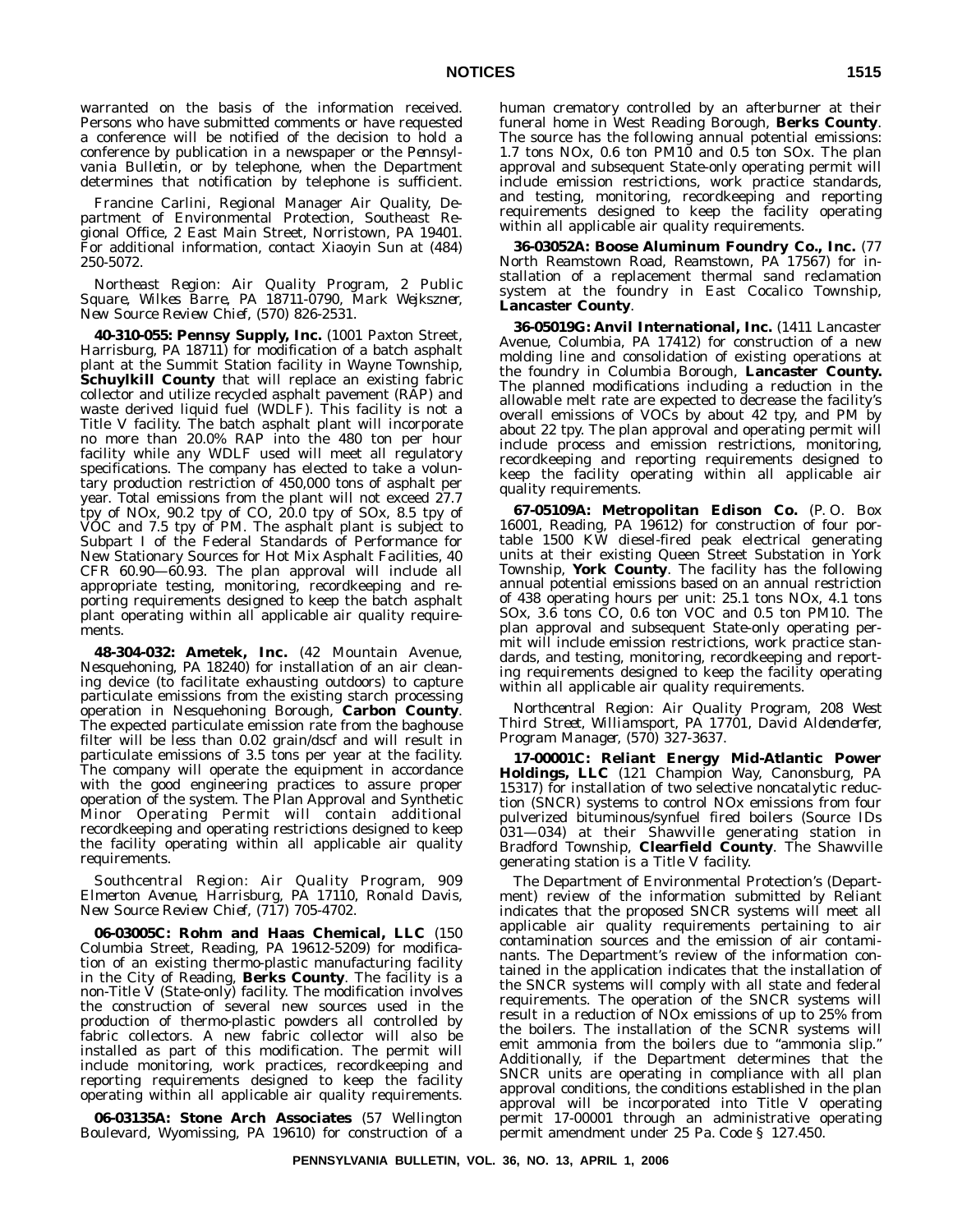The following is a summary of the conditions the Department proposes to place in the plan approval to ensure compliance with all applicable regulatory requirements:

1. The SNCR systems shall be operated in accordance with the manufacturer specifications and good air pollution control practices.

2. Within 120 days of the initial operation of the SNCR systems, the permittee shall conduct Environmental Protection Agency (EPA) reference method stack testing for ammonia emissions upon the exhausts of Source IDs 031 and 032 and Source IDs 033 and 034 to determine ammonia emissions from each SNCR system associated with the boilers. Additionally, the sulfur trioxide/ammonia flue gas conditioning system, as well as the SNCR system, must be operated when conducting ammonia emissions stack testing on Source IDs 031 and 032.

3. At least 60 days prior to the performance of the stack testing required by this permit, a test plan shall be submitted to the Department for evaluation. The plan shall contain a description of the proposed test methods and dimensioned drawings or sketches showing the test port locations.

4. The Department shall be given at least 14 days advance notice of the scheduled dates for the performance of the stack testing required by this plan approval.

5. Within 60 days of the completion of the stack tests required by this permit, two copies of the test report shall be submitted to the Department. This report shall contain the results of the tests, a description of the testing and analytical procedures actually used in performance of the tests, all process and operating data collected during the tests, a copy of all raw data and a copy of all calculations generated during data analysis.

6. The Department may establish ammonia emission limitations based on stack tests data and good air pollution control practice monitoring parameters. The Department may require additional ammonia emission tests to establish the ammonia emission limitations if not completely satisfied by the previous emissions and monitoring data.

7. The permittee shall install and maintain instrumentation to monitor and record the ammonia injection rate of the SNCR systems associated with Source IDs 031— 034 on a continuous basis. Additionally, the permittee shall continuously monitor and record the flue gas temperature at the ammonia injection location, steam load and NOx emissions. These monitoring parameters shall be correlated to maximize NOx reductions at reasonable ammonia slip levels. These records shall be retained for a minimum of 5 years and shall be presented to the Department upon request.

8. All conditions contained in the Title V operating permit remain in effect and the permittee shall comply with all conditions contained in TVOP 17-00001.

A copy of the plan approval application and the Department's review is available for public review between 8 a.m. and 4 p.m. at the Department's Northcentral Regional Office, 208 West Third Street, Suite 101, Williamsport, PA 17701. Appointments for scheduling a review may be made by calling the Department at (570) 327- 3693. Written comments or requests for a public hearing should be directed to Muhammad Q. Zaman, Chief, Facilities Permitting Section, Department of Environmental Protection, Air Quality Program, Northcentral Regional Office, 208 West Third Street, Suite 101, Williamsport, PA 17701, (570) 327-0512.

**47-399-016: Augusta Fiberglass Coatings, Inc.** (86 Lake Cynthia Road, Blackville, SC 20817) for the construction of a temporary fiberglass stack liner manufacturing operation on the site of the PPL Montour, LLC Montour Steam Electric Station near Washingtonville in Derry Township, **Northumberland County**.

The respective manufacturing operation will be used to construct flue liners for a new electric utility boiler exhaust stack being constructed by PPL Montour, LLC and is expected to be in operation for only approximately 1 year. The resultant air contaminant emissions from the fiberglass stack liner manufacturing operation are not expected to exceed 25.13 tons of VOCs, 25.11 tons of volatile HAPs (of which 24.51 tons will be styrene and .275 ton will be methylene chloride), 1.5 tons of PM including PM10 and 2.75 tons of acetone per year.

The fiberglass stack liner manufacturing operation is a major (Title V) facility for HAPs.

The Department's review of the information submitted by Augusta Fiberglass Coatings, Inc. indicates that the fiberglass stack liner manufacturing operation should comply with all applicable regulatory requirements pertaining to air contamination sources and the emission of air contaminants including the best available technology requirement of 25 Pa. Code §§ 127.1 and 127.12 and the applicable requirements of Subpart WWWW of the National Emission Standards for Hazardous Air Pollutants, 40 CFR 63.5780 through 63.5935 (National Emission Standards for Hazardous Air Pollutants: Reinforced Plastic Composites Production). Based on this finding, the Department proposes to issue plan approval for the construction of the proposed fiberglass stack liner manufacturing operation.

Although the Department would ordinarily also require a fiberglass stack liner manufacturing operation which is a major facility for hazardous air pollutants to obtain a Title V operating permit following its construction (provided the Department found the manufacturing operation to be in compliance with all applicable plan approval conditions and all applicable regulatory requirements), in this case, because of the short duration of operation (approximately 1 year), the Department intends to authorize operation via the plan approval and, if need be, subsequent extensions of the plan approval.

The following is a summary of the conditions the Department proposes to place in the plan approval to ensure compliance with all applicable requirements:

1. The VOC, volatile HAP, acetone and PM emissions from the entire operation shall not exceed 25.13, 25.11, 2.75 and 1.5 tons, respectively, in any 12-consecutive month period.

2. The combined styrene and methyl methacrylate content of the resin used in the robotic spray and hand lay-up portions of the operation shall not exceed 41.5%, by weight, and the combined styrene and methyl methacrylate content of the resin used in the filament winding portion of the operation shall not exceed 46.0%, by weight.

3. The resin applied in the robotic spray portion of the operation shall be applied by nonatomized spray technology only, the resin applied in the filament winding portion of the operation shall be applied by filament winding only and resin applied in the hand lay-up portion of the operation shall be applied by hand only.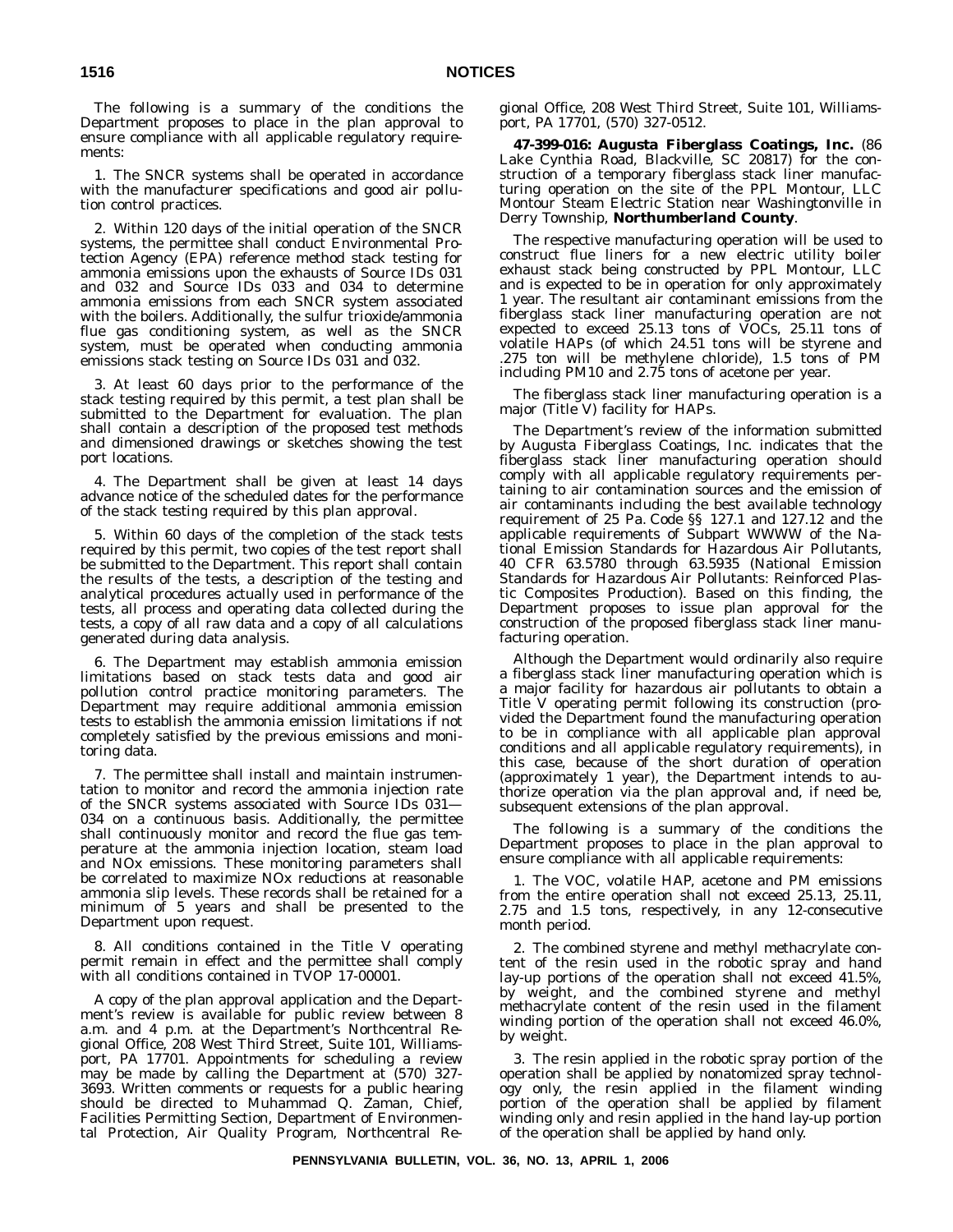4. No more than 220,000 pounds of resin shall be used in the robotic spray portion of the operation, no more than 330,000 pounds of resin shall be used in the filament winding portion of the operation, and no more than 75,000 pounds of resin shall be used in the hand lay-up portion of the operation, in any 12-consecutive month period.

5. Nothing shall be mixed with resin onsite other than catalyst.

6. No more than a combined total of 1,520 pounds of styrene monomer shall be used in the entire operation in any 12-consecutive month period.

7. The only solvents that may be used for any cleanup activities associated with the operation are acetone and methylene chloride. Methylene chloride may, however, only be used to clean cured resin from equipment, and the like. The use of methylene chloride to clean uncured resin from equipment, and the like is prohibited.

8. No more than a combined total of 550 pounds of methylene chloride and 5,500 pounds of acetone may be used in the entire operation in any 12 consecutive month period.

9. Any container of methylene chloride into which anything is placed to be cleaned shall have a capacity no greater than 2 gallons.

10. All containers of VOC-containing material, volatile HAP-containing material and acetone-containing material shall be kept closed except when material is being removed from or introduced into the respective container and/or, if the container of material is one into which equipment, and the like is placed for cleaning purposes, when the equipment, and the like is being placed into or removed from the respective container.

11. Any solvent-wet cloths or rags shall be kept in closed containers when not in actual use.

12. Acetone shall only be used to clean by immersion. Acetone shall not be applied to equipment, and the like by cloth or any means other than immersing the equipment, etc. into a container of acetone.

13. Cleaning activities involving the use of methylene chloride and acetone shall be carried out using work practices, as identified in this plan approval, which are intended to minimize evaporative loss (such as: upon the removal of an object from a container of solvent, the object must be allowed to drain until the dripping of solvent has ceased, solvent in a container may not be air or pump agitated, solvent may not be flushed over an object, absorbent materials may not be cleaned, and the like).

14. The operation shall comply with all applicable requirements specified in Subpart WWWW.

15. Comprehensive accurate records of material identity, material composition and material usage shall be maintained and submitted to the Department. These records shall be detailed enough to allow compliance to be determined with all limitations and requirements contained in this plan approval.

**14-00002G: Graymont (PA), Inc.** (965 East College Avenue, Pleasant Gap, PA 16823) for their facility in Spring Township, **Centre County**. The respective facility is a major facility for which a Title V operating permit (14-00002) has been issued. The Department of Environmental Protection (Department) intends to issue a plan approval to authorize the applicant to construct a lime hydrate process consisting of the following equipment:

One 30 ton per hour hydrator, seven bucket elevators, 17 screw conveyors, one belt/weigh conveyor, three hammer mills, two cyclones, two whizzers, five separators, one 250 ton load out densification, three truck loadouts and eight storage bins (80 ton pebble lime, 40 ton PLS, two 20 ton hydrate feeds, 50 ton reject, two 250 ton hydrated lime and 220 ton hydrated lime).

The air contaminant emissions from the proposed project will be controlled by five fabric collectors. Potential emissions from the operation of the proposed project are 11.34 tons per year of PM/PM10. The Department's review of the information contained in the application indicates that the lime hydrate process, as proposed, will comply with all applicable requirements pertaining to air contamination sources and the emission of air contaminants including the best available technology (BAT) requirements of 25 Pa. Code §§ 127.1 and 127.12. Based on this finding, the Department intends to approve the application and issue a plan approval for the proposed construction. The Department proposes to place in the plan approval the following conditions to ensure compliance with all applicable regulatory requirements:

1. Under the BAT provisions in 25 Pa. Code §§ 127.1 and 127.12, the air contaminant emissions from the lime hydrate process shall be controlled by a Cimprogetti (or equivalent\*) model Cim-ZeroPoll 1,000 (or equivalent\*) fabric collector, an IAC (or equivalent\*) model 120TB-BHT-49:S6 (or equivalent\*) fabric collector, an IAC (or equivalent\*) model 120TB-BHT-81:S6 (or equivalent\*) fabric collector, a Johnson March model Sky Kleen STH 22 fabric collector and a Fuller/Dracco model 48-3-1500 fabric collector in accordance with the plans and specifications approved by the Department.

\*Any equivalent make or model fabric collector shall be designed in accordance with the specifications approved by the Department.

2. Under the BAT provisions in 25 Pa. Code §§ 127.1 and 127.12, all process equipment shall be fully enclosed and sealed so that PM does not leak from the enclosed equipment and interconnections.

3. Under the BAT provisions in 25 Pa. Code §§ 127.1 and 127.12, volume displaced during the loading of trucks shall be returned to hydrated lime storage bin 410-SIL-412 by means of a truck blow off pipe.

4. Under the BAT provisions in 25 Pa. Code §§ 127.1 and 127.12, the PM concentration of the exhausts of the two IAC fabric collectors and the Johnson March fabric collector shall not exceed 0.01 grains per dry standard cubic foot.

5. Under the BAT provisions provisions in 25 Pa. Code §§ 127.1 and 127.12, the PM concentration of the exhaust of the Cimprogetti fabric collector shall not exceed 0.02 grain per dry standard cubic foot.

6. Under the BAT provisions 25 Pa. Code § 123.13  $(c)(1)(i)$ , the PM concentration of the exhaust of the Fuller/Dracco fabric collector shall not exceed 0.04 grain per dry standard cubic foot.

7. Under the BAT provisions provisions in 25 Pa. Code §§ 127.1 and 127.12, the opacity of the exhausts of the Cimprogetti, the two IACs and the Johnson March fabric collectors shall not exceed 5% (6 minute average).

8. The permittee shall install and maintain instrumentation to continuously and accurately measure the pressure drop across each fabric collector to assure proper operation of each fabric collector and to determine the possible need for filter replacement.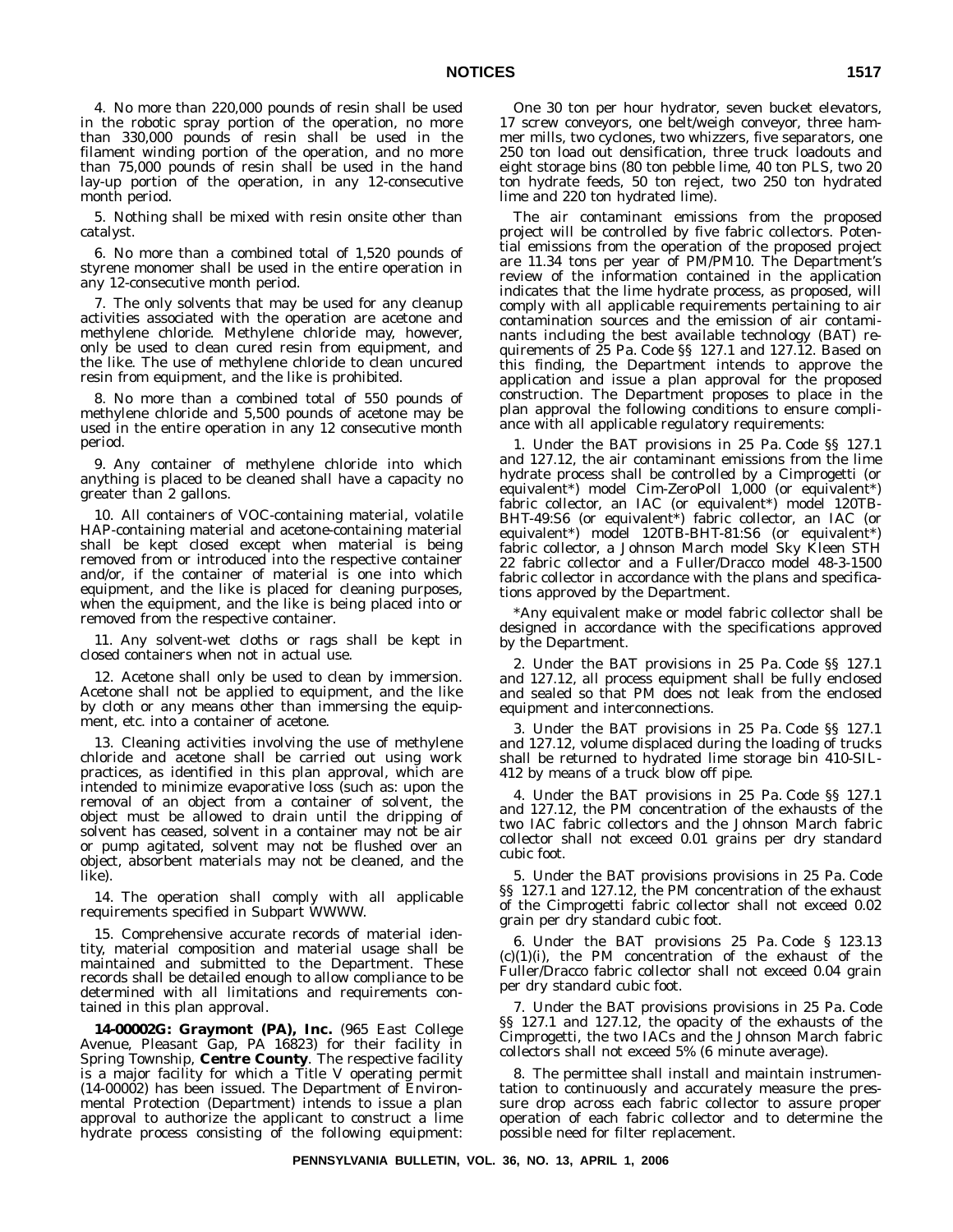9. For each pressure drop gauge, the permittee shall comply with the Cleaning, Inspection, Maintenance, Repair and Calibration Plan submitted as Attachment 8 with the Title V operating permit renewal documentation dated December 23, 2005. The Plan contains weekly cleaning procedures, weekly inspection/repair procedures, annual maintenance procedures and annual calibration procedures.

10. A pressure drop between  $4''$  and  $5''$  of w.g. shall initiate pulse-jet cleaning of the Cimprogetti fabric collector.

11. A pressure drop between  $5''$  and  $6''$  of w.g. shall initiate pulse-jet cleaning of the two IAC and Johnson March fabric collectors.

12. The permittee shall measure, at least once each month, during source operation, the exhaust opacity of the Cimprogetti, the two IACs and the Johnson March fabric collectors, by USEPA Method 9.

13. Within 180 days after initial startup, the permittee shall perform stack testing to determine compliance with the PM emission limitation of 0.01 gr/dscf for the Johnson March fabric collector and 0.02 gr/dscf for the Cimprogetti fabric collector. Stack testing shall be performed in accordance with the applicable provisions of 25 Pa. Code Chapter 139 (relating to sampling and testing). Testing shall be performed while the process is operating at a minimum of 90% of the rated throughput capacity.

14. At least 60 days prior to the performance of any testing required by condition No. 13, the permittee shall submit two copies of a test protocol to the Department's Northcentral Region for review and approval. This protocol shall describe the test methods and procedures to be used in the performance of testing, and shall include dimensioned sketches of the exhaust systems showing the locations of all proposed sampling ports. The protocol shall also identify all process data, which will be monitored and recorded to verify the rate of production during testing.

15. At least 14 days prior to the performance of any testing required by condition No. 13, the permittee shall notify the Department of the actual dates and times that testing will occur so that Department personnel can arrange to be present during testing. The Department is under no obligation to accept the results of the testing without having been given proper notification.

16. Within 60 days following the completion of the testing required by condition no. 13 herein, the permittee shall submit two copies of a test report to the Department's Northcentral Region for review and approval. This test report shall contain the results of the testing, a description of the test methods and procedures actually used, copies of all raw test data with sample calculations and copies of all process data recorded during testing and operating load calculations (material throughput). Since the testing is required for the purpose of demonstrating compliance with limitations identified in conditions contained herein, the results of the testing shall be expressed in units identical to the units of the limitations identified herein (gr/dscf).

17. The permittee shall keep records of the monthly USEPA Method 9 opacity measurements and resulting averages and any corrective actions taken to comply with the opacity limitation. The records shall be retained for a minimum of 5 years and shall be made available to the Department upon request.

18. The permittee shall keep records of the pressure drop across each fabric collector at least once each week, and shall record the corrective actions taken if the pressure drop is outside the fabric collector's design pressure range. The records shall be retained for a minimum of 5 years and shall be made available to the Department upon request.

19. The permittee shall keep records of actions performed, on each pressure drop gauge, for each weekly cleaning, weekly inspection/repair, annual maintenance and annual calibration as required by the Cleaning, Inspection, Maintenance, Repair and Calibration Plan. The records shall be retained for a minimum of 5 years and shall be made available to the Department upon request.

20. The permittee shall keep records of the date and time of each watering of roadways leading to the hydrated lime loadouts. These records shall be retained for a minimum of 5 years and shall be made available to the Department upon request.

21. The permittee shall keep records of the results of each semiannual inspection of each fabric collector. In addition, the records shall include all maintenance actions performed. The records shall be retained for a minimum of 5 years and shall be made available to the Department upon request.

22. The permittee shall inspect each fabric collector semiannually and shall perform maintenance as necessary.

23. The permittee shall keep on hand spare fabric collector bags to immediately replace any bags that are torn or deteriorated.

24. The air compressors supplying air to all five fabric collectors shall be equipped with an air dryer and oil trap.

25. Under 25 Pa. Code § 123.1, the permittee shall keep and maintain an operable water truck onsite to water the roadways leading to the hydrated lime loadouts at a reasonable frequency to prevent PM from becoming airborne.

26. The hydrator, the bucket elevator, the screw conveyor and the weigh belt feeder whose emissions are controlled by the Cimprogetti fabric collector are subject to the compliance assurance monitoring requirements specified in 40 CFR Part 64. The permittee shall submit the information required by 40 CFR 64.4 as part of an application for renewal of the operating permit.

27. Issuance of an operating permit for the lime hydrate process is contingent upon all sources being constructed, all air cleaning devices being installed and all sources and air cleaning devices being maintained and operated as described in the plan approval application and supplemental materials submitted with the application, and in accordance with all conditions contained herein, and upon satisfactory demonstration that any air contaminant emissions are in compliance with all limitations specified, as well as in compliance with the requirements specified in 25 Pa. Code §§ 123.1, 123.13, 123.31 and 123.41, as well as in compliance with the requirements specified in, or established under, any other applicable rules and regulations contained in 25 Pa. Code Part I, Subpart C, Article III.

Copies of the application are available for public review between 8 a.m. and 4 p.m. at the Department's Northcentral Regional Office, 208 West Third Street, Suite 101, Williamsport, PA 17701. Appointments for scheduling a review may be made by calling Kathy Arndt at (570) 327-3693.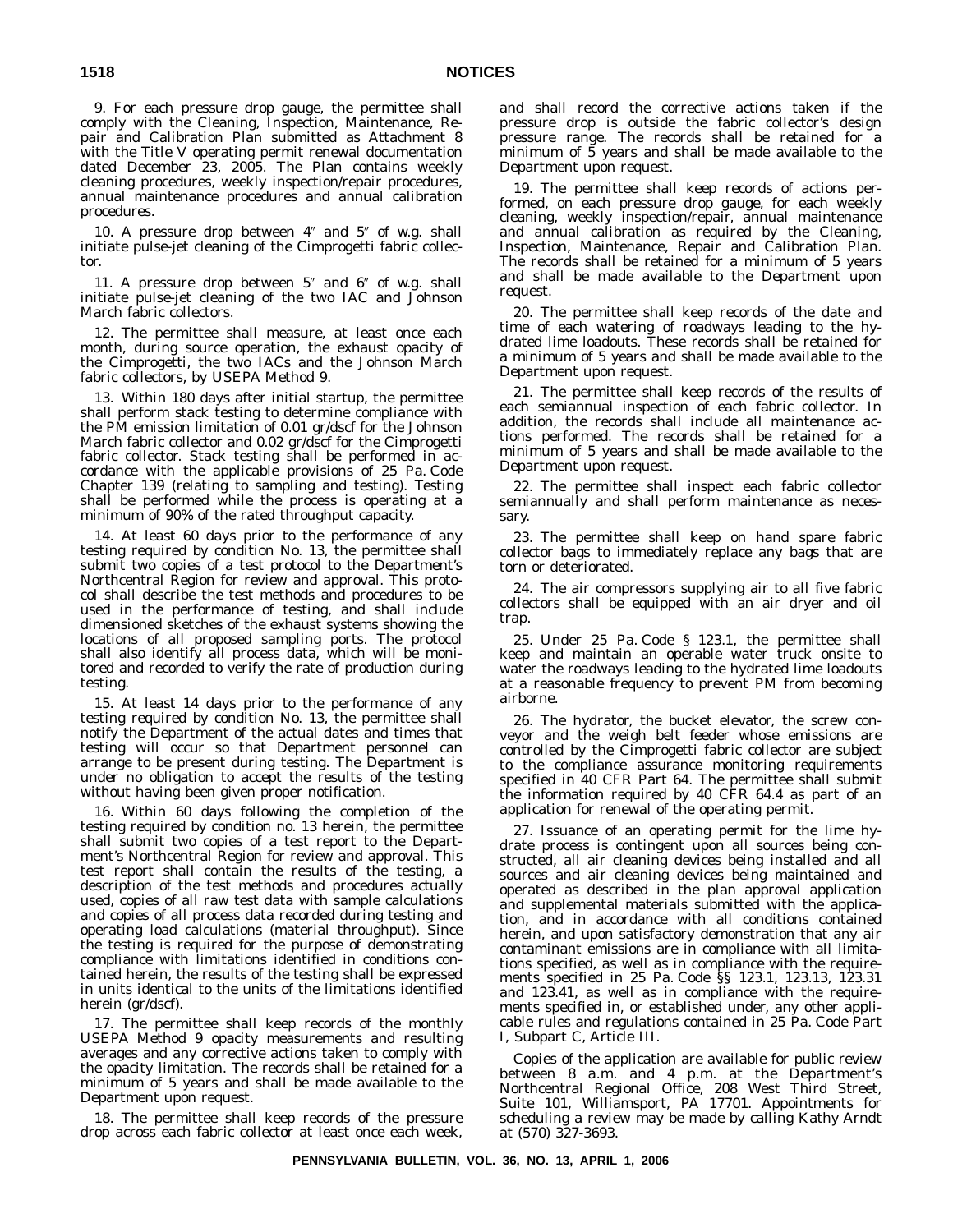Written comments or requests for a public hearing should be directed to Muhammad Q. Zaman, Chief, Facilities Permitting Section, Department of Environmental Protection, Air Quality Program, Northcentral Regional Office, 208 West Third Street, Suite 101, Williamsport, PA 17701, (570) 327-0512.

*Southwest Region: Air Quality Program, 400 Waterfront Drive, Pittsburgh, PA 15222-4745, William Charlton, New Source Review Chief, (412) 442-4174.*

**63-00014F: Reliant Resources, Inc.—Orion Power Mid-West, LP** (121 Champion Way, Suite 200, Canonsburg, PA 15317) Modification of Plan Approval PA-63-00014F to change allowable ammonia emission rate resulting from the operation of selective noncatalytic reduction on unit No. 4 from 3.0 ppmv to 10.0 ppmv at Elrama Power Plant in Union Township, **Washington County**. This is a Title V Facility

*Northwest Region: Air Quality Program, 230 Chestnut Street, Meadville, PA 16335-3481, George Monasky, New Source Review Chief, (814) 332-6940.*

**25-053C: Urick Foundry Co.** (1501 Cherry Street, Erie, PA 16502) for construction of a new core making system in City of Erie, **Erie County**. This is a State-only facility. The public notice is required for sources required to obtain a Plan Approval at Title V facilities in accordance with 25 Pa. Code § 127.44. This plan approval will, in accordance with 25 Pa. Code § 127.450, be incorporated into the Title V operating permit through an administrative amendment at a later date. The source shall comply with the following conditions, which will satisfy the requirements of 25 Pa. Code § 127.12b (pertaining to plan approval terms and conditions) and will demonstrate Best Available Technology for the source:

• Emissions shall comply with 25 Pa. Code §§ 123.1, 123.31, and 123.41 for fugitive, odor and visible emissions respectively.

• No person may permit the emission into the outdoor atmosphere of PM in a manner that the concentration of PM in the effluent gas exceeds 0.02 grain per dry standard cubic foot.

• The permittee shall perform a daily operational inspection of the control device. The permittee shall maintain records of the operational inspections. These records shall, at a minimum, contain the following:

- Pressure drop across the scrubber.
- Scrubber gas flow rate.
- Scrubber liquid pressure and/or flow rate.
- Scrubber liquid pH.

• The permittee shall maintain and operate the source and control device in accordance with the manufacturer's specifications and in accordance with good air pollution control practices.

• Scrubber operating parameters, including pH and pressure drop shall be operated in a range defined by the manufacturer, or in a range developed during compliant stack testing. Pressure drop and pH meters shall be mounted in accessible areas, and shall be maintained in good operating conditions at all times.

• The permittee shall maintain a record of all preventative maintenance inspections of the control device. These records shall, at a minimum, contain the dates of the inspections, any problems or defects, the actions taken to correct the problems or defects, and any routine maintenance performed.

*Department of Public Health, Air Management Services: 321 University Avenue, Philadelphia, PA 19104, Edward Braun, Chief, (215) 685-9476.*

**AMS 06014: Sun Chemical** (3301 Hunting Park Avenue, Philadelphia, PA 19132) for installation of one Kady mill, 16 mixers, one post mixer and 8 table top mixers. The plan approval will contain operating and recordkeeping requirements to ensure operation within all applicable requirements.

**AMS 05186: Sunoco Chemicals—Frankford Plant** (Margaret and Bermuda Streets, Philadelphia, PA 19137) to replace the individual column capacities from permit applications with facility-wide production capacities of 1,115 million pounds of phenol per rolling 12-month period, 691 million pounds of acetone per rolling 12 month period, and 78 million pounds of alpha-methyl styrene per rolling 12-month period in the City of Philadelphia, **Philadelphia County**. The plan approval will contain operating and recordkeeping requirements to ensure operation within all applicable requirements.

#### **OPERATING PERMITS**

**Intent to Issue Title V Operating Permits under the Air Pollution Control Act (35 P. S. §§ 4001—4015) and 25 Pa. Code Chapter 127, Subchapter G.**

*Southeast Region: Air Quality Program, 2 East Main Street, Norristown, PA 19401, Edward Jurdones Brown, Facilities Permitting Chief, (484) 250-5920.*

**15-00008: Buckeye Terminals, LLC—Malvern Terminal** (8 South Malin Road, Frazer, PA 19355) for renewal of Title V Operating Permit No. TVOP-15-00008, in East Whiteland Township, **Chester County**. The facility operates a loading rack and associated vapor recovery unit, and is major for VOCs. The loading rack is subject to a gasoline loading limit. The facility is subject to individual and aggregate HAP emission restrictions.

The loading rack is subject to the Compliance Assurance Monitoring (CAM) requirements of 40 CFR. Part 64. CAM requirements for the loading rack have been added to the renewed permit.

Other minor changes to the initial Title V Operating permit have been made.

The Title V Operating Permit will contain all necessary monitoring, recordkeeping, reporting and work practice requirements to keep the facility operating within all applicable air quality requirements.

**23-00004: Covanta Delaware Valley, LP** (10 Highland Avenue Chester, PA, 19013) for a permit renewal to Title V Operating Permit 23-00004 in Chester City, **Delaware County**. The permit also addresses a change of ownership and a name change from American Ref-Fuel of Delaware Valley, LP to Covanta Delaware Valley, LP. No changes have taken place at the facility since the previous permit was issued on April 30, 2001, and no sources are subject to CAM at this time. The Title V operating permit will contain additional monitoring, recordkeeping, reporting and work practice standards to keep the facility operating within all applicable air quality requirements.

*Northeast Region: Air Quality Program, 2 Public Square, Wilkes-Barre, PA 18711-0790, Mark Wejkszner, New Source Review Chief, (570) 826-2531.*

**54-00021: Pine Grove Landfill, Inc.** (193 Shultz Road, Pine Grove, PA 17963-8634) for renewal of a Title V Operating Permit in Pine Grove Township, **Schuylkill**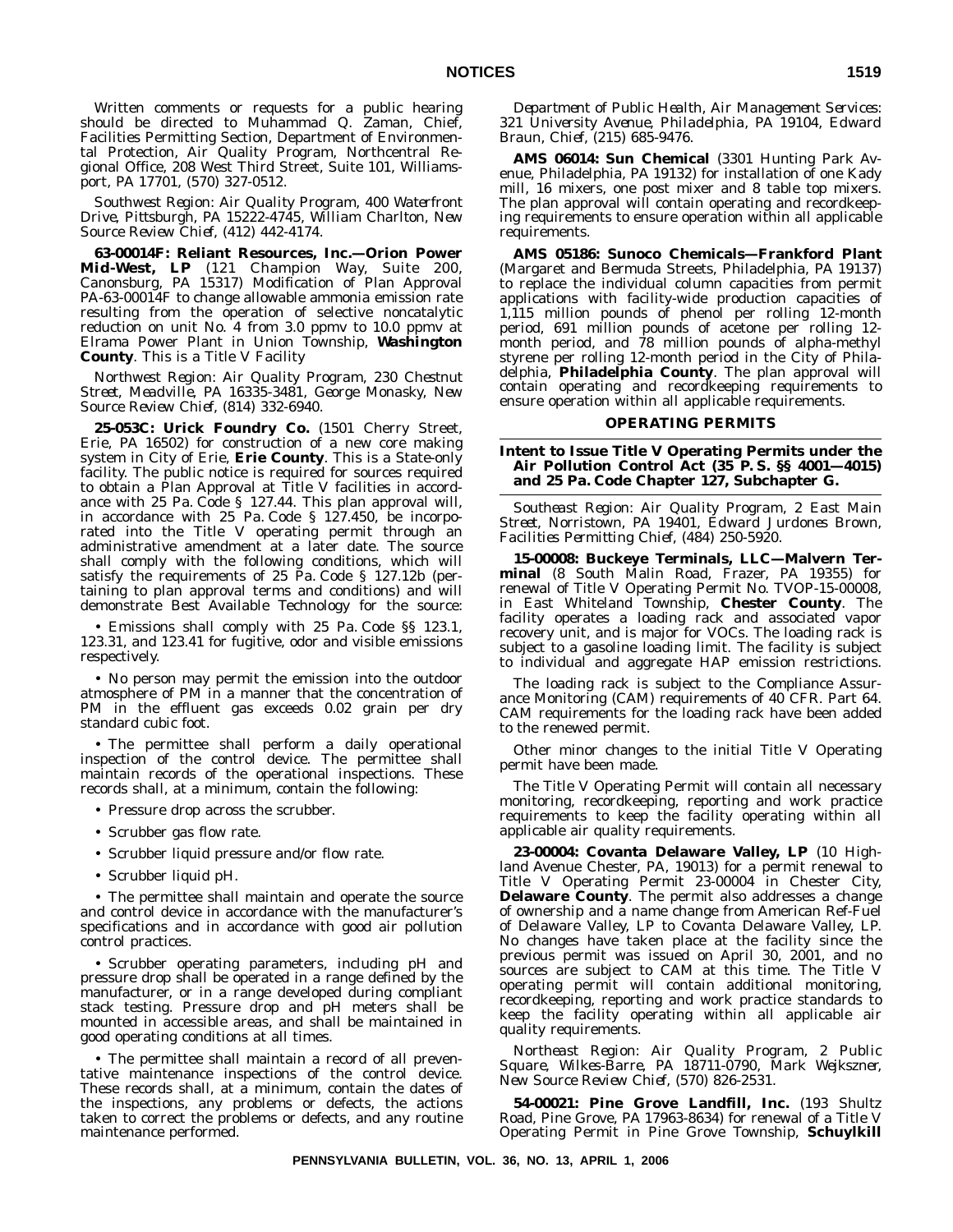**County**. The facility sources include a landfill and gas collection system, three landfill gas flares and one diesel fuel fired emergency generator. These sources have the potential to emit major quantities of regulated pollutants above Title V emission thresholds. The proposed Title V Operating Permit contains all applicable requirements including Federal and State regulations. In addition, monitoring, recordkeeping and reporting conditions regarding compliance with all applicable requirements are included.

*Southwest Region: Air Quality Program, 400 Waterfront Drive, Pittsburgh, PA 15222-4745, Mark Wayner, Facilities Permitting Chief, (412) 442-4174.*

**63-00014 Reliant Resources, Inc, Orion Power MidWest, LP** (121 Champion Way, Suite 200, Canonsburg, PA 15317) Modification of Title V Operating Permit to change allowable ammonia emission rate resulting from the operation of selective non-catalytic reduction on Units Nos. 1—3 from 3.0 ppmv to 10.0 ppmv at Elrama Power Plant located in Union Township, Washington County. This is a Title V Operating Permit modification being processed in accordance with 25 Pa. Code §§ 127.541 and 127.542(a)(3).

#### **Intent to Issue Operating Permits under the Air Pollution Control Act (35 P. S. §§ 4001—4015) and 25 Pa. Code Chapter 127, Subchapter F.**

*Southeast Region: Air Quality Program, 2 East Main Street, Norristown, PA 19428, Edward Jurdones Brown, Facilities Permitting Chief, (484) 250-5920.*

**15-00099: Multiserv—Plant 64** (South 1st Avenue, Coatesville, PA 19320) for operation of their scrap metal cutting/reprocessing plant in South Coatesville, East Fallowfield Township, **Chester County**. The permit is for a non-Title V (State-only) facility. Multiserv Plant is a scrap metal cutting/reprocessing plant consisting of a scrap cutting machine (torch) and two baghouses. The permit will include monitoring, recordkeeping and reporting requirements designed to keep the facility operating within all applicable air quality requirements.

*Southcentral Region: Air Quality Program, 909 Elmerton Avenue, Harrisburg, PA 17110, Ronald Davis, New Source Review Chief, (717) 705-4702.*

**06-05005: Eastern Industries, Inc.** (4401 Camp Meeting Road, Suite 200, Center Valley, PA 18034) for operation of their limestone crushing and asphalt plants at the quarry in Oley Township, **Berks County**. This is a non-Title V (State-only) facility. The operating permit will contain appropriate conditions designed to keep the facility operating below Title V thresholds for criteria pollutants and within all other applicable air quality requirements.

**22-03009: Dauphin Precision Tool, LLC** (200 Front Street, Millersburg, PA 17061) for their machining and heat treat operations at the Millersburg Plant in Millersburg Borough, **Dauphin County**. This action is a renewal of the facility's State-only operating permit issued in April of 2001.

**36-05008: Tyson Foods, Inc.** (403 South Custer Avenue, New Holland, PA 17557) for operation of a chicken processing facility in Earl Township, **Lancaster County**. This action is a renewal of the facility's State-only operating permit issued in May of 2001.

*Northcentral Region: Air Quality Program, 208 West Third Street, Williamsport, PA 17701, David Aldenderfer, Program Manager, (570) 327-3637.*

**41-00069: Fisher Mining Co.** (40 Choate Circle, Montoursville, PA 17754) for operation of a coal rail loading operation in the Newberry Railyard in the City of Williamsport, **Lycoming County**.

The facility consists of a paved stockpile area, onto which coal is dumped from trucks, and from which coal is removed by means of front-end loaders and loaded into rail cars. The only potential air contaminant is fugitive PM, some of which may also be PM10.

The respective facility is not a major (Title V) facility for any air contaminant.

The Department of Environmental Protection proposes to incorporate into the operating permit to be issued conditions requiring compliance with all applicable regulatory requirements pertaining to air contamination sources and the emission of air contaminants as well as conditions previously existing in Operating Permit 41- 305-012, issued on August 29, 2001. These previouslyexisting conditions include:

1. A condition limiting the coal throughput to a maximum of 200,000 tons in any 12-consecutive month period.

2. A condition requiring all onsite roadways to be treated with either a Department-approved road oil or calcium chloride unless paved.

3. A condition requiring all trucks loaded with coal entering or exiting the site by a means of a public roadway to be tarped or otherwise covered.

4. A condition requiring that records be maintained of the amount of coal delivered to the site each month.

*Northwest Region: Air Quality Program, 230 Chestnut Street, Meadville, PA 16335-3481, Eric Gustafson Facilities Permitting Chief, (814) 332-6940.*

**25-00983: Rupp Auto Livery** (303 East 32nd Street, Erie, PA 16504-1548) for operation of a crematorium in the City of Erie, **Erie County**.

# **COAL AND NONCOAL MINING ACTIVITY APPLICATIONS**

Applications under the Surface Mining Conservation and Reclamation Act (52 P. S. §§ 1396.1—1396.19a); the Noncoal Surface Mining Conservation and Reclamation Act (52 P. S. §§ 3301—3326); The Clean Streams Law (35 P. S. §§ 691.1—691.1001); the Coal Refuse Disposal Control Act (52 P. S. §§ 30.51—30.66); and The Bituminous Mine Subsidence and Land Conservation Act (52 P. S. §§ 1406.1—1406.21). Mining activity permits issued in response to applications will also address the applicable permitting requirements of the following statutes: the Air Pollution Control Act (35 P. S. §§ 4001—4015); the Dam Safety and Encroachments Act (32 P. S. §§ 693.1— 693.27); and the Solid Waste Management Act (35 P. S. §§ 6018.101—6018.1003).

The following permit applications to conduct mining activities have been received by the Department of Environmental Protection (Department). A copy of an application is available for inspection at the district mining office indicated before an application. Where a 401 Water Quality Certification is needed for any aspect of a particular proposed mining activity, the submittal of the permit application will serve as the request for certification.

Written comments, objections or requests for informal conferences on applications may be submitted by any person or any officer or head of any Federal, State or local government agency or authority to the Department at the district mining office indicated before an applica-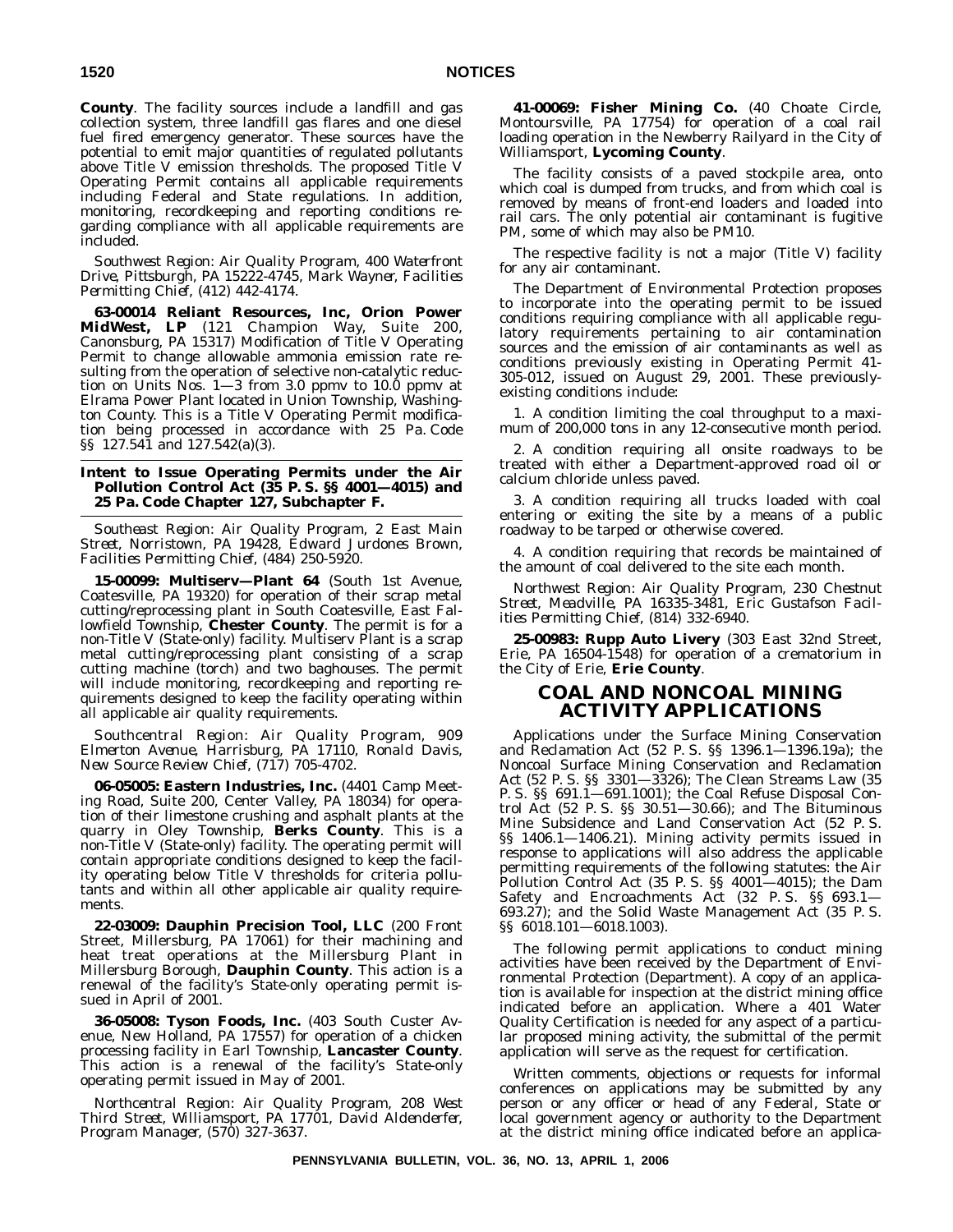tion within 30 days of this publication, or within 30 days after the last publication of the applicant's newspaper advertisement, as provided by 25 Pa. Code §§ 77.121— 77.123 and 86.31—86.34.

Where any of the mining activities listed will have discharges of wastewater to streams, the Department will incorporate NPDES permits into the mining activity permits issued in response to these applications. NPDES permits will contain, at a minimum, technology-based effluent limitations as identified in this notice for the respective coal and noncoal applications. In addition, more restrictive effluent limitations, restrictions on discharge volume or restrictions on the extent of mining which may occur will be incorporated into a mining activity permit, when necessary, for compliance with water quality standards (in accordance with 25 Pa. Code Chapters 93 and 95). Persons or agencies who have requested review of NPDES permit requirements for a particular mining activity within the previously mentioned public comment period will be provided with a 30-day period to review and submit comments on the requirements.

Written comments or objections should contain the name, address and telephone number of the person submitting comments or objections; the application number; and a statement of sufficient detail to inform the Department on the basis of comment or objection and relevant facts upon which it is based. Requests for an informal conference must contain the name, address and telephone number of requestor; the application number; a brief summary of the issues to be raised by the requestor at the conference; and a statement whether the requestor wishes to have the conference conducted in the locality of the proposed mining activities.

#### *Coal Applications Received*

*Effluent Limits—*The following coal mining applications that include an NPDES permit application will be subject to, at a minimum, the following technology-based effluent limitations for discharges of wastewater to streams:

| Parameter                                  | $30$ -Day          | Daily              | Instantaneous                        |
|--------------------------------------------|--------------------|--------------------|--------------------------------------|
|                                            | Average            | Maximum            | <i>Maximum</i>                       |
| Iron (total)                               | $3.0 \text{ mg}/l$ | $6.0 \text{ mg}/l$ | $7.0 \text{ mg}/l$                   |
| Manganese (total)                          | $2.0 \text{ mg}/l$ | $4.0 \text{ mg}/l$ | $5.0 \text{ mg}/l$                   |
| Suspended solids                           | $35 \text{ mg/l}$  | $70 \text{ mg/l}$  | $90 \text{ mg}/l$                    |
| $pH^*$<br>Alkalinity greater than acidity* |                    |                    | greater than $6.0$ ; less than $9.0$ |

\* The parameter is applicable at all times.

*California District Mining Office: 25 Technology Drive, Coal Center, PA 15423, (724) 769-1100.*

**03991302 and NPDES Permit No. PA0235385, Rosebud Mining Company** (301 Market Street, Kittanning, PA 16201), to renew the permit for the Stitt Mine in Rayburn Township, **Armstrong County** and related NPDES permit. No additional discharges. Application received January 9, 2006.

*Cambria District Mining Office: 286 Industrial Park Road, Ebensburg, PA 15931, (814) 472-1900.*

**Permit No. 56880103 and NPDES Permit No. 0598143. Future Industries, Inc.**, P. O. Box 157, Meyersdale, PA 15552-0157, permit revision—land use change on Robert, Richard and Edmond Sanner property from wildlife habitat to Industrial/commercial in Summit Township, **Somerset County**, affecting 10 acres. Receiving streams: UNTs to/and Casselman River, UNTs to/and Lick Run, UNTs to Bigby Creek and UNTs to Cranberry Run classified for the following use: CWF. There are no potable water supply intakes within 10 miles downstream. Application received on March 9, 2006.

*Greensburg District Mining Office: Armbrust Professional Center, 8205 Route 819, Greensburg, PA 15601, (724) 925-5500.*

**03900110 and NPDES Permit No. PA0592404. State Industries, Inc.** (P. O. Box 1022, Kittanning, PA 16201). Renewal application for continued operation and reclamation of a bituminous surface mine, located in Boggs Township, **Armstrong County**, affecting 81.3 acres. Receiving streams: North Fork Pine Creek and UNT to North Fork of Pine Creek, classified for the following use: CWF. There is no potable water supply intake within 10 miles downstream from the point of discharge. Renewal application received: March 16, 2006.

*Knox District Mining Office: White Memorial Building, P. O. Box 669m 310, Best Avenue, Knox, PA 16232-0669, (814) 797-1191.*

**33990108 and NPDES Permit No. PA0241482. T.L.H. Coal Co.** (4401 Pollock Road, Marion Center, PA 15759). Revision to an existing bituminous surface strip operation in Young Township, **Jefferson County** affecting 49.5 acres. Receiving streams: UNT to Sawmill Run, classified for the following use: CWF. There are no potable surface water supply intakes within 10 miles downstream. Revision to include a postmining landuse change from forestland to unmanaged natural habitat. Application received: March 15, 2006.

*Moshannon District Mining Office: 186 Enterprise Drive, Philipsburg, PA 16866, (814) 342-8200.*

**17060101. Waroquier Coal Company** (P. O. Box 128, Clearfield, PA 16830), commencement, operation and restoration of a bituminous surface mine in Lawrence Township, **Clearfield County**, affecting 232.0 acres. Receiving streams: UNTs to Little Clearfield Creek, classified for the following use: HQF. Application received February 22, 2006.

*Pottsville District Mining Office: 5 West Laurel Blvd., Pottsville, PA 17901, (570) 621-3118.*

**54060101. Blaschak Coal Corp.** (P. O. Box 12, Mahanoy City, PA 17948), commencement, operation and restoration of an anthracite surface mine and coal refuse disposal operation in Mahanoy Township, **Schuylkill County** affecting 1,039.8 acres. Receiving stream: none. Application received March 1, 2006.

**40823205R4. HUD, Inc. t/a Emerald Anthracite, II**, (P. O. Box 27, Nanticoke, PA 18634), renewal of an existing anthracite coal refuse reprocessing operation in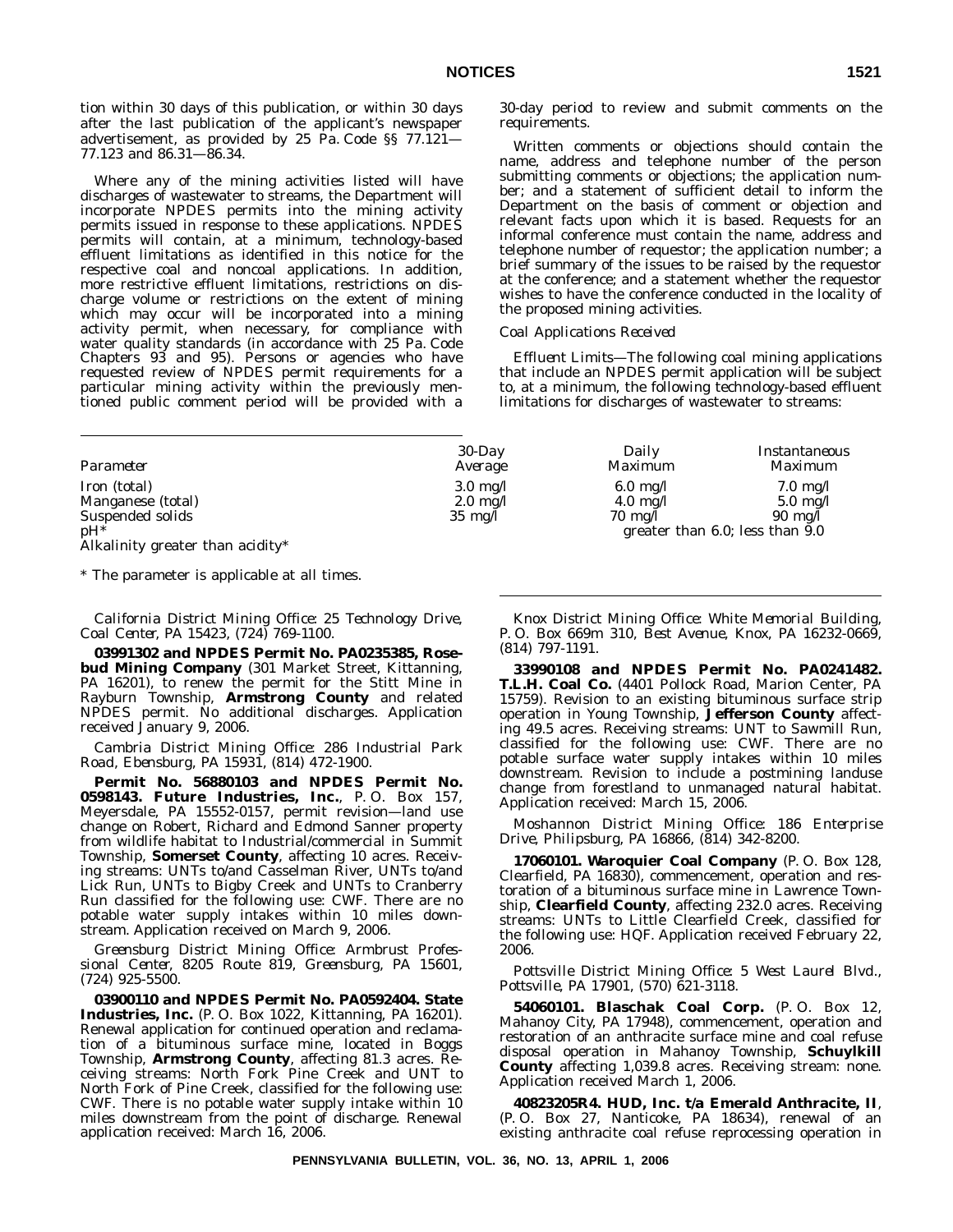Hanover Township, **Luzerne County** affecting 239.2 acres. Receiving stream: none. Application received March 2, 2006.

**54060102 and NPDES Permit No. PA0224529. Kuperavage Enterprises, Inc.** (Box 99, Middleport, PA 17953), commencement, operation and restoration of an anthracite surface mine and coal refuse disposal operation in Blythe Township, **Schuylkill County** affecting 66.0 acres. Receiving stream: Bushy Creek, classified for the following use: CWF. Application received March 3, 2006.

**54851601R4. Superior Coal Preparation Coop, LLC** (184 Schwenks Road, Hegins, PA 17938), renewal of an existing anthracite coal preparation operation in Hegins and Hubley Townships, **Schuylkill County** affecting 19.0 acres. Receiving stream: none. Application received March 6, 2006.

**54861603R4 and NPDES Permit No. PA0592897.** Pine Creek Coal Co. (P. O. Box 100, Spring Glen, PA 17978), renewal of an existing anthracite coal preparation operation in Hubley Township, **Schuylkill County** affecting 23.6 acres. Receiving stream: Pine Creek. Application received March 8, 2006.

**13010201R. Rossi Excavating Co.** (9 West 15th Street, Hazleton, PA 18201), renewal of an existing anthracite coal refuse reprocessing operation in Banks Township, **Carbon County** affecting 580.0 acres. Receiving stream: none. Application received March 9, 2006.

**49061301 and NPDES Permit No. PA0224537. Excel Coal Company** (R. R. 2 Box 665, Shamokin, PA 17872), commencement, operation and restoration of an anthracite underground mine operation in Coal Township, **Northumberland County** affecting 2.5 acres. Receiving stream: UNT to Shamokin Creek. Application received March 9, 2006.

#### *Noncoal Applications Received*

#### *Effluent Limits*

The following noncoal mining applications that include an NPDES permit application will be subject to, at a minimum, the following technology-based effluent limitations for discharges of wastewater to streams:

| Parameter                                                                             | $30$ -day<br>Average | Daily<br><b>Maximum</b> | Instantaneous<br><i>Maximum</i>      |
|---------------------------------------------------------------------------------------|----------------------|-------------------------|--------------------------------------|
| suspended solids<br>Alkalinity exceeding acidity <sup>1</sup>                         | $35 \text{ mg}/l$    | $70 \text{ mg}/l$       | $90 \text{ mg/l}$                    |
| $\mathbf{p}$ H <sup>1</sup><br><sup>1</sup> The parameter is applicable at all times. |                      |                         | greater than $6.0$ ; less than $9.0$ |

A settleable solids instantaneous maximum limit of 0.5 ml/l applied to surface runoff resulting from a precipitation event of less than or equal to a 10-year 24-hour event. If coal will be extracted incidental to the extraction of noncoal minerals, at a minimum, the technology-based effluent limitations identified under coal applications will apply to discharges of wastewater to streams.

*Pottsville District Mining Office: 5 West Laurel Blvd, Pottsville, PA 17901, (570) 621-3118.*

**40860301C2 and NPDES Permit No. PA0593133. Pioneer Aggregates, Inc.** (202 Main Street, Laflin, PA 18702), renewal of NPDES Permit for discharge of treated mine drainage from a quarry operation in Newport Township, **Luzerne County**. Receiving stream: Newport Creek, classified for the following use: CWF. Application received March 8, 2006.

#### **ABANDONED MINE RECLAMATION**

Under Act 181 of 1984, the Department of Environmental Protection solicits letters of interest from the landowners and/or licensed mine operators for the reclamation of the following abandoned strip mine project:

**Project No. BF 522-101.1**, Montgomery Township, **Indiana County**, 50 acres.

Letters of interest must be received by Roderick A. Fletcher, P. E., Director, Bureau of Abandoned Mine Reclamation, Department of Environmental Protection, 400 Market Street, P. O. Box 8476, Harrisburg, PA 17105- 8476, no later than 4 p.m., May 1, 2006, to be considered. Telephone inquiries shall be directed to Bob MacBlane, Division of Mine Hazards at (717) 783-0476.

# **FEDERAL WATER POLLUTION CONTROL ACT, SECTION 401**

The following permit applications, requests for Environmental Assessment approval and requests for 401 Water

Quality Certification have been received by the Department of Environmental Protection (Department). Section 401 of the Federal Water Pollution Control Act (FWPCA) (33 U.S.C.A. § 1341) requires the State to certify that the involved projects will not violate the applicable provisions of sections 301—303, 306 and 307 of the FWPCA (33 U.S.C.A. §§ 1311—1313, 1316 and 1317) as well as relevant State requirements. Persons objecting to approval of a request for certification under section 401 of the FWPCA or to the issuance of a Dam Permit, Water Obstruction and Encroachment Permit or the approval of an Environmental Assessment must submit comments, suggestions or objections within 30 days of the date of this notice, as well as questions, to the regional office noted before the application. Comments should contain the name, address and telephone number of the person commenting, identification of the certification request to which the comments or objections are addressed and a concise statement of comments, objections or suggestions including the relevant facts upon which they are based.

The Department may conduct a fact-finding hearing or an informal conference in response to comments if deemed necessary. Individuals will be notified, in writing, of the time and place of a scheduled hearing or conference concerning the certification request to which the comment, objection or suggestion relates. Maps, drawings and other data pertinent to the certification request are available for inspection between  $8$  a.m. and  $\overline{4}$  p.m. on each working day at the regional office noted before the application.

Persons with a disability who wish to attend a hearing and require an auxiliary aid, service or other accommodation to participate in the proceedings should contact the specified program. TDD users should contact the Department through the Pennsylvania AT&T Relay Service at (800) 654-5984.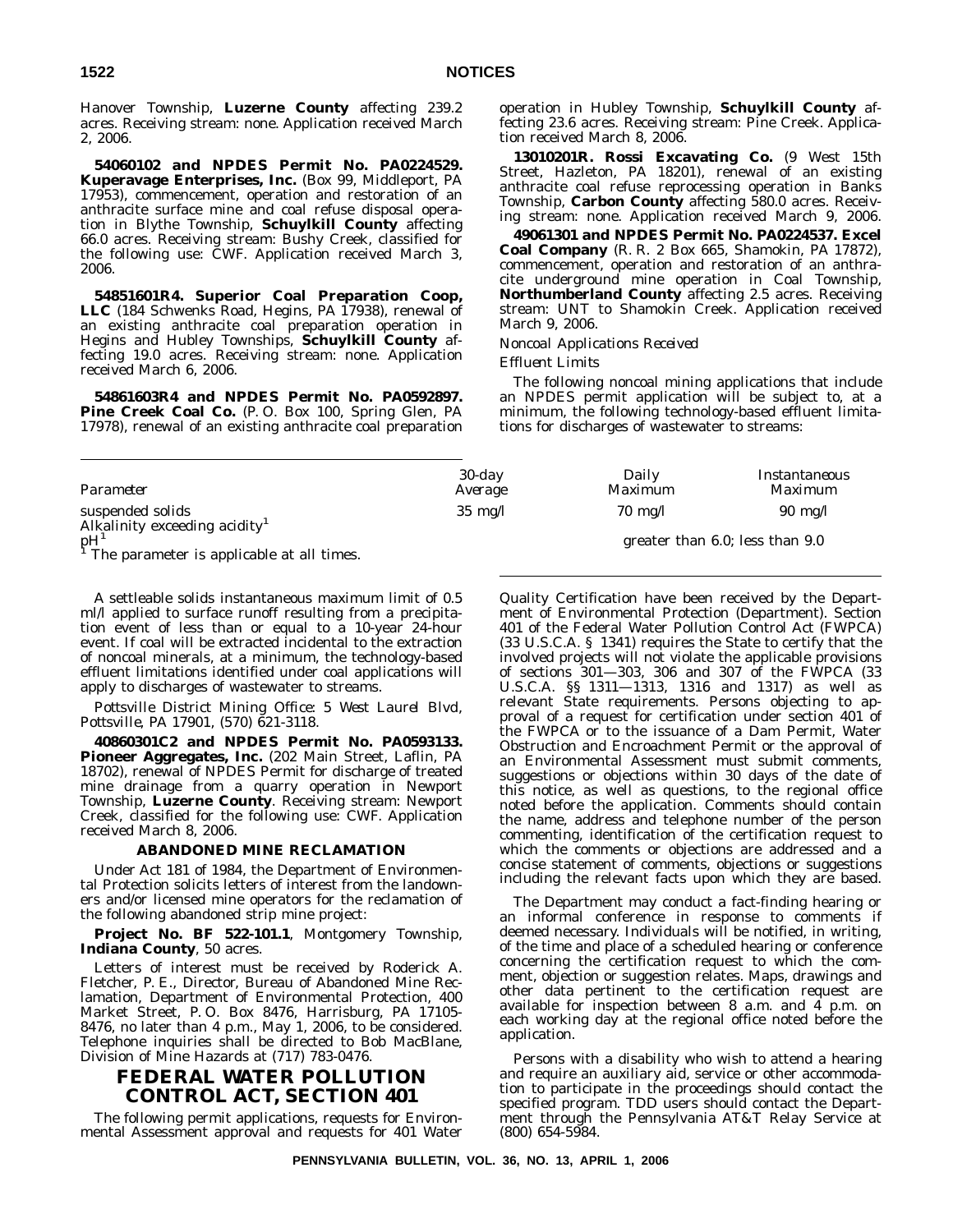#### **WATER OBSTRUCTIONS AND ENCROACHMENTS**

*Northeast Region: Watershed Management Program Manager, 2 Public Square, Wilkes-Barre, PA 18711-0790, Telephone 570-826-2511.*

**E48-369. Jaindl Land Company**, 3150 Coffeetown Road, Orefield, PA 18069, in Allen Township, **Northampton County**, United States Army Corps of Engineers, Philadelphia District.

To construct and maintain a wooden pedestrian bridge having a span of 36 feet and a maximum underclearance of 6 feet across Dry Run (CWF) and two access ramps having lengths of 41 feet and 37 feet. The purpose of the bridge is to provide a safer access to areas north of Dry Run without having to walk along the busy Willowbrook Road. The project is located approximately 40 feet upstream of Willowbrook Road (Catasauqua, PA Quadrangle N: 10.9 inches; W: 13.2 inches).

*Southcentral Region: Water Management Program Manager, 909 Elmerton Avenue, Harrisburg, PA 17110.*

**E22-503: Ned Smith Center for Nature and Art**, 176 Water Company Road, P. O. Box 33, Millersburg, PA 17061 in upper Paxton Township, **Dauphin County**, ACOE Baltimore District.

To construct and maintain a 10-foot wide, 236-foot long, 2-span pedestrian bridge with a 100 foot clear span, 10 foot vertical clearance for span 1 (abutment 1 to pier 1) and a 136 foot 6 inch clear span, 17.8 ft vertical clearance for span 2 (pier 1 to abutment 2) over Wiconisco Creek (WWF) at a site (Millersburg, PA Quadrangle, N: 6.5 inches; W: 7.0 inches; Latitude: 40° 32′ 07″; Longitude: 76° 55' 31") 150 feet downstream of the Ned Smith Center in Upper Paxton Township, Dauphin County.

**E36-807: Chester Water Authority**, 415 Welsh Street, P. O. Box 467, Chester, PA 19106-0467 in Fulton Township, **Lancaster County**, ACOE Baltimore District.

To construct a new building at the Chester Water Authority's Susquehanna River Pump Station site to house existing and new equipment needed for improvements to the pump station (Conowingo Dam Quadrangle N: 21.8 inches, W: 14.2 inches; Latitude: 39° 44′ 42″, Longitude: 76° 13′ 32″).

*Northcentral Region: Water Management Program Manager, 208 West Third Street, Williamsport, PA 17701, (570) 327-3636.*

**E08-438. Howard Mahady**, R. R. 3, Box 213, Columbia Cross Roads, PA 16914. Bentley Creek Stabilization Project D/S of SR 4018 bridge, in Ridgebury Township, ACOE Baltimore District (Bentley Creek, PA Quadrangle N: 8.79 inches; W: 9.62 inches).

To realign the stream channel and to construct, operate and maintain 270 linear feet of rip-rap protection six rock barbs, three rock weirs for grade control or stabilization of Bentley Creek a WWF. The channel relocation and stream restoration project shall be limited to a maximum length of 1,000-feet in Bentley Creek. The rock barb and weir structures shall be constructed of a minimum of R-6 rock. The restoration project with impact 1,000-feet of Bentley Creek that is located along the southern right-ofway of SR 4018 Ridgebury Road. This permit also authorizes the construction, operation, maintenance and removal of temporary access roads, channel diversions, cofferdams and stockpiles in and along Bentley Creek. Temporary facilities used for project construction shall be removed from floodplain areas; upon project completion, all areas of disturbance shall be restored and stabilized within 20 days. This permit does not authorize any temporary or permanent impact to the wetlands adjacent to project area.

**E08-437. Larry Fulmer**, P. O. Box 25, Wysox, PA 18854. Water Obstruction and Encroachment Joint Permit Application, Laning Creek Stabilization Project near SR 2032 Masonite Road, in Wysox Township, **Tioga County**, ACOE Baltimore District (Towanda, PA Quadrangle N: 3.13 inches; W: 5.76 inches).

To realign the stream channel and to construct, operate and maintain 570 linear feet of rip-rap toe protection and six rock barbs, for grade control or stabilization of Lanning Creek a WWF. The channel relocation and stream restoration project shall be limited to a maximum length of 600-feet in Lanning Creek. The rock barb structures shall be constructed of a minimum of R-6 rock. The restoration project will impact 570 linear feet of Lanning Creek that is located along the western right-ofway of SR 2032 Masonite Road immediately south of SR 0006 and SR 2032 Masonite Road intersection. This permit also authorizes the construction, operation, maintenance and removal of temporary access roads, channel diversions, cofferdams and stockpiles in and along Laning Creek. Temporary facilities used for project construction shall be removed from floodplain areas; upon project completion, all areas of disturbance shall be restored and stabilized within 20 days. This permit does not authorize any temporary or permanent impact to the wetlands adjacent to project area.

**E41-562. Justin Bieber**, 690 P. Houseknecht Road, Muncy, PA 17756. Water Obstruction and Encroachment Joint Permit Application, in Moreland Township, **Lycoming County**, ACOE Susquehanna River Basin District (Hughesville, PA Quadrangle N: 9.75 inches; W: 0.61 inches).

To construct and maintain a 56-foot by 12-foot steel I-beam bridge on a skew of 90° in Laurel Run, 0.5 mile south east of the intersection of SR 0442 and P. Houseknecht Road along (T-662) Houseknecht Road Road. This project proposes to permanently impact 56 linear feet of Laurel Run, which is, designated a HQ-CWF stream and does not propose to impact any jurisdictional wetlands.

*Southwest Region: Watershed Management Program Manager, 400 Waterfront Drive, Pittsburgh, PA 15222- 4745.*

**E02-1527. Irongate Ventures, LLC**, 210 Bird Park Road, Pittsburgh, PA 15228. To construct a culvert in North Fayette Township, **Allegheny County**, Pittsburgh ACOE District. (Oakdale, PA Quadrangle N: 9.6 inches; W: 13.8 inches and Latitude:  $40^{\circ}$  25' 36"—Longitude:  $80^{\circ}$ 13' 25"). The applicant proposes to construct and maintain a 14' wide by 4' high con span culvert approximately 64 feet long in a UNT to North Branch of Robinson Run (WWF), to construct and maintain a dual 48" diameter RCP culvert (depressed 1') approximately 248' long and to place and maintain fill in 0.03 acre of wetlands as part of the con span culvert crossing. This project will temporarily impact 50' of the same stream as the con span culvert and 0.03 acre of wetlands for the construction of a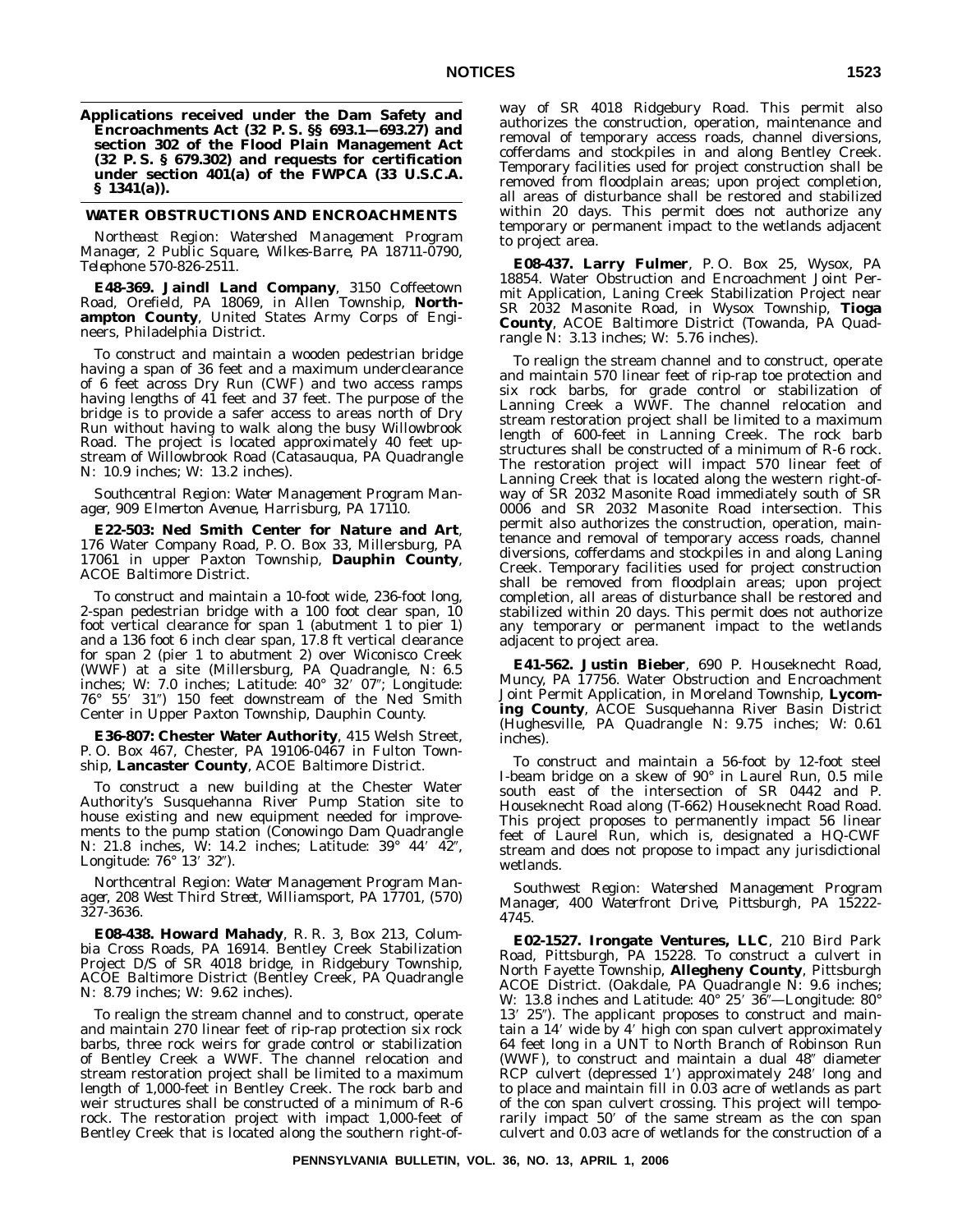utility line crossing. To construct and maintain a 48 diameter culvert (depressed 1') in the same UNT as the dual culvert. The project is part of a development to be known as Irongate. The project will be located on the south side of Bateman Road. The project will permanently impact 486' of stream channel, temporarily impact 50' of stream channel, permanently impact 0.03 acre of wetlands and temporarily impact 0.03 acre of wetlands.

**E63-475 A1. William J. Tomko, Jr.**, 2559 Route 88, Finleyville, PA 15322. To construct a long stream enclosure and fill wetlands in Union Township, Washington **County**, Pittsburgh ACOE District. (Hackett, PA Quadrangle N: 22.1 inches; W: 2.95 inches and Latitude: 40° 14' 48"—Longitude: 80° 01' 16"). The applicant proposes to amend permit number E63-475 to operate and maintain the existing 54-inch diameter culvert in a UNT to Peters Creek (TSF), to construct and maintain a 420.0 foot long stream enclosure consisting of a 54-inch diameter culvert in a UNT to Peters Creek (TSF) and to place and maintain fill in 0.09 acre of PEM/PSS wetlands for the purpose of expanding applicants business facility. The project is located on the west side of SR 0088. The intersection of SR 0088 and Stonebridge Drive and will impact 420.0 linear feet of stream channel and 0.09 acre of wetlands.

*Northwest Region: Watershed Management Program Manager, 230 Chestnut Street, Meadville, PA 16335-3481.*

**E16-130, Clarion Boards, Inc.**, 143 Fiberboard Road, Box 340, Shippenville, PA 16243. Laminate Plant Building Project, in Paint Township, **Clarion County**, ACOE Pittsburgh District (Clarion, PA Quadrangle N: 40° 13' 59"; W: 79° 25′ 0″).

To fill a total of 0.463 acre of seven wetland areas (PEM) for construction of a laminate flooring plant building and associated earthwork adjacent to the existing Clarion Boards, Inc. fiberboard plant on Fiberboard Road south of SR 322 approximately 1 mile east of SR 66. Project proposes creation of replacement wetland onsite.

**E24-244, Fox Township Ambulance Association**, 128 Scotland Street, Dagus Mines, PA 15831. Fox Township Ambulance Association, in Fox Township, **Elk County**, ACOE Pittsburgh District (Kersey, PA Quadrangle N: 20.4 inches; W: 15.1 inches).

The applicant proposes to remove the existing ambulance building and to construct and maintain an approximately 110-foot by 75-foot ambulance building and associated parking lots partially within the floodway (50 foot top of bank) of a UNT to Daguscanhoda Run having a drainage area of approximately 0.85 square mile. The project proposes to directly impact an area of floodway measuring approximately 110 feet in length by 30 feet in width.

**E42-320, Smethport Borough**, 201 West Main Street, Smethport, PA 16749. Nelson Street Pedestrian Bridge Over Marvin Creek, in Smethport Borough, **McKean County**, ACOE Pittsburgh District (Smethport, PA Quadrangle N: 10.5 inches; W: 8.3 inches).

The applicant proposes to construct and maintain a steel girder pedestrian bridge having a clear span of 115.1 feet and an underclearance of approximately 9 feet across Marvin Creek approximately 1,500 feet SW of the intersection of SR  $\hat{6}$  and SR 46. The project proposes to directly impact approximately 15 feet of stream channel. Marvin Creek is a perennial stream classified as a CWF.

# **ACTIONS**

# **THE CLEAN STREAMS LAW AND THE FEDERAL CLEAN WATER ACT FINAL ACTIONS TAKEN FOR NATIONAL POLLUTION DISCHARGE ELIMINATION SYSTEM (NPDES) PERMITS AND WATER QUALITY MANAGEMENT (WQM) PERMITS**

The Department of Environmental Protection (Department) has taken the following actions on previously received applications for new, amended and renewed NPDES and WQM permits, applications for permit waivers and Notices of Intent (NOI) for coverage under general permits. This notice is provided in accordance with 25 Pa. Code Chapters 91 and 92 and 40 CFR Part 122, implementing provisions of The Clean Streams Law (35 P. S. §§ 691.1—691.1001) and the Federal Clean Water Act.

| Location           | <b>Permit Authority</b> | <b>Application Type or Category</b>                            |
|--------------------|-------------------------|----------------------------------------------------------------|
| <b>Section I</b>   | <b>NPDES</b>            | Renewals                                                       |
| <b>Section II</b>  | <b>NPDES</b>            | New or amendment                                               |
| <b>Section III</b> | WQM                     | Industrial, sewage or animal wastes; discharges to groundwater |
| <b>Section IV</b>  | <b>NPDES</b>            | MS4 individual permit                                          |
| <b>Section V</b>   | <b>NPDES</b>            | MS4 permit waiver                                              |
| <b>Section VI</b>  | <b>NPDES</b>            | Individual permit stormwater construction                      |
| <b>Section VII</b> | <b>NPDES</b>            | NOI for coverage under NPDES general permits                   |

Sections I—VI contain actions related to industrial, animal or sewage wastes discharges, discharges to groundwater and discharges associated with municipal separate storm sewer systems (MS4), stormwater associated with construction activities and concentrated animal feeding operations (CAFOs). Section VII contains notices for parties who have submitted NOIs for coverage under general NPDES permits. The approval for coverage under general NPDES permits is subject to applicable effluent limitations, monitoring, reporting requirements and other conditions set forth in each general permit. The approval of coverage for land application of sewage sludge or residential septage under applicable general permit is subject to pollutant limitations, pathogen and vector attraction reduction requirements, operational standards, general requirements, management practices and other conditions set forth in the respective permit. Permits and related documents, effluent limitations, permitting requirements and other information are on file and may be inspected and arrangements made for copying at the contact office noted before the action.

Persons aggrieved by an action may appeal, under section 4 of the Environmental Hearing Board Act (35 P. S. § 7514) and 2 Pa.C.S. §§ 501—508 and 701—704 (relating to the Administrative Agency Law), to the Environmental Hearing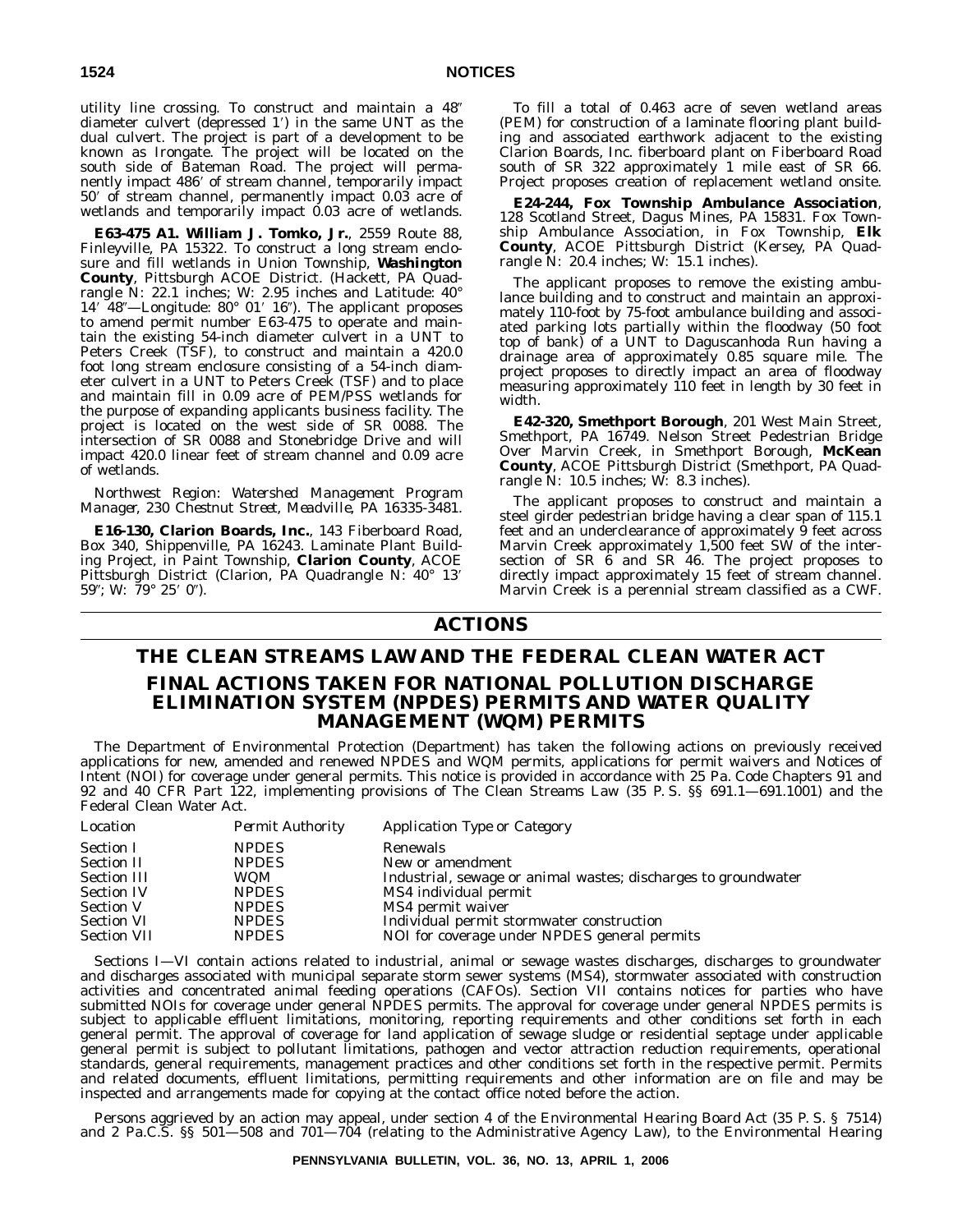Board, Second Floor, Rachel Carson State Office Building, 400 Market Street, P. O. Box 8457, Harrisburg, PA 17105-8457, (717) 787-3483. TDD users should contact the Environmental Hearing Board (Board) through the Pennsylvania Relay Service, (800) 654-5984. Appeals must be filed with the Board within 30 days of publication of this notice in the *Pennsylvania Bulletin*, unless the appropriate statute provides a different time period. Copies of the appeal form and the Board's rules of practice and procedure may be obtained from the Board. The appeal form and the Board's rules of practice and procedure are also available in Braille or on audiotape from the Secretary of the Board at (717) 787-3483. This paragraph does not, in and of itself, create any right of appeal beyond that permitted by applicable statutes and decision law.

For individuals who wish to challenge an action, appeals must reach the Board within 30 days. A lawyer is not needed to file an appeal with the Board.

Important legal rights are at stake, however, so individuals should show this notice to a lawyer at once. Persons who cannot afford a lawyer may qualify for free pro bono representation. Call the Secretary to the Board at (717) 787-3483 for more information.

#### **I. NPDES Renewal Permit Actions**

*Southcentral Region: Water Management Program Manager, 909 Elmerton Avenue, Harrisburg, PA 17110, (717) 705-4707. EPA Waived*

| <b>NPDES</b> No.<br>(Type) | <b>Facility Name &amp;</b><br><b>Address</b>                                                                                       | County &<br>Municipality                                            | Stream Name<br>(Watershed #)        | EPA Waived<br>$Y/N$ ? |
|----------------------------|------------------------------------------------------------------------------------------------------------------------------------|---------------------------------------------------------------------|-------------------------------------|-----------------------|
| PAR10I250R                 | Hess Enterprises No.<br>13-Aberdeen Shopping Plaza<br>Aberdeen. MD 21001                                                           | Dauphin County<br><b>Londonderry Township</b>                       | Swatara Creek<br><b>WWF</b>         | Y                     |
| <b>PAR10C368R</b>          | John Smith<br>Forine Co., LP<br>555 Mountain Home Road<br>Sinking Spring, PA 19608                                                 | <b>Berks County</b><br><b>Spring Township</b>                       | <b>Cacoosing Creek</b><br>TSF       | Y                     |
|                            | Northcentral Region: Water Management Program Manager, 208 West Third Street, Williamsport, PA 17701.                              |                                                                     |                                     |                       |
| NPDES No.<br>(Type)        | <i>Facility Name &amp;</i><br><i>Address</i>                                                                                       | County &<br>Municipality                                            | Stream Name<br>(Watershed #)        | EPA Waived<br>$Y/N$ ? |
| PA0113182<br><b>SN</b>     | Albert A. Drobka<br>P.O. Box 256<br>State College, PA 16804-0256                                                                   | <b>Centre County</b><br>Harris Township                             | <b>UNT</b> to Spring Creek<br>9C    | Y                     |
| PA0114740<br><b>IW</b>     | Aqua Pennsylvania, Inc.<br>204 East Sunbury Street<br>Shamokin, PA 17872-4859                                                      | Northumberland<br>County<br>Coal Township                           | South Branch Roaring<br>Creek<br>5E | Y                     |
|                            | Southwest Region: Water Management Program Manager, 400 Waterfront Drive, Pittsburgh, PA 15222-4745.                               |                                                                     |                                     |                       |
| <b>NPDES No.</b><br>(Type) | Facility Name &<br><i>Address</i>                                                                                                  | County &<br>Municipality                                            | Stream Name<br>(Watershed #)        | EPA Waived<br>Y/N     |
| PA0218634<br>Sewage        | Indiana County Municipal<br><b>Services Authority</b><br>827 Water Street<br>Indiana, PA 15701                                     | <b>Indiana County</b><br>Pine Township                              | <b>Yellow Creek</b>                 | Y                     |
| PA0036331<br>Sewage        | George and Marion Fleeher<br>21 Timbercrest Circle<br>Cecil, PA 15321                                                              | <b>Washington County</b><br>Cecil Township                          | <b>UNT</b> of Millers Run           | Y                     |
|                            | Northwest Region: Water Management Program Manager, 230 Chestnut Street, Meadville, PA 16335-3481.                                 |                                                                     |                                     |                       |
| NPDES No.<br>(Type)        | Facility Name &<br><b>Address</b>                                                                                                  | County &<br>Municipality                                            | <b>Stream Name</b><br>(Watershed #) | EPA Waived<br>$Y/N$ ? |
| PA0238520                  | Camp Bucoco STP<br>Moraine Trails Council Boy<br><b>Scouts of America</b><br>830 Moron Avenue Extension<br><b>Butler. PA 16001</b> | Slippery Rock Township UNT to Slippery Rock<br><b>Butler County</b> | Creek<br>$20-C$                     | Y                     |

**II. New or Expanded Facility Permits, Renewal of Major Permits and EPA Nonwaived Permit Actions**

*Southcentral Region: Water Management Program Manager, 909 Elmerton Avenue, Harrisburg, PA 17110, (717) 705-4707.*

**NPDES Permit No. PA0247839**, Sewage, **King's River Haven Mobile Home Park and Campsite**, 2379 River Road, Bainbridge, PA 17502. This proposed facility is located in Conoy Township, **Lancaster County**.

Description of Proposed Action/Activity: Authorization to discharge to the Snitz Creek in Watershed 7-G.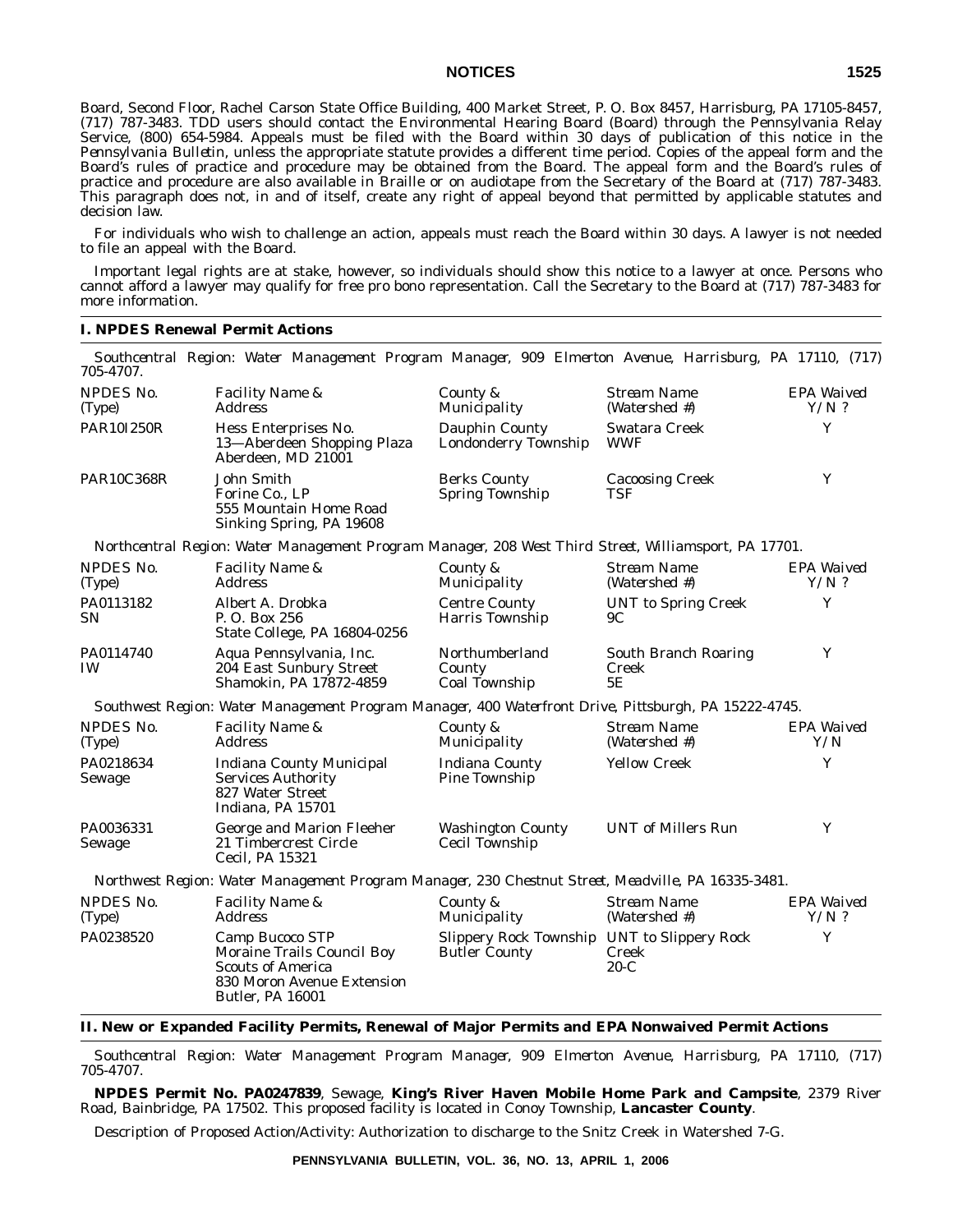**NPDES Permit No. PA0247723**, Sewage, **Leroy and Mary Musser**, 1878 Cider Press Road, Manheim, PA 17545. This proposed facility is located in Rapho Township, **Lancaster County**.

Description of Proposed Action/Activity: Authorization to discharge to a UNT of the Little Chickies Creek in Watershed 7-G.

**NPDES Permit No. PA0025399**, Sewage, **Christiana Borough**, 10 West Slokum Avenue, Christiana, PA 17509. This proposed facility is located in West Sadsbury Township, **Chester County**.

Description of Proposed Action/Activity: Authorization to discharge to the Buck Run in Watershed 7-K.

**NPDES Permit No. PA0009571**, Industrial Waste, **Fairmont Products, Inc.**, 15 Kishacoquillas Street, P. O. Box 977, Belleville, PA 17004-0977. This proposed facility is located in Union Township, **Mifflin County**.

Description of Proposed Action/Activity: Authorization to discharge to a UNT of the Little Kishacoquillas Creek in Watershed 12-A.

**NPDES Permit No. PA0248011**, Industrial Waste, **Reading Area Water Authority, Ames Way Booster Station**, 815 Washington Street, Reading, PA 19601-3637. This proposed facility is located in Ontelaunee Township, **Berks County**.

Description of Proposed Action/Activity: Authorization to discharge to a storm drainage swale tributary to the Schuylkill River in Watershed 3-B.

*Northcentral Region: Water Management Program Manager, 208 West Third Street, Williamsport, PA 17701.*

**PA0228869**, Sewage 4952, **Department of Conservation and Natural Resources**, North Central Engineering Office, Bureau of Facility Design and Construction, R. R. 4, Box 212, Emporium, PA 15834. This proposed facility is located in Leidy Township, **Clinton County**.

Description of Proposed Activity: The applicant has been approved for a wastewater treatment facility at the Kettle Creek State Park's Lower Campground. The facility will serve 44 campsites with an anticipated average flow of 2,200 gpd. The treatment plant will consist of an equalization tank, a packaged activated sludge treatment plant, a sludge holding tank, rapid sand filters and ultraviolet disinfection. The discharge will be to Kettle Creek downstream of the Alvin Bush Dam.

The receiving stream, Kettle Creek, is in the State Water Plan watershed 9B and is classified for TSF. The nearest downstream public water supply intake is located on the West Branch Susquehanna River approximately 105 miles downstream of the proposed point of discharge, near Milton, PA.

The proposed effluent limits, based on a design flow of 0.0022 mgd, are:

| Parameter                      | Average<br>Monthly (mg/l)      | Instantaneous<br>Maximum $(mg/l)$ |
|--------------------------------|--------------------------------|-----------------------------------|
| Flow                           | Report                         |                                   |
| <b>Fecal Coliforms</b>         | 200/100ml                      |                                   |
| CBOD <sub>5</sub>              | 25                             | 50                                |
| <b>Total Suspended Solids</b>  | 30                             | 60                                |
| <b>Total Chlorine Residual</b> | 1.0                            | 2.3                               |
| pH                             | Within the Range of 6.0 to 9.0 |                                   |

*Northwest Region: Water Management Program Manager, 230 Chestnut Street, Meadville, PA 16335-3481.*

**NPDES Permit No. PAS698301**, Industrial Waste, **Recmix of PA**, 359 North Pike Road, Sarver, PA 16055. This proposed facility is located in Winfield Township, **Butler County**.

Description of Proposed Action/Activity: This facility is authorized to discharge to Little Buffalo Creek in Watershed 18-F.

### **III. WQM Industrial Waste and Sewerage Actions under The Clean Streams Law (35 P. S. §§ 691.1—691.1001)**

*Southeast Region: Water Management Program Manager, 2 East Main Street, Norristown, PA 19401.*

**WQM Permit No. WQG02230603**, Sewerage, **Concord Campus, LP**, 703 Maiden Lane, Baltimore, MD 21228. This proposed facility is located in Concord Township, **Delaware County**.

Description of Action/Activity: Construction and operation of a sewer extension.

**WQM Permit No. 4605204**, Industrial, **Sunoco, Inc. (R & M)**, 350 Eagleview Boulevard, Suite 300, Exton, PA 19341. This proposed facility is located in Lower Merion Township, **Montgomery County**.

Description of Action/Activity: Construction and operation of a groundwater remediation system.

**WQM Permit No. WQG02460607**, Sewerage, **Amberley at Blue Bell, LP**, 1030 West Germantown Pike, P. O. Box 287, Fairview Village, PA 19409. This proposed facility is located in Whitpain Township, **Montgomery County**.

Description of Action/Activity: Construction and operation of a sewage pump station and sewer extension.

**WQM Permit. No. 2306401**, Sewerage, **Concord Township Sewer Authority**, 664 Concord Road, Glen Mills, PA 19342. This proposed facility is located in Concord Township, **Delaware County**.

Description of Action/Activity: Construction and operation of a sanitary sewer ext to service both the Maris Grove Campus and Concordville Town Center.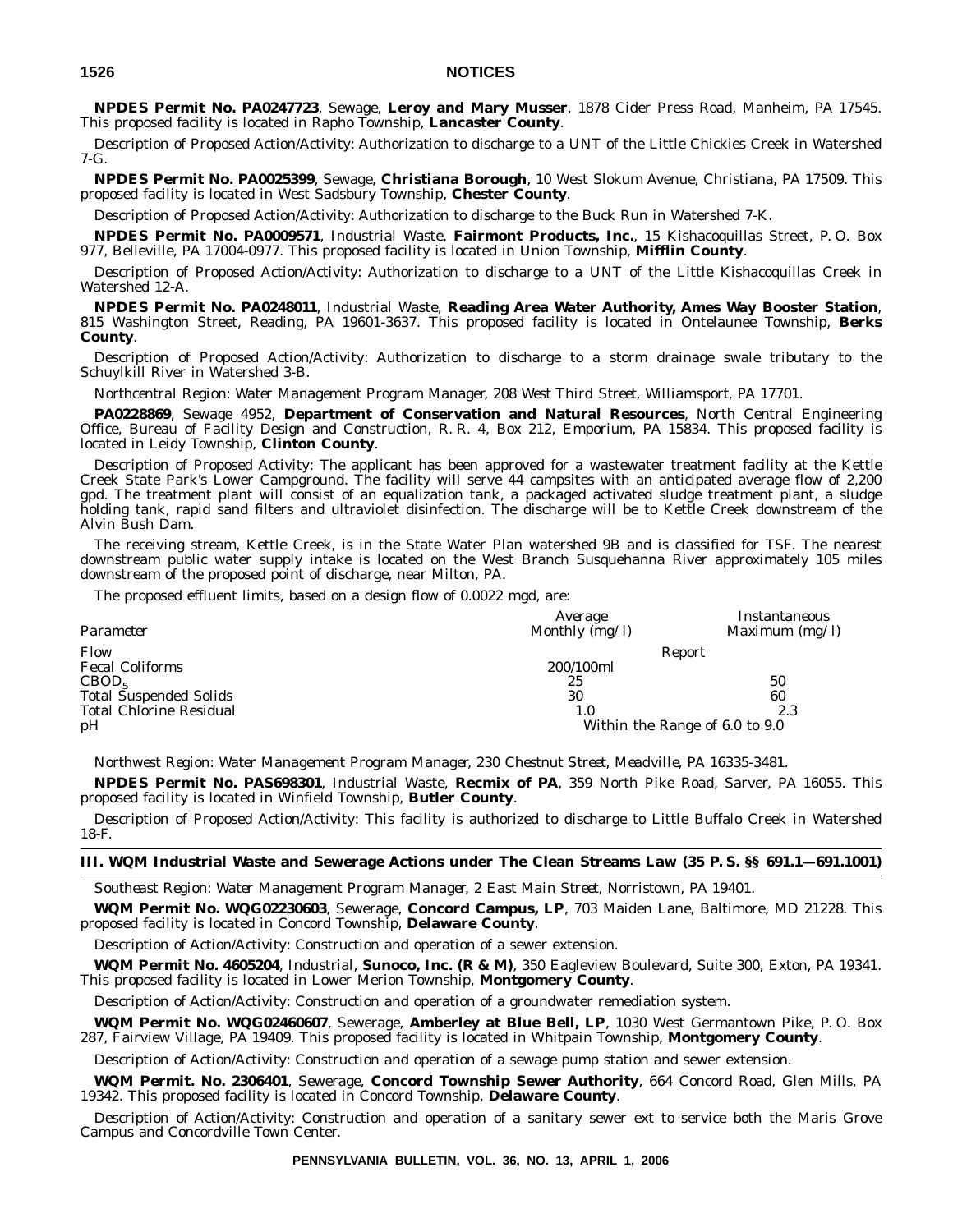**WQM Permit No. WQG02230602**, Sewerage, **Upper Providence Township Sewer Authority**, 935 North Providence Road, Media, PA 19063. This proposed facility is located in Upper Providence Township, **Delaware County**.

Description of Action/Activity: Construction and operation of a sewer extension and pump station.

**WQM Permit No. WQG02150509**, Sewerage, **Oxford Area Sewer Authority**, 401 East Market Street, P. O. Box 380, Oxford, PA 19363. This proposed facility is located in Oxford Borough, **Chester County**.

Description of Action/Activity: Construction and operation of a sewer extension and pump station.

**WQM Permit No. 4605417**, Sewerage, **Upper Montgomery Joint Authority**, 1100 Mensch Dam Road, P. O. Box 6, Pennsburg, PA 18073. This proposed facility is located in Pennsburg Township, **Montgomery County**.

Description of Action/Activity: Construction and operation of removing existing sewage pump and control to install new pumps and controls.

**WQM Permit No. WQG02150515**, Sewerage, **West Bradford Township**, 1385 Campus Drive, Downingtown, PA 19335. This proposed facility is located in West Bradford Township, **Chester County**.

Description of Action/Activity: Construction and operation of a pump station.

**WQM Permit No. 0999416**, Sewerage, **Amendment**, Warrington Township, 1585 Turk Road, Warrington, PA 18976. This proposed facility is located in Warrington Township, **Bucks County**.

Description of Action/Activity: Upgrading the capacity of the Bradford Greene Pump Station to 0.673 mgd by means of the replacement of the three existing pumps.

*Northeast Region: Water Management Program Manager, 2 Public Square, Wilkes-Barre, PA 18711-0790.*

**WQM Permit No. WQG022204**, Sewerage, **Smithfield Sewer Authority**, R. D.5, Box 5229, East Stroudsburg, PA 18301.

Description of Proposed Action/Activity: Construction of a sanitary sewer system and pump station in Smithfield Township, **Monroe County**, PA.

*Southcentral Region: Water Management Program Manager, 909 Elmerton Avenue, Harrisburg, PA 17110, (717) 705-4707.*

**WQM Permit No. 3605415**, Sewerage, **King's River Haven Mobile Home Park and Campsite**, 2379 River Road, Bainbridge, PA 17502. This proposed facility is located in Conoy Township, **Lancaster County**.

Description of Proposed Action/Activity: Permit approval for the construction/operation of sewerage facilities consisting of CA-150D Cromaglass unit with a 3,000-gallon aerated sludge tank and a 3,000-gallon coagulation/chlorine contact tank.

**WQM Permit No. 3605404**, Sewerage, **Leroy and Mary Musser**, 1878 Cider Press Road, Manheim, PA 17545. This proposed facility is located in Rapho Township, **Lancaster County**.

Description of Proposed Action/Activity: Approval for the construction/operation of sewerage facilities consisting of an ES6 EnviroServer aerobic tank with ultraviolet disinfection preceded by a septic tank and followed by sand filtration.

**WQM Permit No. 2105403**, Sewerage, **Department of Conservation and Natural Resources, Bureau of Facility Design and Construction**, P.O. Box 8451, Harrisburg, PA 17105-8451. This proposed facility is located in Crooke Township, **Cumberland County**.

Description of Proposed Action/Activity: Approval for the construction/operation of sewerage facilities consisting of a gravity and pump station collection system and three treatment facilities, and subsurface wastewater disposal systems serving the family campground, administrative and public service buildings, the YMCA camp area and the Laurel Lake area.

*Northcentral Region: Water Management Program Manager, 208 West Third Street, Williamsport, PA 17701.*

**WQM Permit No. 1495201-T1**, Industrial Waste (3675), **Spectrum Control, Inc.**, 8031 Avonia Road, Fairview, PA 16415. This existing facility is located in Ferguson Township, **Centre County**.

Description of Proposed Action/Activity: Permit transferred authorizing the operation of a groundwater extraction, treatment and recharge system at the former Murata Electronics site.

**WQM Permit No. 1406401**, Sewerage, **Roy B. Reeve**, 655 Ammerman Road, Bellefornte, PA 16823. This proposed facility is located in Union Township, **Centre County**.

Description of Proposed Action/Activity: Issuance of a permit for a single residence small flow treatment facility consisting of a septic tank, sand filter, and chlorination disinfection.

**WQM Permit No. 1804402**, Sewerage 4952, **Department of Conservation and Natural Resources, Bureau of Facility Design and Construction**, R. R. 4, Box 212, Emporium, PA 15834. This facility is located in Leidy Township, **Clinton County**.

Description of Proposed Action/Activity: The applicant has been approved for the construction and operation of a 2,200 gallon per day sewage treatment plant to serve campsites at Kettle Creek State Park. The treatment plant will consist of an equalization tank, a package activated sludge treatment plant, ultraviolet disinfection, sludge holding and a stream discharge to Kettle Creek downstream of the Alvin Bush Dam.

**WQM Permit No. 1705408**, Sewerage, **Huston Township Sewer Authority**, Penfield, PA 15829. This proposed facility is located in Huston Township, **Clearfield County**.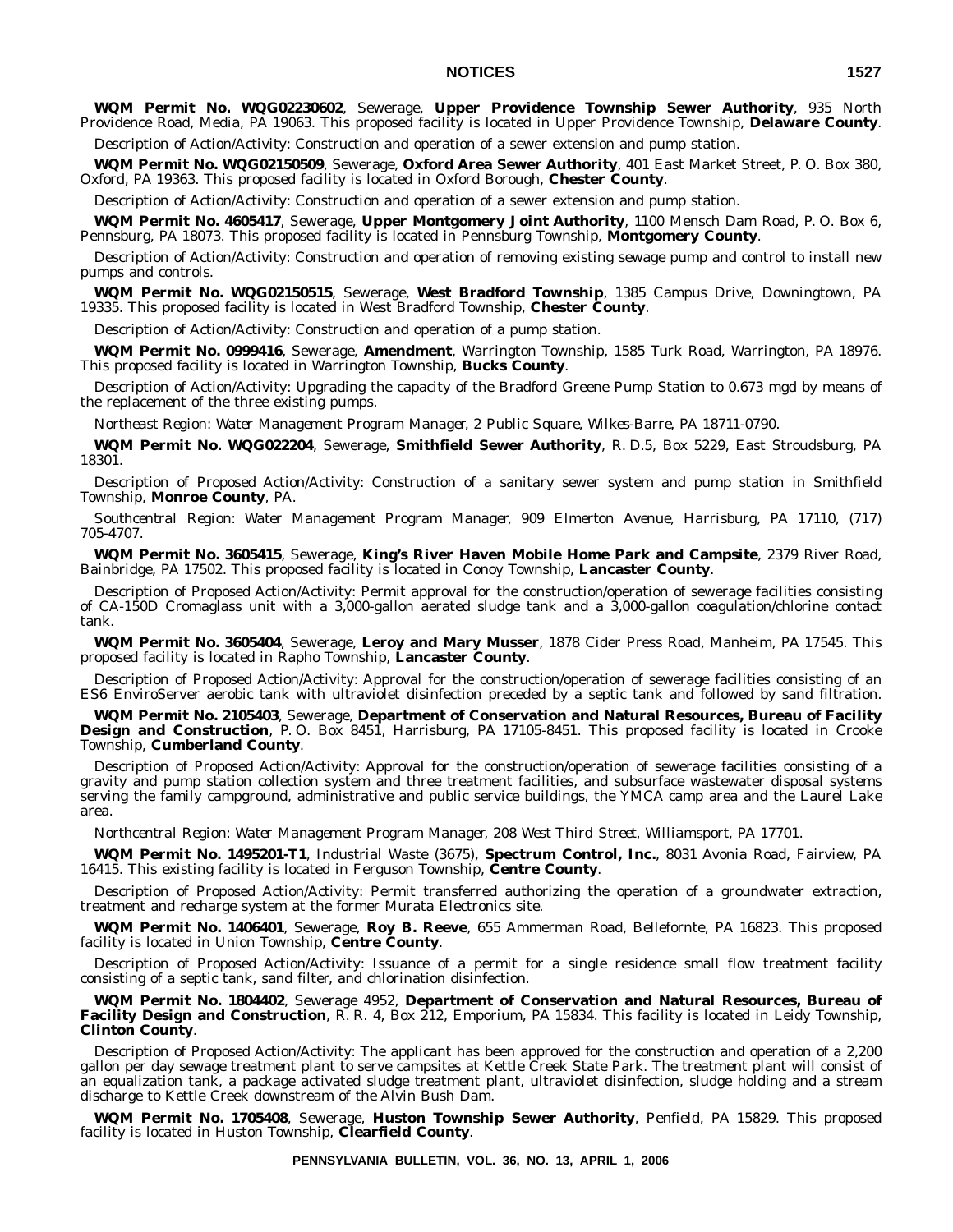Description of Proposed Action/Activity: Issuance of a permit for a sewer line extension comprised of 1,720 feet of six-inch low pressure main, 14,135 feet of 4-inch low pressure main, and 900 feet of 2-inch low pressure main. This extension will connect 24 private homes/camps, 50 mobile homes and the Boy Scout Camp.

**WQM Permit No. 1795408-A47**, Sewerage 4952, **Bradford Township**, 2289 Barrett Road, Suite B, Woodland, PA 16881. This proposed facility is located in Bradford Township, **Clearfield County**.

Description of Proposed Action/Activity: Transfer application for single residence located in Bradford Township, Clearfield County.

**WQM Permit No. 1795408-A48**, Sewerage 4952, **Bradford Township**, 2289 Barrett Road, Suite B, Woodland, PA 16881. This proposed facility is located in Bradford Township, **Clearfield County**.

Description of Proposed Action/Activity: Transfer application for single residence located in Bradford Township, Clearfield County.

**WQM Permit No. 1795408-A49**, Sewerage 4952, **Bradford Township**, 2289 Barrett Road, Suite B, Woodland, PA 16881. This proposed facility is located in Bradford Township, **Clearfield County**.

Description of Proposed Action/Activity: Transfer application for single residence located in Bradford Township, Clearfield County.

**WQM Permit No. 1795408-A50**, Sewerage 4952, **Bradford Township**, 2289 Barrett Road, Suite B, Woodland, PA 16881. This proposed facility is located in Bradford Township, **Clearfield County**.

Description of Proposed Action/Activity: Transfer application for single residence located in Bradford Township, Clearfield County.

*Northwest Region: Water Management Program Manager, 230 Chestnut Street, Meadville, PA 16335-3481.*

**WQM Permit No. 2505404**, Sewerage, **Municipal Authority of the Borough of Edinboro**, 124 Meadville Street, Edinboro, PA 16412-2505. This proposed facility is located in Borough of Edinboro, **Erie County**.

Description of Proposed Action/Activity: This project is for the replacement of sanitary sewers on Meadville and Normal Streets to correct existing vertical and horizontal alignment problems.

**WQM Permit No. 2506403**, Sewerage, **McKean Township**, 9231 Edinboro Road, McKean, PA 16426. This proposed facility is located in McKean Township, **Erie County**.

Description of Proposed Action/Activity: This project is for modifications to Georgetown Heights Lagoon WWTF.

### **IV. NPDES Stormwater Discharges from MS4 Permit Actions**

|                            | Southeast Region: Water Management Program Manager, 2 East Main Street, Norristown, PA 19401. |         |                                |                                              |                              |
|----------------------------|-----------------------------------------------------------------------------------------------|---------|--------------------------------|----------------------------------------------|------------------------------|
| <b>NPDES</b><br>Permit No. | <i>Applicant Name &amp;</i><br><i>Address</i>                                                 | County  | Municipality                   | Receiving<br><i>Water/Use</i>                | <b>DEP</b> Protocol<br>(Y/N) |
| PAI130546                  | <b>Chester County</b><br>14 E. Biddle St.<br>West Chester, PA 19380                           | Chester | <b>West Chester</b><br>Borough | Chester, Darby,<br>Valley and Crum<br>Creeks | v                            |

### **V. NPDES Waiver Stormwater Discharges from MS4 Actions**

#### **VI. NPDES Discharges of Stormwater Associated with Construction Activities Individual Permit Actions**

*Southeast Region: Water Management Program Manager, 2 East Main Street, Norristown, PA 19401.*

| <i>NPDES</i><br>Permit No. | <i>Applicant Name &amp;</i><br>Address                                                           | County  | Municipality              | Receiving<br>Water/Use  |
|----------------------------|--------------------------------------------------------------------------------------------------|---------|---------------------------|-------------------------|
| PAI011506001               | Upper Uwchlan Township<br>East-West Link Road<br>140 Pottstown Pike<br>Chester Springs, PA 19425 | Chester | Upper Uwchlan<br>Township | Marsh Creek<br>(HQ-TSF) |

*Northeast Region: Water Management Program Manager, 2 Public Square, Wilkes-Barre, PA 18711-0790.*

| <b>NPDES</b><br>Permit No. | Applicant Name &<br><i>Address</i>                                                                                         | County       | Municipality            | Receiving<br><i>Water/Use</i>                        |
|----------------------------|----------------------------------------------------------------------------------------------------------------------------|--------------|-------------------------|------------------------------------------------------|
| PAI024505015               | Gabrielle Scavello<br>155 Bayview Avenue<br><b>Bronx, NY 10465</b>                                                         | Monroe       | Coolbaugh Township      | <b>Paradise Creek</b><br>HQ-CWF                      |
| PAI026405008               | United States Army Corps of<br><b>Engineers</b><br>Philadelphia District<br>100 Penn Square East<br>Philadelphia, PA 19107 | <b>Wayne</b> | <b>Prompton Borough</b> | West Branch<br>Lackawaxen River<br>HQ-CWF/HQ-TSF, MF |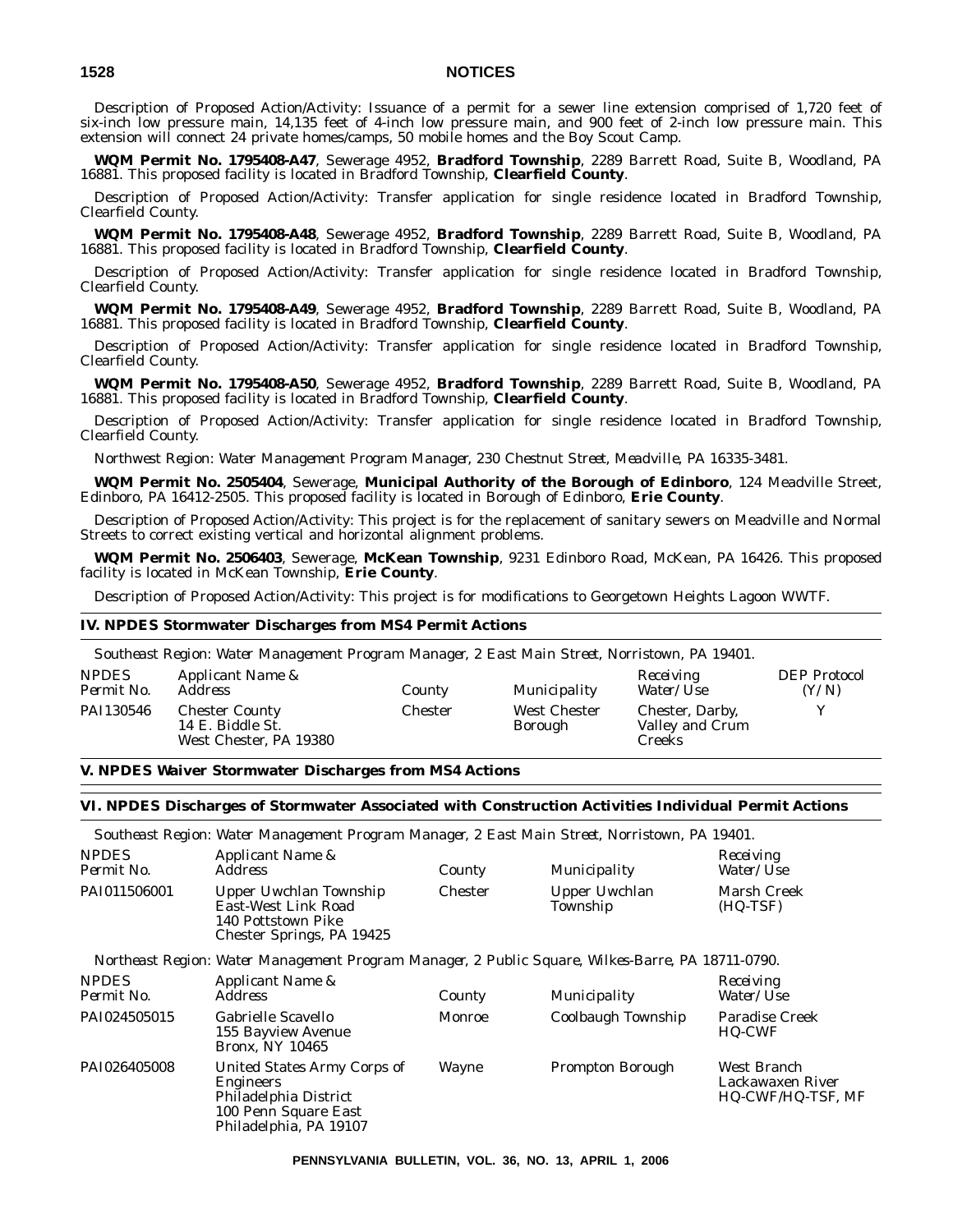*Southcentral Region: Water Management Program Manager, 909 Elmerton Avenue, Harrisburg, PA 17110.*

| <b>NPDES</b><br>Permit No. | Applicant Name &<br>Address                                                                                                        | County     | Municipality                  | Receiving<br>Water/Use                   |
|----------------------------|------------------------------------------------------------------------------------------------------------------------------------|------------|-------------------------------|------------------------------------------|
| PAI032105003               | Department of General Services Cumberland<br><b>Pine Grove Furnace State Park</b><br>18th and Herr Streets<br>Harrisburg, PA 17125 |            | Cooke Township                | <b>UNT</b> to Mountain Creek<br>(WQ-CWF) |
| PAI032105014               | Eric Cremo<br><b>Silver Spring Market Square</b><br>463 Church Road<br>Minersville, PA 17954                                       | Cumberland | <b>Silver Spring Township</b> | <b>UNT Hogestown Run</b><br>(WQ-CWF)     |

*Northcentral Region: Water Management Program Manager, 208 West Third Street, Williamsport, PA 17701.*

*Centre County Conservation District: 414 Holmes Avenue, Suite 4, Bellefonte, PA 16823, (814) 355-6817.*

| <b>NPDES</b><br>Permit No. | Applicant Name &<br>Address                                                           | County               | Municipality    | Receiving<br>Water/Use              |
|----------------------------|---------------------------------------------------------------------------------------|----------------------|-----------------|-------------------------------------|
| PAI041406001               | Grove Park Associates, Inc.<br>Tomasz Kulakowski<br>P. O. Box 726<br>Lemont. PA 16851 | <b>Centre County</b> | Benner Township | <b>Buffalo Run</b><br><b>HQ-CWF</b> |

#### **VII. Approvals to Use NPDES and/or Other General Permits**

The EPA Region III Administrator has waived the right to review or object to this permit action under the waiver provision 40 CFR 123.23(d).

#### **List of NPDES and/or Other General Permit Types** PAG-1 General Permit for Discharges from Stripper Oil Well Facilities PAG-2 General Permit for Discharges of Stormwater Associated with Construction Activities (PAR) PAG-3 General Permit for Discharges of Stormwater from Industrial Activities PAG-4 General Permit for Discharges from Single Residence Sewage Treatment Plants PAG-5 General Permit for Discharges from Gasoline Contaminated Ground Water Remediation Systems PAG-6 General Permit for Wet Weather Overflow Discharges from Combined Sewer Systems PAG-7 General Permit for Beneficial Use of Exceptional Quality Sewage Sludge by Land Application PAG-8 General Permit for Beneficial Use of Nonexceptional Quality Sewage Sludge by Land Application to Agricultural Land, Forest, a Public Contact Site or a Land Reclamation Site PAG-8 (SSN) Site Suitability Notice for Land Application under Approved PAG-8 General Permit Coverage PAG-9 General Permit for Beneficial Use of Residential Septage by Land Application to Agricultural Land, Forest or a Land Reclamation Site PAG-9 (SSN) Site Suitability Notice for Land Application under Approved PAG-9 General Permit Coverage PAG-10 General Permit for Discharge Resulting from Hydrostatic Testing of Tanks and Pipelines PAG-11 (To Be Announced) PAG-12 CAFOs PAG-13 Stormwater Discharges from MS4 *General Permit Type—PAG-2 Facility Location & Municipality Permit No. Applicant Name & Address Receiving Water/Use Contact Office & Phone No.* Radnor Township Delaware County PAG2002305071 Academy of Notre Dame de Namur 560 Sproul Road Villanova, PA 19085 Darby Creek (CWF, MF) Southeast Regional Office 2 East Main Street Norristown, PA 19401 (484) 250-5900 Concord Township Delaware County PAG2002305046 Visionary Land Development 27 Wallingford Road Wallingford, PA 19086 UNT West Branch Chester Creek (TSF, MF) Southeast Regional Office 2 East Main Street Norristown, PA 19401 (484) 250-5900 Yeadon Borough Delaware County PAG2002305021 Barrister Land Development Corp. 648 Wyckoff Avenue Wyckoff, NJ 07481 Darby Creek (WWF) Southeast Regional Office 2 East Main Street Norristown, PA 19401 (484) 250-5900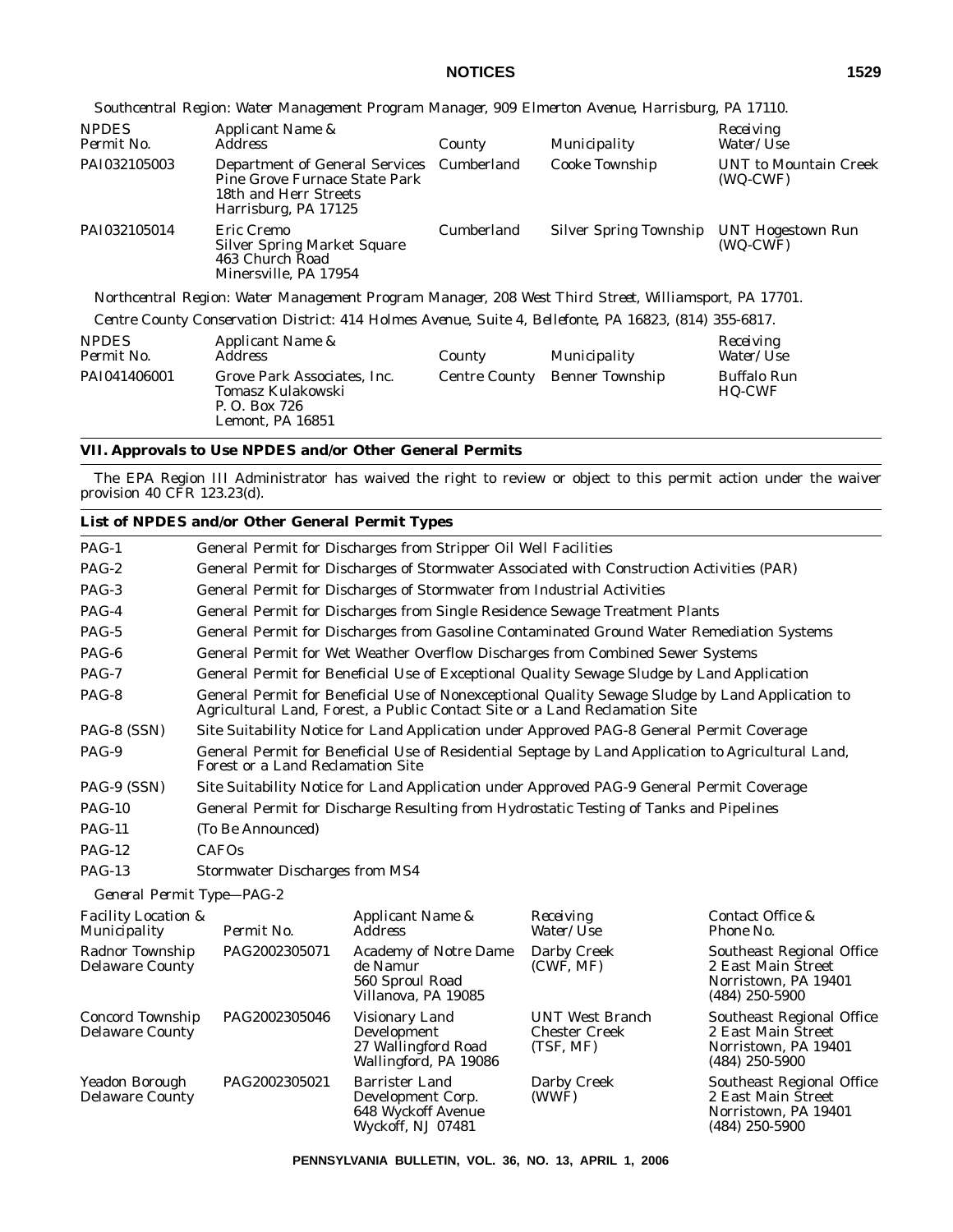| <b>Facility Location &amp;</b><br>Municipality    | Permit No.     | Applicant Name &<br><i>Address</i>                                                                                                                                           | Receiving<br>Water/Use             | Contact Office &<br>Phone No.                                                                                                                               |
|---------------------------------------------------|----------------|------------------------------------------------------------------------------------------------------------------------------------------------------------------------------|------------------------------------|-------------------------------------------------------------------------------------------------------------------------------------------------------------|
| Newtown Township<br><b>Delaware County</b>        | PAG2002306015R | Paper Mill Holding<br>Company<br>110 Gallagher Road<br>Wayne, PA 19047                                                                                                       | Hunter Run<br>(CWF)                | Southeast Regional Office<br>2 East Main Street<br>Norristown, PA 19401<br>$(484)$ 250-5900                                                                 |
| <b>Folcroft Borough</b><br><b>Delaware County</b> | PAG2002306005  | <b>Garnet Associates, LLC</b><br>1535 Chestnut Street<br>Suite 200<br>Philadelphia, PA 19102                                                                                 | Darby Creek<br>(CWF, MF)           | <b>Southeast Regional Office</b><br>2 East Main Street<br>Norristown, PA 19401<br>$(484)$ 250-5900                                                          |
| Aston Township<br><b>Delaware County</b>          | PAG2002304066  | Wawa, Inc.<br>260 West Baltimore Pike<br>Media, PA 19063                                                                                                                     | <b>Chester Creek</b><br>(TSF)      | Southeast Regional Office<br>2 East Main Street<br>Norristown, PA 19401<br>$(484)$ 250-5900                                                                 |
| <b>Wilkes-Barre City</b><br><b>Luzerne County</b> | PAG2004005056  | <b>Luzerne County Flood</b><br><b>Protection Authority</b><br>Attn: James Brozena<br><b>Luzerne County</b><br>Courthouse<br>200 North River Street<br>Wilkes-Barre, PA 18711 | Susquehanna River<br>WWF           | Luzerne Co. Cons. Dist.<br>$(570)$ 674-7991                                                                                                                 |
| <b>Upper Saucon</b><br>Township<br>Lehigh County  | PAG2003905026  | <b>Omega Homes</b><br>Alex Hornstein<br>1150 Cedar Crest Blvd.<br>Suite 300<br>Allentown, PA 18103                                                                           | <b>Saucon Creek</b><br><b>CWF</b>  | Lehigh Co. Cons. Dist.<br>$(610)$ 391-9583                                                                                                                  |
| <b>City of Allentown</b><br>Lehigh County         | PAG2003906010  | <b>Stephen Talbott</b><br><b>Commerce Bank</b><br>11000 Atrium Way<br>Mt. Laurel, NJ 08054                                                                                   | Jordan Creek<br>TSF, MF            | Lehigh Co. Cons. Dist.<br>$(610)$ 391-9583                                                                                                                  |
| <b>Williams Township</b><br>Northampton<br>County | PAG2004806005  | TNT Fireworks, Inc.<br>Attn: Lonnie Bassie<br>5401 West Skelly Drive<br>Tulsa, OK 74107                                                                                      | <b>Delaware River</b><br>WWF, MF   | Northampton Co. Cons.<br>Dist.<br>$(610)$ 746-1971                                                                                                          |
| Dunmore Borough<br>Lackawanna<br>County           | PAG2003506004  | <b>Mark Paradise</b><br>100 Colliery Rd.<br>Dickson City, PA 18519                                                                                                           | <b>Roaring Brook</b><br><b>CWF</b> | Lackawanna Co. Cons.<br>Dist.<br>$(570)$ 281-9495                                                                                                           |
| <b>Union Township</b><br><b>Berks County</b>      | PAG2000606010  | Christopher Canavan<br><b>Centennial Acquisitions,</b><br>LP<br>404 Sumneytown Pike<br>Suite 200<br>North Wales, PA 19454                                                    | Schuylkill River<br><b>WWF</b>     | <b>Berks County</b><br><b>Conservation District</b><br>1238 County Welfare<br>Road<br>P.O. Box 520<br>Leesport, PA 19533-0520<br>$(610)$ 372-4657, Ext. 201 |
| Douglass Township<br><b>Berks County</b>          | PAG2000606011  | <b>James Zaunick</b><br>84 Lumber Co.<br>1019 Rt. 519, Bldg 5<br>Eighty Four, PA 15330                                                                                       | Schuylkill River<br>WWF            | <b>Berks County</b><br><b>Conservation District</b><br>1238 County Welfare<br>Road<br>P.O. Box 520<br>Leesport, PA 19533-0520<br>$(610)$ 372-4657, Ext. 201 |
| <b>Bethel Township</b><br><b>Berks County</b>     | PAG2000606006  | <b>Nelson Martin</b><br><b>Martin Family Realty</b><br>Partnership, LP<br>26 Kurr Road<br>Richland, PA 17087                                                                 | Tulpehocken<br>B-1<br>TSF          | <b>Berks County</b><br><b>Conservation District</b><br>1238 County Welfare<br>Road<br>P.O. Box 520<br>Leesport, PA 19533-0520<br>(610) 372-4657, Ext. 201   |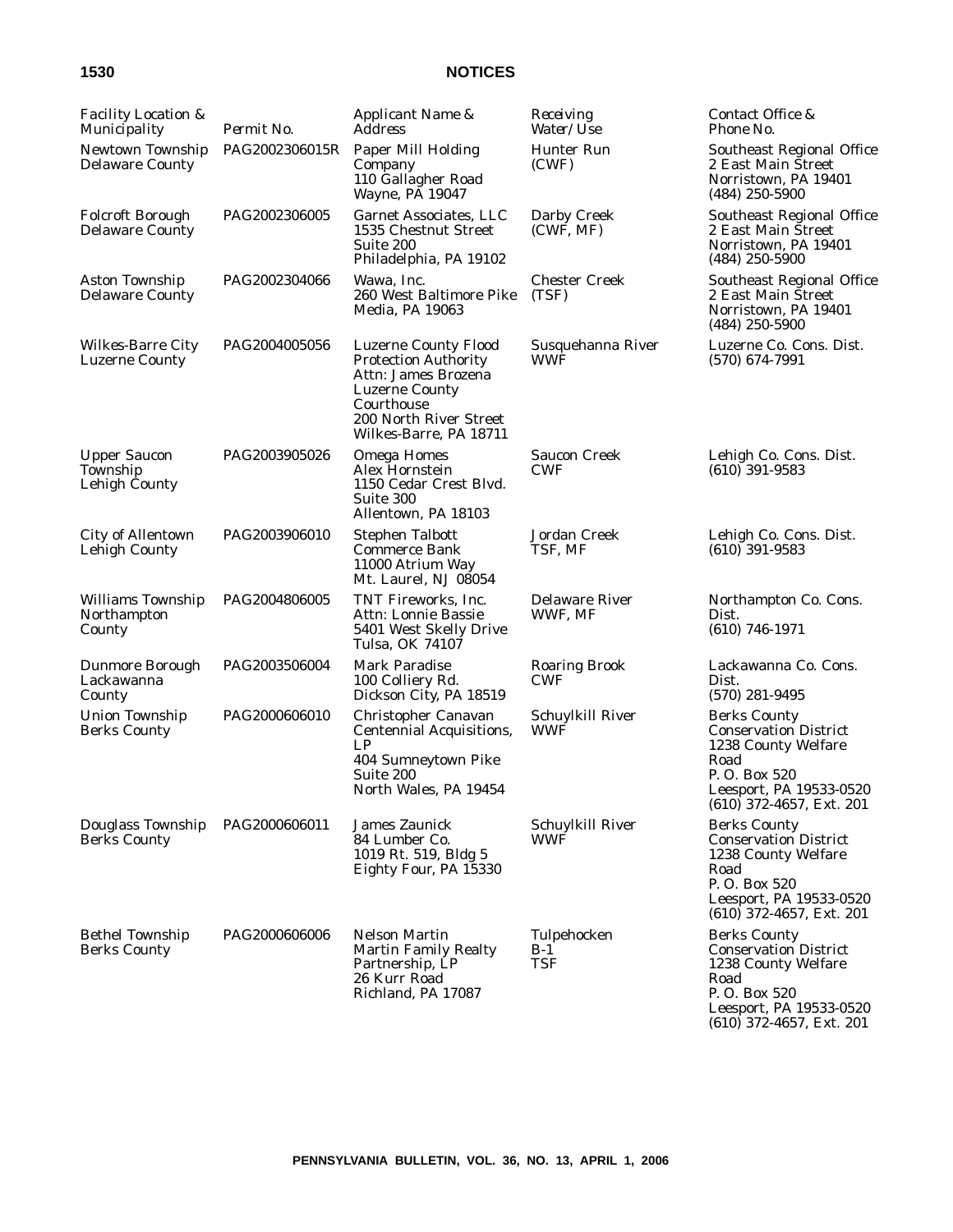| <b>Facility Location &amp;</b><br>Municipality              | Permit No.    | Applicant Name &<br><b>Address</b>                                                                                                                 | Receiving<br>Water/ <i>Use</i>                                | Contact Office &<br>Phone No.                                                                                                                               |
|-------------------------------------------------------------|---------------|----------------------------------------------------------------------------------------------------------------------------------------------------|---------------------------------------------------------------|-------------------------------------------------------------------------------------------------------------------------------------------------------------|
| <b>City of Reading</b><br><b>Berks County</b>               | PAG2000606020 | Paul Gazzerro, Jr.<br>Albright College<br>13th and Bern Street<br>Reading, PA 19612                                                                | Schuylkill River<br><b>WWF</b>                                | <b>Berks County</b><br><b>Conservation District</b><br>1238 County Welfare<br>Road<br>P.O. Box 520<br>Leesport, PA 19533-0520<br>$(610)$ 372-4657, Ext. 201 |
| <b>Lower Paxton</b><br>Township<br>Dauphin County           | PAG2002206004 | <b>Integrity Bank</b><br>3314 Market St.<br>Camp Hill, PA 17011                                                                                    | <b>Paxton Creek</b><br><b>WWF</b>                             | Dauphin County<br><b>Conservation District</b><br>1451 Peters Mountain Rd.<br>Dauphin, PA 17018<br>$(717)$ 921-8100                                         |
| Derry Township<br>Dauphin County                            | PAG2002205065 | Hershey Trust Co.<br>100 Mansion Rd.<br>Hershey, PA 17033                                                                                          | Swatara Creek<br><b>WWF</b>                                   | Dauphin County<br><b>Conservation District</b><br>1451 Peters Mountain Rd.<br>Dauphin, PA 17018<br>$(717)$ 921-8100                                         |
| Derry Township<br>Dauphin County                            | PAG2002205072 | The Hershey Co.<br>100 Crystal A Dr.<br>Hershey, PA 17033                                                                                          | <b>Spring Creek</b><br><b>WWF</b><br>and Swatara Creek<br>WWF | Dauphin County<br><b>Conservation District</b><br>1451 Peters Mountain Rd.<br>Dauphin, PA 17018<br>$(717)$ 921-8100                                         |
| <b>Delmar Township</b><br><b>Tioga County</b>               | PAG2005906002 | Dexter Baptist Church<br>2332 Stony Fork Rd.<br>Wellsboro, PA 16901                                                                                | <b>Stony Fork</b><br><b>CWF</b>                               | <b>Tioga County</b><br><b>Conservation Dist.</b><br>50 Plaza Lane<br>Wellsboro, PA 16901<br>$(570)$ 724-1801                                                |
| Monroe Township<br><b>Snyder County</b>                     | PAG2005506005 | CB Penn Holding, LLC<br>David Slabon<br>823 W. Park Ave.<br>Ocean, NJ 07712                                                                        | Susquehanna River<br>WWF                                      | <b>Snyder County</b><br><b>Conservation Dist.</b><br>403 West Market Street<br>Middleburg, Pa.<br>17842-1038<br>$(570)$ 837-0007                            |
| Lawrence Township PAG2005906003<br><b>Tioga County</b>      |               | New Enterprise Stone &<br>Lime Co.<br>P.O. Box 77<br>New Enterprise, PA<br>16664                                                                   | <b>Mutton Lane Creek</b><br><b>WWF</b>                        | <b>Tioga County</b><br><b>Conservation Dist.</b><br>50 Plaza Lane<br>Wellsboro, PA 16901<br>$(570)$ 724-1801                                                |
| <b>Beaver County</b><br><b>Big Beaver Borough</b>           | PAG2000405023 | <b>Beaver Falls Municipal</b><br>Authority<br>c/o James A. Riggio<br>1425 Eighth Avenue<br>Beaver Falls, PA 15010                                  | <b>UNT</b> to Beaver River<br>(WWF)                           | <b>Beaver County</b><br><b>Conservation Dist.</b><br>$(724)$ 378-1701                                                                                       |
| <b>Beaver County</b><br><b>Center Township</b>              | PAG2000406002 | Dr. Daniel Matsook<br>Center Area School Dist.<br>160 Baker Road<br><b>Extension</b><br>Monaca, PA 15061                                           | <b>UNT</b> to Moon Run<br>(WWF)                               | <b>Beaver County</b><br><b>Conservation Dist.</b><br>$(724)$ 378-1701                                                                                       |
| <b>Fayette County</b><br><b>Menallen Township</b>           | PAG2002606005 | <b>Janet Nelson</b><br>Nelson Steel, Inc.<br>1015 New Salem Road<br>New Salem. PA 15468                                                            | <b>Dunlap Creek</b><br>(WWF)                                  | <b>Fayette County</b><br><b>Conservation Dist.</b><br>$(724)$ 438-4497                                                                                      |
| <b>Fayette County</b><br>South Union<br>Township            | PAG2002606006 | <b>Andrew French</b><br><b>Redevelopment Authority</b><br>of Fayette County<br>500 Court Plaza Tower<br>45 East Main Street<br>Uniontown, PA 15401 | Jennings Run<br>(WWF)                                         | <b>Fayette County</b><br><b>Conservation Dist.</b><br>$(724)$ 438-4497                                                                                      |
| <b>Indiana County</b><br><b>East Wheatfiled</b><br>Township | PAG2003206004 | Phillip F. Marcus<br><b>United School District</b><br>P.O. Box 168<br>Armagh, PA 15920                                                             | <b>UNT Blacklick Creek</b><br>and Mardis Run<br>(CWF)         | <b>Indiana County</b><br><b>Conservation Dist.</b><br>$(724)$ 463-8547                                                                                      |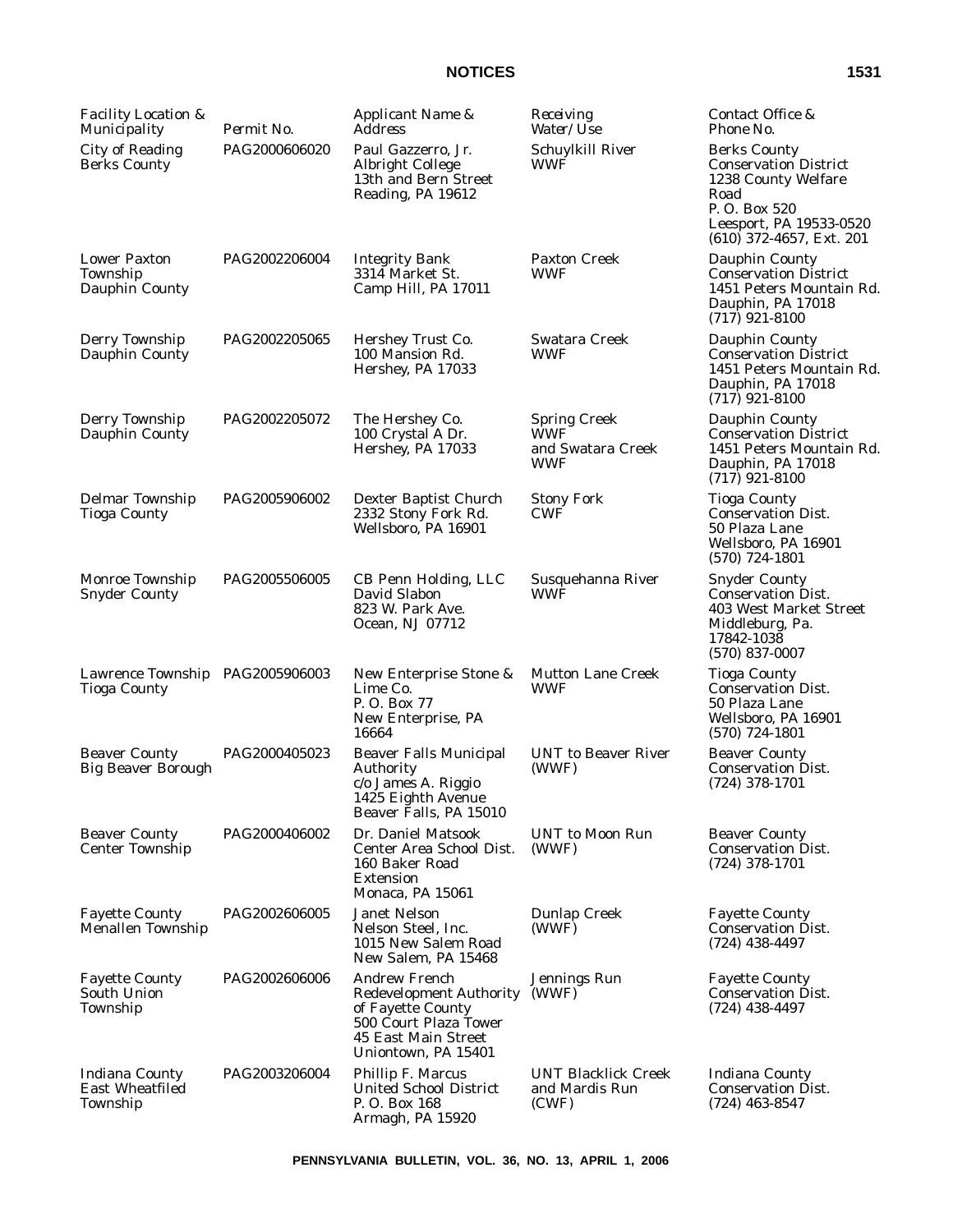| <b>Facility Location &amp;</b><br>Municipality          | Permit No.                | Applicant Name &<br><i>Address</i>                                                                                                                                    | Receiving<br>Water/Use                                 | Contact Office &<br>Phone No.                                                                                                                              |
|---------------------------------------------------------|---------------------------|-----------------------------------------------------------------------------------------------------------------------------------------------------------------------|--------------------------------------------------------|------------------------------------------------------------------------------------------------------------------------------------------------------------|
| <b>Butler County</b><br><b>Adams Township</b>           | PAG2001005004             | Donovan Property<br>Subdivision<br>Charles J. Betters<br>Bayberry North Assoc.<br>3468 Brodhead Road<br>Monaca, PA 15061                                              | <b>Breakneck Creek</b><br>WWF                          | <b>Butler Conservation</b><br><b>District</b><br>$(714) 284 - 5270$                                                                                        |
| <b>Butler County</b><br>Cranberry<br>Township           | PAG2001005022             | 600 Cranberry Woods<br>Drive<br><b>Commercial Development</b><br><b>Trammel Crow Company</b><br>800 Cranberry Woods<br>Drive, No. 260<br>Cranberry Township,<br>16066 | <b>Brush Creek</b><br>WWF                              | <b>Butler Conservation</b><br><b>District</b><br>$(714)$ 284-5270                                                                                          |
| <b>Crawford County</b><br><b>Spring Township</b>        | PAG2002006001             | Serbian Orthodox<br>Diocese of Eastern<br>America<br>138 Carriage Hill Road<br>Mars, PA 16046                                                                         | <b>Conneaut Creek</b><br>WWF: MF                       | <b>Crawford Conservation</b><br><b>District</b><br>$(814)$ 763-5269                                                                                        |
| <b>Crawford County</b><br><b>West Mead</b><br>Township  | PAG2002006002             | <b>Veterans of Foreign</b><br>Ward, Post 2006<br>1081 Morgan Village<br>Road<br>Meadville, PA 16335                                                                   | Mill Run<br>WWF                                        | <b>Crawford Conservation</b><br><b>District</b><br>$(814)$ 763-5269                                                                                        |
| General Permit Type-PAG-3                               |                           |                                                                                                                                                                       |                                                        |                                                                                                                                                            |
| <b>Facility Location:</b><br>Municipality &<br>County   | Permit No.                | Applicant Name &<br><b>Address</b>                                                                                                                                    | Receiving<br>Water/Use                                 | Contact Office &<br>Phone No.                                                                                                                              |
| <b>Hilltown Township</b><br><b>Bucks County</b>         | PAR200046                 | <b>Pennfield Precision</b><br>Solutions, LLC<br>306 Keystone Dr.<br>Sellersville, PA 18960                                                                            | Mill Creek<br><b>3E</b> Watershed                      | Southeast Regional Office<br>2 East Main Street<br>Norristown, PA 19401<br>$(484)$ 250-5970                                                                |
| <b>Honey Brook</b><br>Township<br><b>Chester County</b> | PAR120026                 | Bakery Feeds, Inc.<br>97 Westbrook Dr.<br>Honey Brook, PA 19344                                                                                                       | West Branch Brandywine<br>Creek<br><b>3H Watershed</b> | Southeast Regional Office<br>2 East Main Street<br>Norristown, PA 19401<br>$(484)$ 250-5970                                                                |
| Whitemarsh<br>Township<br><b>Montgomery County</b>      | PAR230073                 | McNeil Consumer &<br>Specialty<br>Pharmaceuticals<br>7050 Camp Hill Rd.<br>Ft. Washington, PA<br>19034                                                                | <b>Sandy Run</b><br>3F Watershed                       | Southeast Regional Office<br>2 East Main Street<br>Norristown, PA 19401<br>$(484)$ 250-5970                                                                |
| <b>Hatfield Township</b><br><b>Montgomery County</b>    | PAR230075                 | WR Grace & Co. d/b/a<br><b>Grace Construction</b><br><b>Products</b><br>1300 Industry Rd.<br>Hatfield, PA 19440                                                       | <b>UNT</b> of Neshaminy<br>Creek<br>2F Watershed       | Southeast Regional Office<br>2 East Main Street<br>Norristown, PA 19401<br>$(484)$ 250-5970                                                                |
| <b>Hanover Township</b><br>Lehigh County                | PAR802244                 | DHL Express USA, INC.<br>871 Marcon Blvd.<br>Allentown, PA 18109                                                                                                      | Lehigh River<br>TSF                                    | DEP-NERO<br>Water Mgmt. Program<br>2 Public Square<br>Wilkes-Barre, PA<br>18711-2511<br>$(570)$ 826-2511                                                   |
| Jackson Township<br><b>Lycoming County</b>              | PAR224826<br>(Stormwater) | <b>Wheeland Lumber</b><br>Company<br>3558 Williamson Trail<br>Liberty, PA 16930-9065                                                                                  | <b>UNT</b> to Blockhouse<br>Creek<br><b>CWF</b>        | Northcentral Regional<br><b>Office</b><br>Water Management<br>Program<br>208 West Third Street,<br>Suite 101<br>Williamsport, PA 17701<br>$(570)$ 327-3666 |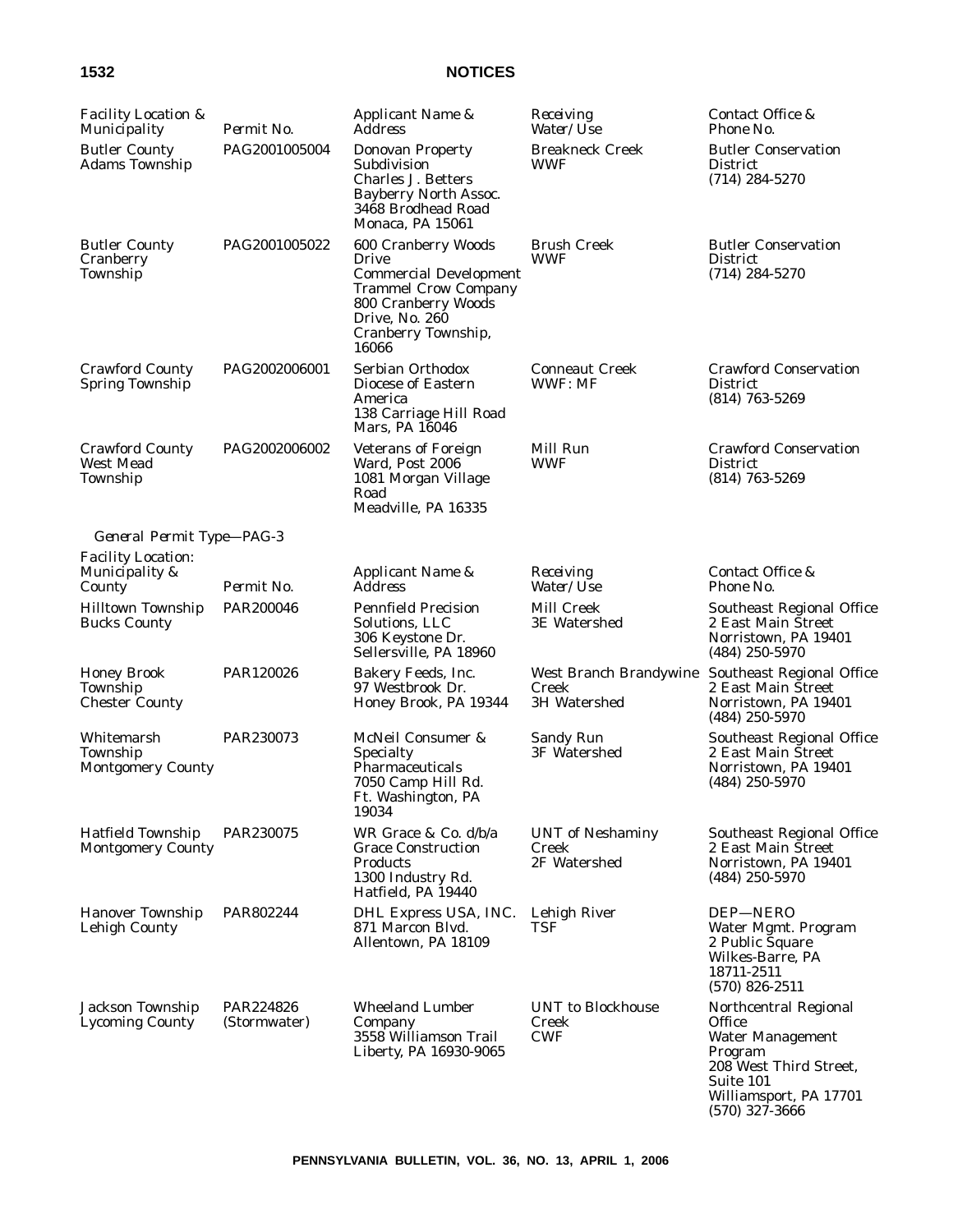| <b>Facility Location:</b><br>Municipality &<br>County | Permit No.                | Applicant Name &<br><i>Address</i>                                                               | Receiving<br>Water/Use                                               | Contact Office &<br>Phone No.                                                                                                                                     |
|-------------------------------------------------------|---------------------------|--------------------------------------------------------------------------------------------------|----------------------------------------------------------------------|-------------------------------------------------------------------------------------------------------------------------------------------------------------------|
| <b>Wyalusing Borough</b><br><b>Bradford County</b>    | PAR204806                 | <b>Arrow United Industries</b><br>P. O. Box 69<br>Wyalusing, PA 18853                            | Susquehanna River<br>WWF                                             | Northcentral Regional<br><b>Office</b><br><b>Water Management</b><br>Program<br>208 West Third Street,<br>Suite 101<br>Williamsport, PA 17701<br>$(570)$ 327-3664 |
| Rush Township<br><b>Centre County</b>                 | PAR404803<br>(Stormwater) | <b>Centre County Solid</b><br><b>Waste Authority</b><br>253 Transfer Rd.<br>Bellefonte, PA 16823 | Wolf Run UNT to<br>Moshannon Creek<br><b>CWF</b>                     | Northcentral Regional<br>Office<br><b>Water Management</b><br>Program<br>208 West Third Street,<br>Suite 101<br>Williamsport, PA 17701<br>$(570)$ 327-3666        |
| Ralpho Township<br>Northumberland<br>County           | PAR804816                 | <b>Fleetwood Motor Homes</b><br>of PA<br>P. O. Box 5<br>Paxinos, PA 17860-0095                   | <b>Storm Drains to</b><br><b>Shamokin Creek</b><br>WWF               | Northcentral Regional<br>Office<br><b>Water Management</b><br>Program<br>208 West Third Street,<br>Suite 101<br>Williamsport, PA 17701<br>$(570)$ 327-3666        |
| General Permit Type-PAG-4                             |                           |                                                                                                  |                                                                      |                                                                                                                                                                   |
| <b>Facility Location &amp;</b><br>Municipality        | Permit No.                | Applicant Name &<br><b>Address</b>                                                               | Receiving<br>Water/Use                                               | Contact Office &<br>Phone No.                                                                                                                                     |
| <b>Berks County</b><br><b>Hereford Township</b>       | PAG043547                 | Paul Dean<br>94 Hunter Forge Road<br>Barto, PA 19504-0527                                        | <b>UNT West Branch</b><br>Perkiomen Creek<br>$CWF/3-E$               | DEP-SCRO<br>909 Elmerton Avenue<br>Harrisburg, PA 17110<br>$(717)$ 705-4707                                                                                       |
| <b>Adams County</b><br>Cumberland<br>Township         | PAG043682                 | Steven Heidel<br>1055 Mummasburg Road<br>Gettysburg, PA 17325                                    | UNT Willoughby Run<br>$WWF/13-D$                                     | DEP-SCRO<br>909 Elmerton Avenue<br>Harrisburg, PA 17110<br>$(717)$ 705-4707                                                                                       |
| Cumberland County PAG043534<br>Hopewell Township      |                           | <b>Amos King</b><br>379 Running Pump Road<br>Shippensburg, PA 17257                              | <b>UNT Conodoguinet</b><br>Creek<br>WWF/7-B                          | DEP-SCRO<br>909 Elmerton Avenue<br>Harrisburg, PA 17110<br>$(717)$ 705-4707                                                                                       |
| <b>Bedford County</b><br><b>Everett Borough</b>       | <b>PAG043529</b>          | Carl Michael<br>106 Rivers Bend Drive<br>Everett, PA 15537-9388                                  | UNT (through pond)<br>Raystown Branch<br>Juniata River<br>$WWF/11-C$ | DEP-SCRO<br>909 Elmerton Avenue<br>Harrisburg, PA 17110<br>$(717)$ 705-4707                                                                                       |
| Union Township<br><b>Centre County</b>                | PAG045202                 | Roy B. Reeves<br>P. O. Box 93<br>Bellefonte, PA 16823                                            | <b>UNT</b> to Bald Eagle<br><b>Creek</b><br><b>CWF</b>               | Water Management<br>Program Manager<br>208 West Third Street<br>Williamsport, PA 17701<br>$(570)$ 327-3636                                                        |
| <b>Bradford Township</b><br>Clearfield County         | PAG045204                 | <b>Clare Pannebaker</b><br>209 Jury Road<br><b>Bigler, PA 16825</b>                              | <b>UNT</b> to Millstone Run<br><b>CWF</b>                            | Northcentral Regional<br><b>Office</b><br>Water Management<br>Program<br>208 West Third Street,<br>Suite 101<br>Williamsport, PA 17701                            |

(570) 327-3666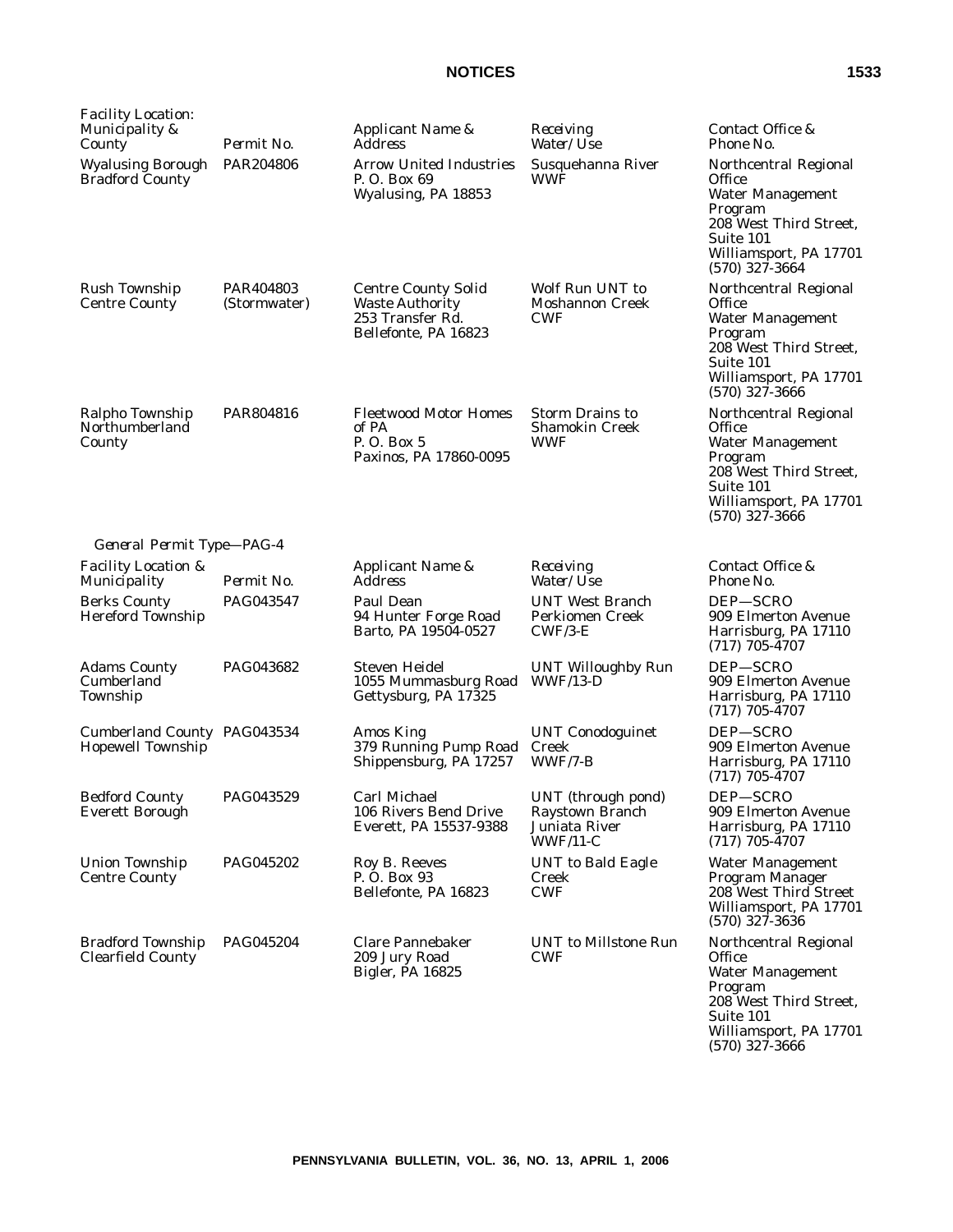| <b>Facility Location &amp;</b><br>Municipality              | Permit No. | Applicant Name &<br><i>Address</i>                                                                             | Receiving<br>Water/Use                                                       | Contact Office &<br>Phone No.                                                                                                                                 |
|-------------------------------------------------------------|------------|----------------------------------------------------------------------------------------------------------------|------------------------------------------------------------------------------|---------------------------------------------------------------------------------------------------------------------------------------------------------------|
| <b>Bradford Township</b><br><b>Clearfield County</b>        | PAG045205  | Steven Heitsenrether<br>602 Williams St.<br>Clearfield, PA 16830                                               | <b>UNT</b> to Millstone Run<br><b>CWF</b>                                    | Northcentral Regional<br>Office<br><b>Water Management</b><br>Program<br>208 West Third Street,<br>Suite 101<br>Williamsport, PA 17701<br>$(570)$ 327-3666    |
| <b>Bradford Township</b><br><b>Clearfield County</b>        | PAG045208  | <b>Boyd Dixon</b><br>3097 Shawville Hwy.<br>Woodland, PA 16881                                                 | <b>UNT</b> to Sulphur Run<br><b>CWF</b>                                      | Northcentral Regional<br>Office<br><b>Water Management</b><br>Program<br>208 West Third Street,<br>Suite 101<br>Williamsport, PA 17701<br>$(570)$ 327-3666    |
| <b>Bradford Township</b><br><b>Clearfield County</b>        | PAG045207  | <b>Boyd Dixon</b><br>3097 Shawville Hwy.<br>Woodland, PA 16881                                                 | UNT to Sulphur Run<br><b>CWF</b>                                             | Northcentral Regional<br>Office<br><b>Water Management</b><br>Program<br>208 West Third Street,<br>Suite 101<br>Williamsport, PA 17701<br>$(570)$ 327-3666    |
| General Permit Type-PAG-6<br><b>Facility Location &amp;</b> |            | Applicant Name &                                                                                               | Receiving                                                                    | Contact Office &                                                                                                                                              |
| Municipality                                                | Permit No. | <b>Address</b>                                                                                                 | Water/ <i>Use</i>                                                            | Phone No.                                                                                                                                                     |
| McDonald Borough<br><b>Washington County</b>                | PAG066109  | <b>McDonald Sewage</b><br>Authority<br>P.O. Box 217<br>McDonald, PA 15057                                      | Robinson Run and<br>Robb's Run                                               | <b>Southwest Regional Office</b><br><b>Water Management</b><br>Program Manager<br><b>400 Waterfront Drive</b><br>Pittsburgh PA 15222-4745<br>$(412)$ 442-4000 |
| General Permit Type-PAG-7                                   |            |                                                                                                                |                                                                              |                                                                                                                                                               |
| <b>Facility Location:</b><br>Municipality &<br>County       | Permit No. | Applicant Name &<br><i>Address</i>                                                                             | Site Name &<br>Location                                                      | Contact Office &<br>Phone No.                                                                                                                                 |
| City of Philadelphia PAG070009<br>Philadelphia<br>County    |            | Philadelphia Water<br>Department<br><b>Aramark Tower</b><br>1101 Market St., Suite 5<br>Philadelphia, PA 19107 | Biosolids Recycling Ctr.<br>7800 Penrose Ferry Rd.<br>Philadelphia, PA 19153 | Southeast Regional Office<br>2 East Main Street<br>Norristown, PA 19401<br>$(484)$ 250-5970                                                                   |

### **PUBLIC WATER SUPPLY (PWS) PERMITS**

The Department of Environmental Protection has taken the following actions on applications received under the Pennsylvania Safe Drinking Water Act (35 P. S. §§ 721.1—721.17) for the construction, substantial modification or operation of a public water system.

Persons aggrieved by an action may appeal, under section 4 of the Environmental Hearing Board Act (35 P. S. § 7514) and 2 Pa.C.S. §§ 501—508 and 701—704 (relating to the Administrative Agency Law), to the Environmental Hearing Board, Second Floor, Rachel Carson State Office Building, 400 Market Street, P. O. Box 8457, Harrisburg, PA 17105-8457, (717) 787-3483. TDD users should contact the Environmental Hearing Board (Board) through the Pennsylvania Relay Service, (800) 654-5984. Appeals must be filed with the Board within 30 days of publication of this notice in the *Pennsylvania Bulletin*, unless the appropriate statute provides a different time period. Copies of the appeal form and the Board's rules of practice and procedure may be obtained from the Board. The appeal form and the Board's rules of practice and procedure are also available in Braille or on audiotape from the Secretary of the Board at (717) 787-3483. This paragraph does not, in and of itself, create any right of appeal beyond that permitted by applicable statutes and decision law.

For individuals who wish to challenge an action, appeals must reach the Board within 30 days. A lawyer is not needed to file an appeal with the Board.

Important legal rights are at stake, however, so individuals should show this notice to a lawyer at once. Persons who cannot afford a lawyer may qualify for free pro bono representation. Call the Secretary to the Board at (717) 787-3483 for more information.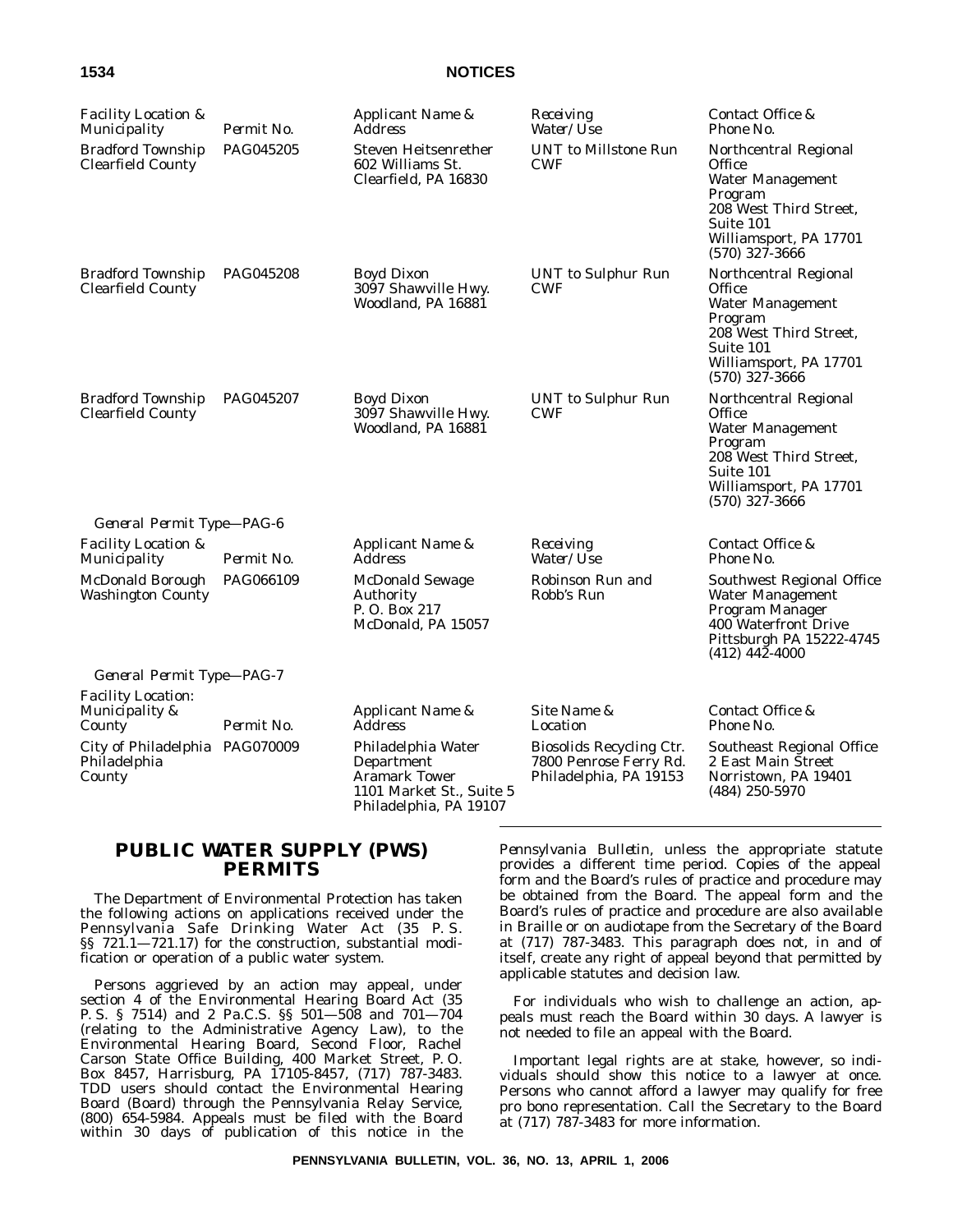Type of Facility Construction of a new

Consulting Engineer Richard M. Bodner, P. E.

Permit to Construct

Permit to Construct

Issued:

County **Adams**

Construction Permit No. 2204506.

Construction Permit No. 2205507 MA.

struction Permit No. 0605521 MA.

Water Supply.

Issued:

treatment.

3/13/2006

**Permit No. 0106504 MA, Minor Amendment**, Public

Applicant **New Oxford Manor MHP** Municipality Mt. Pleasant Township

Type of Facility Construction of a welded steel

3/16/2006

**Operations Permit** issued to **Wissahickon Spring Water**, 7366083, Williams Township, **Dauphin County** on 3/16/2006 for the operation of facilities approved under

**Operations Permit** issued to **Lykens Borough Authority**, 7220022, Jackson Township, **Dauphin County** on 3/15/2006 for the operation of facilities approved under

**Operations Permit** issued to **Curtis Armstrong**, 3060026, Richmond Township, **Berks County** on 3/15/ 2006 for the operation of facilities approved under Con-

**Operations Permit** issued to **United Water Pennsylvania**, 7220015, Susquahanna Township, **Dauphin County** on 3/3/2006 for the operation of facilities ap-

Consulting Engineer Fred R Brant, P. E.

37 S. Main St.

community water system to be known as ''Gettysburg Commons'' with four wells and associated

Martin and Martin, Inc.

Chambersburg, PA 17201

30,000-gallon storage tank.

Somerset Planning and Engineering Services LLC 1510 Stoystown Road Friedens, PA 15541

### **SAFE DRINKING WATER**

### **Actions taken under the Pennsylvania Safe Drinking Water Act**

*Southeast Region: Water Supply Management Program Manager, 2 East Main Street, Norristown, PA 19401.*

### **Permit No.1505508**, Public Water Supply.

| Applicant                                   | Pennsylvania-American<br><b>Water Company</b><br>4 Wellington Boulevard<br>Wyomissing, PA 19610 |
|---------------------------------------------|-------------------------------------------------------------------------------------------------|
| Township                                    | East Vincent                                                                                    |
| County                                      | Chester                                                                                         |
| <b>Type of Facility</b>                     | <b>PWS</b>                                                                                      |
| <b>Consulting Engineer</b>                  | Applied Water Management, Inc.<br>2 Clerico Lane, Suite 1<br>Hillsborough, NJ 08844             |
| <b>Permit to Construct</b><br><b>Issued</b> | March 17, 2006                                                                                  |

### **Permit No.0906501**, Public Water Supply.

| Applicant                                   | <b>Hilltown Township Water and</b><br><b>Sewer Authority</b><br>316 Highland Park<br>Sellersville, PA 18960 |  |  |
|---------------------------------------------|-------------------------------------------------------------------------------------------------------------|--|--|
| Township                                    | Hilltown                                                                                                    |  |  |
| County                                      | Bucks                                                                                                       |  |  |
| <b>Type of Facility</b>                     | PWS                                                                                                         |  |  |
| <b>Consulting Engineer</b>                  | Castle Valley Consultant, Inc.<br>10 Beulah Road<br>Doylestown, PA 18901                                    |  |  |
| <b>Permit to Construct</b><br><b>Issued</b> | March 17, 2006                                                                                              |  |  |

*Southcentral Region: Water Supply Management Program Manager, 909 Elmerton Avenue, Harrisburg, PA 17110.*

**Permit No. 0605505**, Public Water Supply.

| Applicant                  | <b>Lyons Borough Municipal</b>                                                  |                                                   | proved under Construction Permit No. 2205509 MA.                          |  |  |
|----------------------------|---------------------------------------------------------------------------------|---------------------------------------------------|---------------------------------------------------------------------------|--|--|
|                            | <b>Authority</b>                                                                | Northcentral Region: Water Supply Management Pro- |                                                                           |  |  |
| Municipality               | Maxatawny Township                                                              | 17701.                                            | gram Manager, 208 West Third Street, Williamsport, PA                     |  |  |
| County                     | <b>Berks</b>                                                                    |                                                   | <b>Permit No. 1405501-Construction Public Water</b>                       |  |  |
| Type of Facility           | Replace piping from spring to                                                   | Supply.                                           |                                                                           |  |  |
|                            | the existing pump house and<br>remove corrosion control                         | Applicant                                         | <b>Grove Park Associates, Inc.</b>                                        |  |  |
|                            | treatment from system.                                                          | Township or Borough                               | <b>Benner Township</b>                                                    |  |  |
| <b>Consulting Engineer</b> | David Bright, P. E.                                                             | County                                            | Centre                                                                    |  |  |
|                            | Spotts, Stevens & McCoy, Inc.<br>1047 North Park Road<br>Reading, PA 19610-0307 | Responsible Official                              | Thomasz Kulakowski, P. G.<br>Grove Park Associates, Inc.<br>P. O. Box 726 |  |  |
| <b>Permit to Construct</b> | 3/15/2006                                                                       |                                                   | Lemont, PA 16851                                                          |  |  |
| <b>Issued:</b>             |                                                                                 | <b>Type of Facility</b>                           | <b>Public Water</b>                                                       |  |  |
|                            | Permit No. 0105506, Public Water Supply.                                        |                                                   | Supply-Construction                                                       |  |  |
| Applicant                  | <b>Greater Gettsburg</b><br>Development Co., LLC                                | <b>Consulting Engineer</b>                        | Brooks Harris, P. E.<br>Ela Group, Inc.<br>2013 Sandy Drive, Suite 103    |  |  |
| Municipality               | Straban Township                                                                |                                                   | State College, PA 16803                                                   |  |  |
| County                     | Adams                                                                           | <b>Permit Issued Date</b>                         | 3/21/2006                                                                 |  |  |
|                            |                                                                                 |                                                   |                                                                           |  |  |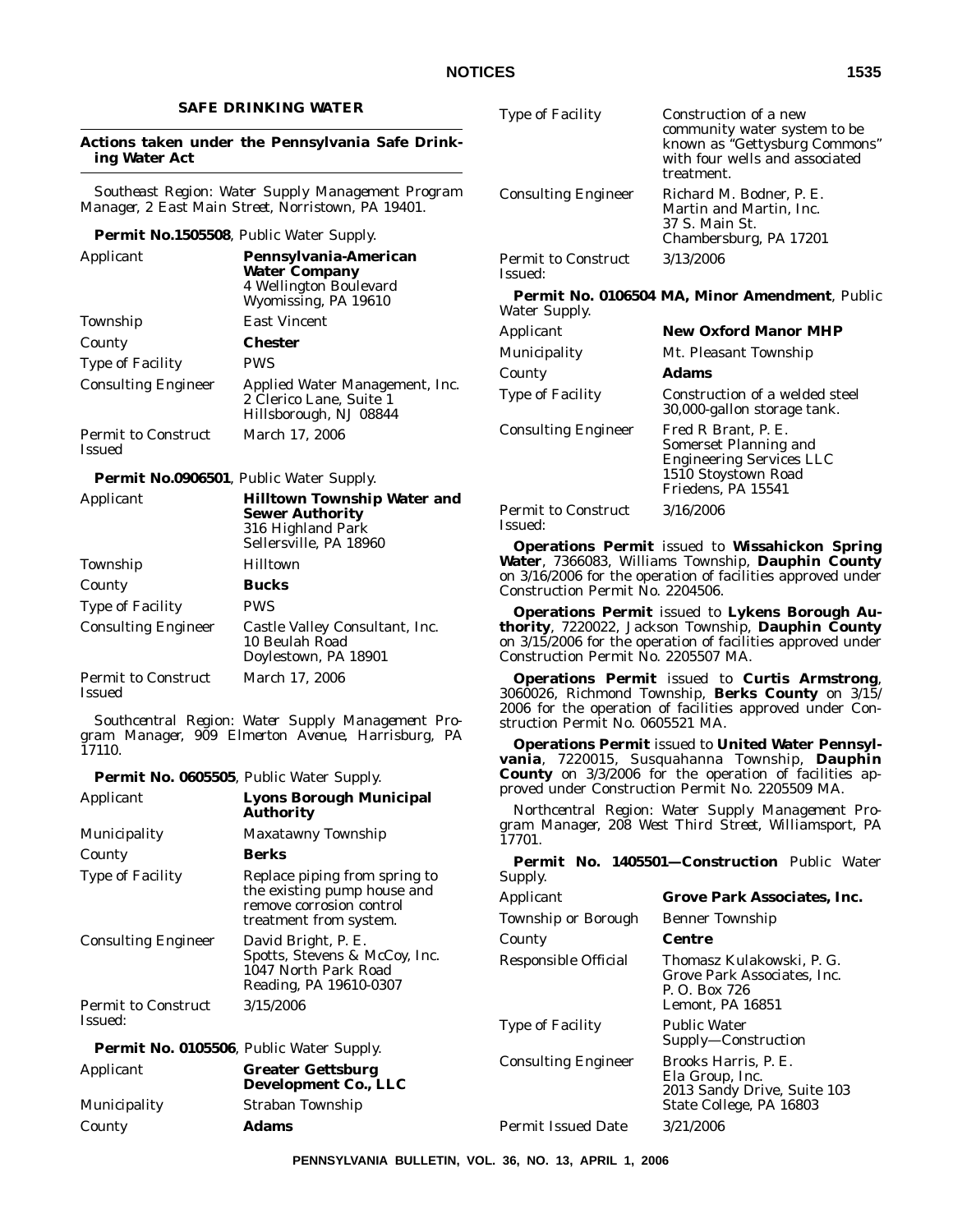Description of Action Construction of a new public water supply to serve Grove Park Subdivision. The system will consist of a source of supply, Grove Well No. 1, disinfection facilities, booster pump station, finished water storage and distribution system.

**Permit No. 5505501—Construction** Public Water Supply.

| Applicant                  | <b>Department of General</b><br><b>Services—Selinsgrove Center</b>                                                                                                                                        |
|----------------------------|-----------------------------------------------------------------------------------------------------------------------------------------------------------------------------------------------------------|
| Township or Borough        | Penn Township                                                                                                                                                                                             |
| County                     | Snyder                                                                                                                                                                                                    |
| Responsible Official       | Ronald Blauch, Project<br>Coordinator<br><b>Department of General Services</b><br>Selinsgrove Center<br>18th and Herr Streets<br><b>Bureau of Engineering and</b><br>Architecture<br>Harrisburg, PA 17125 |
| <b>Type of Facility</b>    | <b>Public Water</b><br>Supply—Construction                                                                                                                                                                |
| <b>Consulting Engineer</b> | James R. Watson, P. E.<br>Remington, Vernick & Beach<br>Engineers<br>922 Fayette Street<br>Conshohocken, PA 19428                                                                                         |
| <b>Permit Issued Date</b>  | 3/21/06                                                                                                                                                                                                   |
| Description of Action      | <b>Construction of the Selinsgrove</b><br>Center water filtration plant and<br>rehabilitation of the finished<br>water storage tanks.                                                                     |

#### **SEWAGE FACILITIES ACT PLAN APPROVAL**

**Plan Approvals Granted under the Pennsylvania Sewage Facilities Act (35 P. S. §§ 750.1—750.20a)**

*Northeast Region: Water Management Program Manager, 2 Public Square, Wilkes-Barre, PA 18711-0790.*

*Plan Location:* Silver Shadows

| Borough or<br>Township            | <b>Borough or Township</b><br><b>Address</b> | County |
|-----------------------------------|----------------------------------------------|--------|
| <b>Upper Macungie</b><br>Township | 8330 Schantz Road<br>Breinigsville, PA 18031 | Lehigh |

*Plan Description:* The approved plan provides for a 74 lot single family residential subdivision of a 148 acre tract with proposed sewage flows of 20,350 gpd. The proposed ''Conservation Design'' of the subdivision will utilize approximately 60 acres of the tract for development. The development will be served by an onsite gravity collection system, an on site submersible pump station/wet-well and a force main which will connect the pump station to existing Manhole No. 26 located in Scenic View Drive. The Lehigh County Authority's Western Lehigh Interceptor will convey the proposed 20,350 gpd of sewage flows to the City of Allentown's Wastewater Treatment Plant. Lehigh County Authority will provide public water to the project. The proposed development is located on Twin Ponds Road, Upper Macungie Township, Lehigh County. Any required NPDES Permits or WQM Permits must be obtained in the name of the municipality or authority as appropriate.

*Northwest Region: Water Management Program Manager, 230 Chestnut Street, Meadville, PA 16335-3481.*

### *Plan Location:*

| Borough or<br>Township          | Borough or Township<br><b>Address</b>                             | County   |
|---------------------------------|-------------------------------------------------------------------|----------|
| <b>Conneaut Lake</b><br>Borough | Conneaut Lake Borough<br>P. O. Box 345<br>Conneaut Lake, PA 16316 | Crawford |

*Plan Description:* The approved plan provides for the elimination of periodic sanitary sewer overflows within the Borough's conveyance system by utilizing existing tanks and pumps to equalize wet weather flows. Any required NPDES Permits or WQM Permits must be obtained in the name of the municipality or authority as appropriate.

*Southcentral Region: Water Management Program Manager, 909 Elmerton Avenue, Harrisburg, PA 17110, (717) 705-4707.*

*Plan Location:*

| Borough or<br>Township      | <b>Borough or Township</b><br><b>Address</b> | County     |
|-----------------------------|----------------------------------------------|------------|
| North Middleton<br>Township | 2051 Spring Rd.<br>Carlisle, PA 17013        | Cumberland |

*Plan Description:* The approved plan provides for a Small Flow Treatment Facility (SFTF) of 400 gpd to serve the proposed new residence on the existing Matt Madden property at Lot 22, Kendor Summit. The proposed SFTF will discharge to the Conodoguinet Creek. The SFTF is the interim method of sewage disposal until public sewers are available. The Department's review of the sewage facilities update revision has not identified any significant environmental impacts resulting from this proposal.

# **LAND RECYCLING AND ENVIRONMENTAL REMEDIATION**

**UNDER ACT 2, 1995**

#### **PREAMBLE 2**

**The following plans and reports were submitted under the Land Recycling and Environmental Remediation Standards Act (35 P. S. §§ 6026.101— 6026.908).**

Provisions of Chapter 3 of the Land Recycling and Environmental Remediation Standards Act (act) require the Department of Environmental Protection (Department) to publish in the *Pennsylvania Bulletin* a notice of submission of plans and reports. A final report is submitted to document cleanup of a release of a regulated substance at a site to one of the act's remediation standards. A final report provides a description of the site investigation to characterize the nature and extent of contaminants in environmental media, the basis for selecting the environmental media of concern, documentation supporting the selection of residential or nonresidential exposure factors, a description of the remediation performed and summaries of sampling analytical results which demonstrate that remediation has attained the cleanup standard selected. Submission of plans and reports, other than the final report, shall also be published in the *Pennsylvania Bulletin*. These include the remedial investigation report, risk assessment report and cleanup plan for a site-specific standard remediation. A remedial investigation report includes conclusions from the site investigation, concentration of regulated substances in environmental media; benefits of refuse of the property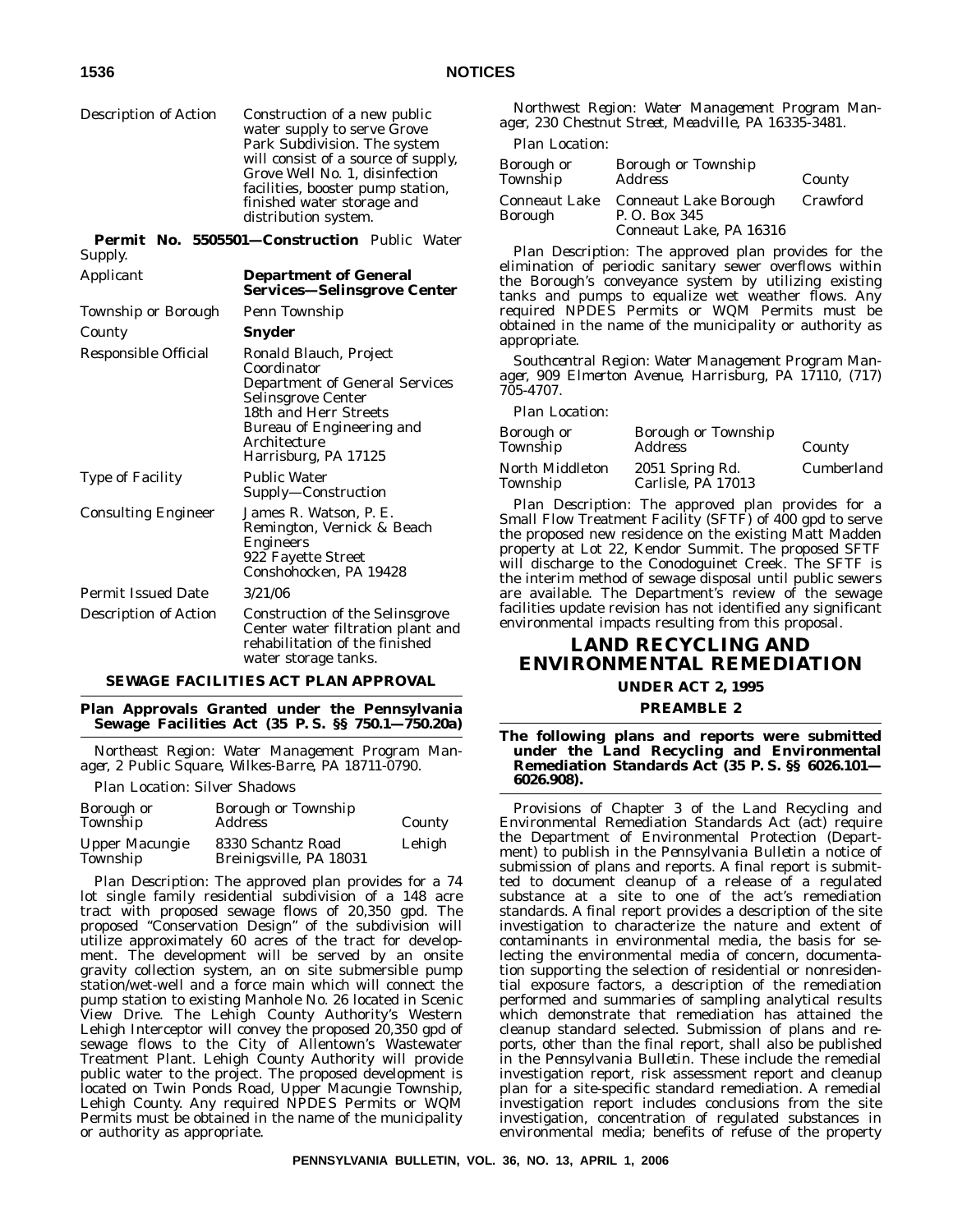and, in some circumstances, a fate and transport analysis. If required, a risk assessment report describes potential adverse effects caused by the presence of regulated substances. If required, a cleanup plan evaluates the abilities of potential remedies to achieve remedy requirements.

For further information concerning plans or reports, contact the Environmental Cleanup Program manager in the Department regional office after which the notice of receipt of plans or reports appears. If information concerning plans or reports is required in an alternative form, contact the Community Relations Coordinator at the appropriate regional office. TDD users may telephone the Department through the AT&T Relay Service at (800) 654-5984.

The Department has received the following plans and reports:

*Southeast Region: Environmental Cleanup Program Manager, 2 East Main Street, Norristown, PA 19401.*

**380 & 382 North Hanover Street**, Borough of Pottstown, **Montgomery County**. Jeremy Bolyn, Patriot Env. Mgmt., LLC, P. O. Box 629, Douglassville, PA 19518 on behalf of Ken Cusamano, 380 North Hanover Street, Pottstown, PA 19464 and Robert Keim, 382 North Hanover Street, Pottstown, PA 19464 has submitted a Final Report concerning remediation of site soil contaminated with No. 2 fuel oil. The report was submitted within 90 days of the release and is intended to document remediation of the site to meet the State Wide Health Standard.

**Cavanugh-Patterson Funeral Home**, Media Borough, **Delaware County**. Joseph Diamadi, Jr., P. G., Marshall Geoscience, Inc., 170 East First Avenue, Collegeville, PA 19426 on behalf of Lee Cavanug, 43 East Baltimore Avenue, Media, PA 19086 has submitted a Final Report concerning remediation of site soil contaminated with No 2 fuel oil. The report was submitted within 90 days of the release and is intended to document remediation of the site to meet the State Wide Health Standard.

**Smith Prop,** East Coventry Township, **Chester County**. Richard Trimpi, Trimpi Associates, Inc., 1635 Old Plains Rd., Pennsburg, PA 18073 on behalf of Andrew Wright, Dtr. of Planning and Site Dev., Equitable Owners, The Nolen Group, 5051 1/2 Germantown Pike, Lafayette Hill, PA 19444 has submitted a Final Report concerning remediation of site soil contaminated with No. 2 fuel oil. The report is intended to document remediation of the site to meet the Statewide Health Standard.

*Southcentral Region: Environmental Cleanup Program Manager, 909 Elmerton Avenue, Harrisburg, PA 17110.*

**FCI USA, Inc.**, Manchester Township, **York County**. HRP Associates, Inc., 4811 Jonestown Road, Suite 235, Harrisburg, PA 17109, on behalf of FCI USA, Inc., 825 Old Trail Road, Etters, PA 17319-9392 submitted a Remedial Investigation Report concerning remediation of site soils and groundwater contaminated with VOCs and nickel. The applicant intends to remediate the site to a combination of the Site-Specific, Statewide Health and Background Standards.

**Former Cressler Grocery Store**, Shippensburg Borough, **Cumberland County**. ARM Group, P. O. Box 797, Hershey, PA 17033-0797 on behalf of William H. and Lois H. Cressler, LP, 307 West King Street, Shippensburg, PA 17257, submitted a Final Report concerning remediation of site soils contaminated with fuel oil. The report is intended to document remediation of the site to the Statewide Health Standard.

**McIntosh Road**, Lower Paxton Township, **Dauphin County**. Advantage Engineering, LLC, 20 South 36th Street, Camp Hill, PA 17011, on behalf of Chesapeake Design Build, LLC, P. O. Box 60674, Harrisburg, PA 17011, submitted a Final Report concerning remediation of site soils contaminated by petroleum products. The report is intended to document remediation of the site to the Statewide Health Standard.

### *Northwest Region: Environmental Cleanup Program Manager, 230 Chestnut Street, Meadville, PA 16335-3481.*

**Natl. Fuel Gas Erie Svc. Ctr.**, City of Erie, **Erie County**. Eric Felter, Parsons, 180 William Bell Drive, Suite 104, Williamsville NY 14221 on behalf of Tanya Alexander, National Fuel Distribution Corp., 6363 Main Street, Williamsville, NY 14221 has submitted a Final Report concerning remediation of site Soil contaminated with Arsenic. The report is intended to document remediation of the site to meet the Site-Specific Standards.

# **LAND RECYCLING AND ENVIRONMENTAL REMEDIATION**

# **UNDER ACT 2, 1995**

### **PREAMBLE 3**

#### **The Department has taken action on the following plans and reports under the Land Recycling and Environmental Remediation Standards Act (35 P. S. §§ 6026.101—6026.908).**

Provisions of 25 Pa. Code § 250.8, administration of the Land Recycling and Environmental Remediation Standards Act (act), require the Department of Environmental Protection (Department) to publish in the *Pennsylvania Bulletin* a notice of final actions on plans and reports. A final report is submitted to document cleanup of a release of a regulated substance at a site to one of the remediation standards of the act. A final report provides a description of the site investigation to characterize the nature and extent of contaminants in environmental media, the basis of selecting the environmental media of concern, documentation supporting the selection of residential or nonresidential exposure factors, a description of the remediation performed and summaries of sampling methodology and analytical results which demonstrate that the remediation has attained the cleanup standard selected. Plans and reports required by provisions of the act for compliance with selection of remediation to a site-specific standard, in addition to a final report, include a remedial investigation report, risk assessment report and cleanup plan. A remedial investigation report includes conclusions from the site investigation, concentration of regulated substances in environmental media, benefits of refuse of the property and, in some circumstances, a fate and transport analysis. If required, a risk assessment report describes potential adverse effects caused by the presence of regulated substances. If required, a cleanup plan evaluates the abilities of potential remedies to achieve remedy requirements. A work plan for conducting a baseline remedial investigation is required by provisions of the act for compliance with selection of a special industrial area remediation. The baseline remedial investigation, based on the work plan, is compiled into the baseline environmental report to establish a reference point to show existing contamination, describe proposed remediation to be done and include a description of existing or potential public benefits of the use or reuse of the property. The Department may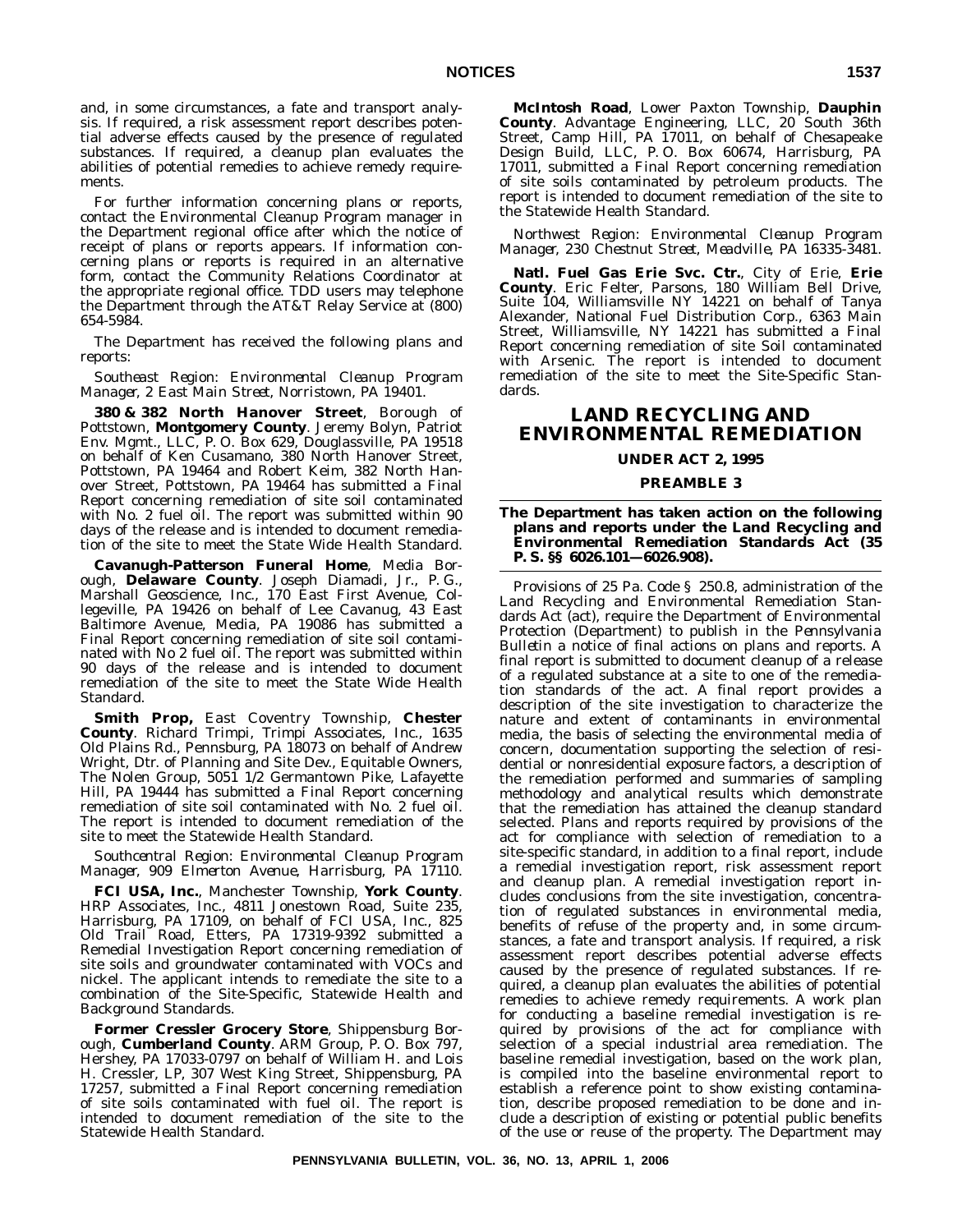approve or disapprove plans and reports submitted. This notice provides the Department's decision and, if relevant, the basis for disapproval.

For further information concerning the plans and reports, contact the Environmental Cleanup Program manager in the Department regional office before which the notice of the plan or report appears. If information concerning a final report is required in an alternative form, contact the Community Relations Coordinator at the appropriate regional office. TDD users may telephone the Department through the AT&T Relay Service at (800) 654-5984.

The Department has received the following plans and reports:

*Southcentral Region: Environmental Cleanup Program Manager, 909 Elmerton Avenue, Harrisburg, PA 17110.*

**Community Life Team EMS**, City of Harrisburg, **Dauphin County**. EPSYS Corporation, 1414 North Cameron Street, Harrisburg, PA 17103, on behalf of Community Life Team EMS, 1119 South Cameron Street, Harrisburg, PA 17104, submitted a Notice of Intent to Remediate site soils contaminated with No. 2 fuel oil. The Final Report demonstrated attainment of the residential Statewide Health Standard, and was approved by the Department on March 15, 2006.

**Aaron Rubin & Sons Company North Property**, Susquehanna Township, **Dauphin County**. BL Companies, 830 Sir Thomas Court, Harrisburg, PA 17109 behalf of Aaron Rubin & Sons Company, 3401 North Sixth Street, Harrisburg, PA 17110, LP Realty Group, 500 Fishing Creek Valley Road, Harrisburg, PA 17112; and Deaven Partnership, 105 West Plank Road, Port Matilda, PA 16870, submitted a combined Remedial Investigation and Final Report concerning remediation of site soils contaminated with petroleum products and solvents, and groundwater contaminated with solvents. The combined report demonstrated attainment of a combination of the residential Statewide Health and Site-Specific Standards and was approved by the Department on March 16, 2006.

### **REGISTRATION FOR GENERAL PERMIT—RESIDUAL WASTE**

**Registration approved under the Solid Waste Management Act (35 P. S. §§ 6018.101—6018.1003), the Residual Waste Planning, Recycling and Waste Reduction Act (53 P. S. §§ 4000.101—4000.1904) and residual waste regulations for a general permit to operate residual waste processing facilities and/or the beneficial use of residual waste other than coal ash.**

*Central Office: Division of Municipal and Residual Waste, Rachel Carson State Office Building, 14th Floor, 400 Market Street, Harrisburg, PA 17105-8472.*

**Registration under General Permit No. WMGR090R053. Schultz Enterprises, Inc.**, 541 Flint Hill Road, King of Prussia, PA 19406.

General Permit No. WMGR090 authorizes the processing and beneficial use of reclaimed asphalt pavement materials as a roadway construction material. Central Office approved this registration for coverage under the General Permit on March 13, 2006.

**Registration under General Permit No. WMGR090R054. Berks Products Corporation**, P. O. Box 421, Reading, PA 19603.

General Permit No. WMGR090 authorizes the processing and beneficial use of reclaimed asphalt pavement materials as a roadway construction material. Central Office approved this registration for coverage under the General Permit on March 17, 2006.

Persons interested in obtaining more information, or obtaining copies of the general permit may contact Ronald C. Hassinger, Chief, General Permits and Beneficial Use Section, Division of Municipal and Residual waste, Bureau of Waste Management, Rachel Carson State Office Building, P. O. Box 8472, Harrisburg, PA 17105-8472, (717) 787-7381. TDD users may contact the Department through the Pennsylvania Relay Service, (800) 654-5984.

# **AIR QUALITY**

**General Plan Approval and Operating Permit Usage Authorized under the Air Pollution Control Act (35 P. S. §§ 4001—4015) and 25 Pa. Code Chapter 127 to construct, modify, reactivate or operate air contamination sources and associated air cleaning devices.**

*Northeast Region: Air Quality Program, 2 Public Square, Wilkes-Barre, PA 18711-0790; Mark Wejkszner, New Source Review Chief, (570) 826-2531.*

**40-309-037C: Polyglass USA, Inc.** (555 Oak Ridge Road, Hazleton, PA 18202) on March 6, 2006, to construct three primary mixers, two secondary mixers and associated air cleaning device at their facility in Hazle Township, **Luzerne County**.

**40-317-025: Gruma Corp.** (15 Elmwood Road, Mountain Top, PA 18707) on March 13, 2006, to construct a snack food processing operation in Wright Township, **Luzerne County**.

**66-302-008: Deer Park Lumber, Inc.** (1301 SR 6E, Tunkhannock, PA 18657) on March 13, 2006, to construct a wood fired boiler and associated air cleaning device in Tunkhannock Township, **Wyoming County**.

*Southcentral Region: Air Quality Program, 909 Elmerton Avenue, Harrisburg, PA 17110; Ronald Davis, New Source Review Chief, (717) 705-4702.*

**06-05103: Granger Electric of Morgantown, LLC** (16980 Wood Road, Lansing, MI 48906-1044) on March 10, 2006, to construct their landfill gas treatment system and an Internal Combustion Engine/Generator in the Borough of New Morgan, **Berks County**.

*Northcentral Region: Air Quality Program, 208 West Third Street, Williamsport, PA 17701; David Aldenderfer, Program Manager, (570) 327-3637.*

**17-00055B: River Hill Power Co., LLC** (94 Spruce Street, Indiana, PA 15701-8424) on March 7, 2006, to revise the PM-PM10, lead and beryllium emission limitations established in Plan Approval 17-00055A to construct a circulating fluidized bed boiler with the 290 megawatt waste coal fired electric generating facility in Karthaus Township, **Clearfield County**. The Department issued Plan Approval 17-00055A for the construction of the facility on July 21, 2005, which expires on July 21, 2007. Plan Approval 17-00055B is subject to the Prevention of Significant Deterioration provisions of 40 CFR 52.21 and the Best Available Technology requirements of 25 Pa. Code §§ 127.1—127.12.

*Northwest Region: Air Quality Program, 230 Chestnut Street, Meadville, PA 16335-3481; George Monasky, New Source Review Chief, (814) 332-6940.*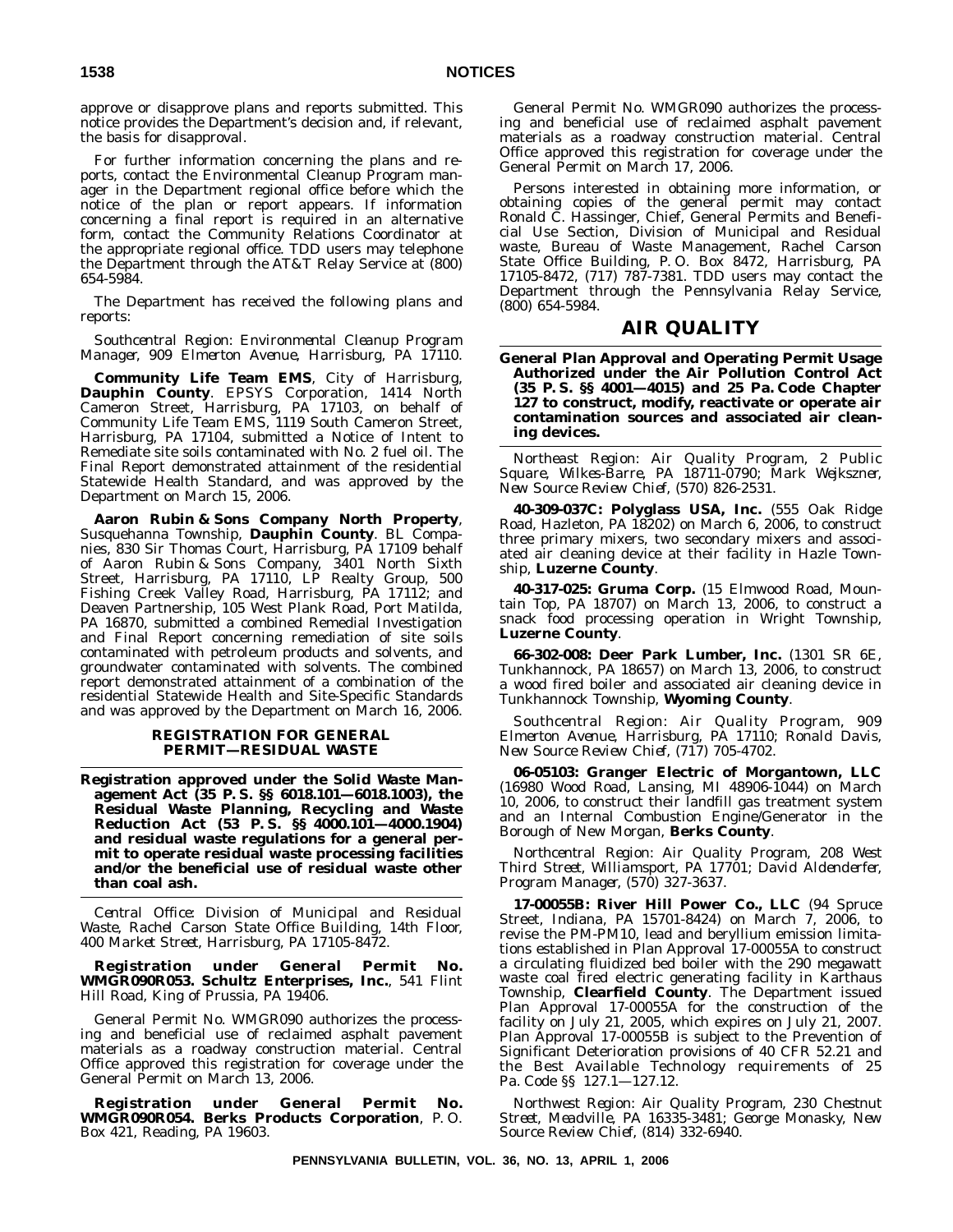**10-298D: ESM Group, Inc.** (955 Saxonburg Boulevard, Saxonburg, PA 16056) on March 15, 2006, to install powder grinding mill and pollution control equipment at their Saxonburg plant, in the Township of Clinton, **Butler County**.

**Plan Approval Revisions Issued including Extensions, Minor Modifications and Transfers of Ownership under the Air Pollution Control Act (35 P. S. §§ 4001—4015) and 25 Pa. Code §§ 127.13, 127.13a and 127.32.**

*Southeast Region: Air Quality Program, 2 East Main Street, Norristown, PA 19401; Thomas McGinley, New Source Review Chief, (484) 250-5920.*

**09-0015F: Rohm and Haas Co.** (200 Route 413, Bristol, PA 19007) on March 15, 2006, to operate four boilers in Bristol Township, **Bucks County**.

**23-0030: Swarthmore College** (500 College Avenue, Swarthmore, PA 19081) on March 15, 2006, to operate a gas engine driven chiller in Swarthmore Borough, **Delaware County**.

**23-0030A: Swarthmore College** (500 College Avenue, Swarthmore, PA 19081) on March 15, 2006, to operate two new boilers in Swarthmore Borough, **Delaware County**.

**46-0222: Bostik, Inc.** (1740 County Line Road, Huntingtdon Valley, PA 19006) on March 14, 2006, to operate a storage silos and charging stations in Upper Moreland Township, **Montgomery County**.

**09-0126A: Air Liquide Electronics U.S., LP** (19 Steel Road West, Morrisville, PA 19067) on March 16, 2006, to operate a wet scrubber S-7 in Falls Township, **Bucks County**.

**23-0059: Lyondell Chemical Co.** (3801 West Chester Pike, Newtown Square, PA 19073) on March 16, 2006, to operate a pilot unit in Newtown Township, **Delaware County**.

**46-0010E: Montenay Montgomery Ltd, Partnership** (1155 Conshohocken Road, Conshohocken, PA 19428) on March 17, 2006, to operate a norit carbon injection system in Plymouth Township, **Montgomery County**.

**46-0035B: SmithKline Beecham d/b/a GlaxoSmith Kline** (1250 South Collegeville Road, Collegeville, PA 19426) on March 16, 2006, to operate an emergency electric generator in Upper Merion Township, **Montgomery County**.

**23-0001V: Sunoco, Inc.—R and M** (1818 Market Street, Suite 1500, Philadelphia, PA 19103) on March 22, 2006, to operate a FCC unit in Marcus Hook Borough, **Delaware County**.

**23-0030A: Swarthmore College** (500 College Avenue, Swarthmore, PA 19081) on March 21, 2006, to modify two new boilers in Swarthmore Borough, **Delaware County**.

*Northcentral Region: Air Quality Program, 208 West Third Street, Williamsport, PA 17701; David Aldenderfer, Program Manager, (570) 327-3637.*

**41-00013B: Coastal Aluminum Rolling Mills, Inc.** (2475 Trenton Avenue, Williamsport, PA 17701) on March 15, 2006, to perform volatile organic compound stack testing on a coil coating line and associated air cleaning device (regenerative thermal oxidizer) until July 13, 2006, and to operate the respective coil coating line on a temporary basis until the same date, in the City of Williamsport, **Lycoming County**. The plan approval has been extended.

**60-399-002: Ritz-Craft Corp.** (15 Industrial Park Road, Mifflinburg, PA 17844) on March 17, 2006, to operate two mobile/modular home assembly plants and a surface coating operation on a temporary basis until July 15, 2006, in Mifflinburg Borough, **Union County**. The plan approval has been extended.

*Northwest Region: Air Quality Program, 230 Chestnut Street, Meadville, PA 16335-3481; George Monasky, New Source Review Chief, (814) 332-6940.*

**16-132C: Clarion Boards, Inc.** (143 Fiberboard Road, Box 340, Shippensville, PA 16245) on March 30, 2006, to replace an existing prefilter with a Turbo Venturi Scrubber in Paint Township, **Clarion County**. The facility is a Title V Facility.

**16-132E: Clarion Boards, Inc.** (143 Fiberboard Road, Box 340, Shippensville, PA 16245) on March 31, 2006, to install finish sanders in Paint Township, **Clarion County**. The facility is a Title V Facility.

**16-132D: Clarion Boards, Inc.** (143 Fiberboard Road Box 340 Shippensville, PA 16245) March 31, 2006, to install value added lines in Paint Township, **Clarion County**. The facility is a Title V Facility.

**16-132B: Clarion Boards, Inc.** (143 Fiberboard Road Box 340, Shippensville, PA 16245) on March 31, 2006, to modify the RTO in Paint Township, **Clarion County**. The facility is a Title V Facility.

#### **Title V Operating Permits Issued under the Air Pollution Control Act (35 P. S. §§ 4001—4015) and 25 Pa. Code Chapter 127, Subchapter G.**

*Northwest Region: Air Quality Program, 230 Chestnut Street, Meadville, PA 16335-3481; Eric Gustafson, Facilities Permitting Chief, (814) 332-6940.*

**10-00284: Seneca Landfill, Inc.** (120 Hutchman Road, Mars, PA 16046) on March 15, 2006, to issue a Title V Amendment Operating Permit to operate a landfill, wastewater treatment plant and steam boiler in Jackson Township, **Butler County**. As a result of potential emissions of NOx and VOC, the facility is not a major source, and is therefore not subject to Reasonable Available Control Technology. The issued renewal Title V Operating Permit does not reflect any changes in air emission from the facility. The facility is subject to Title V permitting requirements adopted in 25 Pa. Code Chapter 127, Subchapter G. The facility is not subject to Compliance Assurance Monitoring under 40 CFR Part 64.

**Operating Permits for Non-Title V Facilities Issued under the Air Pollution Control Act (35 P. S. §§ 4001—4015) and 25 Pa. Code Chapter 127, Subchapter F.**

*Southeast Region: Air Quality Program, 2 East Main Street, Norristown, PA 19401; Edward Jurdones Brown, Facilities Permitting Chief, (484) 250-5920.*

**46-00232: Cemco Lift, Inc.** (2801 Township Line Road, Hatfield, PA 19440) on March 20, 2006, to operate the manufacturer of elevators and elevator parts to the Synthetic Minor Operating Permit in Hatfield Township, **Montgomery County**.

*Southcentral Region: Air Quality Program, 909 Elmerton Avenue, Harrisburg, PA 17110; Ronald Davis, New Source Review Chief, (717) 705-4702.*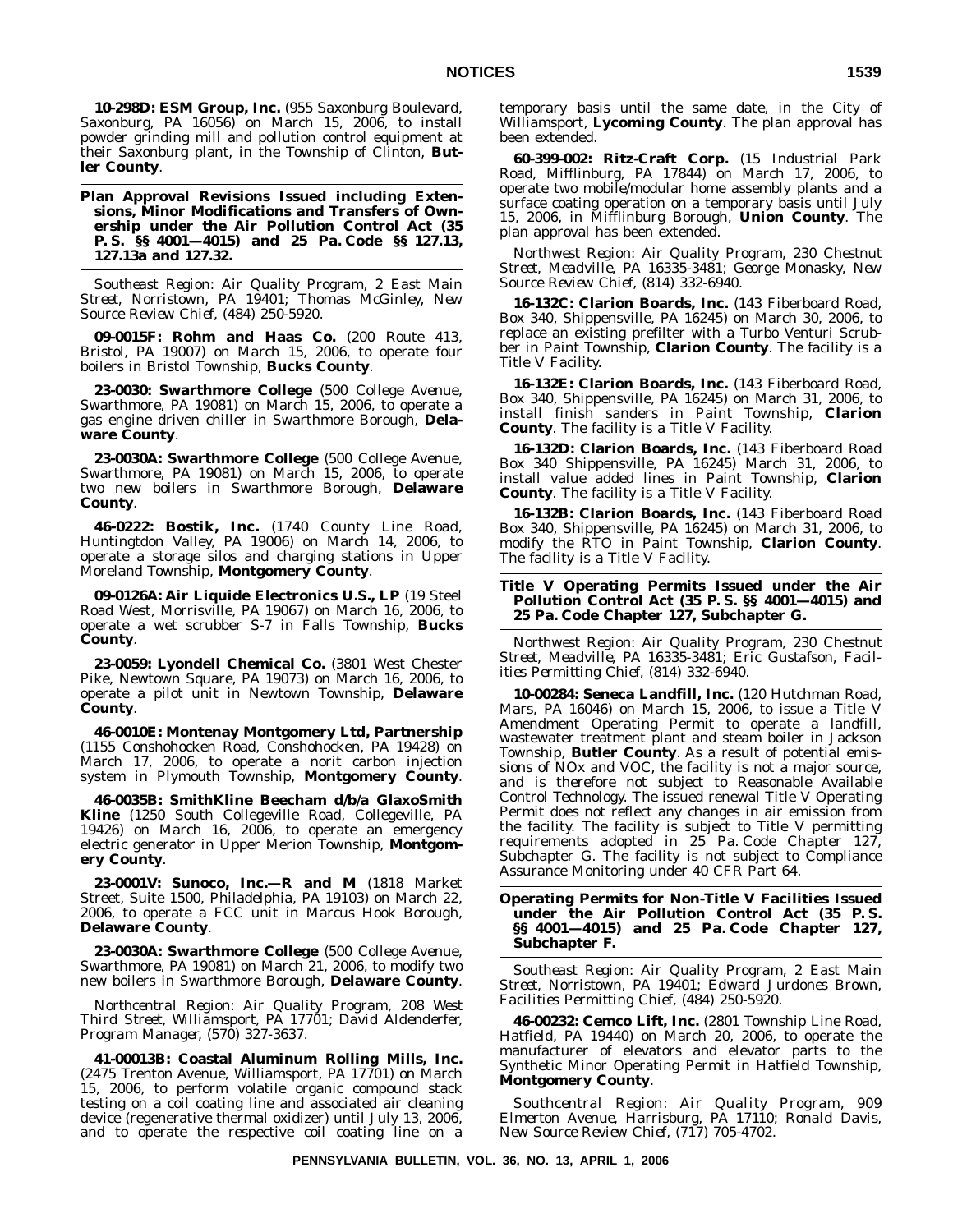**01-03020: Genlyte Thomas Group, Inc.** (100 Craftway Drive, Littlestown, PA 17340-1651) on March 16, 2006, to manufacture street light standards and fixtures at the Littlestown Plant in Littlestown Borough, **Adams County**. This is a renewal of the State-only operating permit.

**07-05034: Department of Military and Veterans Affairs** (P. O. Box 319, Hollidaysburg, PA 16648-0319) on March 15, 2006, to operate the long-term nursing care facility in Allegheny Township, **Blair County**. This is a renewal of the State-only operating permit.

**28-05009: Chambersburg Borough** (160 South 2nd Street, Chambersburg, PA 17201-2544) on March 15, 2006, for three dual fuel engine generators for peak shaving operations at Chambersburg Borough, **Franklin County**. This is a renewal of the State-only operating permit.

**22-03005: Multiserv** (P. O. Box 7408, Steelton, PA 17113-0408) on March 17, 2006, to operate a slag screening, crushing and batching operation in Steelton Borough, **Dauphin County**. This is a renewal of the State-only operating permit.

**38-05008: Rich Maid Kabinetry, LLC** (633 West Lincoln Avenue, Myerstown, PA 17067-2332) on March 15, 2006, to operate a cabinet finishing system in Jackson Township, **Lebanon County**. This is a renewal of the State-only operating permit.

**44-03014: Barr Funeral Home, Inc.** (120 Logan Street, Lewistown, PA 17044) on March 15, 2006, to operate a natural gas operated human crematory controlled by a secondary chamber afterburner in Lewistown Borough, **Mifflin County**.

*Northcentral Region: Air Quality Program, 208 West Third Street, Williamsport, PA 17701; David Aldenderfer, Program Manager, (570) 327-3637.*

**14-00026: Hilex Poly Co., LLC** (P. O. Box 258, Milesburg, PA 16853) on February 6, 2006, issued a State-only operating permit for their polyethylene bag manufacturing facility in Boggs Township, **Centre County**. The facility's main sources include 44 corona treaters, a printing operation consisting of 17 flexographic presses and one parts washer. The State-only operating permit contains all applicable regulatory requirements including monitoring, recordkeeping and reporting conditions.

*Southwest Region: Air Quality Program, 400 Waterfront Drive, Pittsburgh, PA 15222-4745; Mark Wayner, Facilities Permitting Chief, (412) 442-4174.*

**11-00436: Penn Cambria Middle School District** (205 6th Street Cresson, PA 16630) on March 14, 2006, to operate one CNB Tri-Fuel boiler, a Kohler, fuel oil fired generator, a fuel oil fired Bryan Water Boiler and a fuel oil fired Burnham Water Heater at the Middle Schools in Cresson Borough, **Cambria County**.

**26-00451: Consol Docks, Inc.** (1800 Washington Road, Pittsburgh PA. 15241-1421) on March 13, 2006, to operate one coal transshipment terminal with the principle source of emissions being a unit train dump building with water sprays and associated belts and transfer points at the company's Alicia Coal Transshipment Facility in Luzerne Township, **Fayette County**.

**04-00708: Kinder Morgan Arrow Terminals, LP** (2701 Midland-Beaver Road, Industry PA. 15052) on March 15, 2006, for a screening operation, dry storage rooms and two load out buildings at the company's Industry Terminal Lot No. 2 Industry Township, **Beaver County**.

**63-00893: Master Woodcraft, Inc.** (100 Stationvue, Washington, PA 15734) on March 16, 2006, to operate wood furniture manufacturing at the Washington Plant in Chartiers Township, **Washington County**.

**11-00283: Portage Area School District** (84 Mountain Avenue, Portage, PA 15946) on March 16, 2006, to operate a boiler at school in Portage Borough, **Cambria County**.

**26-00545: Brownsville Marine Products** (1800 Paul Thomas Boulevard, Brownsville, PA 15417) on March 15, 2006, to operate manufacturing, repairs, and surface coasts barges used in maritime service.

#### **Operating Permit Revisions Issued including Administrative Amendments, Minor Modifications or Transfers of Ownership under the Air Pollution Control Act (35 P. S. §§ 4001—4015) and 25 Pa. Code §§ 127.412, 127.450, 127.462 and 127.464.**

*Southeast Region: Air Quality Program, 2 East Main Street, Norristown, PA 19401; Edward Jurdones Brown, Facilities Permitting Chief, (484) 250-5920.*

**09-00066: Exelon Generating Station—USX Fairless Works** (USX Fairless Works, Fairless Hills, PA 19030) on March 16, 2006, to address the incompletion of modifications to source 043 concerning the operation on landfill gas, the deletions of conditions that have expired (25 Pa. Code Chapter 123, Small NOx Allocation), and the incorporation of the Chapter 145 (NOx Budget regulations) in Falls Township, **Bucks County**. Administrative Amendment and modification of Title V Operating Permit issued under the Air Pollution Control Act (35 P. S. §§ 4001—4015) and 25 Pa. Code § 127.461.

**09-00035: Plastomer Technologies** (23 Friends Lane, Newtown, PA 189402-1803) on March 20, 2006, to operate a PTFE extrusion facility in Newtown Township, **Bucks County**. This amendment is to address a typographical error and permit contact changes. Administrative Amendment of State-only Operating Permit issued under the Air Pollution Control Act (35 P. S. §§ 4001—4015) and 25 Pa. Code § 127.450.

**46-00250: Parker Hannifin Corp.** (245 Township Line Road, Hatfield, PA 19440-0907) on March 20, 2006, to operate a metal working facility in Franconia Township, **Montgomery County**. This amendment is to address a Change of Ownership from Porter Instruments Company, Inc. Administrative Amendment of State-only Operating Permit issued under the Air Pollution Control Act (35 P. S. §§ 4001—4015) and 25 Pa. Code § 127.450.

**15-00081: Johnson Matthey, Inc.** (1401 King Road, West Chester, PA 19380) on March 20, 2006, to amend the air emission sources to the Natural Minor Operating Permit in West Whiteland Township, **Chester County**.

**23-00025: Norcross Safety Products, LLC** (US 1, Brinton Lake Road, Concordville, PA 19331) on March 20, 2006, to amend the Title V Operating Permit to incorporate a plan approval (PA-23-0025A) and a change of ownership from Fibre-Metal Products Co (Federal tax ID 23-1271305-1) located in Concord Township, **Delaware County**. The facility manufactures personal safety equipment. As a result of potential emissions of VOCs, the facility is a major stationary source as defined in Title I, Part D of the Clean Air Act Amendments and is therefore subject to the Title V permitting requirements adopted in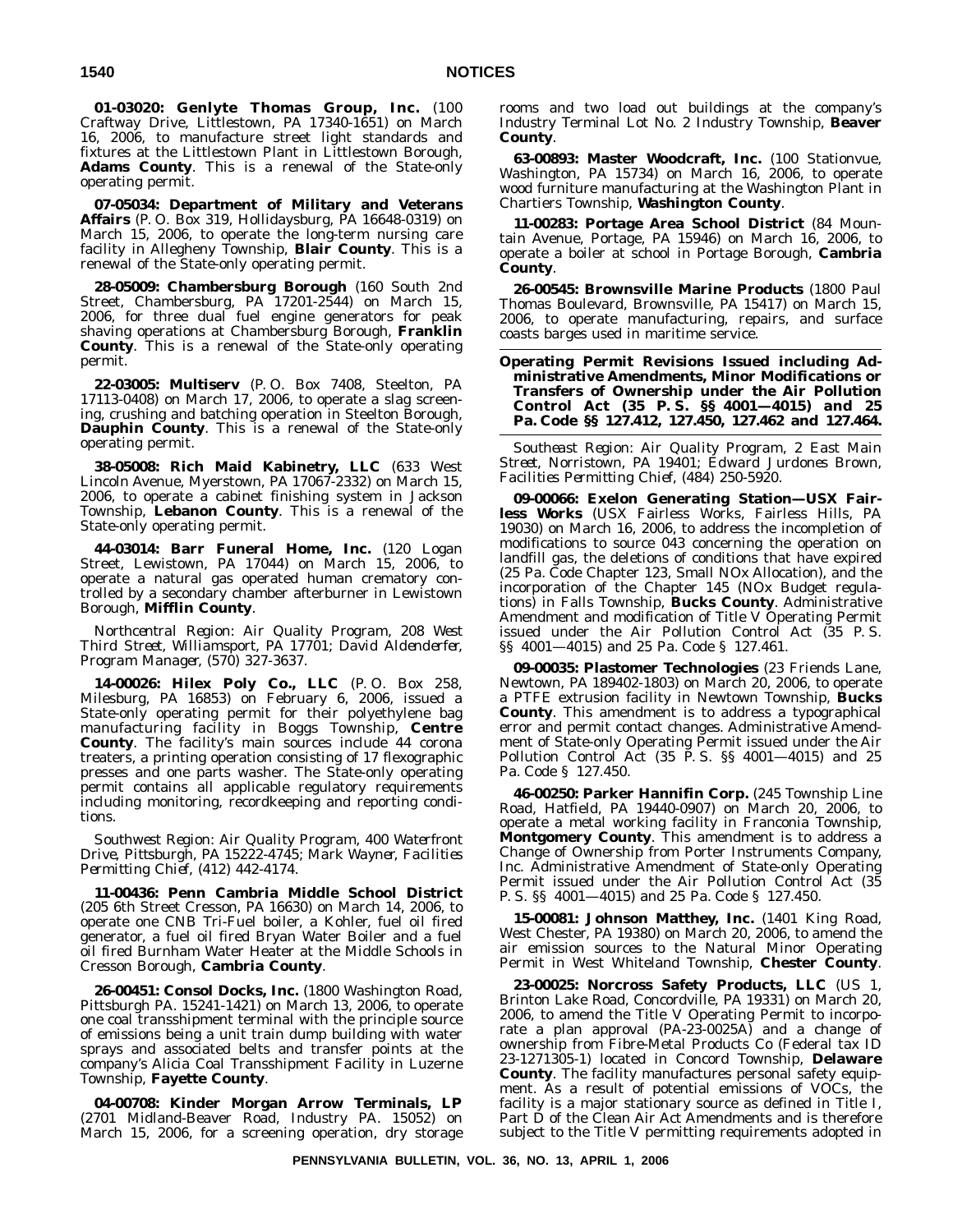25 Pa. Code Chapter 127, Subchapter G. The amended permit contains all applicable requirements including monitoring, recordkeeping and reporting.

*Southcentral Region: Air Quality Program, 909 Elmerton Avenue, Harrisburg, PA 17110; Ronald Davis, New Source Review Chief, (717) 705-4702.*

**05-03003: Chestnut Ridge School District** (P. O. Box 80, Fisthertown, PA 15539-0080) on March 15, 2006, to operate two bituminous coal fired boilers at the Chestnut Ridge Middle School in East Saint Clair Township, **Bedford County**. This operating permit was administratively amended to incorporate Plan Approval 05-03003A. This is revision No. 1.

**06-05130: Caraustar Mill Group, Inc.** (3110 Paper Mill Road, Sinking Spring, PA 19608-9647) on March 15, 2006, to operate a paperboad mill at the Sinking Spring Plant in Spring Township, **Berks County**. This Operating Permit was administratively amended to incorporate Plan Approval 06-05030A. This is revision No. 1.

*Northcentral Region: Air Quality Program, 208 West Third Street, Williamsport, PA 17701; David Aldenderfer, Program Manager, (570) 327-3637.*

**14-00022: State College Area School District** (131 West Nittany Avenue, State College, PA 16801) on February 9, 2006, issued a revised operating permit, for their junior-senior high school in State College Borough, **Centre County**. This revision includes the three Smith model GLO4500A-W-20 natural gas/No. 2 fuel oil fired boilers, each rated at 8.76 mmBtu/hr, designated as Source ID 034. The revision also includes two natural gas fired combustion units each rated at less than 2.5 mmBtu per hour, designated as Source ID 035. This Stateonly (Synthetic Minor) operating permit contains all applicable regulatory requirements including monitoring, recordkeeping and reporting conditions.

*Northwest Region: Air Quality Program, 230 Chestnut Street, Meadville, PA 16335-3481; Eric Gustafson, Facilities Permitting Chief, (814) 332-6940.*

**33-00133: HRI, Inc.—Brookville Plant** (State Route 830, Brookville, PA 15825) on March 10, 2006, to operate a batch asphalt plant in Pine Creek Township, **Jefferson County**.

**25-00930: Erie Shipbuilding, LLC** (220 East Bayfront Parkway, Erie, PA 16507) on March 16, 2006, Synthetic Minor Operating Permit 25-00930 was administratively amended to account for the change in ownership of the facility from Metro Machine Corporation to Erie Shipbuilding, LLC in the City of Erie, **Erie County**.

*Department of Public Health, Air Management Services: 321 University Avenue, Philadelphia, PA 19104; Edward Braun, Chief, (215) 685-9476.*

**V95-037: Rohm and Haas Chemicals LLC** (5000 Richmond Street, Philadelphia, PA 19137) on March 16, 2006 to incorporate a change of the legal entity. The Title V operating permit was originally issued on December 21, 2001.

#### **De Minimis Emissions Increases Authorized under 25 Pa. Code § 127.449.**

*Southwest Region: Air Quality Program, 400 Waterfront Drive, Pittsburgh, PA 15222-4745; Mark Wayner, Facilities Permitting Chief, (412) 442-4174.*

**11-00508: Johnstown Crematory** (1225 St. Clair Road, Johnstown, PA 15905) to install a new 75 pounds per hour pet crematory. The new unit will increase emissions by 0.26 ton per year of PM10, 0.04 tons per year of CO, 0.99 ton per year of NOx, 0.69 ton per year of oxides of sulfur, and 0.01 ton per year of VOCs. These emission increases qualify as de minimis increases under 25 Pa. Code § 127.449.

# **ACTIONS ON COAL AND NONCOAL MINING ACTIVITY APPLICATIONS**

**Actions on applications under the Surface Mining Conservation and Reclamation Act (52 P. S. §§ 1396.1—1396.19a); the Noncoal Surface Mining Conservation and Reclamation Act (52 P. S. §§ 3301—3326); The Clean Streams Law (35 P. S. §§ 691.1—691.1001); the Coal Refuse Disposal Control Act (52 P. S. §§ 30.51—30.66); and The Bituminous Mine Subsidence and Land Conservation Act (52 P. S. §§ 1406.1—1406.21). The final action on each application also constitutes action on the request for 401 Water Quality Certification and the NPDES permit application. Mining activity permits issued in response to the applications will also address the application permitting requirements of the following statutes: the Air Quality Control Act (35 P. S. §§ 4001—4015); the Dam Safety and Encroachments Act (32 P. S. §§ 693.1—693.27); and the Solid Waste Management Act (35 P. S. §§ 6018.101—6018.1003).**

### *Coal Permits Actions*

*California District Mining Office: 25 Technology Drive, Coal Center, PA 15423, (724) 769-1100.*

**56773707 and NPDES Permit No. PA0215775, PBS Coals, Inc.** (1576 Stoystown Road, P. O. Box 260, Friedens, PA 15541), to renew the permit for the Cambria Fuel Refuse Disposal Area in Stoneycreek Township, **Somerset County** and related NPDES permit for reclamation. No additional discharges. Permit issued March 15, 2006.

*Cambria District Mining Office: 286 Industrial Park Road, Ebensburg, PA 15931, (814) 472-1900.*

**56050104 and NPDES No. PA0249777. Hoffman Mining, Inc.**, P. O. Box 130, 118 Runway Road, Friedens, PA 15541, commencement, operation and restoration of a bituminous surface, auger mine in Paint Township, **Somerset County**, affecting 141.0 acres. Application was transferred from Berwind Coal Sales Company, 509 15th Street, Windber, PA 15963. Receiving stream: Shade Creek classified for the following use: CWF. There are no potable water supply intakes within 10 miles downstream. Application received April 8, 2005. Permit issued: March 14, 2006.

*Greensburg District Mining Office: Armbrust Building, R. R. 2 Box 603-C, Greensburg, PA 15601-0982, (724) 925-5500.*

**26980104 and NPDES Permit No. PA0202355. Gary Gioia Coal Company** (319 Karen Drive, Elizabeth, PA 15037). Permit revised to add additional mining acreage and to revise the erosion and sedimentation control plan at an existing surface mining site located in Wharton Township, **Fayette County**, now affecting 156.5 acres. Receiving streams: none. Application received: July 15, 2005. Revision issued: March 10, 2006.

*Knox District Mining Office: White Memorial Building, P. O. Box 669, 310 Best Avenue, Knox, PA 16232-0669, (814) 797-1191.*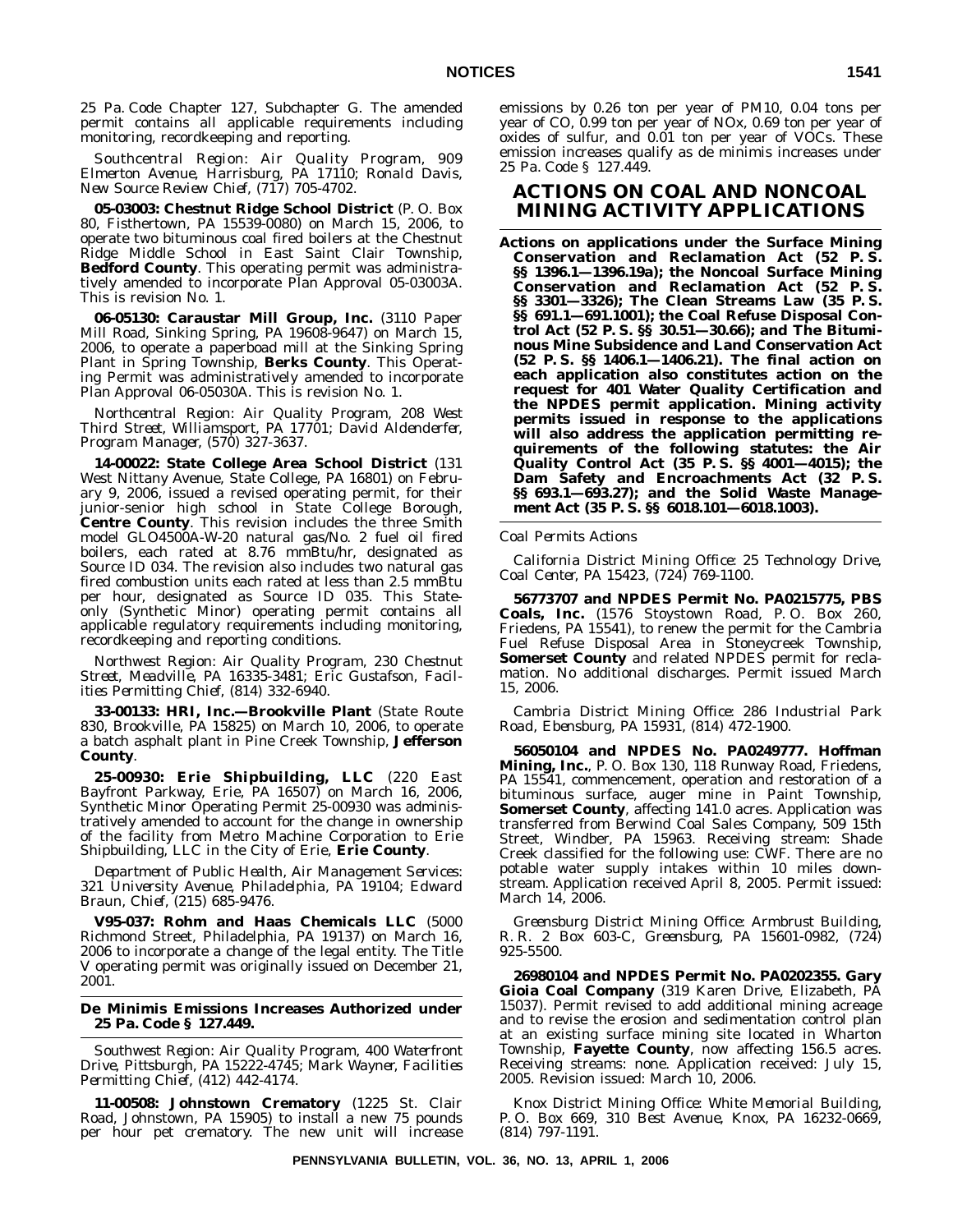**16980102 and NPDES Permit No. PA0227650. TDK Coal Sales, Incorporated** (P. O. Box 259, Brockway, PA 15824). Renewal of an existing bituminous strip operation in Highland Township, **Clarion County** affecting 38.3 acres. Receiving streams: McGourvey Run to the Clarion River. Application received: January 23, 2006. Permit Issued: March 13, 2006.

**10980110 and NPDES Permit No. PA0227889. Fleishner Excavating** (1313 Riverforest Drive, Freeport, PA 16229). Renewal of an existing bituminous surface strip operation in Clinton Township, **Butler County** affecting 58.4 acres. Receiving streams: Lardintown Road to Bull Creek. Application received: January 26, 2006. Permit Issued: March 13, 2006.

**24950102 and NPDES Permit No. PA0227064. Fairview Coal Company** (P. O. Box R, Ridgway, PA 15853). Renewal of an existing bituminous surface strip and beneficial use of biosolids operation in Ridgway Township, **Elk County** affecting 105.0 acres. Receiving streams: UNT of Little Mill Creek and Little Mill Creek. Application received: January 23, 2006. Permit Issued: March 13, 2006.

**10990104 and NPDES Permit No. PA0241644. Ben Hal Mining Company** (389 Irishtown Road, Grove City, PA 16127). Renewal of an existing bituminous surface strip operation in Clay and Center Townships, **Butler County** affecting 68.8 acres. Receiving streams: UNTs to Muddy Creek. Application received: January 26, 2006. Permit Issued; March 14, 2006.

*Moshannon District Mining Office: 186 Enterprise Drive, Philipsburg, PA 16866, (814) 342-8200.*

**17030116 and NPDES No. PA0243621. Hepburnia Coal Company** (P. O. Box 1, Grampian, PA 16838), commencement, operation and restoration of a bituminous surface-auger mine in Jordan Township, **Clearfield County**, affecting 142.2 acres. Receiving streams: UNT "B" to Wilson Run and UNT "C" to North Witmer Run, classified for the following use: CWF. There are no potable water supply intakes within 10 miles downstream. Application received: November 10, 2003. Permit issued: March 8, 2006.

**17990111 and NPDES No. PA0238341. Larry D. Baumgardner Coal Co., Inc.** (P. O. Box 186, Lanse, PA 16849), revision of an existing bituminous surface mine for an insignificant permit boundary correction to add 3.8 acres, in Decatur Township, **Clearfield County**, affecting 95.2 acres. Receiving streams: Laurel Run to Moshannon Creek to West Branch Susquehanna River. Application received January 19, 2006. Permit issued March 9, 2006.

**17040113 and NPDES No. PA0256137. Waroquier Coal Company** (P. O. Box 128, Clearfield, PA 16830), commencement, operation and restoration of a bituminous surface mine in Goshen Township, **Clearfield County**, affecting 18.5 acres. Receiving streams: UNTs to Bloddy Run and UNTs to West Branch Susquehanna River, classified for the following use: CWF. Application received: December 17, 2004. Application returned: March 10, 2006.

### *Noncoal Permits Actions*

*Moshannon District Mining Office: 186 Enterprise Drive, Philipsburg, PA 16866, (814) 342-8200.*

**08060803. Larry Forrest** (R. R. 2, Box 248, Towanda, PA 18848), commencement, operation and restoration of a small noncoal industrial mineral (blue stone and shale) surface mine in Asylum Township, **Bradford County**, affecting 5 acres. Receiving stream: Durell Creek. Application received March 13, 2006.

*Pottsville District Mining Office: 5 West Laurel Boulevard, Pottsville, PA 17901, (570) 621-3118.*

**7974SM3C7 and NPDES Permit No. PA0595853. New Hope Crushed Stone & Lime Company**, (6970 Phillips Mill Road, New Hope, PA 18938), renewal and correction of NPDES Permit for discharge of treated mine drainage from a quarry operation in Solebury Township, **Bucks County**, receiving stream: Primrose Creek. Application received August 9, 2005. Renewal issued March 16, 2006.

#### **ACTIONS ON BLASTING ACTIVITY APPLICATIONS**

**Actions on applications under the Explosives Acts of 1937 and 1957 (73 P. S. §§ 151—161) and 25 Pa. Code § 211.124. Blasting activity performed as part of a coal or noncoal mining activity will be regulated by the mining permit for that coal or noncoal mining activity.**

*Greensburg District Mining Office: Armburst Professional Center, 8205 Route 819, Greensburg, PA 15601, (724) 925-5500.*

**02064003. Mashuda Corp.** (21101 Rte. 19, Cranberry Township, PA 16066). Blasting activity permit for highway construction, located in Findlay and Robinson Townships, **Allegheny and Washington Counties**, with an expected duration of one year. Permit issued: March 15, 2006.

**26064001. Mashuda Corp.** (21101 Rte. 19, Cranberry Township, PA 16066). Blasting activity permit for highway construction, located in Menallen Township, **Fayette County**, with an expected duration of one year. Permit issued: March 17, 2006.

**65064001. J. F. Shea Construction, Inc.** (R. D. 6, Box 2015 Thunder road, Mt. Pleasant, PA 15666). Blasting activity permit for PennDot project located in East Huntingdon Township, **Westmoreland County**, with an expected duration of one year. Permit issued: March 17, 2006.

*Pottsville District Mining Office: 5 West Laurel Boulevard, Pottsville, PA 17901, (570) 621-3118.*

**36064121. Warren's Excavating & Drilling, Inc.** (P. O. Box 189, Bowmansville, PA 17507), construction blasting for Charity Gardens in Clay Township, **Lancaster County** with an expiration date of March 8, 2007. Permit issued March 13, 2006.

**36044123. Keystone Blasting Service** (381 Reifsnyder Road, Lititz, PA 17543), construction blasting for Elam King Ag Building in Strasburg Township, **Lancaster County** with an expiration date of March 30, 2006. Permit issued March 13, 2006.

**38064108. Keystone Blasting Service** (381 Reifsnyder Road, Lititz, PA 17543), construction blasting for a single dwelling in Richland Borough, **Lebanon County** with an expiration date of June 30, 2006. Permit issued March 13, 2006.

**38064109. Keystone Blasting Service** (381 Reifsnyder Road, Lititz, PA 17543), construction blasting for Sidney Nolt Ag Building in Millcreek Township, **Lebanon County** with an expiration date of June 30, 2006. Permit issued March 13, 2006.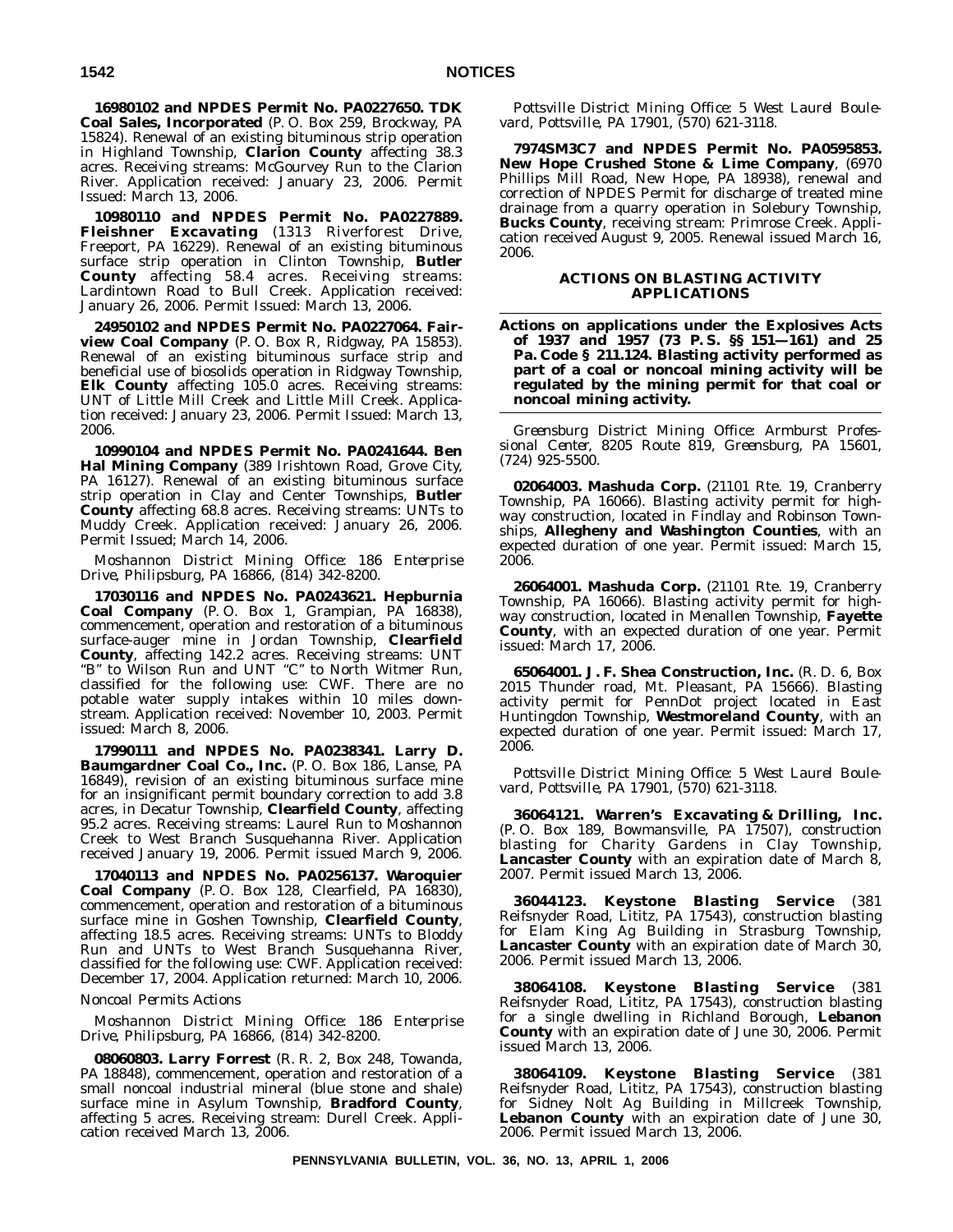**40064104. Holbert Explosives, Inc.** (237 Mast Hope Plank Road, Lackawaxen, PA 18435), construction blasting for Rolling Meadows in Jackson Township, **Luzerne County** with an expiration date of March 1, 2007. Permit issued March 13, 2006.

**45064001. J. Roy's, Inc.** (Box 125, Bowmansville, PA 17507), construction blasting for SR 611 Road Widening Project in Paradise & Pocono Townships, **Monroe County** with an expiration date of March 30, 2007. Permit issued March 15, 2006.

**45064002. J. Roy's, Inc.** (Box 125, Bowmansville, PA 17507), construction blasting for SR 402 By-Pass Project in Smithfield Township, **Monroe County** with an expiration date of March 30, 2007. Permit issued March 15, 2006.

**21064114. John W. Gleim, Jr., Inc.** (625 Hamilton Street, Carlisle, PA 17013), construction blasting for Meadowbrook Farms in North Middleton Township, **Cumberland County** with an expiration date of September 15, 2006. Permit issued March 14, 2006.

**22064111. Hall Explosives, Inc.** (2981 Elizabethtown Road, Hershey, PA 17033), construction blasting for Hummelstown Cemetery in Hummelstown Borough, **Dauphin County** with an expiration date of March 30, 2007. Permit issued March 14, 2006.

**38064110. Hall Explosives, Inc.** (2981 Elizabethtown Road, Hershey, PA 17033), construction blasting for UCC Cemetery in South Londonderry Township, **Lebanon County** with an expiration date of March 30, 2007. Permit issued March 14, 2006.

**67064108. John W. Gleim, Jr., Inc.** (625 Hamilton Street, Carlisle, PA 17013), construction blasting for a single dwelling basement on Thundergust Mill Road in Warrington Township, **York County** with an expiration date of June 15, 2006. Permit issued March 14, 2006.

**23064002. Joao & Bradley Construction** (P. O. Box 20345, Lehigh Valley, PA 18002) and AJT Blasting, LLC, (P. O. Box 20412, Bethlehem, PA 18002), construction blasting for Phase 2b and 2c Sanitary Sewer System in Bethel Township, **Delaware County** with an expiration date of November 30, 2006. Permit issued March 16, 2006.

**09064108. Ed Wean Drilling & Blasting, Inc.** (112 Ravine Road, Stewartsville, NJ 08886), construction blasting for Doylestown Pump Station in Doylestown Borough, **Bucks County** with an expiration date of April 30, 2006. Permit issued March 16, 2006.

**21064115. Hall Explosives, Inc.** (2981 Elizabethtown Road, Hershey, PA 17033), construction blasting for Hillside Farms in Silver Spring Township, **Cumberland County** with an expiration date of March 30, 2007. Permit issued March 16, 2006.

**21064117. Warren's Excavating & Drilling, Inc.** (P. O. Box 189, Bowmansville, PA 17507), construction blasting for Farmington Development in South Middletown Township, **Cumberland County** with an expiration date of March 15, 2007. Permit issued March 16, 2006.

**21064118. Warren's Excavating & Drilling, Inc.** (P. O. Box 189, Bowmansville, PA 17507), construction blasting for Southfield Crossing in Silver Spring Township, **Cumberland County** with an expiration date of March 15, 2007. Permit issued March 16, 2006.

**36064124. Keystone Blasting Service** (381 Reifsnyder Road, Lititz, PA 17543), construction blasting for West Ridge Development in Ephrata Township, **Lancaster County** with an expiration date of December 30, 2006. Permit issued March 16, 2006.

**36064125. Keystone Blasting Service** (381 Reifsnyder Road, Lititz, PA 17543), construction blasting for a home in Pequea Township, **Lancaster County** with an expiration date of April 30, 2006. Permit issued March 16, 2006.

**36064126. Keystone Blasting Service** (381 Reifsnyder Road, Lititz, PA 17543), construction blasting for a warehouse in Upper Leacock Township, **Lancaster County** with an expiration date of December 30, 2006. Permit issued March 16, 2006.

**38064111. Hall Explosives, Inc.** (2981 Elizabethtown Road, Hershey, PA 17033), construction blasting for Windsor Crossing in Palmyra Borough and North Londonderry Township, **Lebanon County** with an expiration date of October 30, 2006. Permit issued March 16, 2006.

**38064112. Hall Explosives, Inc.** (2981 Elizabethtown Road, Hershey, PA 17033), construction blasting for Stone Knoll in South Londonderry Township, **Lebanon County** with an expiration date of March 30, 2007. Permit issued March 16, 2006.

**38064113. Hall Explosives, Inc.** (2981 Elizabethtown Road, Hershey, PA 17033), construction blasting for Colebrook Court in North Cornwall Township, **Lebanon County** with an expiration date of March 30, 2007. Permit issued March 16, 2006.

**46064108. Brubacher Excavating, Inc.** (P. O. Box 528, Bowmansville, PA 17507), construction blasting for CC Estates in Limerick Township, **Montgomery County** with an expiration date of December 31, 2006. Permit issued March 16, 2006.

**46064109. Brubacher Excavating, Inc.** (P. O. Box 528, Bowmansville, PA 17507), construction blasting for Candlewyck Estates in Marlborough Township, **Montgomery County** with an expiration date of December 31, 2007. Permit issued March 16, 2006.

**52064108. Holbert Explosives, Inc.** (237 Mast Hope Plank Road, Lackawaxen, PA 18435), construction blasting for commercial development in Palmyra Township, **Pike County** with an expiration date of March 12, 2007. Permit issued March 16, 2006.

**52064109. Holbert Explosives, Inc.** (237 Mast Hope Plank Road, Lackawaxen, PA 18435), construction blasting for Sugar Mountain in Lackawaxen Township, **Pike County** with an expiration date of March 3, 2007. Permit issued March 16, 2006.

**52064110. Holbert Explosives, Inc.** (237 Mast Hope Plank Road, Lackawaxen, PA 18435), construction blasting for a home in Greene Township, **Pike County** with an expiration date of March 13, 2007. Permit issued March 16, 2006.

**67064110. Warren's Excavating & Drilling, Inc.** (P. O. Box 189, Bowmansville, PA 17507), construction blasting for Pleasant View in Fairview Township, **York County** with an expiration date of March 15, 2007. Permit issued March 16, 2006.

**67064111. Warren's Excavating & Drilling, Inc.** (P. O. Box 189, Bowmansville, PA 17507), construction blasting for Whisper Run in Windsor Township, **York County** with an expiration date of March 15, 2007. Permit issued March 16, 2006.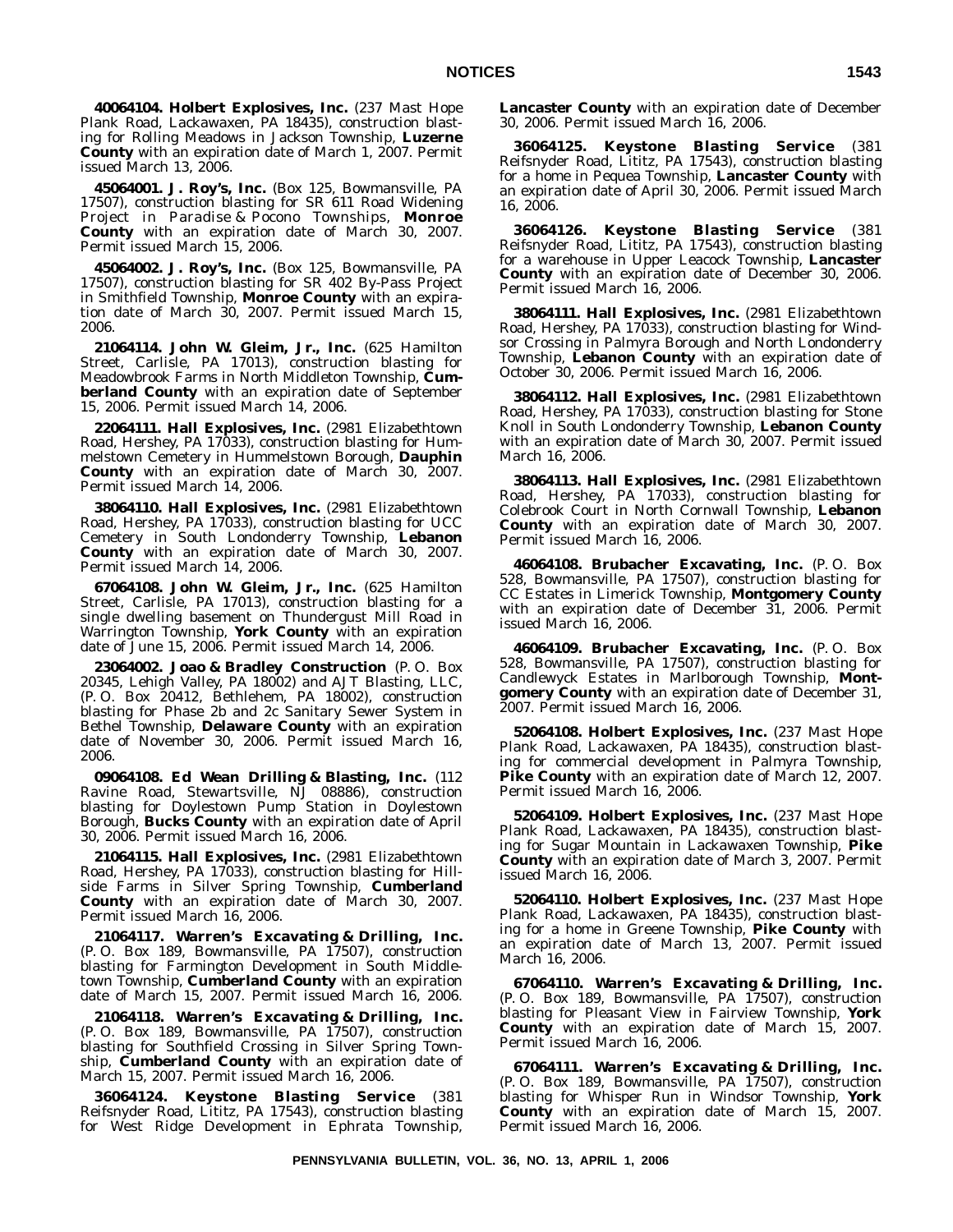# **FEDERAL WATER POLLUTION CONTROL ACT SECTION 401**

The Department of Environmental Protection (Department) has taken the following actions on previously received permit applications, requests for Environmental Assessment approval and requests for Water Quality Certification under section 401 of the Federal Water Pollution Control Act (FWPCA) (33 U.S.C.A. § 1341).

Except as otherwise noted, the Department has granted 401 Water Quality Certification certifying that the construction and operation described will comply with the applicable provisions of sections 301—303, 306 and 307 of the FWPCA (33 U.S.C.A. §§ 1311—1313, 1316 and 1317) and that the construction will not violate applicable Federal and State water quality standards.

Persons aggrieved by an action may appeal, under section 4 of the Environmental Hearing Board Act (35 P. S. § 7514) and 2 Pa.C.S. §§ 501—508 and 701—704 (relating to the Administrative Agency Law), to the Environmental Hearing Board, Second Floor, Rachel Carson State Office Building, 400 Market Street, P. O. Box 8457, Harrisburg, PA 17105-8457, (717) 787-3483. TDD users should contact the Environmental Hearing Board (Board) through the Pennsylvania Relay Service, (800) 654-5984. Appeals must be filed with the Board within 30 days of publication of this notice in the *Pennsylvania Bulletin*, unless the appropriate statute provides a different time period. Copies of the appeal form and the Board's rules of practice and procedure may be obtained from the Board. The appeal form and the Board's rules of practice and procedure are also available in Braille or on audiotape from the Secretary of the Board at (717) 787-3483. This paragraph does not, in and of itself, create any right of appeal beyond that permitted by applicable statutes and decision law.

For individuals who wish to challenge an action, appeals must reach the Board within 30 days. A lawyer is not needed to file an appeal with the Board.

Important legal rights are at stake, however, so individuals should show this notice to a lawyer at once. Persons who cannot afford a lawyer may qualify for free pro bono representation. Call the Secretary to the Board at (717) 787-3483 for more information.

**Actions on applications for the following activities filed under the Dam Safety and Encroachments Act (32 P. S. §§ 693.1—693.27), section 302 of the Flood Plain Management Act (32 P. S. § 679.302) and The Clean Streams Law (35 §§ 691.1—691.702) and Notice of Final Action for Certification under section 401 of the FWPCA (33 U.S.C.A. § 1341).**

*Permits, Environmental Assessments and 401 Water Quality Certifications Issued*

### **WATER OBSTRUCTIONS AND ENCROACHMENTS**

*Southeast Region: Water Management Program Manager, 2 East Main Street, Norristown, PA 19401.*

**E15-749. Pocopson Township**, P. O. Box 1, Pocopson, PA 19366, Pocopson Township, **Chester County**, ACOE Philadelphia District.

To construct and maintain an approximately 1,860 linear feet long 6-feet wide macadam and stone bike and hiking trail consisting of several pedestrian bridges crossing the tributaries and Pocopson Creek (TSF-MF). The trail will be placed along Route 52 through open space area of the Overlook Circle Development (Unionville, PA, Quadrangle N: 4.9 inches; W: 3.4) in Pocopson Township, Chester County.

The proposed work will include the following:

1. Culvert A—To install and maintain 20-feet long 42-inch HDPE culvert in and along the tributary to Pocopson Creek (TSF-MF).

2. Culvert B—To install and maintain 20-feet long 48-inch HDPE culvert in and along the tributary to Pocopson Creek (TSF-MF).

3. Culvert C—To install and maintain 20-feet long 42-inch HDPE culvert in and along the tributary to Pocopson Creek (TSF-MF).

4. To install and maintain 6-foot wide by 60-foot long bridge over the Pocopson Creek (TSF-MF).

The issuance of this permit also constitutes approval of a Water Quality Certification under section 401(a) of the Federal Water Pollution Control Act (33 U.S.C.A. § 1341(a)).

*Northeast Region: Watershed Management Program Manager, 2 Public Square, Wilkes-Barre, PA 18711-0790.*

**E54-323. JELD-WEN, Inc.**, P. O. Box 1540, Klamath Falls, OR 97604. Ringtown Borough, **Schuylkill County**, United States Army Corps of Engineers Baltimore District.

To place fill in approximately 0.12 acre of PEM wetlands in Dark Run Watershed for the purpose of expanding an existing window manufacturing facility and operations. The permittee is required to provide 0.12 acre of replacement wetlands. The project is located on the east side of West Main Street and west of Shenandoah Streets (Shenandoah, PA Quadrangle N: 19.0 inches; W: 15.8 inches). (Subbasin: 5E)

*Northcentral Region: Water Management Program Manager, 208 West Third Street, Williamsport, PA 17701, (570) 327-3636.*

**E14-440A. Department of Transportation**, 1924-30 Daisy Street, Clearfield, PA 16830. U.S. Route 220, Section G10 Stream Mitigation in Huston and Worth Townships, Patton and Benner Townships, **Centre County**, ACOE Baltimore District (Port Matilda, PA Quadrangle N: 15.58 inches; W: 2.22 inches) and (Port Matilda, PA Quadrangle N: 19.75 inches; W: 0.37 inch), respectively.

To construct and maintain 22,069 linear feet of stream restoration/enhancement within Bald Eagle Creek (north) (12,381 linear feet), Bell Hollow Run (800 linear feet), Reese Hollow Run (3,759 linear feet) and Williams Hollow Run (4,069 linear feet) using a natural stream channel design approach including the installation of in-stream structures (5 rock vanes, 6 cross vanes, 20 J-hooks, 2 flow deflector vanes, 2 imbricated stone banks, 28 boulders, 15 areas of stone toe protection, 16 streambank soil lift areas and 1 root wad area), channel relocation, stream and floodway excavation and filling, 8 stone channel crossings, 8 hog slat channel crossings, 20,601 linear feet of streambank fencing and riparian plantings. The project is being constructed to provide mitigation for stream impacts associated with the US 220 (I-99) project, construction sections C10, A11, C11, A12, B12 and C12. Mitigation is being performed in accordance with the procedures and environmental commitments of the US Route 220 Natural Resource Compensation Plan (NRCP) and as required by Department of Environmental Protection permits E14-420 (C10), E14-402 (A11), E14-367 (C11), E14-403 (A12),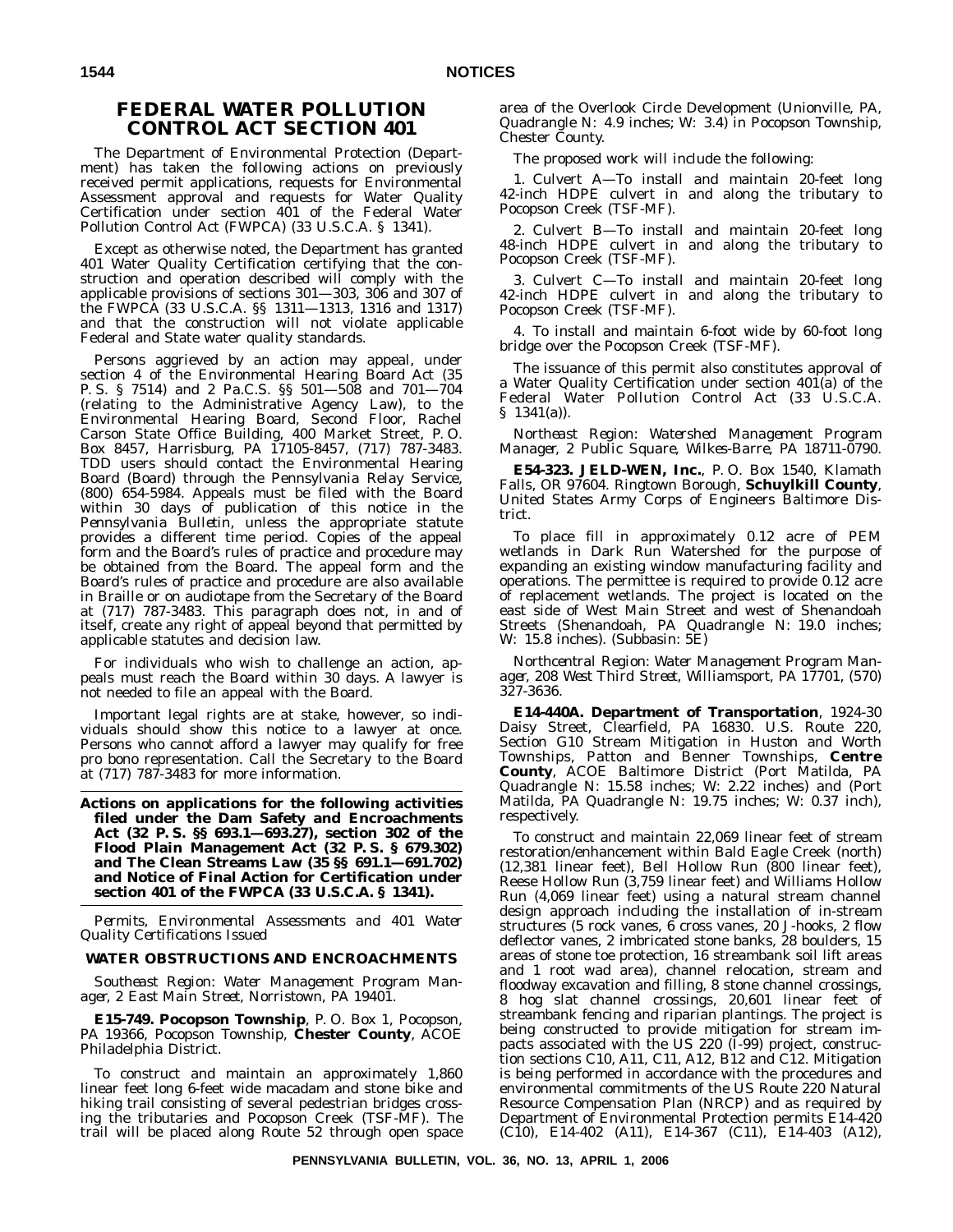E14-349 (B12) and E14-371 (C12). Stream restoration/ enhancement activities will be performed on four reaches of Bald Eagle Creek: Reach 1 (Beckwith and Bell Hollow Run Site: begin lat 40° 46′ 02″ long 78° 05′ 51″ end lat 40° 46′ 26″ long 78° 05′ 14″); Reach 2 (Liner Site: begin lat 40° 46′ 31″ long 78° 05′ 12″ end lat 40° 46′ 49″ long 78° 04' 48"); Reach 3 (Port Matilda Borough Site: begin lat 40° 47′ 40″ long 78° 03′ 29″ end lat 40° 47′ 56″ long 78° 03′ 00"); and Reach 4 (Valley Homes Site: begin lat 40° 48′ 58″ long 78° 01′ 56″ end lat 40° 49′ 02″ long 78° 01' 49"), tributaries to Bald Eagle Creek (Reese Hollow No. 1: begin lat 40° 47′ 59″ long 78° 05′ 49″ end lat 40° 47' 46" long 78° 05' 37" and Reese Hollow No. 2: begin lat 40° 47′ 33″ long 78° 05′ 20″ end lat 40° 47′ 24″ long 78° 04' 58") in Worth Township and Taylor Township, Centre County, ACOE Baltimore District (Port Matilda, PA Quadrangle N: 8.6 inches; W: 7.5 inches).

The stream mitigation project will impact 1.16 acres of riparian palustrine emergent wetlands. Wetland impacts are associated with placement of fill, streambank grading, and construction of at-grade crossings for the purpose of limiting stream access points for property owners and livestock. The stream improvements will involve minor grading within the floodplain of the northern Bald Eagle Creek and its tributaries. The grading will involve 15,794 cubic yards of excavation (cut) and 11,728 cubic yards of fill in the floodplain, which corresponds to the construction activities resulting in a net excavation of 4,066 cubic yards for the project. The project improvements will provide opportunity for wetlands to reestablish along the stream floodplains.

This permit is hereby amended to give consent to include the following stream mitigation using a natural stream channel design approach along: Buffalo Run located between Latitude 40° 51' 19", Longitude 77° 52' 51" and Latitude  $40^{\circ}$  51' 34", Longitude  $77^{\circ}$  52' 37"—1) Establish a permanent conservation easement along the riparian zone; 2) Increase the density of woody vegetation within the riparian zone; 3) Stabilize the right toe with 60 linear feet of R-4 riprap to prevent further accelerated bank erosion next to the shed owned by the Stephens family; 4) Realign 140 linear feet of the stream channel and stabilize the right toe with 150 linear feet of R-4 riprap to prevent further erosion and undercutting of SR 550 roadway embankment located 800 feet upstream of the Stephens family shed; and 5) Use temporary pumparound-cofferdams systems to allow for working in dry conditions in the stream channel (Temporary impact 0.65 acre of Exceptional Value wetlands due to construction vehicle impacts and permanently impact 0.02 acre of Exceptional Value wetland due to the minor change to channel planform near the SR 550 undercut.); Ardery Hollow Run located between Latitude 40° 50' 13", Longitude 78° 1′ 11″ and Latitude 40° 50′ 6″, Longitude 78° 0′ 47—6) Reconnect the stream channel with the adjacent floodplain by grading 2,000 linear feet of streambanks; 7) Remove existing riprap from inlet and outlet of private culverts and replace 54 linear feet of riprap after banks have been graded; 8) Replace a timber railroad tie wall with 63 lf of imbricated stone bank; 9) Provide a 12-foot by 32-foot stone channel crossing upstream of Ardery Hollow Road bridge for livestock use; 10) Realign 250 linear feet of stream channel and improve the flow approach through the Ardery Hollow Road public bridge using two rock cross vanes, one rock vane and one j-vane; 11) Modify the planform geometry at tortuous meander bends to provide a stable radius of curvature and incorporate bioengineered bank stabilization measures; 12) Construct 800 linear feet livestock fencing along the left bank

of the lower reach; 13) Increase the density of woody vegetation within the riparian zone; 14) Establish a permanent conservation easement along the riparian zone; 15) Construct a temporary support system next to the two abutments of the township bridge over Ardery Hollow Run to help protect the bridge from the heavy loads and more frequent traffic of construction vehicle for this project; 16) Remove an existing 15-inch CMP, then construct and maintain a 21-inch diameter by 18-foot long with the associated R-5 riprap aprons in a tributary to Ardery Hollow Run; 17) Use temporary pump-aroundcofferdams systems to allow for working in dry conditions in the stream channel (Temporary impact 0.04 acre of wetlands due to cofferdams and 0.003 acre of permanent wetland impacts due to streambank grading.).

**E12-160. Cameron County Conservation District**, 20 East Fifth Street, Emporium, PA 15834. Clear Creek Stabilization Project in Shippen Township, **Cameron County**, ACOE Baltimore District (Rich Valley, PA Quadrangle N: 2.13 inches; W: 11.25 inches).

To realign the channel of Clear Creek and to construct, operate and maintain a minimum of five rock cross vanes and two rock straight vanes for the stabilization of 875 feet of eroded streambank. Rock vane construction shall be conducted in minimum stream flow conditions needed to establish stream centerline, as well as conducted from the streambank to the fullest extent possible. Since Clear Creek is a wild trout fishery, no construction or future repair work shall be done in or along the stream channel between October 1 and December 31 without the prior written approval of the Fish and Boat Commission. Since Clear Creek is also a stock trout fishery, no construction or future repair work shall be done in or along the stream channel between March 1 and June 15 without the prior written approval of the Fish and Boat Commission. The project is located along the southern right-of-way of Clear Creek Road at the intersection of Jenks Run Road and Clear Creek Road. The realignment of Clear Creek required for streambank stabilization will permanently impact 0.01 acre of permanent wetland that the Department has deemed as de minus impacts. The permittee shall not be required to construct replacement wetlands for the mitigation of the de minimis wetland impacts.

**E41-563. Sleepy Hollow Rod and Gun Club**, c/o Richard Kost, 611 Wade Road, Saint Clair, PA 17970. Cabin reconstruction in Pine Township, **Lycoming County**, ACOE Baltimore District (English Center, PA Quadrangle N: 9.58 inches; W: 8.12 inches).

To construct and maintain a 39-foot by 36-foot cabin with the first floor elevated above the 100-year floodway of Pine Creek on Piers (English center PA Quadrangle N: 9.58 inches; W: 8.12 inches) on the south side of SR 4001 about 1 mile south of English Center, Pine Township, Lycoming County. The project will not impact waterways or wetlands while disturbing less than 0.05 acre of earth. Pine Creek is a CWF stream.

*Southwest Region: Watershed Management Program Manager, 400 Waterfront Drive, Pittsburgh, PA 15222- 4745.*

**E02-1509. Pittsburgh Water and Sewer Authority**, 441 Smithfield Street, Pittsburgh, PA 15222. To construct a sewer line in Bellevue Borough and the City of Pittsburgh, **Allegheny County**, Pittsburgh ACOE District. (Pittsburgh West, PA Quadrangle N: 20.2 inches; W: 6.6 inches and Latitude: 40° 29′ 10″—Longitude: 80° 02' 51"). To construct and maintain a new 48-inch diameter sewer line along and across the channel of Jacks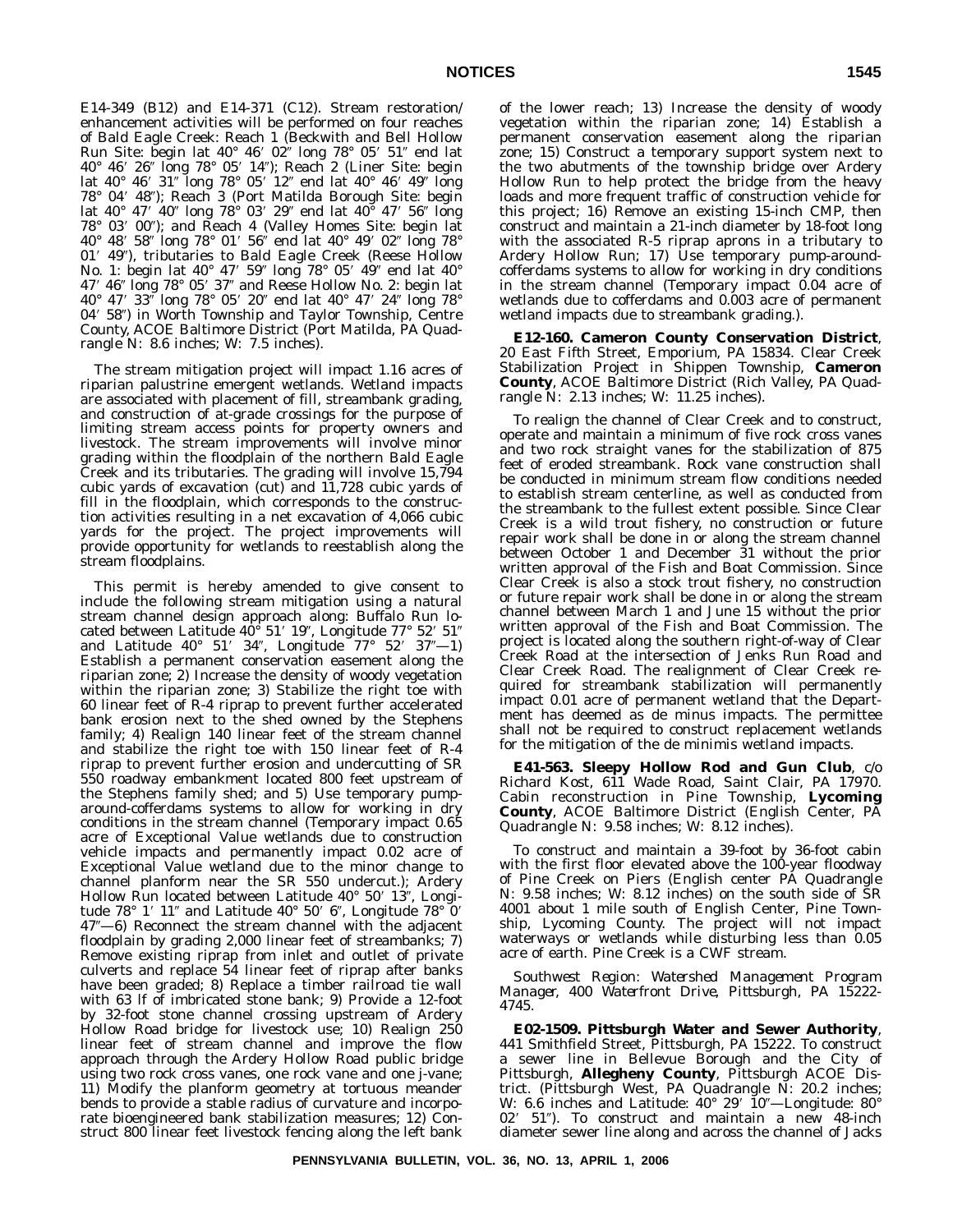Run (WWF), an 84-inch diameter culvert approximately 620 feet long along under the bed across the channel of Jacks Run (WWF) and an 18-inch diameter sewer line under the bed and across the channel of Jacks Run for the purpose of upgrading the existing sewer system. The project is located at the intersection of Belgium Street and Farragut Street and will impact 750 linear feet of stream channel.

**E04-308. FirstEnergy Generation Corporation**, 76 South Main Street, Akron, OH 44308. To place fill in wetlands in Greene and Hanover Townships, **Beaver County**, Pittsburgh ACOE District. To place and maintain fill in 5 wetlands in PA, Wetland A: 0.01, Wetland B: 0.01 acre, Wetland D: 0.05 acre, Wetland H: 0.01 acre and Wetland L: .79 acre for a total of 0.87 acre of wetlands (PEM) in this Commonwealth to impact 20 UNTs to Little Blue Run (TSF) for a total length of 4,466 feet in this Commonwealth. The project is for the expansion of the existing Little Blue Run (LBR) residual waste disposal facility (East Liverpool South, OH-WV-PA. Quadrangle N: 21.3 inches; W: 1.9 inches West; Latitude 40° 37- 2"-Longitude: 80° 30' 49") in Greene Township, Beaver County. To mitigate for the wetland impacts the applicant proposes to construct and maintain 2 acres of replacement wetlands (PEM/PSS) (East Liverpool South OH-WV-PA. Quadrangle N: 17.4 inches; W: 0.1 inch; and Latitude: 40° 35′ 45″—Longitude: 80° 30′ 3″) in Greene Township, Beaver County. To compensate for the stream impacts the applicant proposes to stabilize 9,219 feet of perennial streams by fencing stream banks, constructing stabilized livestock stream crossings, ramps and developing alternative watering sources at four farms. The McElhaney Farm is located along Mill Creek (Hookstown, PA Quadrangle N: 17.8 inches; W: 12.9 inches; and Latitude: 40° 35′ 53″—Longitude: 80° 28′ 5″) in Greene Township, Beaver County, the Weltner Farm is located along the South Fork of Tomlinson Run, (East Liverpool South, OH-WV-PA Quadrangle N: 9.6 inches; W: 2.5 inches and Latitude:  $40^{\circ}$  33' 10"—Longitude: 80° 31' 5") in Hanover Township, Beaver County and the Allison and Herron Farms are located along the North Fork of Kings Creek (East Liverpool South, OH-WV-PA. Quadrangle N: 3.0 inches; W: 1.0 inches and Latitude: 40° 30′ 59″— Longitude: 80° 30′ 26″) in Hanover Township, Beaver County.

**E11-311. Allegheny Township**, 107 Storm Road, Loretto, PA 15940. To remove a bridge and construct a channel located under the bridge in Allegheny Township, **Cambria County**, Pittsburgh ACOE District. (Cresson, PA Quadrangle N: 21.1 inches; W: 13.9 inches and Latitude: 40° 29′ 28″—Longtiude: 78° 36′ 00″). To remove the existing bridge and concrete weir; to construct and maintain a channel located under the bridge to allow the upper pool to match the existing lower pool of Cresson Lake; to construct and maintain a new bridge having a span of approximately 40 feet and underclearance of approximately 9 to 11 feet located in and across Clearfield Creek/Cresson Lake (WWF); to construct and maintain various stormwater outfalls to Clearfield Creek/Cresson Lake; and to place and maintain fill in 0.003 acre of wetlands. The project is located on Shapiro Road (T-456) just west of its intersection with Ice Plant Road (T-452).

**E26-332. Turnpike Commission**, P. O. Box 67676, Harrisburg, PA 17106-7676. Mon Fayette Expressway, Section 51E1, Colvin Run in Redstone Township, **Fayette County**, Pittsburgh ACOE District. (New Salem, PA Quadrangle N: 22.45 inches; W: 14.15 inches and Latitude: 39° 59′ 55.4″—Longitude: 79° 51′ 3.8″). To construct:

1. A 390-foot long, 72-inch RC pipe stream enclosure which includes 44 feet of rock apron and is depressed 6 inches in a UNT to Colvin Run (WWF) located at Brownsville Connector, Station 177+00, (Latitude: 39° 59- 55.4"; Longitude: 79° 51' 3.8"; and New Salem, PA Quadrangle N: 22.45 inches; W: 14.15 inches). This structure includes a temporary stream crossing and a temporary stream relocation of said stream. The post construction drainage area is approximately 144 acres.

2. A 1,285-foot long, 48-inch RC pipe stream enclosure depressed 6 inches in a UNT to Colvin Run (WWF) located at SR 43, Station 540+09, (Latitude: 39° 59′ 44.8″; Longitude: 79° 50′ 55.9″; and New Salem, PA Quadrangle N: 21.90 inches; W: 13.91 inches). This structure includes a temporary stream crossing and a temporary stream relocation of said stream.

3. A 903-foot long placement of fill in a UNT to Colvin Run (WWF) located at Brownsville Connector, Station 196+00, (Latitude: 39° 50' 34.2"; Longitude: 79° 50' 56.6"; and New Salem, PA Quadrangle N: 21.37 inches; W: 13.94 inches).

4. A 305-foot long channel relocation of a UNT to Colvin Run (WWF) SR 43, Station 536+00, (Latitude: 39° 59' 40.3"; Longitude: 79° 50' 48.9"; and New Salem, PA Quadrangle N: 21.67 inches; W: 13.64 inches).

5. A 427-foot long placement of fill in a UNT to Colvin Run (WWF) located at SR 43, Station 542+00, (Latitude: 39° 59′ 47.9″; Longitude: 79° 50′ 57.1″; and New Salem, PA Quadrangle N: 21.18 inches; W: 13.82 inches).

6. A 374-foot long placement of fill in a UNT to Colvin Run (WWF) located at Brownsville Connector, Station 173+90, (Latitude: 39° 59' 55.7"; Longitude: 79° 51' 6.4"; and New Salem, PA Quadrangle N: 22.46 inches; W: 14.3 inches).

7. A 500-foot long, 54-inch RC pipe stream enclosure depressed 6 inches in UNTs to Colvin Run (WWF) located at SR 43, Station 509+00, (Latitude: 39° 59′ 31.2″; Longitude: 79° 50′ 19.1″; and New Salem, PA Quadrangle N: 21.81 inches; W: 12.49 inches). This structure includes a temporary stream relocation to construct the 54-inch RC pipe, a temporary stream crossing, and a 450-foot long stream relocation of the stream.

8. A 300-foot long, 60-inch RC pipe stream enclosure depressed 6 inches in a UNT to Colvin Run (WWF) located at Colvin Run Road Connector, Station 23+00, (Latitude: 39° 59′ 31.5"; Longitude: 79° 50′ 13.1"; and New Salem, PA Quadrangle N: 21.19 inches; W: 12.25 inches). This structure includes a temporary stream relocation of the stream.

9. A 125-foot long placement of fill in a UNT to Colvin Run (WWF) located at SR 43, Station 500+00, (Latitude: 39° 59′ 25.2"; Longitude: 79° 50′ 8.4"; and New Salem, PA Quadrangle N: 20.88 inches; W: 12.1 inches).

10. A 313-foot long channel relocation of a UNT to Colvin Run (WWF) SR 43, Station 495+00, (Latitude: 39° 59' 31.5"; Longitude: 79° 50' 4.98"; and New Salem, PA Quadrangle N: 20.71 inches; W: 12.0 inches). This stream relocation includes a temporary 60-foot long 36 inch stream enclosure of the stream.

11. A 420-foot long placement of fill in a UNT to Colvin Run (WWF) located at SR 43, Station 491+00, (Latitude: 39° 59′ 22.4″; Longitude: 79° 50′ 3.71″; and New Salem, PA Quadrangle N: 20.72 inches; W: 11.91 inches).

12. A 460-foot long, 66-inch RC pipe stream enclosure depressed 6 inches in Colvin Run (WWF) located at SR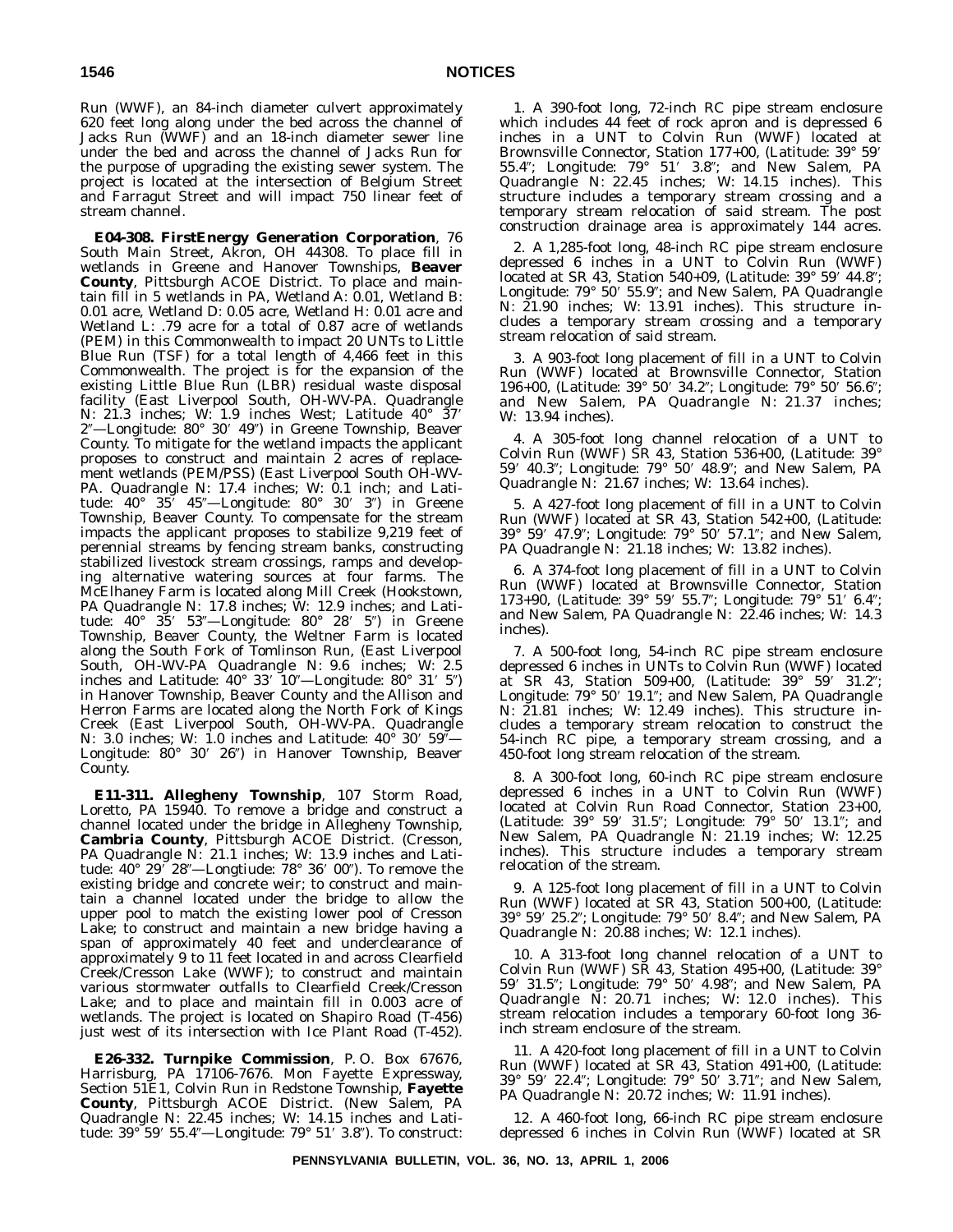43, Station 500+19, (Latitude: 39° 59′ 26.9″; Longitude: 79° 50′ 9.3″; and New Salem, PA Quadrangle N: 20.92 inches; W: 12.11 inches). This structure includes a temporary stream relocation, two temporary stream crossings and a 60-foot long stream relocation of the stream.

13. A 260-foot long, 72-inch RC pipe stream enclosure which includes 32 ft of rock apron and is depressed 6 inches in Colvin Run (WWF) located at Colvin Run Road Connector, Station 19+50, (Latitude: 39° 59′ 30.3"; Longitude: 79° 50′ 8.9″; and New Salem, PA Quadrangle N: 21.1 inches; W: 12.1 inches). This structure includes a temporary stream relocation of the stream. The postconstruction drainage area is approximately 119 acres.

14. A 35-foot long, 42-inch RC pipe culvert in a UNT to Dunlap Creek (WWF) located at Brownsville Connector, Station 152+50, (Latitude: 40° 0′ 5.04″; Longitude: 79° 51′ 37"; and Fayette City, PA Quadrangle N: 0.198 inch; W: 15.49 inches).

15. A 42-foot long channel relocation of a UNT to Redstone Creek (WWF) Brownsville Connector, Station 121+00, (Latitude: 40° 0' 34.7"; Longitude: 79° 51' 50.8"; and Fayette City, PA Quadrangle N: 1.724 inches; W: 15.99 inches).

16. Fill and maintain a total of 0.897 acre of wetland from sites extending over the project area.

Except for items 1 and 13 all drainage areas are less than 100 acres.

Culvert lengths in drainage areas less than 100 acres include rock apron lengths.

This project is associated with the construction of Section 51E1 (a mile long section) of the Mon/Fayette Expressway and a Brownsville connection road centered approximately 2 miles east of Brownsville in Redstone Township, Fayette County, Pittsburgh A.C.O.E. District. The proposed project has a total of 7,374 feet of stream and 0.897 acre of wetland impacts. Wetland and stream impact mitigation is provided by E26-326 issued September 2005.

### *Northwest Region: Watershed Management Program Manager, 230 Chestnut Street, Meadville, PA 16335-3481.*

**WL1606601, Columbia Gas Transmission. Pine Creek Retirement Project**, in Hawthorne Borough, **Clarion County**, ACOE Pittsburgh District (New Bethlehem, PA Quadrangle N: 5.1 inches; W: 1.9 inches).

The applicant proposes to retire by abandonment in ground 2,760 feet of 2-inch natural gas pipeline 15502 in Hawthorne Borough, **Clarion County** and Redbank Township, Armstrong County. The project does not include replacement. There is an exposed section of line 15502 at Pine Creek that is required to be lifted and removed as part of the project approximately 600 feet east of Route 28 at the railroad crossing over Pine Creek at the northeast corner of Hawthorne Borough and involving: 1) the removal of 45 feet of 2-inch gas pipeline over Pine Creek in Hawthorne Borough; and 2) the retirement of 2,760 feet of 2-inch natural gas pipeline by abandonment in Hawthorne Borough, Clarion County and Redbank Township, Armstrong County. Pine Creek is a perennial stream classified as CWF.

**E25-705, Robert Minich**, 140 Sunset Beach Road, North East, PA 16428. Retaining Wall Modification and Home Construction, in North East, **Erie County**, ACOE Pittsburgh District (North East, PA-NY Quadrangle N: 21.1 inches; W: 11.2 inches).

The applicant proposes to conduct the following activities within the floodway of Sixteen Mile Creek at the property located at 140 Sunset Beach Road: 1) to reconstruct and maintain a damaged 36-foot long by 8-foot high retaining wall with new dimensions of 36 feet long by 10 feet high and consisting of 2-foot by 2-foot by 6-foot concrete blocks; and 2) to remove the existing house and to construct and maintain house and deck having dimensions of approximately 90 feet by 22 feet within the approximate footprint and same hydraulic shadow location of the existing structure. This permit application is the result of an enforcement action, and the structures have already been constructed. The retaining wall was damaged during the hurricane related floods of 2004. Sixteenmile Creek is a perennial stream classified as a WWF and migratory fishery. The project proposes to directly impact approximately 50 feet of stream and approximately 2,000 square feet of floodway.

### **SPECIAL NOTICES**

#### **Request for Comment and Notice of Public Meeting for the Proposed Total Maximum Daily Load (TMDL) for the Alder Run Watershed in Clearfield County**

The Department of Environmental Protection (Department) will hold a public meeting to discuss and accept comments on a proposed TMDL for the Alder Run Watershed in Clearfield County. The meeting will be held on May 17, 2006, beginning at 2 p.m. at the Moshannon District Mining Office on Enterprise Drive in Philipsburg, PA. Individuals who plan to make a presentation at the public meeting should contact John Mital, Moshannon District Mining Office at (814) 342-8200 no later than 4 p.m. on Friday, May 12, 2006. The Department will consider all comments in developing the final TMDL for the Alder Run Watershed, which will be submitted to the Environmental Protection Agency for approval.

The proposed TMDL for the Alder Run Watershed was established in accordance with the requirements of the Clean Water Act, Section 303(d). One stream segment in the Alder Run Watershed has been identified as impaired on the 1996 Pennsylvania Section 303(d) list due to depressed pH and/or high concentrations of metals. The listed segment and miles degraded are shown in the following table:

| Stream Code         |             |                |
|---------------------|-------------|----------------|
| <i>(Segment ID)</i> | Stream Name | Miles Degraded |
| 25924 (7160)        | Alder Run   | 10.79          |

The proposed plan provides calculations of the stream's total capacity to accept metals (aluminum, iron, manganese and acidity), pH and maintain levels below water quality criteria. The applicable water quality criteria are as follows:

| Parameter | Criterion value<br>(mg/l) | Total Recoverable/<br><i>Dissolved</i> |
|-----------|---------------------------|----------------------------------------|
| Aluminum  | 0.75                      | <b>Total Recoverable</b>               |
| Iron      | 1.5                       | <b>Total Recoverable</b>               |
| Manganese | 1.00                      | <b>Total Recoverable</b>               |
| PН        | $6.0 - 9.0$               | NΑ                                     |

The primary pollutant source for the watershed is abandoned mine workings. This watershed was mined for coal in the 1900s. The effects of this are still present.

The proposed TMDL was developed using Monte Carlo Simulation to determine long-term average concentrations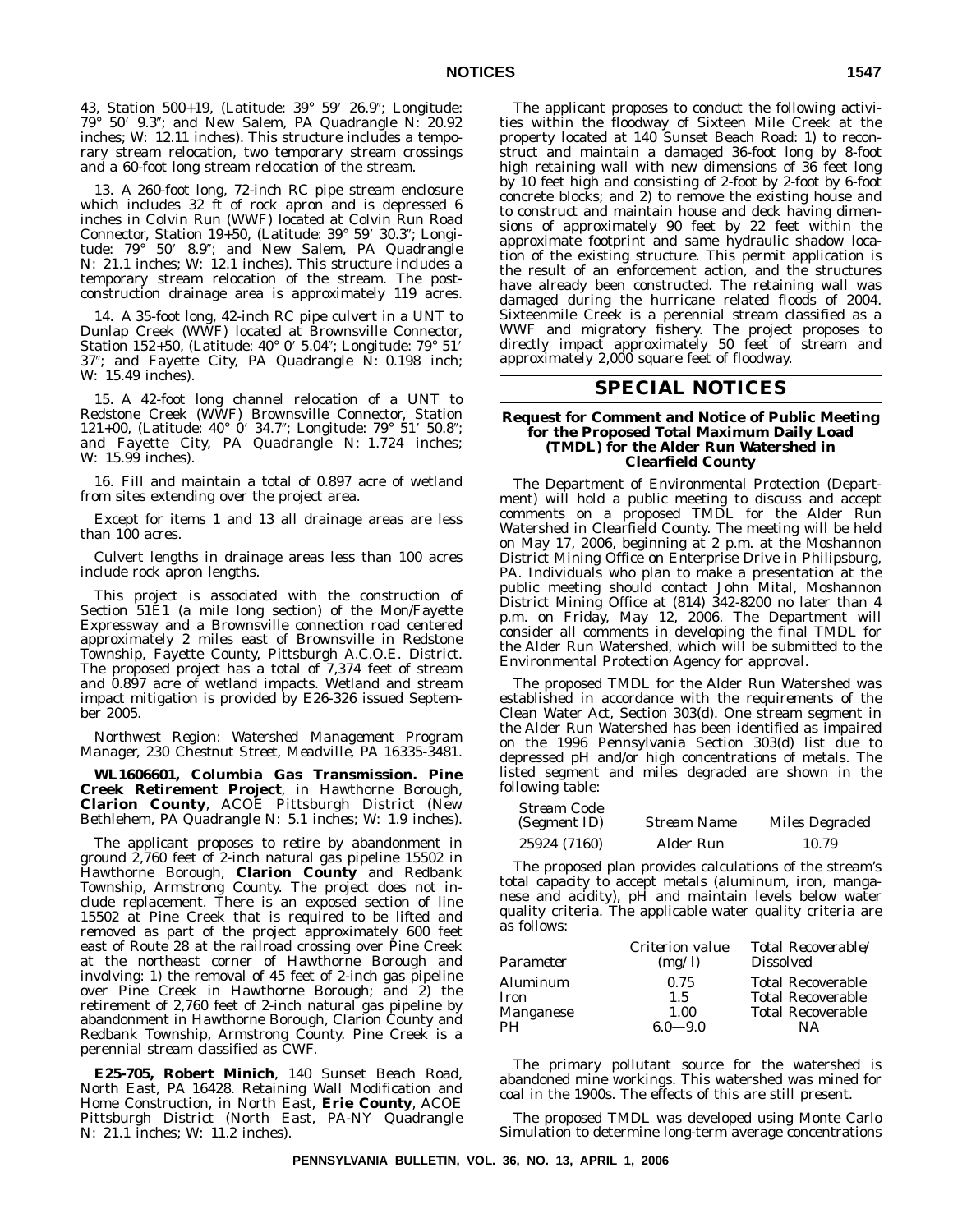that each stream segment could accept and still meet water quality criteria 99% of the time. Monte Carlo Simulation allows for the expansion of a data set based on its statistical makeup. Since there was no critical flow condition where criteria were exceeded, the Department used the average flow to express the loading values in the proposed TMDL. The proposed TMDL for the Alder Run Watershed sets allowable loading rates for metals and acidity at specified points in the watershed. Field data collected over the past 2 years was used to establish the proposed TMDL for the Alder Run Watershed. The data and all supporting information used to develop the proposed TMDL are available from the Department.

The Department will accept written comments on the proposed TMDL for the Alder Run Watershed. Written comments must be postmarked by June 9, 2006, and sent to John Mital, Geologic Specialist, Department of Environmental Protection, Moshannon District Mining Office, 186 Enterprise Drive, Philipsburg, PA 16866, (814) 342- 8200, jmitalstate.pa.us.

To request a copy of the proposed TMDL and associated information sheet or to obtain directions to the Moshannon District Mining Office, contact John Mital at the phone number or e-mail address indicated previously.

The proposed TMDL for the Alder Run Watershed can be accessed through the Department's website at www. dep.state.pa.us (DEP Keyword TMDL). Persons with a disability who require accommodations to attend this meeting should contact the Department at (814) 472-1900 or the Pennsylvania AT&T Relay Service at (800) 654- 5984 (TDD users) or (800) 654-5988 (voice users) to discuss how the Department may accommodate their needs.

### **Request for Comment and Notice of Public Meeting for the Proposed Total Maximum Daily Load (TMDL) for Unnamed Tributary 26641 to the West Branch of the Susquehanna River in Clearfield County**

The Department of Environmental Protection (Department) will hold a public meeting to discuss and accept comments on a proposed TMDL for the Unnamed Tributary 26641 to the West Branch of the Susquehanna River in Clearfield County. The meeting will be held on May 17, 2006, beginning at 3 p.m. at the Moshannon District Mining Office on Enterprise Drive in Philipsburg, PA. Individuals who plan to make a presentation at the public meeting should contact John Mital, Moshannon District Mining Office at (814) 342-8200 no later than 4 p.m. on Friday, May 12, 2006. The Department will consider all comments in developing the final TMDL for the Unnamed Tributary 26641 Watershed, which will be submitted to the Environmental Protection Agency for approval.

The proposed TMDL for the Unnamed Tributary 26641 Watershed was established in accordance with the requirements of the Clean Water Act, Section 303(d). One stream segment in the Unnamed Tributary 26641 Watershed has been identified as impaired on the 1996 Pennsylvania Section 303(d) list due to depressed pH and/or high concentrations of metals. The listed segment and miles degraded are shown in the following table:

| Stream Code<br>(Segment ID) | <b>Stream Name</b>                                                                 | <i>Miles Degraded</i> |
|-----------------------------|------------------------------------------------------------------------------------|-----------------------|
| 26641 (7190)                | Unnamed<br>Tributary 26641<br>to the West<br>Branch of the<br>Susquehanna<br>River | 1.50                  |

The proposed plan provides calculations of the stream's total capacity to accept metals (aluminum, iron, manganese and acidity), pH and maintain levels below water quality criteria. The applicable water quality criteria are as follows:

| Parameter | Criterion value<br>(mg/l) | Total Recoverable/<br><i>Dissolved</i> |
|-----------|---------------------------|----------------------------------------|
| Aluminum  | 0.75                      | <b>Total Recoverable</b>               |
| Iron      | 1.5                       | <b>Total Recoverable</b>               |
| Manganese | 1.00                      | <b>Total Recoverable</b>               |
| <b>PH</b> | 6.0—9.0                   | NΑ                                     |

The primary pollutant source for the watershed is abandoned mine workings. This watershed was mined for coal in the 1900s. The effects of this are still present.

The proposed TMDL was developed using Monte Carlo Simulation to determine long-term average concentrations that each stream segment could accept and still meet water quality criteria 99% of the time. Monte Carlo Simulation allows for the expansion of a data set based on its statistical makeup. Since there was no critical flow condition where criteria were exceeded, the Department used the average flow to express the loading values in the proposed TMDL. The proposed TMDL for the Unnamed Tributary 26641 Watershed sets allowable loading rates for metals and acidity at specified points in the watershed. Field data collected over the past 2 years was used to establish the proposed TMDL for the Unnamed Tributary 26641 Watershed. The data and all supporting information used to develop the proposed TMDL are available from the Department.

The Department will accept written comments on the proposed TMDL for the Unnamed Tributary 26641 Watershed. Written comments must be postmarked by June 9, 2006, and sent to John Mital, Geologic Specialist, Department of Environmental Protection, Moshannon District Mining Office, 186 Enterprise Drive, Philipsburg, PA 16866, (814) 342-8200, jmitalstate.pa.us.

To request a copy of the proposed TMDL and associated information sheet or to obtain directions to the Moshannon District Mining Office, contact John Mital at the phone number or e-mail address indicated previously.

The proposed TMDL for the Unnamed Tributary 26641 Watershed can be accessed through the Department's website at www.dep.state.pa.us (DEP Keyword TMDL). Persons with a disability who require accommodations to attend this meeting should contact the Department at (814) 472-1900 or the Pennsylvania AT&T Relay Service at (800) 654-5984 (TDD users) or (800) 654-5988 (voice users) to discuss how the Department may accommodate their needs.

[Pa.B. Doc. No. 06-533. Filed for public inspection March 31, 2006, 9:00 a.m.]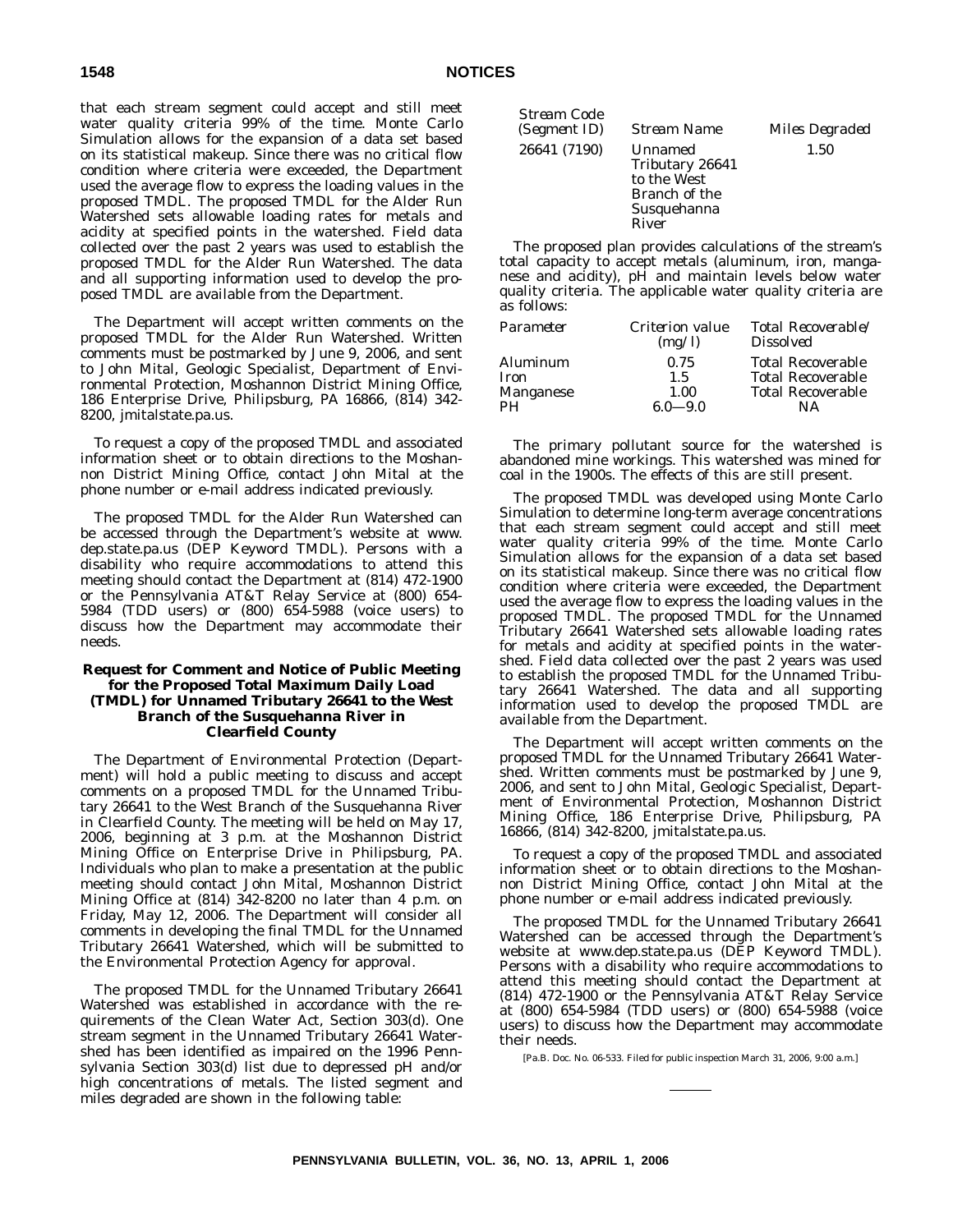### **NOx Budget Trading Program; New Source Set-Aside 2006 Allocations**

In accordance with 25 Pa. Code § 145.41(d) (relating to timing requirements for NOx allowance allocations), the Department of Environmental Protection (Department) is publishing the allowance allocations from the new source set-aside allowance allocations for the 2006 control period (May 1, 2006, through September 30, 2006). The new source set-aside contains 2,542 allowances, 1,920 of which are available for new sources after allocation corrections. For each NOx budget unit, the following table lists: 1) the allowances applied for under the "request" column; 2) the maximum potential number of allowances authorized by the regulation under the "maximum" column; and 3) the final, pro rata allocation under the "allocation" column.

New source operators are advised that this allocation is for one control period only. To receive allocations from the new source set-aside for future control periods, source operators must submit new requests to the Department by January 1 each year.

Persons aggrieved by an action may appeal, under section 4 of the Environmental Hearing Board Act (35 P. S. § 7514) and 2 Pa.C.S. §§ 501—508 and 701—704 (relating to the Administrative Agency Law), to the Environmental Hearing Board, Second Floor, Rachel Carson State Office Building, 400 Market Street, P. O. Box 8457, Harrisburg, PA 17105-8457, (717) 787-3483. TDD users may contact the Environmental Hearing Board (Board) through the Pennsylvania Relay Service at (800) 654-5984. Appeals must be filed with the Board within 30 days of publication of this notice in the *Pennsylvania Bulletin*, unless the appropriate statute provides a different time period. Copies of the appeal form and the Board's rules of practice and procedure may be obtained from the Board. The appeal form and the Board's rules of practice and procedure are also available in Braille or on audiotape from the Secretary to the Board at (717) 787-3483. This paragraph does not, in and of itself, create any right of appeal beyond that permitted by applicable statutes and decision law.

For individuals who wish to challenge an action, appeals must reach the Board within 30 days. A lawyer is not needed to file an appeal with the Board.

Important legal rights are at stake, however, so individuals should show this notice to a lawyer at once. Persons who cannot afford a lawyer may qualify for free pro bono representation. The Secretary to the Board should be contacted at (717) 787-3483 for additional information.

Questions concerning this notice should be directed to Jane Mahinske, Bureau of Air Quality, Division of Air Resource Management, 400 Market Street, P. O. Box 8468, Harrisburg, PA 17105-8468, (717) 783-8949, jmahinske@state.pa.us.

> KATHLEEN A. McGINTY, *Secretary*

| Table 1-2006 New Source Set-Aside Allocations |             |                  |         |         |                   |
|-----------------------------------------------|-------------|------------------|---------|---------|-------------------|
| Facility                                      | <b>ORIS</b> | Point ID         | Request | Maximum | <b>Allocation</b> |
| AES Ironwood, LLC                             | 55337       | 1                | 92      | 92      | 31                |
| AES Ironwood, LLC                             | 55337       | $\overline{2}$   | 92      | 92      | 31                |
| PEI Power (Archbald)                          | 50279       | $\boldsymbol{2}$ | 84      | 84      | $\bf 28$          |
| Allegheny Energy 1                            | 55196       | 1                | 42      | 42      | 14                |
| <b>Allegheny Energy 2</b>                     | 55196       | $\boldsymbol{2}$ | 42      | 42      | 14                |
| <b>Allegheny Energy 3</b>                     | 55710       | 1                | 38      | 38      | 13                |
| <b>Allegheny Energy 4</b>                     | 55710       | $\boldsymbol{2}$ | 38      | 38      | 13                |
| <b>Allegheny Energy 8</b>                     | 55377       | 8                | 52      | 52      | 17                |
| <b>Allegheny Energy 9</b>                     | 55377       | 9                | 52      | 52      | 17                |
| <b>Allegheny Energy 12</b>                    | 55654       | 12               | 51      | 51      | 17                |
| <b>Allegheny Energy 13</b>                    | 55654       | 13               | 51      | 51      | 17                |
| <b>UGI Hunlock Creek Energy</b>               | 31760       | 4                | 38      | 38      | 13                |
| <b>Conectiv Bethlehem</b>                     | 55690       | 1                | 26      | 26      | 9                 |
| <b>Conectiv Bethlehem</b>                     | 55690       | $\boldsymbol{2}$ | 26      | 26      | 9                 |
| <b>Conectiv Bethlehem</b>                     | 55690       | 3                | 26      | 26      | 9                 |
| <b>Conectiv Bethlehem</b>                     | 55690       | 5                | 26      | 26      | 9                 |
| <b>Conectiv Bethlehem</b>                     | 55690       | 6                | 26      | 26      | 9                 |
| <b>Conectiv Bethlehem</b>                     | 55690       | 7                | 26      | 26      | 9                 |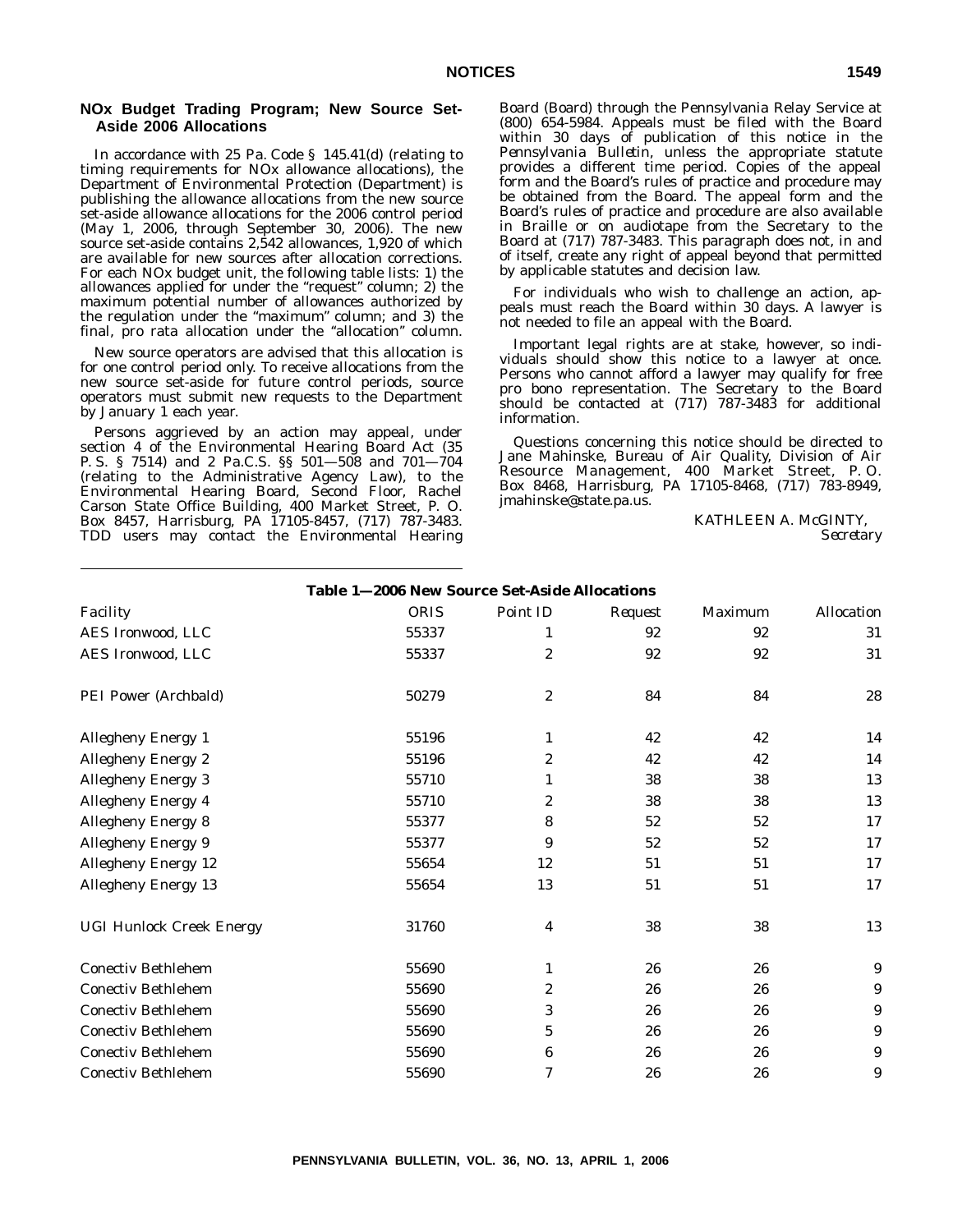| Facility                        | <b>ORIS</b> | Point ID         | Request | Maximum | <b>Allocation</b> |
|---------------------------------|-------------|------------------|---------|---------|-------------------|
| <b>Grays Ferry Cogen</b>        | 54785       | $\boldsymbol{2}$ | 311     | 311     | 105               |
| <b>Grays Ferry Cogen</b>        | 54785       | 25               | 205     | 205     | 69                |
| Williams Gen. Hazelton          | 10870       | $\boldsymbol{2}$ | 39      | 39      | 13                |
| Williams Gen. Hazelton          | 10870       | $\sqrt{3}$       | 39      | 39      | 13                |
| Williams Gen. Hazelton          | 10870       | 4                | 39      | 39      | 13                |
| <b>Armstrong Energy LLC</b>     | 55347       | $\mathbf{1}$     | 278     | 278     | 94                |
| <b>Armstrong Energy LLC</b>     | 55347       | $\boldsymbol{2}$ | 278     | 278     | 94                |
| <b>Armstrong Energy LLC</b>     | 55347       | 3                | 278     | 278     | 94                |
| <b>Armstrong Energy LLC</b>     | 55347       | 4                | 278     | 278     | 94                |
| Fairless Energy, LLC            | 555298      | 1A               | 39      | 39      | 13                |
| Fairless Energy, LLC            | 555298      | 1B               | 39      | 39      | 13                |
| Fairless Energy, LLC            | 555298      | 2A               | 39      | 39      | 13                |
| Fairless Energy, LLC            | 555298      | 2B               | 39      | 39      | 13                |
| PPL (Lower Mount Bethel)        | 55667       | 1                | 49      | 49      | 16                |
| PPL (Lower Mount Bethel)        | 55667       | 2                | 49      | 49      | 16                |
| Merck & Co. (Turbine #3)        | 52149       | 40               | 35      | 35      | 12                |
| <b>Liberty Electric Power</b>   | 55231       | 1                | 76      | 76      | 26                |
| <b>Liberty Electric Power</b>   | 55231       | $\boldsymbol{2}$ | 76      | 76      | 26                |
| <b>Reliant Energy (Seward)</b>  | 313         | CFB1             | 697     | 697     | 236               |
| <b>Reliant Energy (Seward)</b>  | 313         | CFB <sub>2</sub> | 697     | 697     | 236               |
| Reliant (Hunterstown LLC)       | 31100       | CT101            | 52      | 52      | 17                |
| Reliant (Hunterstown LLC)       | 31100       | CT201            | 52      | 52      | 17                |
| Reliant (Hunterstown LLC)       | 31100       | CT301            | 52      | 52      | 17                |
| Duke Energy Armaugh             | 880071      | 31301            | 52      | 52      | 17                |
| <b>Duke Energy Entriken</b>     | 880072      | 31601            | 53      | 53      | 18                |
| <b>Duke Fayette Energy</b>      | 55516       | U1               | 43      | 43      | 14                |
| <b>Duke Fayette Energy</b>      | 55516       | U <sub>2</sub>   | 43      | 43      | 14                |
| <b>Ontelaunee Energy Center</b> | 55193       | CT1              | 27      | 27      | 9                 |
| <b>Ontelaunee Energy Center</b> | 55193       | CT2              | 27      | 27      | $\boldsymbol{9}$  |
| FPL Energy (Marcus Hook)        | 55801       | CT1              | 54      | 54      | 18                |
| FPL Energy (Marcus Hook)        | 55801       | CT <sub>2</sub>  | 54      | 54      | 18                |
| FPL Energy (Marcus Hook)        | 55801       | CT <sub>3</sub>  | 54      | 54      | 18                |
| FPL Energy (Marcus Hook)        | 55801       | AB1              | 43      | 43      | 14                |
| FPL Energy (Marcus Hook)        | 55801       | AB <sub>2</sub>  | 43      | 43      | 14                |
| FPL Energy (Marcus Hook)        | 55801       | AB <sub>3</sub>  | 43      | 43      | 14                |
| FPL Energy (Marcus Hook)        | 55801       | AB4              | 43      | 43      | 14                |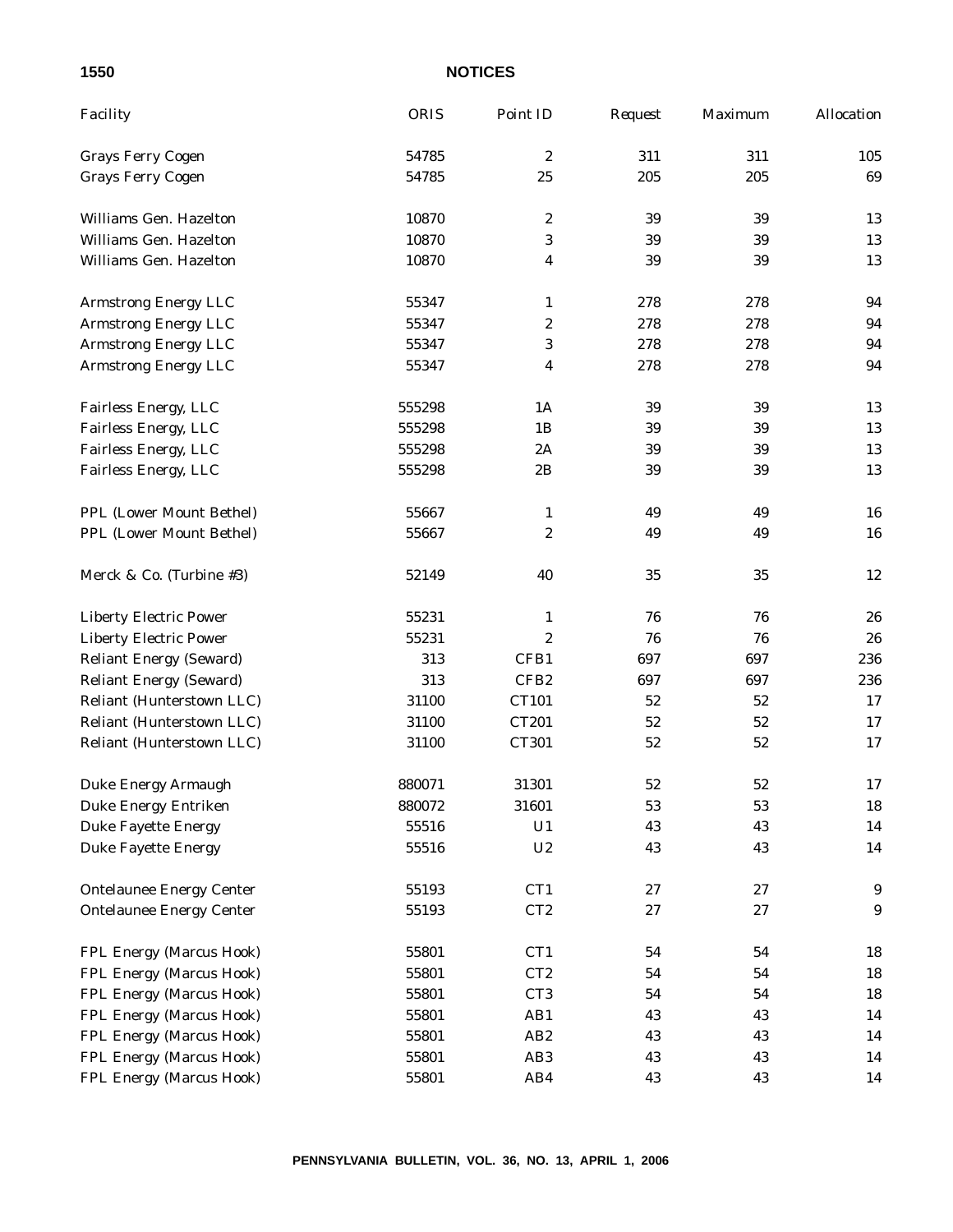| Facility                    | <b>ORIS</b> | Point ID      | Request | Maximum              | <i>Allocation</i> |
|-----------------------------|-------------|---------------|---------|----------------------|-------------------|
| <b>Handsome Lake Energy</b> | 55233       | EUZ1A         | 55      | 55                   | 19                |
| Handsome Lake Energy        | 55233       | EUZ1B         | 55      | 55                   | 19                |
| Handsome Lake Energy        | 55233       | EUZ2A         | 55      | 55                   | 19                |
| <b>Handsome Lake Energy</b> | 55233       | EUZ2B         | 55      | 55                   | 19                |
| <b>Handsome Lake Energy</b> | 55233       | EUZ3A         | 55      | 55                   | 19                |
| Handsome Lake Energy        | 55233       | EUZ3B         | 55      | 55                   | 19                |
| <b>Handsome Lake Energy</b> | 55233       | EUZ4A         | 55      | 55                   | 19                |
| Handsome Lake Energy        | 55233       | EUZ4B         | 55      | 55                   | 19                |
| Handsome Lake Energy        | 55233       | EUZ5A         | 55      | 55                   | 19                |
| Handsome Lake Energy        | 55233       | EUZ5B         | 55      | 55                   | 19                |
|                             |             | <b>Totals</b> | 5,658   | 5,658                | 1,920             |
|                             |             |               |         | KATHLEEN A. MCGINTY, |                   |

*Secretary*

[Pa.B. Doc. No. 06-534. Filed for public inspection March 31, 2006, 9:00 a.m.]

# **Wilkes-Barre Inflatable Dam (DEP File No. D40- 244); Public Hearing**

The United States Army Corps of Engineers, Baltimore District (Corps) and the Department of Environmental Protection (Department) have scheduled a joint public hearing on Monday, May 1, 2006, to receive oral and written comments regarding a permit application submitted by the Luzerne County Flood Protection Authority to construct the Wyoming Valley Inflatable Dam across the Susquehanna River in Wilkes-Barre, PA. The hearing will take place on the third floor of the Sheehy-Farmer Campus Center at Kings College, 133 North River Street, Wilkes-Barre, PA 18711. The Sheehy-Farmer Campus Center is behind Esseff Hall and is located in the block between North Franklin and North Main Streets. Parking is available at the West Union Street parking lot and at the Luzerne County Court House. A map of the campus can be viewed at www.kings.edu/VirtualTour/default.htm.

Project information and plans will be displayed in the lobby and may be viewed beginning at 5 p.m. The hearing will start at 7 p.m. Persons wishing to give oral testimony are encouraged to arrive early to be placed on the schedule. Additional information regarding the hearing is available on the Corps' website at www.nab.usace.army. mil/Regulatory/public\_notices.htm.

Persons in need of accommodations as provided for in the Americans With Disabilities Act of 1990 should contact Cathy Tyson at (717) 783-3515 or through the Pennsylvania AT&T Relay Service at (800) 654-5984 (TDD users) or (800) 654-5988 (voice users) to discuss how the Department may accommodate their needs.

Questions regarding the joint public hearing should be directed to Jack Kraeuter, Division of Dam Safety, P. O. Box 8554, Harrisburg, PA 17105-8554, (717) 772-5959, jkraeuter@state.pa.us.

> KATHLEEN A. MCGINTY, *Secretary*

#### [Pa.B. Doc. No. 06-535. Filed for public inspection March 31, 2006, 9:00 a.m.]

# **DEPARTMENT OF HEALTH**

### **Application of Kane Community Hospital for Exception**

Under 28 Pa. Code § 51.33 (relating to requests for exceptions), the Department of Health (Department) gives notice that Kane Community Hospital has requested an exception to the requirements of 28 Pa. Code § 107.12(14) and 127.32 (relating to content of bylaws, rules and regulations; and written orders).

The request is on file with the Department. Persons may receive a copy of a request for exception by requesting a copy from the Department of Health, Division of Acute and Ambulatory Care, Room 532, Health and Welfare Building, Harrisburg, PA 17120, (717) 783-8980, fax (717) 772-2163, paexcept@health.state.pa.us.

Persons who wish to comment on an exception request may do so by sending a letter by mail, e-mail or facsimile to the Division and address listed previously.

Comments received by the Department within 10 days after the date of publication of this notice will be reviewed by the Department before it decides whether to approve or disapprove the request for exception.

Persons with a disability who wish to obtain a copy of a request for exception and require an auxiliary aid, service or other accommodation to do so should contact the Division at the previously listed address or phone number or for speech and/or hearing impaired persons, V/TT (717) 783-6154 or the Pennsylvania AT&T Relay Services at (800) 654-5984.

### CALVIN B. JOHNSON, M. D., M.P.H.,

*Secretary*

[Pa.B. Doc. No. 06-536. Filed for public inspection March 31, 2006, 9:00 a.m.]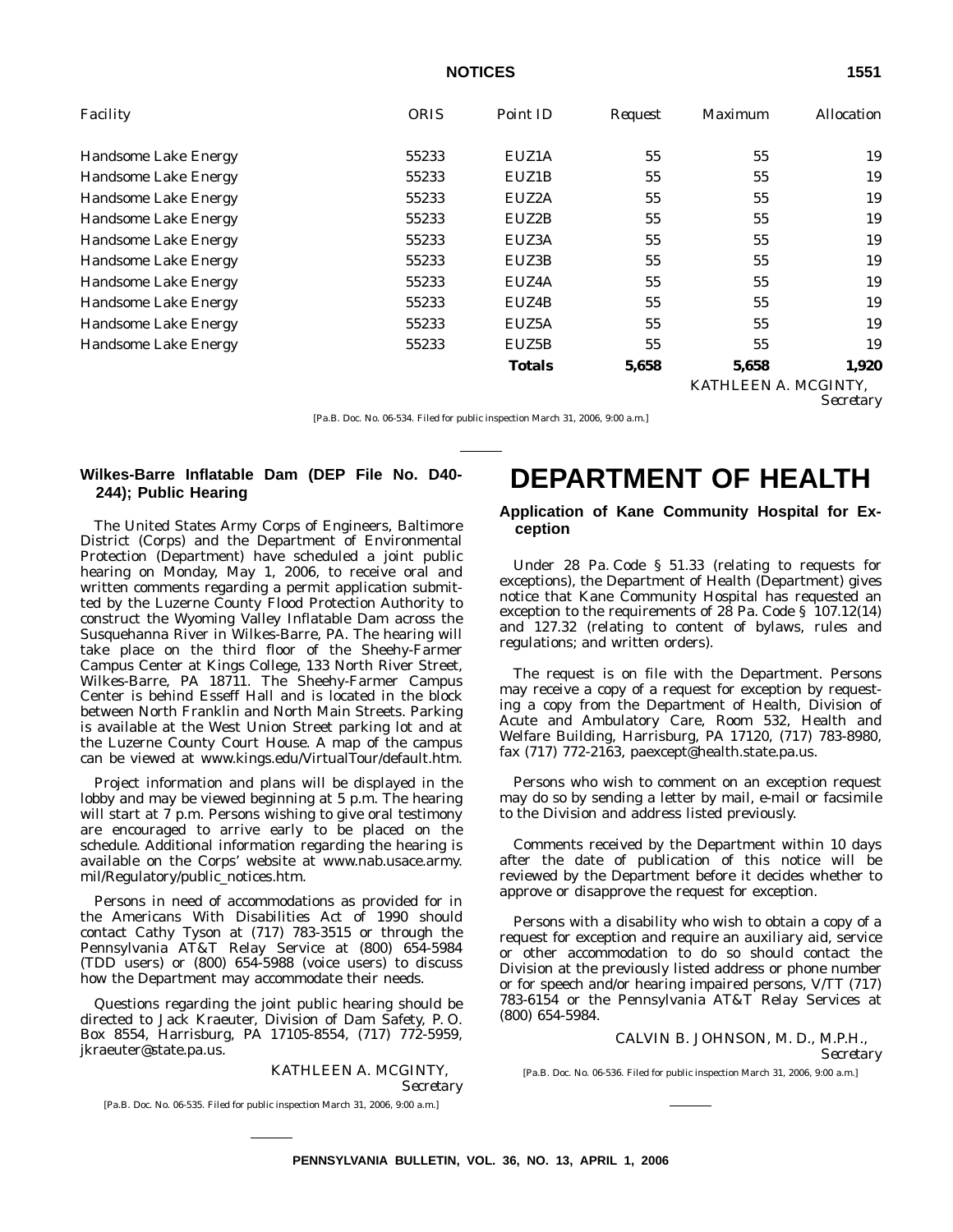### **Application of Lewisburg Plastic Surgery and Laser Center for Exception**

Under 28 Pa. Code § 51.33 (relating to requests for exceptions), the Department of Health (Department) gives notice that Lewisburg Plastic Surgery and Laser Center has requested an exception to the requirements of 28 Pa. Code § 567.43 (relating to ventilation system).

The request is on file with the Department. Persons may receive a copy of a request for exception by requesting a copy from the Department of Health, Division of Acute and Ambulatory Care, Room 532, Health and Welfare Building, Harrisburg, PA 17120, (717) 783-8980, fax (717) 772-2163, paexcept@health.state.pa.us.

Persons who wish to comment on an exception request may do so by sending a letter by mail, e-mail or facsimile to the Division and address listed previously.

Comments received by the Department within 10 days after the date of publication of this notice will be reviewed by the Department before it decides whether to approve or disapprove the request for exception.

Persons with a disability who wish to obtain a copy of a request for exception and require an auxiliary aid, service or other accommodation to do so should contact the Division at the previously listed address or phone number or for speech and/or hearing impaired persons, V/TT (717) 783-6154 or the Pennsylvania AT&T Relay Services at (800) 654-5984.

> CALVIN B. JOHNSON, M. D., M.P.H., *Secretary*

[Pa.B. Doc. No. 06-537. Filed for public inspection March 31, 2006, 9:00 a.m.]

### **Application of Westmoreland Skilled Care Center for Exception**

Under 28 Pa. Code § 51.33 (relating to requests for exceptions), the Department of Health (Department) gives notice that Westmoreland Skilled Care Center has requested an exception to the requirements of 28 Pa. Code  $§$  153.1 (relating to minimum standards) which requires compliance with minimum standards contained in *Guidelines for Design and Construction of Hospital and Healthcare Facilities*. The facility specifically requests exemption from the following standards contained in this publication: 7.2.A4, 7.2.B1, 7.2.B3, 7.2.B6—7.2.B10, 7.2.B12, 7.2.B16, 7.2.B22 and 7.2.C1.

This request is on file with the Department. Persons may receive a copy of a request for exception by requesting a copy from the Department of Health, Division of Acute and Ambulatory Care, Room 532, Health and Welfare Building, Harrisburg, PA 17120, (717) 783-8980, fax (717) 772-2163, ra-paexcept@state.pa.us.

The facility is requesting a waiver of the comment period, as set forth in 28 Pa. Code § 51.33(c).

Persons with a disability who wish to obtain a copy of a request and/or provide comments to the Department and require an auxiliary aid, service or other accommodation to do so should contact the Director, Division of Acute and

Ambulatory Care at (717) 783-8980 or for speech and/or hearing impaired persons, V/TT (717) 783-6154 or the Pennsylvania AT&T Relay Service at (800) 654-5984 (TT).

CALVIN B. JOHNSON, M. D., M.P.H.,

*Secretary*

[Pa.B. Doc. No. 06-538. Filed for public inspection March 31, 2006, 9:00 a.m.]

#### **Organ Donation Advisory Committee Meeting**

The Organ Donation Advisory Committee, established under 20 Pa.C.S. § 8622 (relating to The Governor Robert P. Casey Memorial Organ and Tissue Donation Awareness Trust Fund), will hold a public meeting on June 8, 2006, from 10 a.m. to 2 p.m. at the Hospital & Healthsystem Association of Pennsylvania, 4750 Lindle Road, Harrisburg, PA 17105.

For additional information, contact Jayme L. Trogus, Public Health Educator, Health Education and Information Program, Bureau of Chronic Diseases and Injury Prevention, Room 1000, Health and Welfare Building, Harrisburg, PA, (717) 787-6214.

Persons with a disability who wish to attend the meeting and require an auxiliary aid, service or other accommodation to do so should contact Jayme L. Trogus at (717) 787-6214 or for speech and/or hearing impaired persons, V/TT (717) 783-6514 or the Pennsylvania AT&T Relay Services at (800) 654-5984.

This meeting is subject to cancellation without notice.

CALVIN B. JOHNSON, M. D., M.P.H.,

*Secretary*

[Pa.B. Doc. No. 06-539. Filed for public inspection March 31, 2006, 9:00 a.m.]

### **Requests for Exception; Long-Term Care Nursing Facilities**

The following long-term care nursing facility is seeking an exception to 28 Pa. Code § 205.6(a) (relating to function of building).

Orchard Manor, Inc. 20 Orchard Drive Grove City, PA 16127

The following long-term care nursing facility is seeking an exception to 28 Pa. Code §§ 205.24(a) and 205.39(b) (relating to dining room; and toilet room equipment).

Mary Evans Extended Care Center 724 Pershing Street Ellwood City, PA 16117

These requests are on file with the Department of Health (Department). Persons may receive a copy of a request for exception by requesting a copy from the Division of Nursing Care Facilities, Room 526, Health and Welfare Building, Harrisburg, PA 17120, (717) 787- 1816, fax (717) 772-2163, ra-paexcept@state.pa.us.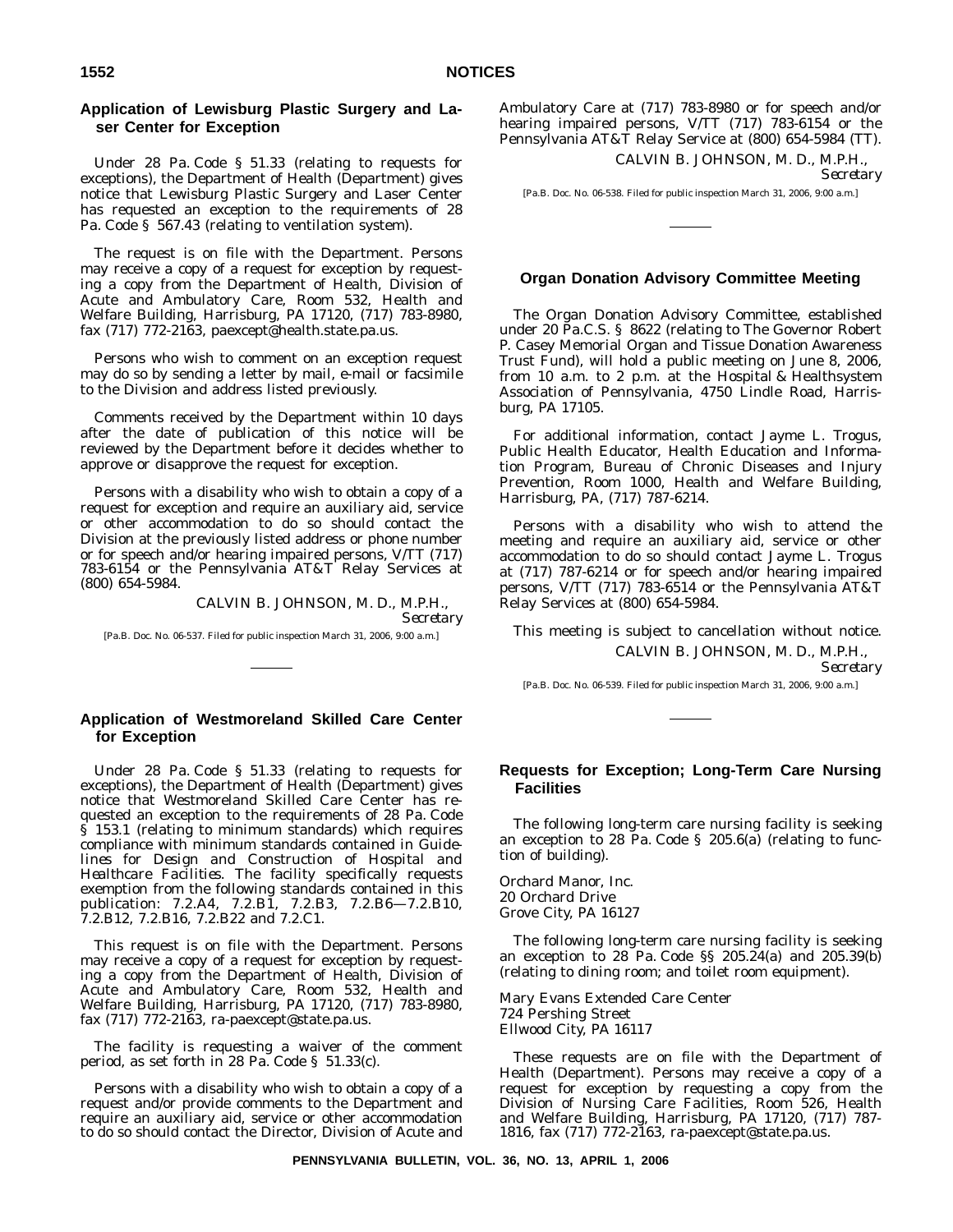Persons who wish to comment on an exception request may do so by sending a letter by mail, e-mail or facsimile to the Division and address listed previously.

Comments received by the Department within 15 days after the date of publication of this notice will be reviewed by the Department before it decides whether to approve or disapprove the request for exception.

Persons with a disability who require an alternative format of this document or who wish to comment in an alternative format (for example, large print, audiotape, Braille) should contact the Division of Nursing Care Facilities at the address listed previously or for speech and/or hearing impaired persons, V/TT (717) 783-6514 or the Pennsylvania AT&T Relay Service at (800) 654-5984 (TT).

# CALVIN B. JOHNSON, M. D., M.P.H.,

*Secretary*

[Pa.B. Doc. No. 06-540. Filed for public inspection March 31, 2006, 9:00 a.m.]

# **DEPARTMENT OF REVENUE**

[Correction]

# **Pennsylvania Happy Mother's Day Instant Lottery Game**

An error occurred in the document announcing the new lottery game which appeared at 36 Pa.B. 1329 (March 18, 2006). The correct version is as follows with ellipses referring to the existing text of the notice:

Under the State Lottery Law (72 P. S. §§ 3761-101—3761-314) and 61 Pa. Code § 819.203 (relating to notice of instant game rules), the Secretary of Revenue hereby provides public notice of the rules for the following instant lottery game:

\*\*\*\*\*

8. *Number and Description of Prizes and Approximate Odds:* The following table sets forth the approximate number of winners, amounts of prizes and approximate odds of winning:

| When Any of Your Symbols   |              |               |                        |
|----------------------------|--------------|---------------|------------------------|
| Match Any of the Winning   |              |               | <i>Approximate No.</i> |
| Symbols, Win With Prize(s) |              | Approximate   | of Winners Per         |
| of:                        | Win:         | Odds of 1 In: | 3,000,000 Tickets      |
| \$5                        | \$5          | 20            | 150,000                |
| \$5 w/ROSE                 | \$5          | 20            | 150,000                |
| $$5 \times 2$              | \$10         | 30            | 100,000                |
| \$5 w/HEART                | \$10         | 60            | 50,000                 |
| \$10 w/ROSE                | \$10         | 60            | 50,000                 |
| \$10                       | \$10         | 30            | 100,000                |
| $$5 \times 3$              | \$15         | 300           | 10,000                 |
| $$10 + $5$                 | \$15         | 300           | 10,000                 |
| $$5$ w/HEART + $$5$        | \$15         | 300           | 10,000                 |
| \$15 w/ROSE                | \$15         | 300           | 10,000                 |
| \$15                       | \$15         | 300           | 10,000                 |
| $$5 \times 4$              | \$20         | 300           | 10,000                 |
| $$5 \times 2 + $10$        | \$20         | 300           | 10,000                 |
| $$10 \times 2$             | \$20         | 300           | 10,000                 |
| \$10 w/HEART               | \$20         | 600           | 5,000                  |
| \$20 w/ROSE                | \$20         | 600           | 5,000                  |
| \$20                       | \$20         | 300           | 10,000                 |
| $$5 \times 5$              | \$25         | 300           | 10,000                 |
| $$10 + $15$                | \$25         | 300           | 10,000                 |
| $$10$ w/HEART + $$5$       | \$25         | 300           | 10,000                 |
| \$25 w/ROSE                | \$25         | 300           | 10,000                 |
| \$25                       | \$25         | 300           | 10,000                 |
| $$5 \times 10$             | \$50         | 200           | 15,000                 |
| $\$10\times5$              | <b>S50</b>   | 300           | 10,000                 |
| $$25 \times 2$             | \$50         | 600           | 5,000                  |
| \$25 w/HEART               | \$50         | 600           | 5,000                  |
| \$50 w/ROSE                | \$50         | 600           | 5,000                  |
| \$50                       | <b>\$50</b>  | 300           | 10,000                 |
| $$10 \times 10$            | \$100        | 6,000         | 500                    |
| $$20 \times 5$             | \$100        | 12,000        | 250                    |
| $$25 \times 4$             | \$100        | 12,000        | 250                    |
| \$50 w/HEART               | \$100        | 6,000         | 500                    |
| \$100 w/ROSE               | \$100        | 6,000         | 500                    |
| \$100                      | \$100        | 6,000         | 500                    |
| $$50 \times 10$            | \$500        | 60,000        | $50\,$                 |
| $$100 \times 5$            | <b>\$500</b> | 60.000        | 50                     |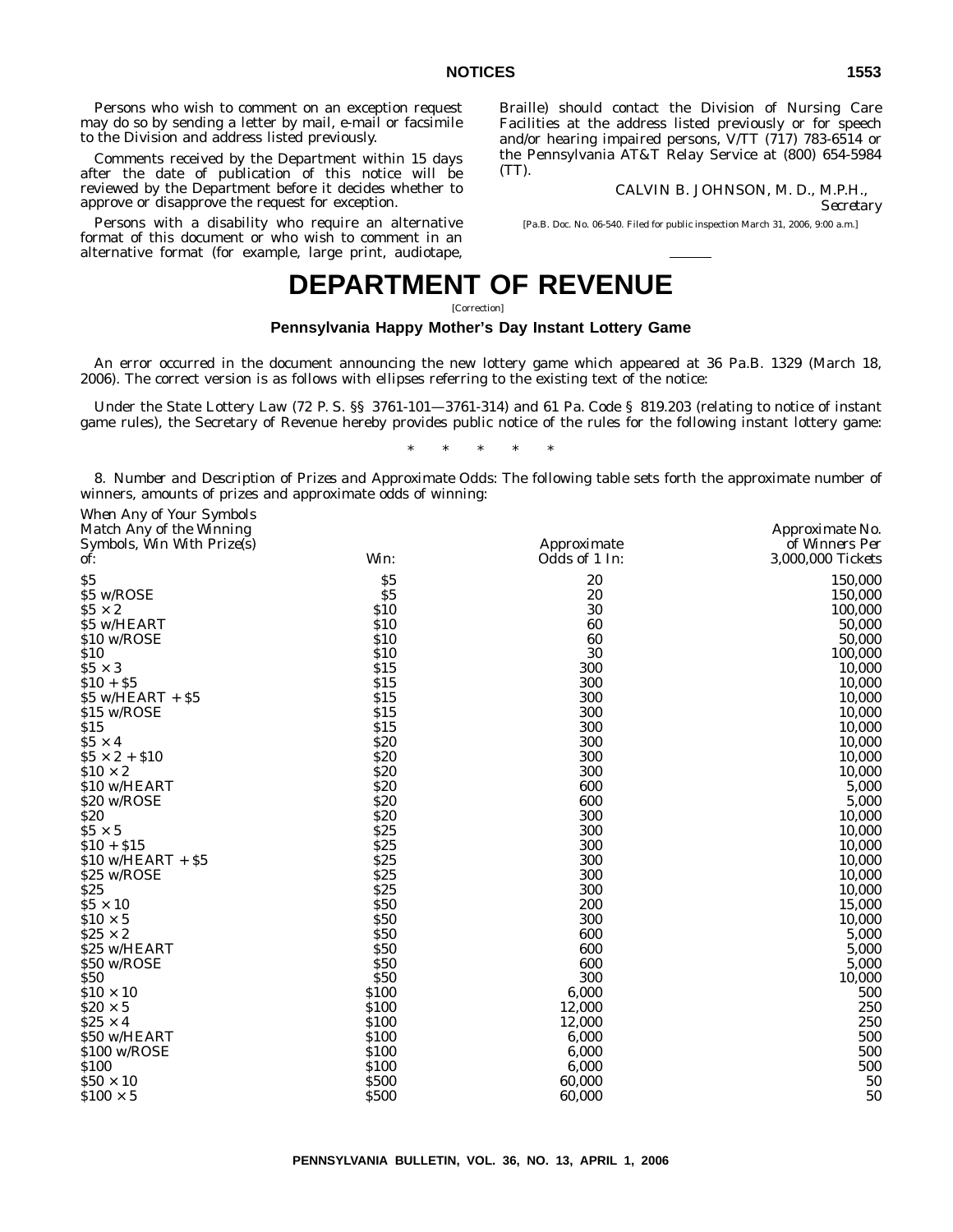| When Any of Your Symbols<br>Match Any of the Winning<br>Symbols, Win With Prize(s) |             | Approximate   | <i>Approximate No.</i><br>of Winners Per |
|------------------------------------------------------------------------------------|-------------|---------------|------------------------------------------|
| of:                                                                                | Win:        | Odds of 1 In: | 3,000,000 Tickets                        |
| $$100 \text{ w/HEART} + $100 \times 3$$                                            | <b>S500</b> | 120.000       | 25                                       |
| \$500 w/ROSE                                                                       | <b>S500</b> | 120.000       | 25                                       |
| <b>S500</b>                                                                        | <b>S500</b> | 60.000        | 50                                       |
| \$30,000                                                                           | \$30,000    | 600.000       |                                          |

ROSE = Win prize automatically.

HEART = Win double the prize automatically.

\*\*\*\*\* [Pa.B. Doc. No. 06-453. Filed for public inspection March 17, 2006, 9:00 a.m.]

# **FISH AND BOAT COMMISSION**

# **Proposed Special Regulation Designations and Redesignations**

The Fish and Boat Commission (Commission) has approved guidelines with regard to encouraging public participation on possible changes to the designation of streams, stream sections or lakes for special regulation programs. Under 58 Pa. Code Chapter 65 (relating to special fishing regulations), the Commission designates certain streams, stream sections and lakes as being subject to special fishing regulations. These designations are effective after Commission approval when they are posted at the site and a notice is published in the *Pennsylvania Bulletin*. Under the Commission's guidelines, a notice concerning the proposed designation or redesignation of a stream, stream section or lake under special regulations ordinarily will be published in the *Pennsylvania Bulletin* before the matter is reviewed by the Commissioners.

At the next Commission meeting on May 1 and 2, 2006, the Commission will consider designating or redesignating the following stream sections and lake as waters subject to special fishing regulations under 58 Pa. Code Chapter 65, effective January 1, 2007:

# *58 Pa. Code § 65.4a. All-tackle trophy trout*

The Commission will consider removing the following stream sections from the list of waters regulated and managed as all-tackle trophy trout areas:

| County         | Water on<br>which located Description |                                                                                                                       |
|----------------|---------------------------------------|-----------------------------------------------------------------------------------------------------------------------|
| Centre         | Penns Creek                           | From the confluence with<br>Elk Creek downstream to the<br>catch-and-release area, a<br>distance of 7 miles           |
| Somerset River | Fayette/ Youghiogheny                 | From the confluence with<br>Ramcat Run downstream to<br>the Route 381 bridge at<br>Ohiopyle, a distance of 9<br>miles |

*58 Pa. Code § 65.6. Delayed harvest artificial lures only areas*

The Commission will consider designating the following stream sections as delayed harvest artificial lures only areas:

| County     | Water on<br>which located Description |                                                                                                                                                                 |
|------------|---------------------------------------|-----------------------------------------------------------------------------------------------------------------------------------------------------------------|
| Clearfield | <b>Sandy Lick</b><br>Creek            | From the mouth of Laborde<br>Branch downstream to 100<br>meters downstream of<br>Reisinger Run, a distance of<br>1.37 miles                                     |
| Tioga      | <b>Pine Creek</b>                     | <b>From Darling Run</b><br>downstream 1.0 mile to a<br>point 150 meters downstream<br>from the confluence of<br>Owassee Slide Hollow, a<br>distance of 1.0 mile |

*58 Pa. Code § 65.9. Big bass special regulations*

The Commission will consider designating the following lake as a Big Bass Regulation water:

| County   | Water         |
|----------|---------------|
| Crawford | Tamarack Lake |

*58 Pa. Code § 65.15. Catch and release all-tackle areas*

The Commission will consider designating the following stream sections as catch and release all-tackle areas:

| County         | Water on<br>which located Description |                                                                                                                       |
|----------------|---------------------------------------|-----------------------------------------------------------------------------------------------------------------------|
| Centre         | Penns Creek                           | From the confluence with Elk<br>Creek downstream to the<br>catch-and-release area, a<br>distance of 7 miles           |
| Somerset River | Fayette/ Youghiogheny                 | From the confluence with<br>Ramcat Run downstream to<br>the Route 381 bridge at<br>Ohiopyle, a distance of 9<br>miles |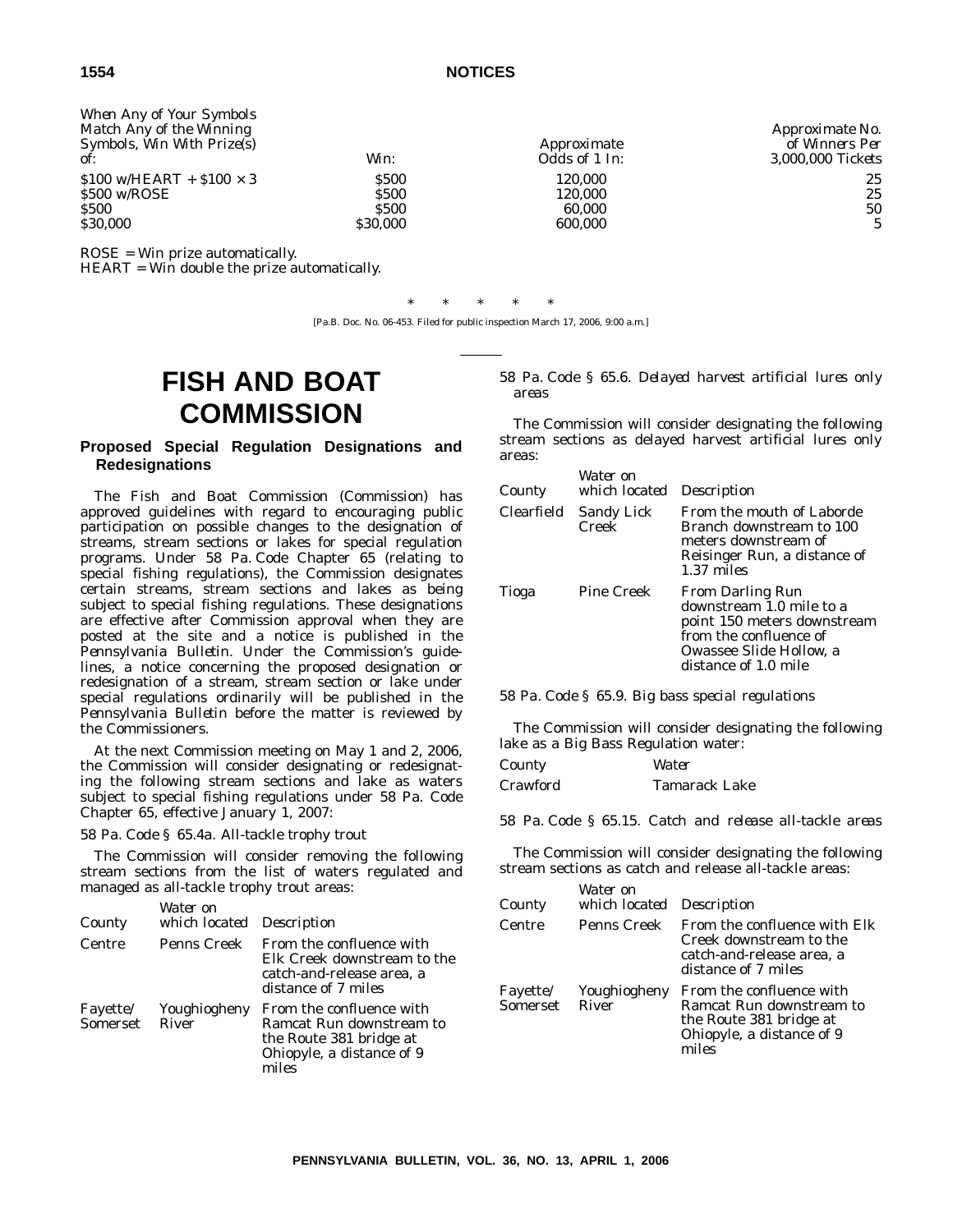At this time, the Commission is soliciting public input concerning these designations and redesignations. Persons with comments, objections or suggestions concerning the designations or redesignations are invited to submit comments in writing to Executive Director, Fish and Boat Commission, P. O. Box 67000, Harrisburg, PA 17106-7000, within 30 days after publication of this notice in the *Pennsylvania Bulletin*. Comments submitted by facsimile will not be accepted. Comments also may be submitted electronically by completing the form at www.state.pa.us/ Fish/regcomments. If an acknowledgment of electronic comments is not received by the sender within 2 working days, the comments should be retransmitted to ensure receipt. Electronic comments submitted in any other manner will not be accepted.

> DOUGLAS J. AUSTEN, Ph.D., *Executive Director*

[Pa.B. Doc. No. 06-541. Filed for public inspection March 31, 2006, 9:00 a.m.]

# **INDEPENDENT REGULATORY REVIEW COMMISSION**

# **Actions Taken by the Commission**

The Independent Regulatory Review Commission met publicly at 10:30 a.m., Tuesday, March 21, 2006, and announced the following:

#### *Regulations Approved*

State Board of Auctioneer Examiners #16A-646: Corrective Amendment to Schedule of Fees (amends 49 Pa. Code § 1.41)

Board of Pardons #56-3: Representation of Applicant: (amends 37 Pa. Code § 81.282)

State Conservation Commission #7-390: Nutrient Management (amends 25 Pa. Code Chapter 83)

State Board of Examiners in Speech-Language and Hearing #16A-6802: Continuing Education (amends 49 Pa. Code Chapter 45)

Pennsylvania Public Utility Commission #57-229: Permanent Standards of Conduct (adds §§ 62.141 and 62.142 to 52 Pa. Code)

Pennsylvania Public Utility Commission #57-236: Practice and Procedure Before the Commission (amends 52 Pa. Code Chapters 1, 3 and 5)

# **Approval Order**

Public Meeting held March 21, 2006

*Commissioners Voting:* John R. McGinley, Jr., Esq., Chairperson; Alvin C. Bush, Vice Chairperson; Arthur Coccodrilli; John F. Mizner, Esq.; Murray Ufberg, Esq.

*State Board of Auctioneer Examiners—Corrective Amendment to Schedule of Fees; Regulation No. 16A-646*

On January 30, 2006, the Independent Regulatory Review Commission received this regulation from the State Board of Auctioneer Examiners (Board). This rulemaking amends 49 Pa. Code § 1.41. Notice of proposed rulemaking was omitted for this regulation; it will become effective upon publication in the *Pennsylvania Bulletin*.

This rulemaking corrects the official text of the Board's regulations pertaining to schedule of fees. It clarifies that the application fee for an auction house and an auction company is \$50 and the fee for the biennial renewal for an auction house and an auction company is \$200.

We have determined this regulation is consistent with the statutory authority of the Board (63 P. S. § 734.6(a)) and the intention of the General Assembly. Having considered all of the other criteria of the Regulatory Review Act, we find promulgation of this regulation is in the public interest.

*By Order of the Commission:*

This regulation is approved.

#### **Approval Order**

Public Meeting held March 21, 2006

*Commissioners Voting:* John R. McGinley Jr., Esq., Chairperson; Alvin C. Bush, Vice Chairperson; Arthur Coccodrilli; John F. Mizner, Esq.; Murray Ufberg, Esq.

# *Board of Pardons—Representation of Applicant; Regulation No. 56-3*

On February 9, 2006, the Independent Regulatory Review Commission (Commission) received this regulation from the Board of Pardons. This rulemaking amends 37 Pa. Code § 81.282. Notice of proposed rulemaking was omitted for this regulation; it will become effective upon publication in the *Pennsylvania Bulletin*.

This regulation clarifies that persons who are unable to apply for clemency due to mental incompetence or mental disability may be represented by a legal guardian, next friend or other person authorized by law to act on behalf of the applicant.

We have determined this regulation is consistent with the statutory authority of the Board of Pardons (71 P. S. § 299(c)) and the intention of the General Assembly. Having considered all of the other criteria of the Regulatory Review Act, we find promulgation of this regulation is in the public interest.

*By Order of the Commission:*

This regulation is approved.

#### **Approval Order**

Public Meeting held March 21, 2006

*Commissioners Voting:* John R. McGinley Jr., Esq., Chairperson; Alvin C. Bush, Vice Chairperson; Arthur Coccodrilli; John F. Mizner, Esq.; Murray Ufberg, Esq.

# *State Conservation Commission—Nutrient Management; Regulation No. 7-390*

On July 28, 2004, the Independent Regulatory Review Commission (Commission) received this proposed regulation from the State Conservation Commission. This rulemaking amends 25 Pa. Code Chapter 83. The proposed regulation was published in the August 7, 2004 *Pennsylvania Bulletin* with a 90-day public comment period. The final-form regulation was submitted to the Commission on February 16, 2006.

**PENNSYLVANIA BULLETIN, VOL. 36, NO. 13, APRIL 1, 2006**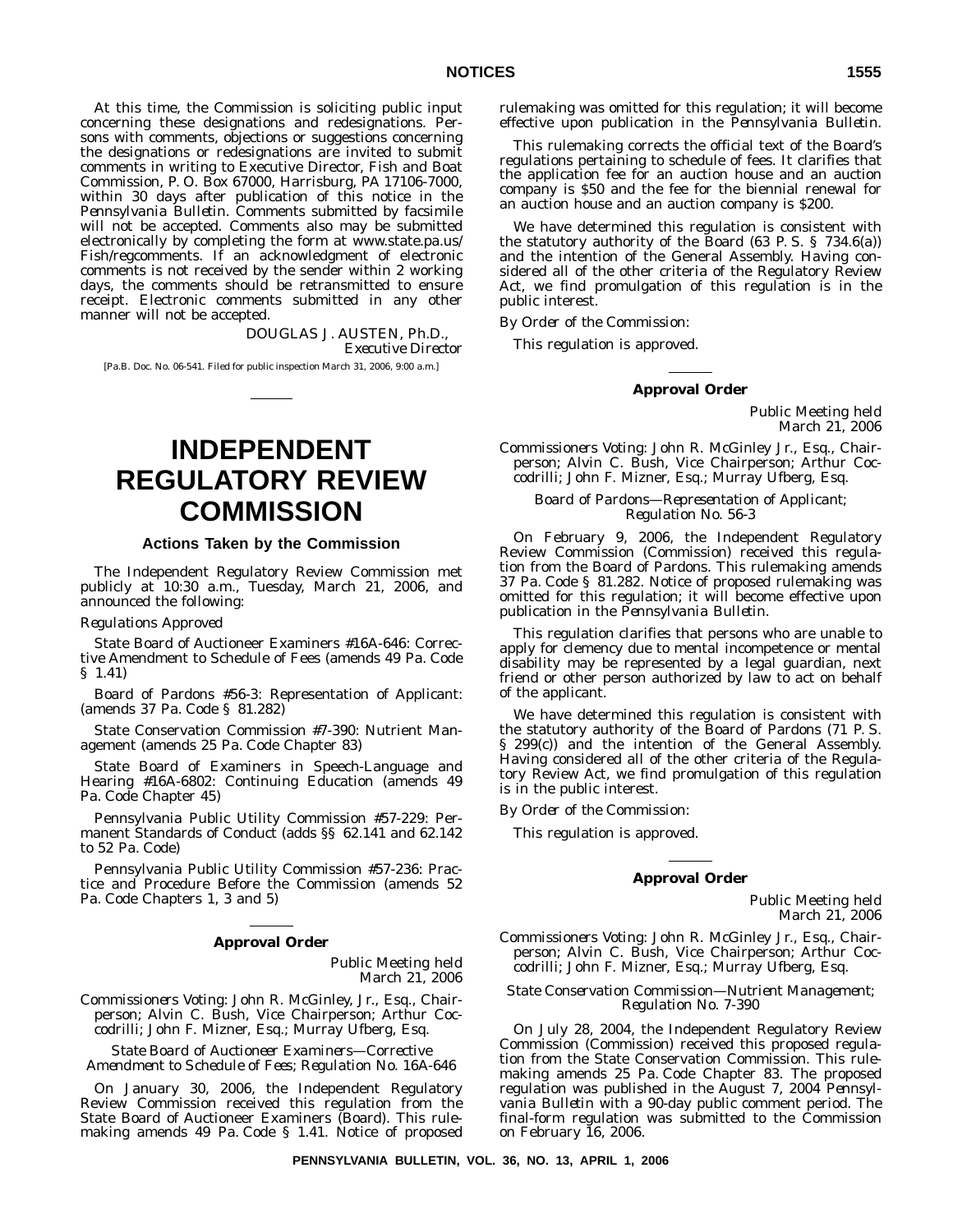# **1556 NOTICES**

This regulation is a general update of the State Conservation Commission's regulations as required periodically by the Nutrient Management Act. The amendments incorporate their experience with administering the program and advances in the sciences of agronomics and manure management.

We have determined this regulation is consistent with the statutory authority of the State Conservation Commission  $(3 \text{ P. S. } \S 504(1)$  as amended by Act 38 of 2005) and the intention of the General Assembly. Having considered all of the other criteria of the Regulatory Review Act, we find promulgation of this regulation is in the public interest.

*By Order of the Commission:*

This regulation is approved.

## **Approval Order**

Public Meeting held March 21, 2006

*Commissioners Voting:* John R. McGinley, Jr., Esq., Chairperson; Alvin C. Bush, Vice Chairperson; Arthur Coccodrilli; John F. Mizner, Esq.; Murray Ufberg, Esq.

*State Board of Examiners in Speech-Language and Hearing—Continuing Education; Regulation No. 16A-6802*

On June 8, 2004, the Independent Regulatory Review Commission (Commission) received this proposed regulation from the State Board of Examiners in Speech-Language and Hearing (Board). This rulemaking amends 49 Pa. Code Chapter 45. The proposed regulation was published in the June 19, 2004 *Pennsylvania Bulletin* with a 30-day public comment period. The final-form regulation was submitted to the Commission on January 20, 2006.

This regulation implements Act 71 of 2000 and sets forth continuing education requirements for the biennial renewal of licenses. Licensees are required to obtain 20 hours of continuing education for biennial renewal.

We have determined this regulation is consistent with the statutory authority of the Board (63 P. S. §§ 1705(2) and (7)) and the intention of the General Assembly. Having considered all of the other criteria of the Regulatory Review Act, we find promulgation of this regulation is in the public interest.

*By Order of the Commission:*

This regulation is approved.

#### **Approval Order**

Public Meeting held March 21, 2006

*Commissioners Voting:* John R. McGinley, Jr., Esq., Chairperson; Alvin C. Bush, Vice Chairperson; Arthur Coccodrilli; John F. Mizner, Esq.; Murray Ufberg, Esq.

*Pennsylvania Public Utility Commission—Permanent Standards of Conduct; Regulation No. 57-229*

On April 6, 2004, the Independent Regulatory Review Commission (Commission) received this proposed regulation from the Pennsylvania Public Utility Commission (PUC). This rulemaking adds Sections 62.141 and 62.142 to Title 52 Pa. Code. The proposed regulation was published in the April 17, 2004 *Pennsylvania Bulletin* with a 30-day public comment period. The final-form regulation was submitted to the Commission on January 19, 2006.

Section 2209 of the Natural Gas Choice and Competition Act established a two-part process for implementing standards of conduct for the natural gas industry. This regulation represents the second part of this process. The PUC is promulgating permanent standards intended to equalize interactions between natural gas suppliers (NGSs) and natural gas distribution companies (NGDCs) and their affiliated NGSs. The permanent standards in this regulation include procedures, requirements and standards designed to minimize any preferential treatment between NGDCs and their affiliated NGSs.

We have determined this regulation is consistent with the statutory authority of the PUC (66 Pa.C.S.A. §§ 501, 1501, 1701 and 2209(a)—(b)) and the intention of the General Assembly. Having considered all of the other criteria of the Regulatory Review Act, we find promulgation of this regulation is in the public interest.

*By Order of the Commission:*

This regulation is approved.

# **Approval Order**

Public Meeting held March 21, 2006

*Commissioners Voting:* John R. McGinley Jr., Esq., Chairperson; Alvin C. Bush, Vice Chairperson; Arthur Coccodrilli; John F. Mizner, Esq.; Murray Ufberg, Esq.

*Pennsylvania Public Utility Commission—Practice and Procedure Before the Commission; Regulation No. 57-236*

On October 15, 2004, the Independent Regulatory Review Commission (Commission) received this proposed regulation from the Pennsylvania Public Utility Commission. This rulemaking amends 52 Pa. Code Chapters 1, 3 and 5. The proposed regulation was published in the October 30, 2004 *Pennsylvania Bulletin* with a 60-day public comment period. The final-form regulation was submitted to the Commission on February 9, 2006.

This regulation amends the Pennsylvania Public Utility Commission's procedural rules to align them with current practice and to make them similar to those used in Pennsylvania courts.

We have determined this regulation is consistent with the statutory authority of the Pennsylvania Public Utility Commission (66 Pa.C.S.A. § 501(b)) and the intention of the General Assembly. Having considered all of the other criteria of the Regulatory Review Act, we find promulgation of this regulation is in the public interest.

*By Order of the Commission:*

This regulation is approved.

JOHN R. MCGINLEY, Jr., *Chairperson*

[Pa.B. Doc. No. 06-542. Filed for public inspection March 31, 2006, 9:00 a.m.]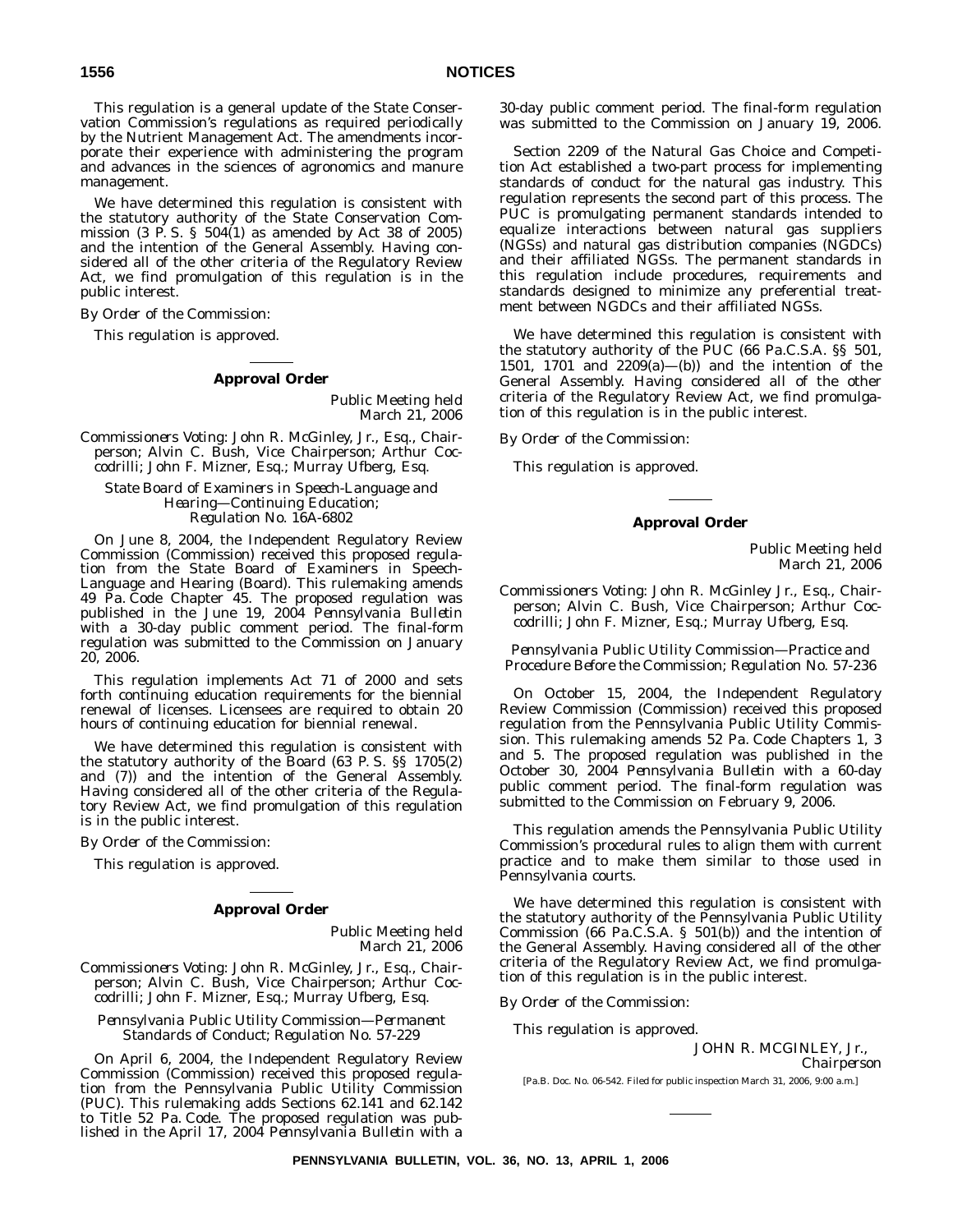# **NOTICES 1557**

# **Notice of Comments Issued**

Section 5(g) of the Regulatory Review Act (71 P.S. § 745.5(g)) provides that the Independent Regulatory Review Commission (Commission) may issue comments within 30 days of the close of the public comment period. The Commission comments are based upon the criteria contained in section 5.2 of the Regulatory Review Act (71 P. S. § 745.5b).

The Commission has issued comments on the following proposed regulation. The agency must consider these comments in preparing the final-form regulation. The final-form regulation must be submitted within 2 years of the close of the public comment period or it will be deemed withdrawn.

vised.

| Reg No.   | <i>Agency/Title</i>                                                                                                          | Close of the Public<br><b>Comment Period</b> | <i>IRRC</i><br><b>Comments Issued</b> |
|-----------|------------------------------------------------------------------------------------------------------------------------------|----------------------------------------------|---------------------------------------|
| $2 - 150$ | Department of Agriculture<br><b>Commercial Manure Hauler</b><br>and Broker Certification<br>35 Pa.B 6751 (December 17, 2005) | 2/16/06                                      | 3/20/06                               |

#### **Department of Agriculture Regulation #2-150 (IRRC #2513)**

# **Commercial Manure Hauler and Broker Certification**

# **March 20, 2006**

We submit for your consideration the following comments on the proposed rulemaking published in the December 17, 2005 *Pennsylvania Bulletin*. Our comments are based on criteria in Section 5.2 of the Regulatory Review Act (71 P. S. § 745.5b). Section 5.1(a) of the Regulatory Review Act (71 P. S. § 745.5a(a)) directs the Department of Agriculture (Department) to respond to all comments received from us or any other source.

# **1. Commercial Manure Haulers and Brokers— Legislative Intent of Act 49 of 2004.**

The Department received several letters from legislators stating the regulation does not conform to the legislative intent of Act 49 of 2004 known as the Commercial Manure Hauler and Broker Certification Act (Act). The authors of the letters include:

• Representative Allan Egolf (retired) who was prime sponsor of House Bill 1809 of 2003 that was signed into law as the Act.

• A joint letter from members of the Senate Agriculture and Rural Affairs Committee signed by Senator Michael Waugh, Chairman; Senator Noah Wenger, Vice Chairman; Senator Michael O'Pake, Minority Chairman; and Senator Roger Madigan, Member.

• Individual letters from Representative Arthur D. Hershey, Majority Chairman, House Agriculture and Rural Affairs Committee and Representative Peter J. Daley II, Minority Chairman.

These legislators state that the regulation exceeds the intent of the Act by regulating individuals engaging in manure hauling and manure brokering rather than just commercial haulers and brokers. The Department must respond to these concerns and explain why the final-form regulation is the appropriate interpretation of the Act.

#### **2. Development of a Final Regulation.**

Comments and suggestions were submitted on virtually all sections of the proposed regulation. These comments were submitted by a broad spectrum of commentators including legislators, the State Conservation Commission (SCC), the Nutrient Management Advisory Board (NMAB), trade associations, environmental advocates and individual farmers. Based on the volume and scope of the

|  |  | comments and our discussions with the Department, we    |  |
|--|--|---------------------------------------------------------|--|
|  |  | anticipate that the regulation may be substantially re- |  |

Should the Department wish to allow for additional input on the revisions before the regulation is submitted in final-form, we suggest that the revisions be submitted preliminarily to stakeholder groups and then published in an Advanced Notice of Final Rulemaking. These processes will allow all interested parties an opportunity to comment on the Department's revisions and will facilitate the resolution of objections before submittal of the final-form regulation to the standing committees and this commission.

#### **3. Certification Requirements for Level 1 Commercial Manure Haulers—Need and Economic impact.**

The regulation limits Level 1 Commercial Manure Haulers to hauling manure from Point A to Point B. Holders of this certification are prohibited from land applying manure. Even though their functions are strictly limited, they are subject to extensive costs and requirements. Level 1 Commercial Manure Haulers must pay a \$125 fee for certification and a \$50 fee for an examination. Sections 130e.21 and 130e.22 require extensive training and testing. Section 130e.52(b)(2)(ii)(C) requires continuing education credits. In addition to the monetary cost, it will take a substantial amount of time to gain and maintain this certification. The burdens of these requirements will result in higher costs to farmers. The Department should explain the need for these requirements to certify Level 1 Commercial Manure Haulers.

#### **Subchapter A. GENERAL PROVISIONS**

#### **4. Section 130e.2. Definitions.—Clarity.**

#### *Act 38*

This definition references Chapter 5. A more specific citation would add clarity.

#### *BMP—Best management practice*

The list in Paragraph (ii) of this definition may become outdated. Given that this definition is dependent on SCC regulations, we recommend just cross referencing the SCC regulation.

#### *Concentrated animal feeding operation*

The Department of Environmental Protection has numerous regulations related to The Clean Streams Law. A cross reference to the specific regulations should be added.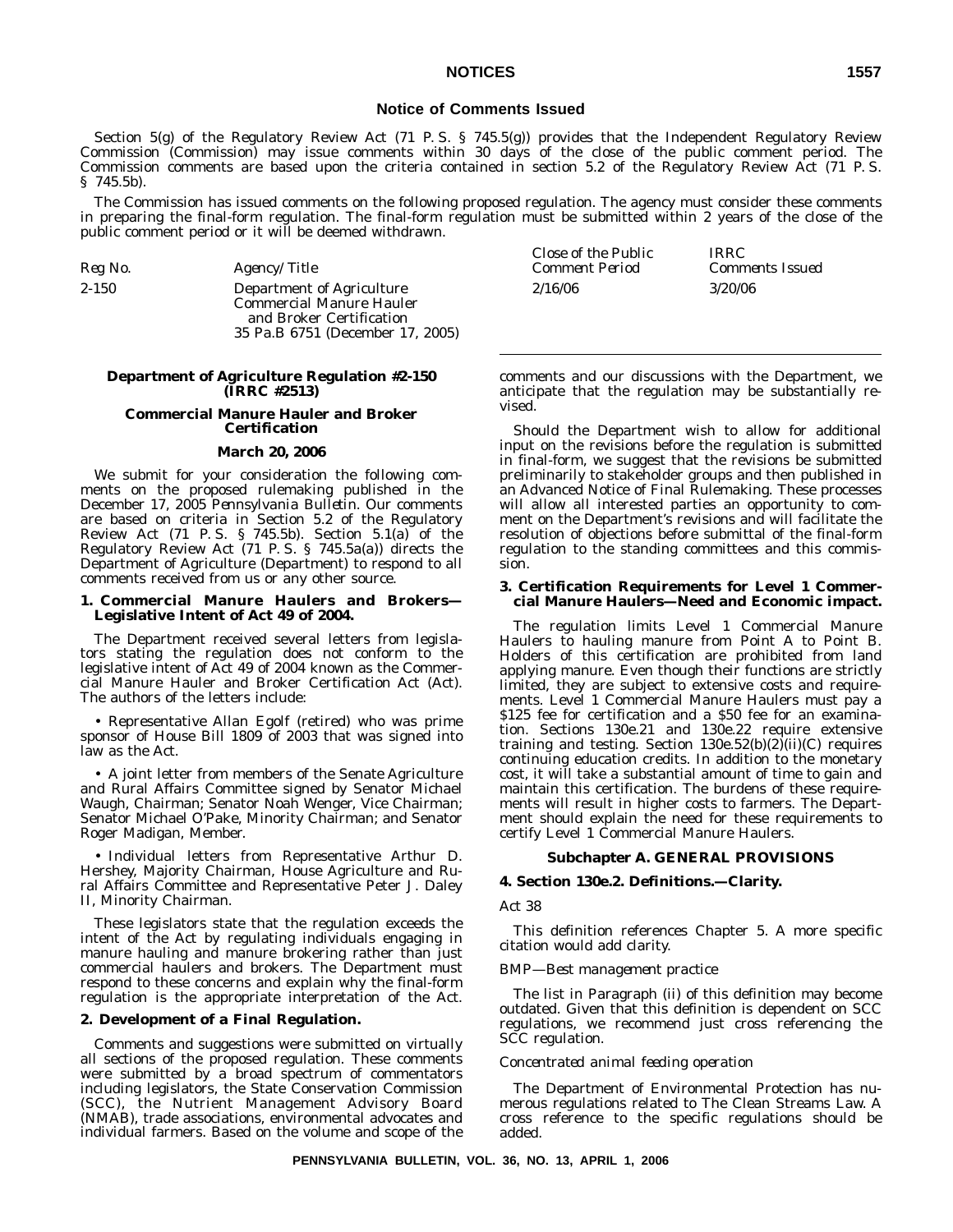# *Concentrated Animal Operation or CAO*

This definition references Chapter 130b. A more specific citation would add clarity.

# *Manure, Nutrient, Nutrient balance sheet and Nutrient management specialist*

The Nutrient Management regulation at 25 Pa. Chapter 83 is expected to be published as final in the very near future. The definitions in this Chapter 130e should be consistent with those in 25 Pa. Code § 83.201 to prevent confusion and unnecessary paperwork for those who fall under both sets of regulations.

# **5. Section 130e.3. Fees.—Reasonableness and Economic impact.**

# *Subsection (a) Certification fees.*

Several commentators questioned why these fees are so high and contend that this will discourage compliance. Several legislators also question why fees are "excessive." The Department will gain experience on costs through managing the interim guidelines published as a Statement of Policy in the January 14, 2006 *Pennsylvania Bulletin* titled ''Interim Commercial Manure Hauler and Broker Certification and Enforcement.'' For the fees used in the final-form regulation, the Department should provide the costs and projections used to develop the fees and explain why the fees are reasonable.

# *Subsection (b) Examination fees.*

Similar to certification fees, the Department should provide the costs and projections used to develop the examination fees and explain why the fees are reasonable.

### **6. Section 130e.4. Prohibition.—Clarity.**

#### *Subsection (a)*

There is a double negative in the first sentence that is a substantive typographical error. To be consistent with the Act  $(3 \text{ P. S. } S \times 2010.4(a))$ , the word "not" should be deleted from the first sentence.

# *Subsection (b)*

Does the use of the word "person" in this subsection refer to anyone who is certified or only to commercial entities? If the former applies, the Department should justify how this interpretation conforms to legislative intent.

# **7. Section 130e.5. Authority, duties and prohibitions.—Need; Reasonableness and Clarity.**

# *Levels of certification*

The Act describes two categories of certification: commercial manure hauler and commercial manure broker. The regulation breaks these categories into five separate certifications: Levels 1, 2 and 3 for commercial manure haulers and Levels 1 and 2 for commercial manure brokers. The regulation then includes the authority and duties, such as supervision, that each level can or cannot perform.

We have three concerns. First, why are two levels of certification needed for commercial manure brokers?

Second, commercial manure haulers can only perform two actions under the Act, either hauling or spreading manure. Why are three levels of certification needed for commercial manure haulers?

Third, there are five levels of certification in the proposed regulation. The regulation is confusing regarding what functions can be performed at each level of certification and what degree of supervision is required. This could cause unnecessary confusion and enforcement. The regulation should more clearly explain each level of certification and how it interrelates to other certifications.

#### *Direct supervision*

There are five concerns. First, the term ''supervise'' is defined for brokers and haulers in Subparagraphs  $(a)(1)(iii)$  and  $(a)(2)(iii)$ . Both of these definitions require the supervisor to be ''on the site where the manure is being applied'' and assigns the supervisor responsibility for the proper land application of the manure. Commentators believe this provision is excessive because it would require two people to be on site during the application. Further, communication between the person applying the manure and the supervisor can be done by cell phone if questions arise.

We agree that this provision is burdensome. Since responsibility lies with the supervisor, it is incumbent upon the supervisor to make sure the person applying the manure clearly understands the job to be done. The Department should explain the need for, and reasonableness of requiring a supervisor to be on site at all times.

Second, related to our concern with the number of levels of certification in the regulation, the assignment of who can supervise who is complicated in Subsections (a) and (b). For example, supervision relating to a Level 2 commercial manure hauler is described in seven places (Subparagraphs (a)(1)(i), (a)(1)(ii), (a)(1)(iii), (b)(1)(ii)(A),  $(b)(1)(ii)(B)$ ,  $(b)(1)(ii)(C)$ , and  $(b)(1)(iii)$ ). These provisions present unnecessary difficulty to comply with the regulation. We recommend that the Department review the supervision required and simplify these provisions for the final-form regulation accordingly.

Third, Subparagraph (b)(1)(ii)(C) would prohibit an agricultural operator from supervising the land application of manure. This appears to conflict with the statutory definition of ''commercial manure hauler'' that includes land application as a contract agent for an agricultural operator under the direction of the operator. It also appears to conflict with Subparagraph  $(b)(2)$ . The Department should reconcile these provisions in the final-form regulation.

Fourth, Subparagraph (a)(1)(iii) ends with the statement that the commercial manure broker "is jointly responsible.'' With whom is the broker jointly responsible?

Finally, there is also a clarity problem in the definitions of supervisor. Both Subparagraphs  $(a)(1)(iii)$  and  $(a)(2)(iii)$ state their respective definitions are ''for purposes of this section.'' Since both definitions are within the same section of the regulation, they should state "for purposes of this subsection.''

# **8. Section 130e.6. Display of certification.—Consistency with statute; Economic and fiscal impact; Need and Reasonableness.**

#### *Subsection (a) Vehicles.*

This subsection requires ''prominent display on every vehicle involved in transport or land application, or both, of manure . . . the certification number . . . in figures at least 3 inches high, in contrasting color to the vehicle and be located on both sides of the vehicle at a readily visible location.'' There is no similar requirement in the Act. We agree with commentators who questioned the need for this provision when Subsection (b) requires the person to possess their certificate. We also agree with commentators that this provision is impractical when vehicles are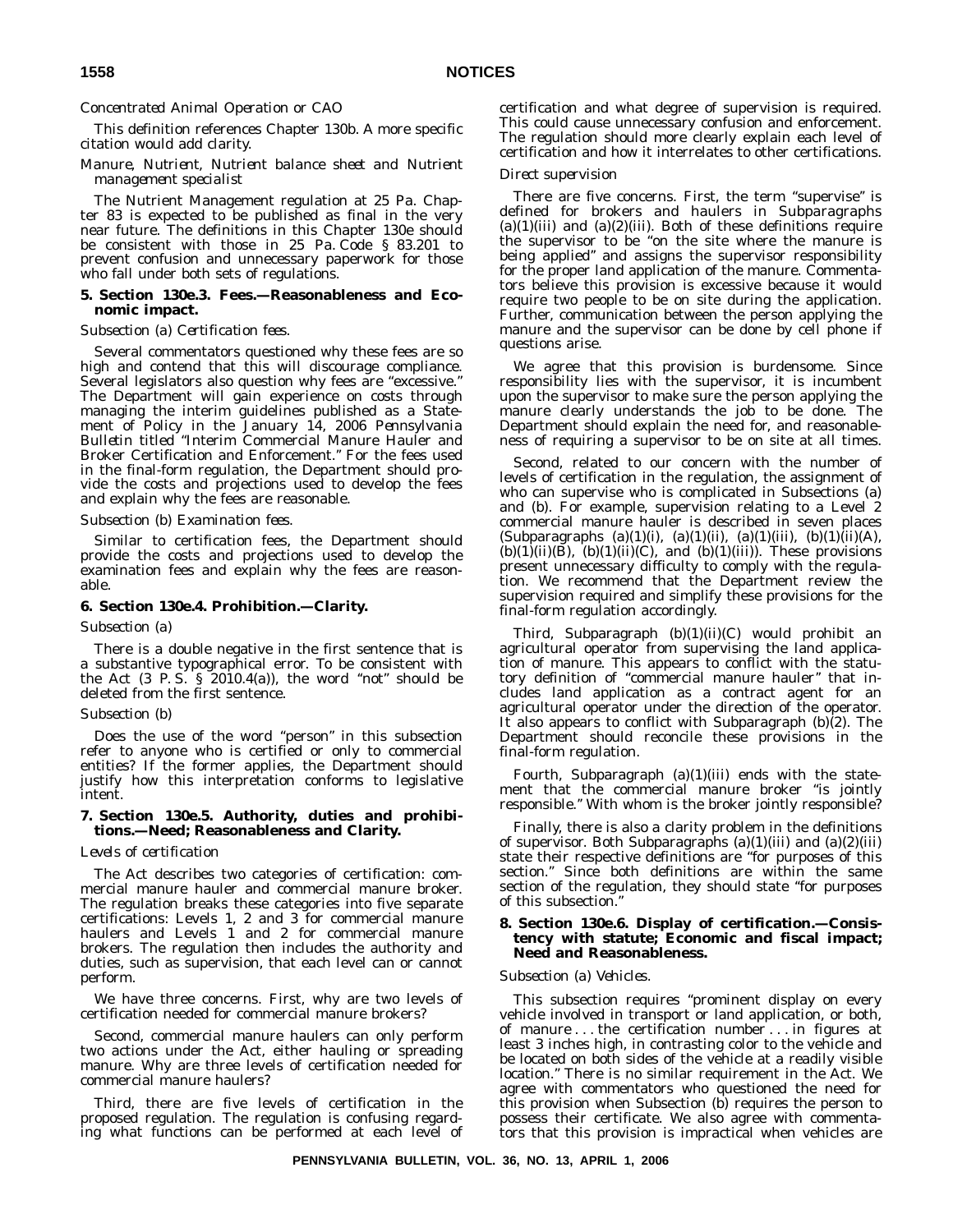used for other purposes or by multiple certificate holders. Therefore, we recommend deleting Subsection (a).

*Subsection (c) Contracts.*

This subsection requires a contract or agreement to include certification numbers. This requirement is not in the Act. While certification is required to perform activities, the level of detail required by this provision would impede the normal business practice of finding the best price for services. The contract or agreement would have to be rewritten every time a broker or hauler is changed, or alternatively would require the listing of multiple brokers or haulers who may or may not be used. For these reasons, and given the record keeping requirements in Section 130e.71, we see no need for this provision and recommend deleting Subsection (c).

# **9. Section 130e.7. Notice of change in business or certification.—Feasibility; Need and Economic impact.**

This section states:

Certified commercial manure brokers and certified commercial manure haulers shall notify the Department in writing within 15 days of a change in information regarding their level of certification or if that person is no longer engaged in or no longer intends to be engaged in the transport or land application, or both, of manure.

It is not clear why this written notification is needed or how it would be useful. The Department manages the certification program, charges fees for certification and has specified that certificates lapse if not renewed. The Department would already know within a reasonable amount of time when a certification level changed or expired. Also, why would a person forego the remainder of their certification period, even if the person ''is no longer engaged in or no longer intends to be engaged'' in these activities? We recommend deleting this section.

# **Subchapter B. CERTIFICATION**

Sections 130e.11 through 130e.42 of Subchapter B contain virtually identical provisions for determination of competence and certification requirements. For simplicity, comments on these common concepts are combined when possible.

# **10. Sections 130e.11, 130e.21, 130e.31 and 130e.41. Determination of competence.—Need; Reasonableness and Clarity.**

# *Written examination administered in a classroom or proctored classroom examination*

Subsections (a) and Subsection 130e.11(b) use the language ''proctored written examination . . . administered in a classroom setting'' or similar language. Many state licensing boards use computerized examinations at centralized locations for professional licensing. These examinations are available at multiple locations throughout the state and on multiple dates. The Department should explain why examinations must be limited in regulation to ''proctored written examination . . . administered in a class room.''

## *Training course administered in a classroom setting*

Commentators have suggested that training and examinations may be needed more often than twice per year in the early years of the program. The regulation limits training to classroom settings. The Department should explore whether these courses could be offered over the internet or by other methods to make them more available.

#### *Other course work*

Subsections (a) use similar language that states, '' . . . certification may also include other course work related to requirements set forth in this chapter, which are determined by the Department to be necessary and appropriate.'' It is not clear what other related course work may be included beyond the specific "Certification orientation training'' listed in either Subsections (b) or Subsection  $130e.\overline{11}(c)$  respectively. The Department should specify what other course work may be required and included in the examination or delete this language.

#### *Certification orientation training*

Subsection 130e.11(c) and Subsections (b) of the other certifications all end with ''Other areas . . . as determined appropriate by the Department.'' The Department should include in the regulation all of the areas that an applicant needs to prove proficiency. If other areas are needed in the future they should be added by rulemaking. The Department should justify the need for these provisions or delete them.

#### *Nutrient Management Specialists*

Commentators suggested exempting nutrient management specialists from certification requirements. Are nutrient management specialists qualified to perform the duties in this regulation? If so, they could be deemed equivalent and not required to have additional certification as a commercial manure broker or hauler.

#### **11. Sections 130e.12, 130e.22, 130e.32 and 130e.42. Certification requirements.—Need; Reasonableness and Clarity.**

#### *Application for certification*

The regulation requires:

• Exchange of verification signatures immediately following examinations, signed in the presence of both the applicant and proctor.

• The proctor to submit the application within 5 days.

• Payment of the application fee prior to scoring an examination.

• Short time frames (10 or 15 calendar days) to submit an application, or take the course again.

• The Department to review the documents and score the examination within 30 days.

• Certification to be issued to successful applicants, but does not state when.

Commentators found this process confusing and illogical. They question why an applicant bears the responsibility to verify information. We agree that these provisions are complicated and burdensome, and further question whether all of these requirements are needed. If any of the above requirements are not met, the result is a person waiting months for the next opportunity to get certified. It would be expedient for the applicant, proctor and Department if applicants know whether they passed the examination prior to submission of an application for certification to the Department with the certification fee. The Department should review and streamline this entire application process.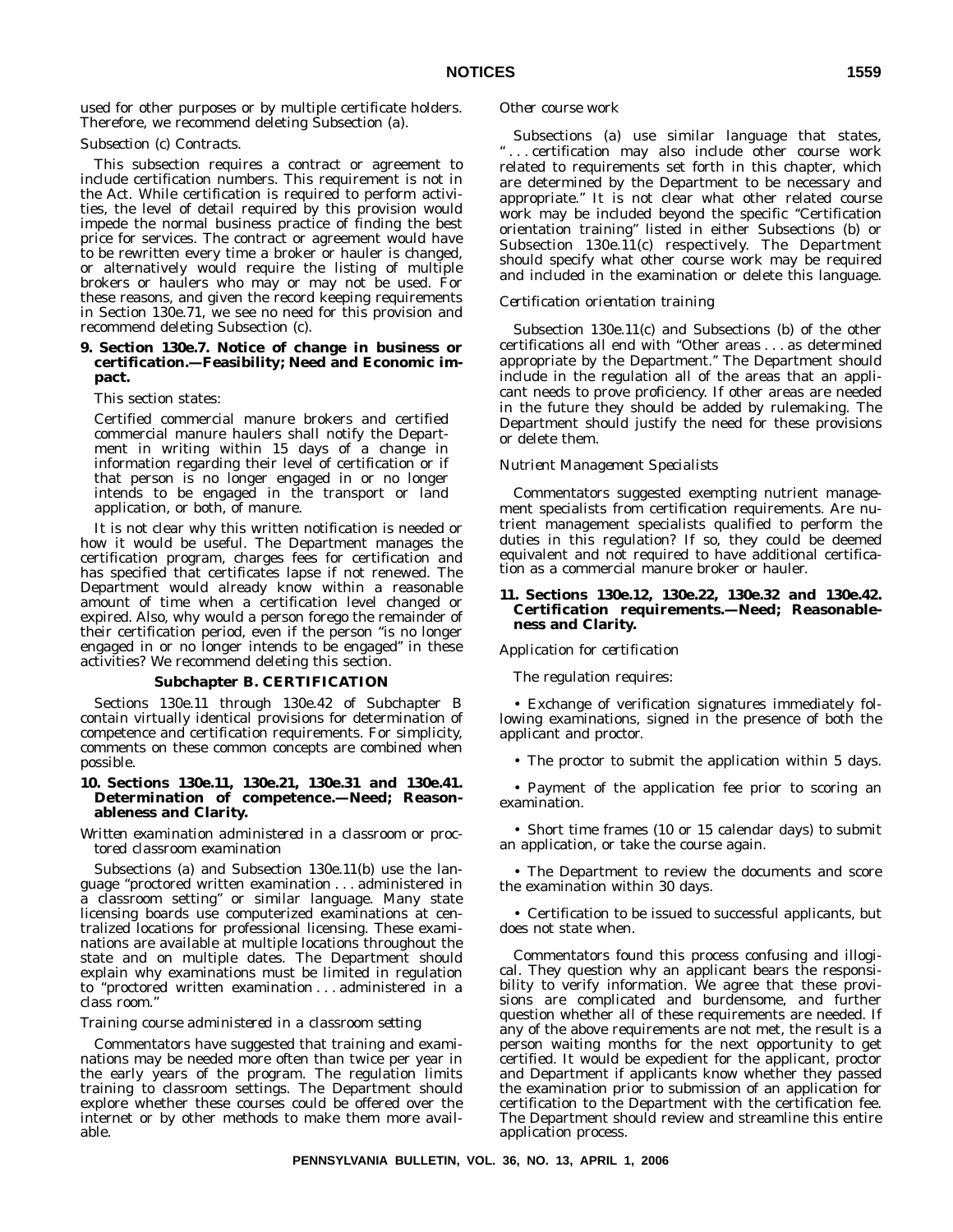# **12. Section 130e.51. Certification time frames and recertification requirements.—Need and Reasonableness.**

# *Certification periods*

The regulation states some certifications are valid for two years while others are valid for three. Why do these vary? The Department should explain how it chose the certification periods and why they are appropriate.

#### *Reexamination*

Persons certified at all levels are required to take the written examination again to be recertified. The SCC and the NMAB both commented that reexamination is not needed. A commentator believes recertification is more burdensome than the original certification.

We agree. The Act does not require reexamination. Section 130b.31 of the Department's regulations does not require reexamination for recertification as a nutrient management specialist. State licensing boards, such as the State Board of Accountancy and the State Board of Pharmacy, provide for reexamination only when the applicant fails the initial examination. The Department should delete this requirement.

# **13. Section 130e.52. Commercial manure broker and hauler continuing education requirements.— Statutory authority; Need and Economic impact.**

#### *Statutory authority*

We question the statutory authority for the continuing education requirement. The requirements for certification are specifically established under Section 3 of the Act. However, the Act does not make any mention of continuing education. It is a widely accepted rule of interpretation that when a statute sets forth certain requirements but does not include others, the exclusion of the other requirements is intended. Where the General Assembly intended to require continuing education, it has so stated in clear and unmistakable terms.

# *Need*

If the Department believes it has a statutory basis to require continuing education credits, we further question the need for continuing education credits. For example, the Department needs to explain what benefit a Level 1 commercial manure hauler, who can only transport manure and is prohibited from land applying, would gain from six continuing education credits that justifies the costs imposed. The Department needs to explain the following for each level of certification:

• What developments, progression in technology or other changes does the Department anticipate that require continuing education?

• What subject matter will the Department find acceptable for credit?

• How much will these credit hours cost? How do the benefits outweigh these costs?

• Will courses be available so that certificate holders can easily meet the requirement?

• Can certificate holders get prior approval of continuing education credits? Will out-of-state courses qualify?

# **14. Section 130e.53. Continuing education credit course providers.—Reasonableness and Clarity.**

*Paragraph (a)(2) Application content.*

This paragraph requires "... the specific locations and the proposed dates and times the course will be offered at each location.'' Why is it reasonable to require the applicant to make these arrangements prior to course approval? The regulation should allow an applicant to supply this information after receipt of Department approval for the course content.

# *Paragraph (a)(6) Revocation of course or denial or revocation of credit hours.*

This paragraph addresses revocation of credit hours. We agree that when records are falsified, the applicant should not get credit for the course. However, this provision is not clear regarding what happens if a course provider's approval is revoked. Would course attendees lose credits if the provider's approval is revoked after the course is given?

# **Subchapter C. RECORDKEEPING**

# **15. Section 130e.71. Recordkeeping.—Need; Reasonableness and Economic impact.**

# *Annual records*

Paragraphs (a)(3) and (b)(5) require commercial manure haulers and brokers to "compile the daily recordkeeping information into an annual report detailing:

(i) The name and location of each agricultural operator or other person for which it transported or land applied manure, or both.

(ii) The total amount of manure transported or land applied for each agricultural operator or other person, or both.

(iii) The total amount of manure transported.

(iv) The total amount of manure land applied and the total acreage to which it was applied.''

We question what purpose this annual record would accomplish and what costs it would impose on haulers and brokers. The Department should delete this requirement or explain the need for annual records and why the costs imposed are reasonable.

#### JOHN R. MCGINLEY, Jr.,

*Chairperson*

[Pa.B. Doc. No. 06-543. Filed for public inspection March 31, 2006, 9:00 a.m.]

# **Notice of Filing of Final Rulemaking**

The Independent Regulatory Review Commission (Commission) received the following regulations. They are scheduled to be considered on the date noted. The Commission's public meetings are held at 333 Market St., 14th Floor, Harrisburg at 10:30 a.m. Note that the time and date of the meeting are tentative and interested parties are encouraged to contact the Commission at (717) 783-5417 or visit its website at www.irrc.state.pa.us. to confirm that information. To obtain a copy of the regulation, interested parties should first contact the promulgating agency. If a copy cannot be obtained from the promulgating agency, the Commission will provide a copy.

**PENNSYLVANIA BULLETIN, VOL. 36, NO. 13, APRIL 1, 2006**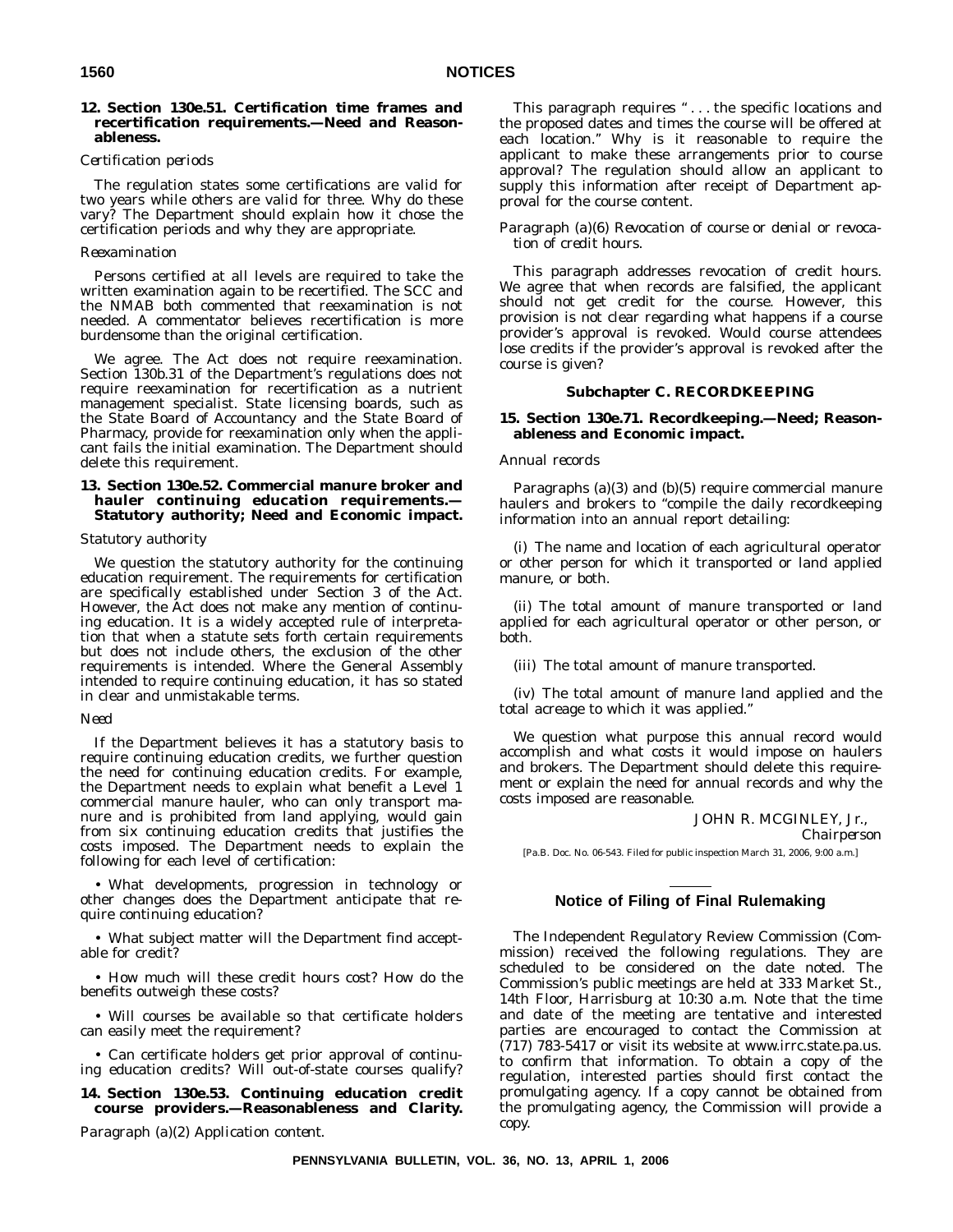| Final-Form |                                                                                  |          |                                       |
|------------|----------------------------------------------------------------------------------|----------|---------------------------------------|
| Reg. No.   | Agency/Title                                                                     | Received | <b>Public Meeting</b>                 |
| 16A-5127   | <b>State Board of Nursing</b><br>Fees for Approval of Nursing Education Programs | 3/16/06  | 4/20/06                               |
| 12-68      | Department of Labor and Industry<br><b>Qualifications for Vocational Experts</b> | 3/16/06  | 4/20/06                               |
| 16A-5315   | <b>State Board of Osteopathic Medicine</b><br>Deletion of Exam Fees              | 3/16/06  | 4/20/06                               |
| 16A-5121   | <b>State Board of Nursing</b><br><b>Temporary Practice Permits</b>               | 3/16/06  | 4/20/06                               |
| 16A-447    | <b>State Board of Podiatry</b><br><b>Professional Liability Insurance</b>        | 3/16/06  | 4/20/06                               |
| 16A-5410   | <b>State Board of Pharmacy</b><br><b>Technology and Automation</b>               | 3/16/06  | 4/20/06                               |
|            |                                                                                  |          | JOHN R. MCGINLEY, Jr.,<br>Chairperson |

[Pa.B. Doc. No. 06-544. Filed for public inspection March 31, 2006, 9:00 a.m.]

# **INSURANCE DEPARTMENT**

# **Aetna Health, Inc.; Rate Increase Filing for Central Pennsylvania Commercial HMO Business; Rate Filing**

Aetna Health, Inc. requests approval of an increase to its Central Pennsylvania Commercial HMO rates for large groups. This filing represents an annual increase of approximately 12.7% on medical and 3.2% on pharmacy. The rate increase will affect about 10,400 medical members and 9,200 pharmacy members. This will result in additional annual premium income of approximately \$4.0 million (\$3.8 million on medical and \$155,000 on pharmacy). The requested approval date is June 1, 2006.

Unless formal administrative action is taken prior to June 14, 2006, the subject filing may be deemed approved by operation of law.

A copy of the filing is available on the Insurance Department's (Department) website at www.ins. state.pa.us. Under the Quick Links section, click on the link ''Rate Filings Published in the PA Bulletin.''

Copies of the filing are also available for public inspection, by appointment, during normal working hours at the Department's regional office in Harrisburg.

Interested parties are invited to submit written comments, suggestions or objections to James Laverty, Actuary, Insurance Department, Insurance Product Regulation and Market Enforcement, Room 1311, Strawberry Square, Harrisburg, PA 17120, jlaverty@state.pa.us within 30 days after publication of this notice in the *Pennsylvania Bulletin*.

M. DIANE KOKEN, *Insurance Commissioner* [Pa.B. Doc. No. 06-545. Filed for public inspection March 31, 2006, 9:00 a.m.]

# **Aetna Health, Inc.; Rate Increase Filing for Pittsburgh and Western Pennsylvania Commercial HMO Business; Rate Filing**

Aetna Health, Inc. requests approval of an increase to its Pittsburgh and Western Pennsylvania Commercial HMO rates for large groups. This filing represents an annual increase of approximately 13.4% on medical and 9% on pharmacy. The rate increase will affect about 12,900 medical members and 11,900 pharmacy members. This will result in additional annual premium income of approximately \$5.8 million (\$5.2 million on medical and \$680,000 on pharmacy). The requested approval date is June 1, 2006.

Unless formal administrative action is taken prior to June 14, 2006, the subject filing may be deemed approved by operation of law.

A copy of the filing is available on the Insurance Department's (Department) website at www.ins. state.pa.us. Under the Quick Links section, click on the link ''Rate Filings Published in the PA Bulletin.''

Copies of the filing are also available for public inspection, by appointment, during normal working hours at the Department's regional office in Harrisburg.

Interested parties are invited to submit written comments, suggestions or objections to James Sabater, Insurance Department, Insurance Product Regulation and Market Enforcement, Room 1311, Strawberry Square, Harrisburg, PA 17120, jsabater@state.pa.us within 30 days after publication of this notice in the *Pennsylvania Bulletin*.

M. DIANE KOKEN, *Insurance Commissioner* [Pa.B. Doc. No. 06-546. Filed for public inspection March 31, 2006, 9:00 a.m.]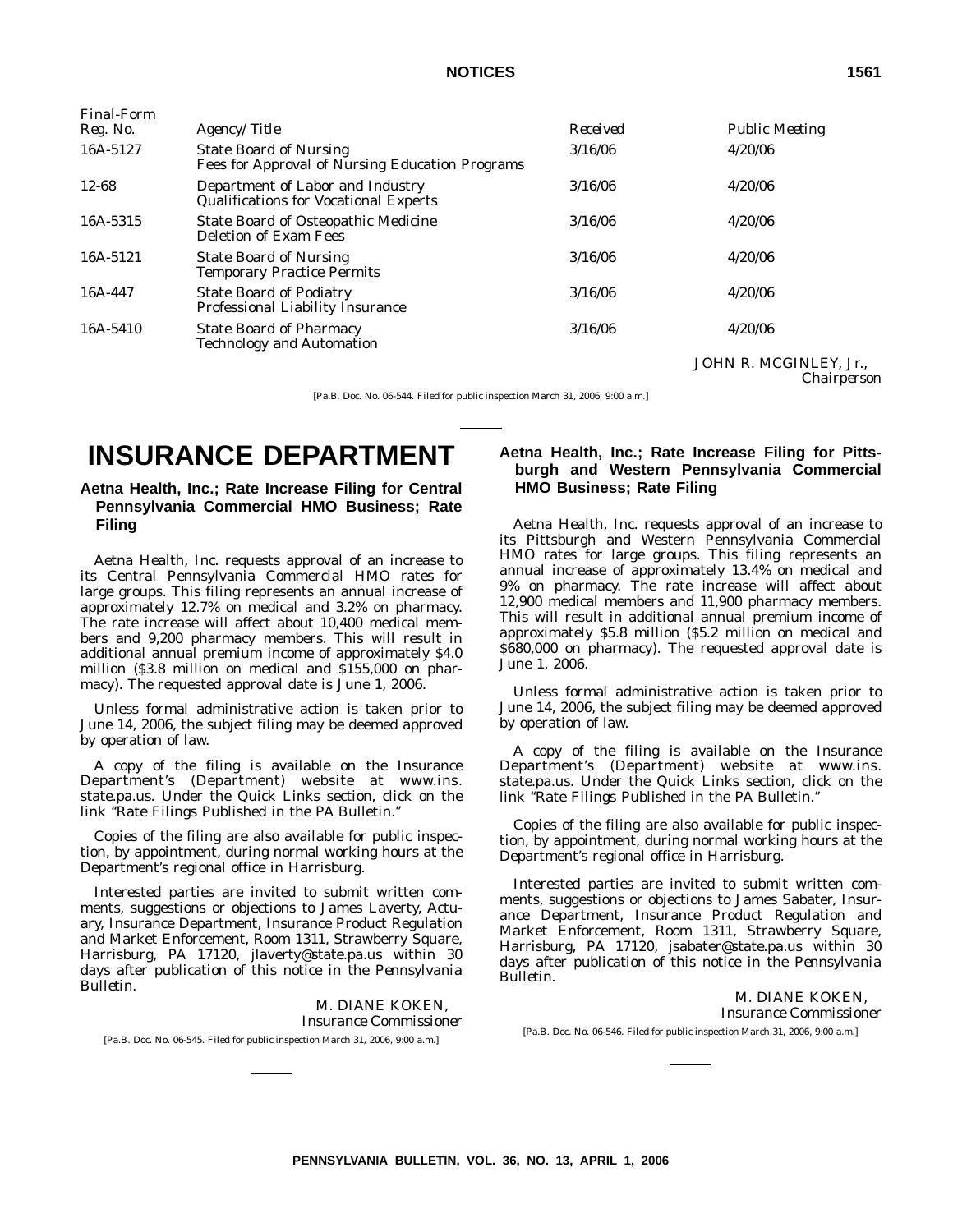# **Aetna Health, Inc.; Rate Increase Filing for Southeastern Pennsylvania Commercial HMO Business; Rate Filing**

Aetna Health, Inc. requests approval of an increase to its Southeastern Pennsylvania Commercial HMO rates for large groups. This filing represents an annual increase of approximately 17.1% on medical and 4.7% on pharmacy. The rate increase will affect about 198,000 medical members and 169,000 pharmacy members. This will result in additional annual premium income of approximately \$110.0 million (\$103.8 million on medical and \$6.2 million on pharmacy). The requested approval date is June 1, 2006.

Unless formal administrative action is taken prior to June 14, 2006, the subject filing may be deemed approved by operation of law.

A copy of the filing is available on the Insurance Department's (Department) website at www.ins. state.pa.us. Under the Quick Links section, click on the link ''Rate Filings Published in the PA Bulletin.''

Copies of the filing are also available for public inspection, by appointment, during normal working hours at the Department's regional office in Harrisburg.

Interested parties are invited to submit written comments, suggestions or objections to Cherri Sanders-Jones, Actuary, Insurance Department, Insurance Product Regulation and Market Enforcement, Room 1311, Strawberry Square, Harrisburg, PA 17120, csandersjo@state.pa.us within 30 days after publication of this notice in the *Pennsylvania Bulletin*.

M. DIANE KOKEN, *Insurance Commissioner* [Pa.B. Doc. No. 06-547. Filed for public inspection March 31, 2006, 9:00 a.m.]

# **PATIENT SAFETY AUTHORITY**

# **Public Meeting**

The Patient Safety Authority (Authority), established by section 303 of the Medical Care Availability and Reduction of Error (MCARE) Act (40 P. S. § 1303.303), enacted on March 20, 2002, will hold a meeting of the Authority's Board of Directors on Tuesday, April 11, 2006, at 10:30 a.m. in the Wildwood Conference Center, Harrisburg Area Community College, One HACC Drive, Harrisburg, PA.

Individuals having questions regarding this meeting, which is open to the public, should contact the Authority at (717) 346-0469.

> ALAN B. K. RABINOWITZ, *Administrator*

[Pa.B. Doc. No. 06-548. Filed for public inspection March 31, 2006, 9:00 a.m.]

# **PENNSYLVANIA PUBLIC UTILITY COMMISSION**

**Extension of the Fuel Cost Recovery Surcharge Special Permission 28207**

> Public Meeting held March 16, 2006

*Commissioners Present:* Wendell F. Holland, Chairperson; James H. Cawley, Vice Chairperson; Bill Shane; Kim Pizzingrilli; Terrance J. Fitzpatrick

#### **Order**

# *By the Commission:*

Tristate Household Goods Conference, Inc., (Tristate) a tariff publishing agency, represents approximately 275 PUC household good carriers. Substantially large increases in the cost of diesel fuel, which were unanticipated, motivated Tristate to request the implementation of the Fuel Cost Recovery Surcharge. The Fuel Cost Recovery Surcharge Special Permission 28207 was approved in Public Meeting held April 17, 2003, extended in Public Meeting held April 15, 2004, and extended again in Public meeting held April 7, 2005. The extension was approved for duration of one year unless changed, cancelled or extended. The current surcharge grants approval to temporarily increase the Tristate tariff to recover temporarily increased fuel costs when transporting household goods for moves more than forty (40) miles (weight and distance) and moves that are forty (40) miles or less (hourly) by the use of a Fuel Cost Recovery Surcharge.

The surcharge is determined by a formula which attempts to approximate the amount of fuel used on a particular trip and multiplies that amount by the increased cost of fuel, allowing the carrier to recover only the additional fuel charges incurred. The formula includes the following constant factors: (1) base price per gallon of fuel<sup>1</sup>; (2) average vehicle fuel consumption of 5 miles per gallon; and (3) a terminal factor which allows the carrier to recover the additional cost of fuel used in traveling to and from the carrier's terminal to the origin point of the move. The formula also includes one variable factor, the current month's diesel fuel price.<sup>2</sup>

Moves of 40 miles or less will be divided into 4 categories according to average mileage: 5 mile average for trips ranging from 1 to 10 miles, 15 mile average for trips ranging from 10 to 20 miles, 25 mile average for trips ranging from 20 to 30 miles, and 35 mile average for trips ranging from 30 to 40 miles. An example calculation for an 8 mile move is as follows<sup>3</sup>:

<sup>&</sup>lt;sup>1</sup> The proposed base price is \$1.267, which was the price of a gallon of diesel fuel according to the Department of Energy report of Retail On-Highway Diesel Prices for the Central Atlantic Region as of February 15, 2002

Estimate of Charges.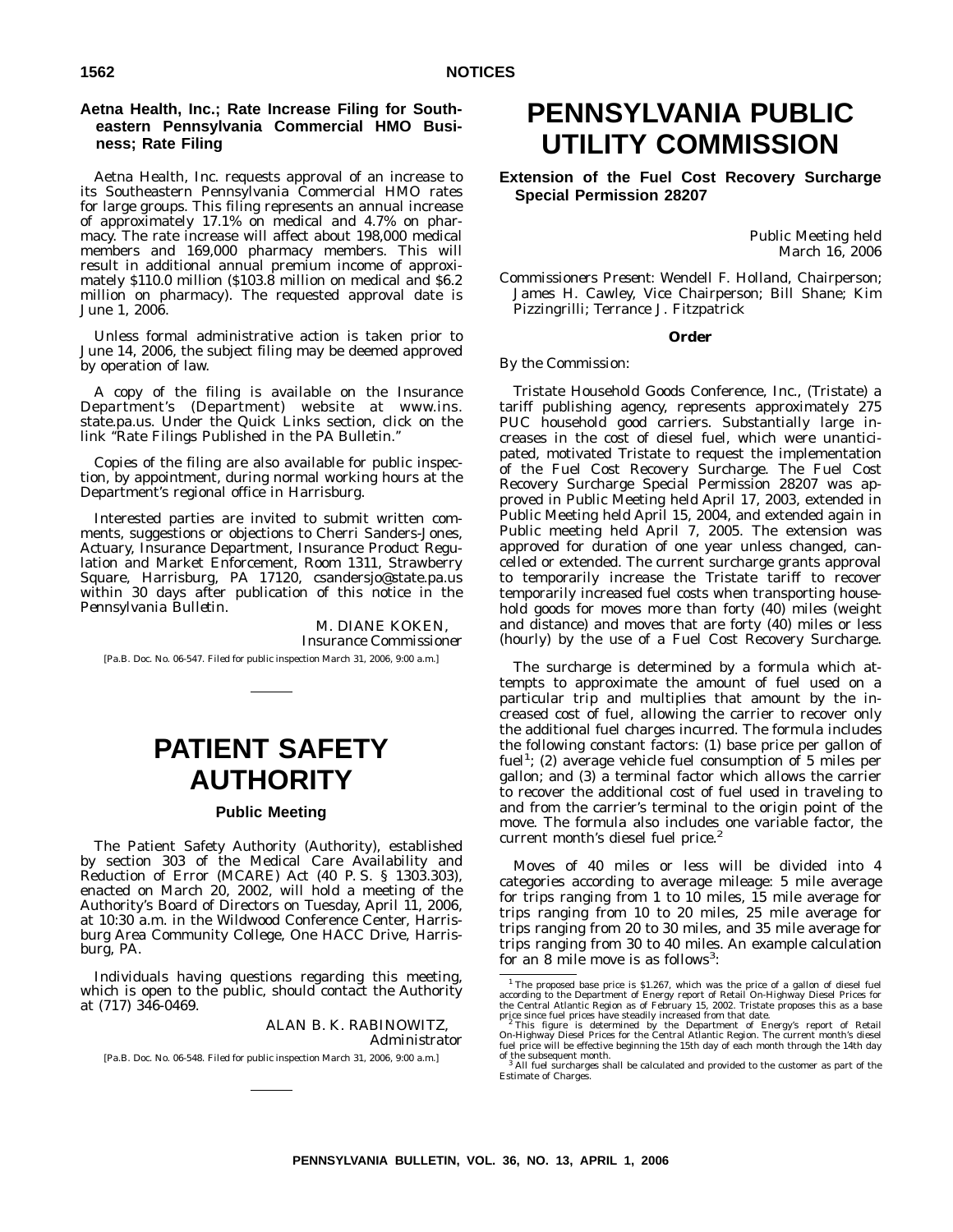| Origin of move to destination          |                           |
|----------------------------------------|---------------------------|
| 8 miles                                | $= 5$ miles average       |
| <b>Terminal factor</b>                 | $= 40$ miles              |
| <b>Total miles</b>                     | $= 45$ miles              |
| Average miles per gallon               | $= 5$                     |
| Fuel used                              | $= 9$ gallons             |
| DOE current Fuel Price as of           | $=$ \$1.949               |
| 3/17/03                                |                           |
| <b>Base fuel Price</b>                 | $=$ \$1.267               |
| Fuel price difference                  | $=$ \$ .682               |
| Gallons $\times$ Fuel price difference | $= 9 \times .682 = $6.14$ |

Moves of more than 40 miles will be calculated using actual mileage from the move's origin to destination and return. An example calculation for a 100 mile move is as follows:

| Origin of move to destination          | $= 100$ miles               |
|----------------------------------------|-----------------------------|
| Empty Return (dest. to origin)         | $= 100$ miles               |
| Terminal factor                        | $= 40$ miles                |
| Total miles                            | $= 240$ miles               |
| Average miles per gallon               | $= 5$                       |
| <b>Fuel used</b>                       | $= 48$ gallons              |
| DOE current Fuel Price as of           | $=$ \$1.949                 |
| 3/17/03                                |                             |
| <b>Base fuel Price</b>                 | $=$ \$1.267                 |
| Fuel price difference                  | $=$ \$ .682                 |
| Gallons $\times$ Fuel price difference | $= 48 \times .682 = $32.75$ |
|                                        |                             |

On January 5, 2006 Tristate filed a request to again extend the Fuel Cost Recovery Surcharge. The request was filed in response to the volatile nature of the petroleum market, which continues to produce unanticipated increases in diesel fuel prices.

In support of the request for extension, Tristate has submitted data from the Department of Energy for the Central Atlantic Region. The February 13, 2006 diesel price is \$2.59 which is 91% higher than the price of \$1.355 charged in March 2002, and 20% higher than the price of \$2.15 charged in February 14, 2005.

Additional support for an extension can be found in the February 7, 2005 edition of *Short Term Energy Outlook*, in which the Department of Energy reported that several factors will result in continued price fluctuations in the market. Recovery from Hurricanes Rita and Katrina and instability in the relations with OPEC nations has kept the prices of crude at a high level. Increased global demand also continues to affect price stability.

The Federal Department of Transportation has responded to the escalating fuel costs for interstate transportation by approving a fuel surcharge on a similar sliding scale. The Federal Fuel Surcharge became effective May 15, 2000 and continues in effect.

Pursuant to 66 Pa.C.S. § 1301, the Commission is required to ensure that all rates charged by a public utility are just and reasonable. Additionally, the Commission is obligated to address industry-wide problems ''without creating a chaotic rate structure impossible to manage or police.'' *Emergency Fuel Surcharge*, 47 Pa. P.U.C. 389,391 (1974). The current surcharge addresses the problem of rising fuel costs, while being just and reasonable in that carriers are compensated only for the additional cost of the fuel used.

Based on our review, it appears that the extension of the Fuel Cost Recovery Surcharge for transportation of household goods is necessary and is an appropriate means to address this regulatory problem and will result in just and reasonable rates. In order to prevent financial hardship it is imperative that Pennsylvania household

goods carriers be afforded an opportunity to temporarily adjust rates to offset escalating fuel costs using the proposed extended Fuel Cost Recovery Surcharge and, accordingly, we shall allow the proposed extended surcharge to become effective for a period of one (1) year unless changed, cancelled or further extended.

# *Therefore*:

#### *It Is Ordered That*:

1. Tristate members rendering service under authority of this Commission shall charge a Fuel Cost Recovery Surcharge on transportation provided for over forty (40) mile charges and for forty (40) miles or less hourly charge in accordance with all other tariff rules of this Commission. The Fuel Recovery Surcharge is to be extended effective April 18, 2006.

2. The Extended Fuel Recovery Surcharge shall be in effect for one year to April 18, 2007 unless changed, cancelled or further extended by the Commission.

3. Copies of this order shall be served by the Secretary to the Office of Consumer Advocate and Office of Small Business Advocate. The Secretary shall forward this Order to the *Pennsylvania Bulletin* for publication.

4. Each carrier shall post a copy of this Extended Fuel Cost Recovery Surcharge along with the original Fuel Cost Recovery Surcharge dated April 17, 2003 in a conspicuous place. In addition, each carrier shall include the surcharge as a separate line item of the Estimate of Charges provided to prospective shippers.

5. The rates collected to the Extended Fuel Cost Recovery Surcharge are subject to refund in the event that any formal complaints are filed, within thirty (30) days of the date of publication of this order, and are successful in challenging the surcharge.

# JAMES J. MCNULTY, *Secretary*

[Pa.B. Doc. No. 06-549. Filed for public inspection March 31, 2006, 9:00 a.m.]

# **Ratification and Adoption of Amendment to Part 192 and Part 195 of Title 49 of the Code of Federal Regulations; Doc. No. M-00061947**

Public Meeting held March 16, 2006

*Commissioners Present:* Wendell F. Holland, Chairperson; James H. Cawley, Vice Chairperson; Bill Shane; Kim Pizzingrilli; Terrance J. Fitzpatrick

# **Order**

#### *By the Commission:*

At 52 Pa. Code § 59.33(b) the Commission has adopted, except as otherwise indicated, the federal safety standards for natural gas transmission and distribution facilities. The federal standards are established by the United States Department of Transportation (DOT) at 49 U.S.C. §§ 60101, et seq., and are set forth in Parts 191, 192, 193 and 199 of Title 49 of the *Code of Federal Regulations*. Section 59.33(b) provides, in pertinent part, that amendments to Title 49 will become effective in Pennsylvania upon the date of entry of a Commission ratification order where that order is served upon all jurisdictional natural gas companies or, alternatively, upon the date of such order's publication in the *Pennsylvania Bulletin*.

**PENNSYLVANIA BULLETIN, VOL. 36, NO. 13, APRIL 1, 2006**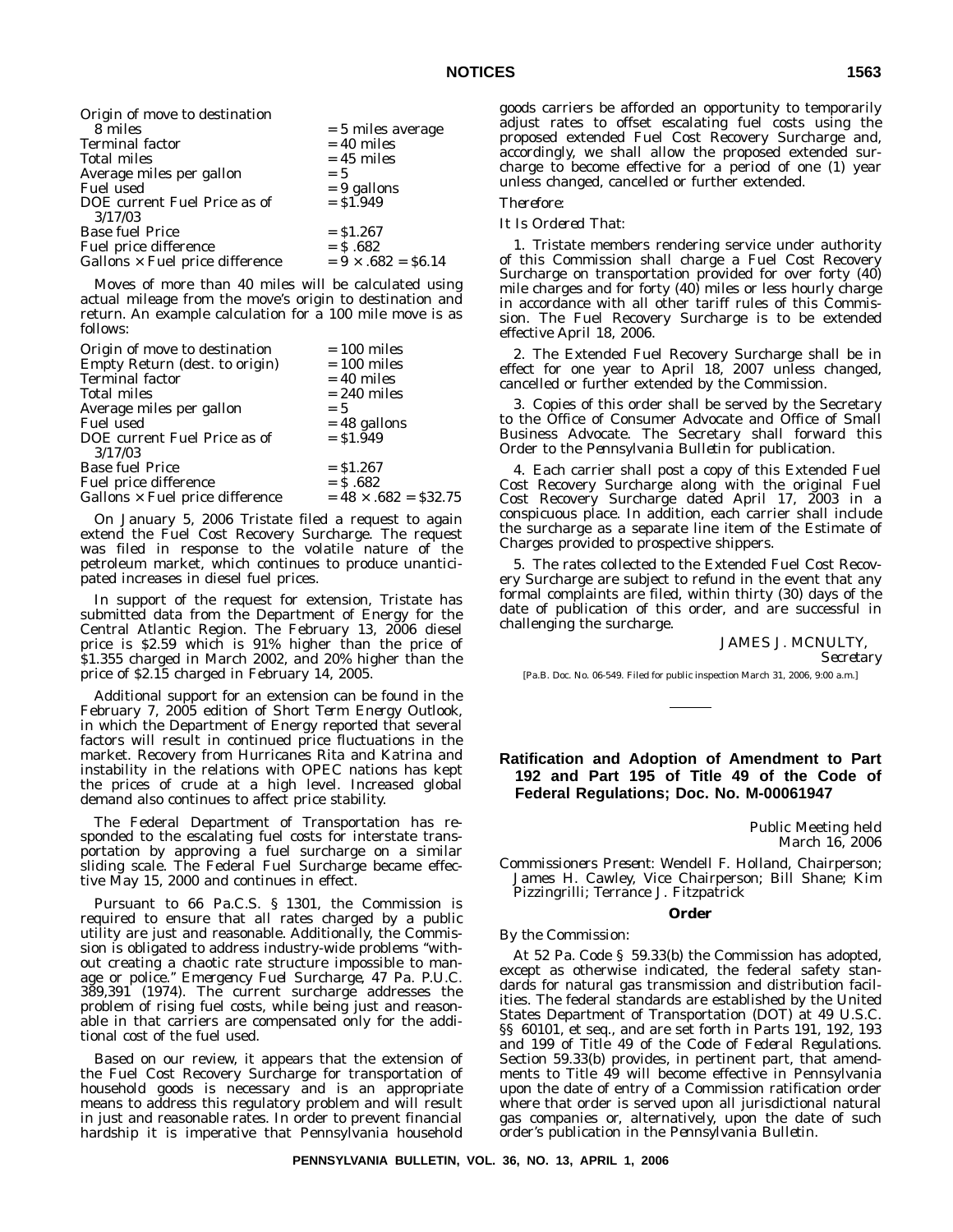A. On May 19, 2005, at *Federal Register*, Vol. 70, No. 96, page 28833, Amendments 192-100 and 195-84 were adopted and codified by the Federal Department of Transportation at 49 C.F.R. Parts 192 and 195. This Final Rule amends the requirements for pipeline operators to develop and implement public awareness programs. The changes are part of PHMSA's Office of Pipeline Safety's (OPS) broad pipeline communications initiative to promote pipeline safety. This Final Rule took effect on June 20, 2005.

B. On June 15, 2005, at *Federal Register*, Vol. 70, No. 114, page 34693, Amendments 192-100 and 195-84 were adopted and codified by the Federal Department of Transportation at 49 C.F.R. §§ 192 and 195. The direct final rule published March 3, 2005, went into effect on July 15, 2005. The document confirmed the effective date of the direct final rule published in the *Federal Register* on March 3, 2005. The direct final rule amended regulations that require operators of gas and hazardous liquid pipelines to conduct programs to evaluate the qualification of individuals who perform certain safety-related tasks on pipelines.

C. On October 25, 2005, at *Federal Register*, Vol. 70, No. 205, page 61571, Amendments 192-101 and 195-85 were adopted and codified by the Federal Department of Transportation at 49 C.F.R. §§ 192 and 195. The Final Rule's effective date was November 25, 2005. This rule was written in response to a statutory directive. The Final Rule prescribes integrity management standards operators must meet when they use direct assessment on certain other onshore gas, hazardous liquid, and carbon dioxide pipelines. The Pipeline and Hazardous Materials Safety Administration (PHMSA—formerly known as the Office of Pipeline Safety—OPS) believes broader applications of direct assessment standards will enhance public confidence in the use of direct assessment to assure pipeline safety.

D. On June 20, 1996, at *Federal Register*, Vol. 61, No. 120, page 31449, Amendment 192-794 was adopted and codified by the Federal Department of Transportation at 49 C.F.R. § 192. In this final rule, Research and Special Programs Administration (RSPA) of the U.S. Department of Transportation, developed standards for the performance of Excess Flow Valves (EFV) used to protect single-residence service lines.

Keeping in mind the safety of the public, we have reviewed the above-referenced amendments in accordance with the provisions of 52 Pa. Code § 59.33. Based upon this review, we find that the Department of Transportation amendments to be in the public interest and adopt them as our own. The effective date of our adoption of the aforementioned amendments shall be the date upon which this order is entered.

# *Therefore*:

# *It Is Ordered That*:

1. The following amendments adopted by the U. S. Department of Transportation is hereby ratified and adopted in accordance with the provisions of 52 Pa. Code § 59.33(b):

(a) *Federal Register*, Vol. 70, No. 96, page 28833, Amendments 192-100 and 195-84 were adopted and codified by the Federal Department of Transportation at 49 C.F.R. Parts 192 and 195;

(b) *Federal Register*, Vol. 70, No. 114, page 34693, Amendments 192-100 and 195-84 were adopted and codified by the Federal Department of Transportation at 49 C.F.R. §§ 192 and 195;

(c) *Federal Register*, Vol. 70, No. 205, page 61571, Amendments 192-101 and 195-85 were adopted and codified by the Federal Department of Transportation at 49 C.F.R. §§ 192 and 195;

(d) *Federal Register*, Vol. 61, No. 120, page 31449, Amendment 192-794 was adopted and codified by the Federal Department of Transportation at 49 C.F.R. § 192.

2. The Secretary shall serve copies of this order upon all jurisdictional gas utilities. Accordingly, the effective date shall be the entry date of this order. Concurrently, the Secretary shall cause this order, to be published in the *Pennsylvania Bulletin*.

> JAMES J. MCNULTY, *Secretary*

[Pa.B. Doc. No. 06-550. Filed for public inspection March 31, 2006, 9:00 a.m.]

# **Service of Notice of Motor Carrier Applications**

The following temporary authority and/or permanent authority applications for the right to render service as a common carrier or contract carrier in this Commonwealth have been filed with the Pennsylvania Public Utility Commission. Formal protests and petitions to intervene must be filed in accordance with 52 Pa. Code (relating to public utilities). A protest shall indicate whether it applies to the temporary authority application, the permanent authority application, or both. Filings must be made with the Secretary, Pennsylvania Public Utility Commission, P. O. Box 3265, Harrisburg, PA 17105-3265, with a copy served on the applicant by April 24, 2006. Documents filed in support of the applications are available for inspection and copying at the Office of the Secretary between 8 a.m. and 4:30 p.m., Monday through Friday, and at the business address of the respective applicant.

# **Application of the following for approval to** *begin* **operating as** *common carriers* **for transportation of** *persons* **as described under the application.**

**A-00122513. Compass R. Care, Ltd.** (507 Pottsville Street, Minersville, Schuylkill County, PA 17954) persons in paratransit service from points in the Counties of Northumberland and Schuylkill to points in Pennsylvania, and return.

# **Application of the following for approval of the** *beginning* **of the exercise of the right and privilege of operating motor vehicles as** *common carriers* **for the transportation of** *household goods* **as described under the application.**

**A-00122516, F.2. Quincy Logistics, Inc.** (6409 N. 12th Street, Philadelphia, Philadelphia County, PA 19126)—household goods in use, from points in the Counties of Philadelphia and Montgomery, to points in Pennsylvania, and vice versa.

> JAMES J. MCNULTY, *Secretary*

[Pa.B. Doc. No. 06-551. Filed for public inspection March 31, 2006, 9:00 a.m.]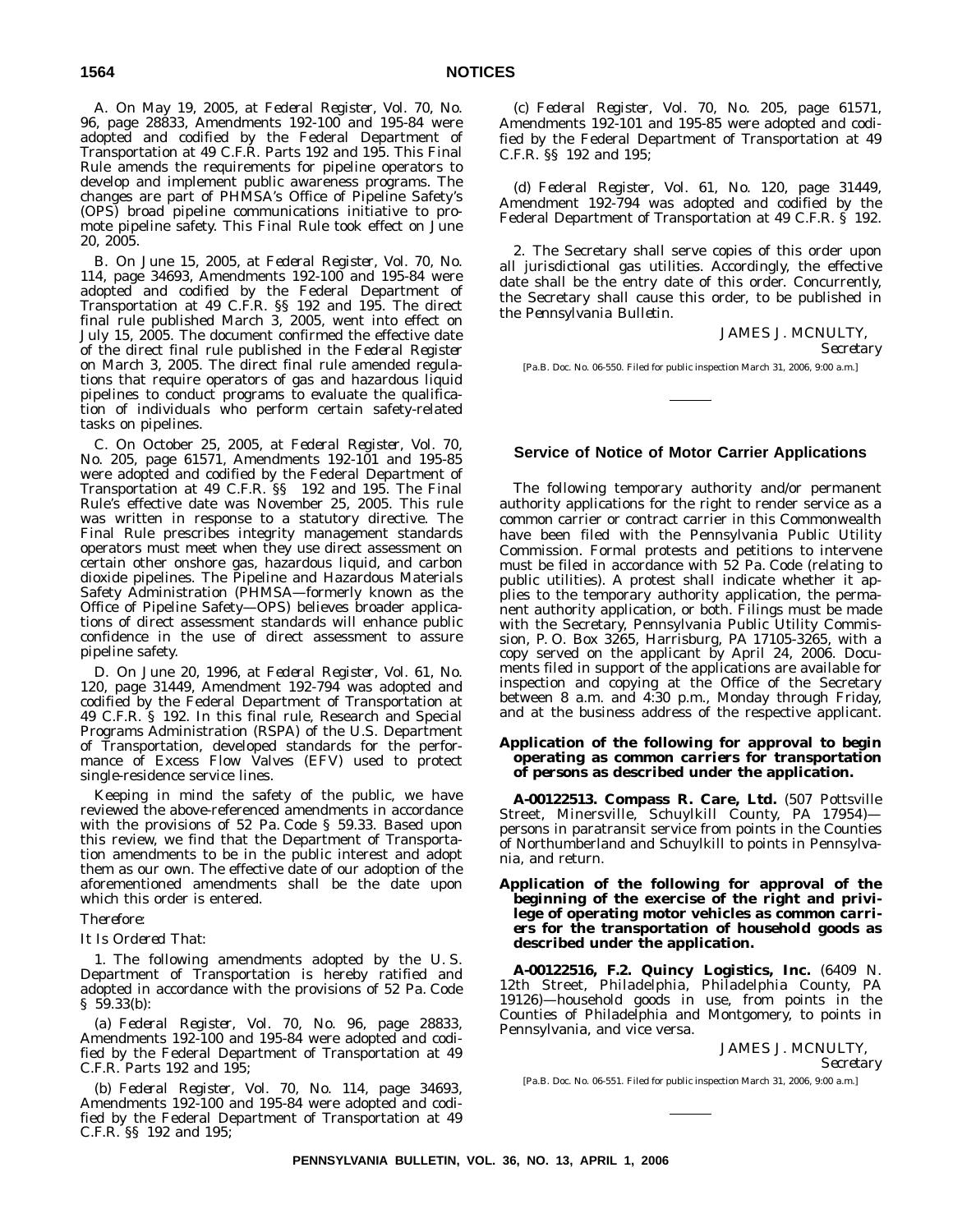# **Telecommunications**

**A-311372F7001. Verizon North, Inc. and YMax Communications Corp.** Joint petition of Verizon North, Inc. and YMax Communications Corp. for approval of an interconnection agreement and amendment no. 1 under section 252(e) of the Telecommunications Act of 1996.

Verizon North, Inc. and YMax Communications Corp., by its counsel, filed on March 7, 2006, at the Pennsylvania Public Utility Commission (Commission), a joint petition for approval of an interconnection agreement and amendment no. 1 under sections 251 and 252 of the Telecommunications Act of 1996.

Interested parties may file comments concerning the petition and agreement with the Secretary, Pennsylvania Public Utility Commission, P. O. Box 3265, Harrisburg, PA 17105-3265. Comments are due on or before 10 days after the date of publication of this notice. Copies of the Verizon North, Inc. and YMax Communications Corp. joint petition are on file with the Commission and are available for public inspection.

The contact person is Cheryl Walker Davis, Director, Office of Special Assistants, (717) 787-1827.

JAMES J. MCNULTY,

*Secretary*

[Pa.B. Doc. No. 06-552. Filed for public inspection March 31, 2006, 9:00 a.m.]

# **Telecommunications**

**A-311372F7000. Verizon Pennsylvania Inc. and YMax Communications Corp.** Joint petition of Verizon Pennsylvania Inc. and YMax Communications Corp. for approval of an interconnection agreement and amendment no. 1 under section 252(e) of the Telecommunications Act of 1996.

Verizon Pennsylvania Inc. and YMax Communications Corp., by its counsel, filed on March 7, 2006, at the Pennsylvania Public Utility Commission (Commission), a joint petition for approval of an interconnection agreement and amendment no. 1 under sections 251 and 252 of the Telecommunications Act of 1996.

Interested parties may file comments concerning the petition and agreement with the Secretary, Pennsylvania Public Utility Commission, P. O. Box 3265, Harrisburg, PA 17105-3265. Comments are due on or before 10 days after the date of publication of this notice. Copies of the Verizon Pennsylvania Inc. and YMax Communications Corp. joint petition are on file with the Commission and are available for public inspection.

The contact person is Cheryl Walker Davis, Director, Office of Special Assistants, (717) 787-1827.

JAMES J. MCNULTY,

*Secretary*

[Pa.B. Doc. No. 06-553. Filed for public inspection March 31, 2006, 9:00 a.m.]

# **Water Service**

**A-213550F0023. The York Water Company.** Application of The York Water Company for approval of the right to begin to offer, render, furnish or supply water service to the public in an additional portion of York Township, York County, PA.

Formal protests and petitions to intervene must be filed in accordance with 52 Pa. Code (relating to public utilities). Filings must be made with the Secretary, Pennsylvania Public Utility Commission, P. O. Box 3265, Harrisburg, PA 17105-3265, with a copy served on the applicant, on or before April 17, 2006. The documents filed in support of the application are available for inspection and copying at the Office of the Secretary between 8 a.m. and 4:30 p.m., Monday through Friday, and at the applicant's business address.

*Applicant:* The York Water Company

*Through and By Counsel:* Michael W. Gang, Esquire, Michael W. Hassell, Esquire, Post & Schell, PC, 17 North Second Street, 12th Floor, Harrisburg, PA 17101-1601

> JAMES J. MCNULTY, *Secretary*

[Pa.B. Doc. No. 06-554. Filed for public inspection March 31, 2006, 9:00 a.m.]

# **PHILADELPHIA REGIONAL PORT AUTHORITY**

# **Request for Bids**

The Philadelphia Regional Port Authority (PRPA) will accept sealed bids for Project #06-038.1, Roofing Investigations & Repairs at Various PRPA Facilities until 2 p.m. on Thursday, May 4, 2006. The bid documents can be obtained from the Director of Procurement, PRPA, 3460 N. Delaware Ave., 2nd Floor, Philadelphia, PA 19134, (215) 426-2600 and will be available April 11, 2006. Additional information and project listings may be found at www.philaport.com. The cost of the bid document is \$35 (includes 7% Pennsylvania Sales Tax). The cost is nonrefundable. PRPA is an equal opportunity employer. Contractors must comply with all applicable equal opportunity laws and regulations. Bidders must provide to the Procurement Department, in writing, the names of individuals that will be attending prebid meetings. This information is needed 24 hours prior to the meeting. Fax to (215) 426-6800, Attn: Procurement Department.

A mandatory prebid job site meeting will be held at 10 a.m. on April 20, 2006, at PRPA's Main Office, 3460 N. Delaware Avenue, 2nd Floor, Philadelphia.

JAMES T. MCDERMOTT, Jr.,

*Executive Director*

[Pa.B. Doc. No. 06-555. Filed for public inspection March 31, 2006, 9:00 a.m.]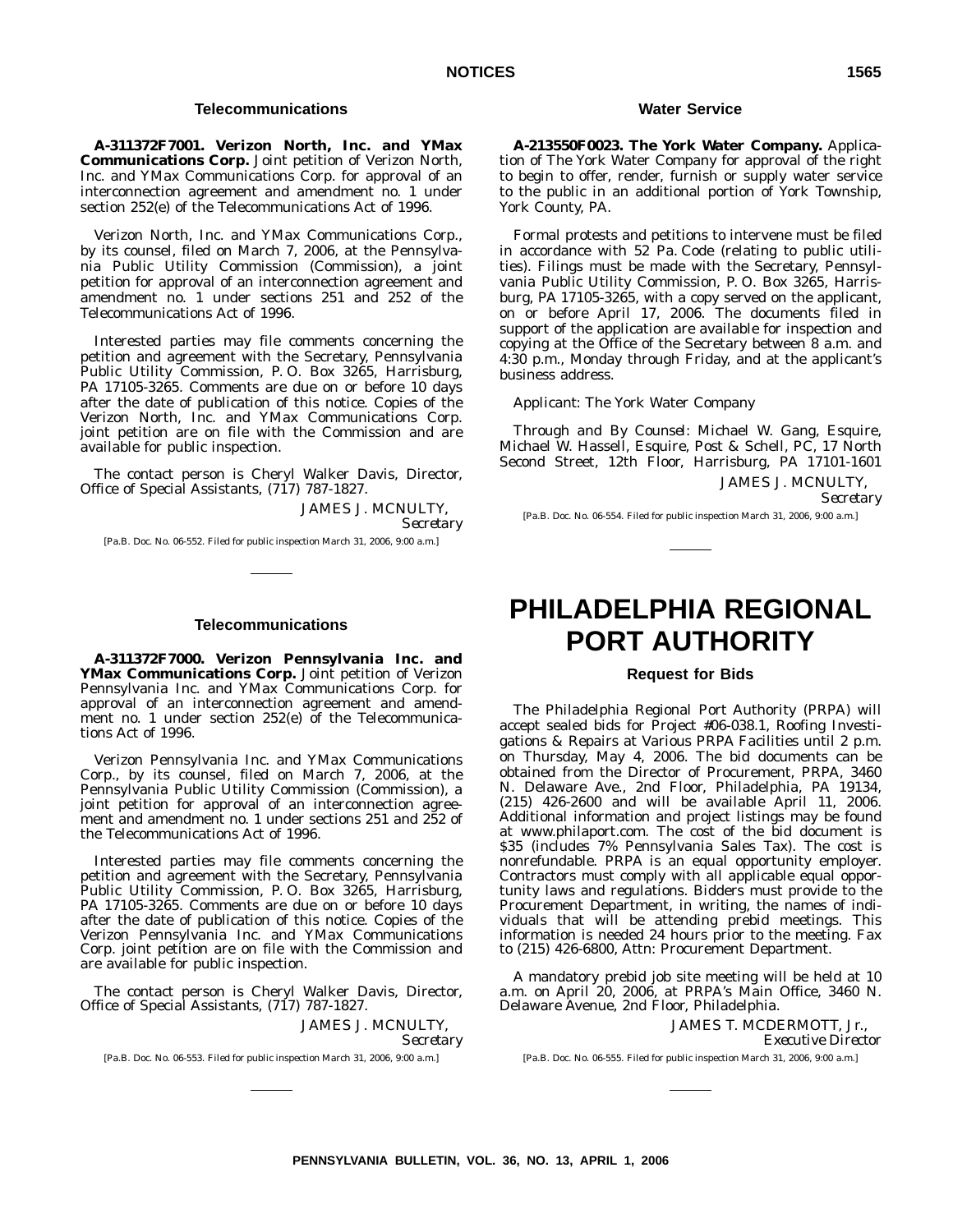# **PUBLIC SCHOOL EMPLOYEES' RETIREMENT BOARD**

# **Hearings Scheduled**

Hearings have been scheduled, as authorized by 24 Pa.C.S. Part IV (relating to Public School Employees' Retirement Code), in connection with the Public School Employees' Retirement System's (System) denial of claimants' requests concerning the indicated accounts.

The hearings will be held before a hearing examiner at the Public School Employees' Retirement System, 5 North Fifth Street, Harrisburg, PA 17101:

| June 7, 2006           | James J. Harris (D)<br>(Death Benefit)   | 1 p.m.   |
|------------------------|------------------------------------------|----------|
| June 21, 2006          | Robert D. Bugno<br>(Purchase of Service) | 1 p.m.   |
| July 12, 2006          | Joseph P. Acri<br>(Purchase of Service)  | 1 p.m.   |
| July 26, 2006          | Lil Koszowski<br>(Out-of-State Service)  | $1$ p.m. |
| <b>August 9, 2006</b>  | Karen A. Haugh<br>(Multiple of Service)  | 1 p.m.   |
| <b>August 23, 2006</b> | Gwendolyn K. Singer<br>(Class T-D)       | 1 p.m.   |

Persons with a disability who wish to attend the listed hearings and require an auxiliary aid, service or other accommodation to participate in the proceedings should contact Marilyn Fuller-Smith, Assistant to the Executive Director, at (717) 720-4921 to discuss how the System may best accommodate their needs.

Parties may appear with or without counsel and offer relevant testimony or evidence to support their respective positions. The hearings will be held in accordance with the requirements of 2 Pa.C.S. §§ 501—508 and 701—704 (relating to the Administrative Agency Law). Under 22 Pa. Code § 201.1 (relating to applicability of general rules), procedural matters will be in conformance with 1 Pa. Code Part II (relating to the General Rules of Administrative Practice and Procedure) unless specific exemption is granted.

# JEFFREY B. CLAY, *Executive Director*

[Pa.B. Doc. No. 06-556. Filed for public inspection March 31, 2006, 9:00 a.m.]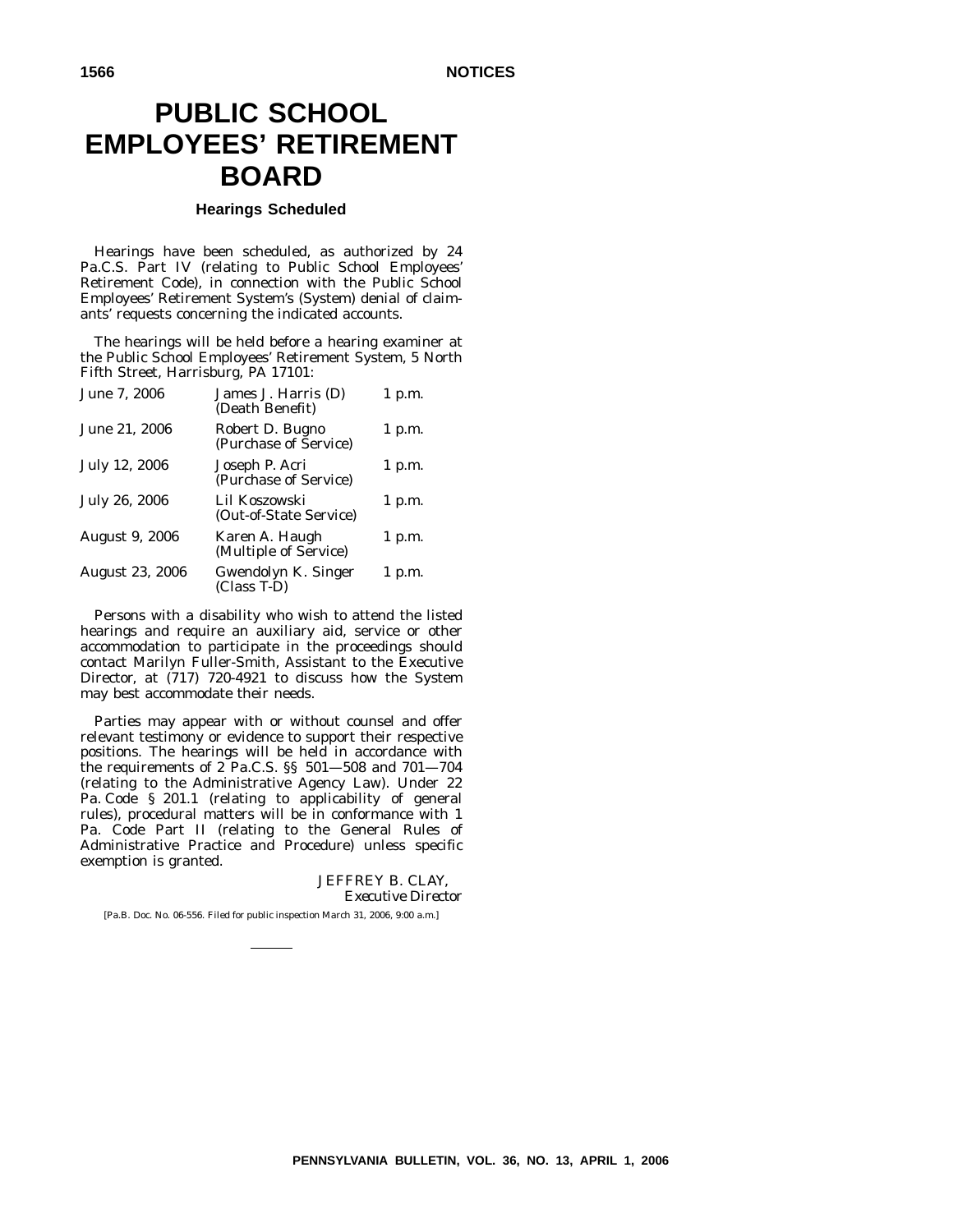# **STATE CONTRACTS INFORMATION DEPARTMENT OF GENERAL SERVICES**

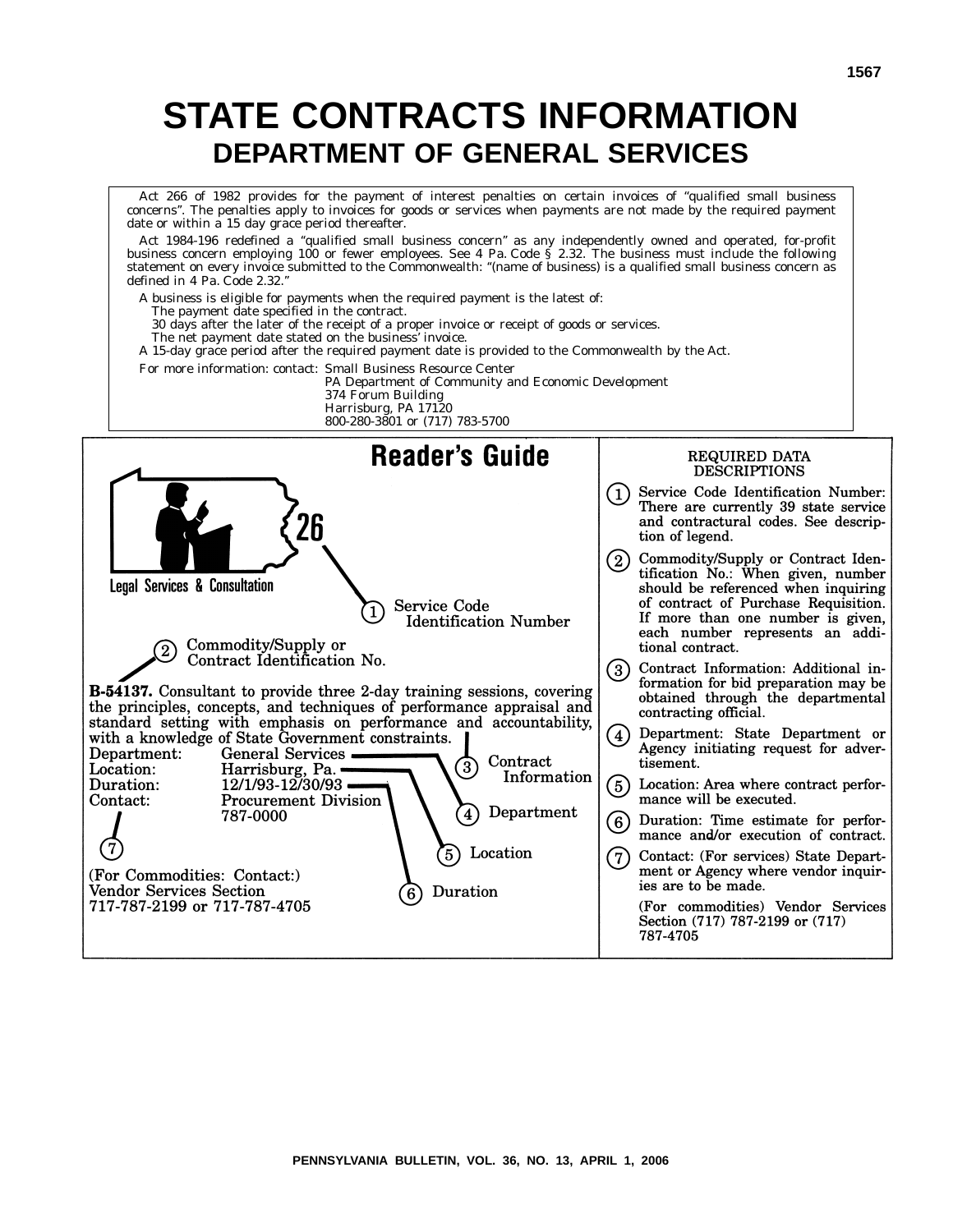# **DO BUSINESS WITH STATE AGENCIES**

The Treasury Department's Bureau of Contracts and Public Records can help you do business with state government agencies. The bureau is, by law, the central repository for all state contracts over \$5,000. Contract Specialists can supply you with descriptions of contracts, names of previous bidders, pricing breakdowns and other information. They can also direct you to the appropriate person and agency looking for your product or service. Copies of state contracts are also available. (Duplicating and mailing costs may apply). For more information, visit us online at www.patreasury.org.

# Contact: **Bureau of Contracts and Public Records**

Pennsylvania Treasury Department 201 Finance Building Harrisburg, PA 17120 Phone: (717) 787-2990 or 1-800-252-4700 Fax: (717) 772-0977

> ROBERT P. CASEY, Jr., *State Treasurer*

# **SERVICES**



# **Agricultural Services**

CN00019779 Rebid - Spray Application of Chemicals for Various Crops - 2006 Season.<br>Bid Opening: 03/27/06, 2:00 P.M. Request bid packages via fax (814) 355-6026, or<br>e-mail jpackard@state.pa.us. Bidders must be registered wi

| <b>Department:</b> Corrections |                                                                    |
|--------------------------------|--------------------------------------------------------------------|
| Location:                      | State Correctional Institution at Rockview, State Route 26, Box A. |
|                                | Bellefonte, PA 16823                                               |
| Duration:                      | $04/01/06 - 12/31/06$ .                                            |
| <b>Contact:</b>                | Janine E. Packard. PUR AGT 2, 814-355-4874. Ext. 425               |
|                                |                                                                    |

**CN00019682** Contractor to provide ground application of herbicide at specifically designated locations in forested areas of Pennsylvania, to aid in the establishment of stands of high-value trees by eliminating competing understory vegetation consisting primarily of hay scented fern, striped maple, beech brush and various species of grass.<br>Contractor to provide the herbicide and Department will reimburse the Contractor for<br>the actual cost of herbicide applied to each spra Department with a performance bond in the form of a surety bond or letter of credit in<br>the amount of \$10,000.00. Bid Opening Date/Time: April 4, 2006; 2:00 p.m.<br>**Department:** Conservation and Natural Resources





# **Barber Services**

**CN00019855** Beautician/Barber Services. **Department:** Military Affairs **Location:** PA Soldiers' and Sailors' Home, 560 East Third Street, Erie, PA 16507 **Duration:** 07/01/2006 to 06/30/2008<br>**Contact:** Rosemarie Rendulic. 814 **Contact:** Rosemarie Rendulic, 814-878-4930





**CN00019824** The contract will provide the labor, equipment and materials necessary<br>to conduct moisture content tests, proctor tests, compaction tests (either sand one or<br>nuclear gage methods), gradation analysis tests and (ASTM), American Association of Highway and Transportation Officials (AASHTO) or Pennsylvania Department of Transportation's Pennsylvania Test Method (PTM). Service is needed to comply with minimum soils and aggregate testing requirements as delineated in Form 408. All tests must be performed in a laboratory that is accredited by the AASHTO Accreditation Program (AAP).

**Department:** Transportation **Location:** Engineering District 11-0, 45 Thoms Run Road, Bridgeville, PA 15017

**Duration:** This contract will be for an original period of one year from the effective date with two additional one year renewals by mutual consent of the contractor and PennDOT. All terms and conditions of the original agreement will apply. **Contact:** William R. Adams, Jr., Ph.D., P.G., P.E., (412) 429-4919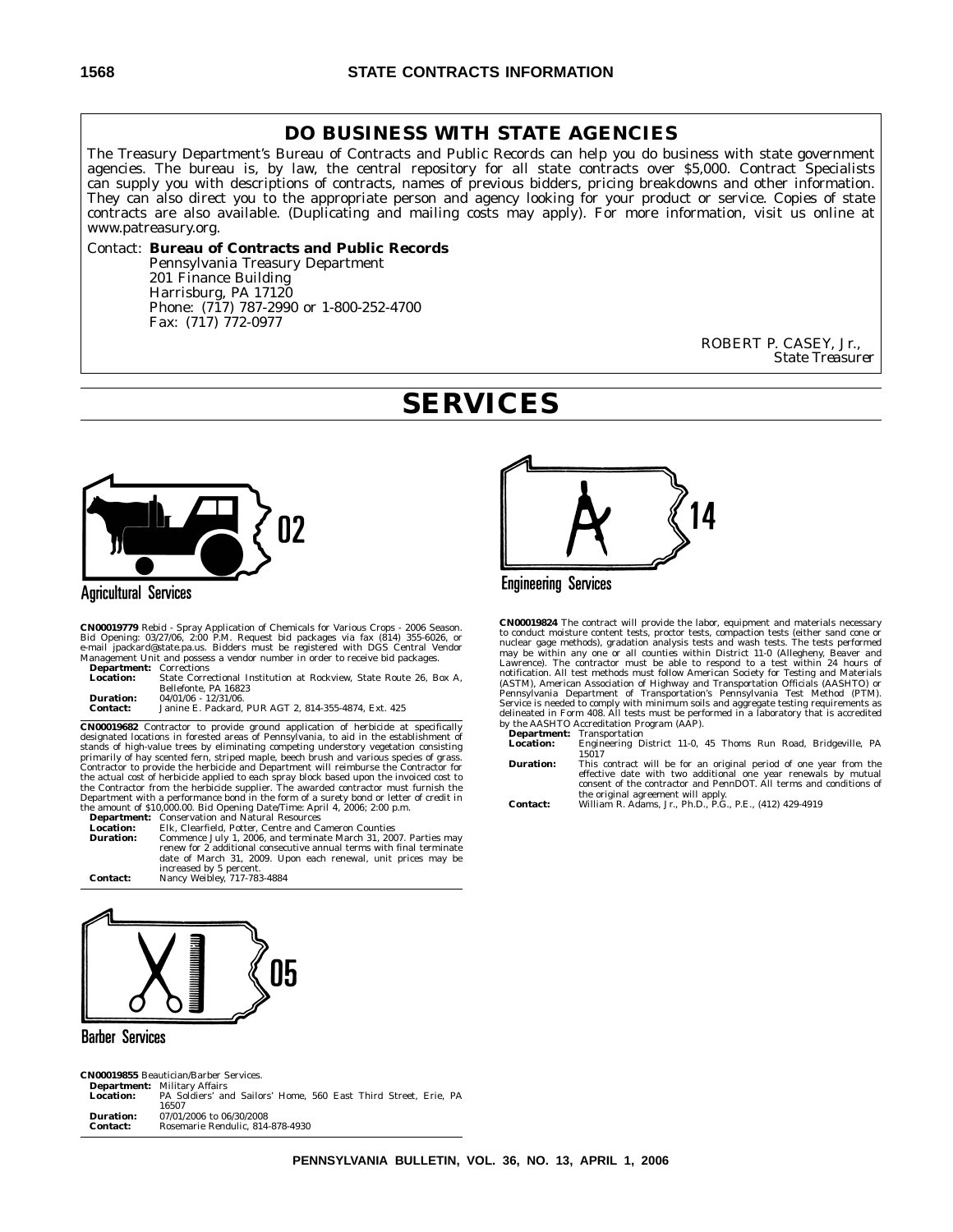

**Environmental Maintenance Service** 

**CN00019763** Pennsylvania Bureau of Forestry requires services for five (5) acres of age<br>autaic vegetation to be treated with a mechanical aquatic plant rake, or equivalent<br>device, to mechanically remove emergent and subm Bid Opening Date/Time: April 11, 2006; 2:00 p.m.<br>**Department:** Conservation and Natural Resources<br>**Location:** Delaware State Forest (Porter Township, Pike County), Swiftwater,

PA 18370

| Duration:       | Commence upon execution and receipt of purchase order and notice |
|-----------------|------------------------------------------------------------------|
|                 | to proceed letter, and terminates October 31, 2006.              |
| <b>Contact:</b> | Nancy Weibley, 717-783-4884                                      |



#### Food

**1149-BD-06** Bread and Related Products. The Bid for this product will be issued on an as-needed basis. The estimated quantities and product specifications can be obtained by contacting the Purchasing Department at SCI-Gre

| <b>Department:</b> Corrections |                         |
|--------------------------------|-------------------------|
| <b>Location:</b>               | Department of Correctio |

| ---------------  |                                                                    |
|------------------|--------------------------------------------------------------------|
| <b>Location:</b> | Department of Corrections, SCI-Greene, Business Office, Purchasing |
|                  | Department, 169 Progress Drive, Waynesburg, PA 15370-8089          |
| <b>Duration:</b> | July 1, 2006 through June 30, 2007                                 |
| <b>Contact:</b>  | Carol A Teegarden, 724.852.5515                                    |

**CN00019782** Department of Public Welfare announces their annual Milk Bid in<br>support of the DPW Statewide Facility Requirements for the Yar 2006-2007. This bid<br>covers Milk and Milk Products within the five Milk Marketing R

|                  | nd information. Date. The Did Opening Date is ser |
|------------------|---------------------------------------------------|
|                  | <b>Department:</b> Public Welfare                 |
| <b>Location:</b> | <b>DPW Facilities Statewide</b>                   |
| Duration:        | 1 Year                                            |
| <b>Contact:</b>  | David E. Kern, 717 783-9281                       |
|                  |                                                   |

**1149-FF-06** Miscellaneous Frozen Food. The Bid for this product will be issued on an as-needed basis. The estimated quantities and product specification can be obtained by<br>contacting SCI-Greene. Interested Vendors must be registered with the State of<br>Pennsylvania and have an SAP Vendor Number to receive Bi Number contact 1.866.775.2868.

**Department:** Corrections<br> **Location:** Department **Location:** Department of Corrections, SCI-Greene, Business Office, Purchasing<br>Department, 169 Progress Drive, Waynesburg, PA 15370-8089<br>**Duration:** July 1, 2006 through June 30, 2007<br>**Contact:** Carol A Teegarden, 724.852.

**BEVERAGE-2006** Bag-in-Box Carbonated Concentrated Beverage Bases: Contract shall cover the months of July 2006 through June 2009. Delivery of product(s) specified<br>shall be made as needed and requested by the Institution. Listing of specific<br>commodities and estimated quantities can contact person.

**Department:** Corrections<br>**Location:** State Corre

**Location:** State Correctional Institution at Greensburg, RR 10, Route 119<br>South, Greensburg, PA 15601-8999<br>**Duration:** July 1, 2006 to June 30, 2009<br>**Contact:** Gena M. Hainesworth, 724-837-4397

| ------------ |                                   |
|--------------|-----------------------------------|
| ontact:      | Gena M. Hainesworth. 724-837-4397 |
|              |                                   |

**1149-EG-06** Shelled Eggs. The Bid for this product will be issued on a semi-annual basis. The delivery will be weekly or as needed when determined by the Dietary Manager. The estimated quantities and product specification

| <b>Department:</b> Corrections      |                                                                                                                                   |
|-------------------------------------|-----------------------------------------------------------------------------------------------------------------------------------|
| <b>Location:</b>                    | Department of Corrections, SCI-Greene, Business Office, Purchasing                                                                |
| <b>Duration:</b><br><b>Contact:</b> | Department, 169 Progress Drive, Waynesburg PA 15370-8089<br>July 1, 2006 through June 30, 2007<br>Carol A Teegarden, 724.852.5515 |

**1149-FH-06** Fish and Seafood Products. The Bid for this product will be issued on an as-needed basis. The estimated quantities and product specification can be obtained by contacting Department at SCI-Greene. Interesting Bids. To obtain a Vendor Number please contact 1.866.775.2868.

| <b>Department:</b> Corrections |                                                                    |
|--------------------------------|--------------------------------------------------------------------|
| <b>Location:</b>               | Department of Corrections, SCI-Greene, Business Office, Purchasing |
|                                | Department, 169 Progress Drive, Waynesburg, PA 15370-8089          |
| <b>Duration:</b>               | July 1, 2006 through June 30, 2007                                 |
| <b>Contact:</b>                | Carol A Teegarden, 724.852.5515                                    |

**1149-MT-06** Meat and Meat Products. The Bid for this product will be issued on an as-needed basis. The estimated quantities and product specification can be obtained by<br>contacting the Purchasing Department at SCI-Greene. Interested Vendors must be<br>registered with the State of Pennsylvania and have an SA

| <b>Department:</b> Corrections |                                                                    |
|--------------------------------|--------------------------------------------------------------------|
| <b>Location:</b>               | Department of Corrections, SCI-Greene, Business Office, Purchasing |
|                                | Department, 169 Progress Drive, Waynesburg, PA 15370-8089          |
| <b>Duration:</b>               | July 1, 2007 through June 30, 2007                                 |
| <b>Contact:</b>                | Carol A Teegarden, 724.852.5515                                    |

**CN00019773** The contractor will provide testing, preventative maintenance, inspection and cleaning to the institution's network fire alarm system - Notifier Net Fire Alarm<br>System; to include the following: smoke detection cleaning, smoke detection testing,<br>smoke detection sensitivity testing, pull station o before any quotes can be released.

| <b>Department:</b> Corrections |                                                                     |
|--------------------------------|---------------------------------------------------------------------|
| Location:                      | State Correctional Institution at Forest. One Woodland Drive.       |
|                                | Marienville, PA 16239                                               |
| <b>Duration:</b>               | Date Contract is fully executed; approximately 07/01/06 to 06/30/09 |
| Contact:                       | Nancy Keller/Purchasing Agent, 814-621-2110 x1109                   |

**1149-DY-06** Dairy and Related Dairy Products. The Bid for these products will be<br>issued on an as-needed basis. The estimated quantities and product specification can<br>be obtained by contacting the Purchasing Department at Number to receive Bids. To obtain a Vendor Number please contact 1.866.775.2868. **Department:** Corrections

| <b>Department:</b> Corrections |                                                                    |
|--------------------------------|--------------------------------------------------------------------|
| <b>Location:</b>               | Department of Corrections, SCI-Greene, Business Office, Purchasing |
|                                | Department, 169 Progress Drive, Waynesburg, PA 15370-8089          |
| <b>Duration:</b>               | July 1, 2006 through June 30, 2007                                 |
| <b>Contact:</b>                | Carol A Teegarden, 724.852.5515                                    |

**CN00019818 CNCB** Vendor shall provide a minimum of three (3) and up to six (6) flavors of refrigerated, carbonated and/or non-carbonated drink beverages to the Culinary Department at the Quehanna Boot Camp. MBE/WBE vendors are encouraged<br>to request bid packets. Vendor must have a valid SAP Vendor Num

| <b>Department:</b> Corrections |                                                                    |
|--------------------------------|--------------------------------------------------------------------|
| <b>Location:</b>               | Quehanna Boot Camp, 4395 Quehanna Highway, Karthaus, PA            |
|                                | 16845                                                              |
| <b>Duration:</b>               | July 1, 2006 through June 30, 2008 with an option to renew for one |
|                                | additional 12-month period.                                        |
| <b>Contact:</b>                | Peggy Baughman, Purchasing Agent 2, 814-378-1022                   |

**1149-PL-06** Poultry and Poultry Products. The Bid for this product will be issued on an as-needed basis. The estimated quantities and specification can be obtained by<br>contacting the Purchasing Department at SCI-Greene. Interested Vendors must be<br>registered with the State of Pennsylvania and have an SAP Ven

| <b>Department:</b> Corrections |                                                                    |
|--------------------------------|--------------------------------------------------------------------|
| <b>Location:</b>               | Department of Corrections, SCI-Greene, Business Office, Purchasing |
|                                | Department, 169 Progress Drive, Waynesburg, PA 15370-8089          |
| <b>Duration:</b>               | July 1, 2006 through June 30, 2007                                 |
| <b>Contact:</b>                | Carol A Teegarden, 724.852.5515                                    |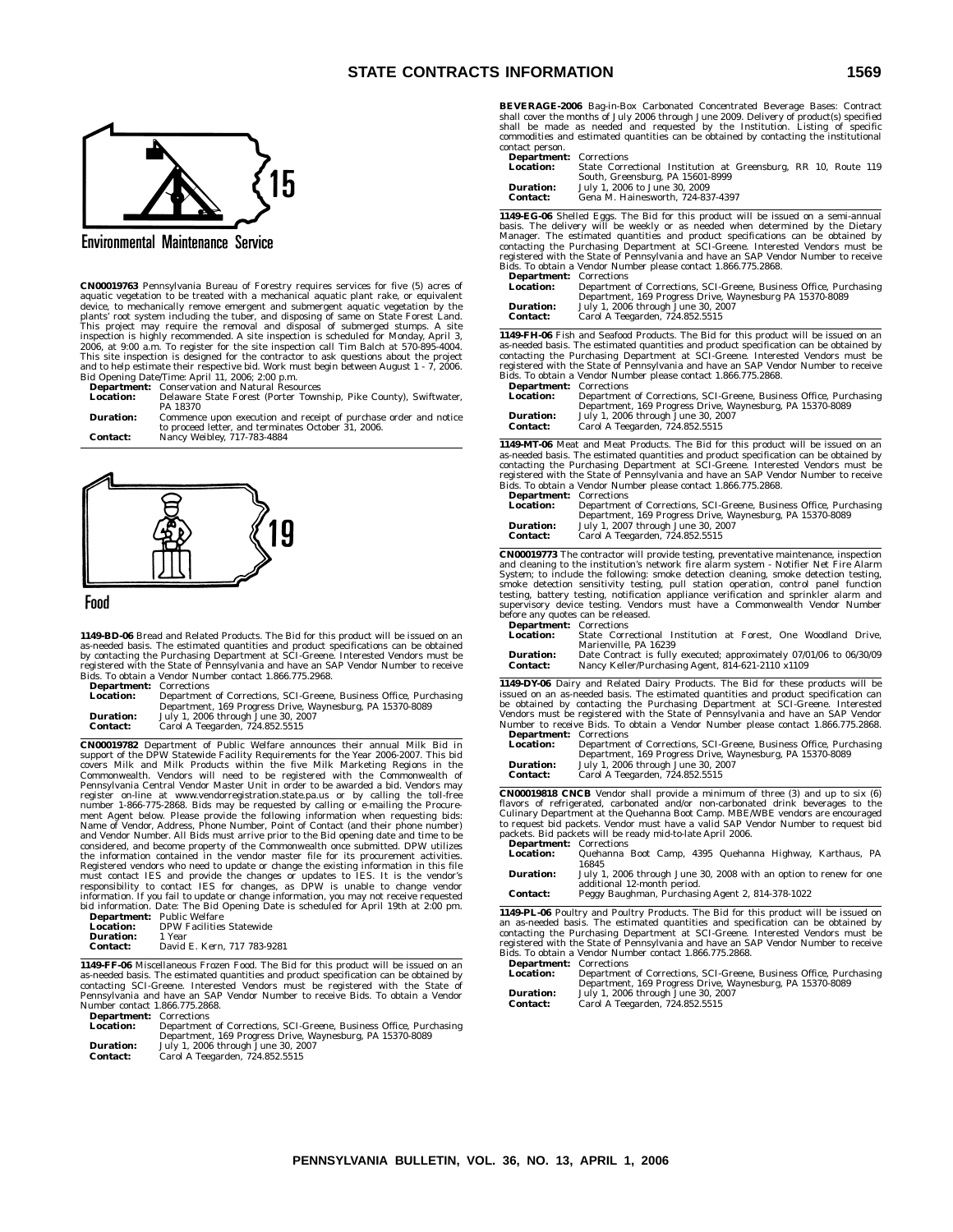

**Hazardous Material Services** 

**CN00019845** Asbestos Abatement is required prior to other renovations at the Altoona<br>State Office Building. New carpeting will be installed and a certified contractor in<br>Asbestos Abatement is needed to remove the old carp 2006.

**Department:** Labor and Industry<br>**Location:** UC Service Center **Location:** UC Service Center - Altoona Office, 1101 Green Avenue, Altoona, PA 16601-3483 **Contact:** Cheryl Heishman, 717-787-2560



**HVAC Services** 

 $\mathbf{C}\text{-}42\mathbf{E}75\text{-}04\text{-}002.4$  Provide all labor, material, devices, tools and equipment required<br>for the installation of an electrical system at a PA Army National Guard. For a copy of<br>the bid package please fax yo

|                  | <b>Department:</b> Military Affairs                              |
|------------------|------------------------------------------------------------------|
| <b>Location:</b> | PA Army National Guard, 1483 Stoystown Road, Friedens, PA 15541. |
| <b>Duration:</b> | 180 days from Notice to Proceed                                  |
| <b>Contact:</b>  | Glenda Nagle, 717-861-2116                                       |

**30111937 GRN** Maintenance and repair of (2) Caterpillar Emergency Diesel Generator Sets at SCI Greene, 7/01/06 through 6/30/09.

| <b>Department:</b> Corrections |                                                    |
|--------------------------------|----------------------------------------------------|
| <b>Location:</b>               | SCI Greene, 169 Progress Dr., Waynesburg, PA 15370 |
| Duration:                      | 7/01/06 through 6/30/09                            |
| <b>Contact:</b>                | Laura Mohr, Purchasing Agent, 724/852-5534         |

**CN00019751/GENERATOR SERVICE** The Vendor shall provide Preventive Mainte-<br>nance Services for five (5) standby generators at the Hollidgspsburg Veterans Home.<br>Vendor must supply a comprehensive maintenance schedule, which

**Department:** Military Affairs

| <b>Location:</b> | Hollidaysburg Veterans Home, P.O. Box 319, Rt. 220 and Meadows |
|------------------|----------------------------------------------------------------|
|                  | Intersection, Hollidaysburg, PA 16648-0319                     |
| <b>Duration:</b> | 01 July 2006 through 30 June 2007 with renewal options         |

| -------------   |                                    |
|-----------------|------------------------------------|
| <b>Contact:</b> | Becky J Clapper, Fax: 814/696-5395 |
|                 |                                    |



**Janitorial Services** 

**CN00019778** The Department of Conservation and Natural Resources, Bureau of State<br>Parks, requires janitorial services for cleaning the Park Office, and 10 family cabins at<br>Prince Gallitzin State Park, 966 Marina Road, Cam

**Location:** Prince Gallitzin State Park, 966 Marina Road, Cambria County, Patton, PA 16668-6317.

**Duration:** Commences July 1, 2006, and terminates December 31, 2008. Parties may agree to renew 1-2 year term with final termination December 31, 2010. Upon renewal a 3 percent increase can be requested. **Contact:** Steven E. Smith, 717-783-1896



**Laboratory Services** 

**PR10101424** Water sample analysis to be performed for the following tests: Total Kjeldahl Nitrogen as N testing, Nitrate-Nitrite as N testing, Particulate Organic Carbon (analyzed by standard methods procedures listed in Method 5310). Testing will

consist of 6 water samples per each test per month. Results must be returned to<br>agency within 2 weeks of receipt of water sample. Testing period will run from July 1,<br>2006 through June 30, 2007. Bid due date: April 17, 200

**PR10101439** Water sample analysis to be performed for the following tests for Huntsdale State Fish Hatchery: Total Kjeldahl Nitrogen as N testing, Nitrate-Nitrite Organic Carbon (analyzed by standard methods procedures li

|                  | <b>Department:</b> Fish and Boat Commission                   |
|------------------|---------------------------------------------------------------|
| <b>Location:</b> | Pennsylvania Fish and Boat Commission, Benner Spring Research |
|                  | Unit. 1735 Shiloh Road. State College. PA 16801               |
| <b>Duration:</b> | Expires $6/30/07$                                             |
| <b>Contact:</b>  | Kathi Loewen, 814-359-5130                                    |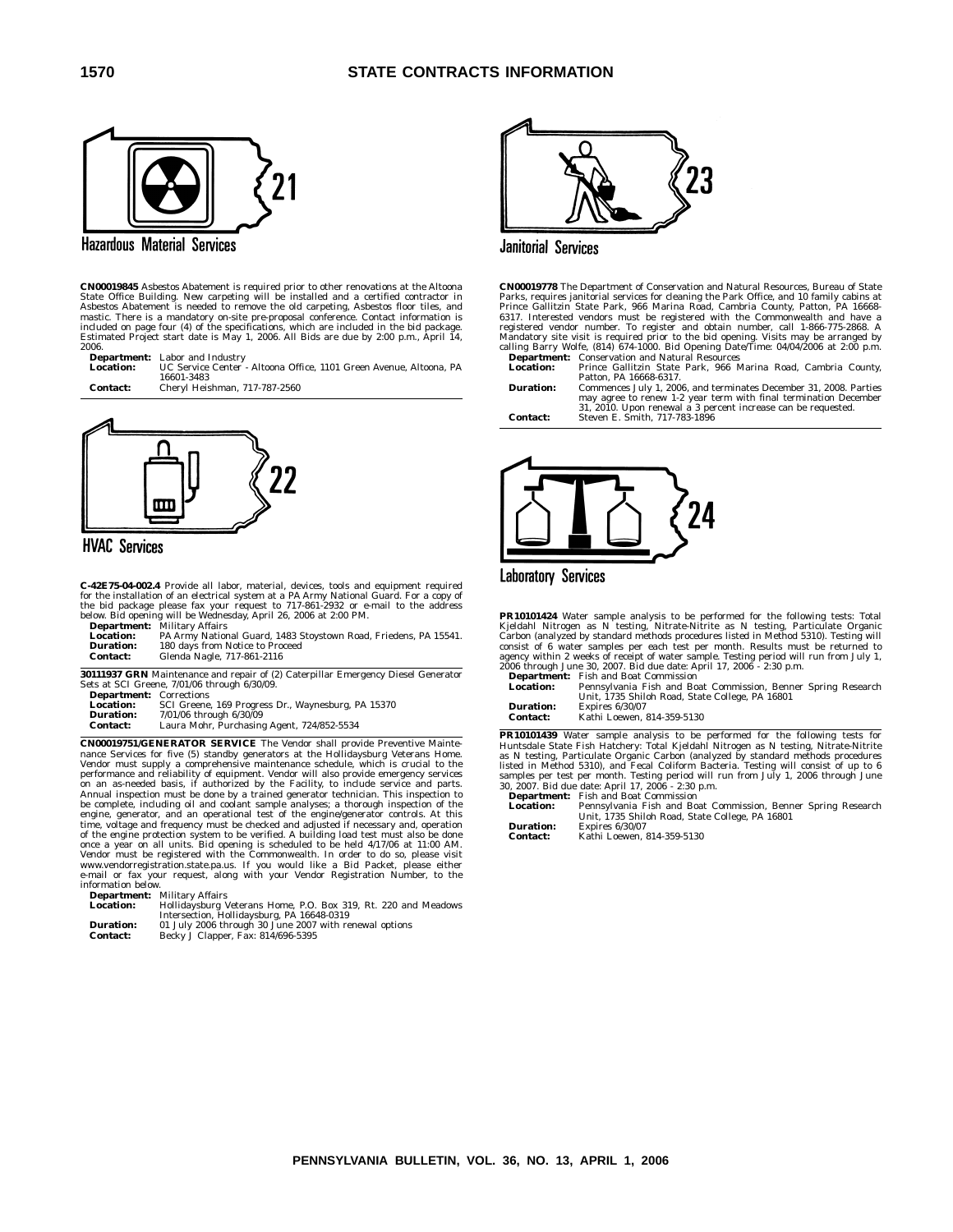

# **Medical Services**

**RFP#06-BIS-AOD-SCI Chester-57** The Pennsylvania Department of Corrections will be issuing an Request for Proposals (RFP) for AOD Services at State Correctional Institution Chester. The treatment services offered at SCI-Chester are based on<br>screening and assessment data. The AOD program's main focus is on outpatient and<br>therapeutic community treatment services. When this RFP is re boaNav=1.

**Department:** Corrections<br>**Location:** 2520 Lisbur **Location:** 2520 Lisburn Road, Camp Hill, PA 17011<br>**Duration:** Three years with two (2) one year renewal options.<br>**Contact: L**inda Morrison, 717-975-4931

**SP1345061003** Vendor to provide non-emergency transport for residents of the Southeastern Veterans' Center to local hospitals, medical center, doctor's offices, etc. as needed.

| neeueu.          |                                                                     |
|------------------|---------------------------------------------------------------------|
|                  | <b>Department:</b> Military Affairs                                 |
| <b>Location:</b> | Southeastern Veterans' Center, One Veterans' Drive, Spring City, PA |
|                  | 19475                                                               |
| <b>Duration:</b> | July 1, 2006 through June 30, 2007                                  |
| <b>Contact:</b>  | Patricia M. Urban. P.A. I. 610/948-2448                             |
|                  |                                                                     |

**RFP#06-BIS-AOD-Hispanic-58** The Pennsylvania Department of Corrections will be issuing a Request for Proposal (RFP) for Alcohol and Other Drug Abuse (AOD) Treatment Services Inpatient Therapeutic Community (TC) Programming for Hispanic<br>Inmates at the State Correctional Institution at Camp Hill. The AOD curriculum in<br>the Hispanic TC will be based on a Motivational Enhancement

| <b>Department: Corrections</b> |                                                    |
|--------------------------------|----------------------------------------------------|
| <b>Location:</b>               | 2520 Lisburn Road, Camp Hill, PA 17011             |
| <b>Duration:</b>               | Three years with two (2) one year renewal options. |
| Contact:                       | Linda Morrison, 717-975-4931                       |



Property Maintenance

**CN 00019741** This work is for the Department of Transportation along highways on<br>various State Routes in Chester County (Group 6-06-LAM2). Interested Vendors should<br>be registered with the Commonwealth of Pennsylvania Vend receiving a RFQ-Invitation for Bids. To register and to obtain a PA Vendor Number call<br>1-866-775-2868 or log onto www.vendorregistration.state.pa.us. After you are registered<br>fax your company name, address, phone/fax numbe at the Chester County Maintenance Office at 11:00 a.m. Bidding documents can be<br>viewed at www.dot.state.pa.us by clicking on Local and Regional Offices, PennDOT<br>Districts, District 6, District Bid Page. Then click on the C service.

|                  | <b>Department:</b> Transportation                                 |
|------------------|-------------------------------------------------------------------|
| <b>Location:</b> | Pennsylvania Department of Transportation District 6-2 401, Mont- |
|                  | gomery Avenue, West Chester, PA 19380                             |
| <b>Duration:</b> | 3 Year Contract with an Option to Renew                           |
| Contact:         | Lillian Frank. 610-436-1914                                       |
|                  |                                                                   |

**0827-031706** To provide all labor, materials, tools and equipment to perform tree<br>service at Bushy Run Battlefield, P. O. Box 468, Harrison City, PA 15636. All trees and stumps have been identified by a tag and the site has been separated into three areas.<br>It is strongly recommended you or a representative of your firm attend the pre-bid<br>meeting at Bushy Run on March 28, 2006 at 10:00 AM. be held in the Issuing Office, State Museum Building, 300 North Street, Harrisburg, PA 17120 on April 10, 2006 at 2:00 PM.

**Department:** Historical and Museum Commission

| <b>Location:</b> | Bushy Run Battlefield, P. O. Box 468, Harrison City, PA 15636-0468 |
|------------------|--------------------------------------------------------------------|
| <b>Duration:</b> | April through June 30, 2006                                        |
| <b>Contact:</b>  | Suzanne Schmitt, 717-787-9085                                      |

**CN00019820** The Department of Conservation and Natural Resources, Bureau of Forestry, Forest District No. 16, requires the services of a contractor to release<br>approximately 5,343 crop trees. Crop trees are located in Liberty, Bloss, and Elk<br>Townships, Tioga County. A combined site inspection will

|                 | <b>Department:</b> Conservation and Natural Resources            |
|-----------------|------------------------------------------------------------------|
| Location:       | DCNR - Forest District 16. One Nessmuk Lane. Wellsboro. PA 16901 |
| Duration:       | The Contract shall commence upon execution and receipt of Pur-   |
|                 | chase Order, and terminate April 30, 2007.                       |
| <b>Contact:</b> | Gloria Strawser, 717-783-0733                                    |

**13670** Provide all labor, material, devices and equipment required for the repair of the four (4) existing column bases located at the west entrance of the chapel. The facility (SSVC) shall be responsible for the prime and paint of the columns after contractor has completed repair work.

|                  | <b>Department:</b> Military Affairs                               |
|------------------|-------------------------------------------------------------------|
| <b>Location:</b> | Scotland School for Veterans' Children, 3583 Scotland Road, Scot- |
|                  | land, PA 17254-0900                                               |
| <b>Duration:</b> | Approx. May 15, 2006 through October 16, 2006                     |
| <b>Contact:</b>  | Marion E. Jones. (717) 264-7187. Ext. 661                         |
|                  |                                                                   |

**CN00019823** This service is to provide landscape maintenance services at two Safety Rest Areas in Lawrence County along I-79 designated sites 15 and 16. This work<br>consists of mowing, weeding, trimming, fertilization, herbicide applications and tree<br>pruning. A current pesticide application license is requi

| <b>Department:</b> Transportation                                      |
|------------------------------------------------------------------------|
| District 11-4, Lawrence County Rest Areas Sites 15 and 16, located     |
| on Interstate 79, between Exit 105, Slippery Rock and Exit 113,        |
| Grove City.                                                            |
| The contract will be for a period of one year from the effective date. |
| The contract will be renewable by mutual consent for four additional   |
| one-year periods.                                                      |
| Joe DiPietro, (412) 429-4954                                           |
|                                                                        |



**Miscellaneous** 

**CN00019819** Medical Equipment - Ophthalmic. Please Note: Prospective vendors must be registered with the Integrated Enterprise System (IES) at www.vendor-<br>registration.state.pa.us. The Department of Public Welfare (DPW) utilizes the informa-<br>tion contained in the vendor master file for its procurement a to update or change information, you may not receive requested bid information. **Department:** Public Welfare

|                  | Department. Fublic wellare                                       |
|------------------|------------------------------------------------------------------|
| <b>Location:</b> | Norristown State Hospital, 1001 Sterigere Street, Norristown, PA |
|                  | 19401-5397                                                       |
| <b>Duration:</b> | Delivery to be requested on or before May 19, 2006               |
| <b>Contact:</b>  | Kathleen M. Aspinall, Purchasing Agent, 610-313-1028             |

| <b>CN00019860</b> Funeral Services. |                                                                  |
|-------------------------------------|------------------------------------------------------------------|
|                                     | <b>Department:</b> Military Affairs                              |
| <b>Location:</b>                    | Pennsylvania Soldiers' and Sailors' Home, 560 East Third Street, |
|                                     | Erie. PA 16507                                                   |
| Duration:                           | 07/01/2006 to 06/30/2009                                         |
| <b>Contact:</b>                     | Rosemarie Rendulic, 814-878-4930                                 |
|                                     |                                                                  |

**CN00019748** Contractor required to provide professional services to edit and finalize draft text, design, and produce three (3) wayside exhibit signs for Cherry Springs State Park, located in Potter County, PA. In order to be awarded a state contract, interested vendors must be registered with the Commonwealth and must have a registered vendor number. To register and obtain number, call CVMU at 1-866-775-2868 or online at www.vendorregistration.state.pa.us.

|                  | <b>Department:</b> Conservation and Natural Resources                       |
|------------------|-----------------------------------------------------------------------------|
| <b>Location:</b> | Delivery to: Lyman Run State Park, 454 Lyman Run Road, Galeton,             |
|                  | PA 16922                                                                    |
| <b>Duration:</b> | Upon execution and receipt of purchase order and terminate June<br>30. 2006 |
| <b>Contact:</b>  | Naomi Rudisill. 717-783-0749                                                |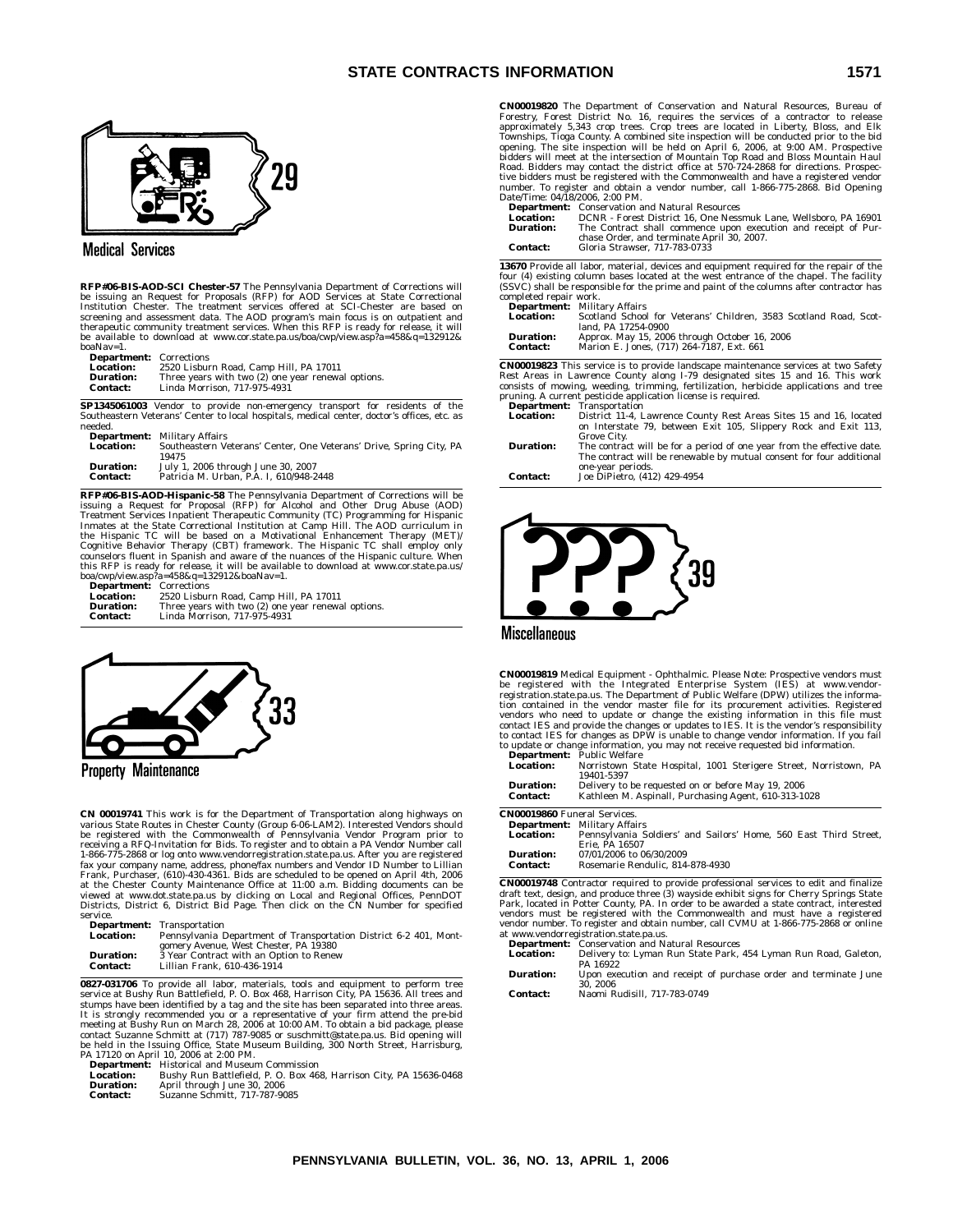# **1572 STATE CONTRACTS INFORMATION**

**RFP No. 106-R-1939050000 Addendum** RFP No. 106-R-1939050000 has been amended to include the following addendum regarding the certification requirements<br>in Section IV:3 of the RFP. RFP No. 106-R-1939050000, concerning the administration<br>of the Professional Health Monitoring Program's forensi Contractor shall list all certifications or accreditations in its proposal; (2) Section IV-3.<br>A. (page 24) The Contractor must be able to verify specialized knowledge and<br>experience in the provision of forensic toxicology laboratory; the Contractor, at a minimum, must possess SAMHSA, American Society of<br>Crime Laboratory - Laboratory Accreditation Board (ASCLD-LAB) or American Board<br>of Forensic Toxicology (ABFT) certification and the United facilities to function as the administrator of all aspects of the drug screening program:<br>providing and interpreting reports; and managing specimen collection from the<br>identification and assignment of collection sites and Building, Harrisburg, PA 17120 no later than 2:00 p.m., local time, March 27, 2006. Late bids will not be considered regardless of the reason. If bids are hand delivered, contractors must receive a time-stamped receipt from the Issuing Office. Please note that all mail, including packages sent by overnigh proposal via U.S. Priority Mail or via a courier service.

| <b>Department:</b> State |                                                                    |
|--------------------------|--------------------------------------------------------------------|
| <b>Location:</b>         | Bureau of Finance and Operations, Room 308 North Office Building,  |
|                          | Harrisburg, PA 17120                                               |
| <b>Duration:</b>         | Three year, firm fixed-price contract with two one-year options to |
|                          | renew                                                              |
| <b>Contact:</b>          | Monna J. Accurti, (717) 214-4927                                   |

**RFP No. 1939049/53/305** The Department of State, Bureau of Finance and Operations, on behalf of the Bureau of Professional and Occupational Affairs, invites you to submit a proposal for the retrieval of a variety of documents, which includes but is not limited to pleadings, discovery materials, medical records, expert reports and diagnos-<br>tic imaging media to facilitate the enforcement of the Medical Practice Act, the<br>Osteopathic Medical Act and the MCARE Act as describe attached RFP. Any questions regarding this RFP can be directed to Monna Accurti via<br>fax at (717) 783-2724 or e-mail at RA-st PROCUREMENTDIVISION® state.pa.us. All<br>questions must be received in this office no later than 2:0 April 17, 2006. If due to inclement weather, natural disaster, or any other cause, this<br>office is closed on the proposal response date, the deadline for submission shall be<br>automatically extended until the next Commonwealt is open, unless contractors are otherwise notified. Please note that all mail, including packages sent via overnight courier, is delivered to the Commonwealth's central mail processing center for inspection before being forwarded to the Department of State.<br>Please allow an extra day if you plan to send your proposal via U.S. Priority Mail or<br>via a courier service. Late bids will not be conside are hand delivered, contractors must receive a time-stamped receipt from the Issuing Office.

| <b>Department:</b> State |                                                                        |
|--------------------------|------------------------------------------------------------------------|
| <b>Location:</b>         | Bureau of Finance and Operation, Room 308 North Office Building,       |
|                          | Harrisburg, PA 17120                                                   |
| <b>Duration:</b>         | Two year, fixed price contract with two (2) one year options to renew. |
| <b>Contact:</b>          | Monna J. Accurti, (717) 214-4927                                       |
|                          |                                                                        |

**CN00019862** Rubbish/Trash and Recycling (Cardboard and Paper) Services at Mayview State Hospital. **Department:** Public Welfare

| <b>Location:</b> | Mayview State Hospital, 1601 Mayview Road, Bridgeville, PA 15017 |
|------------------|------------------------------------------------------------------|
| <b>Duration:</b> | 070106 through 063008                                            |
| <b>Contact:</b>  | Fred Molisee, 412 257-6215                                       |

**CN0019333** Vendor to supply two (2) snowmobiles as manufactured by Arctic Cat, Model T660 Touring Bearcat WT, or an approved equal. In order to bid on state contracts, interested vendors must be registered with the Commonwealth and must have a registered vendor number. To register and obtain number, call CVMU at 1-866-775-2868. Bid Opening: March 30, 2006, 2 p.m.<br>Department: Conservation and Natural Resources<br>Department: Conservation and Natural Resources

To be delivered to: DCNR Forest District 19, HC 1 Box 95A,<br>Swiftwater, PA 18370-9723 **Duration:** One time purchase **Contact:** Naomi Rudisill, 717-783-0749

**SOMERSET-BEEF** The State Correctional Institution at Somerset will be soliciting bids for meat and meat products. Listing of specific commodities and estimated quantities can be obtained by contacting the institutional contact person. **Department:** Corrections

| <b>Location:</b> | State Correctional Institution at Somerset, 1590 Walters Mill Road. |
|------------------|---------------------------------------------------------------------|
|                  | Somerset. PA 15510-001                                              |
| $D = 42 - 42$    | $9/10/00$ the sense of 00/00/00                                     |

| <b>Duration:</b> | 3/16/06 through 06/30/06                                    |
|------------------|-------------------------------------------------------------|
| <b>Contact:</b>  | Theresa Solarczyk, Purchase Agent II, (814) 445-6501, x1232 |

**CN00019802 W/S TRT** The Contractor shall provide analysis of water and sewer samples as required to comply with all DEP regulations. Vendors who wish to request an RFQ when available are required to have a valid SAP vendor number. MBE/WBE<br>vendors are encouraged to request bid packets. Bid packets will be ready for<br>distribution on crabout April 15, 2006.<br>**Department:** Corrections

| вершилисти.<br><b>Location:</b> | <b>COLLECTION</b><br>Quehanna Boot Camp, 4395 Quehanna Highway, Karthaus, PA<br>16845 |
|---------------------------------|---------------------------------------------------------------------------------------|
| <b>Duration:</b>                | July 1, 2006 through June 30, 2008                                                    |
| <b>Contact:</b>                 | Peggy Baughman, Purchasing Agent 2, 814-378-1000                                      |

**CN00019813 NAC** The Contractor shall provide Chaplaincy Services for inmates of the Native American Faith at the State Correctional Institution at Houtzdale. Bid packets will be prepared and ready for distribution around

| <b>Location:</b> | SCI-Houtzdale, P.O. Box 1000, 209 Institution Drive, Houtzdale, PA |
|------------------|--------------------------------------------------------------------|
|                  | 16698-1000                                                         |
| <b>Duration:</b> | July 1, 2006 through June 30, 2007; with two (2) one-(1) year      |
|                  | extensions possible                                                |
| <b>Contact:</b>  | Peggy Baughman, PA2, 814-378-1000                                  |

**CN00019440** Microfilm and digitization of approximately 50,758 pages of newspaper<br>contained in the Pennsylvania Newspaper Originals Conversion 2006 project. Specifi-<br>cation are attached to the RFQ. This collection is hous Department of Education by 2:00 p.m. on Thursday, March 30, 2006; bid opening will be held at 3:15 p.m.

| <b>Department:</b> Education |                                                                                                                                                 |
|------------------------------|-------------------------------------------------------------------------------------------------------------------------------------------------|
| <b>Location:</b>             | Pennsylvania Department of Education, Bureau of Management                                                                                      |
|                              | Services, 333 Market Street, 15th Floor, Harrisburg, PA 17120-0333                                                                              |
| <b>Duration:</b>             | The initial term of this contract will be from final approval by the                                                                            |
|                              | Commonwealth through September 1, 2006. However, because this is<br>an ongoing project, there will three additional annual options to<br>renew. |
| <b>Contact:</b>              | Cynthia K Anderson, Procurement Supervisor, 717-787-8037                                                                                        |

**CN00019641** Microfilm and digitization of approximately 85,664 pages of documents<br>contained in the Pennsylvania Documents and Civil War Miscellany 2006 project.<br>Specifications are attached to the RFQ. This collection is h of Pennsylvania, 607 South Drive, Harrisburg, PA 17120-0333, and is available for<br>viewing by potential bidders between the hours of 9:00 a.m. and 4:00 p.m., Monday<br>through Friday. Because of the delicate nature of these ne Pennsylvania Department of Education by 2:00 p.m. on Thursday, March 30, 2006; bid opening will be held a 2:45 p.m. **Department:** Education

| <b>Department:</b> Equication                                                                                                            |
|------------------------------------------------------------------------------------------------------------------------------------------|
| Pennsylvania Department of Education, Bureau of Management                                                                               |
| Services, 333 Market Street, 15th Floor, Harrisburg, PA 17126-0333                                                                       |
| The initial term of this contract will be from final approval by the                                                                     |
| Commonwealth through September 1, 2006, However, because this is<br>an ongoing project, there will be three additional annual options to |
| renew.                                                                                                                                   |
| Cynthia Anderson, Procurement Supervisor, 717-787-8037                                                                                   |
|                                                                                                                                          |

**SU-05-23** Shippensburg University is seeking bidders who are interested in furnishing and installing equipment required to monitor power at twenty-eight (28) locations on campus. Equipment to be furnished and installed includes power meters, pulse<br>transmitters, Automated Logic Control hardware, enclosures,

|                  | <b>Department:</b> State System of Higher Education            |  |  |
|------------------|----------------------------------------------------------------|--|--|
| <b>Location:</b> | Shippensburg University, 1871 Old Main Drive, Shippensburg, PA |  |  |
|                  | 17257                                                          |  |  |
| <b>Duration:</b> | Ninety (90) days from contract award.                          |  |  |

| Karen Smith, (717) 477-1386<br><b>Contact:</b> |
|------------------------------------------------|
|                                                |

Bulk salt for 3 water softeners. **Department:** Corrections

| <b>Department:</b> Corrections |                               |
|--------------------------------|-------------------------------|
| $I$ coation.                   | $CCT$ C <sub>noton</sub> fond |

| <b>Location:</b> | <b>SCI-Graterford</b>   |
|------------------|-------------------------|
| Duration:        | July 06 to June 07      |
| Contact:         | Stan Pace, 610-489-4151 |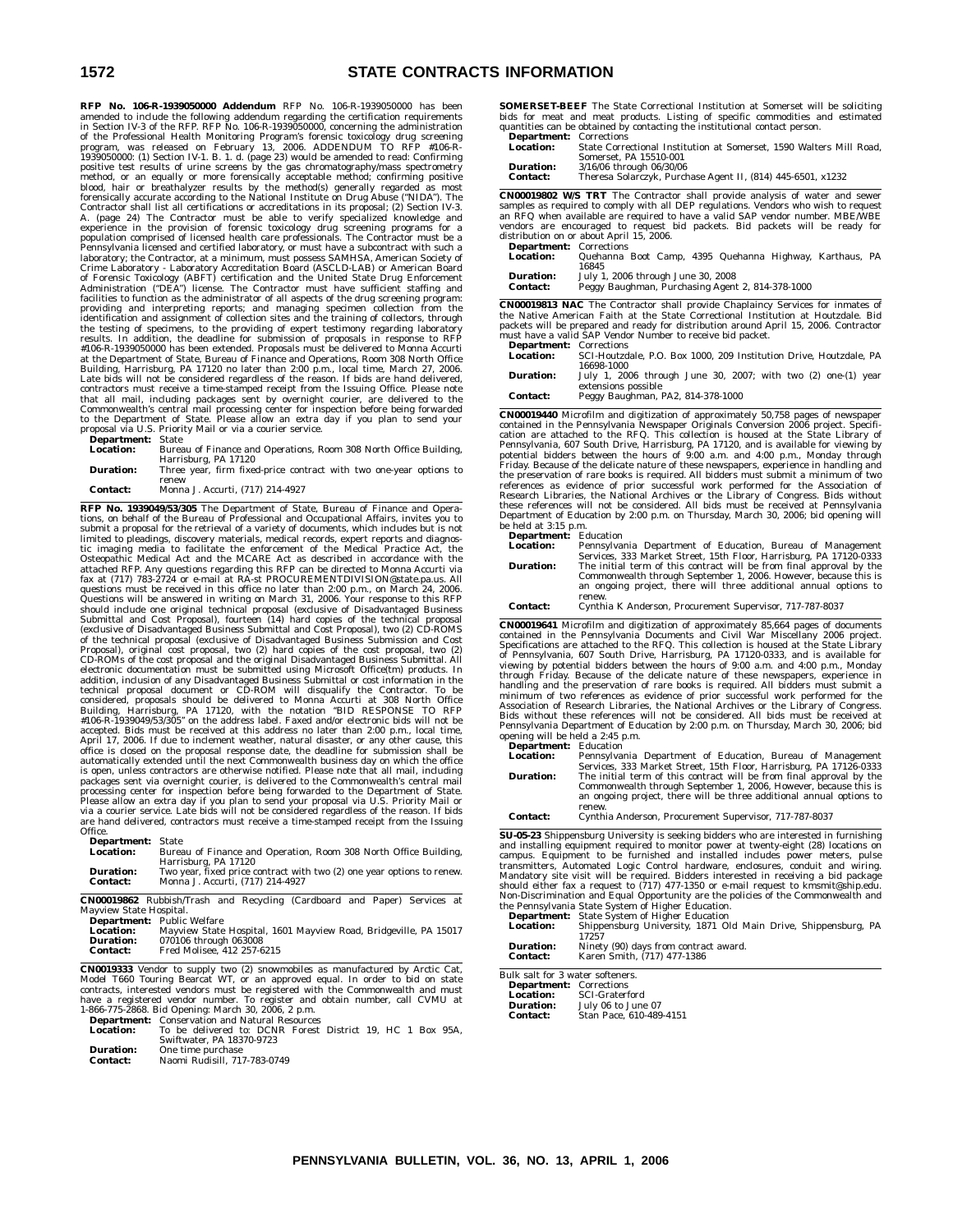# **STATE CONTRACTS INFORMATION 1573**

**CN00018071** Contractor shall provide the Pennsylvania Department of Health with<br>training facilities for the Training Institute in Centre County, PA. The Contractor will<br>provide a central location in the state for the Ins

must register with the Integrated Enterprise System (IES) at www.<br>vendorregistration.state.pa.us or by calling the toll free number 1-866-775-2868.<br>Registered vendors who need to update or change the existing information i

following information when requesting bid information: Name of Vendor, Address,<br>Phone Number, Point of Contact (and their phone number) and Vendor Number.<br>**Department:** Labor and Industry<br>**Location:** Central location in Pe **Duration:** 5-21-06 to 5-26-06<br> **Contact:** David "Nate" Altla **Contact:** David ''Nate'' Altland, 717-346-0640 [Pa.B. Doc. No. 06-557. Filed for public inspection March 31, 2006, 9:00 a.m.]

**PENNSYLVANIA BULLETIN, VOL. 36, NO. 13, APRIL 1, 2006**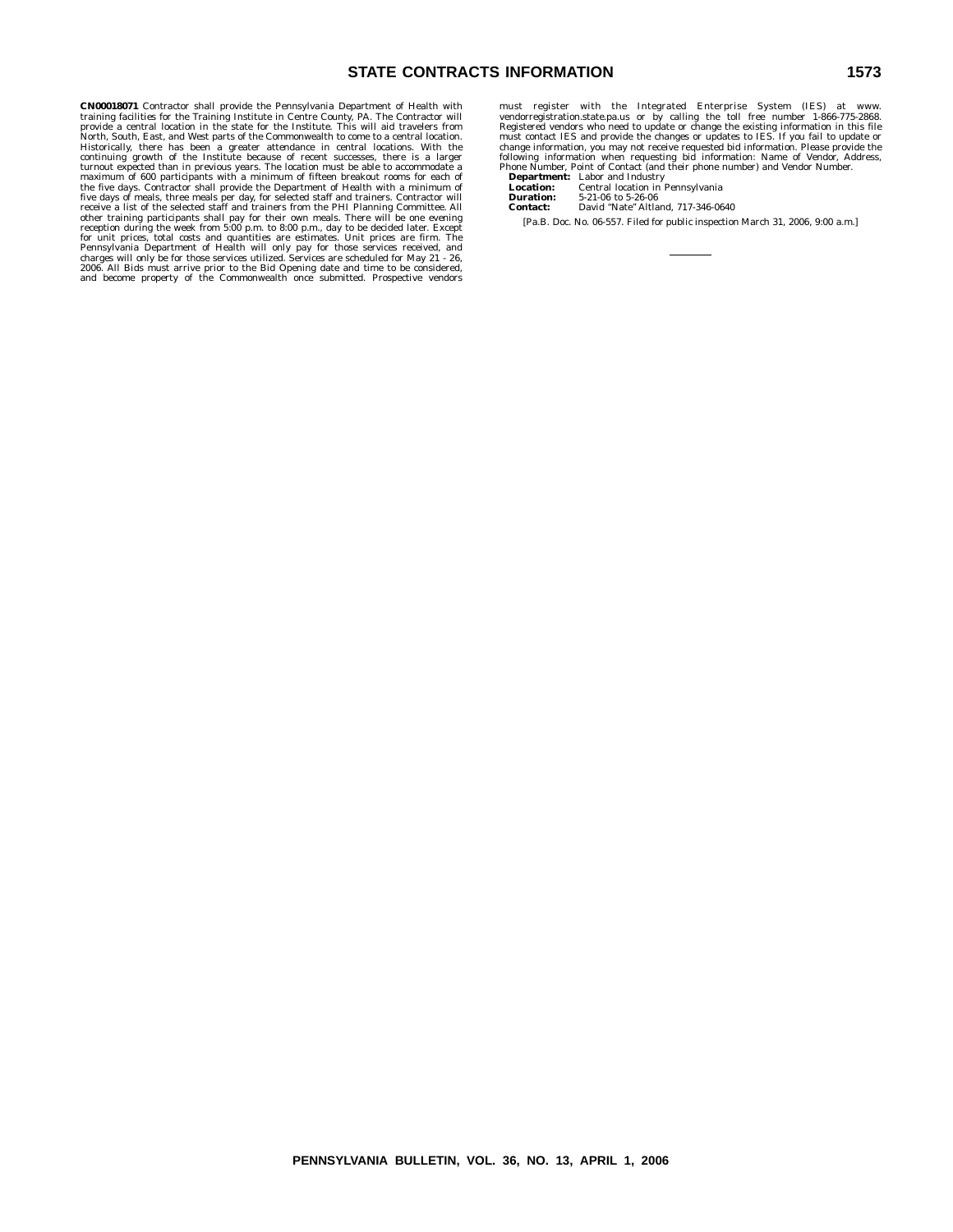# **DESCRIPTION OF LEGEND**

- **1** Advertising, Public Relations, Promotional **Materials**
- **2** Agricultural Services, Livestock, Equipment, Supplies & Repairs: Farming Equipment Rental & Repair, Crop Harvesting & Dusting, Animal Feed, etc.
- **3** Auctioneer Services
- **4** Audio/Video, Telecommunications Services, Equipment Rental & Repair
- **5** Barber/Cosmetology Services & Equipment
- **6** Cartography Services
- **7** Child Care
- **8** Computer Related Services & Equipment Repair: Equipment Rental/Lease, Programming, Data Entry, Payroll Services, **Consulting**
- **9** Construction & Construction Maintenance: Buildings, Highways, Roads, Asphalt Paving, Bridges, Culverts, Welding, Resurfacing, etc.
- **10** Court Reporting & Stenography Services
- **11** Demolition—Structural Only
- **12** Drafting & Design Services
- **13** Elevator Maintenance
- **14** Engineering Services & Consultation: Geologic, Civil, Mechanical, Electrical, Solar & Surveying
- **15** Environmental Maintenance Services: Well Drilling, Mine Reclamation, Core & Exploratory Drilling, Stream Rehabilitation Projects and Installation Services
- **16** Extermination Services
- **17** Financial & Insurance Consulting & Services
- **18** Firefighting Services
- **19** Food
- **20** Fuel Related Services, Equipment & Maintenance to Include Weighing Station Equipment, Underground & Above Storage Tanks
- **21** Hazardous Material Services: Abatement, Disposal, Removal, Transportation & **Consultation**
- **22** Heating, Ventilation, Air Conditioning, Electrical, Plumbing, Refrigeration Services, Equipment Rental & Repair
- **23** Janitorial Services & Supply Rental: Interior
- **24** Laboratory Services, Maintenance & Consulting
- **25** Laundry/Dry Cleaning & Linen/Uniform Rental
- **26** Legal Services & Consultation
- **27** Lodging/Meeting Facilities
- **28** Mailing Services
- **29** Medical Services, Equipment Rental and Repairs & Consultation
- **30** Moving Services
- **31** Personnel, Temporary
- **32** Photography Services (includes aerial)
- **33** Property Maintenance & Renovation—Interior & Exterior: Painting, Restoration, Carpentry Services, Snow Removal, General Landscaping (Mowing, Tree Pruning & Planting, etc.)
- **34** Railroad/Airline Related Services, Equipment & Repair
- **35** Real Estate Services—Appraisals & Rentals
- **36** Sanitation—Non-Hazardous Removal, Disposal & Transportation (Includes Chemical Toilets)
- **37** Security Services & Equipment—Armed Guards, Investigative Services & Security Systems
- **38** Vehicle, Heavy Equipment & Powered Machinery Services, Maintenance, Rental, Repair & Renovation (Includes ADA Improvements)
- **39** Miscellaneous: This category is intended for listing all bids, announcements not applicable to the above categories

JAMES P. CREEDON, *Secretary*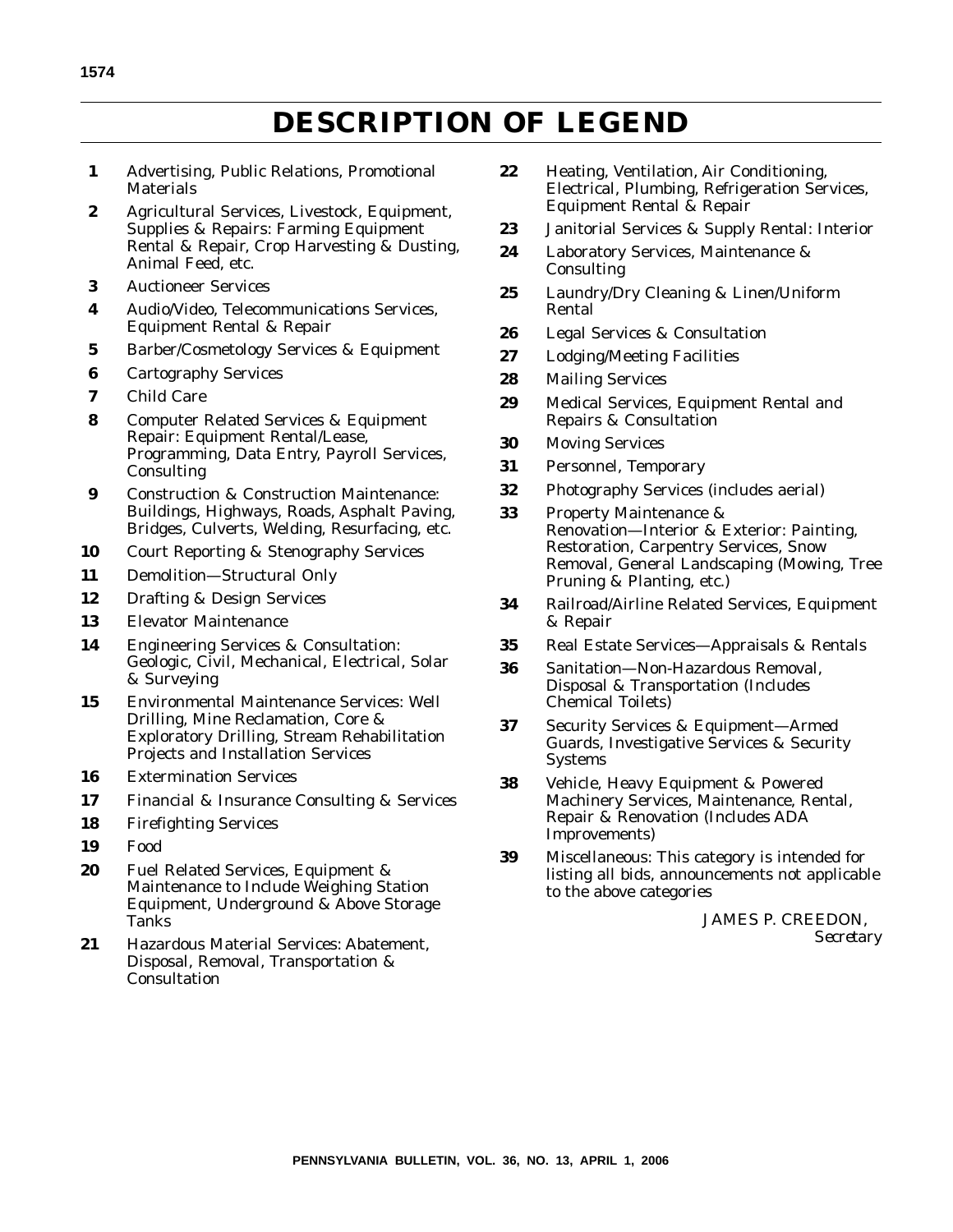# **Title 58—RECREATION**

# **PENNSYLVANIA GAMING CONTROL BOARD**

# **[58 PA. CODE CHS. 401, 463 and 465] Temporary Regulations; Possession of Slot Machines**

Under the Pennsylvania Gaming Control Board's (Board) Resolution No. 2005-3 REG, entitled Adoption of Temporary Regulations, dated June 16, 2005, and Resolution No. 2006-2 REG, entitled Adoption of Temporary Regulations for Accounting and Internal Controls Regulations, dated February 2, 2006, the Board has the authority to amend the temporary regulations, adopted on June 16, 2005, and February 2, 2006, as it deems necessary in accordance with the purpose of the act of July 5, 2004 (P. L. 572, No. 71) (Act 71) and to further the intent of Act 71. Therefore, the Board has decided to make editorial changes to the temporary regulations, dated June 16, 2005, and February 2, 2006, as deposited with the Legislative Reference Bureau (Bureau) and published at 35 Pa.B. 4045 (July 15, 2005) and 36 Pa.B. 910 (February 18, 2006).

Therefore, the Board has deposited with the Bureau amendments to §§ 401.4, 463.1, 463.5, 465.3 and 465.10. The amendments are effective as of March 16, 2006.

The temporary regulations of the Board, Chapters 401, 463 and 465, are amended by amending §§ 401.4, 463.1, 463.5, 465.3 and 465.10 to read as set forth in Annex A, with ellipses referring to the existing text of the regulations.

# *Order*

The Board, acting under the authorizing statute, orders that:

(a) The Board, acting under the authority of the Act 71, adopts the amendments to the temporary regulations, adopted by resolution at the February 28, 2006, public meeting. The amendments to the temporary regulations pertain to definitions and the bond or letter of credit requirements.

(b) The following temporary regulations of the Board, 58 Pa. Code Chapter 401, 463 and 465, are amended: §§ 401.4, 463.1, 463.5, 465.3 and 465.10 to read as set forth in Annex A, with ellipses referring to the existing text of the regulations.

(c) These amendments are effective on March 16, 2006.

(d) The amendments to the temporary regulations will be posted in their entirety on the Board's website and in the *Pennsylvania Bulletin*.

(e) The Chairperson of the Board shall certify the preceding order and deposit the regulations with the Bureau as required by law.

# THOMAS A. DECKER, *Chairperson*

**Fiscal Note:** 125-18. No fiscal impact; (8) recommends adoption.

# **Annex A**

# **TITLE 58. RECREATION PART VII. GAMING CONTROL BOARD**

# **Subpart A. GENERAL PROVISIONS CHAPTER 401. PRELIMINARY PROVISIONS**

# **§ 401.4. Definitions.**

The following words and terms, when used in this part, have the following meanings, unless the context clearly indicates otherwise:

*Credential—*A form of identification approved and issued by the Board for all persons to whom the Board has issued a license, permit or registration.

\*\*\*\*\*

# \*\*\*\*\* **Subpart E. SLOT MACHINE TESTING, CERTIFICATION AND CONTROL**

# **CHAPTER 463. POSSESSION OF SLOT MACHINES**

# **§ 463.1. Possession of slot machines generally.**

\*\*\*\*\*

(b) The following persons and any employee or agent acting on their behalf may, subject to any terms and conditions imposed by the Board, possess slot machines in this Commonwealth for the purposes described herein provided that the slot machines are stored in a secure location as shall be specifically approved in writing by the Board and that any slot machines located outside of a licensed facility not be used for gambling activity:

(1) An applicant for, or holder of a slot machine license, for the purpose of maintaining for use, training or actually using the machines in the operation of a licensed facility.

(2) The holder of:

(i) A manufacturer license for the purpose of manufacturing, exhibiting, demonstrating, training, or preparing for transfer to a supplier licensee.

(ii) A supplier license for the purpose of distributing, repairing, servicing, exhibiting or demonstrating slot machines and any training with regard thereto.

(3) An educational institution, as authorized in writing by the Board, for the purpose of teaching slot machine design, operation, repair or servicing.

(4) A manufacturer or supplier of slot machines not licensed within this Commonwealth, as authorized in writing by the Board, for the limited purpose of temporary exhibition or demonstration of same.

(5) A common carrier, for the purpose of transporting slot machines in accordance with § 463.2 (relating to the transportation of slot machines into, within and out of this Commonwealth).

(6) An employee or agent of the Board, the Pennsylvania State Police or any law enforcement agency of the Commonwealth for the purpose of fulfilling official duties or responsibilities.

(7) Other persons authorized in writing by the Board upon a finding that the possession of slot machines by those persons in this Commonwealth is not contrary to the goals and objectives of the act.

# **§ 463.5. Slot machine master list.**

(a) Prior to the commencement of operations at a licensed facility, each applicant for, or holder of, a slot machine license shall file with the Board's Director of Gaming Laboratory Operations, in writing or in an electronic format approved by the Board, a comprehensive list of slot machines possessed by the applicant or licensee on its gaming floor, in Board-approved restricted areas off the gaming floor but within the licensed facility, and in Board-approved storage locations in this Common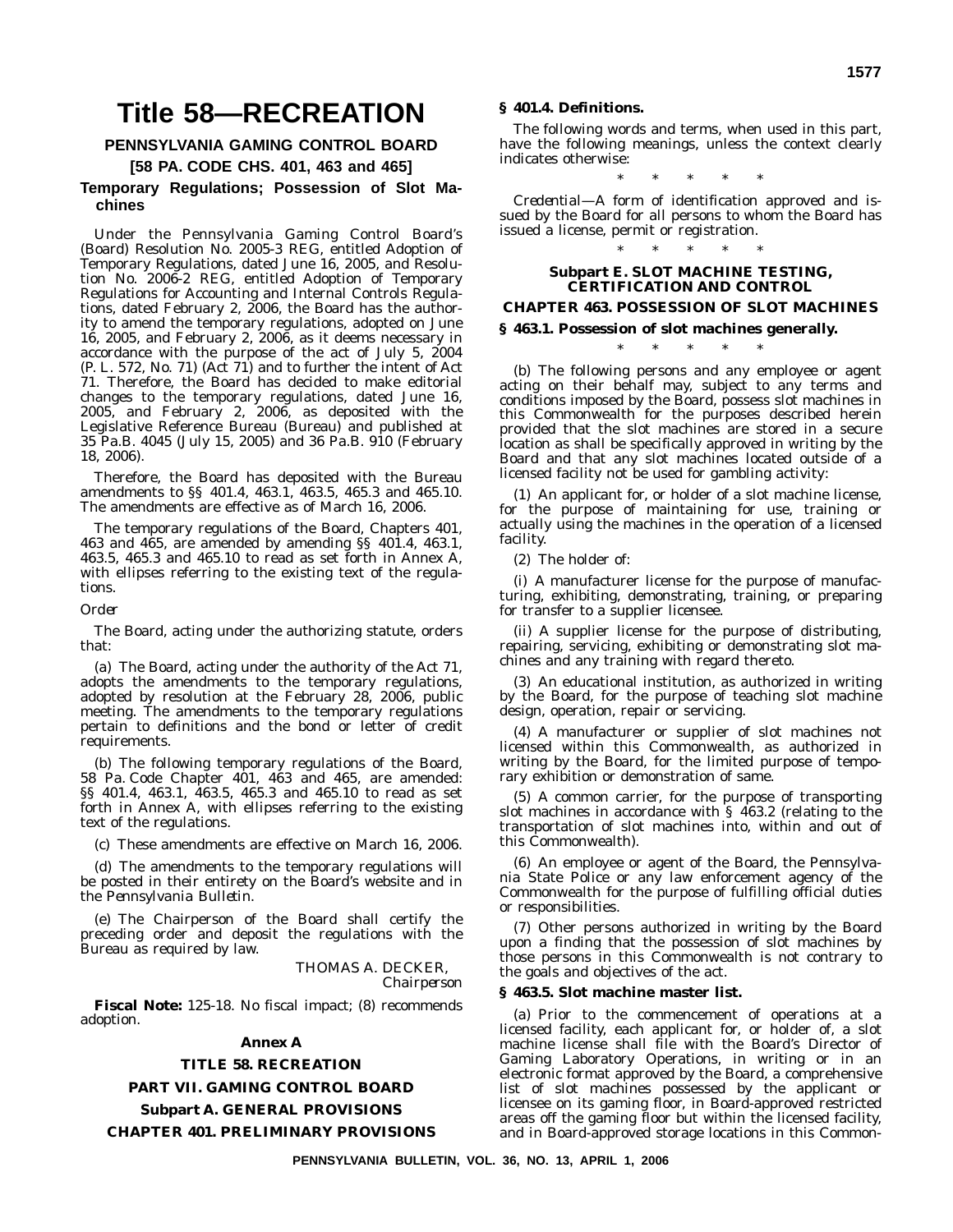**1578**

wealth off the premises of the licensed facility. The list shall be denoted as a Slot Machine Master List and contain the following information which, for those slot machines located on the gaming floor, shall be presented for each slot machine in consecutive order by the slot machine location number under § 463.3 (relating to slot machine location):

(1) The date the list was prepared.

(2) A description of each slot machine by:

(i) Asset number and model and manufacturer's serial number.

(ii) Denomination, if configured for multiple denominations so designate.

(iii) Manufacturer and machine type, noting with specificity whether the machine is a high-boy, is a progressive or a wide area progressive slot machine.

(iv) An indication as to whether the slot machine is configured to communicate with a cashless funds transfer system.

(v) An indication as to whether the slot machine is configured to communicate with a gaming voucher system.

 $*$  \*

(d) On the first Tuesday of each month following the initial filing of a Slot Machine Master List, each applicant for, or holder of, a slot machine license shall file with the Board's Director of Gaming Laboratory Operations, in writing or in an electronic format as approved by the Board, an updated Slot Machine Master List documenting all slot machines possessed by the applicant or licensee on its gaming floor, in Board-approved restricted areas off the gaming floor but within the licensed facility, and in Board-approved storage locations in this Commonwealth off the premises of the licensed facility. The updated list must be in a form, and contain the information, required in subsection (a).

\*\*\*\*\*

# **CHAPTER 465. ACCOUNTING AND INTERNAL CONTROLS**

# **§ 465.3. Internal control systems and audit protocols.**

\*\*\*\*\*

(e) The Board, in consultation with the Department, will review each initial submission made under subsection (a) and determine whether it conforms to the requirements of the act and this part and provides adequate and effective controls for the operation of slot machines at a licensed facility. A slot machine licensee is prohibited from commencing gaming operations until its system of internal controls is approved by the Board.

\*\*\*\*\*

# **§ 465.10. Surveillance system; surveillance department control; surveillance department restrictions.**

\*\*\*\*\*

(c) The surveillance system required in this section must include the following:

(1) Light sensitive cameras with lenses of sufficient magnification to allow the operator to read information on a slot machine reel strip and credit meter and equipped with 360° pan, tilt and zoom capabilities, without camera stops, to effectively and clandestinely monitor in detail and from various vantage points, the following:

(i) The gaming conducted at the slot machines in the licensed facility.

(ii) The operations conducted at and in the cashiers' cage, any satellite cage and any ancillary office adjacent or proximate thereto.

(iii) The operations conducted at automated bill breaker, gaming voucher redemption, coupon redemption and jackpot payout machines.

\*\*\*\*\*

(e) In addition to any other requirements imposed by this section, a slot machine licensee's surveillance system must be required to continuously record, during the appropriate times and in the manner indicated in this subsection, transmissions from cameras used to observe the following locations, persons, activities or transactions:

\*\*\*\*\* (2) The main bank, vault, any satellite cage and other areas as shall be required by the Board.

(3) The collection of slot cash storage boxes.

(4) Any armored car collection or delivery.

(5) Automated bill breaker, gaming voucher redemption, coupon redemption and jackpot payout machines whenever the machines are opened for replenishment or other servicing.

(f) Each slot machine licensee shall maintain a surveillance log of all surveillance activities in the monitoring room. The log shall be maintained by monitoring room personnel in a book with bound numbered pages that cannot be readily removed or shall be maintained in an electronic format the Board approves. The log shall be stored and retained in accordance with § 465.7 (relating to retention, storage and destruction of books, records and documents). The following information shall be recorded in a surveillance log:

\*\*\*\*\*

(4) The time at which each video recording is commenced and terminated, if different than when surveillance commenced or terminated.

\*\*\*\*\* [Pa.B. Doc. No. 06-558. Filed for public inspection March 31, 2006, 9:00 a.m.]

# **PENNSYLVANIA GAMING CONTROL BOARD [58 PA. CODE CHS. 492—494]**

# **Temporary Regulations; Hearings and Appeals**

The Pennsylvania Gaming Control Board (Board), under 4 Pa.C.S. §  $1202(b)(14)$  (relating to general and specific powers), adopts temporary regulations to facilitate implementation of 4 Pa.C.S. Part II (relating to gaming), enacted by the act of July 5, 2004 (P. L. 572, No. 71) (Act 71). The Board's temporary regulations will be added to Part VII (relating to Gaming Control Board). Chapters 492—494 entitled Hearings and Appeals, Pleadings and Hearing Procedure, are added to Subpart H, entitled Practice and Procedure.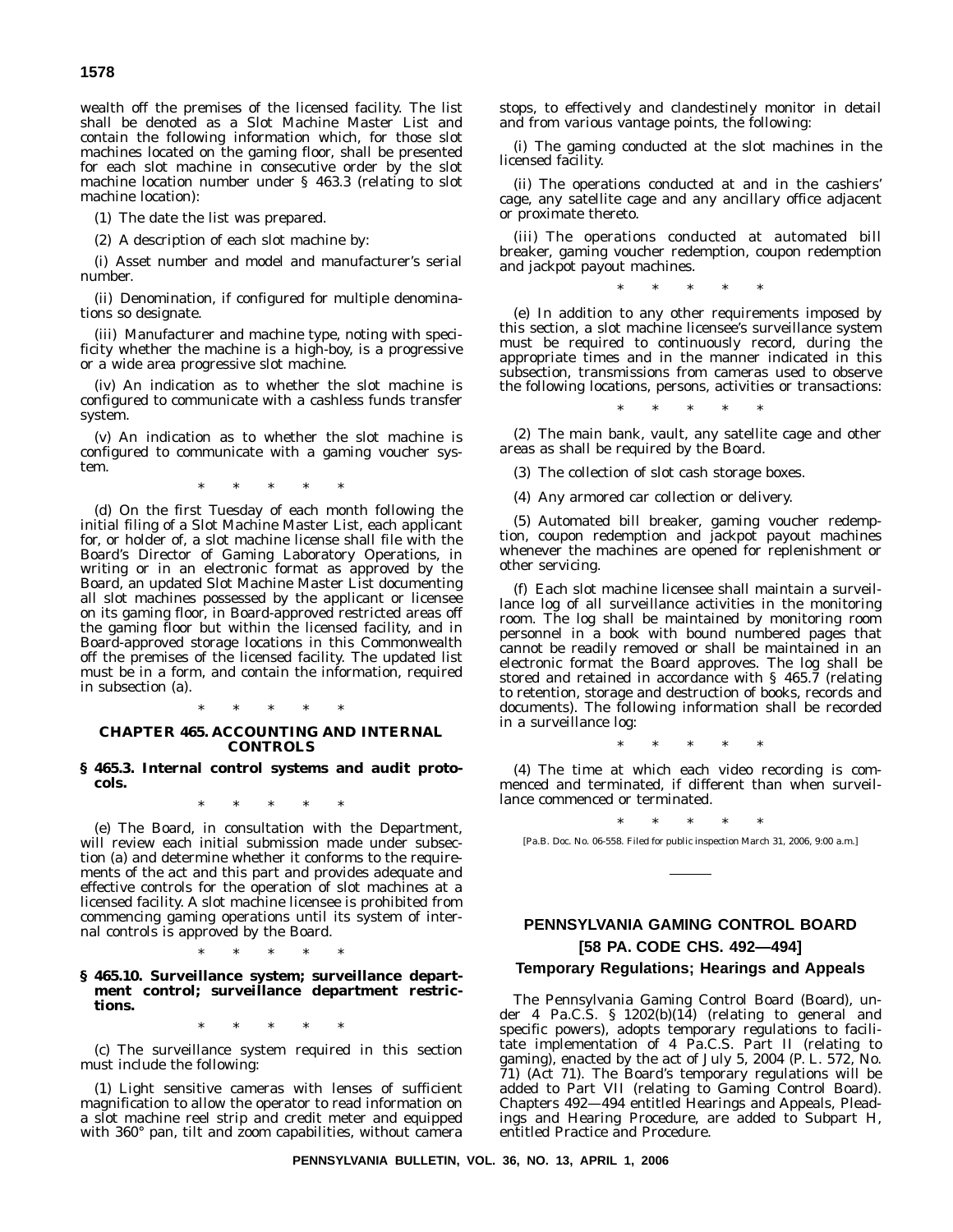# *Purpose and Background*

Under 4 Pa.C.S. § 1203 (relating to temporary regulations), the Board is required to promulgate temporary regulations to facilitate the prompt implementation of Act 71. The regulations are necessary to enhance the credibility of the licensed operation of slot machines and associated equipment within this Commonwealth and to carry out the policy and purposes of the Board. To promulgate the temporary regulations in accordance with customary rulemaking procedure, the Board published draft regulations at 35 Pa.B. 7089 (December 31, 2005). A 30-day public comment period was provided.

Under 4 Pa.C.S. § 1203, the temporary regulations adopted by the Board expire no later than 3 years following the effective date of Act 71 or upon promulgation of regulations as generally provided by the law. These temporary regulations are not subject to sections 201—205 of the act of July 31, 1968 (P. L. 769, No. 240) (45 P. S. §§ 1201—1208), known as the Commonwealth Documents Law (CDL) or to the Regulatory Review Act (71 P. S. §§ 745.1—745.15).

#### *Financial Impact*

Act 71 and the regulations will provide for the implementation and management of gaming within this Commonwealth and the collection of fees and taxes from entities and individuals authorized by the Board to be employed by, provide gaming related services to, or operate gaming facilities.

The appropriations from the Commonwealth for the implementation of Act 71 and costs of administering 4 Pa.C.S. Part II will be reimbursed by the licensed gaming entities as specified within Act 71. Individuals and entities that wish to obtain licenses as gaming entities shall pay to the gaming fund significant licensing fees to obtain the authority to do business within this Commonwealth. Part of these fees shall reimburse the Board and the Pennsylvania State Police for licensing processes and background investigations. The licensing and registration of individuals and other classes of licensees will be reimbursed by the individuals or licensees through fees established by the Board.

It is anticipated that all expenses of the Board and all associated activities shall be reimbursed by the applicants and gaming entities as previously specified. The Board will have no financial impact on the State budget.

#### *Statutory Authority*

The Board is authorized under 4 Pa.C.S. § 1203 to adopt and publish temporary regulations to implement the policies and purposes of Act 71.

# *Regulatory Review*

Under 4 Pa.C.S. § 1203, the Board's authority to adopt temporary regulations expires 2 years from the effective date of Act 71.

#### *Findings*

The Board finds that:

(1) Under 4 Pa.C.S. § 1203, the temporary regulations are exempt from the requirements of the Regulatory Review Act and sections 201—205 of the CDL.

(2) A 30-day public comment period was held prior to the adoption of the temporary regulations.

(3) The adoption of the temporary regulations provided by this order is necessary and appropriate for the administration of the authorizing statute.

The Board, acting under the authorizing statute, orders that:

(a) The Board, acting under the authority of the Act 71, adopts as its final-form temporary regulations, the draft regulations as amended adopted by resolution at the December 15, 2005, public meeting. The temporary regulations pertain to hearings and appeals before the Board.

(b) The following temporary regulations of the Board, 58 Pa. Code Chapters 492—494 are added: §§ 492.1— 492.8, 493.1—493.12 and 494.1—494.11 to read as set forth in Annex A.

(c) The temporary regulations are effective March 16, 2006.

(d) The temporary regulations will be posted in their entirety on the Board's website and published in the *Pennsylvania Bulletin*.

(e) The temporary regulations will be subject to amendment as deemed necessary by the Board in accordance with the purpose of Act 71 and to further the intent of Act 71.

(f) The Chairperson of the Board shall certify this order and deposit the regulations with the Legislative Reference Bureau as required by law.

THOMAS A. DECKER,

*Chairperson*

**Fiscal Note:** 125-20. No fiscal impact; (8) recommends adoption.

# **Annex A**

### **TITLE 58. RECREATION**

**PART VII. GAMING CONTROL BOARD**

#### **Subpart H. PRACTICE AND PROCEDURE**

# **CHAPTER 492. HEARINGS AND APPEALS**

Sec.<br>492.1.

# 492.1. Generally.<br>492.2. Definition

492.2. Definitions.<br>492.3. Office of Ho 492.3. Office of Hearings and Appeals.<br>492.4. Hearing officers.

492.4. Hearing officers.<br>492.5 Presiding officers

492.5. Presiding officers.<br>492.6. Hearings general

492.6. Hearings generally.<br>492.7. Prehearing and oth

492.7. Prehearing and other conferences.<br>492.8. Presentation and effect of stipulat

Presentation and effect of stipulations.

#### **§ 492.1. Generally.**

This subpart governs practice and procedure before the Board, and is intended to supplement 2 Pa.C.S. § 101 (relating to administrative law and procedure), and 1 Pa. Code Part II (relating to the General Rules of Administrative Practice and Procedure).

#### **§ 492.2. Definitions.**

The following words and terms, when used in this subpart, have the following meanings, unless the context clearly indicates otherwise:

*Adjudication—*An order, decree, decision, determination or ruling by the Board affecting the personal or property rights, privileges, immunities, duties, liabilities or obligations of the parties to the proceeding in which the adjudication is made.

*Consent agreement—*A voluntary agreement to an act or proposal based on specific terms which are entered into by all parties to a proceeding to resolve a disputed matter as may be approved by the Board.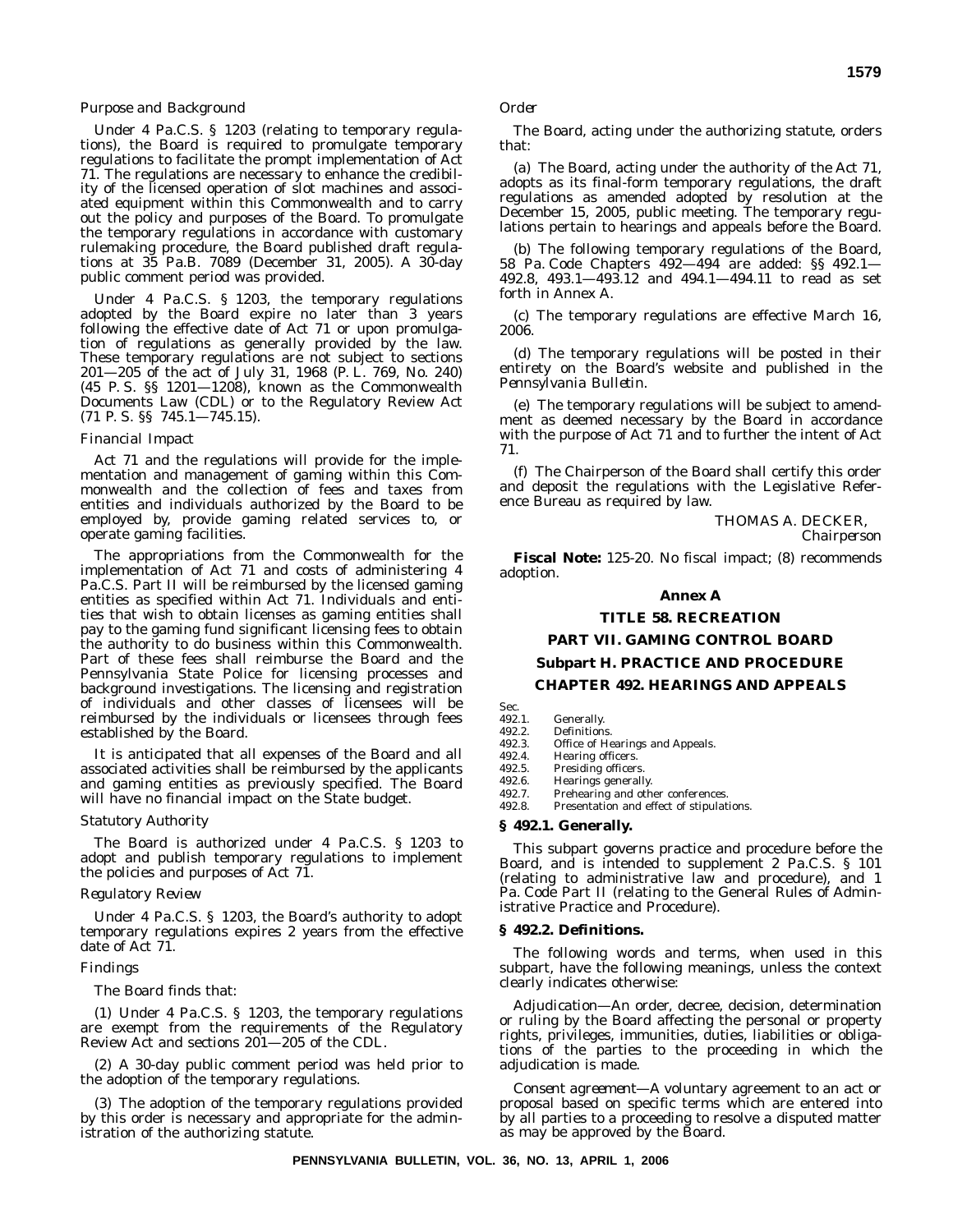*Director, Office of Hearings and Appeals—*An employee of the Board designated to manage and supervise the Office of Hearings and Appeals, who reports to the Executive Director.

*Documentary evidence—*Any document or paper which is presented and accepted as evidence in a proceeding, as distinguished from oral evidence.

*Documentary hearing—*A proceeding limited to a review of documentary evidence submitted by the parties, including documents, depositions, affidavits, interrogatories and transcripts.

*Ex parte communication—*An oral, written or electronic communication of any kind, concerning a matter pending before the Board, by a party or interested person to a Board member or presiding officer outside the presence of, or without the knowledge, or both, of the other party.

*Exceptions—*A formal objection to a report or recommendation of a presiding officer.

*Hearing—*A proceeding, documentary or oral, initiated by the filing of a complaint, answer, petition, motion, exceptions or by order of the Board.

*Hearing officer—*An employee of the Board designated to conduct a hearing relating to a license, permit, registration or certification applied for, approved or issued by the Board; any other authorization or permission granted by the Board, or a violation of the act or of this part, or any other matter within the jurisdiction of the Board.

*Interveners*−Persons intervening or petitioning to intervene, when admitted by the Board as a participant to a proceeding.

*OHA—Office of Hearings and Appeals—*A division of the Board charged with administrating and conducting hearings relating to licensing, violations of the act, this part or other matters as the Board may direct.

*Oral hearing—*A proceeding wherein the parties may present sworn testimony, documents or other evidence, and of which a verbatim record is made.

*Participant—*A party, another person admitted by the Board to limited participation in a proceeding and staff counsel.

*Party—*A person who appears in a proceeding before the Board who has a direct interest in the subject matter of the proceeding.

*Prehearing conference—*A proceeding to establish a schedule, discuss offers of settlement and identify other issues as the Board or presiding officer may direct.

*Presiding officer—*

(i) A member of the Board, or other person designated by the Board to conduct a proceeding.

(ii) This definition supersedes 1 Pa. Code § 31.3 (relating to definitions).

# **§ 492.3. Office of Hearings and Appeals.**

(a) The OHA consisting of a director, clerk, hearing officers, support staff and clerical assistants as may be necessary to carry out the duties and responsibilities of the office.

(b) The director is responsible for the administration of all matters assigned to the OHA, including docketing, tracking, assignment of matters to presiding officers, ensuring that reports or recommendations are timely made to the Board, providing administrative support to the Board and presiding officers, and other duties as the

Board may direct, not inconsistent with the duties of the office of hearings and appeals.

# **§ 492.4. Hearing officers.**

(a) A hearing officer is also a presiding officer. Hearing officers shall be attorneys in good standing with the Supreme Court of Pennsylvania and shall be responsible for the timely disposition of assigned matters. Hearing officers are employed by the Board and may be discharged only for misconduct or good cause shown.

(b) Duties of the hearing officers may include:

(1) Conducting full and complete hearings, partial and bifurcated hearings.

(2) Taking depositions or testimony of witnesses.

(3) Submitting reports or recommendations to the Board.

(4) Other matters as the Board may direct.

(c) A hearing officer may withdraw from a proceeding when he deems himself disqualified or the hearing officer may be withdrawn by the Board for good cause found after timely affidavits alleging personal bias or other disqualification have been filed and the matter has been heard by the Board or another presiding officer to whom the Board has delegated the matter for investigation and report.

(d) This section supersedes 1 Pa. Code § 35.186 (relating to disqualification of a presiding officer).

# **§ 492.5. Presiding officers.**

(a) When evidence is to be taken in a proceeding, a presiding officer may preside at the hearing.

(b) The Board and presiding officers have the following powers and authority to:

(1) Regulate the course of hearings, including the scheduling thereof, subject to the approval of the Board, and the recessing, reconvening and the adjournment thereof, unless otherwise provided by the Board, as provided in § 494.1(a) (relating to generally).

(2) Administer oaths and affirmations.

(3) Issue subpoenas.

(4) Rule upon offers of proof and receive evidence.

(5) Take or cause depositions to be taken.

(6) Hold appropriate conferences before or during hearings.

(7) Dispose of procedural matters, but not before a proposed report, if any, to dispose of motions made during hearings to dismiss proceedings or other motions which involve final determination of proceedings.

(8) Certify any question to the Board for consideration and disposition, within their discretion, or upon direction of the Board.

(9) Submit their proposed reports in accordance with this part.

(10) Take other action appropriate to the discharge of their duties as may be designated by the Board and authorized by the act.

(c) Except to the extent required for the disposition of ex parte matters as authorized by law and by this part, a presiding officer may not, in a proceeding, consult with a person or party on a fact in issue unless upon notice and opportunity for parties to participate.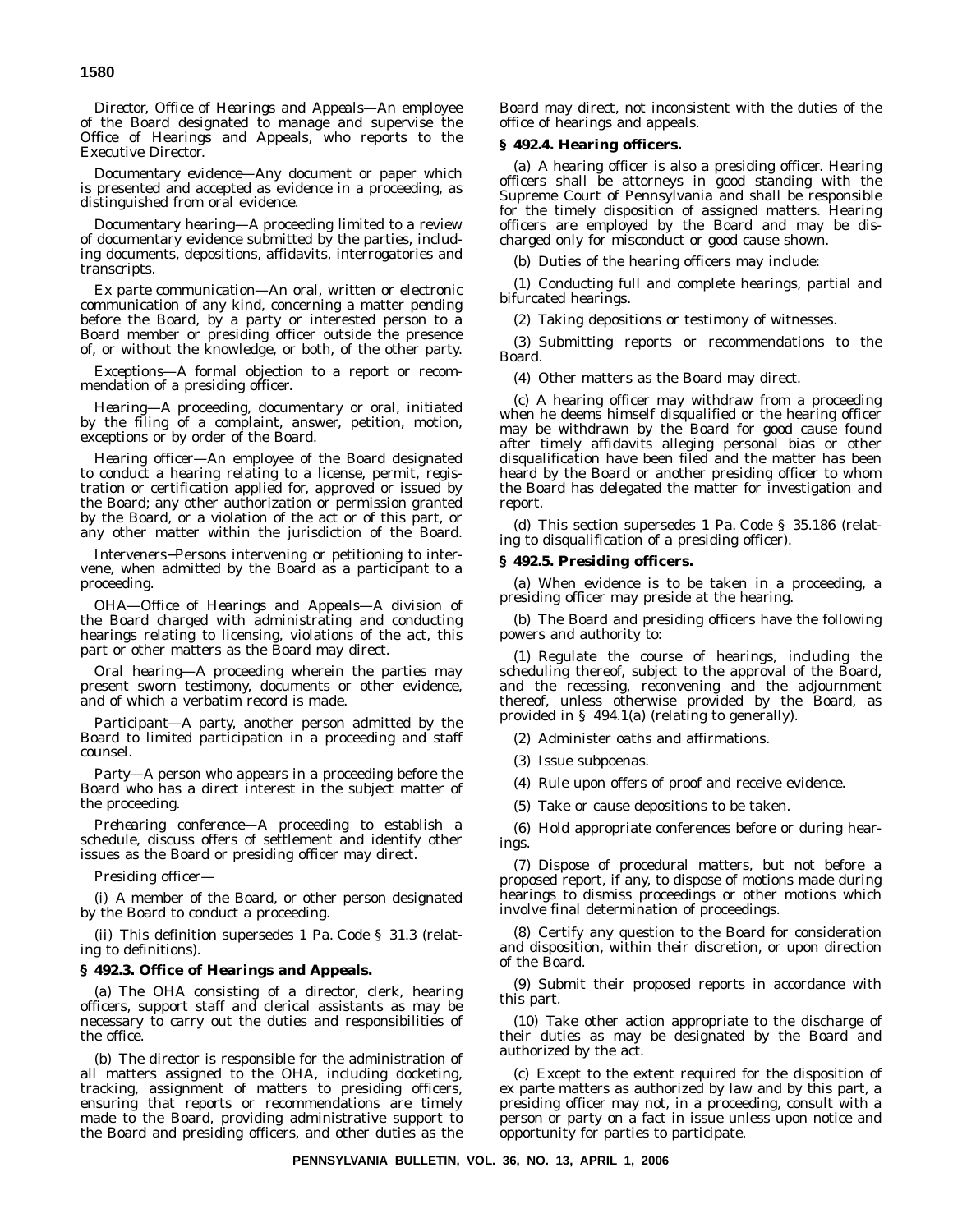(d) Presiding officers shall conduct fair and impartial hearings and maintain order. Any disregard by participants or counsel of rulings of the presiding officer on matters of order and procedure shall be noted on the record, and if the presiding officer deems it necessary, shall be made the subject of a special written report to the Board.

(e) If participants or counsel engage in disrespectful, disorderly or contumacious language or conduct in connection with any hearing, the presiding officer may immediately submit to the Board a report thereon, together with recommendations, and, in his discretion, suspend the hearing.

(f) Rulings of presiding officers may not be appealed during the course of a hearing or conference except in extraordinary circumstances when a prompt decision by the Board is necessary. In that instance, the matter shall be referred forthwith by the presiding officer to the Board for determination.

(1) An offer of proof made in connection with an objection to a ruling of the presiding officer rejecting or excluding oral testimony must be a statement of the substance of the evidence which counsel contends would be adduced by testimony. If the excluded evidence is in documentary or written form, a copy of the evidence shall be marked for identification and shall constitute the offer of proof.

(2) Unless the Board acts upon a question referred by a presiding officer for determination within 30 days, the referral shall be deemed to have been denied.

This section supersedes 1 Pa. Code §§ 35.185— 35.190 (relating to presiding officers).

### **§ 492.6. Hearings generally.**

(a) Unless the Board hears the matter directly, the Board will refer all matters to the OHA. The Board may, in its discretion, designate a member of the Board, or other qualified person to serve as presiding officer in a particular matter.

(b) Hearings will be public, except as provided in section 1206 of the act (relating to Board minutes and records).

(c) Hearings will be documentary unless otherwise designated by the Board or presiding officer, or constitutionally permissible and may provide for:

(1) Receipt of sworn testimony.

(2) Receipt of all relevant documentary evidence.

(3) Opportunity for parties to be heard.

(4) A complete evidentiary record.

(5) Submission of a report or recommendations to the Board.

(d) Unless required for the disposition of ex parte matters authorized by law, a party may not communicate directly or indirectly, in connection with any issue of law or any matter of fact which is disputed, with the Board or presiding officer, except upon notice and opportunity for all parties to participate.

(e) Hearings will be conducted in Harrisburg, Pennsylvania, unless otherwise directed by the Board, and public notice of the hearings shall be published in the *Pennsylvania Bulletin*.

(f) Notice of hearings will be provided to all parties, will be in writing and served in accordance with subsection (g).

(g) Orders, notices and other documents originating with the Board, including forms of Board action, complaints and similar pleadings, and other documents designated by the Board for this purpose, will be served by the clerk by mail.

(h) Parties who wish to contest notice of a violation or objection shall file notice with the OHA by mail within 15 days of the date of the notice of the violation or objection.

(i) Motions shall be filed with the clerk and shall be docketed and referred to the Board or presiding officer for disposition as appropriate.

(j) Hearings will be scheduled by the OHA, except for licensing hearings which will be scheduled as the Board may direct. Hearings for violations of the act will be scheduled within 60 days of the initiation of action by the Bureau.

(k) Participants may waive hearings in which case the Board or presiding officer may dispose of the matter without a hearing on the basis of submittals, consent agreements and proposed orders.

(l) Verbatim hearing transcripts will be available to interested persons for a transcription fee prescribed by the Board.

(m) This section supplements 1 Pa. Code Part II, §§ 35.101—35.251 regarding hearings and conferences.

# **§ 492.7. Prehearing and other conferences.**

(a) A prehearing conference may be scheduled by the Board or presiding officer at his discretion. The Board or a presiding officer may also schedule a prehearing conference at the request of one party or by agreement of the parties.

(b) When the Board or presiding officer directs that a prehearing conference be held, all parties shall appear at the time and place designated. Notice of the time and place of the conference will be given to all parties. At the discretion of the Board or presiding officer, the conferences may be conducted telephonically.

(c) The following matters will be considered at prehearing conference:

(1) The possibilities for settlement of the proceeding, subject to the approval of the Board.

(2) The amount of hearing time which will be required to dispose of the proceeding and the establishment of a schedule of hearing dates.

(3) Other matters that may aid in expediting the orderly conduct and disposition of the proceeding and the furtherance of the public interest, including, but not limited to, the following:

(i) The simplification of the issues.

(ii) The exchange and acceptance of service of exhibits proposed to be offered in evidence.

(iii) The obtaining of admissions as to, or stipulations of, facts not remaining in dispute, or the authenticity of documents which might properly shorten the hearing.

(iv) The limitation of the number of witnesses.

(v) The discovery or production of data.

(vi) Other matters as may properly be dealt with to aid in expediting the orderly conduct and disposition of the proceeding.

(d) This section supplements 1 Pa. Code §§ 35.111— 35.116 (relating to prehearing conferences).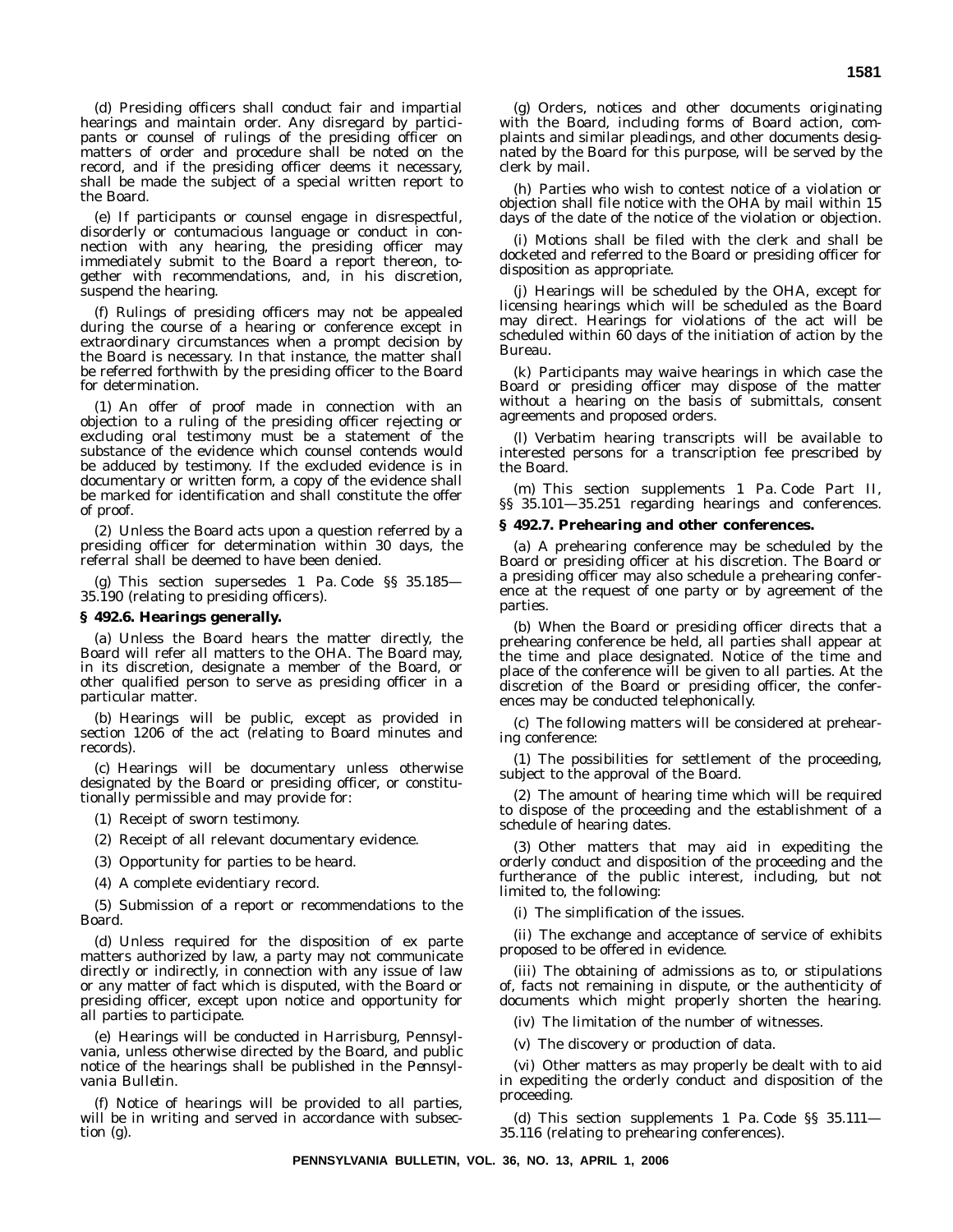# **1582**

Sec.

#### **§ 492.8. Presentation and effect of stipulations.**

(a) Independently of the orders or rulings issued by the Board or presiding officer relating to prehearing and other conferences, the participants may stipulate as to relevant matters of fact or the authenticity of relevant documents. The stipulations may be received in evidence at a hearing, and when so received will be binding on the participants with respect to the matters stipulated.

(b) This section supersedes 1 Pa. Code § 35.155 (relating to presentation and effect of stipulations).

# **CHAPTER. 493 PLEADINGS**

| ----   |            |
|--------|------------|
| 493.1. | Generally. |

- 493.2. Formal complaints.<br>493.3. Satisfaction of form
- 493.3. Satisfaction of formal complaints.<br>493.4. Petitions generally.
- 493.4. Petitions generally.<br>493.5. Petitions for declar Petitions for declaratory orders.
- 493.6. Answers.
- 493.7. Consolidation.
- 493.8. Amendments and withdrawal of pleadings.<br>493.9. Motions generally.
- 493.9. Motions generally.<br>493.10. Preliminary motio
- 493.10. Preliminary motions.<br>493.11. Motions for summary Motions for summary judgment and judgment on the pleadings.
- 493.12. Discovery.

# **§ 493.1. Generally.**

(a) Pleadings permitted are as follows:

- (1) Complaints.
- (2) Petitions.
- (3) Motions.
- (4) Answers to pleadings.
- (5) Exceptions.
- (6) Appeals.

(b) Filing fees for pleadings, copies and other administrative requests will be in accordance with a fee schedule published by the Board in the *Pennsylvania Bulletin*, available on the Board's website, and in the Office of the Clerk (clerk).

(c) Pleadings shall be filed with the clerk. The clerk will issue a file number, or if a file number has already been issued, stamp the pleading accordingly.

(d) This section supplements 1 Pa. Code §§ 35.1, 35.2 and 35.5—35.7 (relating to applications; and informal complaints).

#### **§ 493.2. Formal complaints.**

(a) Procedures for complaints shall be in accordance with 1 Pa. Code §§ 35.9—35.11 (relating to formal complaints), and as supplemented by this part.

(b) Complaints may be filed by the Bureau, parties, applicants, eligible applicants, licensees, permittees, persons registered or certified by the Board, and other persons designated by the Board.

(c) A proceeding against a licensee, permittee, persons registered or certified by the Board or employees of a licensee, permittee, or persons registered or certified by the Board shall be brought on by written complaint filed by the Bureau, which must include a statement setting forth in ordinary and concise language the charges and the acts or omissions supporting the charges.

(d) Within 15 days of service of the complaint filed by the Bureau, the respondent may file with the clerk a notice of defense, in which he may perform one of the following:

(1) Request a hearing.

(2) Admit the accusation in whole or in part.

(3) Present new matters or explanation by way of defense.

(4) State any legal objection to the complaint.

(e) The respondent may be entitled to a hearing on the merits if he files the required notice of defense within the time allowed by subsection (d). The notice will be deemed a specific denial of all parts of the complaint not expressly admitted.

(f) Failure to timely file the required notice of defense or to appear at the hearing constitutes an admission of all matters and facts contained in the complaint and a waiver of the respondent's rights to a hearing, but the Board may order a hearing.

(g) Affirmative defenses shall be specifically stated, and unless objection is taken as provided in subsection (d)(4), objections to the form of the complaint shall be deemed waived.

(h) The Clerk will deliver or send by mail a notice to all parties at least 10 days prior to the hearing.

(i) Applicants may request a hearing on any matter by filing a complaint, or as part of a petition for special relief. When a request for a hearing is initiated by complaint or petition, the party making the request shall state in clear and concise language the reasons for requesting a hearing and the basis for the request. The Board will act on the request in accordance with due process and its duties and obligations under the act.

(j) Applicants who receive notice of deficiencies may file objections to the notice, and request a hearing by filing a complaint. The complaint must state in clear and concise language the basis for the objections, and the relief sought.

(k) Applicants who object to nonadjudicatory actions of the Board may file objections to the action by filing a complaint. The complaint must state in clear and concise language the basis for the objections, and the relief sought.

(l) This section supplements 1 Pa. Code §§ 35.9—35.11 and 35.14. (relating to formal complaints; and orders to show cause).

#### **§ 493.3. Satisfaction of formal complaints.**

(a) If the respondent satisfies a formal complaint either before or after a hearing, a statement to that effect signed by the complainant shall be filed with the Clerk setting forth that the complaint has been satisfied and requesting dismissal or withdrawal. Except as requested by the parties, the Board will not be required to render a final order upon the satisfaction of a complaint.

(b) In lieu of a hearing, the complainant and respondent may certify to the Board or presiding officer that a consent agreement has been reached satisfying the complaint. The consent agreement shall be presented to the Board and the Board will enter an order, if appropriate, incorporating and adopting the consent agreement.

(c) This section supersedes 1 Pa. Code § 35.41 (relating to satisfaction of complaints).

#### **§ 493.4. Petitions generally.**

(a) Petitions may be filed by parties, applicants, eligible applicants, licensees, permittees, persons registered or certified by the Board, and other persons permitted by the Board.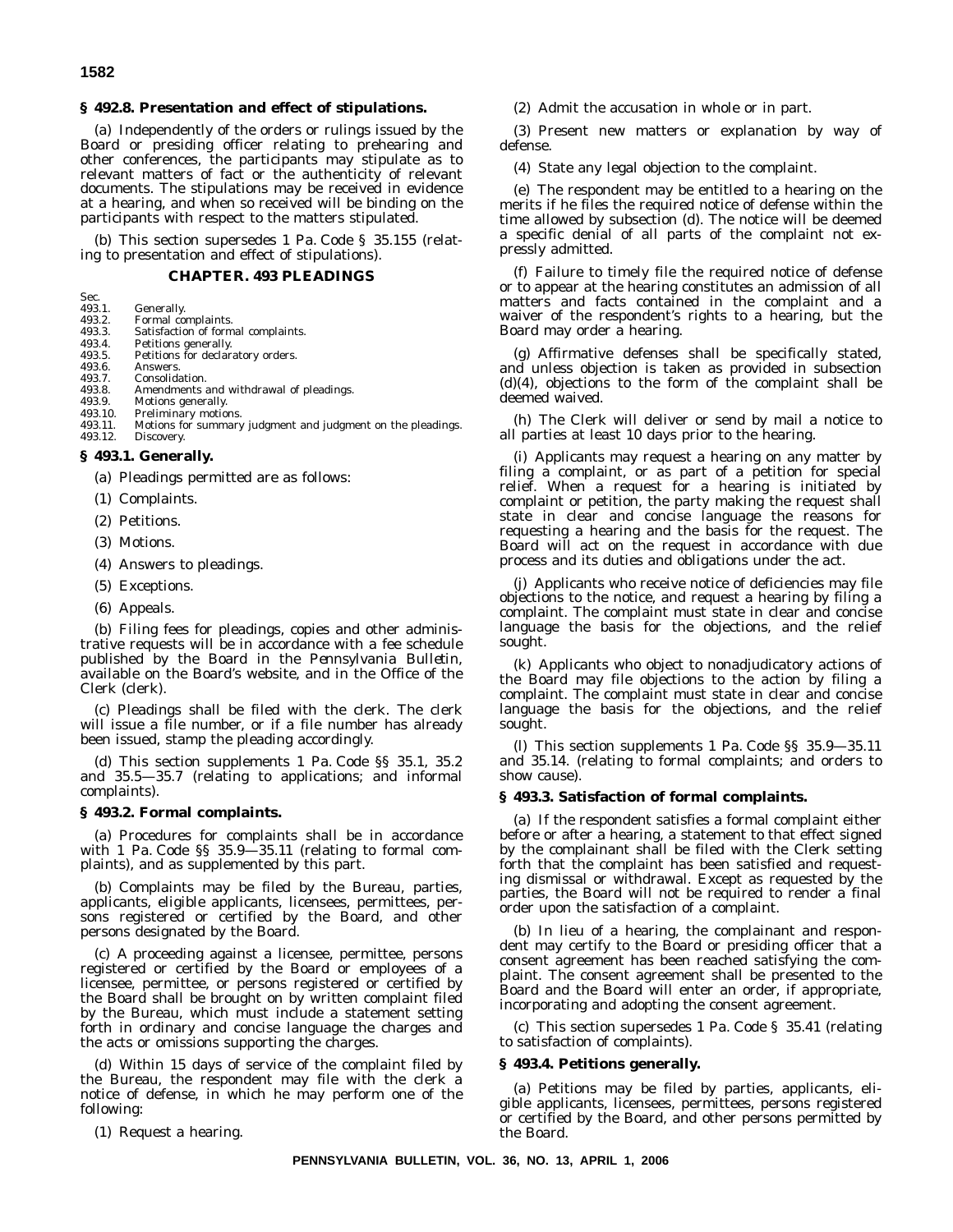(b) Petitions for relief must be in writing, state clearly and concisely the grounds, the interest of the petitioner in the subject matter, the facts relied upon and the relief sought.

(c) The procedure for petitions shall be in accordance with 1 Pa. Code §§ 35.17—35.19 (relating to petitions generally; petitions fro issuance, amendment, waiver or deletion of regulations; and petitions for declaratory orders). Petitions must conform to § 491.2 (relating to filing generally) and Chapters 495 and 497 (relating to documentary filings; and time), and be served on all persons directly affected and on other parties whom petitioner believes will be affected by the petition, including the Board. The service shall be evidenced with a certificate of service filed with the petition.

(d) Copies shall also be served in accordance with the Board's direction.

(e) This section supplements 1 Pa. Code §§ 35.17— 35.19.

#### **§ 493.5. Petitions for declaratory orders.**

(a) Petitions for declaratory orders to resolve a disputed matter, or remove uncertainty shall be filed with the Clerk for disposition by the Board at its discretion. Petitions for declaratory orders must:

(1) Include a statement of fact.

(2) Describe the interest of the petitioner.

(3) Clearly and concisely state the issue which is the subject of the petition.

(4) Cite relevant statutory and regulatory provisions and case law.

(b) Declaratory orders and rulings shall have the same status as decisions or orders in adjudicated cases.

(c) This section supersedes 1 Pa. Code § 35.19 (relating to petitions for declaratory orders).

#### **§ 493.6. Answers.**

(a) Answers to complaints, petitions, motions and other pleadings shall be filed with the Clerk within 20 days after the date of service, unless a different time is prescribed by statute, the Board or presiding officer.

(b) The procedure for answers shall be in accordance with 1 Pa. Code §§ 35.35—35.40 regarding answers.

(c) This section supplements 1 Pa. Code §§ 35.35— 35.40.

# **§ 493.7. Consolidation.**

(a) The Board or presiding officer, with or without motion, may order proceedings involving a common question of law or fact to be consolidated. The Board or presiding officer may make orders concerning the conduct of the proceeding as may avoid unnecessary costs or delay.

(b) The section supercedes 1 Pa. Code § 35.45 (relating to consolidation).

### **§ 493.8. Amendments and withdrawal of pleadings.**

Amendments and withdrawal of pleadings shall be in accordance with 1 Pa. Code §§ 35.48—35.51 (relating to amendment and withdrawal of pleadings).

#### **§ 493.9. Motions generally.**

The procedures for motions shall be in accordance with 1 Pa. Code §§ 35.117—35.180 (relating to motions).

#### **§ 493.10. Preliminary motions.**

(a) A preliminary motion may be filed by a party, must state specifically the grounds relied upon, and be limited to the following:

(1) A motion questioning the jurisdiction of the Board or the presiding officer.

(2) A motion to strike a pleading that is insufficient as to form.

(3) A motion for a more specific pleading.

(b) Except when a motion for a more specific pleading is filed, an answer to a preliminary motion shall be filed within the time period prescribed for answers to complaints, petitions and motions. All preliminary motions shall be raised at the same time.

(c) If a motion for more specific pleading is filed, an answer may not be filed until further directed by the Board or presiding officer.

(d) A preliminary motion will be decided by the Board or presiding officer within 30 days of the filing of the motion.

(e) If a preliminary motion to strike is granted, the participant who submitted the stricken pleading has the right to file an amended pleading within 10 days of service of the order.

(f) This section supplements 1 Pa. Code §§ 35.177— 35.180 (relating to motions).

# **§ 493.11. Motions for summary judgment and judgment on the pleadings.**

(a) *Motion for judgment on the pleadings*. After the pleadings are closed, but within a time so that the hearing is not delayed, a participant may move for judgment on the pleadings. An answer to a motion for judgment on the pleadings may be filed within 20 days of the date of service of the motion.

(b) *Motion for summary judgment*. After the pleadings are closed, but within a time so that the hearing is not delayed, a party may move for summary judgment based on the pleadings and depositions, answers to interrogatories, admissions and supporting affidavits.

(1) An answer, including an opposing affidavit to a motion for summary judgment, may be filed within 20 days of the date of service of the motion.

(2) The answer may be supplemented by pleadings and depositions, answers to interrogatories or further affidavits and admissions.

(c) *Decisions on motions*.

(1) The Board or presiding officer will grant or deny a motion for judgment on the pleadings or a motion for summary judgment, as appropriate. The judgment sought will be rendered if the pleadings, depositions, answers to interrogatories and admissions, together with affidavits, if any, show that there is no genuine issue as to a material fact and that the moving participant is entitled to a judgment as a matter of law. If a motion is granted by a presiding officer, it will be in the form of a recommendation which will be subject to exceptions, and will be in writing. As in the case of other recommendations, the procedures regarding exceptions to the Board apply.

(2) The presiding officer may recommend a partial summary judgment if the pleadings, depositions, answers to interrogatories and admissions, together with affidavits, if any, show that there is no genuine issue as to a material fact and that the moving participant is entitled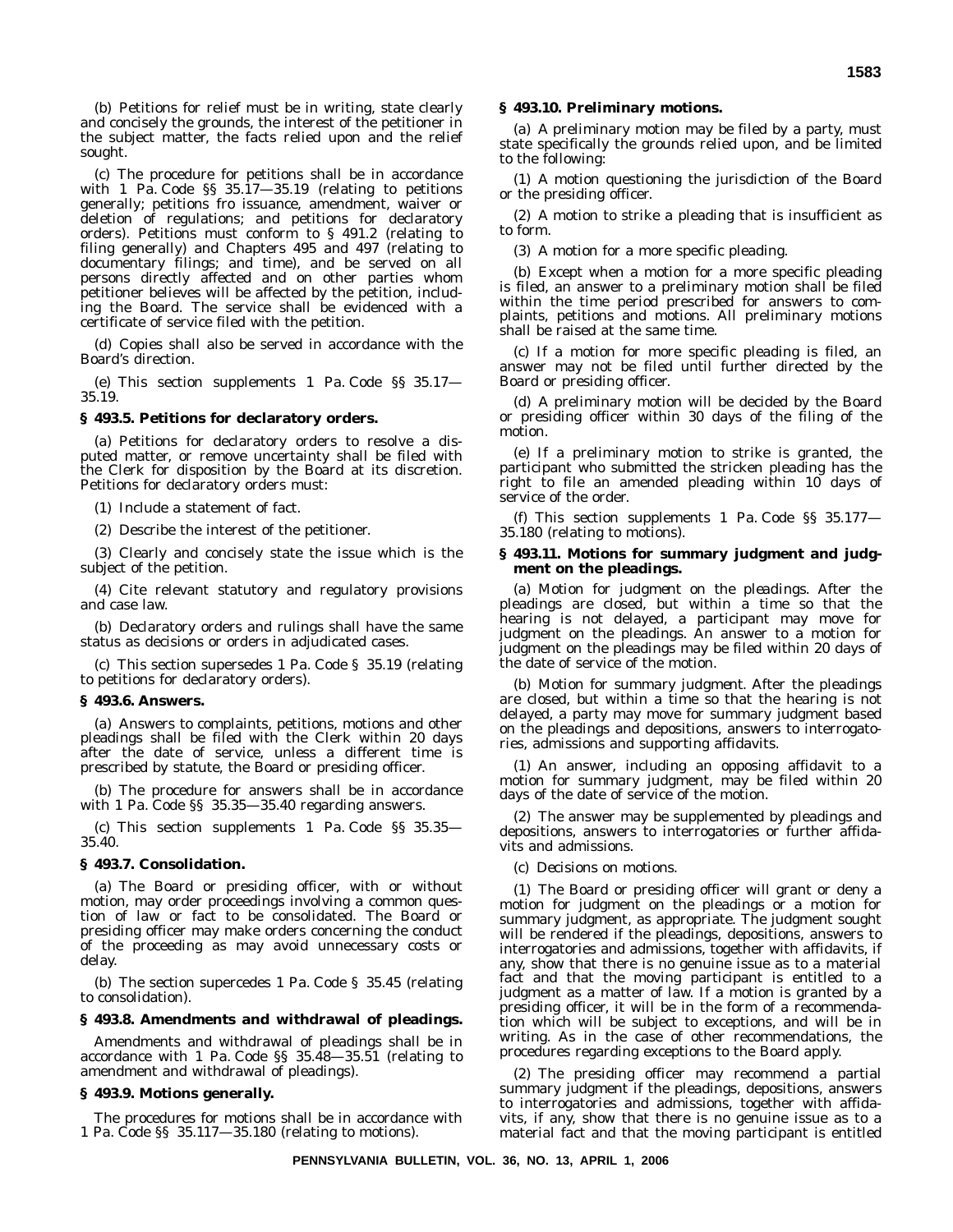to a judgment as a matter of law on one or more but not all outstanding issues. The presiding officer will grant or deny the motion in the form of a recommended decision.

(d) This section supplements 1 Pa. Code Chapter 35, Subchapter D (relating to motions).

# **§ 493.12. Discovery.**

Discovery shall be in accordance with 1 Pa. Code §§ 35.145—35.152 (relating to depositions).

# **CHAPTER 494. HEARING PROCEDURE**

- Sec.<br>494.1. Generally.
- 494.2. Oral hearings<br>494.3. Documentary
- 494.3. Documentary hearings.<br>494.4. Report or recommenda Report or recommendation of the presiding officer.
- 
- 494.5. Review.
- 494.6. Reopening of record.<br>494.7. Exceptions.
- 494.7. Exceptions.<br>494.8. Rehearing 494.8. Rehearing or reconsideration.<br>494.9. Briefs and oral argument.
- 494.9. Briefs and oral argument.<br>494.10. Reports of compliance.
- 494.10. Reports of compliance.<br>494.11. Appeals.
- Appeals.

# **§ 494.1. Generally.**

(a) A hearing calendar of all proceedings set for hearing will be maintained by the Clerk to the Board. All matters required to be determined upon the record will be placed on the hearing calendar, and will be in their order of assignment as far as practicable. All matters will be heard in Harrisburg, unless a different site was determined by the Board. The Board, in its discretion with or without motion, for cause may at any time with due notice to the participants advance or postpone any proceeding on the hearing calendar.

(b) Hearings will be held before the Board or presiding officer, and all appearances, including staff counsel participating, will be entered upon the record, with a notation on whose behalf each appearance is made. A notation will be made in the record of the names of the members of the technical staff of the Board participating, including accountants, and other experts, who are assisting in the investigation of the matter. This subsection supersedes 1 Pa. Code §§ 35.123 and 35.124 (relating to conduct of hearings; and order of procedure).

(c) In oral and documentary hearings, neither the Board nor the presiding officer will be bound by technical rules of evidence, and all relevant evidence of reasonably probative value may be received. Reasonable examination and cross-examination will be permitted at all oral hearings.

(d) Subsection (a) supersedes 1 Pa. Code § 35.102 (relating to hearing calendar).

# **§ 494.2. Oral hearings.**

Oral hearings will be conducted in accordance with 1 Pa. Code §§ 35.121—35.126 and 35.137—35.173.

#### **§ 494.3. Documentary hearings.**

(a) Documentary hearings will be held before the Board or a presiding officer.

(b) The parties will be notified at least 15 days prior to the date set for hearing, and the evidentiary record will be closed 5 days prior to the date set for hearing.

(c) Parties may submit documents and other evidence, except that witnesses may not testify. Depositions and interrogatories may be taken at any time prior to the close of the evidentiary record, and may be introduced for consideration by the Board or presiding officer.

(d) Transcripts of public input hearings, if any, will be included in the evidentiary record for the Board's consideration.

# **§ 494.4. Report or recommendation of the presiding officer.**

(a) A report or recommendation of the presiding officer may be required by the Board, in both oral and documentary hearings, except that recommendations will not be made in proceedings involving the issuance, approval, renewal, revocation, suspension or conditioning of a license.

(b) The presiding officer will file and certify with the Board a verbatim record of any oral hearing, all documents submitted for consideration, and a report or recommendation, when required, as soon as practicable after the conclusion of the hearing and expiration of the time for filing of briefs.

(c) The presiding officer's report or recommendation will include a statement of:

(1) Findings and conclusions, as well as the reasons or basis therefore, upon all the material issues of fact, law, or discretion presented on the record.

(2) The appropriate regulation, order, sanction, relief or denial thereof.

(3) All facts officially noticed, relied upon in the decision.

(d) The report or recommendation will be in writing, provided to all parties, and will be part of the public record, except for matters and materials designated as confidential by the Board. Service will be in accordance with § 492.6(e) (relating to hearings generally).

(e) This section supplements 1 Pa. Code §§ 35.201— 35.20 regarding proposed reports generally.

#### **§ 494.5. Review.**

(a) The record of the hearing will be transmitted to the Board and will be made available to all parties.

(b) The Board will review the record of the hearing and the report or recommendation of the presiding officer. The Board may adopt some or all of the recommendations, conduct a full or partial de novo hearing, or remand all or part of the matter to the presiding officer for the taking of additional evidence or clarification of issues, or make an adjudication based on the record.

(c) All parties have the right to file a brief prior to a final order of the Board.

#### **§ 494.6. Reopening of record.**

(a) After the conclusion of the hearing, a participant in a proceeding may file with the presiding officer, prior to the issuance of a report or recommendation, otherwise with the Board, a petition to reopen the proceeding for the purpose of taking additional evidence. The petition must set forth clearly the facts claimed to constitute grounds requiring reopening of the proceeding, including material changes of fact or law alleged to have occurred since the hearing was concluded.

(b) Answers shall be filed within 10 days of service of the petition. If no answers are filed, objections to the granting of the petition are waived.

(c) As soon as practicable after the filing of the petition and answer, the Board or presiding officer will grant or deny the petition.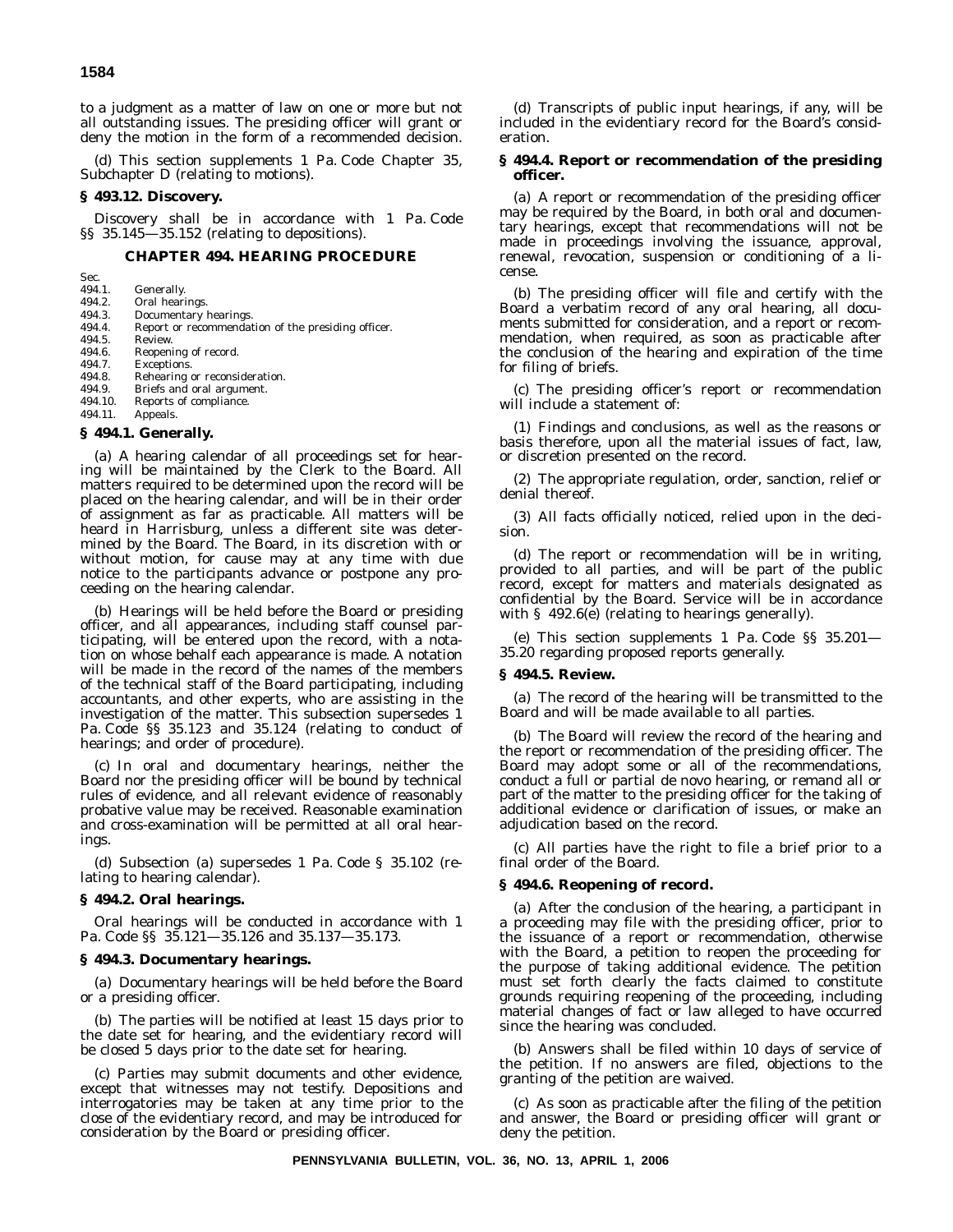(d) Prior to filing a report or recommendation, the presiding officer, after notice to the participants, may reopen the proceedings for the reception of further evidence on his own motion, if the presiding officer had reason to believe that conditions of fact or of law have so changed as to require, or that the public interest requires, the reopening of the proceedings.

(e) Prior to the issuance by the Board of a final order, the Board, after notice to the participants, may without motion reopen the proceeding for the reception of further evidence, if the Board has reason to believe that conditions of fact or law have so changed as to require, or that the public interest requires, the reopening of the proceeding.

(f) This section supersedes 1 Pa. Code §§ 35.231— 35.233 (relating to reopening of record).

#### **§ 494.7. Exceptions.**

(a) A party may file exceptions to the report or recommendations of the presiding officer within 10 days of the date of the report or recommendations, unless the time is extended upon good cause shown.

(b) Exceptions must be in writing, filed with the Clerk, and state with particularity the matter objected to, including the portion of the record where the basis of the objection may be found.

(c) The party filing the exceptions shall attach a brief with the filing. The brief must set forth the party's position in clear and concise terms and be in accordance with 1 Pa. Code § 35.212 (relating to content and form of briefs on exceptions). The length of the brief may be limited by the presiding officer. The brief shall be served on the Board, the presiding officer and other parties of record.

(d) Failure to file a brief on exceptions within the time allowed shall constitute a waiver of all objections of the report or recommendations. Exceptions to any part of the report or recommendations may not thereafter be raised before the Board in oral argument, if an oral argument is permitted, or in an application for rehearing or reconsideration, and shall be deemed to be waived. The Board may refuse to consider exceptions to a ruling admitting or excluding evidence unless there was an objection at the time the ruling was made or within any deferred time provided by the presiding officer.

(e) Exceptions will be considered by the Board and will be limited to the record established during the administrative hearing. The Board may permit evidence not already established in the record if compelling reasons are shown for its submission, the party requesting its admission did not previously know of its existence and its existence could not have been discovered with the exercise of reasonable diligence.

(f) The Board will conduct a documentary hearing on the exceptions within 30 days of receipt of the exceptions brief, unless exigent circumstances require a longer period of time. The Board may grant or deny the exceptions in whole or in part.

(g) The Board will publish its final order in consideration of the presiding officer's report or recommendation and any filed exceptions, and notify all parties by regular mail.

(h) This section supplements 1 Pa. Code §§ 35.211— 35.214 (relating to exceptions to proposed reports).

#### **§ 494.8. Rehearing or reconsideration.**

(a) A party to a proceeding may file an application for rehearing or reconsideration by petition within 15 days after the final order of the Board. The petition must state concisely the alleged errors in the adjudication or other order of the Board. If a final order or other order of the Board is sought to be vacated, reversed or modified by reason of matters that have arisen since the hearing and decision or order, or by reason of a consequence that would result from compliance therewith, the matters relied upon by the petitioner must be set forth in the petition.

(b) No answers to petitions for rehearing or reconsideration will be entertained by the Board. If the Board grants the rehearing or reconsideration, an answer may be filed by a participant within 15 days after the issuance of the order granting rehearing or reconsideration. The response will be confined to the issues upon which rehearing or reconsideration has been granted.

(c) Unless the Board acts upon the petition for rehearing or reconsideration within 30 days after it is filed, the petition will be deemed to have been denied.

(d) This section supersedes 1 Pa. Code § 35.241 (relating to application for rehearing or reconsideration).

#### **§ 494.9. Briefs and oral argument.**

(a) All parties shall be afforded an opportunity to submit briefs prior to a final order of the Board. Briefs shall be filed with the Clerk. If a case has previously been assigned to a presiding officer, a copy of the brief shall be submitted to the presiding officer.

(b) Oral argument on substantial issues may be heard at the discretion of the Board or presiding officer.

# **§ 494.10. Reports of compliance.**

(a) When a person subject to the jurisdiction of the Board is required to do or perform an act by a Board order, permit or license provision, there shall be filed with the clerk within 30 days following the date when the requirement becomes effective, a notice, stating that the requirement has or has not been met or complied with, unless the Board provides otherwise for compliance or proof of compliance.

(b) This section supersedes 1 Pa. Code § 35.251 (relating to reports of compliance).

# **§ 494.11. Appeals.**

(a) A party may appeal final orders of the Board in accordance with the act, in the form prescribed in the Pennsylvania Rules of Appellate Procedure. Notice of appeal shall be filed with the clerk within 30 days of a final order of the Board.

(b) The filing of an appeal will not stay enforcement of the decision or final order of the Board unless the stay is obtained from the court upon application in accordance with the Rules of Appellate Procedure, or from the Board upon the terms and conditions as it deems proper.

(c) Within 10 days, the party filing the notice of appeal shall file a concise statement of matters complained of with the Office of the Clerk. Matters not raised in the statement will be waived.

[Pa.B. Doc. No. 06-559. Filed for public inspection March 31, 2006, 9:00 a.m.]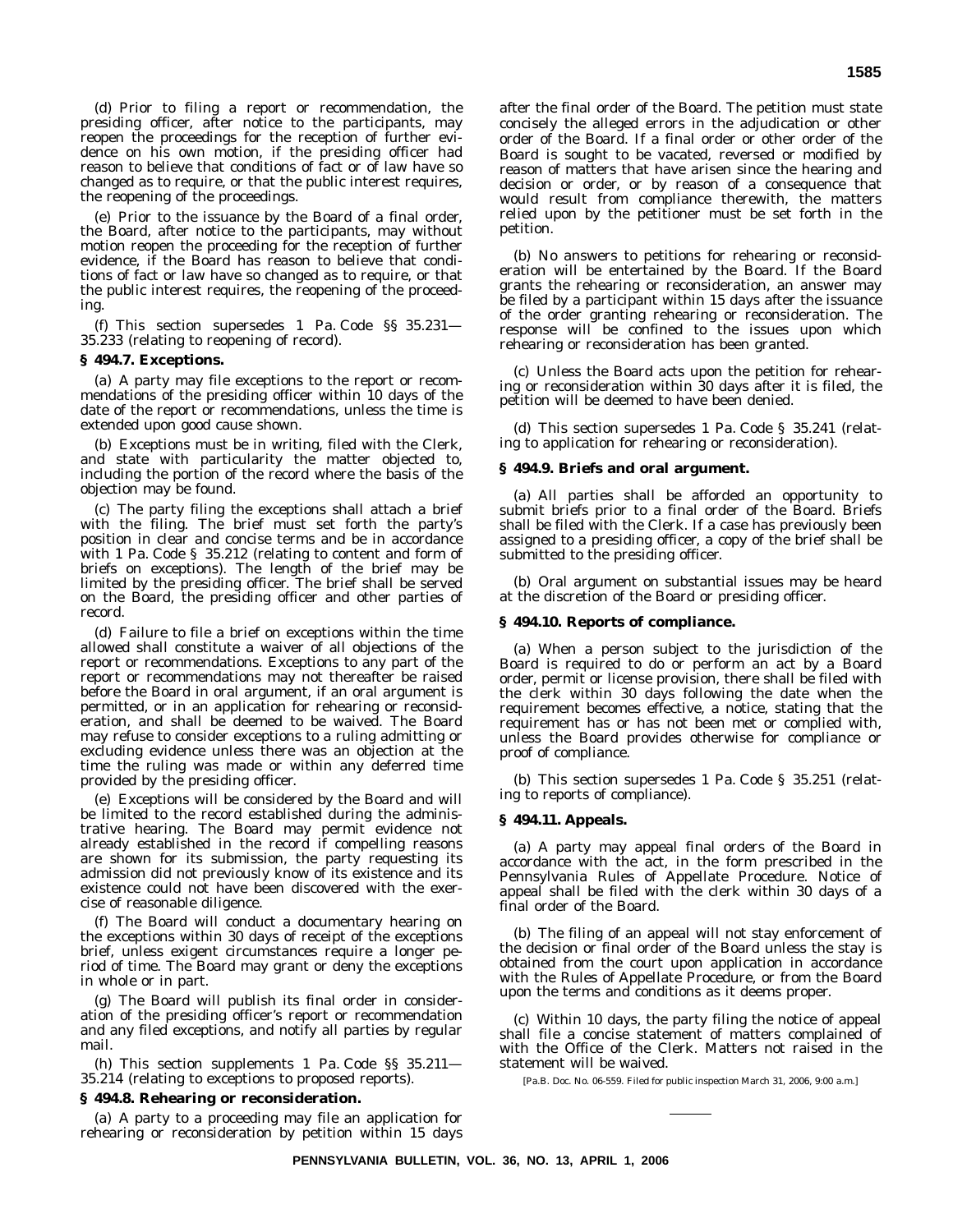# **PENNSYLVANIA GAMING CONTROL BOARD [58 PA. CODE CH. 465a] Digital Video Recording Formats**

On February 2, 2006, the Pennsylvania Gaming Control Board (Board) adopted a statement of policy in § 465a.1 (relating to digital video recording formats) which provided technical standards for use by slot machine licensees in surveillance of a licensed facility. This statement of policy was published at 36 Pa.B. 919 (February 18, 2006). The Board has decided to make editorial changes to this statement of policy.

Therefore, the Board has deposited with the Legislative Reference Bureau an amendment to § 465a.1. The amendment is effective as of March 16, 2006.

This technical standard in Chapter 465a is amended by amending § 465a.1 to read as set forth in Annex A.

#### *Fiscal Impact*

This statement of policy will have no appreciable fiscal impact upon the Commonwealth.

#### *Contact Person*

Further information is available by contacting the Pennsylvania Gaming Control Board, P.O. Box 69060, Harrisburg, PA 17106-9060.

#### *Effective Date*

This statement of policy will take effect March 16, 2006.

> THOMAS A. DECKER, *Chairperson*

**Fiscal Note:** 125-19. No fiscal impact; (8) recommends adoption.

# **Annex A**

# **TITLE 58. RECREATION**

# **PART VII. GAMING CONTROL BOARD**

# **Subpart E. SLOT MACHINE TESTING, CERTIFICATION AND CONTROL**

# **CHAPTER 465a. TECHNICAL STANDARDS**

# **§ 465a.1 Digital video recording formats.**

(a) Any digital video recording system utilized by a slot machine licensee must:

(1) Be capable of recording, and thereafter being viewed, at a minimum of 30 frames or images per second, full screen, in real time.

(2) Have a visual resolution of  $640 \times 480$  pixels or greater unless the Board expressly determines that an alternative visual resolution can achieve the clarity required to meet the purposes of this section.

(3) Be capable of retaining for at least 30 days all images obtained from all approved video cameras.

(4) Have a failure notification system that provides an audible, as well as a visual notification, of any failure in the surveillance system or the digital video recording media storage system.

(5) Have a media storage system that is configured so that a failure of any single component will not result in the loss of any data from the media storage system.

(6) Have no more than eight of the cameras utilized to satisfy the coverage requirements in  $\S$  465.10(c)(1) (relating to surveillance system; surveillance department control; surveillance department restrictions), be in the first stage of concentration, unless the slot machine licensee has a fault tolerant or redundant system so there is no loss of data in the event of a failure of a single first stage concentrator.

(b) Remote access to a digital surveillance system from any location outside the surveillance monitoring room may not be permitted without the approval of the Board.

(c) Digital video disks or other storage media produced from the digital video recording system must contain the date and time of recording superimposed thereon, clearly identify the type of media player and software prerequisite to viewing the digital images and identify the video verification encryption code or watermark.

(d) Details with regard to the digital video recording system's video verification encryption code or watermark shall be provided to the Board, at no cost to the Board, prior to the inspection and approval of the system.

(e) The slot machine licensee's contingency plan required under § 465.10(f) must expressly provide that any failure in a digital video recording media storage system must be repaired or replaced within 8 hours of the failure.

(f) The Board may, in its discretion, waive one or more of the requirements or technical standards applicable to a surveillance system upon a determination that the nonconforming surveillance system nonetheless provides for adequate and effective surveillance of activities inside and outside the licensed facility.

[Pa.B. Doc. No. 06-560. Filed for public inspection March 31, 2006, 9:00 a.m.]